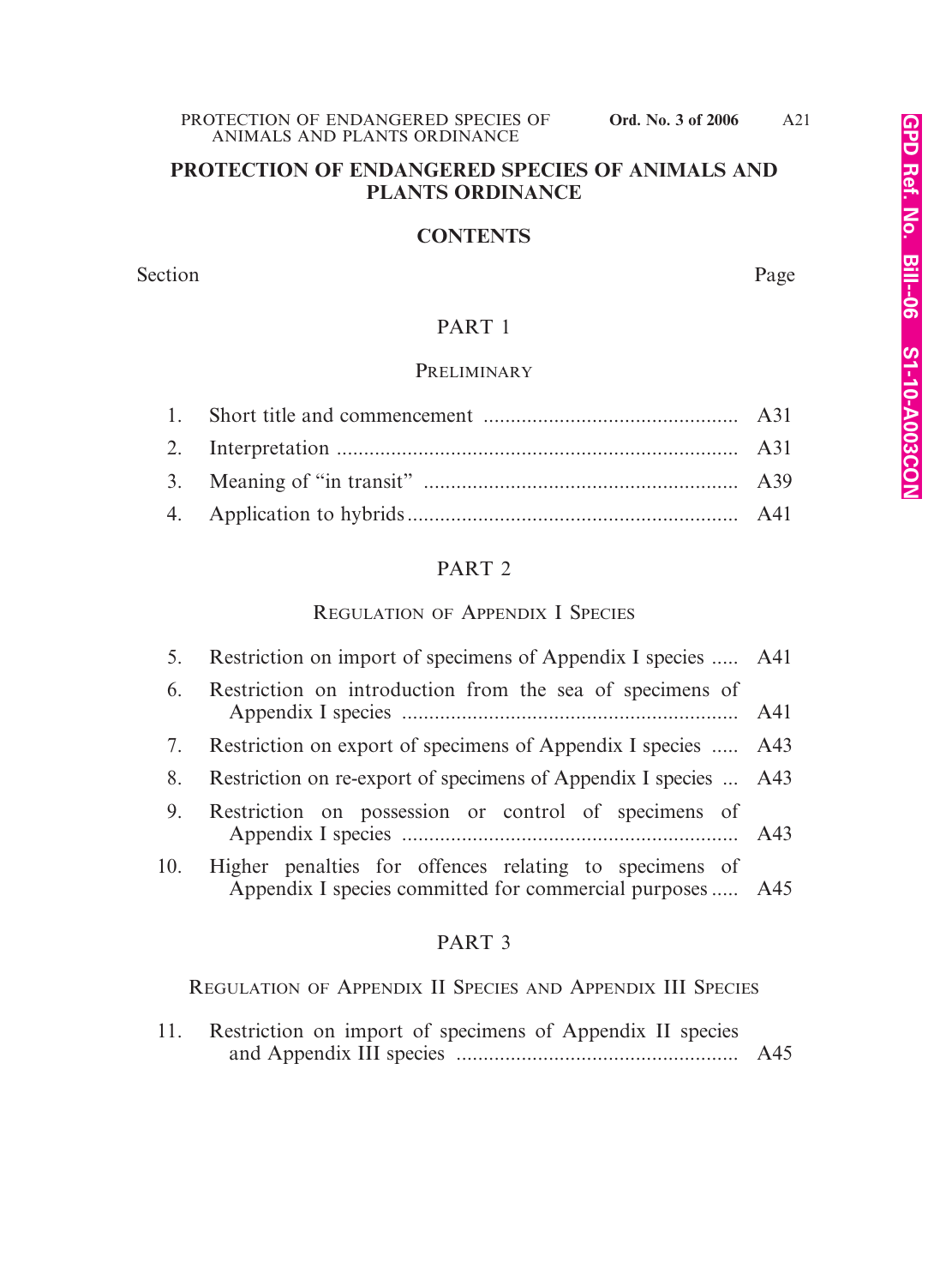# 12. Restriction on introduction from the sea of specimens of Appendix II species ............................................................. A47 13. Restriction on export of specimens of Appendix II species and Appendix III species ........................................................... A47 14. Restriction on re-export of specimens of Appendix II species and Appendix III species .................................................... A47 15. Restriction on possession or control of specimens of Appendix II species ............................................................. A49 16. Higher penalties for offences relating to specimens of Appendix II species and Appendix III species committed for commercial purposes ...................................................... A49 Section Page

# PART 4

# CIRCUMSTANCES IN WHICH DEALINGS IN SCHEDULED SPECIES WITHOUT LICENCE ARE PERMITTED

| 18. |                                                                |  |
|-----|----------------------------------------------------------------|--|
| 19. |                                                                |  |
| 20. |                                                                |  |
| 21. | Possession or control of specimens of Appendix II species  A53 |  |
| 22. | Import, re-export and possession or control of specimens in    |  |

# PART 5

### **LICENCES**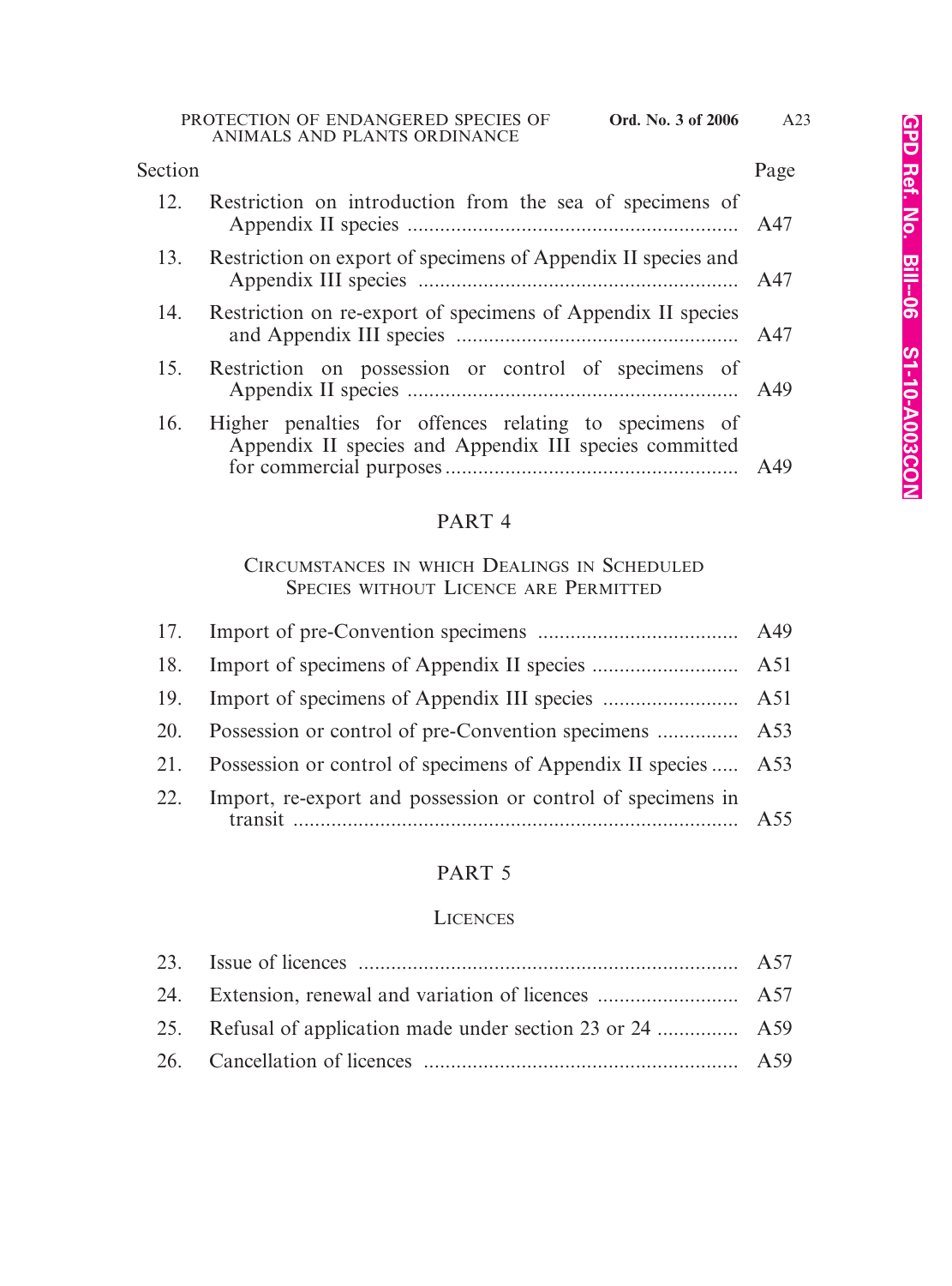Section Page

# PART 6

# AUTHORIZED OFFICERS

| 27. |                                                           |                 |
|-----|-----------------------------------------------------------|-----------------|
| 28. | Power to require production of document or other evidence | A61             |
| 29. | Power to require scientific names and common names        | A61             |
| 30. | Power to require production of things for inspection      | A61             |
| 31. |                                                           | A63             |
| 32. |                                                           | A63             |
| 33. |                                                           | A65             |
| 34. |                                                           | A65             |
| 35. |                                                           | A67             |
| 36. |                                                           | A67             |
| 37. |                                                           | A67             |
| 38. |                                                           | A <sub>69</sub> |

# PART 7

# FORFEITURE

| 40. Return or forfeiture of things seized in respect of offences   |  |
|--------------------------------------------------------------------|--|
| 41. Return or forfeiture of things seized on prosecution of        |  |
| 42. Return or forfeiture of things seized where no prosecution for |  |
|                                                                    |  |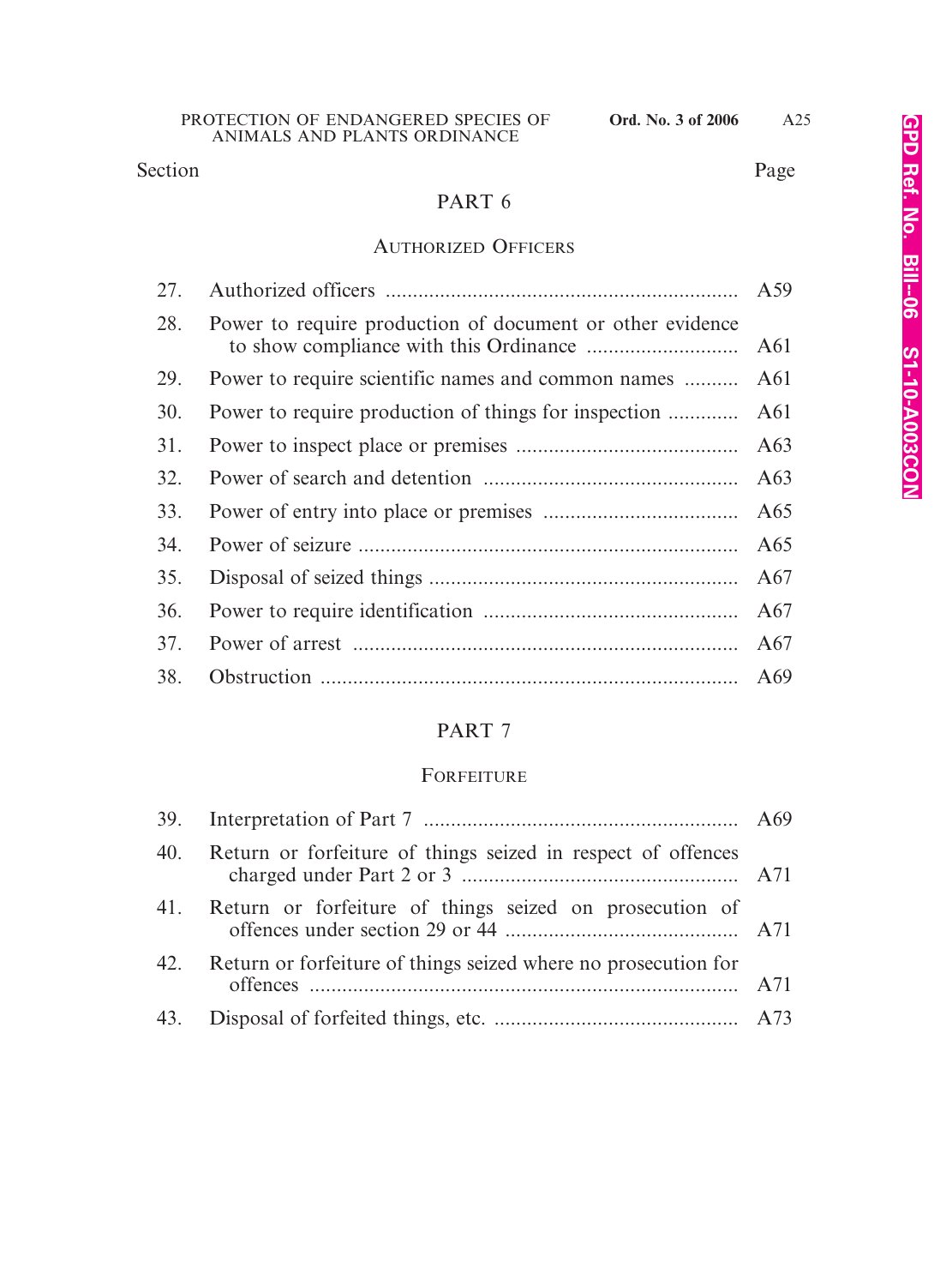Section Page

# PART 8

### MISCELLANEOUS PROVISIONS

| 45. |                                                         |  |
|-----|---------------------------------------------------------|--|
| 46. |                                                         |  |
|     |                                                         |  |
| 48. |                                                         |  |
| 49. |                                                         |  |
| 50. | Director and authorized officers to be subject to Chief |  |
|     |                                                         |  |
| 52. |                                                         |  |
|     |                                                         |  |

### PART 9

# REPEAL OF ANIMALS AND PLANTS (PROTECTION OF ENDANGERED SPECIES) ORDINANCE AND ITS SUBSIDIARY LEGISLATION AND TRANSITIONAL PROVISIONS

| 54. | Repeal of Animals and Plants (Protection of Endangered     |  |
|-----|------------------------------------------------------------|--|
|     | 55. Transitional provisions relating to Animals and Plants |  |

# PART 10

# CONSEQUENTIAL AMENDMENTS

# **Specification of Public Offices**

| 56. |  |  | A85 |
|-----|--|--|-----|
|-----|--|--|-----|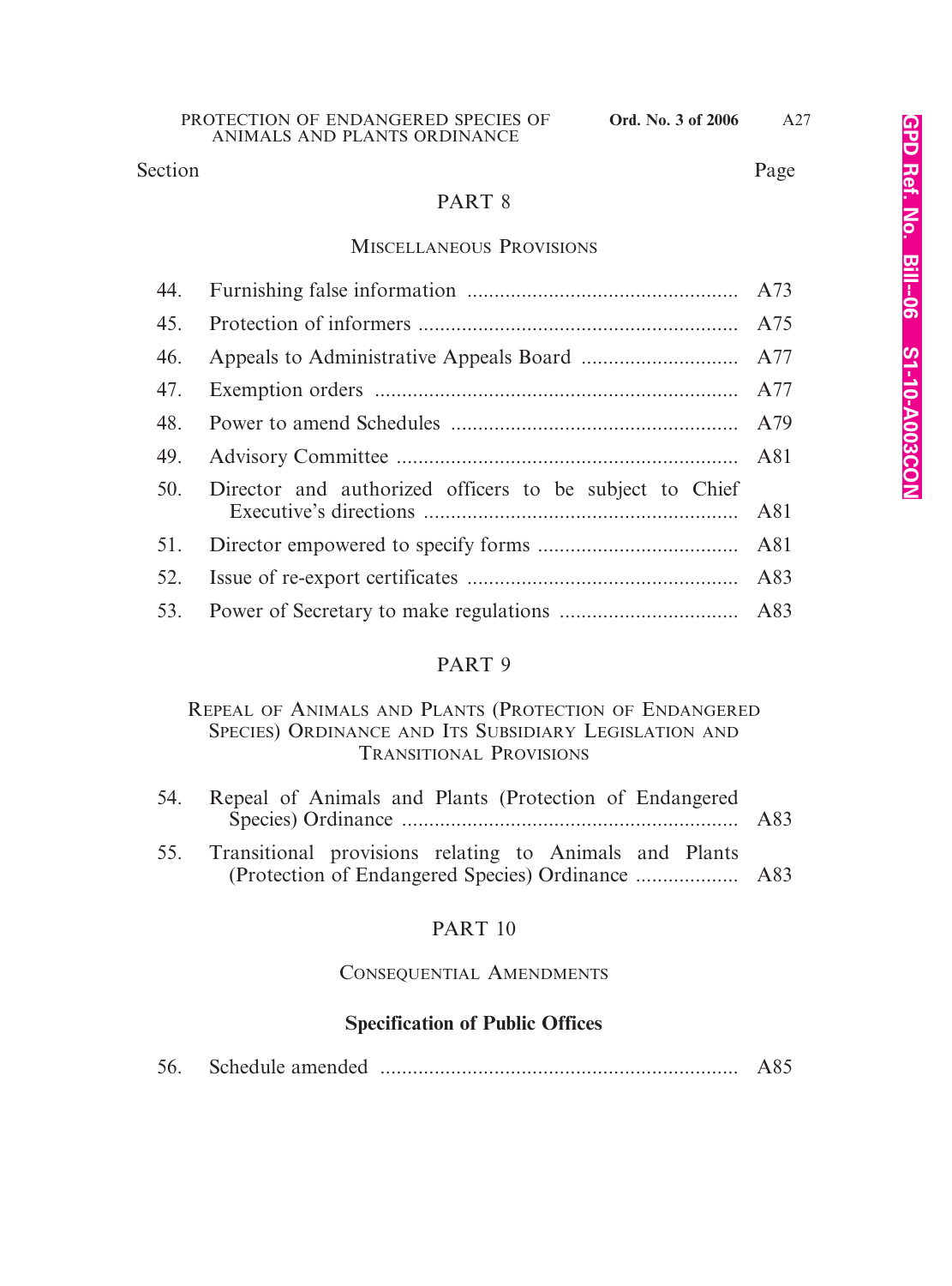# **Customs and Excise Service Ordinance** 57. Ordinances referred to in sections 17 and 17A ....................... A87 **Administrative Appeals Board Ordinance** 58. Schedule amended .................................................................. A87 Schedule 1 Scheduled species ............................................................. A89 Schedule 2 Fees .................................................................................. A333 Schedule 3 Convention Instruments .................................................. A335 Section Page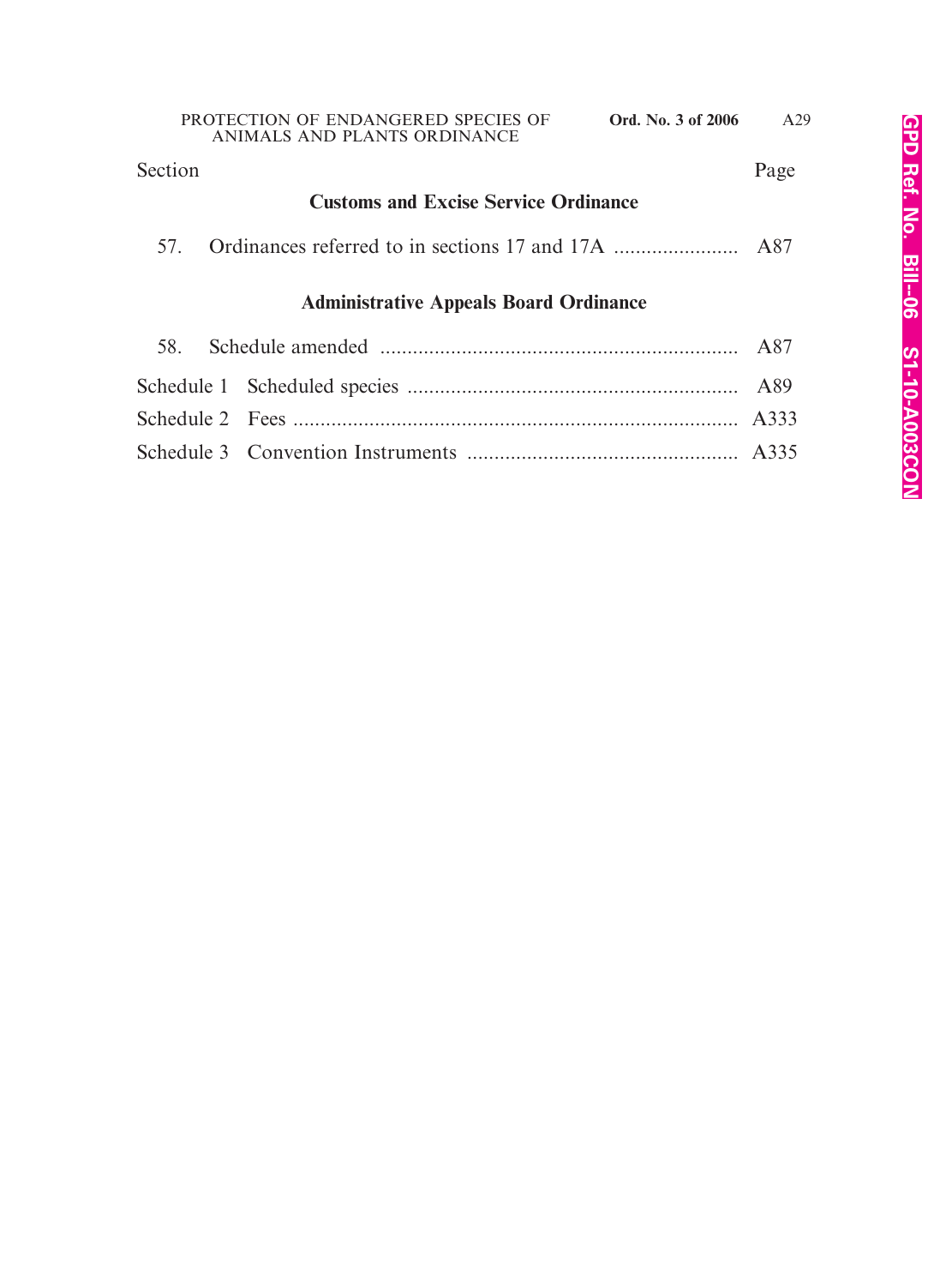# **HONG KONG SPECIAL ADMINISTRATIVE REGION**

ORDINANCE NO. 3 OF 2006



Donald TSANG Chief Executive 9 March 2006

An Ordinance to give effect in Hong Kong to the Convention on International Trade in Endangered Species of Wild Fauna and Flora signed in Washington D.C. on 3 March 1973; to regulate the import, introduction from the sea, export, re-export, and possession or control of certain endangered species of animals and plants and parts and derivatives of those species; and to provide for incidental and connected matters.

 $[$ 

Enacted by the Legislative Council.

# PART 1

### PRELIMINARY

### **1. Short title and commencement**

(1) This Ordinance may be cited as the Protection of Endangered Species of Animals and Plants Ordinance.

(2) This Ordinance shall come into operation on a day to be appointed by the Secretary for the Environment, Transport and Works by notice published in the Gazette.

# **2. Interpretation**

(1) In this Ordinance, unless the context otherwise requires—

"advertisement" (廣告), in relation to a specimen of a scheduled species, means any form of advertising that describes, makes reference or alludes in any other way to that scheduled species or specimen—

(*a*) whether directly or indirectly;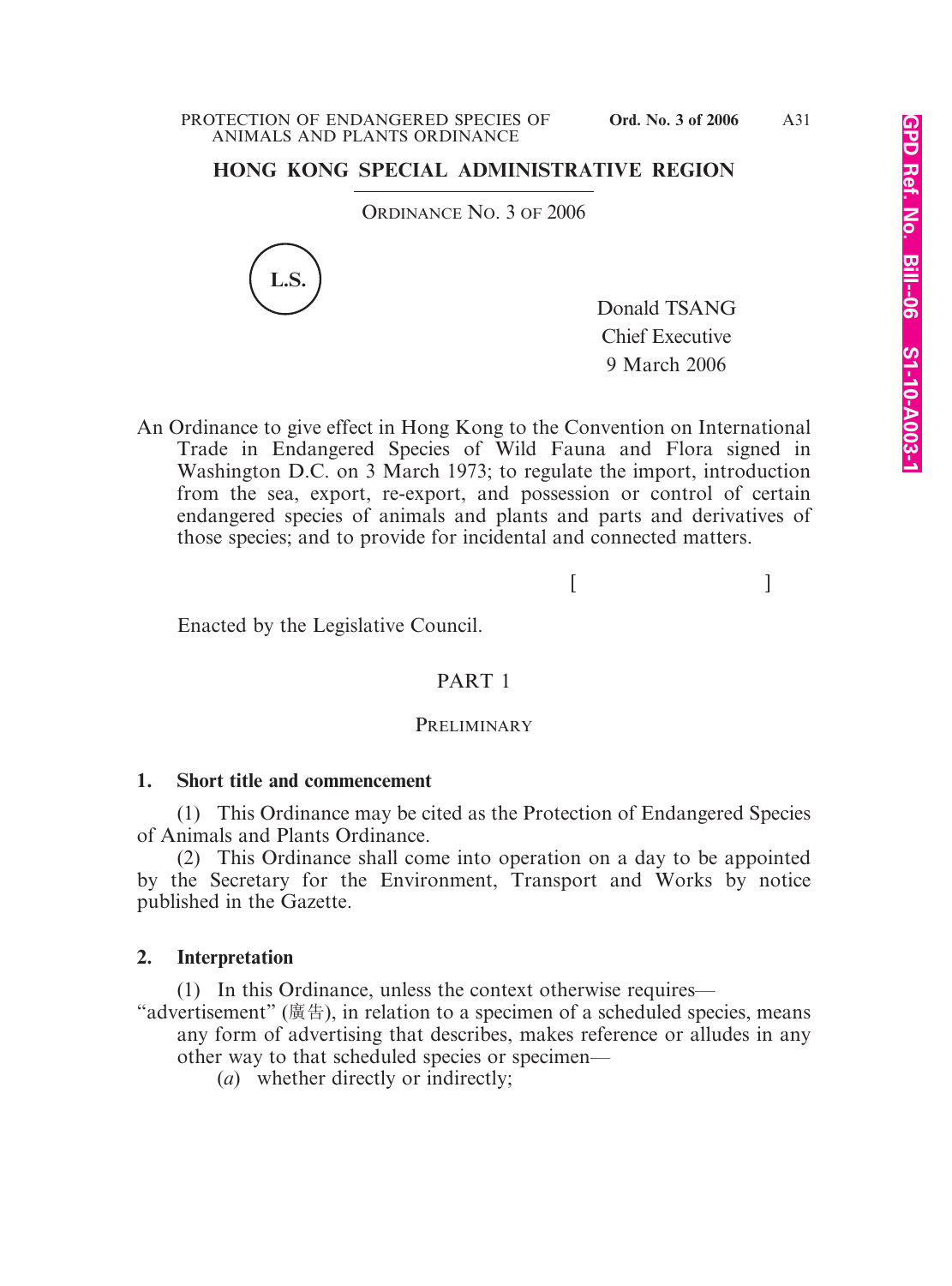#### PROTECTION OF ENDANGERED SPECIES OF **Ord. No. 3 of 2006** ANIMALS AND PLANTS ORDINANCE

- (*b*) whether orally, in writing in any language, diagrammatically, pictorially, by the use of symbols or photographs, or in any combination of them; and
- (*c*) whether or not the common name or the scientific name, or both, of that scheduled species or specimen appears in the advertisement;

"Appendices" (《附錄》) means Appendix I, Appendix II and Appendix III;

"Appendix I" (附錄 I) means column 1 of Part 2 of Schedule 1;

- "Appendix I species" (附錄 I 物種) means a species, or a species included in a higher taxon, as specified in Appendix I;
- "Appendix II" (附錄 II) means column 2 of Part 2 of Schedule 1;
- "Appendix II species" (附錄 II 物種) means a species, or a species included in a higher taxon, as specified in Appendix II;
- "Appendix III" (附錄 III) means column 3 of Part 2 of Schedule 1;
- "Appendix III species" (附錄 III 物種) means a species, or a species included in a higher taxon, as specified in Appendix III;
- "appropriate and acceptable destination" (適當和可接受的目的地) has the meaning assigned to it in Part 1 of Schedule 3;
- "artificially propagated" (人工培植) has the meaning assigned to it in Part 1 of Schedule 3;
- "authorized officer" (獲授權人員) means—
	- (*a*) a person holding an office specified in Schedule 1 to the Customs and Excise Service Ordinance (Cap. 342); or
	- (*b*) a public officer authorized by the Director under section 27;
- "bred in captivity" (圈養繁殖) has the meaning assigned to it in Part 1 of Schedule 3;
- "certificate in lieu" (代用證明書), in relation to a specimen of a scheduled species brought into Hong Kong from a place outside Hong Kong, means a certificate of captive breeding or of artificial propagation—
	- (*a*) that is issued by a relevant authority of that place in respect of that specimen and remains in force when relied on to show compliance with this Ordinance; and
	- (*b*) that conforms to the provisions applicable to such a certificate in Part 2 of Schedule 3;

"commercial purposes" (商業目的) means—

- (*a*) a purpose relating to trade or business; or
- (*b*) a purpose of obtaining profit or other economic benefit (whether in cash or in kind) and directed towards sale, resale, exchange, provision of a service or other form of economic use or benefit, whether direct or indirect,

and "non-commercial purposes" (非商業目的) shall be construed accordingly;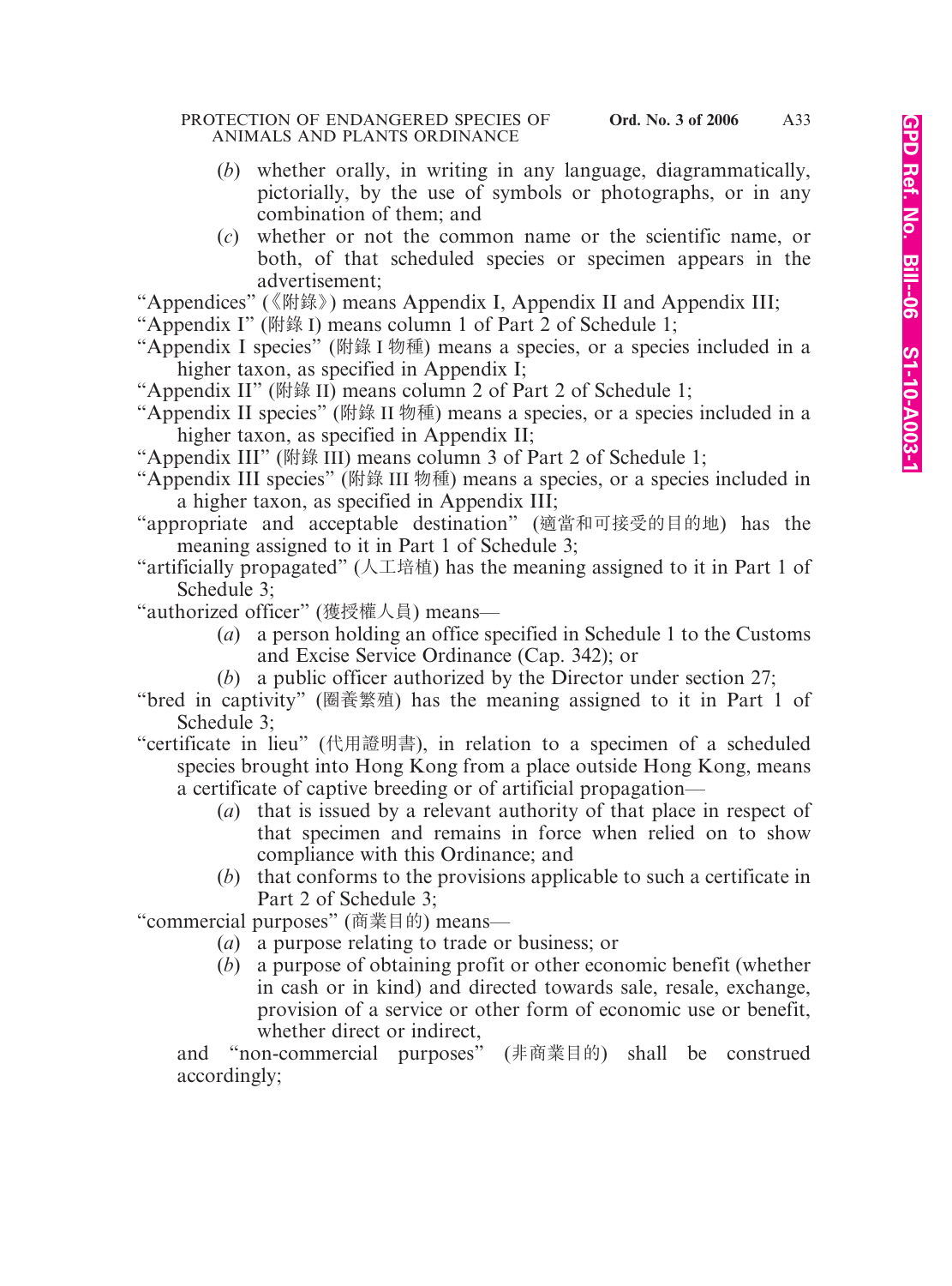- "Conference of the Parties" (締約國大會) means the Conference of the Parties provided for in the Convention;
- "Convention" (《公約》) means the Convention on International Trade in Endangered Species of Wild Fauna and Flora signed in Washington D.C. on 3 March 1973, as amended from time to time and as applied to Hong Kong;
- "Convention certifying document" (《公約》證明文件), in relation to a specimen of a scheduled species brought into Hong Kong from a place outside Hong Kong, means a permit, certificate or other document—
	- (*a*) that is issued by a relevant authority of that place in respect of that specimen and remains in force when relied on to show compliance with this Ordinance; and
	- (*b*) that conforms to the provisions applicable to such a permit, certificate or other document, as the case may be, in Part 2 of Schedule 3;
- "Convention instrument" (《公約》文書) means a resolution, decision or notification adopted or made by the Conference of the Parties, or issued by the Secretariat, in relation to the Convention;
- "Director" (署長) means the Director of Agriculture, Fisheries and Conservation, the Deputy Director of Agriculture, Fisheries and Conservation or an Assistant Director of Agriculture, Fisheries and Conservation;
- "export" ( $\boxplus \Box$ ) means to take, or cause to be taken, out of Hong Kong but does not include to re-export;
- "former licence" (前許可證) means a licence within the meaning of section 7 of the repealed Ordinance;
- "import" (進口) means to bring, or cause to be brought, into Hong Kong but does not include to introduce from the sea;
- "in transit" (過境) has the meaning assigned to it in section 3;
- "introduce from the sea" (從公海引進) means to bring, or cause to be brought, into Hong Kong directly from a marine environment that is not under the jurisdiction of any state;
- "part or derivative" (部分或衍生物) includes any readily recognizable part or derivative within the meaning assigned to it in Part 1 of Schedule 3;
- "Party" (締約國) means a Contracting Party to the Convention and includes a place to which the Convention applies;
- "pre-Convention certificate" (《公約》前證明書), in relation to a specimen of a scheduled species, means a certificate—
	- (*a*) that is issued by a relevant authority in respect of that specimen and remains in force when relied on to show compliance with this Ordinance; and
	- (*b*) that conforms to the provisions applicable to such a certificate in Part 2 of Schedule 3;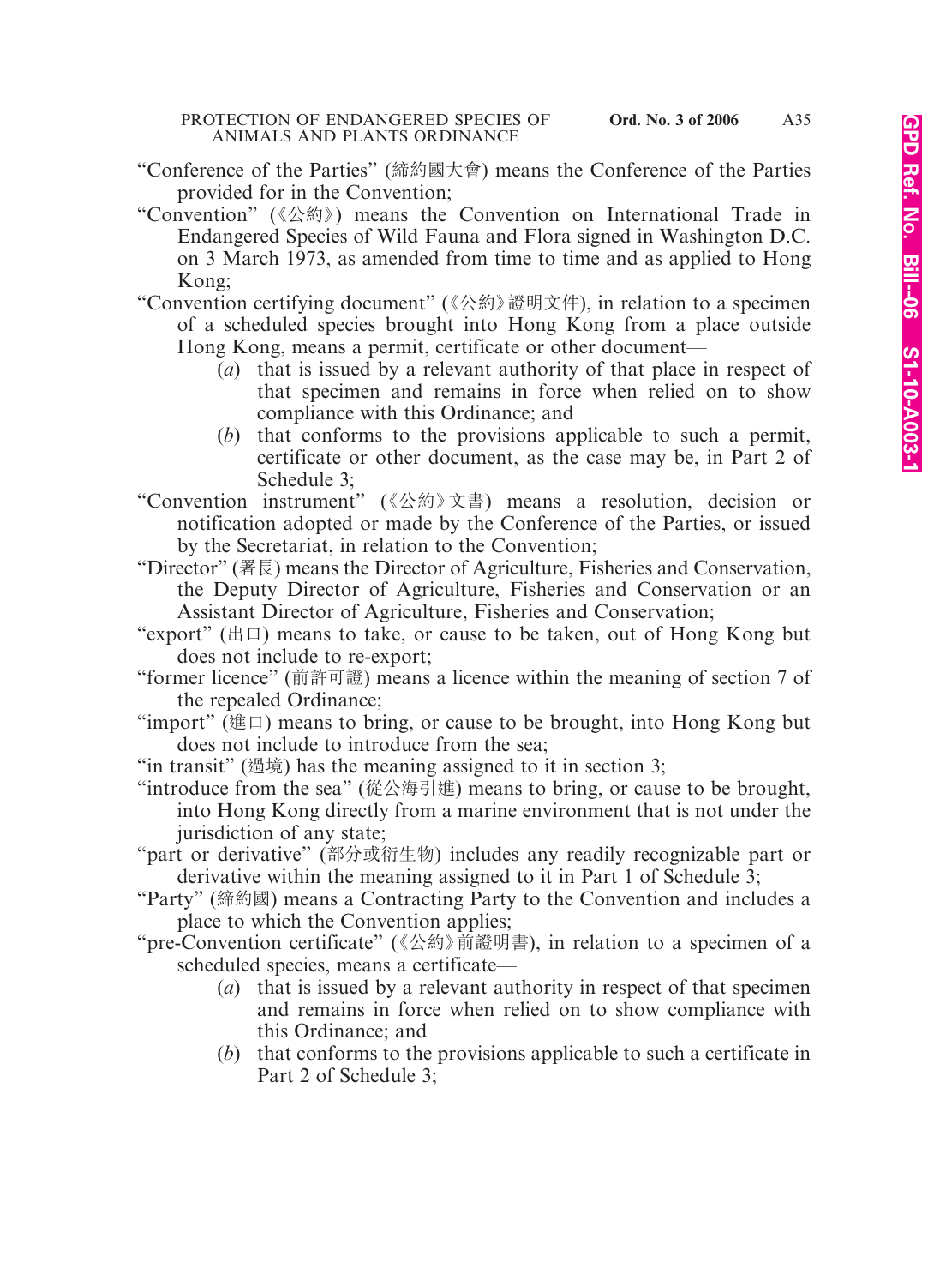"re-export" (再出口), in relation to a specimen of a scheduled species, means to take, or cause to be taken, out of Hong Kong that specimen after it has been imported;

"relevant authority" (有關主管當局)—

- (*a*) in relation to a place to which the Convention applies, means a Management Authority designated for that place under the Convention; or
- (*b*) in relation to any other place, means any person or organization designated as a competent authority by the government of that place for the purposes of registering scientific institutions, or of issuing documentation—
	- (i) that is comparable to a document required to be produced or surrendered under this Ordinance; and
	- (ii) that conforms substantially to the provisions applicable to that document in Part 2 of Schedule 3;

"repealed Ordinance" (已廢除條例) means the Animals and Plants (Protection of Endangered Species) Ordinance (Cap. 187) repealed by section 54;

"scheduled species" (列明物種) means an Appendix I species, Appendix II species or Appendix III species;

"scientific institution" (科學機構)—

- (*a*) in the case of an institution established in Hong Kong, means a scientific institution that is registered in accordance with regulations made by the Secretary under section 53; or
- (*b*) in the case of an institution established in a place outside Hong Kong, means a scientific institution that is registered by a relevant authority of that place and has been acknowledged by the Secretariat as being so registered;

"Secretariat" (秘書處) means the Secretariat provided for in the Convention;

"Secretary" (局長) means the Secretary for the Environment, Transport and Works;

"species" (物種) means any species or subspecies of an animal or plant, or any geographically separate population of such species or subspecies;

"specified form" (指明表格) means a form specified under section 51;

"specimen" (標本) means—

- (*a*) any animal or plant, whether live or dead;
- (*b*) in the case of an animal of an Appendix I species or Appendix II species, any part or derivative of the animal;
- (*c*) in the case of an animal of an Appendix III species, any part or derivative of the animal designated in Appendix III in relation to that species;
- (*d*) in the case of a plant of an Appendix I species, any part or derivative of the plant; or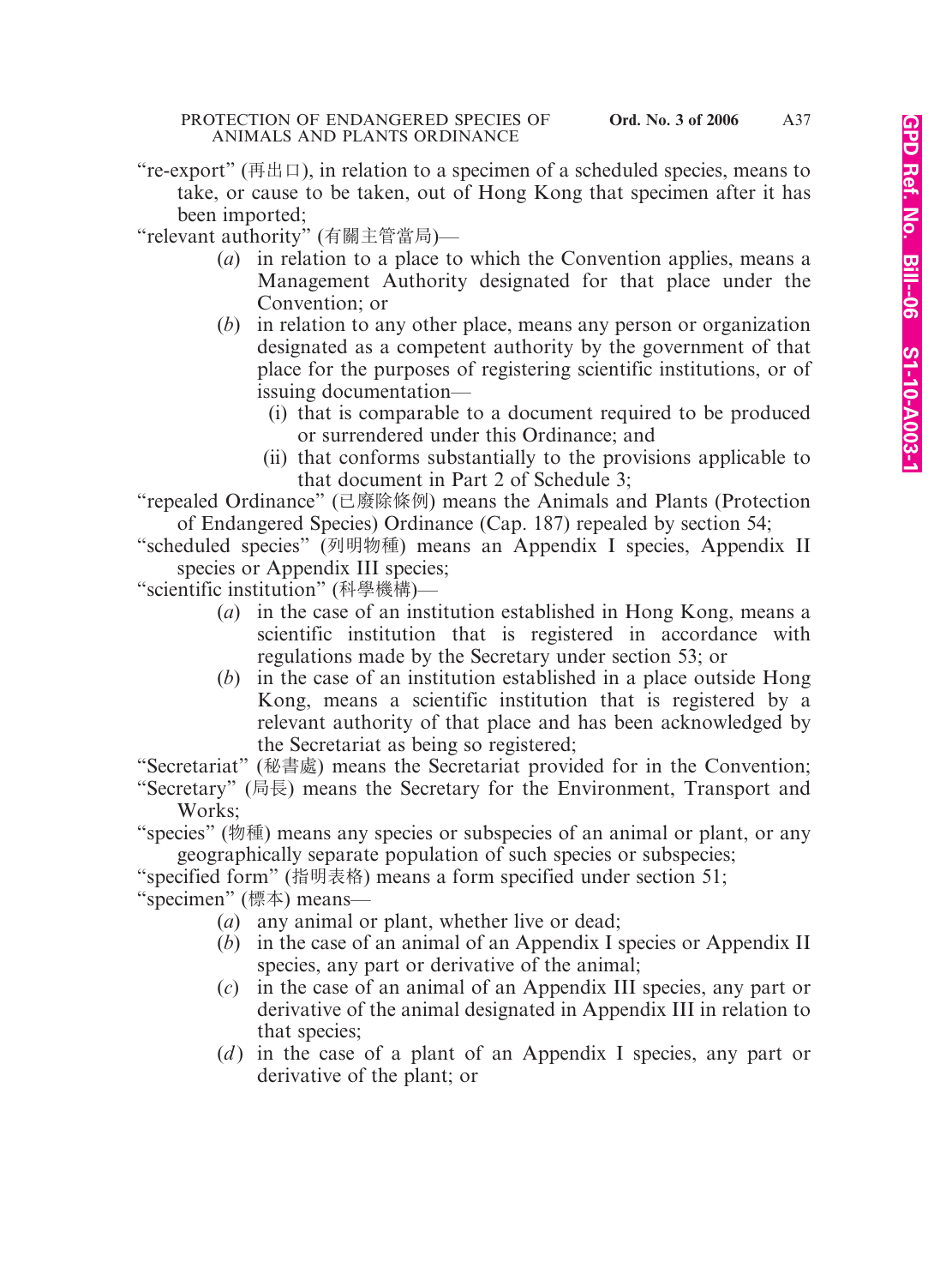#### PROTECTION OF ENDANGERED SPECIES OF **Ord. No. 3 of 2006** ANIMALS AND PLANTS ORDINANCE

(*e*) in the case of a plant of an Appendix II species or Appendix III species, any part or derivative of the plant designated in Appendix II or Appendix III, as the case may be, in relation to that species;

"thing" (物品) includes any animal and plant, whether live or dead.

- (2) For the purposes of this Ordinance, a specimen of an Appendix I species shall be treated as a specimen of an Appendix II species if—
	- (*a*) in the case of an animal or any part or derivative of an animal, the animal is bred in captivity for commercial purposes by a captive-breeding operation registered by the Secretariat for breeding animals of an Appendix I species; or
	- (*b*) in the case of a plant or any part or derivative of a plant, the plant is artificially propagated for commercial purposes.

(3) For the purposes of this Ordinance, a thing (including a thing contained in any receptacle)—

- (*a*) that is claimed, represented or held out by any person, whether by advertisement or in any other way, to be or to contain a specimen; or
- (*b*) that appears from an accompanying document, packaging, mark or label, or from other circumstances, to be or to contain a specimen,

shall be treated as such a specimen.

- (4) The Appendices shall be construed in accordance with—
	- (*a*) the interpretation provisions set out in Part 1 of Schedule 1;
	- (*b*) the annotations contained in the Appendices; and
	- (*c*) the annotations set out at the end of the Appendices.

# **3. Meaning of "in transit"**

For the purposes of this Ordinance, a thing is in transit if—

- (*a*) it is brought into Hong Kong from a place outside Hong Kong;
- (*b*) it is in the process of being taken to another place outside Hong Kong; and
- (*c*) it remains under the control of the Director or an authorized officer from the time it is brought into Hong Kong up to the time it is taken outside Hong Kong.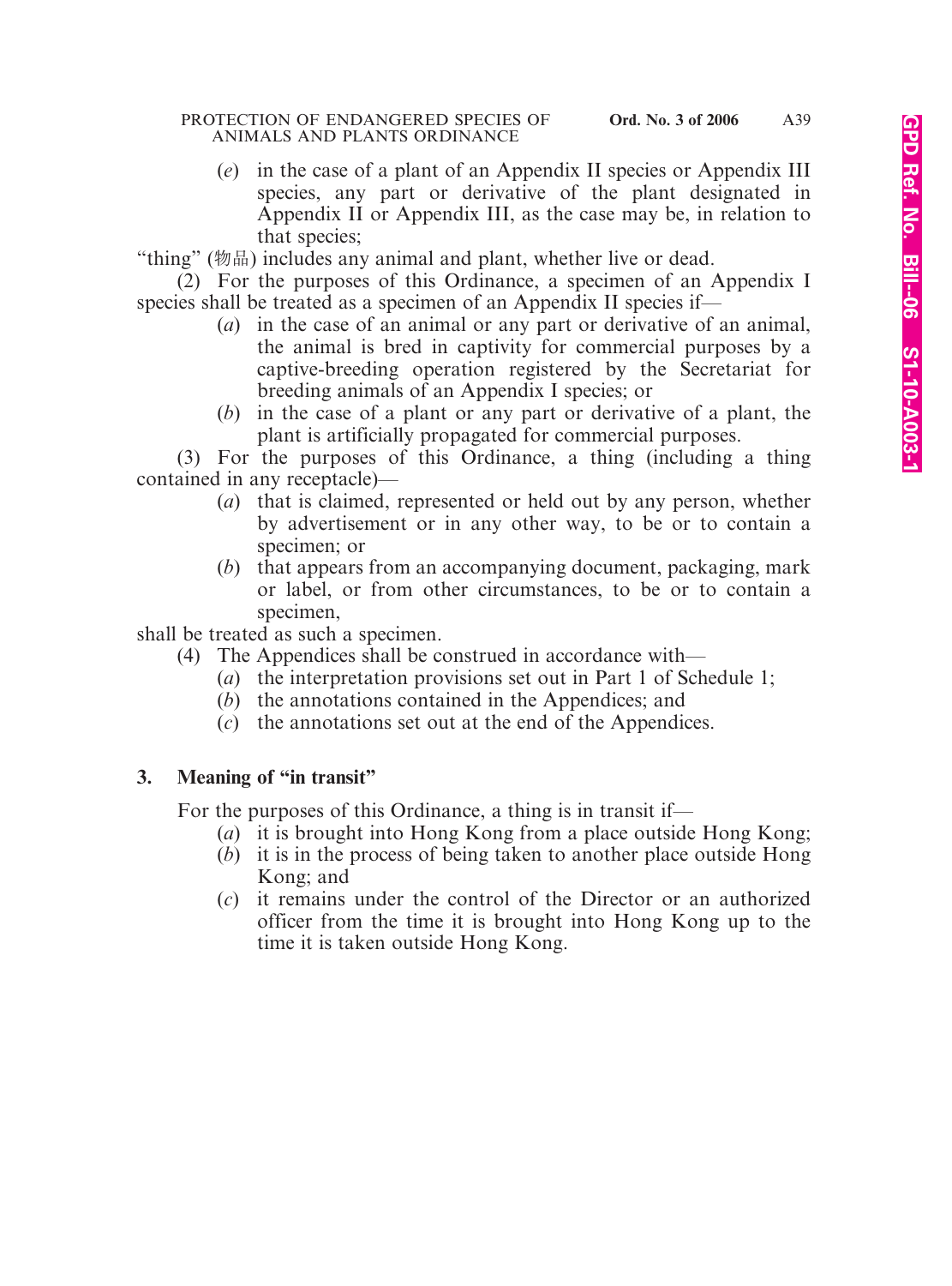### **4. Application to hybrids**

This Ordinance applies to a hybrid animal or hybrid plant in accordance with the provisions applicable to it as set out in Part 1 of Schedule 3.

# PART 2

# REGULATION OF APPENDIX I SPECIES

# **5. Restriction on import of specimens of Appendix I species**

(1) Subject to section 47, a person shall not import a specimen of an Appendix I species—

- (*a*) except as provided in section 17 or 22; or
- (*b*) except under and in accordance with—
	- (i) a licence issued in respect of that specimen under section 23(1)(*a*) prior to the import; and
	- (ii) a Convention certifying document issued in respect of that specimen.

(2) A person who imports a specimen of an Appendix I species under and in accordance with the documents referred to in subsection  $(1)(b)(i)$  and (ii) shall, upon the landing of that specimen in Hong Kong—

- (*a*) produce, or cause to be produced, the relevant licence to an authorized officer; and
- (*b*) surrender, or cause to be surrendered, the relevant Convention certifying document to the authorized officer for retention and cancellation.

(3) A person who contravenes subsection (1) or (2) commits an offence and is liable on conviction to a fine at level 6 and to imprisonment for 1 year.

### **6. Restriction on introduction from the sea of specimens of Appendix I species**

(1) Subject to section 47, a person shall not introduce from the sea a specimen of an Appendix I species except under and in accordance with a licence issued in respect of that specimen under section 23(1)(*b*) prior to the introduction from the sea.

(2) A person who introduces from the sea a specimen of an Appendix I species under and in accordance with the licence referred to in subsection (1) shall, upon the landing of that specimen in Hong Kong, produce, or cause to be produced, that licence to an authorized officer.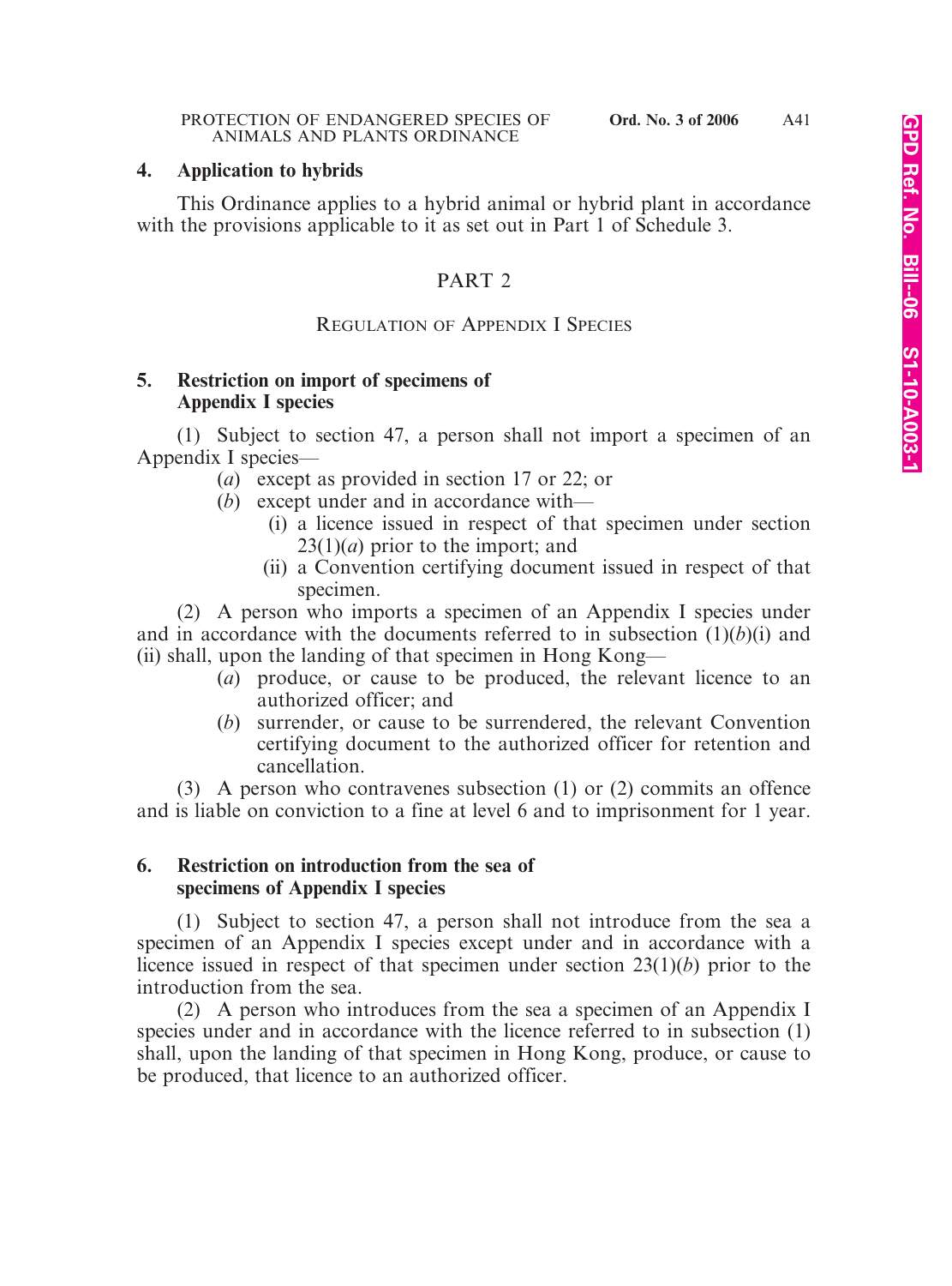(3) A person who contravenes subsection (1) or (2) commits an offence and is liable on conviction to a fine at level 6 and to imprisonment for 1 year.

# **7. Restriction on export of specimens of Appendix I species**

(1) Subject to section 47, a person shall not export a specimen of an Appendix I species except under and in accordance with a licence issued in respect of that specimen under section 23(1)(*c*) prior to the export.

(2) A person who exports a specimen of an Appendix I species under and in accordance with the licence referred to in subsection (1) shall, before the removal of that specimen from Hong Kong, produce, or cause to be produced, that licence to an authorized officer.

(3) A person who contravenes subsection (1) or (2) commits an offence and is liable on conviction to a fine at level 6 and to imprisonment for 1 year.

# **8. Restriction on re-export of specimens of Appendix I species**

(1) Subject to section 47, a person shall not re-export a specimen of an Appendix I species—

- (*a*) except as provided in section 22; or
- (*b*) except under and in accordance with a licence issued in respect of that specimen under section  $23(1)(d)$  prior to the re-export.

(2) A person who re-exports a specimen of an Appendix I species under and in accordance with the licence referred to in subsection (1)(*b*) shall, before the removal of that specimen from Hong Kong, produce, or cause to be produced, that licence to an authorized officer.

(3) A person who contravenes subsection (1) or (2) commits an offence and is liable on conviction to a fine at level 6 and to imprisonment for 1 year.

# **9. Restriction on possession or control of specimens of Appendix I species**

(1) Subject to section 47, a person shall not have in his possession or under his control a specimen of an Appendix I species—

- (*a*) except as provided in section 20 or 22; or
- (*b*) except under and in accordance with a licence issued in respect of that specimen under section 23(1)(*e*).

(2) A person who contravenes subsection (1) commits an offence and is liable on conviction to a fine at level 6 and to imprisonment for 1 year.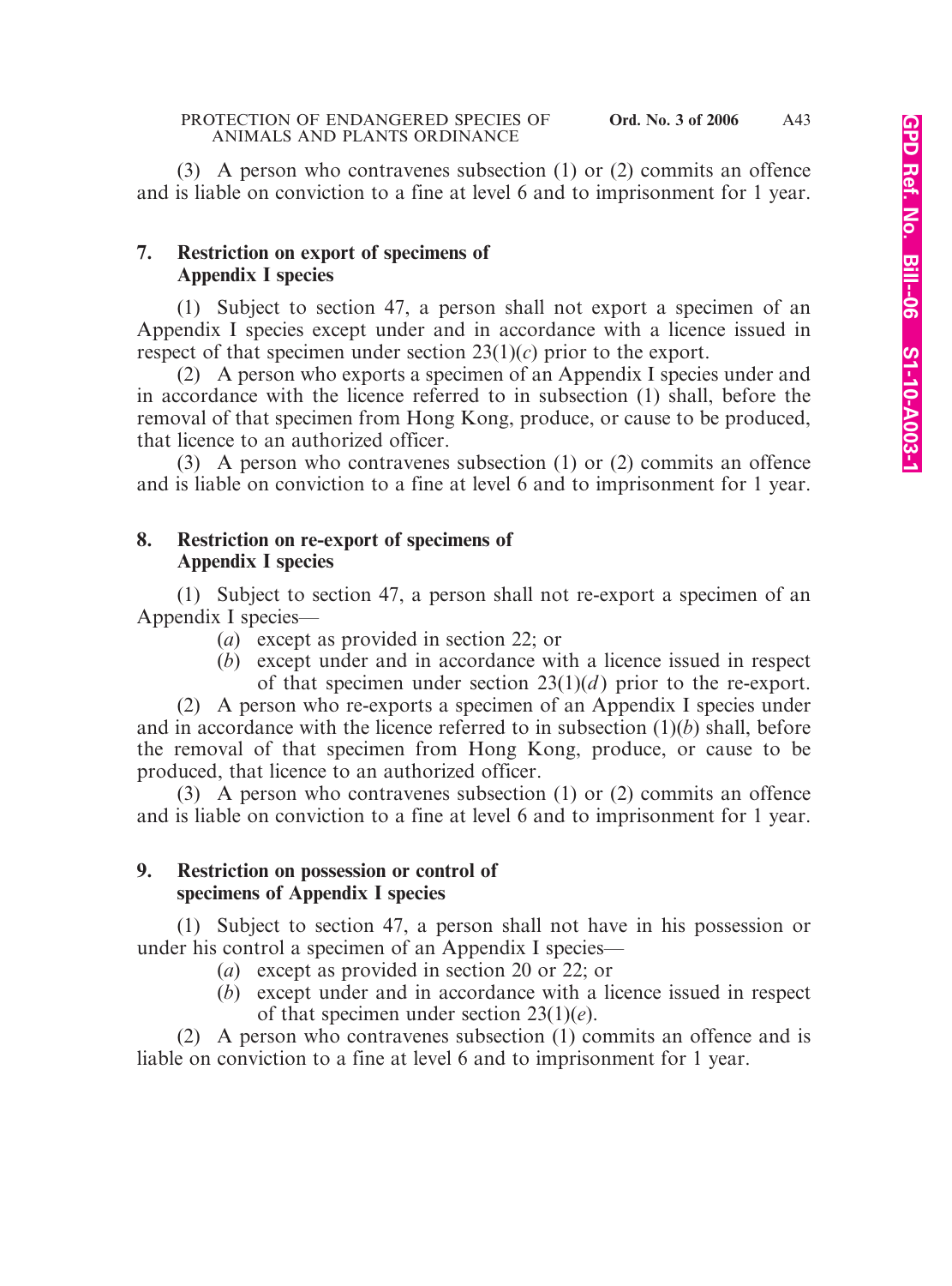### **10. Higher penalties for offences relating to specimens of Appendix I species committed for commercial purposes**

If a person has been convicted of an offence under section 5, 6, 7, 8 or 9 and the court is satisfied that the act (including possession or control of a specimen) in respect of which the person has been so convicted was carried out (whether by him or on his behalf) for commercial purposes, that person, instead of being liable to the penalty prescribed in those sections, is liable to a fine of \$5,000,000 and to imprisonment for 2 years.

# PART 3

### REGULATION OF APPENDIX II SPECIES AND APPENDIX III SPECIES

# **11. Restriction on import of specimens of Appendix II species and Appendix III species**

(1) Subject to section 47, a person shall not import a specimen of an Appendix II species or Appendix III species—

- (*a*) except as provided in section 17, 18, 19 or 22; or
- (*b*) except under and in accordance with—
	- (i) a licence issued in respect of that specimen under section 23(1)(*a*) prior to the import; and
	- (ii) a Convention certifying document or certificate in lieu issued in respect of that specimen.

(2) A person who imports a specimen of an Appendix II species or Appendix III species under and in accordance with the documents referred to in subsection  $(1)(b)(i)$  and  $(ii)$  shall, upon the landing of that specimen in Hong Kong—

- (*a*) produce, or cause to be produced, the relevant licence to an authorized officer; and
- (*b*) surrender, or cause to be surrendered, the relevant Convention certifying document or certificate in lieu to the authorized officer for retention and cancellation.

(3) A person who contravenes subsection (1) or (2) commits an offence and is liable on conviction to a fine at level 5 and to imprisonment for 6 months.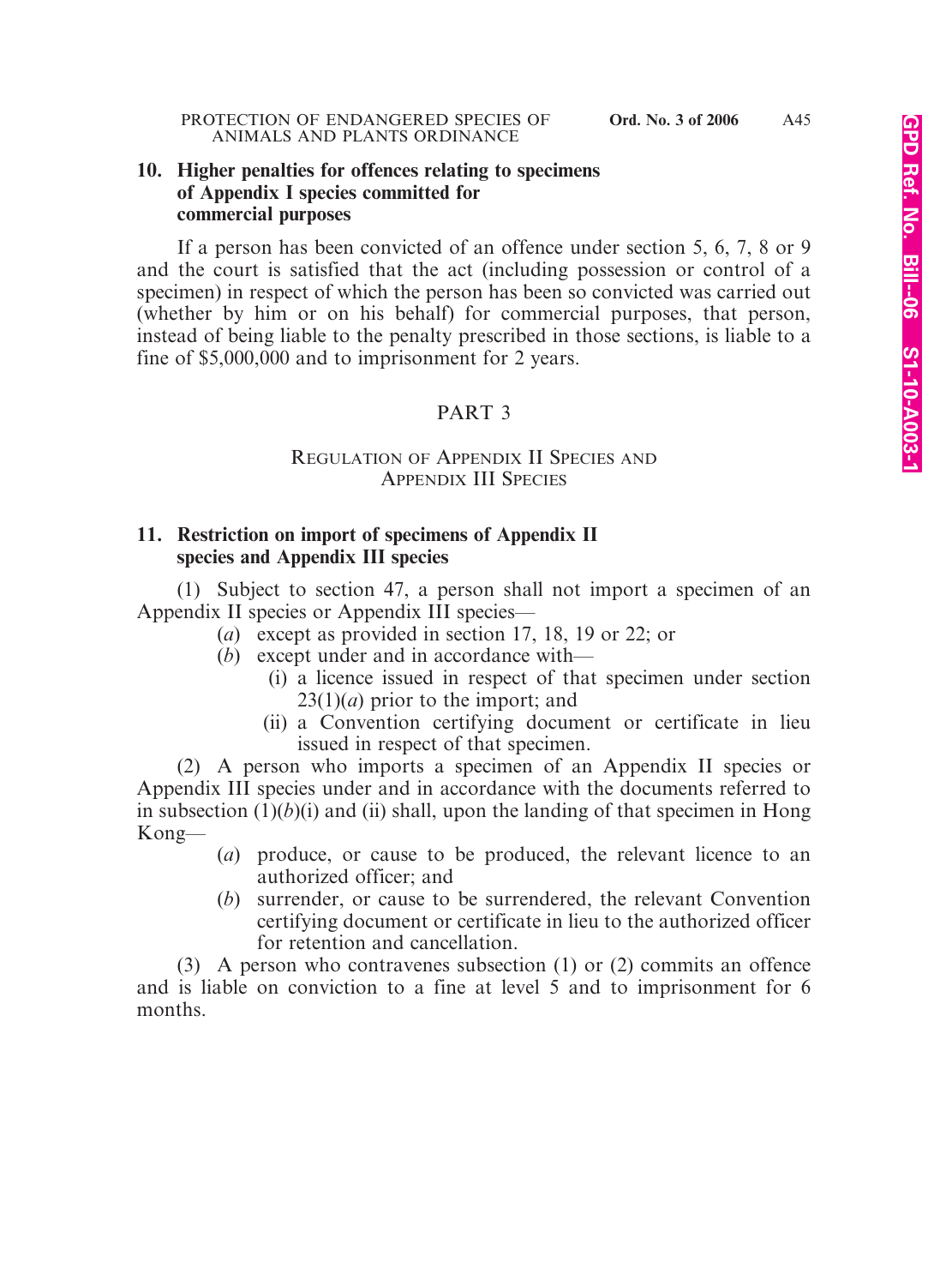### **12. Restriction on introduction from the sea of specimens of Appendix II species**

(1) Subject to section 47, a person shall not introduce from the sea a specimen of an Appendix II species except under and in accordance with a licence issued in respect of that specimen under section 23(1)(*b*) prior to the introduction from the sea.

(2) A person who introduces from the sea a specimen of an Appendix II species under and in accordance with the licence referred to in subsection (1) shall, upon the landing of that specimen in Hong Kong, produce, or cause to be produced, that licence to an authorized officer.

(3) A person who contravenes subsection (1) or (2) commits an offence and is liable on conviction to a fine at level 5 and to imprisonment for 6 months.

# **13. Restriction on export of specimens of Appendix II species and Appendix III species**

(1) Subject to section 47, a person shall not export a specimen of an Appendix II species or Appendix III species except under and in accordance with a licence issued in respect of that specimen under section  $23(1)(c)$  prior to the export.

(2) A person who exports a specimen of an Appendix II species or Appendix III species under and in accordance with the licence referred to in subsection (1) shall, before the removal of that specimen from Hong Kong, produce, or cause to be produced, that licence to an authorized officer.

(3) A person who contravenes subsection (1) or (2) commits an offence and is liable on conviction to a fine at level 5 and to imprisonment for 6 months.

# **14. Restriction on re-export of specimens of Appendix II species and Appendix III species**

(1) Subject to section 47, a person shall not re-export a specimen of an Appendix II species or Appendix III species—

- (*a*) except as provided in section 22; or
- (*b*) except under and in accordance with a licence issued in respect of that specimen under section  $23(1)(d)$  prior to the re-export.

(2) A person who re-exports a specimen of an Appendix II species or Appendix III species under and in accordance with the licence referred to in subsection (1)(*b*) shall, before the removal of that specimen from Hong Kong, produce, or cause to be produced, that licence to an authorized officer.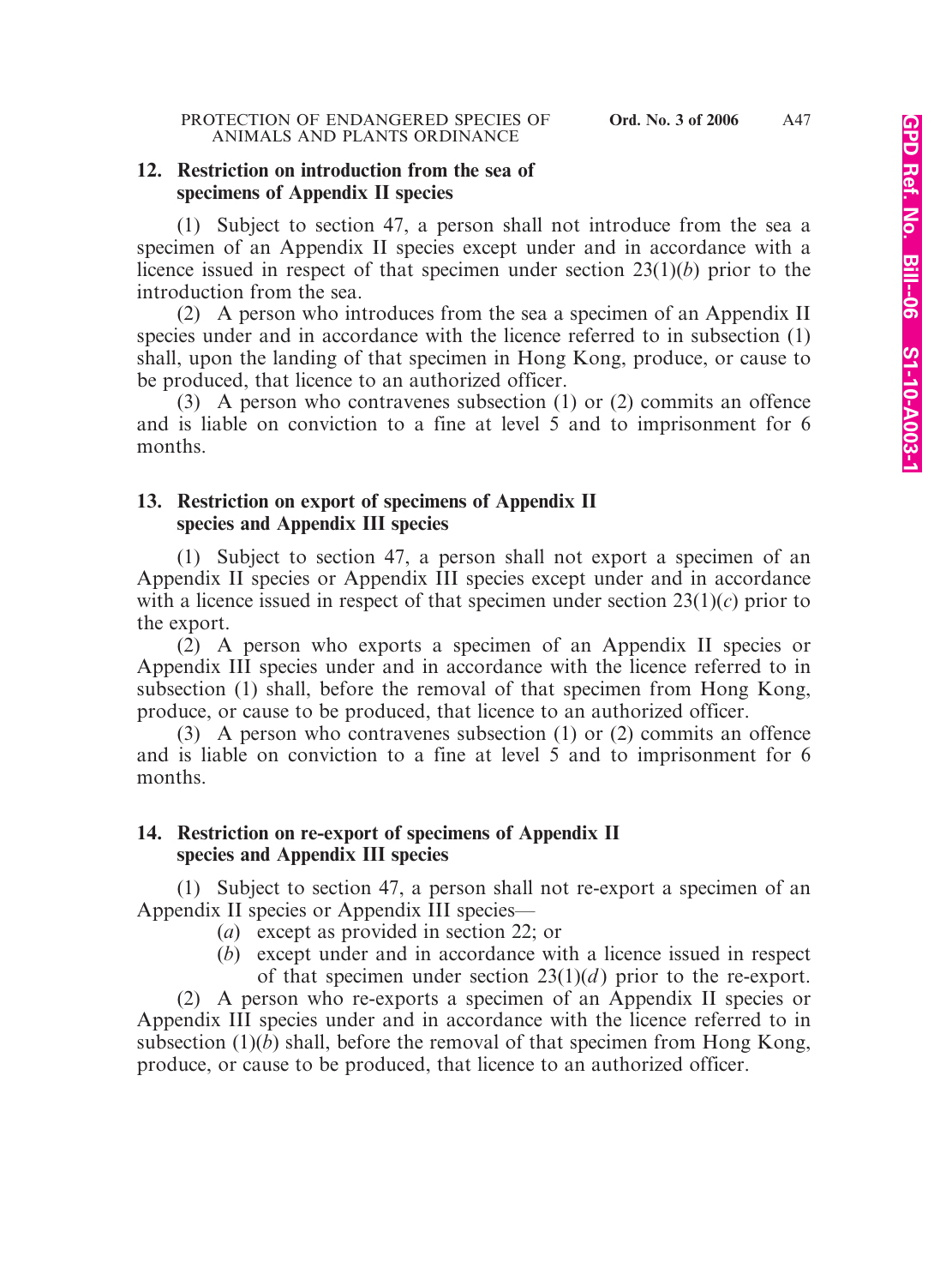(3) A person who contravenes subsection (1) or (2) commits an offence and is liable on conviction to a fine at level 5 and to imprisonment for 6 months.

### **15. Restriction on possession or control of specimens of Appendix II species**

(1) Subject to section 47, a person shall not have in his possession or under his control a specimen of an Appendix II species—

- (*a*) except as provided in section 20, 21 or 22; or
- (*b*) except under and in accordance with a licence issued in respect of that specimen under section 23(1)(*e*).

(2) A person who contravenes subsection (1) commits an offence and is liable on conviction to a fine at level 5 and to imprisonment for 6 months.

# **16. Higher penalties for offences relating to specimens of Appendix II species and Appendix III species committed for commercial purposes**

If a person has been convicted of an offence under section 11, 12, 13, 14 or 15 and the court is satisfied that the act (including possession or control of a specimen) in respect of which the person has been so convicted was carried out (whether by him or on his behalf) for commercial purposes, that person, instead of being liable to the penalty prescribed in those sections, is liable to a fine of \$500,000 and to imprisonment for 1 year.

# PART 4

# CIRCUMSTANCES IN WHICH DEALINGS IN SCHEDULED SPECIES WITHOUT LICENCE ARE PERMITTED

# **17. Import of pre-Convention specimens**

A person may import a specimen of a scheduled species if, upon the landing of the specimen in Hong Kong—

(*a*) he produces, or causes to be produced, to an authorized officer a pre-Convention certificate, or a Convention certifying document containing the particulars required to be specified in a pre-Convention certificate, in respect of the specimen;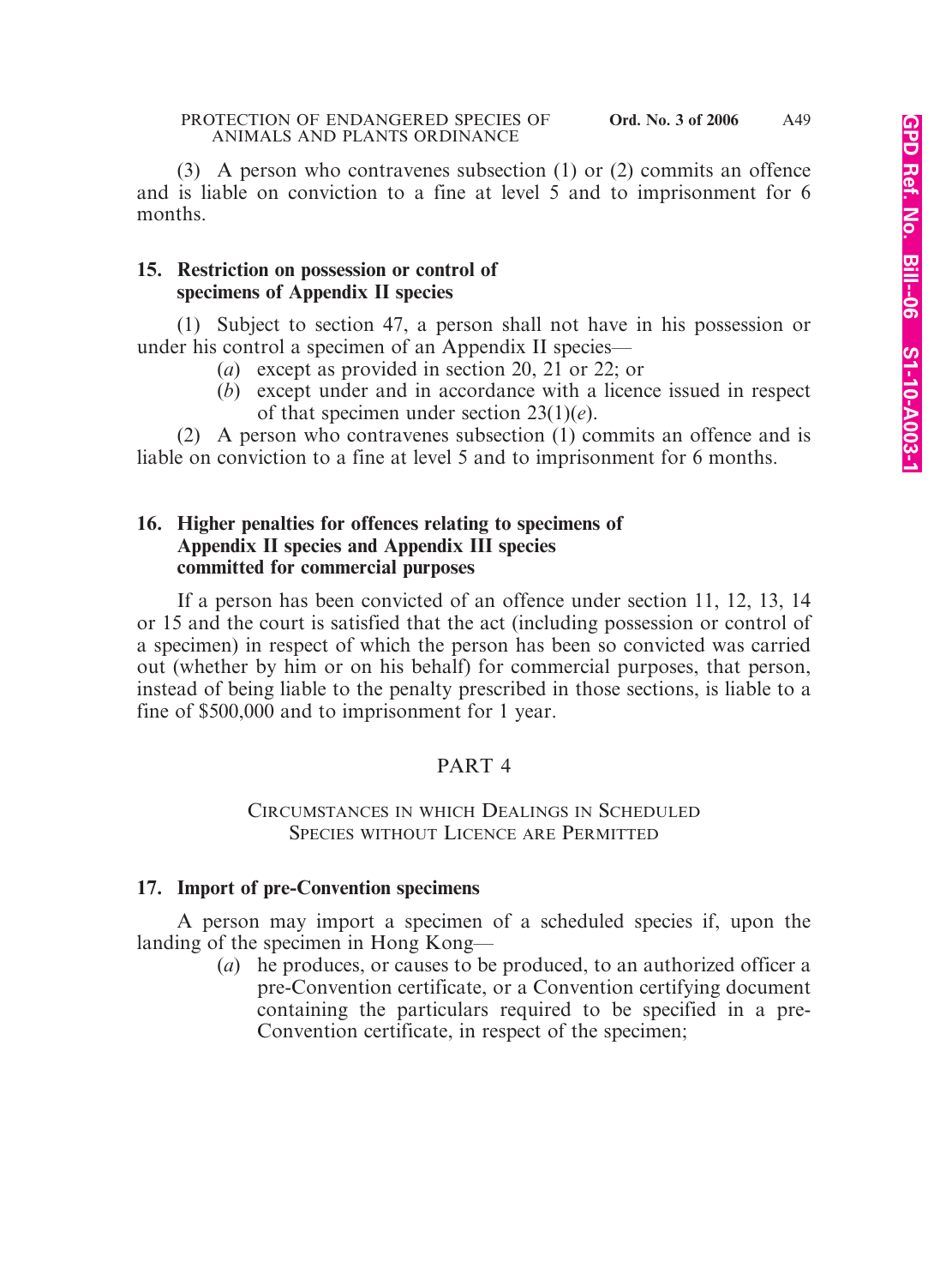#### PROTECTION OF ENDANGERED SPECIES OF **Ord. No. 3 of 2006** ANIMALS AND PLANTS ORDINANCE

- (*b*) an authorized officer has inspected the specimen to compare it with the particulars on that pre-Convention certificate or Convention certifying document and is satisfied that the particulars tally; and
- (*c*) where a Convention certifying document is produced under paragraph (*a*), that person surrenders, or causes to be surrendered, to the authorized officer that document for retention and cancellation.

# **18. Import of specimens of Appendix II species**

A person may import a specimen of an Appendix II species if, upon the landing of the specimen in Hong Kong—

- (*a*) he produces, or causes to be produced, to an authorized officer a Convention certifying document or certificate in lieu in respect of the specimen, showing that—
	- (i) the specimen is not a live animal or plant of wild origin, nor is it a live animal or plant that shall be treated as a specimen of an Appendix II species under section 2(2); and
	- (ii) the species is not of a population included in Appendix I if the species is specified in both Appendix I and Appendix II;
- (*b*) an authorized officer has inspected the specimen to compare it with the particulars on that Convention certifying document or certificate in lieu and is satisfied that the particulars tally; and
- (*c*) that person surrenders, or causes to be surrendered, to the authorized officer that Convention certifying document or certificate in lieu for retention and cancellation.

# **19. Import of specimens of Appendix III species**

(1) A person may import a specimen of an Appendix III species if, upon the landing of the specimen in Hong Kong—

- (*a*) he produces, or causes to be produced, to an authorized officer—
	- (i) where the import is from a place specified in parentheses placed against the species in Appendix III, a Convention certifying document or certificate in lieu in respect of the specimen;
	- (ii) where the import is from a place that is not so specified in Appendix III and the specimen originates from such a place, a certificate of origin in respect of the specimen; or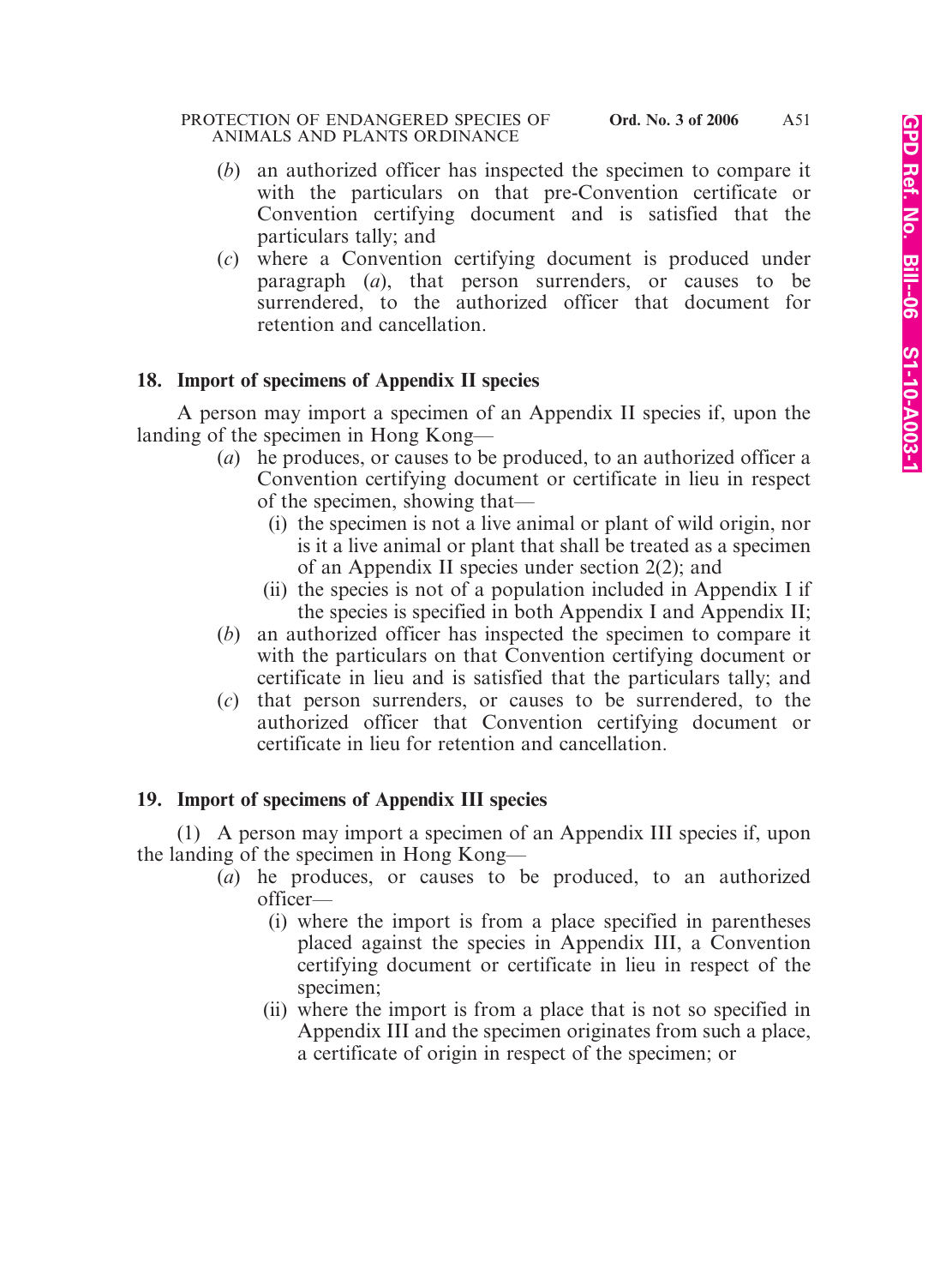- (iii) in any other case, a certificate—
	- (A) that is issued in respect of the specimen by a relevant authority of the place from which the specimen is imported and remains in force when relied on to show compliance with this Ordinance; and
	- (B) that shows that the specimen was processed in that place, or has previously been taken into that place from another place;
- (*b*) an authorized officer has inspected the specimen to compare it with the particulars on that Convention certifying document, certificate in lieu, certificate of origin, or the certificate referred to in paragraph (*a*)(iii), as the case may be, and is satisfied that the particulars tally; and
- (*c*) that person surrenders, or causes to be surrendered, to the authorized officer the document referred to in paragraph (*b*) for retention and cancellation.

(2) In this section, "certificate of origin" (產地來源證明書), in relation to a specimen originating from a place outside Hong Kong, means a certificate—

- (*a*) that is issued by a relevant authority of that place in respect of that specimen and remains in force when relied on to show compliance with this Ordinance; and
- (*b*) that conforms to the provisions applicable to such a certificate in Part 2 of Schedule 3.

# **20. Possession or control of pre-Convention specimens**

A person may have in his possession or under his control a specimen of an Appendix I species or Appendix II species if he proves the following to the satisfaction of the Director—

- (*a*) that he possesses a pre-Convention certificate in respect of the specimen;
- (*b*) that the specimen was imported, or introduced from the sea, before 6 August 1976; or
- (*c*) if the specimen was imported, or introduced from the sea, on or after that date, the import or introduction from the sea was not in contravention of any provision of the repealed Ordinance or this Ordinance, whichever was in force at that time.

# **21. Possession or control of specimens of Appendix II species**

(1) A person may have in his possession or under his control a specimen of an Appendix II species if he proves the following to the satisfaction of the Director by documentary evidence or otherwise—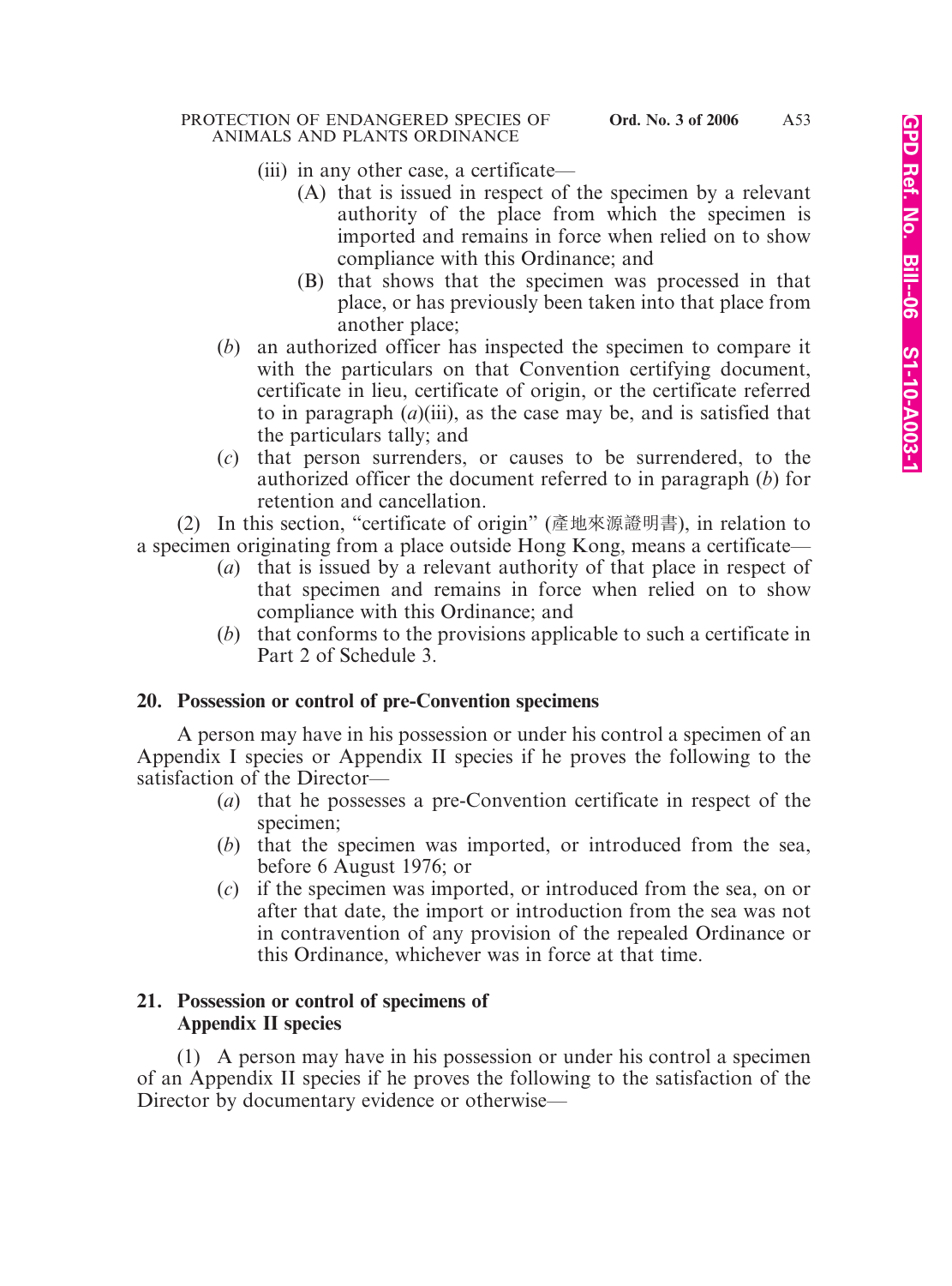- (*a*) that the specimen is not a live animal or plant of wild origin, nor is it a live animal or plant that shall be treated as a specimen of an Appendix II species under section 2(2); and
- (*b*) that the species is not of a population included in Appendix I if the species is specified in both Appendix I and Appendix II.

(2) In subsection (1), "documentary evidence" (文件證據) includes but is not limited to a former licence, a certificate in lieu or other Convention certifying document.

### **22. Import, re-export and possession or control of specimens in transit**

(1) A person may import, re-export or have in his possession or under his control a specimen of a scheduled species (other than a live animal) in transit if, upon the landing of the specimen in Hong Kong, he produces, or causes to be produced, to an authorized officer a Convention certifying document or certificate in lieu in respect of the specimen.

(2) A person may import, re-export or have in his possession or under his control a live animal of a scheduled species in transit if—

- (*a*) upon the landing of the animal in Hong Kong, he produces, or causes to be produced, to an authorized officer a Convention certifying document or certificate in lieu in respect of the animal; and
- (*b*) subject to subsection (3), at least 3 working days before the intended date on which the animal is to be brought into Hong Kong, the Director receives a notification made to him in writing—
	- (i) providing a description and the particulars of the animal;
	- (ii) stating the intended date on which the animal is to be brought into Hong Kong; and
	- (iii) where the animal is to be brought into Hong Kong by a vessel, vehicle, train or aircraft, providing particulars of the vessel, vehicle, train or aircraft so as to enable the Director to locate it immediately upon its arrival in Hong Kong.

(3) The Director may, by notice published in the Gazette, specify a number of working days in substitution for the number of working days referred to in subsection (2)(*b*) in respect of a scheduled species, either generally or for any purposes or by reference to any special circumstances.

(4) In this section, "working day"  $(\pm \text{ }k\text{)}$  means any day other than a public holiday or a black rainstorm warning day or gale warning day within the meaning of section 71 of the Interpretation and General Clauses Ordinance (Cap. 1).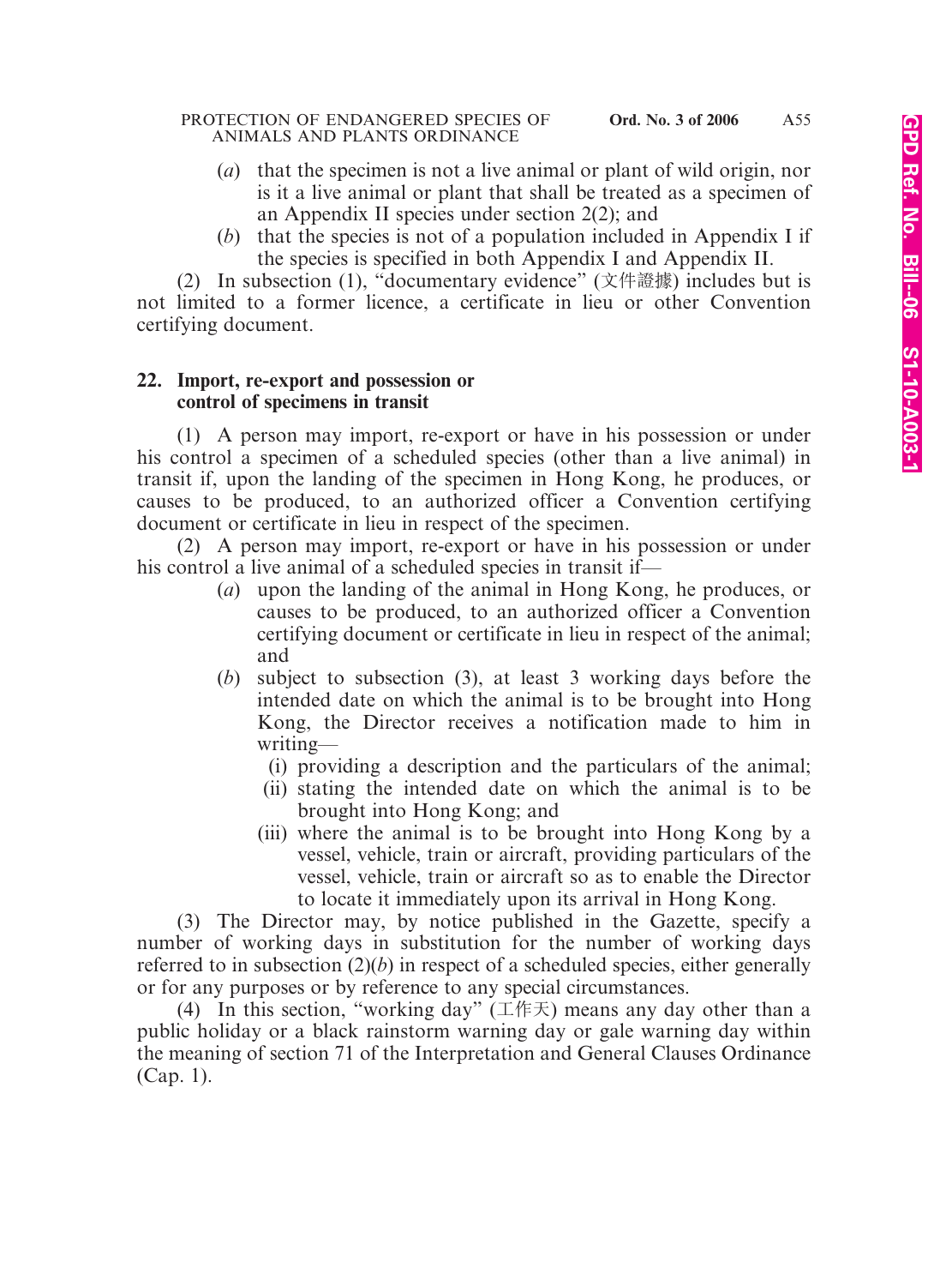# PART 5

### **LICENCES**

### **23. Issue of licences**

(1) The Director may, on application made to him in the specified form and on payment of the fee prescribed in Schedule 2, issue a licence for the—

- (*a*) import;
- (*b*) introduction from the sea;
- (*c*) export;
- (*d*) re-export; or
- (*e*) possession or control,

of a specimen of a scheduled species.

(2) The Director shall not approve an application made under this section if such approval would contravene any requirement under the Convention.

(3) On issuing any such licence, the Director may impose such conditions as he considers appropriate, including conditions that are more stringent than any requirement under the Convention.

- (4) A licence issued under this section shall—
	- (*a*) be in the specified form;
	- (*b*) specify the name and address of the holder of the licence;
	- (*c*) specify the quantity and description of the specimen concerned;
	- (*d*) specify the conditions, if any, of the licence; and
	- (*e*) specify the period of validity of the licence.

(5) If any condition of a licence issued under this section is contravened, the holder of the licence commits an offence and is liable on conviction to a fine at level 5.

# **24. Extension, renewal and variation of licences**

(1) The Director may, on application made to him in the specified form and on payment of the fee prescribed in Schedule 2—

- (*a*) extend the period of validity of a licence issued under section 23(1)(*a*), (*b*), (*c*) or (*d* );
- (*b*) renew a licence issued under section 23(1)(*e*); or
- (*c*) vary a licence issued under section 23 in any other way.

(2) The Director shall not approve an application made under this section if such approval would contravene any requirement under the **Convention**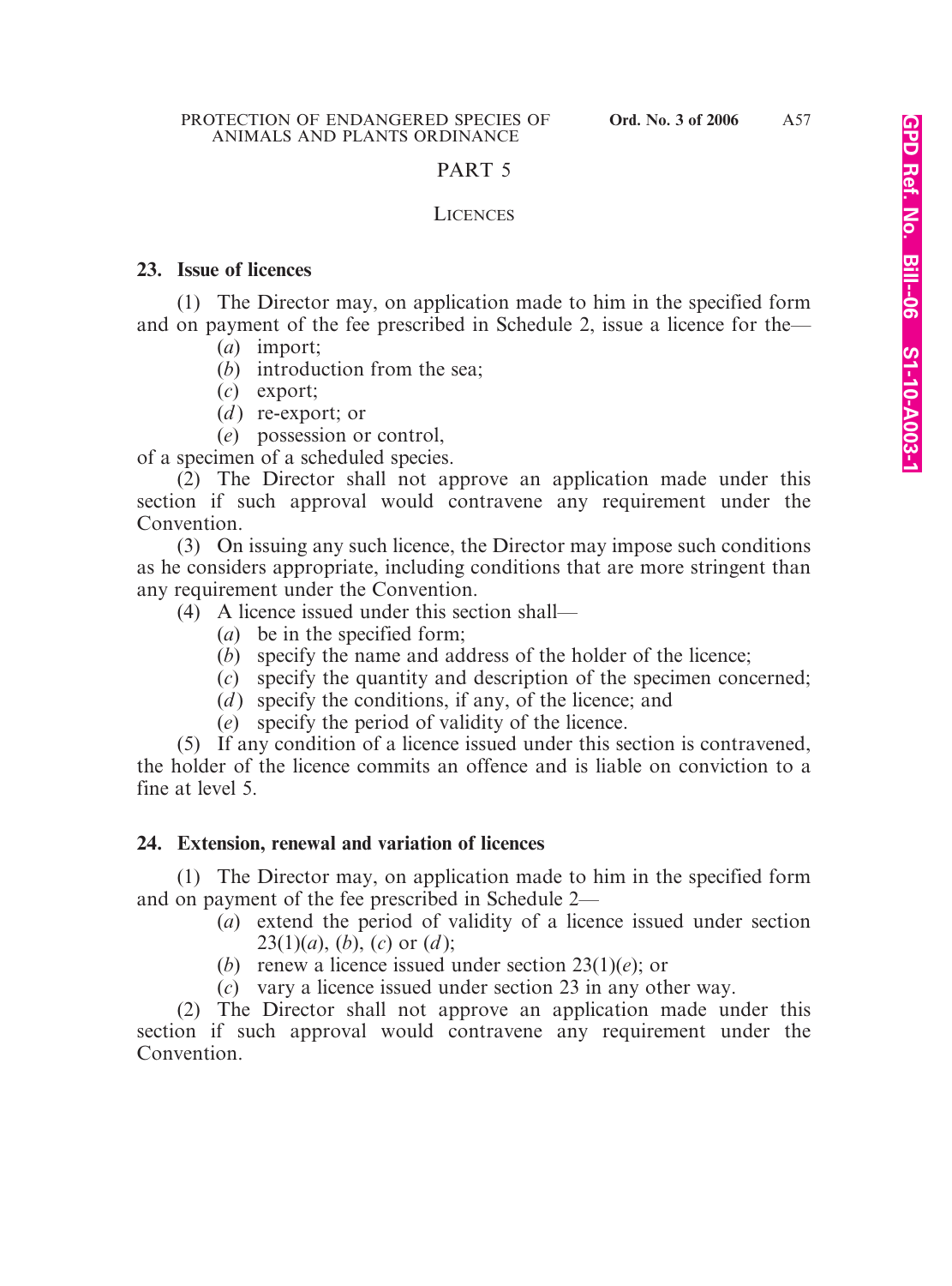#### **25. Refusal of application made under section 23 or 24**

If the Director refuses an application made under section 23 or 24, he shall give written notice of the refusal to the applicant stating the reason for the refusal.

#### **26. Cancellation of licences**

(1) The Director may cancel a licence that is issued under section 23 or extended, renewed or varied under section 24 if—

- (*a*) any condition of the licence is contravened; or
- (*b*) the Director is satisfied that the licence was issued, extended, renewed or varied as a result of a false representation of any fact made by the applicant or an unlawful act of the applicant.

(2) If the Director cancels a licence under subsection (1), he shall give written notice of the cancellation to the holder of the licence stating the reason for the cancellation.

(3) After receipt of a notice of cancellation under subsection (2), the holder of the relevant licence shall immediately surrender the licence to the Director.

(4) If that holder lodges an appeal under section 46(1) against the Director's decision relating to the cancellation of the relevant licence, the Director shall return the licence to that holder pending the determination of the appeal by the Administrative Appeals Board.

(5) If the Administrative Appeals Board confirms the Director's decision relating to the cancellation of the relevant licence, that holder shall, immediately after receipt of a notice of the Administrative Appeals Board's decision, surrender the licence to the Director.

(6) A holder of a licence who without reasonable excuse fails to comply with subsection (3) or (5) commits an offence and is liable on conviction to a fine at level 6.

#### PART 6

### AUTHORIZED OFFICERS

#### **27. Authorized officers**

(1) The Director may in writing authorize any public officer to exercise any of the powers and perform any of the duties conferred or imposed on the Director or an authorized officer by this Ordinance.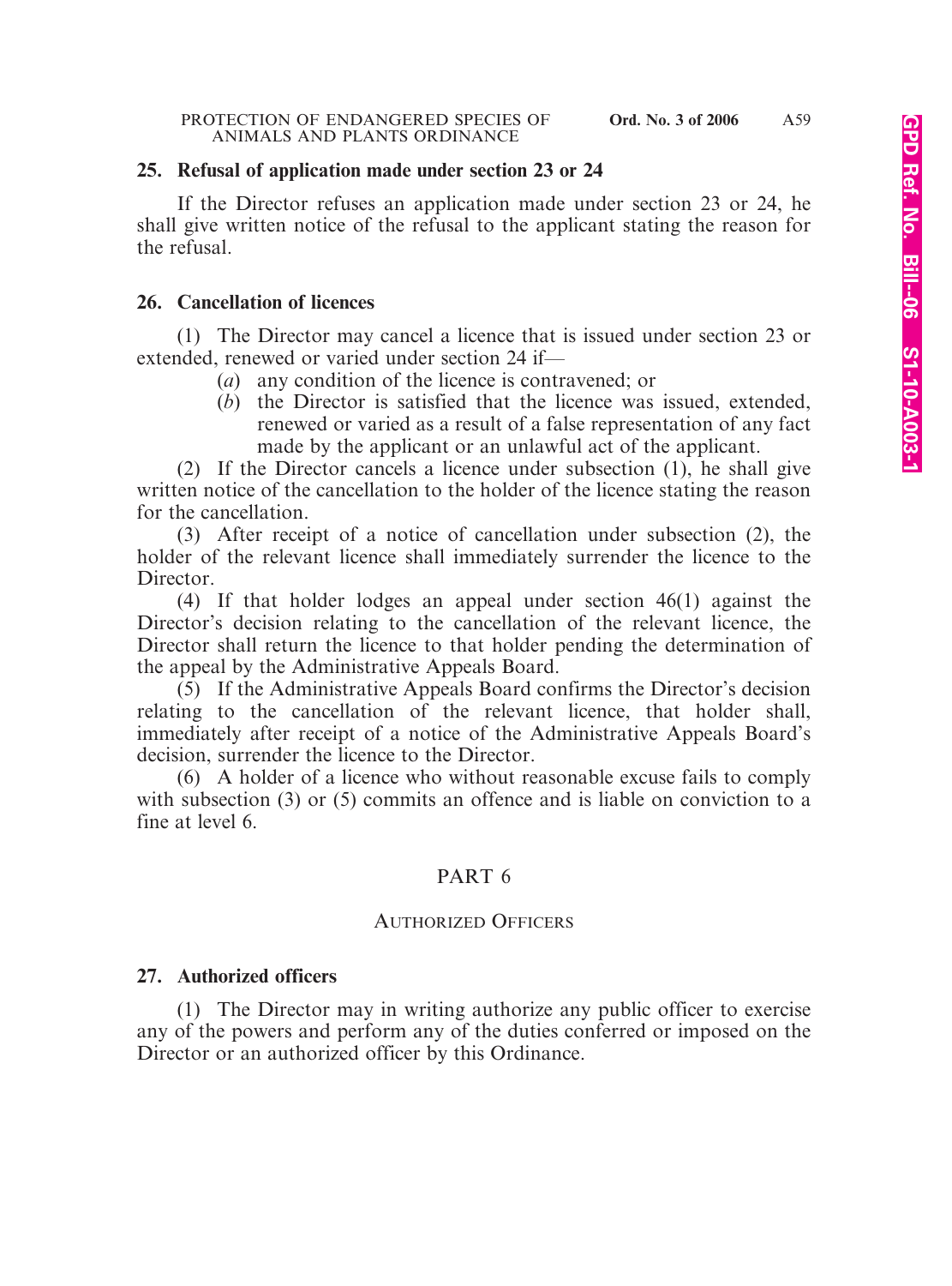(2) The Director may exercise any of the powers or perform any of the duties conferred or imposed on an authorized officer by this Ordinance.

# **28. Power to require production of document or other evidence to show compliance with this Ordinance**

(1) If a person has in his possession or under his control a specimen of a scheduled species, an authorized officer may require the person to produce any document or other evidence on which the person relies to show that the possession or control is not in contravention of this Ordinance.

(2) A person who without reasonable excuse fails to comply with a requirement made under subsection (1) commits an offence and is liable on conviction to a fine at level 6.

### **29. Power to require scientific names and common names**

(1) If an authorized officer reasonably suspects that an animal or plant, whether live or dead, or a part of an animal or plant—

- (*a*) is being or has been imported;
- (*b*) is being or has been introduced from the sea;
- (*c*) is in transit;
- (*d* ) is being or is to be exported; or
- (*e*) is being or is to be re-exported,

and is a specimen of a scheduled species, he may require the person who has the animal, plant or part in his possession or under his control to give its scientific name and common name.

(2) A person who—

- (*a*) without reasonable excuse fails to comply with a requirement made under subsection (1); or
- (*b*) knowingly makes a false statement in purported compliance with such a requirement,

commits an offence and is liable on conviction to a fine at level 5.

### **30. Power to require production of things for inspection**

If an authorized officer reasonably suspects that a thing—

- (*a*) is being or has been imported;
- (*b*) is being or has been introduced from the sea;
- (*c*) is in transit;
- $(d)$  is being or is to be exported;
- (*e*) is being or is to be re-exported; or
- (*f*) is in the possession or under the control of any person,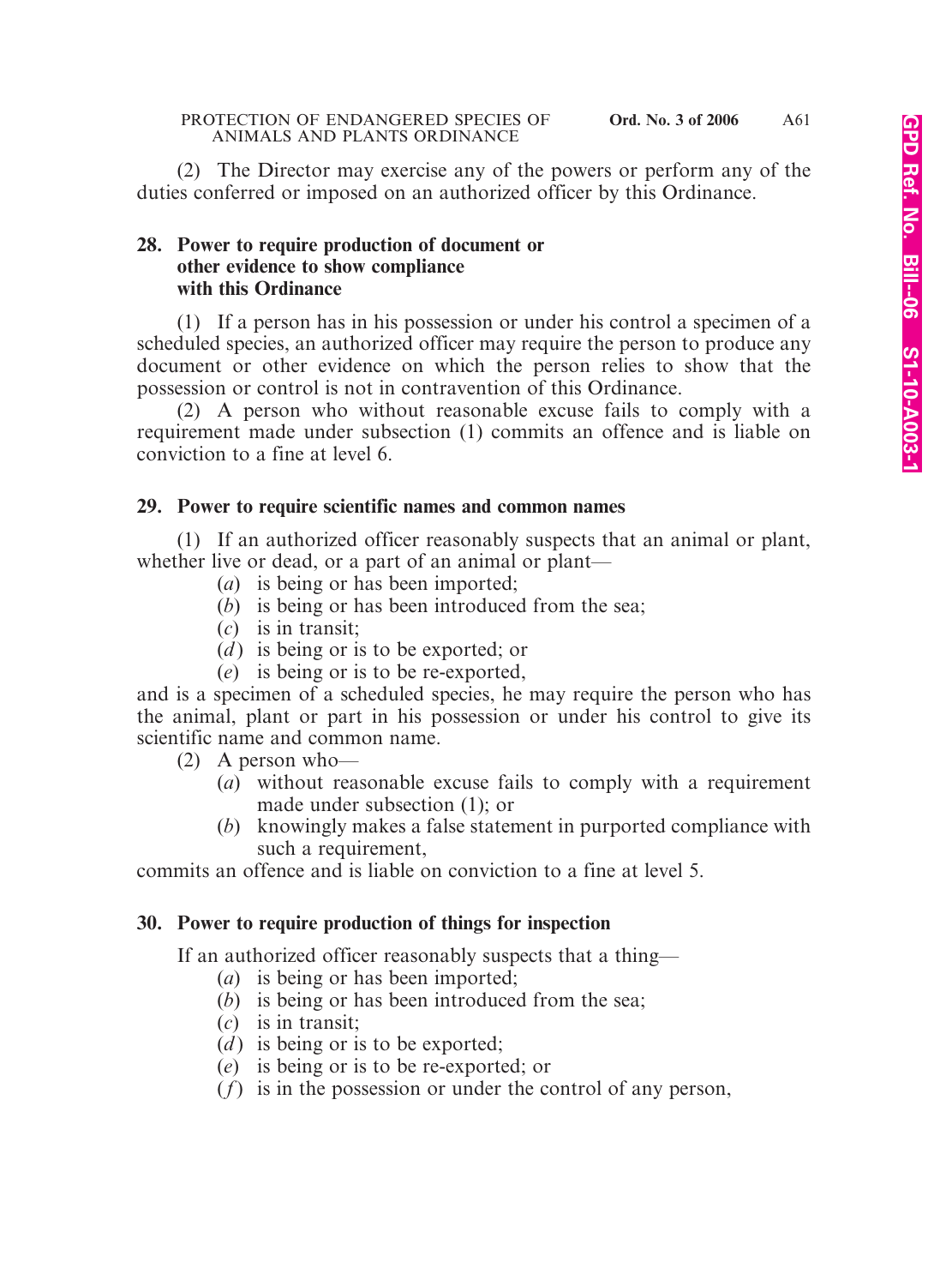and is a specimen of a scheduled species, that officer may, for the purposes of verifying compliance with this Ordinance and on production of written evidence of his identity, stop the person who has the thing in his possession or under his control and require him to produce the thing for inspection.

# **31. Power to inspect place or premises**

(1) If an authorized officer reasonably suspects that a specimen of a scheduled species is being kept for commercial purposes in any place or premises, he may, for the purposes of verifying compliance with this Ordinance, without notice and on production of written evidence of his identity—

- (*a*) enter and inspect the place or premises during reasonable hours;
- (*b*) inspect the thing suspected to be a specimen of a scheduled species; and
- (*c*) require the production of, inspect, examine or take copies of any document that is related to compliance with this Ordinance and is in the place or premises.
- (2) An authorized officer shall not under subsection (1) enter—
	- (*a*) any premises that are used exclusively as a dwelling-house; or
	- (*b*) any part of any premises that is used exclusively as a dwellinghouse.

### **32. Power of search and detention**

(1) An authorized officer may, on production of written evidence of his identity, stop, board and search any vessel, vehicle, train or aircraft (other than a ship of war, military aircraft or military vehicle) if he reasonably suspects that an offence under Part 2 or 3 has been, is being or is about to be committed in or on the vessel, vehicle, train or aircraft.

(2) If an authorized officer reasonably suspects that a person has committed, is committing or is about to commit an offence under Part 2 or 3, that officer may, on production of written evidence of his identity—

- (*a*) stop and search the person, and search the property of the person, for anything that is likely to be of value (whether by itself or together with anything else) to the investigation of the offence; and
- (*b*) detain the person for a reasonable period while that officer inquires about the suspected commission of the offence.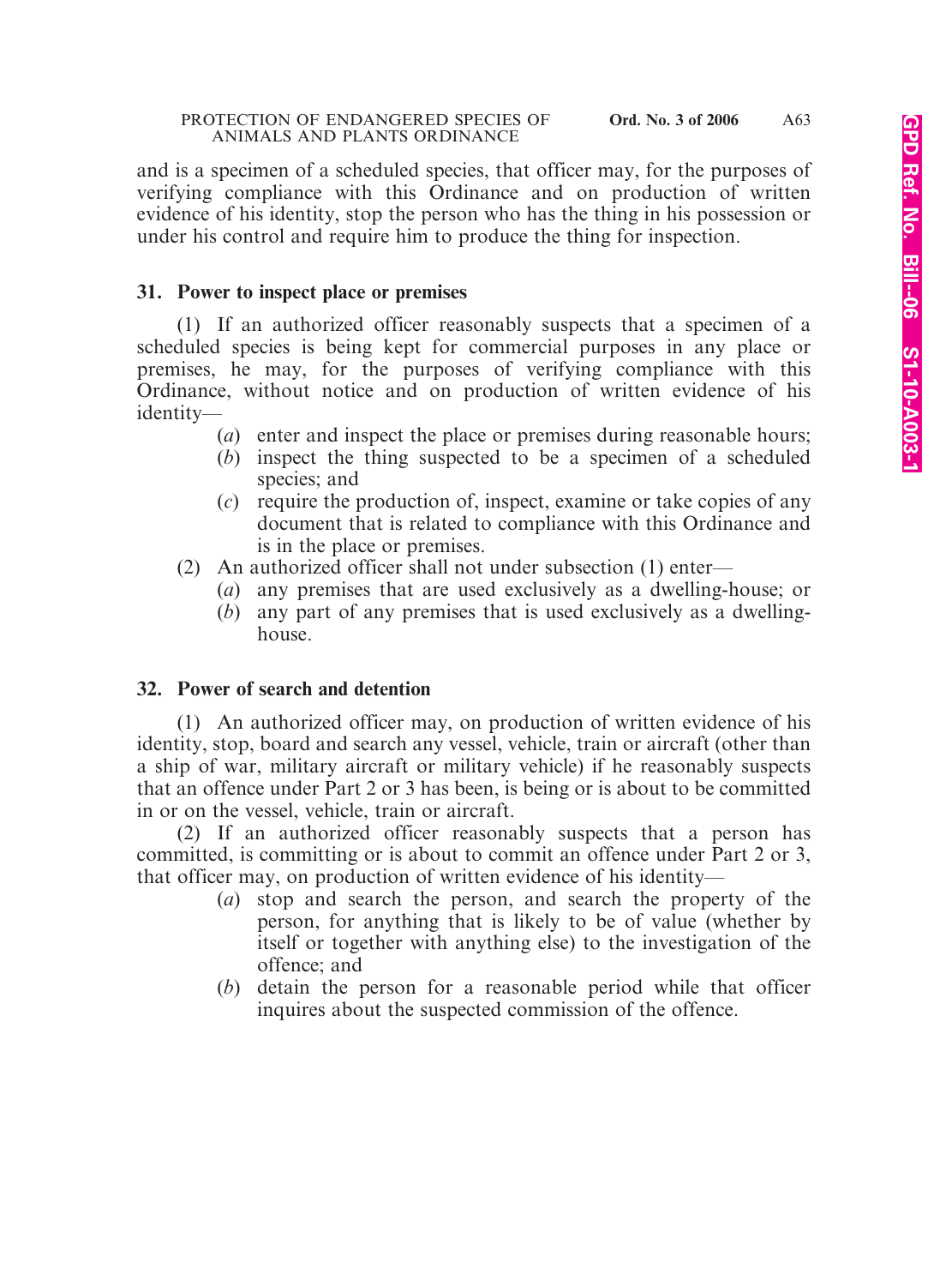#### **33. Power of entry into place or premises**

(1) If it is shown to the satisfaction of a magistrate on information on oath that there is in any place or premises any thing liable to seizure, or any thing likely to be or to contain evidence of an offence under Part 2 or 3, the magistrate may by warrant authorize any authorized officer to enter, by force if necessary, and search the place or premises.

(2) An authorized officer entering any place or premises under subsection (1) may take with him such persons as may be necessary, and on leaving any unoccupied place or premises that he has entered shall leave the place or premises as effectually secured against trespassers as he found them to be at the time of entry.

(3) A warrant issued under subsection (1) continues in force until the purpose for which the entry is necessary has been satisfied.

#### **34. Power of seizure**

- (1) An authorized officer may seize, remove and detain—
	- (*a*) a thing liable to seizure;
	- (*b*) a receptacle in which a seized thing is contained or a handling device or other device used for or in connection with the thing;
	- (*c*) any food or drink accompanying a seized animal; or
	- (*d*) any thing that appears to that officer to be or to contain evidence that an offence under Part 2 or 3 has been committed.
- (2) For the purposes of this Part, a thing is liable to seizure—
	- (*a*) if an authorized officer reasonably suspects that the thing—
		- (i) is being or has been imported;
		- (ii) is being or has been introduced from the sea;
		- (iii) is being or is to be exported;
		- (iv) is being or is to be re-exported; or
		- (v) is in the possession or under the control of any person,
		- in contravention of any provision of this Ordinance;
	- (*b*) if the thing is an animal or plant, whether live or dead, or a part of an animal or plant in respect of which a person has failed to comply with a requirement made under section 29(1);
	- (*c*) if it is a thing in respect of which a person has failed to comply with a requirement made under section 30; or
	- (*d*) if it is a thing in respect of which an authorized officer reasonably suspects that a person has contravened section 44.

(3) No civil liability shall be incurred by an authorized officer in respect of anything done or omitted to be done by that officer in good faith in the exercise or purported exercise of any power under this section.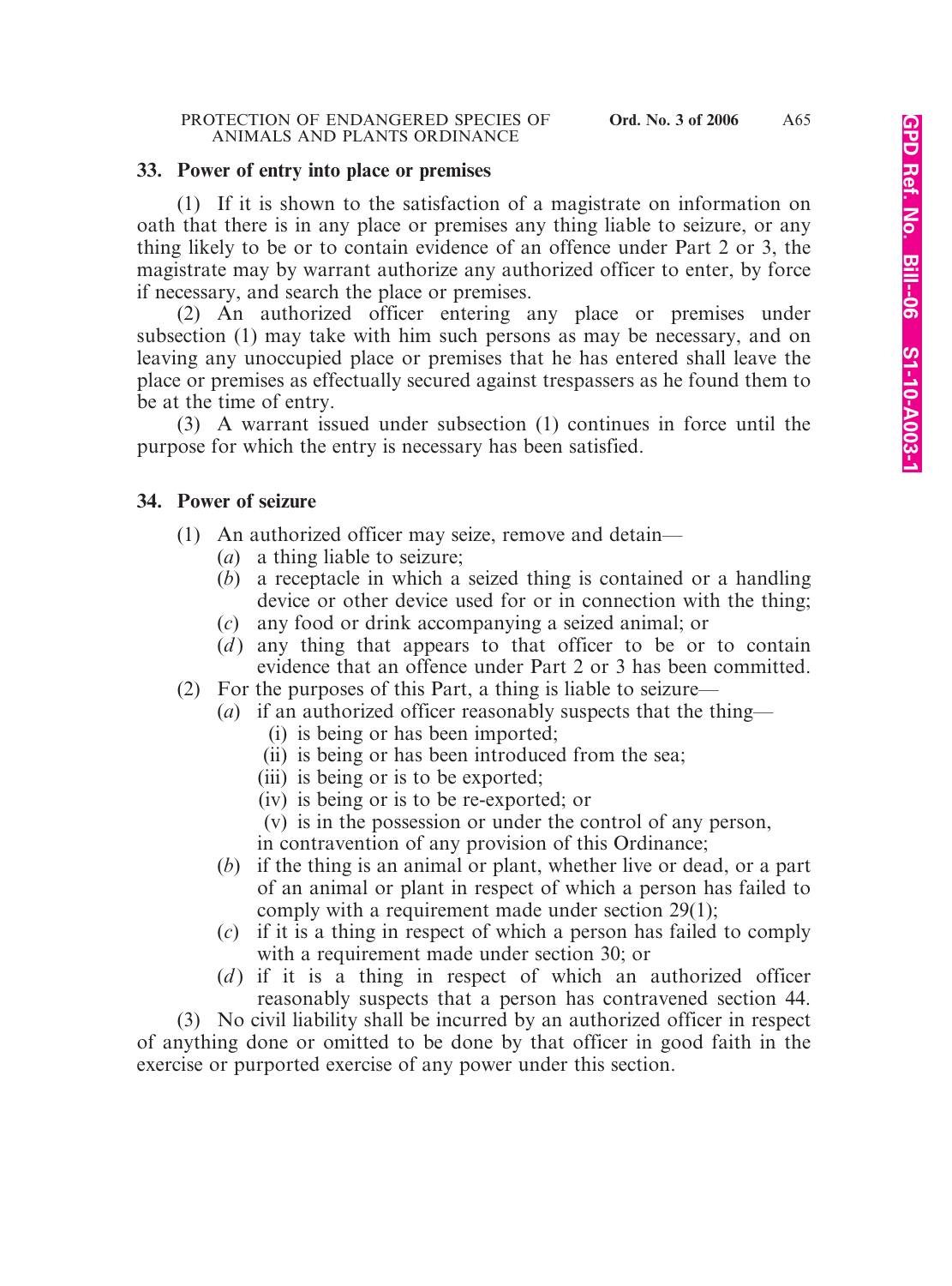### **35. Disposal of seized things**

(1) The Director may cause the following things seized under section 34(1) to be released, sold, or disposed of in any other way, immediately after the seizure—

(*a*) any live animal—

- (i) that is impracticable for any reason for the Director to keep in captivity; or
- (ii) that is likely to die or be subjected to unnecessary suffering if it is kept in captivity;
- (*b*) any live plant that is impracticable for any reason for the Director to detain:
- (*c*) any thing that is perishable.

(2) Subject to Part 7, the proceeds of sale of any thing sold under subsection (1) shall be paid into the general revenue.

# **36. Power to require identification**

(1) If an authorized officer reasonably suspects that a person has committed, is committing or is about to commit an offence under this Ordinance, he may, without warrant and on production of written evidence of his identity, stop the person or, where the person is in or on a vessel, vehicle, train or aircraft (other than a ship of war, military aircraft or military vehicle), stop and board the vessel, vehicle, train or aircraft, as the case may be, for the purposes of requiring that person—

- (*a*) to state his name and address; and
- (*b*) to produce his proof of identity for inspection.
- (2) A person who—
	- (*a*) without reasonable excuse fails to comply with a requirement made under subsection (1); or
	- (*b*) knowingly gives a false or misleading name or address in purported compliance with such a requirment,

commits an offence and is liable on conviction to a fine at level 6.

(3) In this section, "proof of identity" (身分證明文件) means proof of identity within the meaning of section 17B of the Immigration Ordinance (Cap. 115).

# **37. Power of arrest**

(1) If an authorized officer reasonably suspects that a person has committed, is committing or is about to commit an offence under Part 2 or 3 or section 38, he may arrest the person without warrant.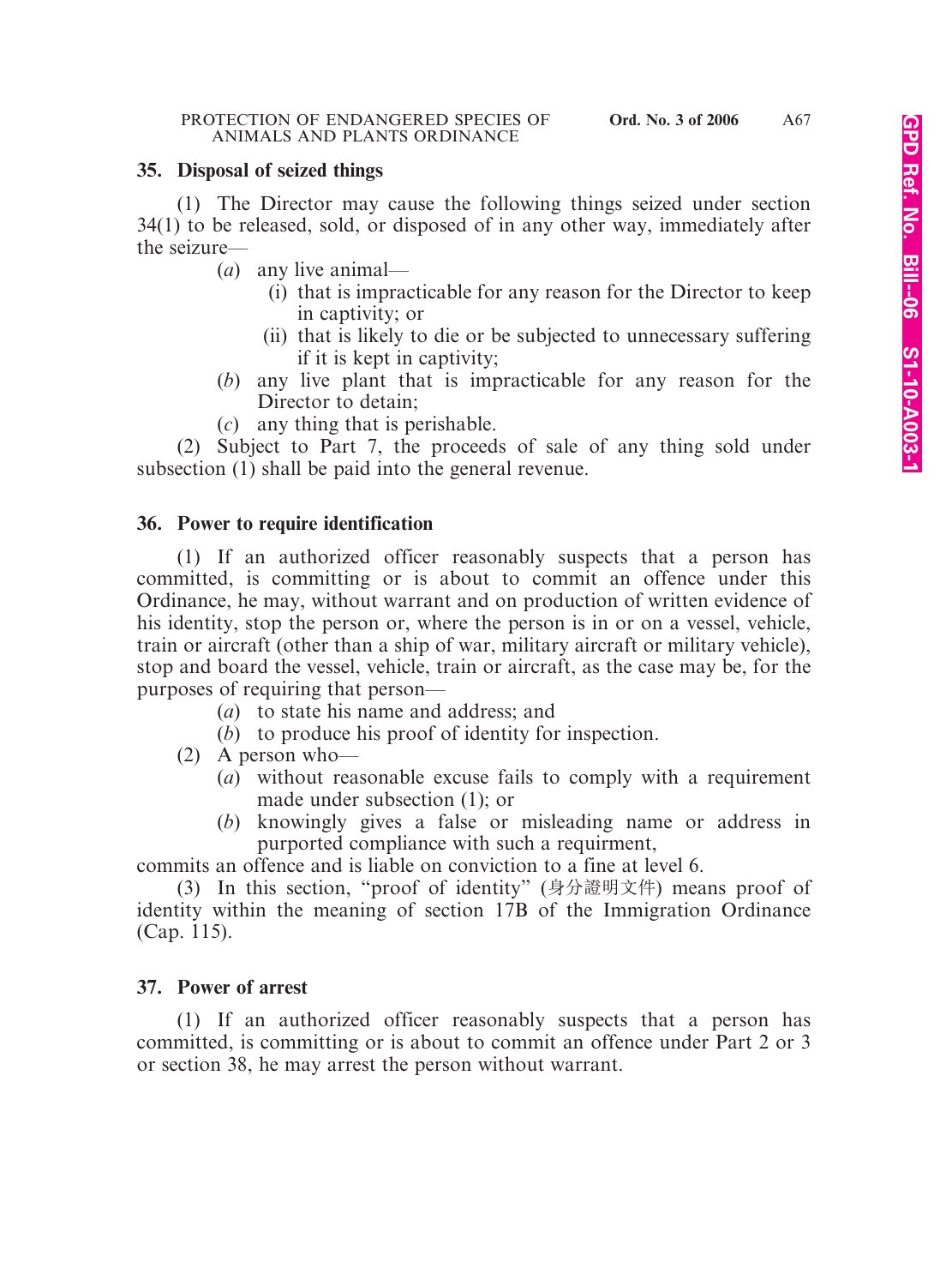(2) If an authorized officer reasonably suspects that a person has committed, is committing or is about to commit any other offence under this Ordinance, he may arrest the person without warrant only in circumstances where it appears to the authorized officer that service of a summons is impracticable because—

- (*a*) the name of the person is unknown to, and cannot be readily ascertained by, that officer;
- (*b*) that officer has reasonable grounds for doubting whether a name given by the person as his name, when required to do so under section 36, is his real name;
- (*c*) the person has failed to give a satisfactory address for service, when required to do so under section 36; or
- (*d*) that officer has reasonable grounds for doubting whether an address given by the person, when required to do so under section 36, is a satisfactory address for service.

(3) If any person who is liable to be arrested under this section forcibly resists the endeavour to arrest him, or attempts to evade the arrest, an authorized officer may use all reasonable means necessary to effect the arrest.

(4) If an authorized officer arrests a person under this section, he shall immediately take the person to the nearest police station or hand him over to the custody of a police officer to be dealt with in accordance with the Police Force Ordinance (Cap. 232).

### **38. Obstruction**

A person who without reasonable excuse obstructs an authorized officer exercising any power under section 30, 31, 32, 33, 34, 36 or 37 commits an offence and is liable on conviction to a fine at level 6 and to imprisonment for 1 year.

# PART 7

### FORFEITURE

### **39. Interpretation of Part 7**

In this Part—

"proceeds of sale" (售賣得益), in relation to a thing seized under section 34(1), means the proceeds of sale of that thing if already sold under section 35;

"thing seized under section 34(1)" (根據第 34(1) 條檢取的物品) means a thing seized under section  $34(1)(a)$  and includes any other thing seized under section 34(1)(*b*), (*c*) or (*d*) in connection with that thing.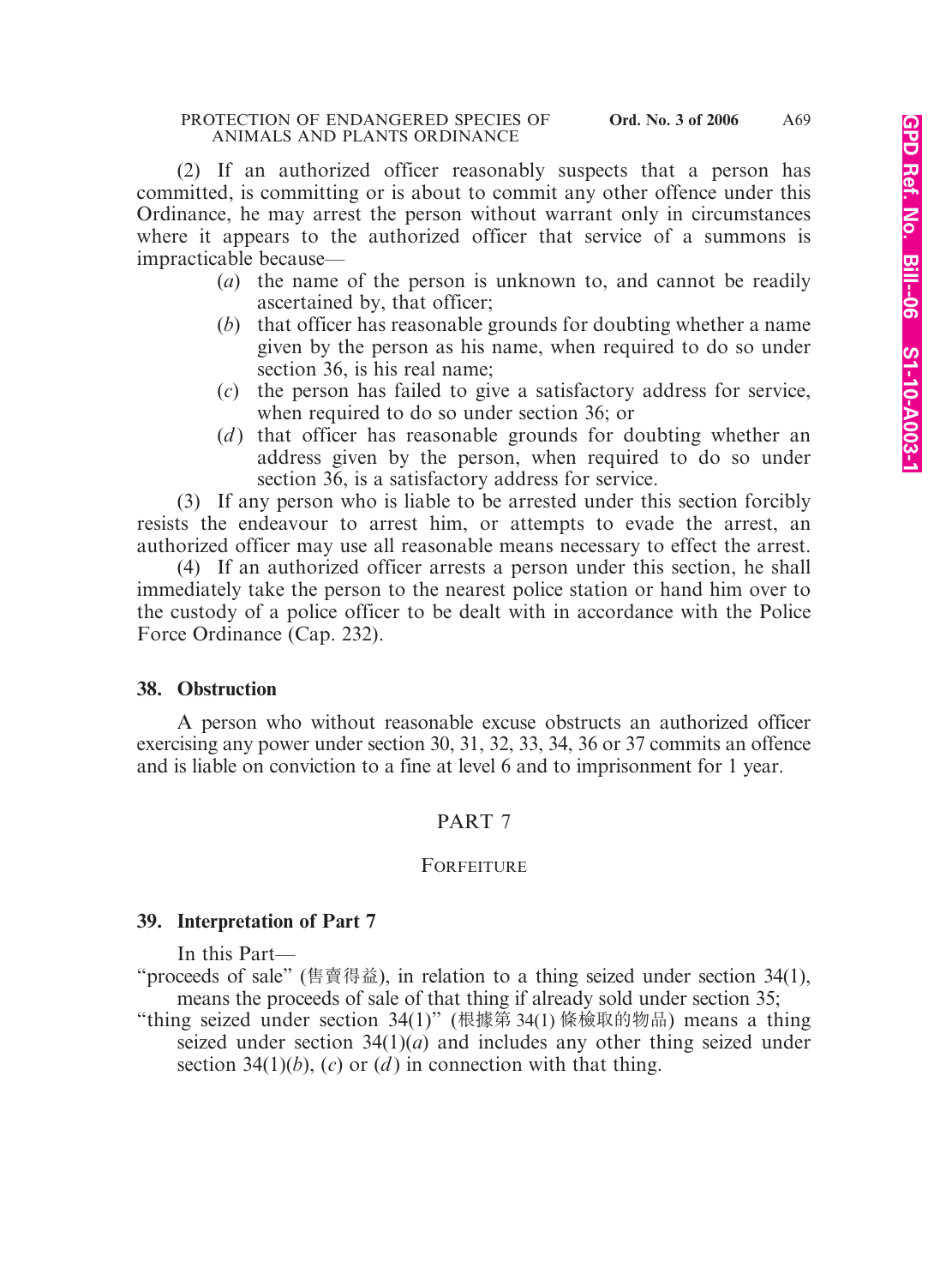### **40. Return or forfeiture of things seized in respect of offences charged under Part 2 or 3**

(1) If a person is convicted of an offence under Part 2 or 3, the court or magistrate may order any thing seized under section 34(1) in connection with the offence that is not a specimen of a scheduled species, or any proceeds of sale of that thing—

- (*a*) to be returned to the person from whom it was seized or to its owner; or
- (*b*) to be forfeited to the Government.

(2) If a person is convicted of an offence under Part 2 or 3, any specimen of a scheduled species seized under section 34(1) in connection with the offence, or any proceeds of sale of the specimen if already sold under section 35, shall, without order, be forfeited to the Government.

(3) If an offence is prosecuted under Part 2 or 3 and no defendant in the proceedings is convicted of the offence, the court or magistrate may order any thing seized under section 34(1) in respect of which the prosecution was brought, or any proceeds of sale of that thing—

- (*a*) to be returned to the person from whom it was seized or to its owner; or
- (*b*) to be forfeited to the Government.

# **41. Return or forfeiture of things seized on prosecution of offences under section 29 or 44**

If an offence is prosecuted under section 29 or 44, the court or magistrate may, whether or not any defendant in the proceedings is convicted of the offence, order any thing seized under section 34(1) in respect of which the prosecution was brought, or any proceeds of sale of that thing—

- (*a*) to be returned to the person from whom it was seized or to its owner; or
- (*b*) to be forfeited to the Government.

# **42. Return or forfeiture of things seized where no prosecution for offences**

(1) If a thing has been seized under section 34(1) but no prosecution for an offence under Part 2 or 3 or section 29 or 44 has been brought in respect of that thing, an authorized officer may apply to the court or magistrate for an order in respect of that thing or any proceeds of sale of that thing.

(2) On an application under subsection (1), the court or magistrate may order the thing concerned or any proceeds of sale of that thing—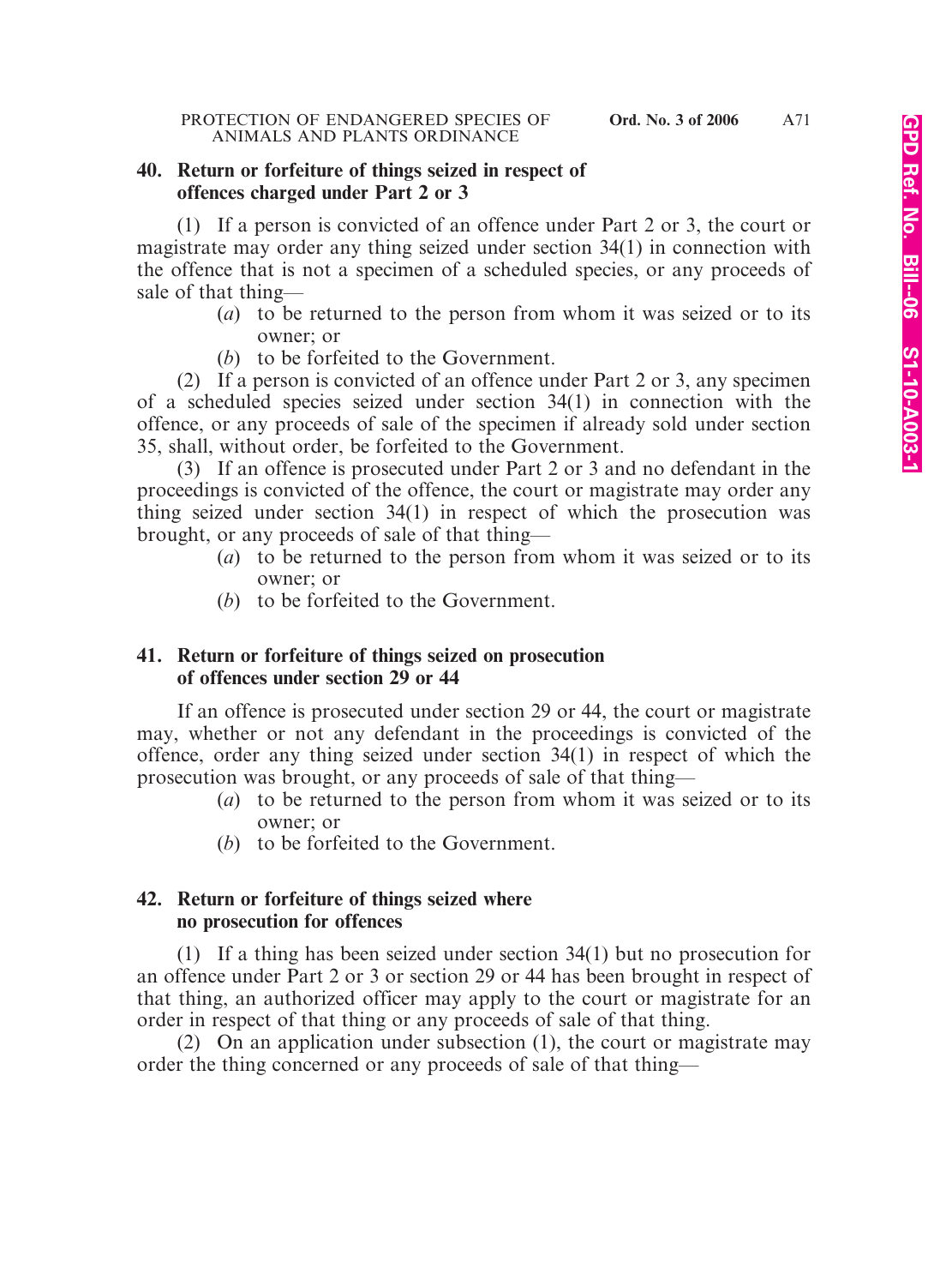- (*a*) to be returned to the person from whom it was seized or to its owner; or
- (*b*) to be forfeited to the Government.
- (3) If a thing seized under section 34(1)—
	- (*a*) is placed in the possession or under the control of the Director; and
	- (*b*) is abandoned by its owner, or appears to the Director to have been so abandoned,

an authorized officer may apply to the court or magistrate for an order in respect of that thing.

(4) On an application under subsection (3), the court or magistrate may, if satisfied that the owner of the thing concerned is unknown or cannot be found, order that thing to be forfeited to the Government.

# **43. Disposal of forfeited things, etc.**

(1) The Director may sell, or dispose of in any other way, any thing that is seized under section 34(1) and forfeited to the Government under this Part in such manner as he thinks fit.

(2) The proceeds of sale of any thing sold under subsection (1) shall be paid into the general revenue.

(3) Any person who considers himself aggrieved by the sale or disposal of any thing that was ordered to be forfeited to the Government under section 42(4) may complain to the court or magistrate within 6 months of the sale or disposal.

(4) On a complaint under subsection (3), the court or magistrate may, if satisfied as to the title of the complainant to the thing concerned, order that such sum by way of compensation be paid to the complainant as it may consider just.

# PART 8

# MISCELLANEOUS PROVISIONS

# **44. Furnishing false information**

(1) A person commits an offence if he, on an application made under section 23 or 24 or in purported compliance with this Ordinance, furnishes any information that—

(*a*) he knows or believes to be false or does not believe to be true; or

(*b*) he knows or believes to be misleading in any material particular.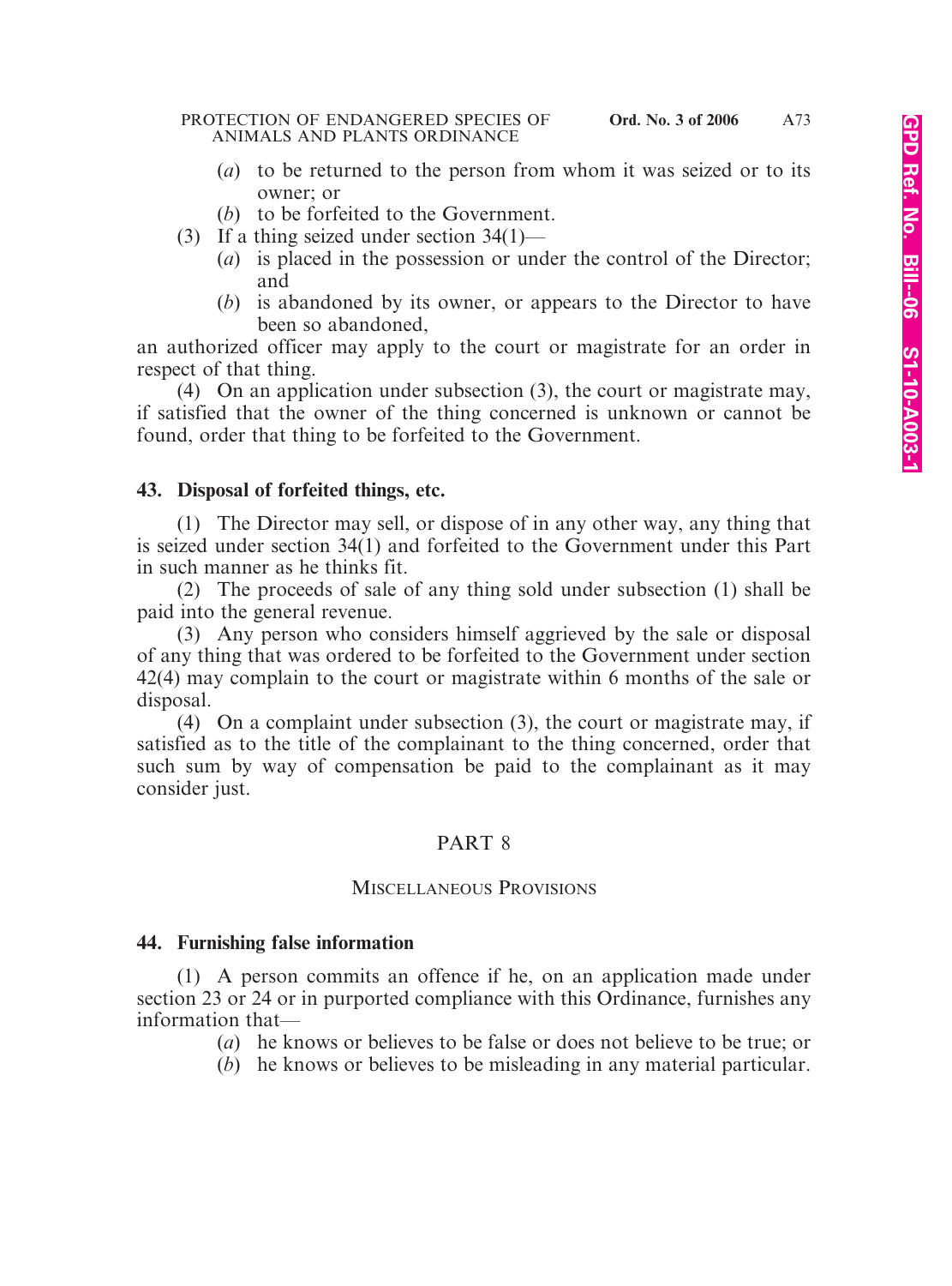(2) A person commits an offence if he claims, represents or holds out, whether by advertisement or in any other way, that a thing is a specimen of a scheduled species, without any belief in the truth of the claim, representation or holding out.

(3) A person who commits an offence under subsection (1) or (2) is liable on conviction to a fine at level 6 and to imprisonment for 6 months.

# **45. Protection of informers**

- (1) Except as provided in subsection (3)—
	- (*a*) no information on the identity of an informer relating to an offence under this Ordinance shall be admitted in evidence in any civil or criminal proceedings; and
	- (*b*) a witness in any civil or criminal proceedings is not obliged or permitted—
		- (i) to disclose the name or address of any informer who has given information to the Director, any authorized officer or the police with respect to an offence under this Ordinance, or the name or address of any person who has assisted the Director, any authorized officer or the police in any way with respect to such an offence; or
		- (ii) to answer any question if the answer would lead, or would tend to lead, to discovery of the name or address of such informer or person,

if, in either case, the informer or the person is not himself a witness in such proceedings.

(2) If any books, documents or papers that are in evidence or liable to inspection in any civil or criminal proceedings contain an entry in which an informer or person referred to in subsection  $(1)(b)(i)$  is named or described or that might lead to his discovery, the court or magistrate shall cause all such passages to be concealed from view or to be obliterated so far as may be necessary to protect the informer or the person, as the case may be, from discovery.

 $(3)$  If—

(*a*) in any proceedings for an offence under this Ordinance the court or magistrate, after full inquiry into the case, is satisfied that an informer made a material statement that the informer knew or believed to be false or did not believe to be true; or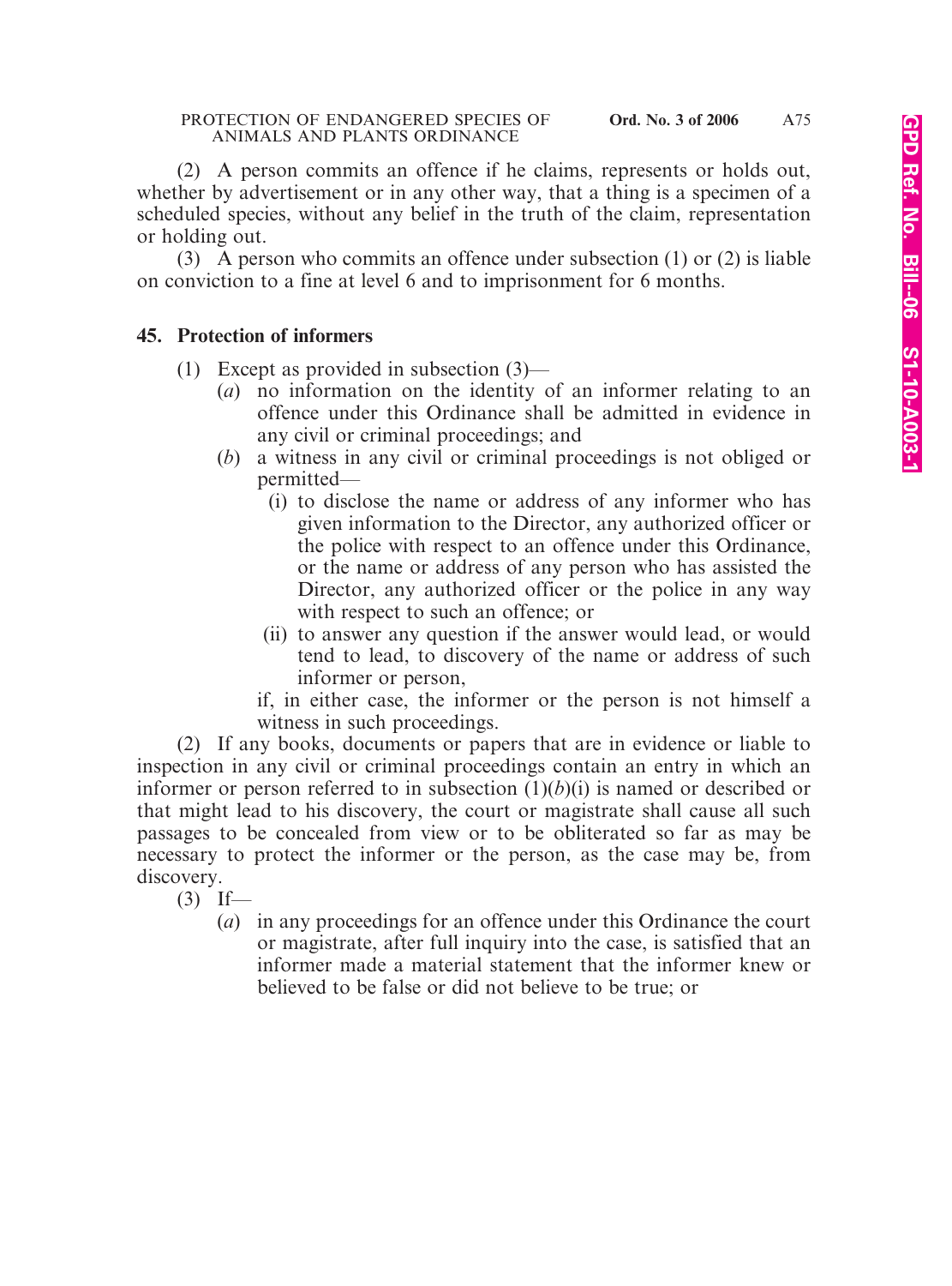#### PROTECTION OF ENDANGERED SPECIES OF **Ord. No. 3 of 2006** ANIMALS AND PLANTS ORDINANCE

(*b*) in any other proceedings the court or magistrate is of opinion that justice cannot be fully done between the parties concerned without disclosure of the name of an informer or of a person who has assisted the Director, any authorized officer or the police,

the court or magistrate may require the production of the original information and permit inquiry and require full disclosure concerning the informer or the person.

# **46. Appeals to Administrative Appeals Board**

- (1) A person aggrieved by a decision of the Director relating to—
	- (*a*) the refusal to issue a licence under section 23;
	- (*b*) an application to extend or renew a licence under section 24;
	- (*c*) an application to vary a licence under section 24;
	- (*d*) any condition specified in a licence issued under section 23 or extended, renewed or varied under section 24; or
	- (*e*) the cancellation of a licence under section 26,

may, within 21 days of receiving notice of the decision, appeal to the Administrative Appeals Board against the decision.

(2) Where the appeal is against a decision relating to a matter mentioned in subsection (1)(*b*), the licence concerned shall, despite the expiry of its period of validity, be treated as continuing in force subject to its conditions until the determination of the appeal by the Administrative Appeals Board.

(3) Where the appeal is against a decision relating to a matter mentioned in subsection  $(1)(c)$ , the licence concerned shall not be varied pending the determination of the appeal by the Administrative Appeals Board.

(4) Where the appeal is against a decision relating to a matter mentioned in subsection  $(1)(d)$  or  $(e)$ , the decision shall not become effective pending the determination of the appeal by the Administrative Appeals Board.

# **47. Exemption orders**

(1) For the purposes of enabling any part of the Convention, or of a Convention instrument, relating to an exemption in respect of the import, introduction from the sea, export or re-export of any Appendix I species to have the force of law in Hong Kong, the Chief Executive in Council may, by order published in the Gazette, exempt from the application of section 5, 6, 7 or 8, either generally or for any purposes or by reference to any circumstances, and either conditionally or unconditionally—

- (*a*) any person or any group or description of persons; or
- (*b*) any specimen of any Appendix I species, or of any group or description of such species.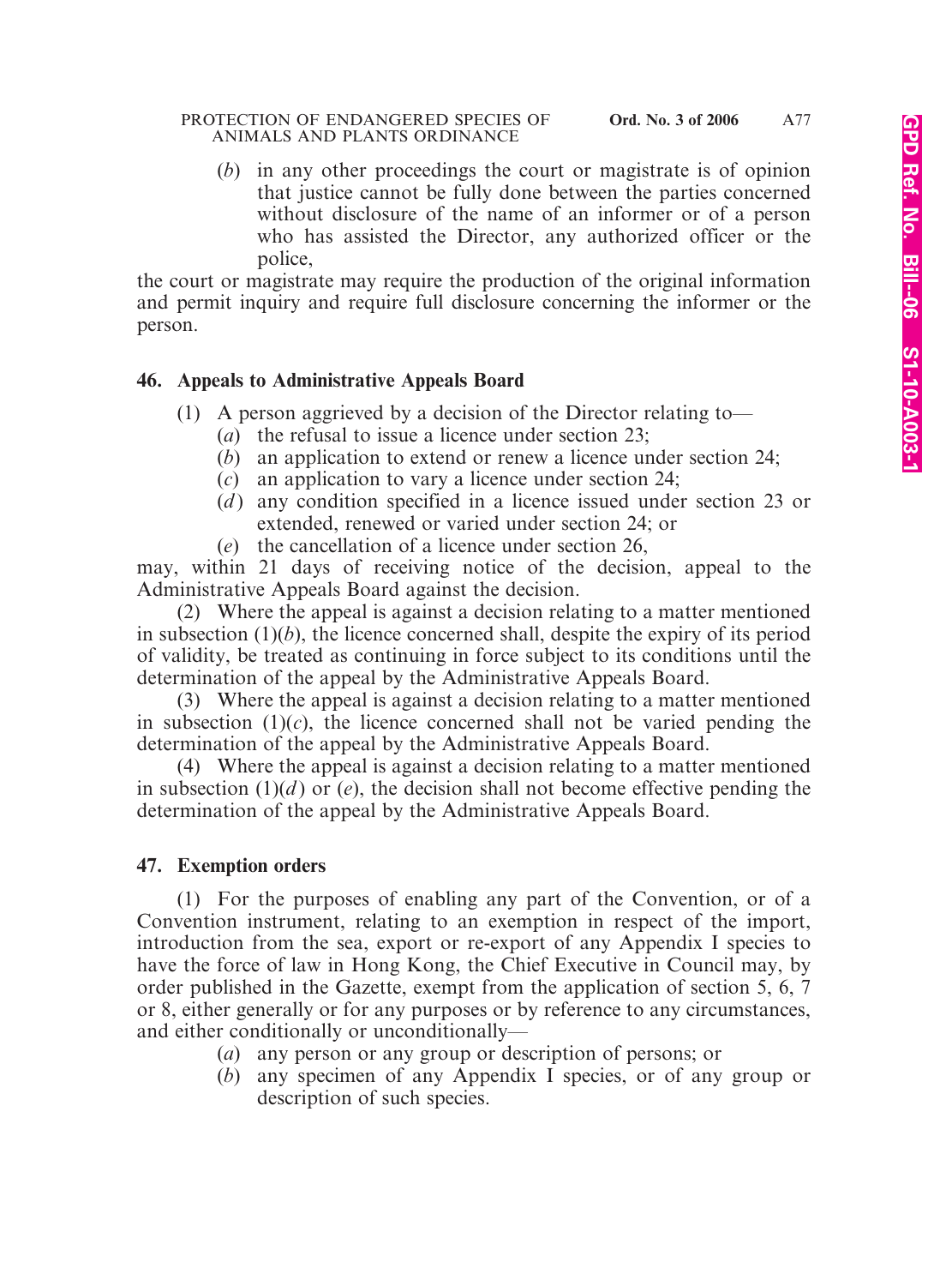(2) For the purposes of enabling any part of the Convention, or of a Convention instrument, relating to an exemption in respect of the import, introduction from the sea, export or re-export of any Appendix II species or Appendix III species to have the force of law in Hong Kong, the Secretary may, by order published in the Gazette, exempt from the application of section 11, 12, 13 or 14, as the case may be, either generally or for any purposes or by reference to any circumstances, and either conditionally or unconditionally—

- (*a*) any person or any group or description of persons; or
- (*b*) any specimen of any Appendix II species or Appendix III species, or of any group or description of such species.

(3) The Chief Executive in Council may, in relation to the possession or control of any Appendix I species, by order published in the Gazette, exempt from the application of section 9, either generally or for any purposes or by reference to any circumstances, or in any particular case, and either conditionally or unconditionally—

- (*a*) any person or any group or description of persons; or
- (*b*) any specimen of any Appendix I species, or of any group or description of such species.

(4) Without contravening any requirement under the Convention, the Secretary may, in relation to the import of any live specimen of Appendix II species, by order published in the Gazette, exempt from the application of section 11, either generally or for any purposes or by reference to any circumstances, or in any particular case, and either conditionally or unconditionally—

- (*a*) any person or any group or description of persons; or
- (*b*) any specimen of any Appendix II species, or of any group or description of such species.

(5) The Secretary may, in relation to the possession or control of any Appendix II species, by order published in the Gazette, exempt from the application of section 15, either generally or for any purposes or by reference to any circumstances, or in any particular case, and either conditionally or unconditionally—

- (*a*) any person or any group or description of persons; or
- (*b*) any specimen of any Appendix II species, or of any group or description of such species.

# **48. Power to amend Schedules**

(1) The Secretary may, by order published in the Gazette, amend any Schedule.

(2) If, at the commencement of an order amending Schedule 1—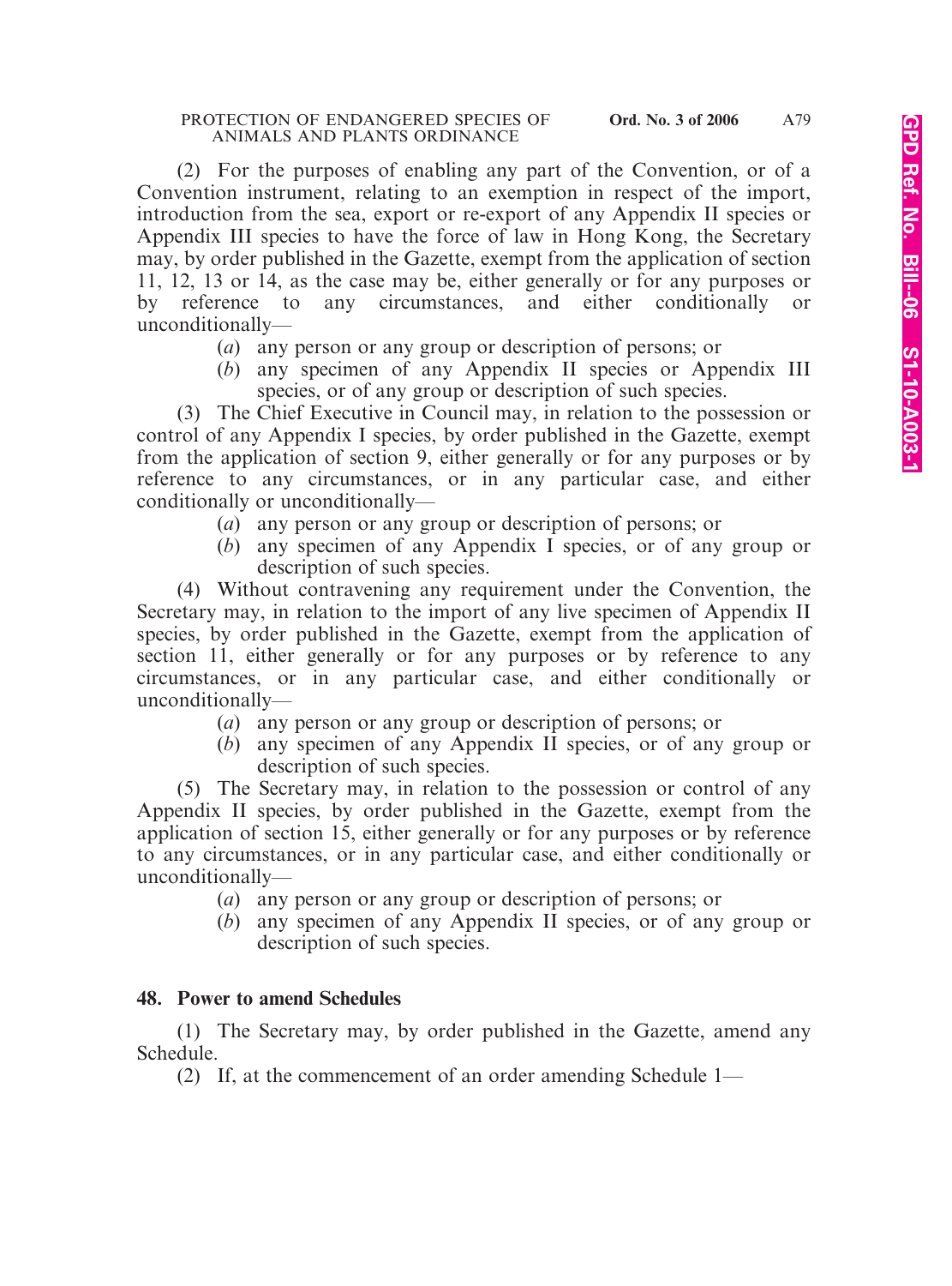- (*a*) a person has in his possession or under his control a specimen of an Appendix I species or Appendix II species; and
- (*b*) section 9(1) or 15(1) does not apply to the specimen prior to that commencement,

section 9(1) or 15(1), as the case may be, shall apply in respect of the specimen only on the expiry of 3 months after that commencement unless otherwise stated in the order.

# **49. Advisory Committee**

(1) The Chief Executive may establish an Advisory Committee consisting of such members as he may appoint.

(2) The Advisory Committee shall advise the Director upon any question that he may refer to it in connection with the administration of this Ordinance.

(3) The Advisory Committee established under section 14 of the repealed Ordinance shall be treated as the Advisory Committee established under this section.

(4) A person who was, immediately before the commencement of this section, a member of the Advisory Committee established under section 14 of the repealed Ordinance shall be treated as a member of the Advisory Committee established under this section on the same terms and conditions as applied to the person immediately before that commencement.

# **50. Director and authorized officers to be subject to Chief Executive**'**s directions**

(1) The Chief Executive may give such directions as he thinks fit, either generally or in any particular case, with respect to the exercise or performance by the Director or an authorized officer of any powers or duties under this Ordinance.

(2) The Director and every authorized officer shall, in the exercise or performance of any powers or duties under this Ordinance, comply with any directions given by the Chief Executive under subsection (1).

# **51. Director empowered to specify forms**

The Director may specify any form to be used for the purposes of this Ordinance.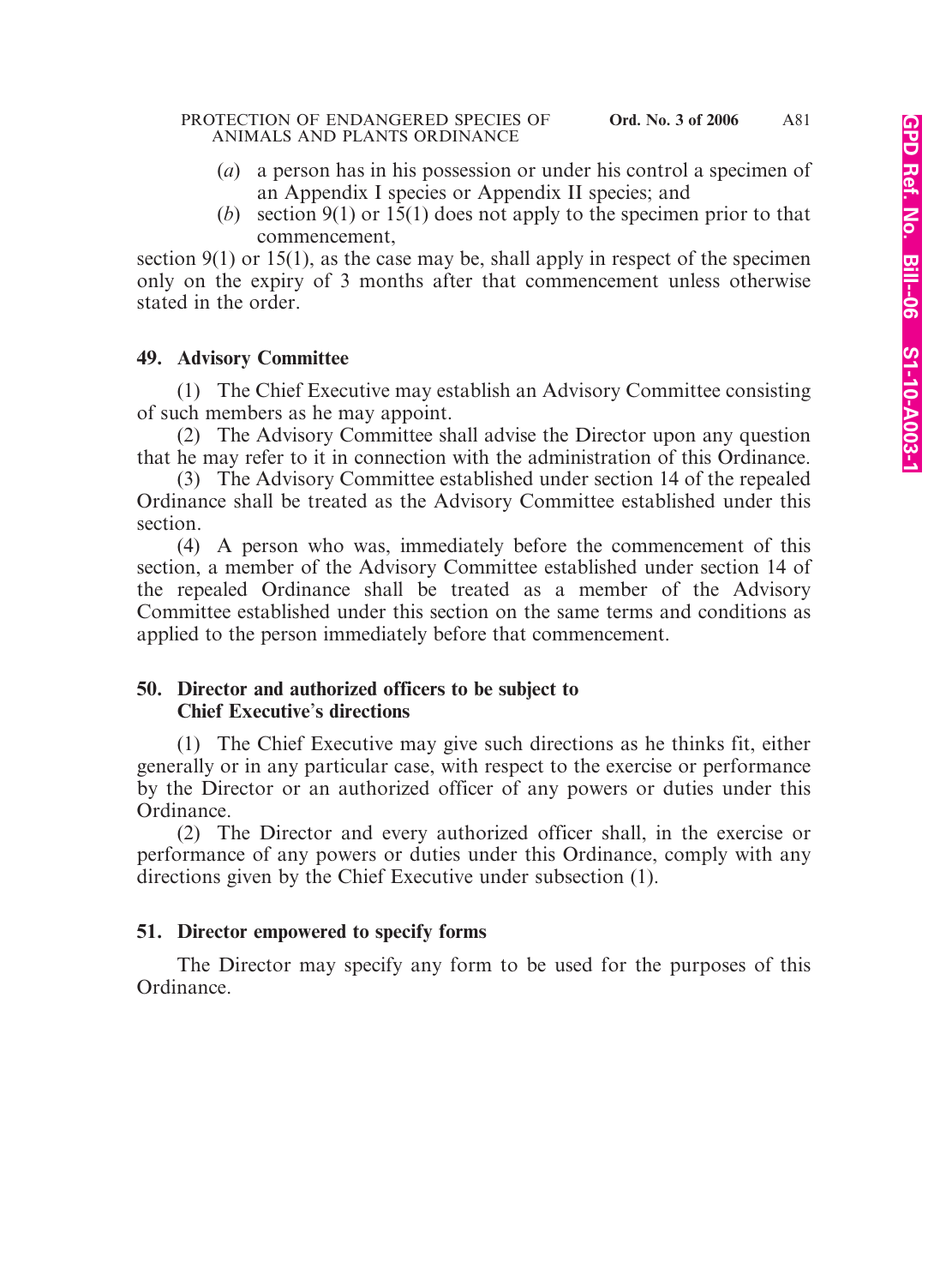#### **52. Issue of re-export certificates**

The Director may, on application made to him in the specified form and on payment of the fee prescribed in Schedule 2, issue a re-export certificate in respect of an animal or plant, or any part or derivative of an animal or plant for the purpose of facilitating the applicant's compliance with a requirement imposed in relation to the Convention by any Party.

#### **53. Power of Secretary to make regulations**

The Secretary may by regulation provide for—

- (*a*) the registration of any scientific institution for the purposes of this Ordinance;
- (*b*) any matter so as to enable any part of a Convention instrument to have the force of law in Hong Kong with or without modification; and
- (*c*) any matter ancillary or incidental to those specified in paragraphs (*a*) and (*b*).

### PART 9

### REPEAL OF ANIMALS AND PLANTS (PROTECTION OF ENDANGERED SPECIES) ORDINANCE AND ITS SUBSIDIARY LEGISLATION AND TRANSITIONAL PROVISIONS

### **54. Repeal of Animals and Plants (Protection of Endangered Species) Ordinance**

The Animals and Plants (Protection of Endangered Species) Ordinance (Cap. 187) and the Animals and Plants (Protection of Endangered Species) (Exemption) Order (Cap. 187 sub. leg. A) are repealed.

# **55. Transitional provisions relating to Animals and Plants (Protection of Endangered Species) Ordinance**

(1) In this section, "relevant date" (有關日期) means the date of commencement of this Ordinance.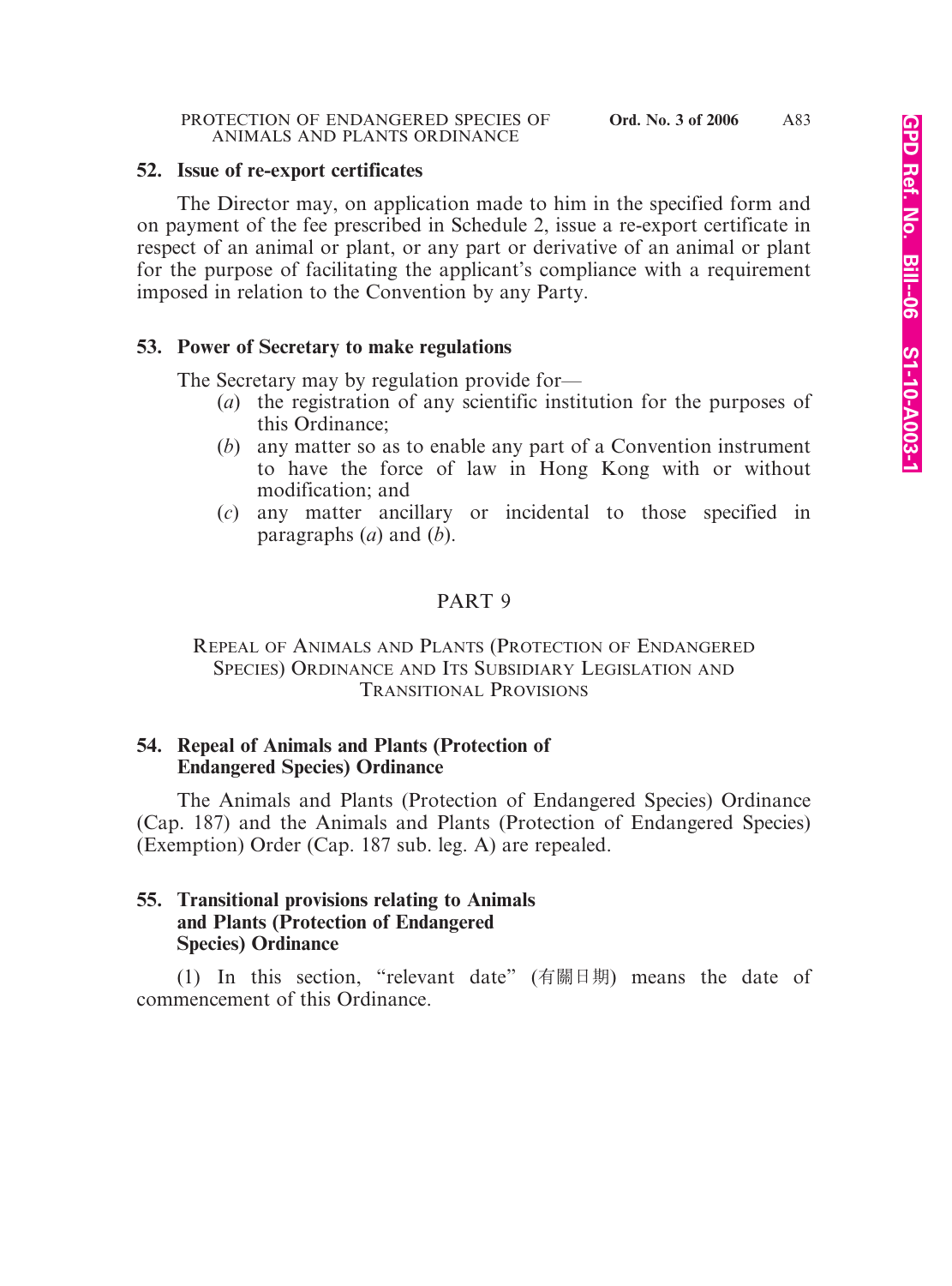(2) If, immediately before the relevant date, there was a pending application for—

(*a*) a former licence; or

(*b*) an extension, a renewal or a variation of a former licence,

the application shall be treated as an application for a licence made under section  $23(1)(a)$ ,  $(b)$ ,  $(c)$ ,  $(d)$  or  $(e)$ , as the case may be.

(3) A former licence that is in force immediately before the relevant date—

- (*a*) shall be treated as a licence issued under section  $23(1)(a)$ ,  $(b)$ ,  $(c)$ , (*d* ) or (*e*), as the case may be; and
- (*b*) subject to section 26, continues in force until the expiration of the period of validity specified in the licence.

(4) A right of appeal subsisting under section 17 of the repealed Ordinance immediately before the relevant date shall be treated as a right of appeal against a decision to the Administrative Appeals Board under section 46(1)(*a*), (*b*), (*c*), (*d* ) or (*e*), as the case may be.

(5) An appeal pending under section 17 of the repealed Ordinance immediately before the relevant date shall be treated and disposed of as if it were an appeal against a decision pending to the Administrative Appeals Board under section  $46(1)(a)$ ,  $(b)$ ,  $(c)$ ,  $(d)$  or  $(e)$ , as the case may be.

- $(6)$  If—
	- (*a*) immediately before the relevant date a person had in his possession or under his control a specimen of an Appendix I species or Appendix II species; and
	- (*b*) there was no licensing requirement in respect of that specimen under section 6 of the repealed Ordinance in force immediately before the relevant date,

section  $9(1)$  or  $15(1)$ , as the case may be, shall apply in respect of that specimen only on the expiry of 6 months after the relevant date.

# PART 10

### CONSEQUENTIAL AMENDMENTS

### **Specification of Public Offices**

### **56. Schedule amended**

The Schedule to the Specification of Public Offices (Cap. 1 sub. leg. C) is amended by repealing—

A85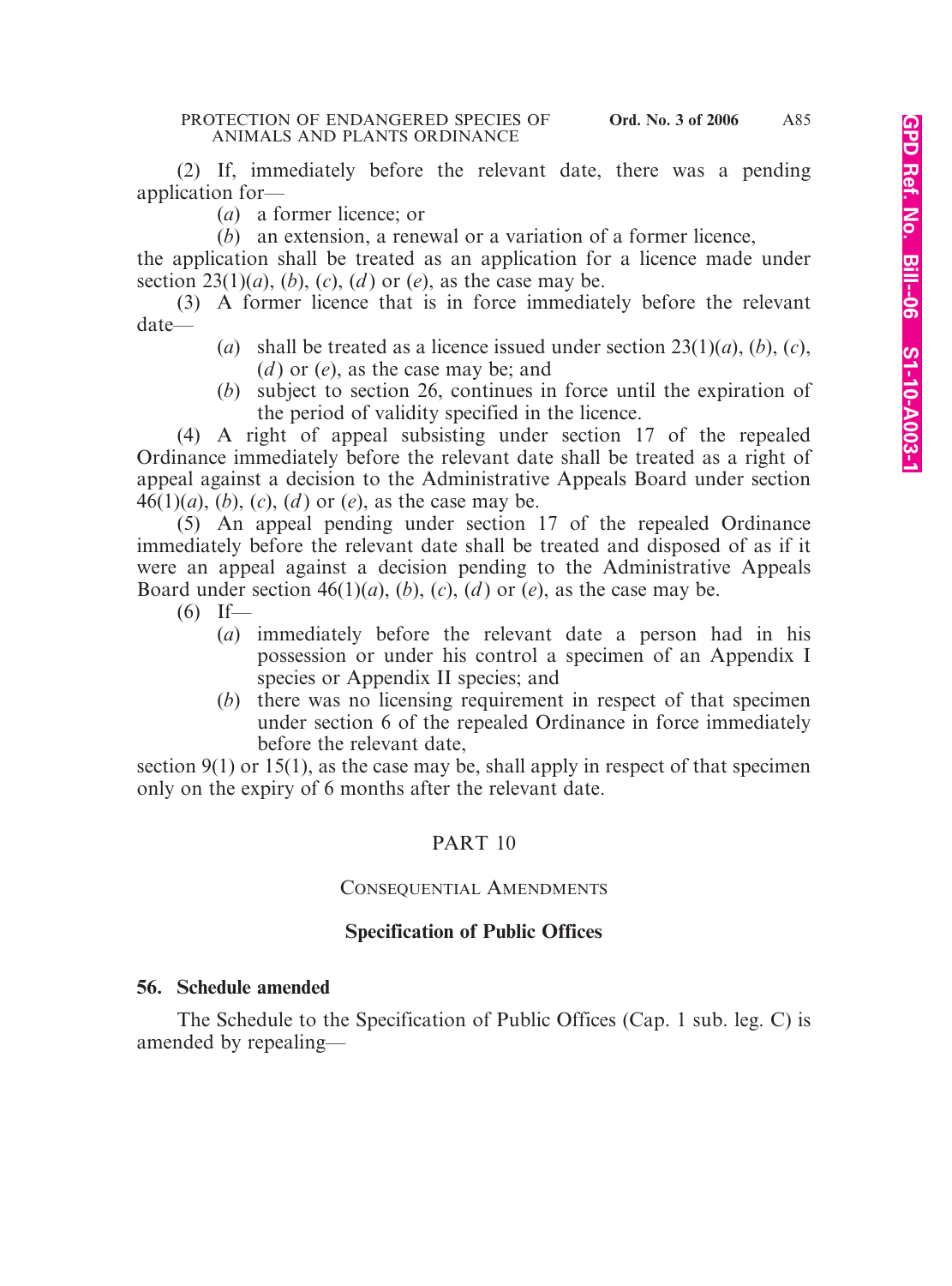| "Director of Agriculture,<br><b>Fisheries and Conservation</b> | Animals and Plants (Protection of<br><b>Endangered Species</b> ) Ordinance<br>(Chapter 187), sections 7, 10 and 15. |
|----------------------------------------------------------------|---------------------------------------------------------------------------------------------------------------------|
| Director of Agriculture,                                       | Animals and Plants (Protection of                                                                                   |
| <b>Fisheries and Conservation</b>                              | Endangered Species) (Exemption)                                                                                     |
|                                                                | Order (Chapter 187 subsidiary                                                                                       |
|                                                                | legislation A), paragraphs 1A and 3.".                                                                              |

### **Customs and Excise Service Ordinance**

### **57. Ordinances referred to in sections 17 and 17A**

ANIMALS AND PLANTS ORDINANCE

Schedule 2 to the Customs and Excise Service Ordinance (Cap. 342) is amended by repealing "Animals and Plants (Protection of Endangered Species) Ordinance (Cap. 187)" and substituting "Protection of Endangered Species of Animals and Plants Ordinance (3 of 2006)".

#### **Administrative Appeals Board Ordinance**

#### **58. Schedule amended**

The Schedule to the Administrative Appeals Board Ordinance (Cap. 442) is amended by adding—

"63. Protection of A decision of the Director of Agriculture, Endangered Species Fisheries and Conservation, the Deputy of Animals and Plants Director of Agriculture, Fisheries and Ordinance (3 of 2006) Conservation or an Assistant Director of Agriculture, Fisheries and Conservation relating to—

- (*a*) the refusal to issue a licence under section 23;
- (*b*) an application to extend or renew a licence under section 24;
- (*c*) an application to vary a licence under section 24;
- (*d*) any condition specified in a licence issued under section 23 or extended, renewed or varied under section 24; or
- (*e*) the cancellation of a licence under section 26.".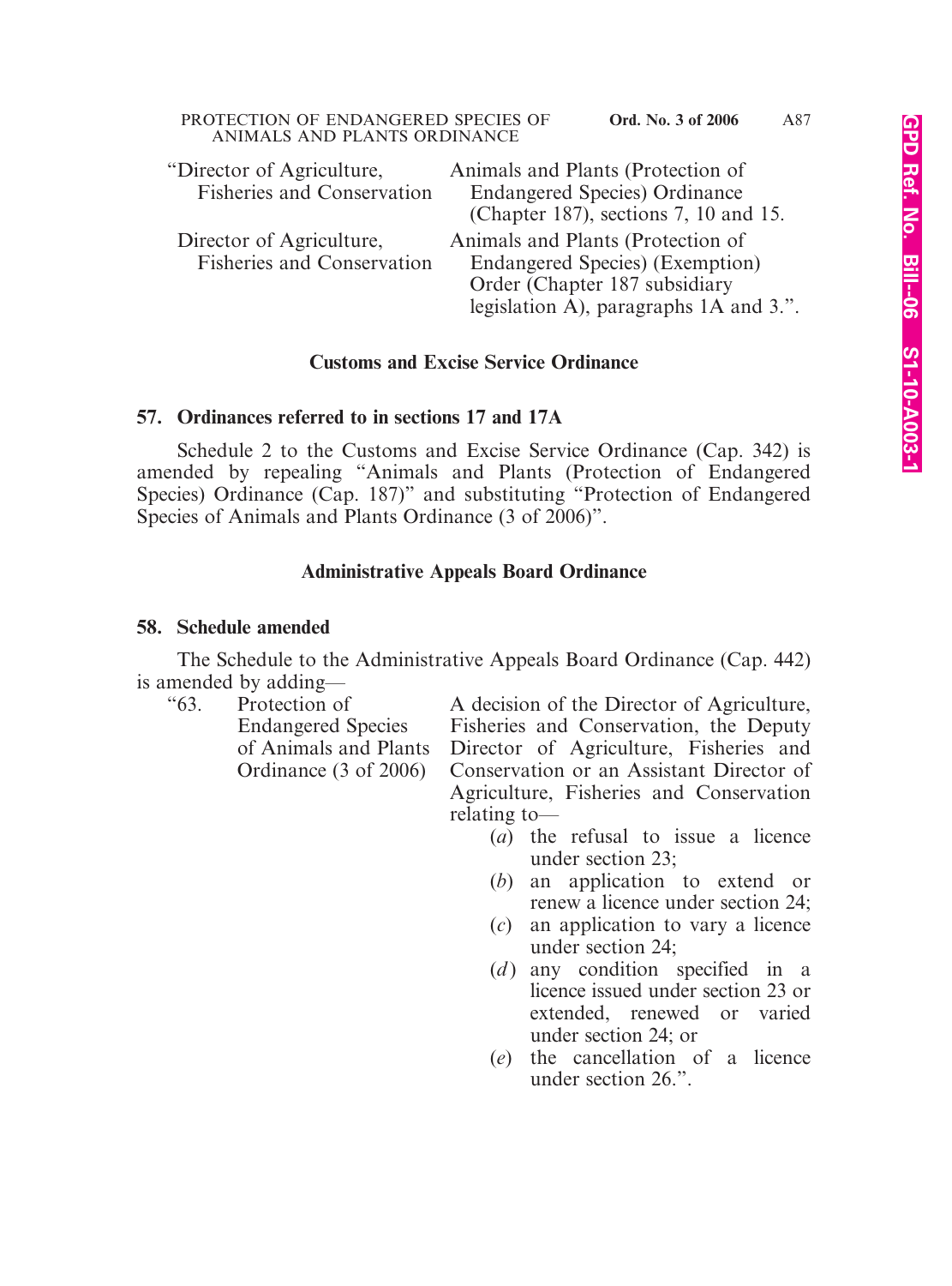# SCHEDULE 1 [ss.  $2 \& 48$ ]

### SCHEDULED SPECIES

# PART 1

# INTERPRETATION OF THE APPENDICES

- 1. Species included in the Appendices are referred to—
	- (*a*) by the name of the species; or
	- (*b*) as being all of the species included in a higher taxon or designated part in that taxon.

2. The abbreviation "spp." is used to denote all species of a higher taxon.

3. Other references to taxa higher than species are for the purposes of information or classification only. Common names in English, if known, are included within angle brackets  $(\leq)$  after scientific names in the English text of this Ordinance. Common names in Chinese or Chinese translations of scientific names, if known, are included within angle brackets  $(\leq)$  after scientific names in the Chinese text of this Ordinance. The common names included after the scientific names of orders, families and genera are intended to indicate the species within the order, family or genus concerned that are included in the Appendices.

4. The following abbreviations are used for plant taxa below the level of species—

- (*a*) "ssp." is used to denote subspecies; and
- (*b*) "var(s)." is used to denote variety (varieties).

5. As none of the species or higher taxa of FLORA included in Appendix I is annotated to the effect that its hybrids shall be treated in accordance with the provisions of Article III of the Convention, this means that artificially propagated hybrids produced from one or more of these species or taxa may be traded with a certificate of artificial propagation, and that seeds and pollen (including pollinia), cut flowers, seedling or tissue cultures obtained *in vitro*, in solid or liquid media, transported in sterile containers of these hybrids are not subject to the provisions of this Ordinance.

6. The names of the places in parentheses placed against the names of species in Appendix III are those of the Parties submitting these species for inclusion in that Appendix.

7. The symbol (#) followed by a number placed against the name of an Appendix II species or Appendix III species designates parts or derivatives that are specified in relation to that species for the purposes of this Ordinance as follows—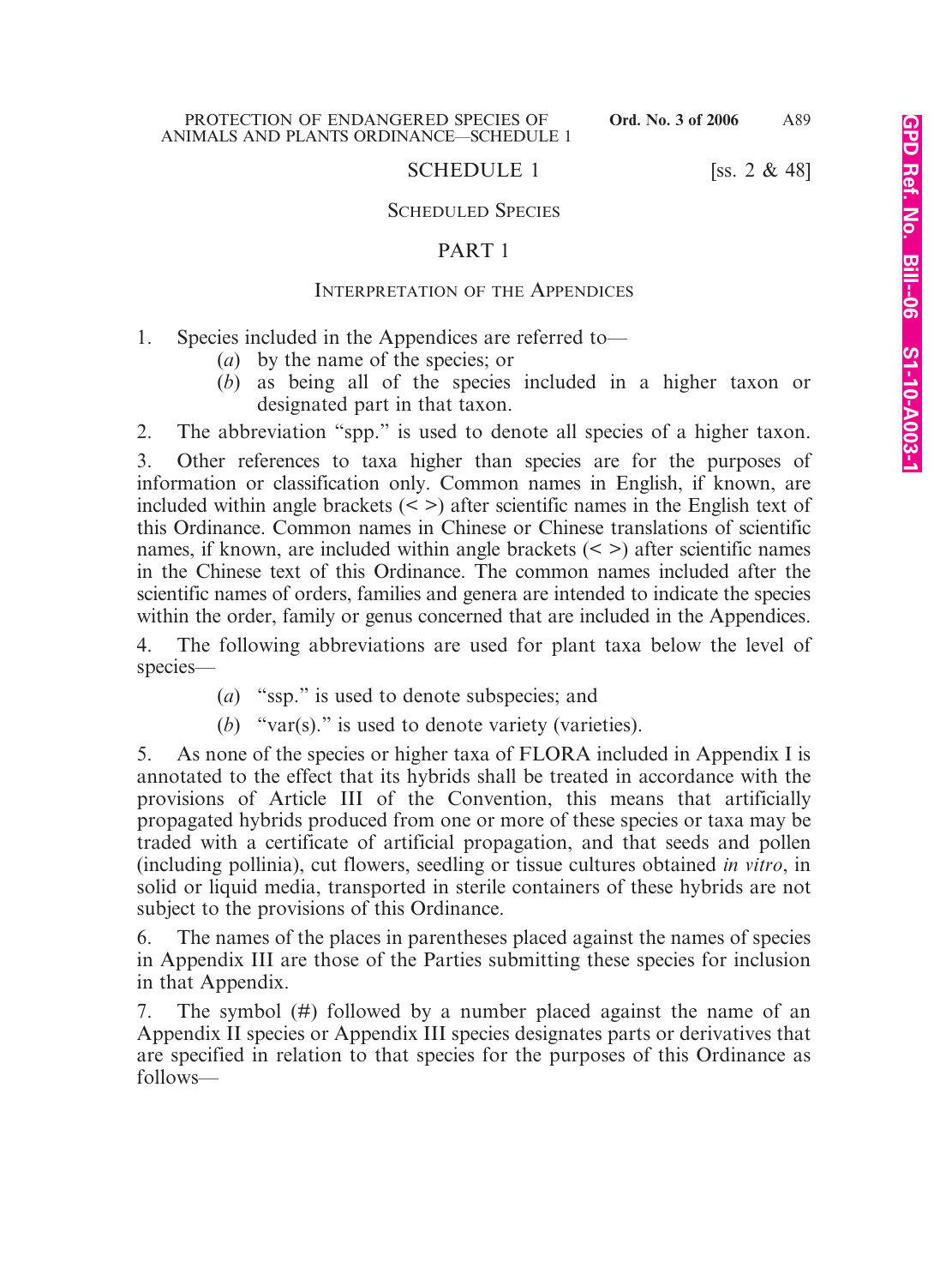#### PROTECTION OF ENDANGERED SPECIES OF **Ord. No. 3 of 2006** ANIMALS AND PLANTS ORDINANCE—SCHEDULE 1

- #1 Designates all parts and derivatives, except—
	- (*a*) seeds, spores and pollen (including pollinia);
	- (*b*) seedling or tissue cultures obtained *in vitro*, in solid or liquid media, transported in sterile containers; and
	- (*c*) cut flowers of artificially propagated plants.
- #2 Designates all parts and derivatives, except—
	- (*a*) seeds and pollen;
	- (*b*) seedling or tissue cultures obtained *in vitro*, in solid or liquid media, transported in sterile containers;
	- (*c*) cut flowers of artificially propagated plants; and
	- (*d*) chemical derivatives and finished pharmaceutical products.
- #3 Designates whole and sliced roots and parts of roots, excluding manufactured parts or derivatives such as powders, pills, extracts, tonics, teas and confectionery.
- #4 Designates all parts and derivatives, except—
	- (*a*) seeds, except those from Mexican cacti originating in Mexico, and pollen;
	- (*b*) seedling or tissue cultures obtained *in vitr*o, in solid or liquid media, transported in sterile containers;
	- (*c*) cut flowers of artificially propagated plants;
	- (*d*) fruits and parts and derivatives thereof of naturalized or artificially propagated plants; and
	- (*e*) separate stem joints (pads) and parts and derivatives thereof of naturalized or artificially propagated plants of the genus *Opuntia* subgenus *Opuntia*.
- #5 Designates logs, sawn wood and veneer sheets.
- #6 Designates logs, sawn wood, veneer sheets and plywood.
- #7 Designates logs, wood-chips and unprocessed broken material.
- #8 Designates all parts and derivatives, except—
	- (*a*) seeds and pollen (including pollinia);
	- (*b*) seedling or tissue cultures obtained *in vitro*, in solid or liquid media, transported in sterile containers;
	- (*c*) cut flowers of artificially propagated plants; and
	- (*d*) fruits and parts and derivatives thereof of artificially propagated plants of the genus *Vanilla*.

#9 Designates all parts and derivatives except those bearing a label "Produced from *Hoodia* spp. material obtained through controlled harvesting and production in collaboration with the CITES Management Authorities of Botswana/Namibia/South Africa under agreement no. BW/NA/ZA xxxxxx". #10 Designates all parts and derivatives, except—

- (*a*) seeds and pollen; and
- (*b*) finished pharmaceutical products.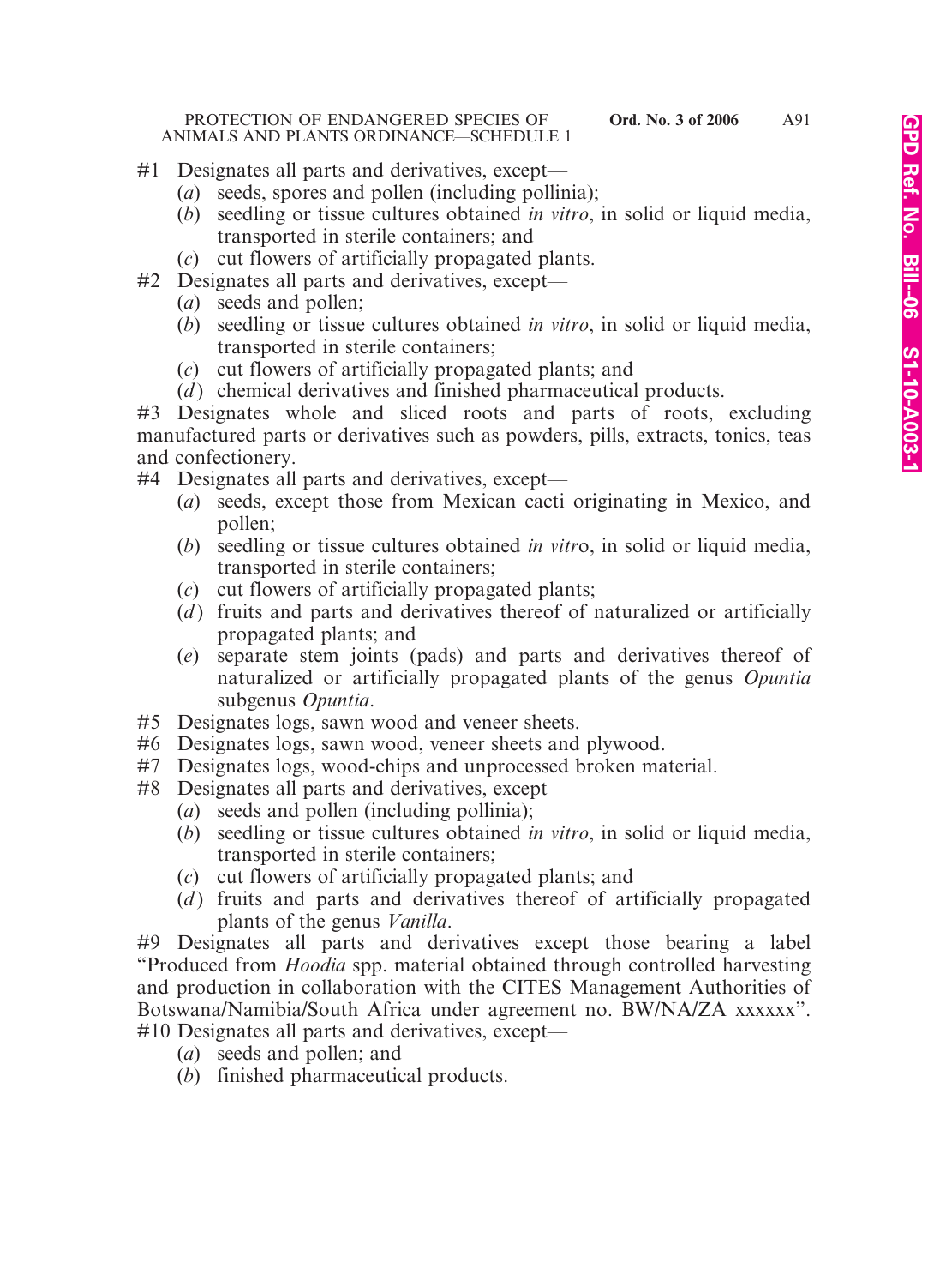# PART 2

# **APPENDICES**

| Appendix I                                                                                    | Appendix II                                            | Appendix III |
|-----------------------------------------------------------------------------------------------|--------------------------------------------------------|--------------|
|                                                                                               | <b>FAUNA</b> <animals></animals>                       |              |
|                                                                                               | CHORDATA<br>PHYLUM                                     |              |
|                                                                                               | <b>CLASS MAMMALIA</b><br><mammals></mammals>           |              |
| <b>MONOTREMATA</b>                                                                            |                                                        |              |
| Tachyglossidae                                                                                |                                                        |              |
|                                                                                               | Zaglossus spp. <long-<br>nosed echidnas&gt;</long-<br> |              |
| <b>DASYUROMORPHIA</b>                                                                         |                                                        |              |
| Dasyuridae                                                                                    |                                                        |              |
| <b>Sminthopsis</b><br>longicaudata <long-<br>tailed dunnart&gt;</long-<br>                    |                                                        |              |
| <i>Sminthopsis</i><br><i>psammophila</i> <large<br>desert marsupial-<br/>mouse&gt;</large<br> |                                                        |              |
| Thylacinidae                                                                                  |                                                        |              |
| Thylacinus cynocephalus<br><tasmanian tiger=""><br/>(possibly extinct)</tasmanian>            |                                                        |              |
| PERAMELEMORPHIA                                                                               |                                                        |              |
| Peramelidae                                                                                   |                                                        |              |
| Chaeropus ecaudatus<br><pig-footed<br>bandicoot&gt; (possibly<br/>extinct)</pig-footed<br>    |                                                        |              |
| Macrotis lagotis<br>$\leq$ Bilby>                                                             |                                                        |              |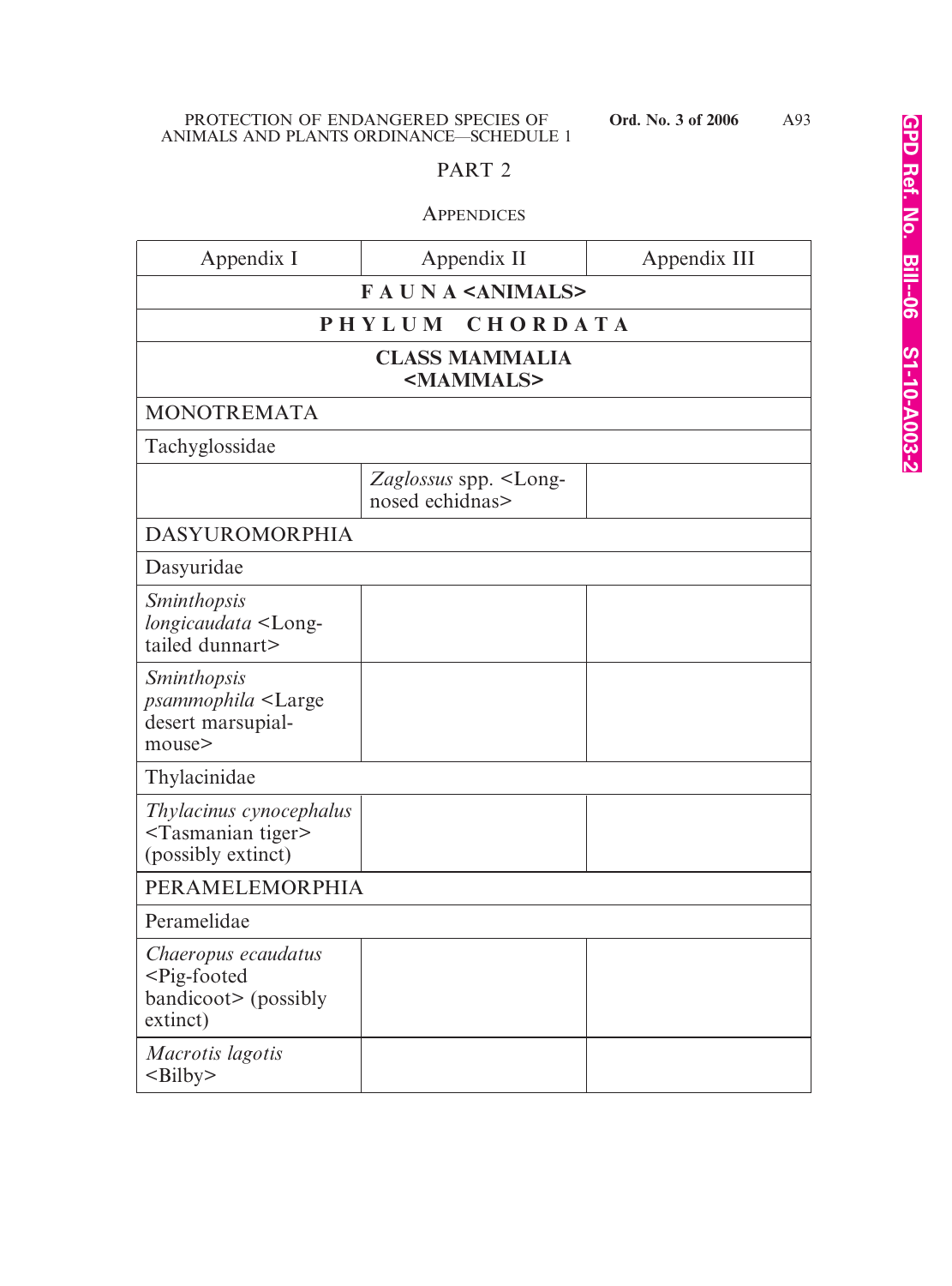| Appendix I                                                                | Appendix II                                                               | Appendix III |
|---------------------------------------------------------------------------|---------------------------------------------------------------------------|--------------|
| Macrotis leucura<br><lesser bilby=""></lesser>                            |                                                                           |              |
| Perameles bougainville<br><barred bandicoot=""></barred>                  |                                                                           |              |
| <b>DIPROTODONTIA</b>                                                      |                                                                           |              |
| Phalangeridae                                                             |                                                                           |              |
|                                                                           | Phalanger orientalis<br><common phalanger,<br="">grey cuscus&gt;</common> |              |
|                                                                           | Spilocuscus maculatus<br><common spotted<br="">cuscus&gt;</common>        |              |
| Vombatidae                                                                |                                                                           |              |
| Lasiorhinus krefftii<br><northern hairy-nosed<br="">wombat&gt;</northern> |                                                                           |              |
| Macropodidae                                                              |                                                                           |              |
|                                                                           | Dendrolagus inustus<br><grizzled tree-<br="">kangaroo&gt;</grizzled>      |              |
|                                                                           | Dendrolagus ursinus<br><black tree-kangaroo=""></black>                   |              |
| Lagorchestes hirsutus<br>$<$ Ormala $>$                                   |                                                                           |              |
| Lagostrophus fasciatus<br><banded hare-<br="">wallaby&gt;</banded>        |                                                                           |              |
| Onychogalea fraenata<br><bridled nailtail<br="">wallaby&gt;</bridled>     |                                                                           |              |
| Onychogalea lunata<br><crescent nailtail<br="">wallaby&gt;</crescent>     |                                                                           |              |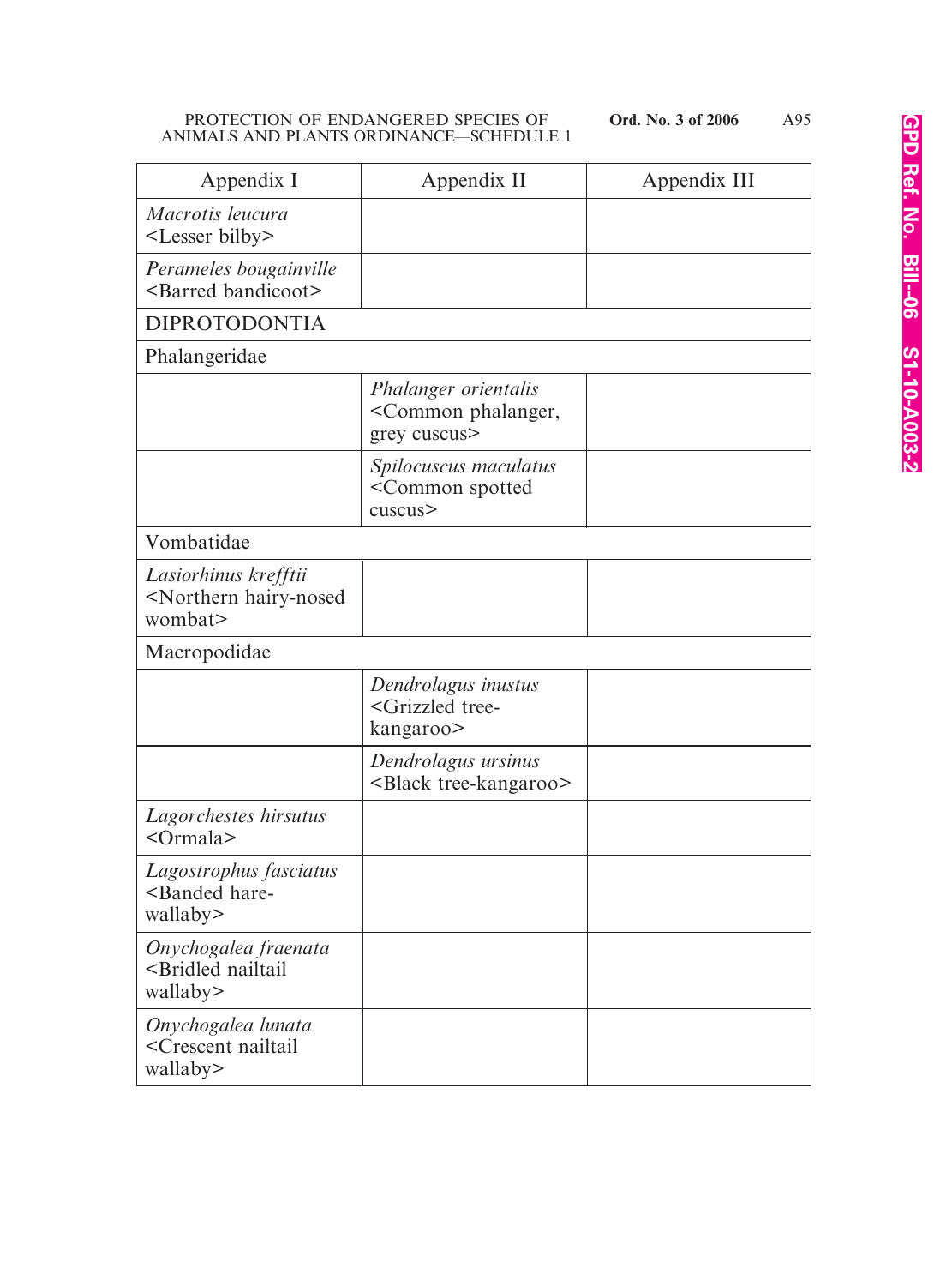| Appendix I                                                                                        | Appendix II                                                                                                 | Appendix III                                                              |
|---------------------------------------------------------------------------------------------------|-------------------------------------------------------------------------------------------------------------|---------------------------------------------------------------------------|
| Potoroidae                                                                                        |                                                                                                             |                                                                           |
| <i>Bettongia</i> spp.<br><bettongs></bettongs>                                                    |                                                                                                             |                                                                           |
| Caloprymnus campestris<br><buff-nosed rat-<br="">kangaroo&gt; (possibly<br/>extinct)</buff-nosed> |                                                                                                             |                                                                           |
| <b>SCANDENTIA</b>                                                                                 |                                                                                                             |                                                                           |
| Tupaiidae                                                                                         |                                                                                                             |                                                                           |
|                                                                                                   | Tupaiidae spp. <tree<br>shrews&gt;</tree<br>                                                                |                                                                           |
| <b>CHIROPTERA</b>                                                                                 |                                                                                                             |                                                                           |
| Phyllostomidae                                                                                    |                                                                                                             |                                                                           |
|                                                                                                   |                                                                                                             | Platyrrhinus lineatus<br><white-lined bat=""><br/>(Uruguay)</white-lined> |
| Pteropodidae                                                                                      |                                                                                                             |                                                                           |
|                                                                                                   | <i>Acerodon</i> spp. <flying-<br>foxes&gt; (Except the<br/>species included in<br/>Appendix I)</flying-<br> |                                                                           |
| Acerodon jubatus<br><golden-capped fruit<br="">bat</golden-capped>                                |                                                                                                             |                                                                           |
| Acerodon lucifer<br>$\epsilon$ Panay flying-fox><br>(possibly extinct)                            |                                                                                                             |                                                                           |
|                                                                                                   | <i>Pteropus</i> spp. <flying-<br>foxes&gt; (Except the<br/>species included in<br/>Appendix I)</flying-<br> |                                                                           |
| Pteropus insularis<br><chuuk flying-fox=""></chuuk>                                               |                                                                                                             |                                                                           |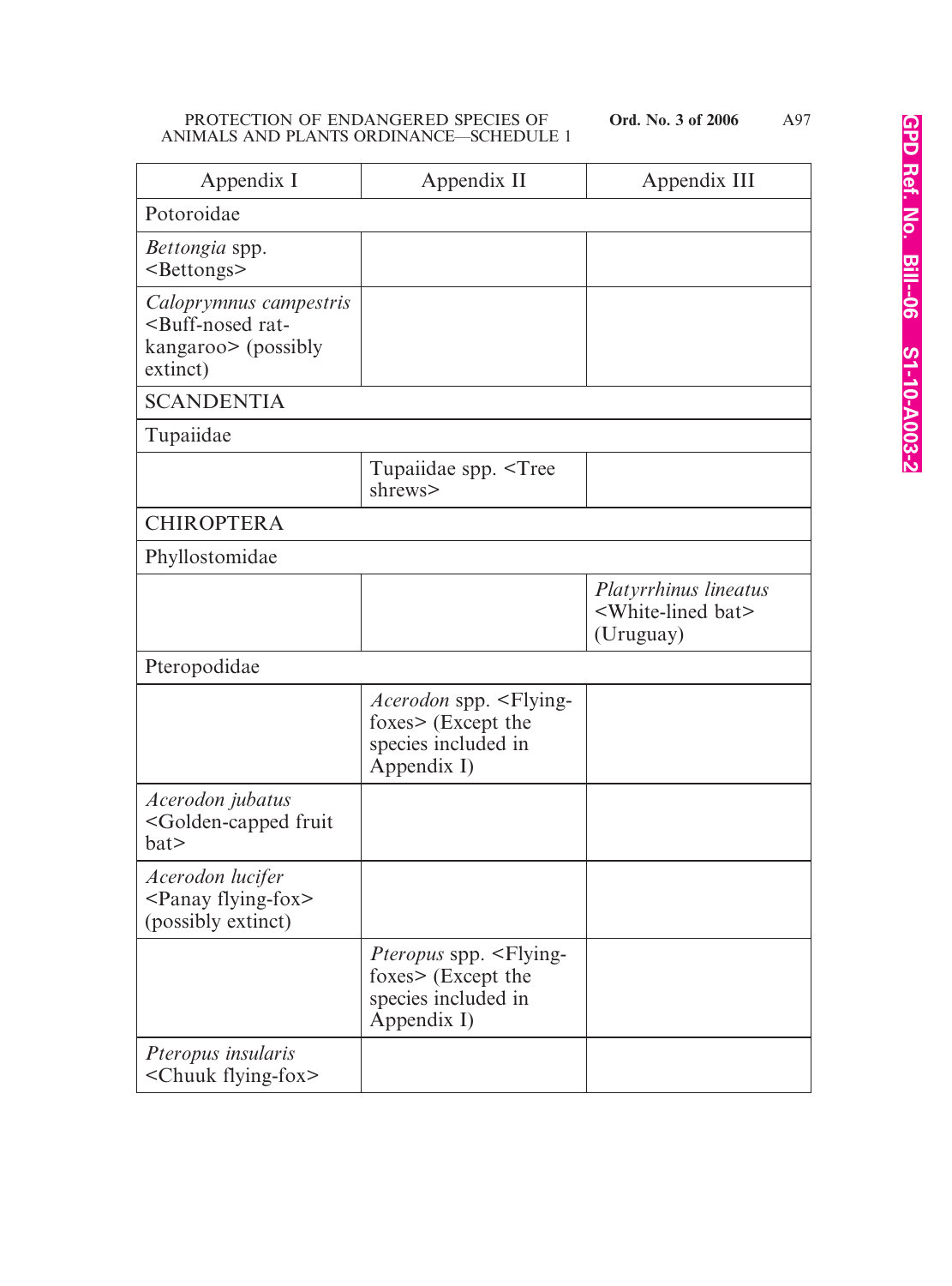| Appendix I                                                                   | Appendix II                                                                                                          | Appendix III |
|------------------------------------------------------------------------------|----------------------------------------------------------------------------------------------------------------------|--------------|
| Pteropus mariannus<br><marianas flying-fox=""></marianas>                    |                                                                                                                      |              |
| Pteropus molossinus<br><caroline flying-fox=""></caroline>                   |                                                                                                                      |              |
| Pteropus phaeocephalus<br><mortlock flying-fox=""></mortlock>                |                                                                                                                      |              |
| <i>Pteropus pilosus</i> <large<br>palau flying-fox&gt;</large<br>            |                                                                                                                      |              |
| Pteropus samoensis<br><samoan flying-fox=""></samoan>                        |                                                                                                                      |              |
| Pteropus tonganus<br><insular flying-fox=""></insular>                       |                                                                                                                      |              |
| <b>PRIMATES</b>                                                              |                                                                                                                      |              |
|                                                                              | PRIMATES spp. <e.g.<br>Apes, monkeys,<br/>primates&gt; (Except the<br/>species included in<br/>Appendix I)</e.g.<br> |              |
| Lemuridae                                                                    |                                                                                                                      |              |
| Lemuridae spp.<br>$<$ Lemurs $>$                                             |                                                                                                                      |              |
| Megaladapidae                                                                |                                                                                                                      |              |
| Megaladapidae spp.<br><sportive lemurs=""><br/>(possibly extinct)</sportive> |                                                                                                                      |              |
| Cheirogaleidae                                                               |                                                                                                                      |              |
| Cheirogaleidae spp.<br><dwarf lemurs=""></dwarf>                             |                                                                                                                      |              |
| Indridae                                                                     |                                                                                                                      |              |
| Indridae spp. <indris></indris>                                              |                                                                                                                      |              |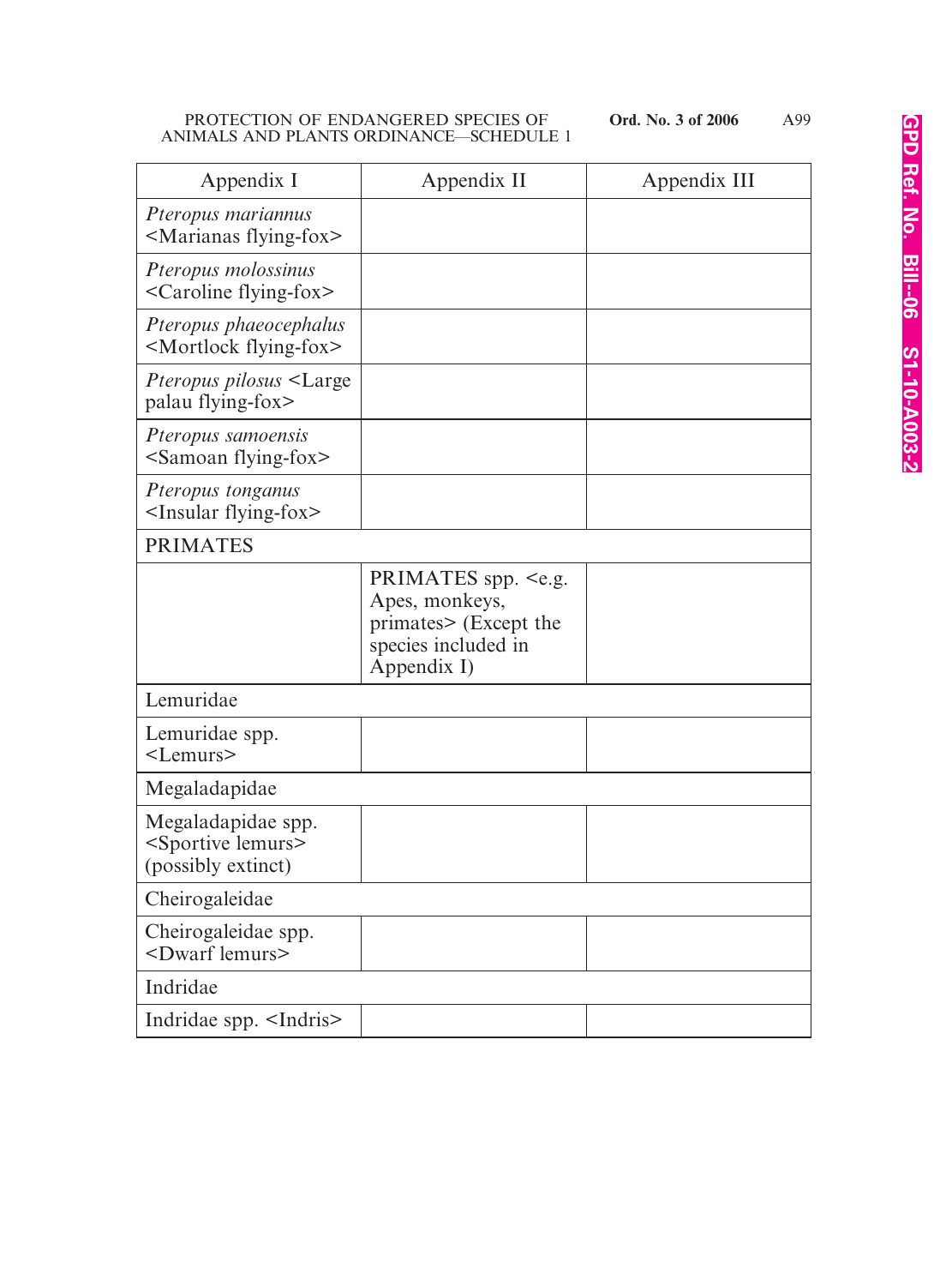A101

| Appendix I                                                                   | Appendix II | Appendix III |
|------------------------------------------------------------------------------|-------------|--------------|
| Daubentoniidae                                                               |             |              |
| Daubentonia<br>madagascariensis <aye-<br>aye&gt;</aye-<br>                   |             |              |
| Callitrichidae                                                               |             |              |
| Callimico goeldii<br><goeldi's marmoset=""></goeldi's>                       |             |              |
| Callithrix aurita<br><buffy-tufted-ear<br>marmoset&gt;</buffy-tufted-ear<br> |             |              |
| Callithrix flaviceps<br><buffy-headed<br>marmoset&gt;</buffy-headed<br>      |             |              |
| Leontopithecus spp.<br><lion tamarins=""></lion>                             |             |              |
| <i>Saguinus bicolor</i> <bare-<br>faced tamarin&gt;</bare-<br>               |             |              |
| Saguinus geoffroyi<br><cotton-top<br>marmoset&gt;</cotton-top<br>            |             |              |
| Saguinus leucopus<br><white-footed<br>tamarin&gt;</white-footed<br>          |             |              |
| Saguinus oedipus<br><cotton-headed<br>tamarin&gt;</cotton-headed<br>         |             |              |
| Cebidae                                                                      |             |              |
| Alouatta coibensis<br><coiba howling<br="" island="">monkey&gt;</coiba>      |             |              |
| Alouatta palliata<br><mantled howler=""></mantled>                           |             |              |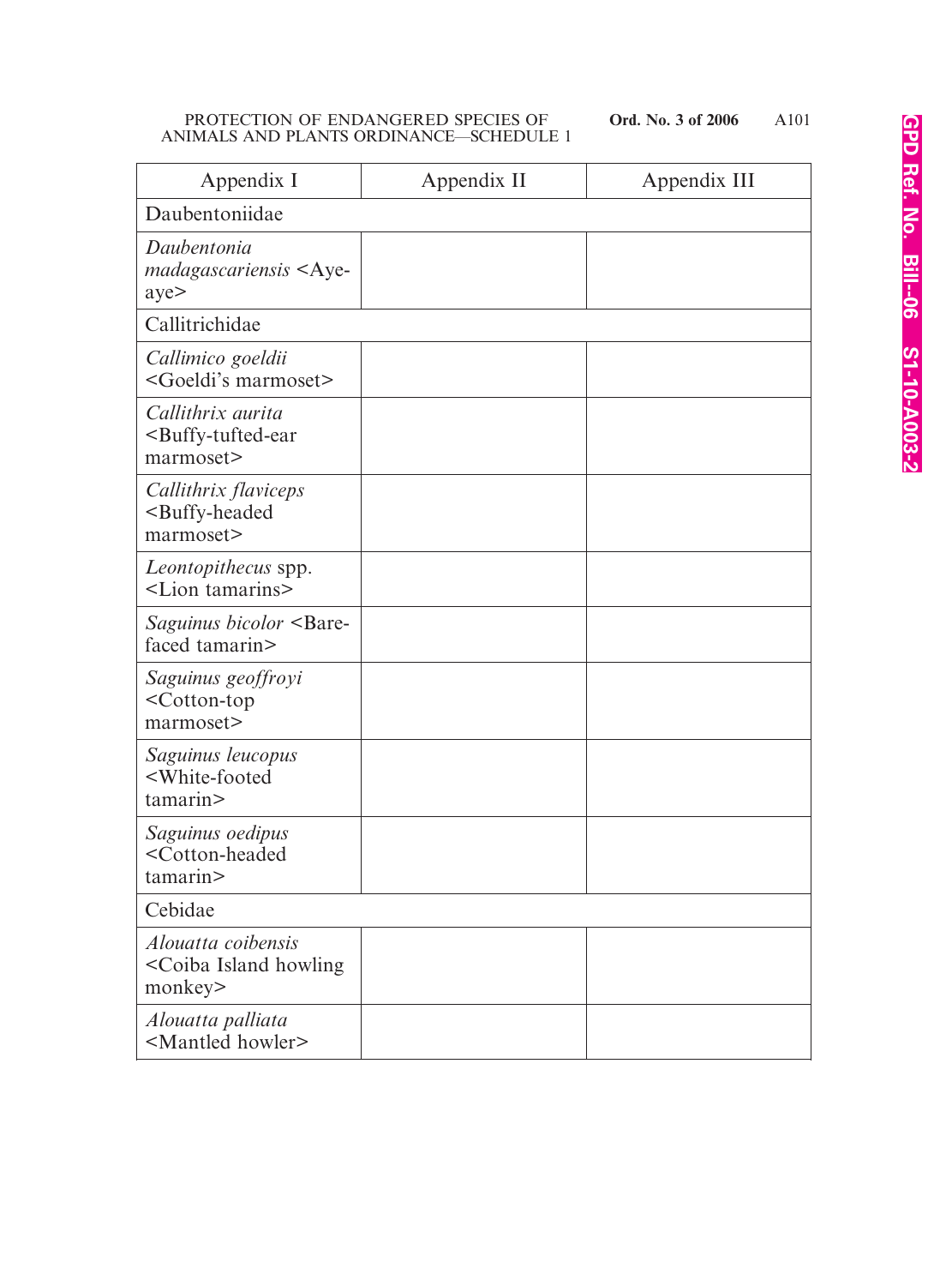A103

| Appendix I                                                                        | Appendix II | Appendix III |
|-----------------------------------------------------------------------------------|-------------|--------------|
| Alouatta pigra<br><guatemalan howler=""></guatemalan>                             |             |              |
| Ateles geoffroyi<br>frontatus <black-<br>browed spider<br/>monkey&gt;</black-<br> |             |              |
| Ateles geoffroyi<br>panamensis <panama<br>spider monkey&gt;</panama<br>           |             |              |
| Brachyteles arachnoides<br><muriqui></muriqui>                                    |             |              |
| Cacajao spp.<br><uakaris></uakaris>                                               |             |              |
| Chiropotes albinasus<br>$\leq$ Red-nosed saki $\geq$                              |             |              |
| Lagothrix flavicauda<br><yellow-tailed woolly<br="">monkey&gt;</yellow-tailed>    |             |              |
| Saimiri oerstedii<br><central american<br="">squirrel monkey&gt;</central>        |             |              |
| Cercopithecidae                                                                   |             |              |
| Cercocebus galeritus<br>galeritus <tana river<br="">mangabey&gt;</tana>           |             |              |
| Cercopithecus diana<br><diana guenon=""></diana>                                  |             |              |
| Macaca silenus <lion-<br>tailed macaque&gt;</lion-<br>                            |             |              |
| Mandrillus leucophaeus<br><drill></drill>                                         |             |              |
| Mandrillus sphinx<br><mandrill></mandrill>                                        |             |              |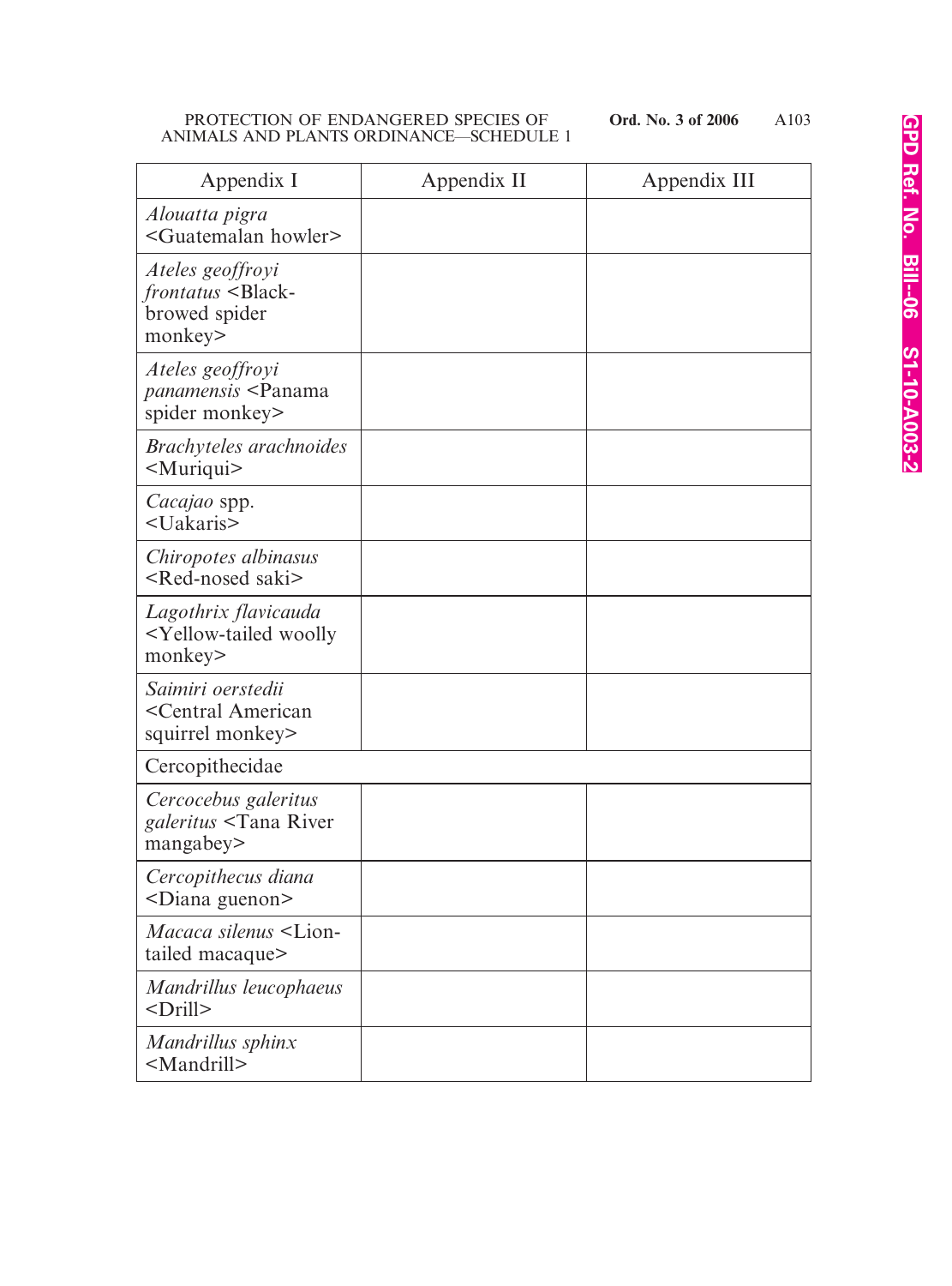| Appendix I                                                                 | Appendix II | Appendix III |
|----------------------------------------------------------------------------|-------------|--------------|
| Nasalis concolor<br><mentawi islands<br="">snub-nosed langur&gt;</mentawi> |             |              |
| <i>Nasalis larvatus</i> <long-<br>nosed monkey&gt;</long-<br>              |             |              |
| Presbytis potenziani<br><long-tailed langur=""></long-tailed>              |             |              |
| Procolobus pennantii<br>$kirkii \leq Kirk's$ colobus>                      |             |              |
| Procolobus rufomitratus<br><tana colobus="" river=""></tana>               |             |              |
| <i>Pygathrix</i> spp. <snub-<br>nosed monkeys&gt;</snub-<br>               |             |              |
| Semnopithecus entellus<br><common langur=""></common>                      |             |              |
| Trachypithecus geei<br><golden langur=""></golden>                         |             |              |
| Trachypithecus pileatus<br><bonneted langur=""></bonneted>                 |             |              |
| Hylobatidae                                                                |             |              |
| Hylobatidae spp.<br><gibbons></gibbons>                                    |             |              |
| Hominidae                                                                  |             |              |
| Gorilla gorilla<br><gorilla></gorilla>                                     |             |              |
| Pan spp.<br><chimpanzees></chimpanzees>                                    |             |              |
| Pongo pygmaeus<br><orang-utan></orang-utan>                                |             |              |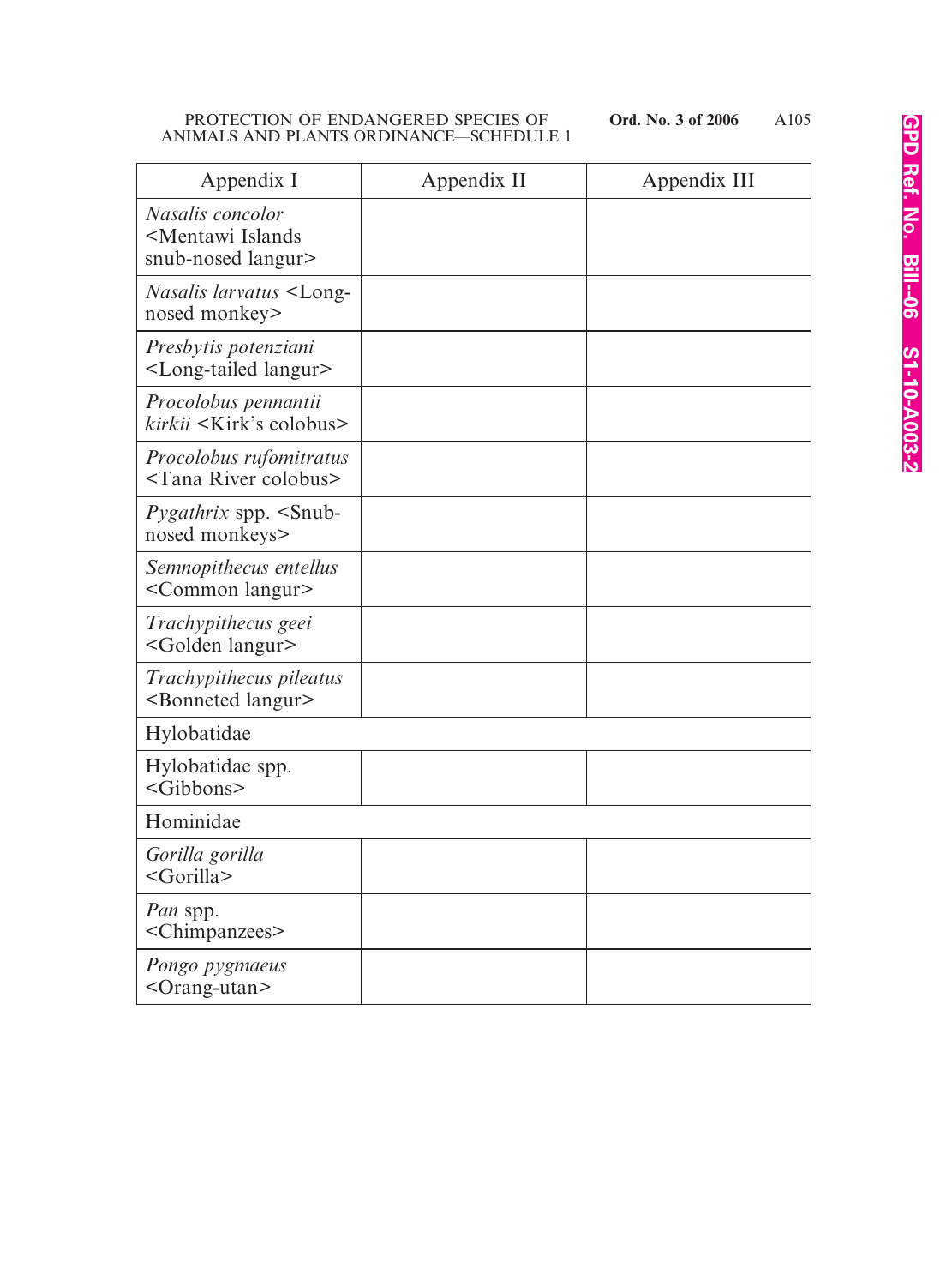| Appendix I          | Appendix II                                                                                                                                                                                                                              | Appendix III                                                                                  |
|---------------------|------------------------------------------------------------------------------------------------------------------------------------------------------------------------------------------------------------------------------------------|-----------------------------------------------------------------------------------------------|
| <b>XENARTHRA</b>    |                                                                                                                                                                                                                                          |                                                                                               |
| Myrmecophagidae     |                                                                                                                                                                                                                                          |                                                                                               |
|                     | <i>Myrmecophaga</i><br>tridactyla <giant<br>anteater&gt;</giant<br>                                                                                                                                                                      |                                                                                               |
|                     |                                                                                                                                                                                                                                          | Tamandua mexicana<br><northern tamandua=""><br/>(Guatemala)</northern>                        |
| <b>Bradypodidae</b> |                                                                                                                                                                                                                                          |                                                                                               |
|                     | Bradypus variegatus<br><bolivian three-toed<br="">slot</bolivian>                                                                                                                                                                        |                                                                                               |
| Megalonychidae      |                                                                                                                                                                                                                                          |                                                                                               |
|                     |                                                                                                                                                                                                                                          | Choloepus hoffmanni<br><hoffmann's two-toed<br="">sloth&gt; (Costa Rica)</hoffmann's>         |
| Dasypodidae         |                                                                                                                                                                                                                                          |                                                                                               |
|                     |                                                                                                                                                                                                                                          | Cabassous centralis<br><northern naked-tailed<br="">armadillo&gt; (Costa<br/>Rica)</northern> |
|                     |                                                                                                                                                                                                                                          | Cabassous tatouay<br><greater naked-tailed<br="">armadillo&gt; (Uruguay)</greater>            |
|                     | Chaetophractus nationi<br><andean hairy<br=""><math>armadillo</math> (A zero<br/>annual export quota<br/>has been established.<br/>All specimens shall be<br/>deemed to be specimens<br/>of species included in<br/>Appendix I)</andean> |                                                                                               |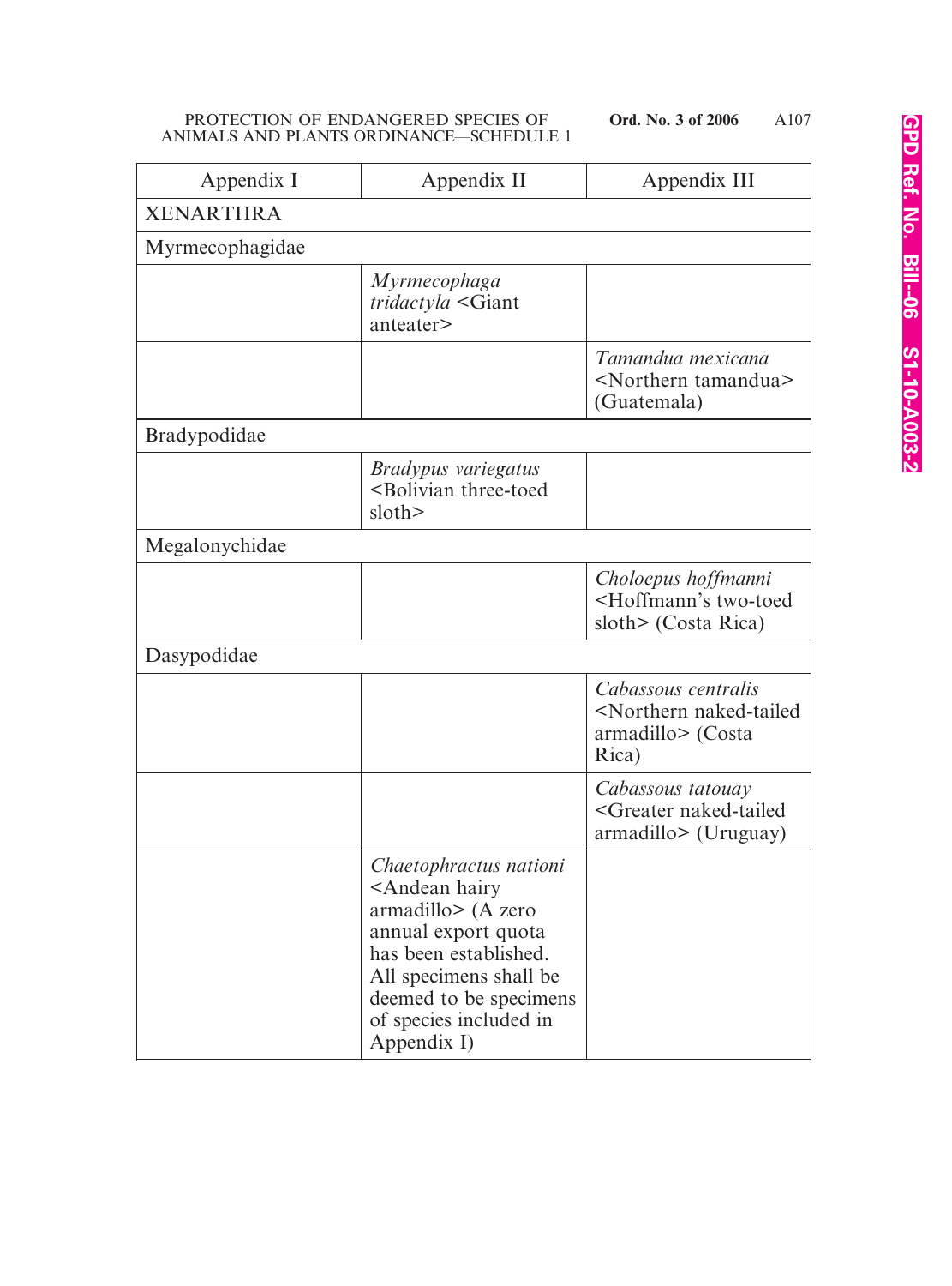| Appendix I                                                       | Appendix II                                                                                                                                                                                                                                                           | Appendix III                                                                                               |
|------------------------------------------------------------------|-----------------------------------------------------------------------------------------------------------------------------------------------------------------------------------------------------------------------------------------------------------------------|------------------------------------------------------------------------------------------------------------|
| Priodontes maximus<br><giant armadillo=""></giant>               |                                                                                                                                                                                                                                                                       |                                                                                                            |
| <b>PHOLIDOTA</b>                                                 |                                                                                                                                                                                                                                                                       |                                                                                                            |
| Manidae                                                          |                                                                                                                                                                                                                                                                       |                                                                                                            |
|                                                                  | Manis spp.<br><pangolins> (A zero<br/>annual export quota<br/>has been established for<br/>Manis crassicaudata,<br/>M. javanica and M.<br/>pentadactyla for<br/>specimens removed<br/>from the wild and<br/>traded for primarily<br/>commercial purposes)</pangolins> |                                                                                                            |
| <b>LAGOMORPHA</b>                                                |                                                                                                                                                                                                                                                                       |                                                                                                            |
| Leporidae                                                        |                                                                                                                                                                                                                                                                       |                                                                                                            |
| Caprolagus hispidus<br><assam rabbit=""></assam>                 |                                                                                                                                                                                                                                                                       |                                                                                                            |
| Romerolagus diazi<br><volcano rabbit=""></volcano>               |                                                                                                                                                                                                                                                                       |                                                                                                            |
| <b>RODENTIA</b>                                                  |                                                                                                                                                                                                                                                                       |                                                                                                            |
| Sciuridae                                                        |                                                                                                                                                                                                                                                                       |                                                                                                            |
| Cynomys mexicanus<br><mexican prairie<br="">marmot&gt;</mexican> |                                                                                                                                                                                                                                                                       |                                                                                                            |
|                                                                  |                                                                                                                                                                                                                                                                       | <i>Epixerus ebii</i> <ebian's<br>palm squirrel,<br/>Temminck's giant<br/>squirrel&gt; (Ghana)</ebian's<br> |
|                                                                  |                                                                                                                                                                                                                                                                       | Marmota caudata<br><long-tailed marmot=""><br/>(India)</long-tailed>                                       |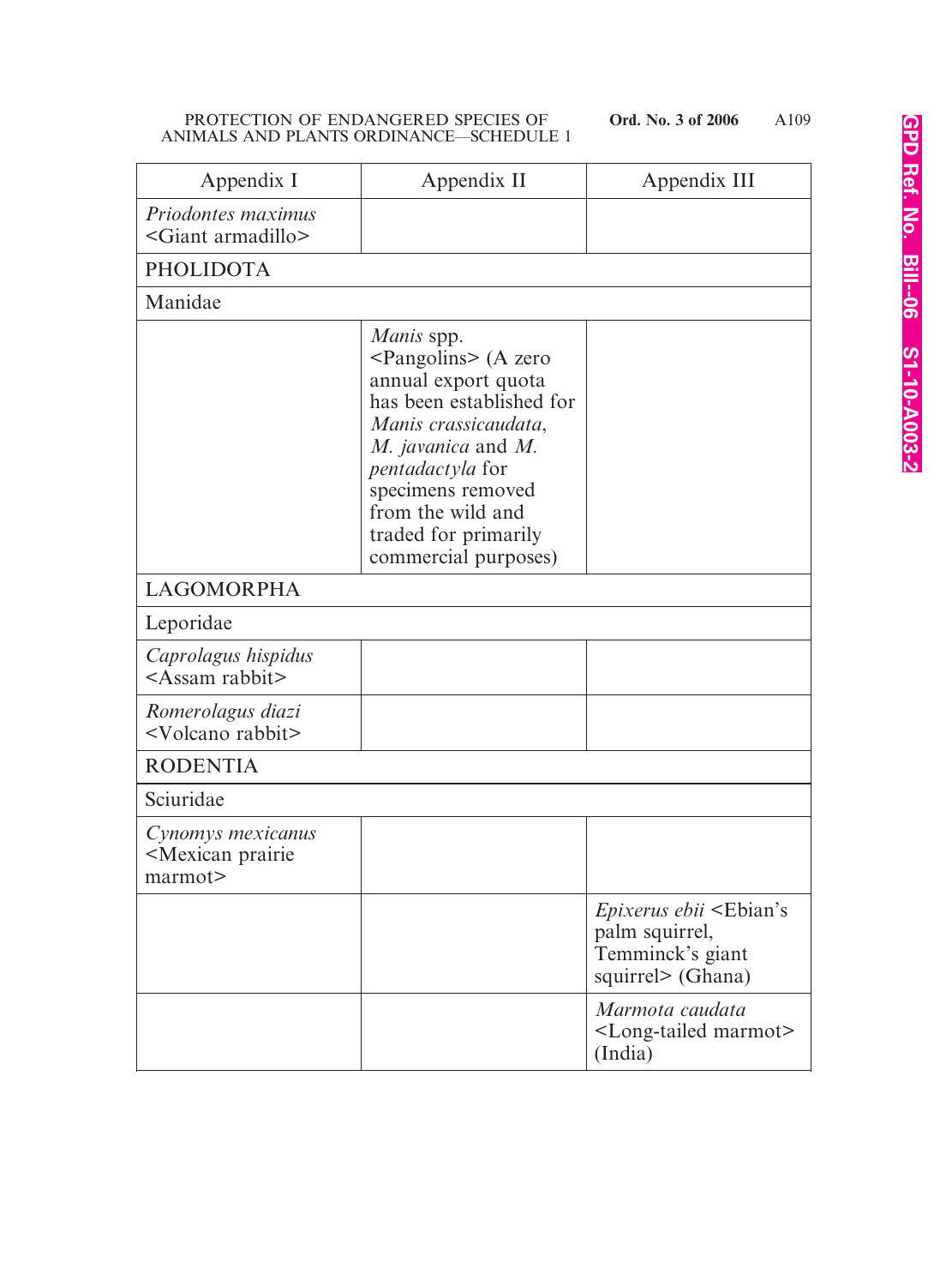| Appendix I                                                     | Appendix II                       | Appendix III                                                                       |
|----------------------------------------------------------------|-----------------------------------|------------------------------------------------------------------------------------|
|                                                                |                                   | Marmota himalayana<br><himalayan marmot=""><br/>(India)</himalayan>                |
|                                                                | Ratufa spp. < Giant<br>squirrels> |                                                                                    |
|                                                                |                                   | Sciurus deppei<br><deppe's squirrel=""><br/>(Costa Rica)</deppe's>                 |
| Anomaluridae                                                   |                                   |                                                                                    |
|                                                                |                                   | Anomalurus beecrofti<br><beecroft's flying<br="">squirrel&gt; (Ghana)</beecroft's> |
|                                                                |                                   | Anomalurus derbianus<br><lord derby's="" flying<br="">squirrel&gt; (Ghana)</lord>  |
|                                                                |                                   | Anomalurus pelii <pel's<br>flying squirrel&gt;<br/>(Ghana)</pel's<br>              |
|                                                                |                                   | <i>Idiurus macrotis</i> <long-<br>eared flying squirrel&gt;<br/>(Ghana)</long-<br> |
| Muridae                                                        |                                   |                                                                                    |
| Leporillus conditor<br><greater stick-nest<br="">rat</greater> |                                   |                                                                                    |
| Pseudomys praeconis<br><shark bay="" mouse=""></shark>         |                                   |                                                                                    |
| Xeromys myoides<br><false rat="" swamp=""></false>             |                                   |                                                                                    |
| Zyzomys pedunculatus<br><central rock-rat=""></central>        |                                   |                                                                                    |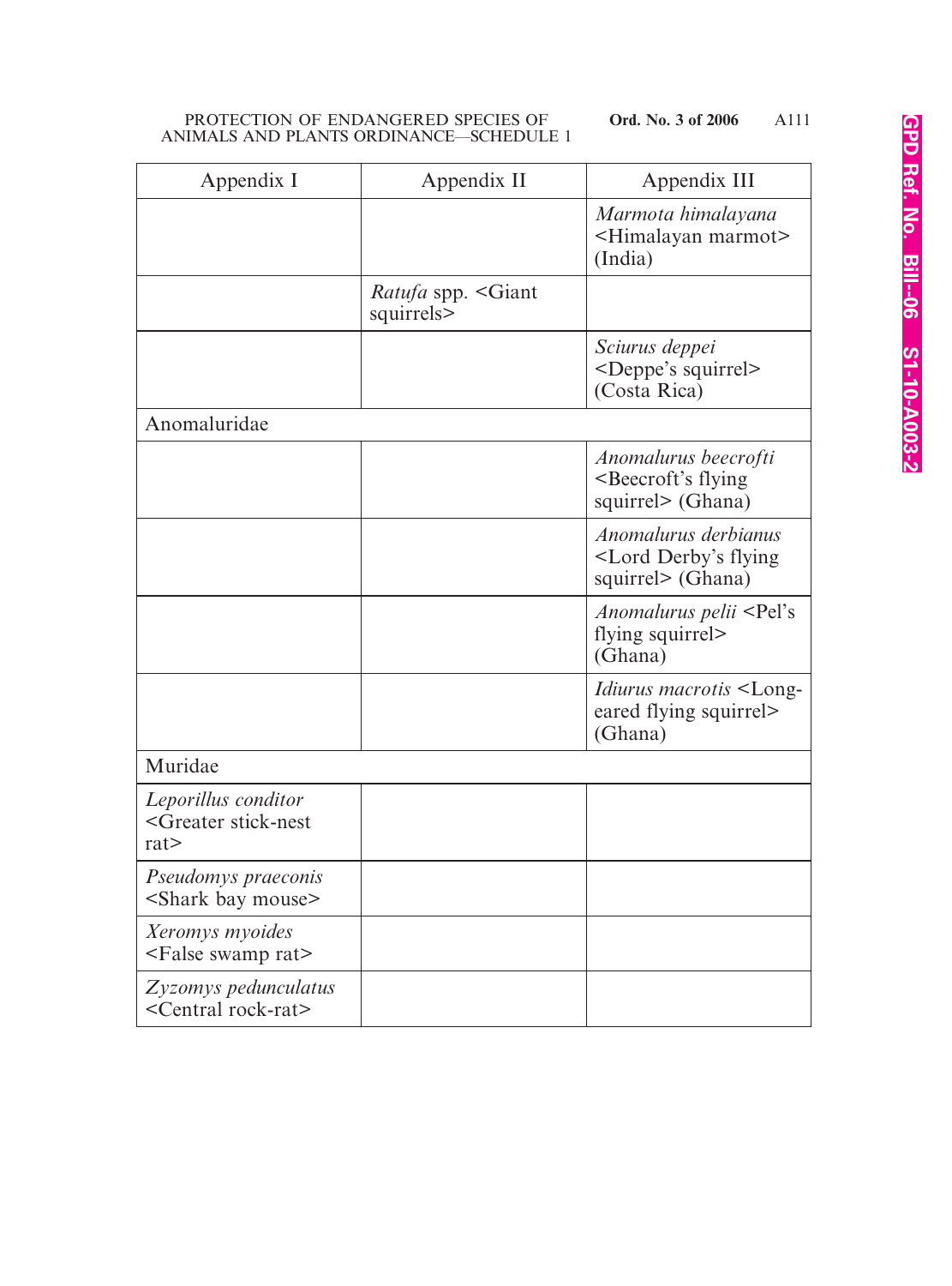| Appendix I                                                                                                                                                  | Appendix II | Appendix III                                                                   |
|-------------------------------------------------------------------------------------------------------------------------------------------------------------|-------------|--------------------------------------------------------------------------------|
| Hystricidae                                                                                                                                                 |             |                                                                                |
|                                                                                                                                                             |             | Hystrix cristata<br><crested porcupine=""><br/>(Ghana)</crested>               |
| Erethizontidae                                                                                                                                              |             |                                                                                |
|                                                                                                                                                             |             | Sphiggurus mexicanus<br><mexican tree<br="">porcupine&gt; (Honduras)</mexican> |
|                                                                                                                                                             |             | Sphiggurus spinosus<br><spiny porcupine="" tree=""><br/>(Uruguay)</spiny>      |
| Agoutidae                                                                                                                                                   |             |                                                                                |
|                                                                                                                                                             |             | Agouti paca <spotted<br>paca&gt; (Honduras)</spotted<br>                       |
| Dasyproctidae                                                                                                                                               |             |                                                                                |
|                                                                                                                                                             |             | Dasyprocta punctata<br><central american<br="">agouti&gt; (Honduras)</central> |
| Chinchillidae                                                                                                                                               |             |                                                                                |
| Chinchilla spp.<br><chinchillas><br/>(Specimens of the<br/>domesticated form are<br/>not subject to the<br/>provisions of this<br/>Ordinance)</chinchillas> |             |                                                                                |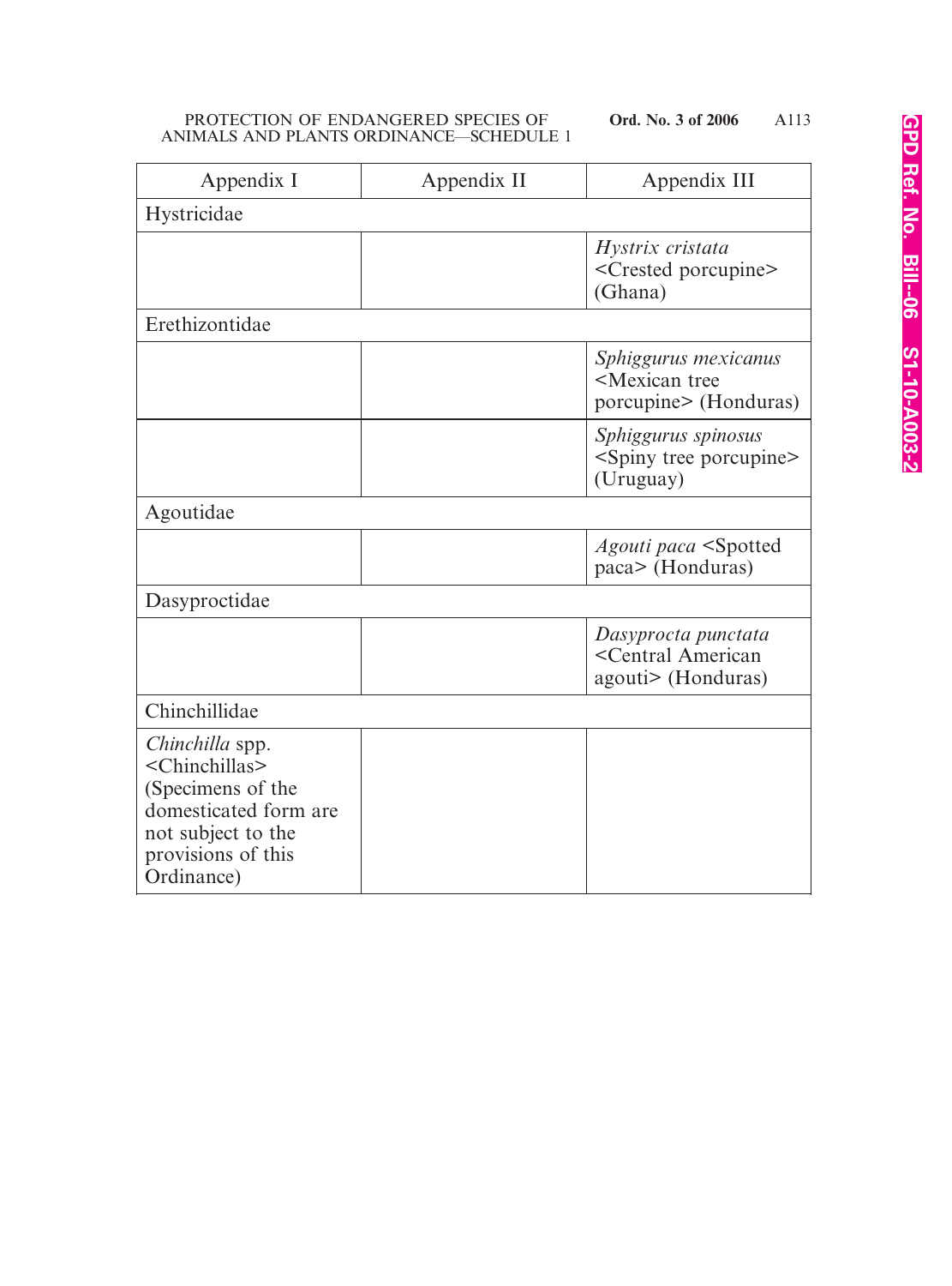| Appendix I                                                       | Appendix II                                                                                                                                                                                                                                                                                                                                   | Appendix III |
|------------------------------------------------------------------|-----------------------------------------------------------------------------------------------------------------------------------------------------------------------------------------------------------------------------------------------------------------------------------------------------------------------------------------------|--------------|
| <b>CETACEA</b>                                                   |                                                                                                                                                                                                                                                                                                                                               |              |
|                                                                  | CETACEA spp. $\leq e.g.$<br>Cetaceans, dolphins,<br>porpoises, whales<br>(Except the species<br>included in Appendix I.<br>A zero annual export<br>quota has been<br>established for live<br>specimens from the<br>Black Sea population of<br>Tursiops truncatus<br>removed from the wild<br>and traded for primarily<br>commercial purposes) |              |
| Platanistidae                                                    |                                                                                                                                                                                                                                                                                                                                               |              |
| Lipotes vexillifer <baiji,<br>white flat dolphin&gt;</baiji,<br> |                                                                                                                                                                                                                                                                                                                                               |              |
| <i>Platanista</i> spp. <susus></susus>                           |                                                                                                                                                                                                                                                                                                                                               |              |
| Ziphiidae                                                        |                                                                                                                                                                                                                                                                                                                                               |              |
| <i>Berardius</i> spp. <beaked<br>whales&gt;</beaked<br>          |                                                                                                                                                                                                                                                                                                                                               |              |
| <i>Hyperoodon</i> spp.<br><bottlenose whales=""></bottlenose>    |                                                                                                                                                                                                                                                                                                                                               |              |
| Physeteridae                                                     |                                                                                                                                                                                                                                                                                                                                               |              |
| Physeter catodon<br><cachelot, sperm<br="">whale&gt;</cachelot,> |                                                                                                                                                                                                                                                                                                                                               |              |
| Delphinidae                                                      |                                                                                                                                                                                                                                                                                                                                               |              |
| Orcaella brevirostris<br><irrawaddy dolphin=""></irrawaddy>      |                                                                                                                                                                                                                                                                                                                                               |              |
| <i>Sotalia</i> spp. <river<br>dolphins&gt;</river<br>            |                                                                                                                                                                                                                                                                                                                                               |              |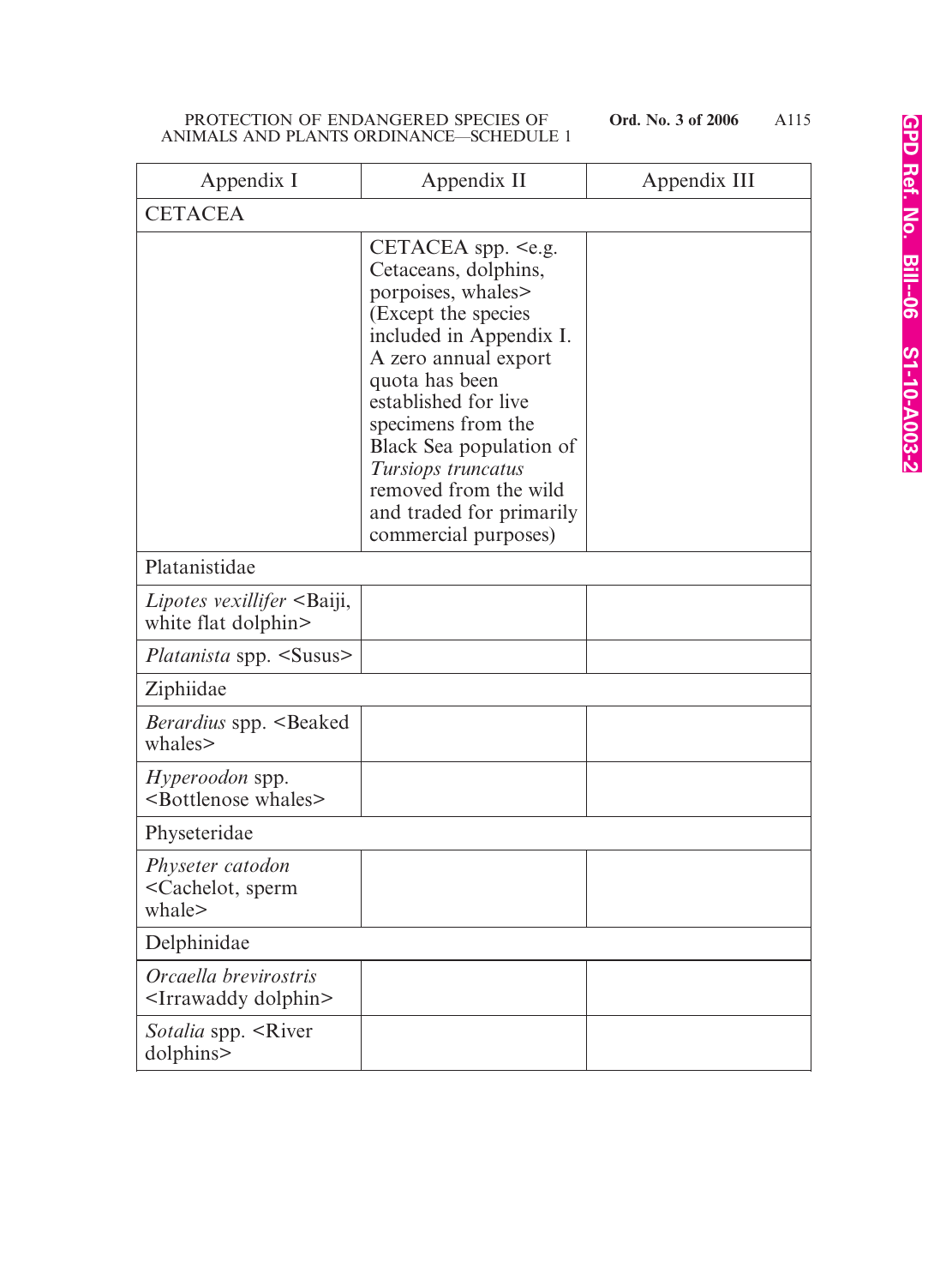| Appendix I                                                                                                                                                                               | Appendix II | Appendix III |
|------------------------------------------------------------------------------------------------------------------------------------------------------------------------------------------|-------------|--------------|
| Sousa spp. <humpback<br>dolphins&gt;</humpback<br>                                                                                                                                       |             |              |
| Phocoenidae                                                                                                                                                                              |             |              |
| Neophocaena<br>phocaenoides <black<br>finless porpoise&gt;</black<br>                                                                                                                    |             |              |
| Phocoena sinus<br><cochito></cochito>                                                                                                                                                    |             |              |
| Eschrichtiidae                                                                                                                                                                           |             |              |
| Eschrichtius robustus<br><devil fish,="" grey<br="">whale&gt;</devil>                                                                                                                    |             |              |
| Balaenopteridae                                                                                                                                                                          |             |              |
| <i>Balaenoptera</i><br><i>acutorostrata</i> <lesser<br>rorqual, minke whale&gt;<br/>(Except the population)<br/>of West Greenland,<br/>which is included in<br/>Appendix II)</lesser<br> |             |              |
| <i>Balaenoptera</i><br><i>bonaerensis</i> <antarctic<br>minke whale&gt;</antarctic<br>                                                                                                   |             |              |
| Balaenoptera borealis<br><coalfish sei<br="" whale,="">whale&gt;</coalfish>                                                                                                              |             |              |
| Balaenoptera edeni<br><bryde's whale=""></bryde's>                                                                                                                                       |             |              |
| Balaenoptera musculus<br><blue whale=""></blue>                                                                                                                                          |             |              |
| Balaenoptera physalus<br><common fin<br="" rorqual,="">whale&gt;</common>                                                                                                                |             |              |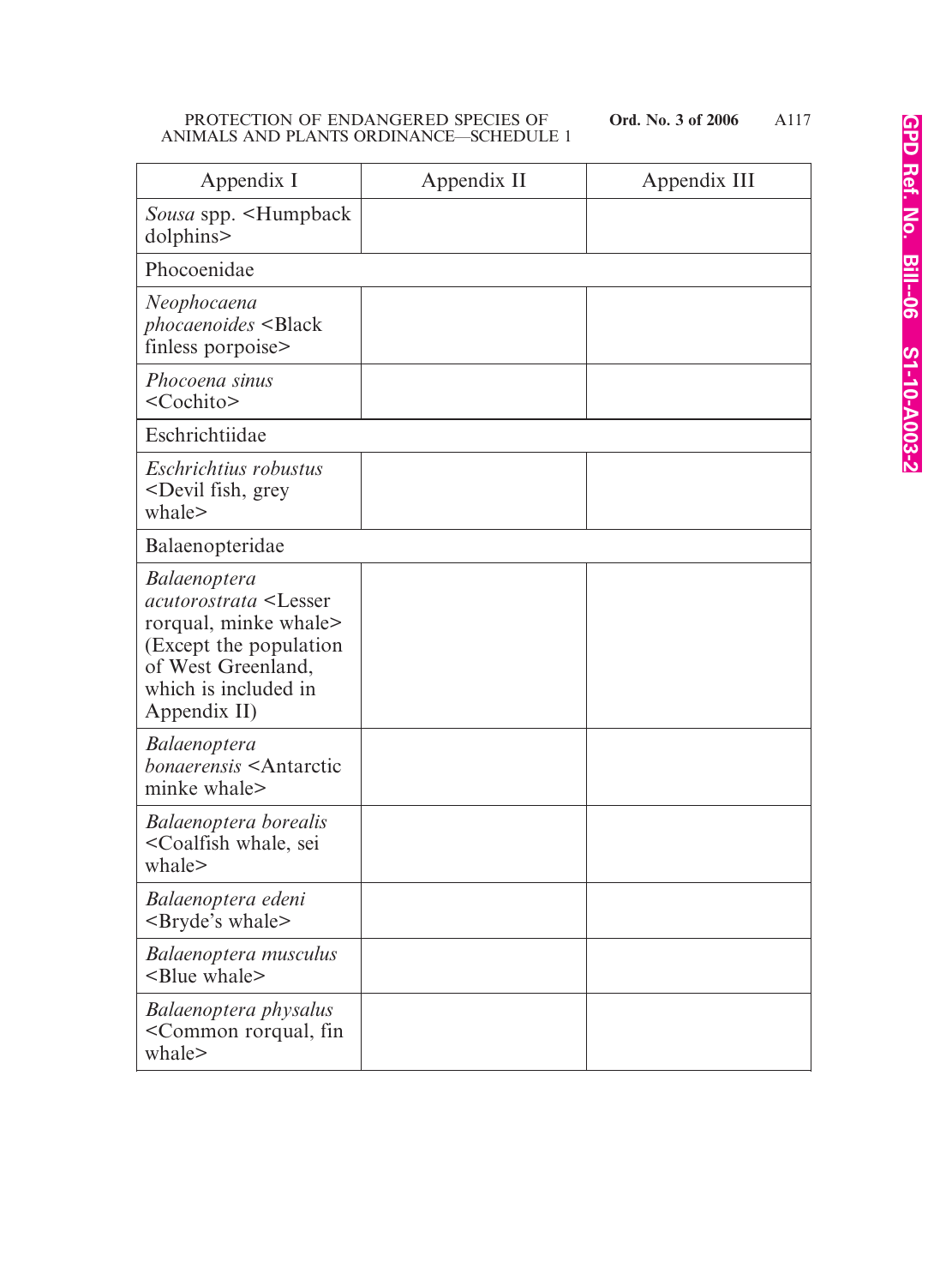| Appendix I                                                                                                                                                                      | Appendix II                                                                                                                                                    | Appendix III                                           |
|---------------------------------------------------------------------------------------------------------------------------------------------------------------------------------|----------------------------------------------------------------------------------------------------------------------------------------------------------------|--------------------------------------------------------|
| Megaptera novaeangliae<br><bunch, humpback<br="">whale&gt;</bunch,>                                                                                                             |                                                                                                                                                                |                                                        |
| Balaenidae                                                                                                                                                                      |                                                                                                                                                                |                                                        |
| Balaena mysticetus<br><bowhead whale,<br="">Greenland right whale&gt;</bowhead>                                                                                                 |                                                                                                                                                                |                                                        |
| <i>Eubalaena</i> spp. <right<br>whales&gt;</right<br>                                                                                                                           |                                                                                                                                                                |                                                        |
| Neobalaenidae                                                                                                                                                                   |                                                                                                                                                                |                                                        |
| Caperea marginata<br><pygmy right="" whale=""></pygmy>                                                                                                                          |                                                                                                                                                                |                                                        |
| <b>CARNIVORA</b>                                                                                                                                                                |                                                                                                                                                                |                                                        |
| Canidae                                                                                                                                                                         |                                                                                                                                                                |                                                        |
|                                                                                                                                                                                 |                                                                                                                                                                | Canis aureus <golden<br>jackal&gt; (India)</golden<br> |
| <i>Canis lupus</i> < Common<br>wolf, timber wolf><br>(Only the populations of<br>Bhutan, India, Nepal<br>and Pakistan; all other<br>populations are included<br>in Appendix II) |                                                                                                                                                                |                                                        |
|                                                                                                                                                                                 | <i>Canis lupus</i> < Common<br>wolf, timber wolf><br>(Except the populations)<br>of Bhutan, India, Nepal<br>and Pakistan, which are<br>included in Appendix I) |                                                        |
|                                                                                                                                                                                 | Cerdocyon thous<br><common forest<br="" zorro,=""><math>f_{OX}</math></common>                                                                                 |                                                        |
|                                                                                                                                                                                 | Chrysocyon brachyurus<br><maned wolf=""></maned>                                                                                                               |                                                        |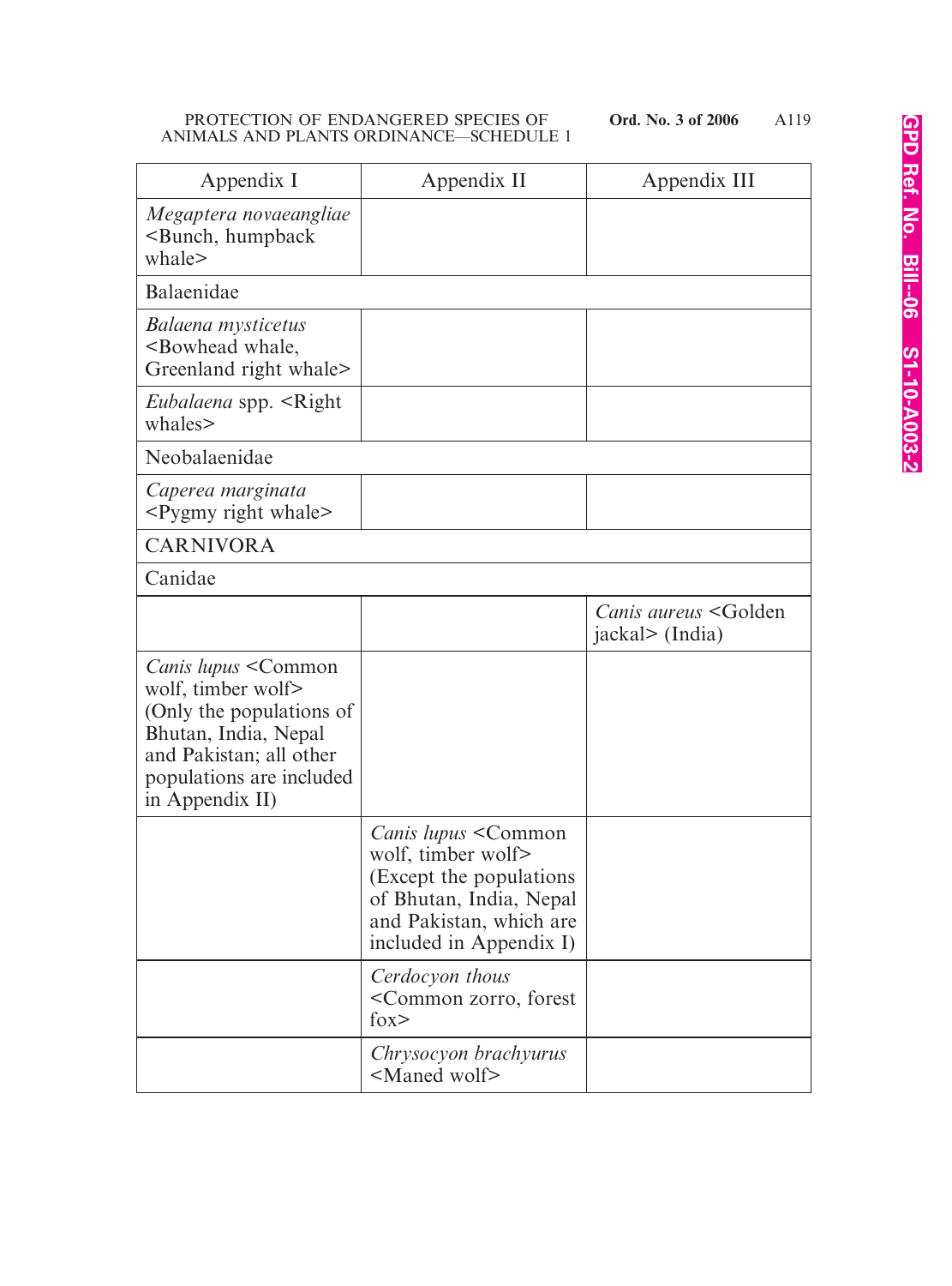| Appendix I                                         | Appendix II                                                                        | Appendix III                                                                    |
|----------------------------------------------------|------------------------------------------------------------------------------------|---------------------------------------------------------------------------------|
|                                                    | Cuon alpinus <asiatic<br>wild dog, red dog&gt;</asiatic<br>                        |                                                                                 |
|                                                    | Pseudalopex culpaeus<br><andean colpeo<br="" wolf,=""><math>f_{OX}</math></andean> |                                                                                 |
|                                                    | Pseudalopex griseus<br>$\leq$ Argentine grey fox $\geq$                            |                                                                                 |
|                                                    | Pseudalopex<br>gymnocercus <azara's<br>zorro, pampa fox&gt;</azara's<br>           |                                                                                 |
| Speothos venaticus<br>$\langle$ Bush dog $\rangle$ |                                                                                    |                                                                                 |
|                                                    |                                                                                    | <i>Vulpes bengalensis</i><br>$\leq$ Bengal fox $\geq$ (India)                   |
|                                                    | <i>Vulpes cana</i> <afghan<br><math>f_{OX}</math></afghan<br>                      |                                                                                 |
|                                                    |                                                                                    | <i>Vulpes vulpes griffithi</i><br>$\leq$ Red fox $\geq$ (India)                 |
|                                                    |                                                                                    | <i>Vulpes vulpes montana</i><br><mountain fox="" red=""><br/>(India)</mountain> |
|                                                    |                                                                                    | <i>Vulpes vulpes pusilla</i><br><red fox=""> (India)</red>                      |
|                                                    | <i>Vulpes zerda</i> <fennec<br><math>f_{OX}</math></fennec<br>                     |                                                                                 |
| Ursidae                                            |                                                                                    |                                                                                 |
|                                                    | Ursidae spp. <bears><br/>(Except the species<br/>included in Appendix I)</bears>   |                                                                                 |
| Ailuropoda melanoleuca<br><giant panda=""></giant> |                                                                                    |                                                                                 |
| Ailurus fulgens <lesser<br>panda&gt;</lesser<br>   |                                                                                    |                                                                                 |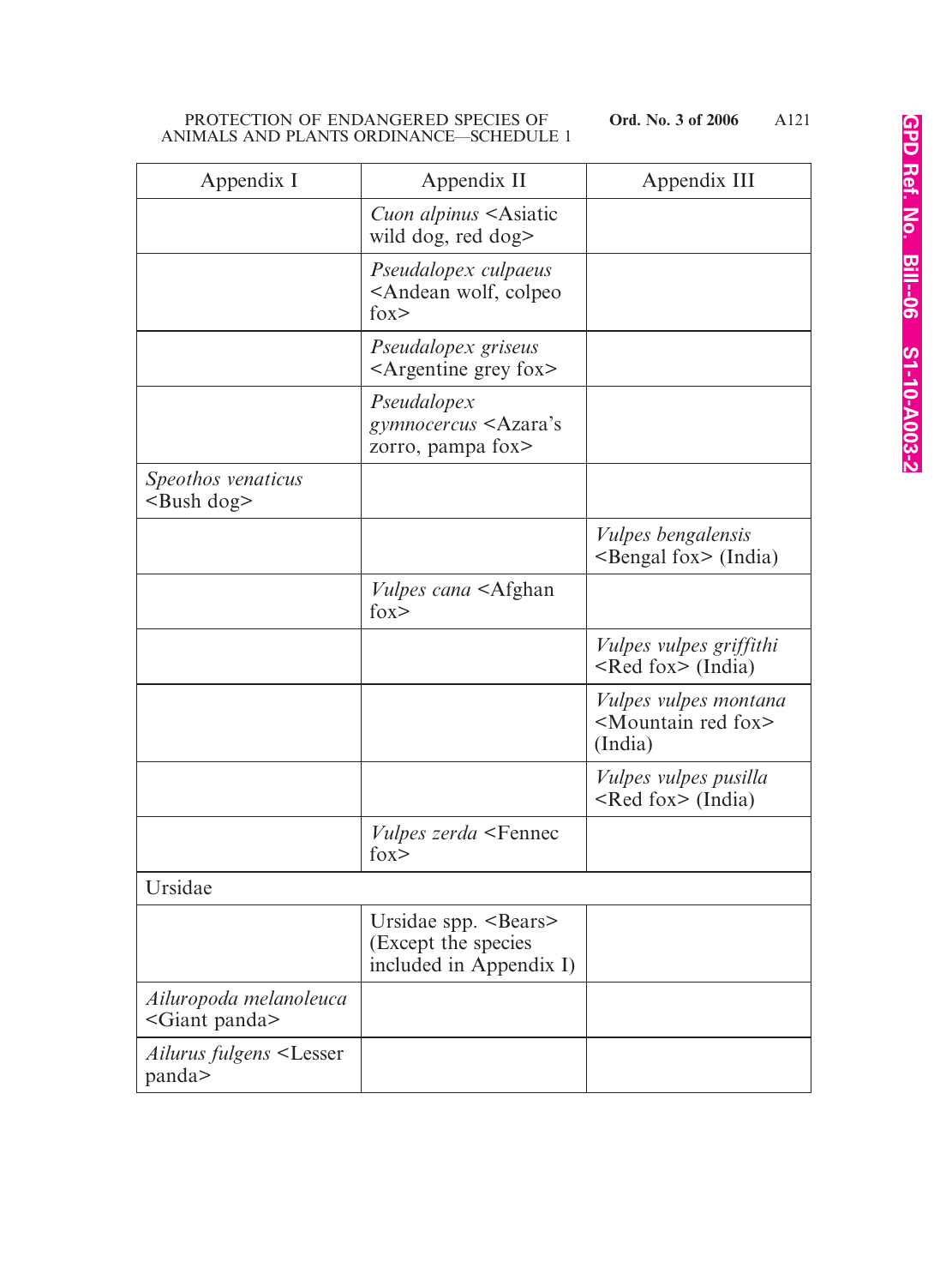| Appendix I                                                                                                                                                                     | Appendix II | Appendix III                                                                                 |
|--------------------------------------------------------------------------------------------------------------------------------------------------------------------------------|-------------|----------------------------------------------------------------------------------------------|
| Helarctos malayanus<br><malayan bear="" sun=""></malayan>                                                                                                                      |             |                                                                                              |
| Melursus ursinus<br><sloth bear=""></sloth>                                                                                                                                    |             |                                                                                              |
| <i>Tremarctos ornatus</i><br><andean bear,<br="">spectacled bear&gt;</andean>                                                                                                  |             |                                                                                              |
| Ursus arctos <brown<br>bear&gt; (Only the<br/>populations of Bhutan,<br/>China, Mexico and<br/>Mongolia; all other<br/>populations are included<br/>in Appendix II)</brown<br> |             |                                                                                              |
| Ursus arctos isabellinus<br>-Himalayan brown<br>bear>                                                                                                                          |             |                                                                                              |
| Ursus thibetanus<br><asiatic bear="" black=""></asiatic>                                                                                                                       |             |                                                                                              |
| Procyonidae                                                                                                                                                                    |             |                                                                                              |
|                                                                                                                                                                                |             | Bassaricyon gabbii<br><bushy-tailed olingo=""><br/>(Costa Rica)</bushy-tailed>               |
|                                                                                                                                                                                |             | Bassariscus sumichrasti<br><central american<br="">cacomistle&gt; (Costa<br/>Rica)</central> |
|                                                                                                                                                                                |             | Nasua narica $\leq$ Coati $>$<br>(Honduras)                                                  |
|                                                                                                                                                                                |             | Nasua nasua solitaria<br><south brazilian<br="">coati&gt; (Uruguay)</south>                  |
|                                                                                                                                                                                |             | Potos flavus<br><kinkajou><br/>(Honduras)</kinkajou>                                         |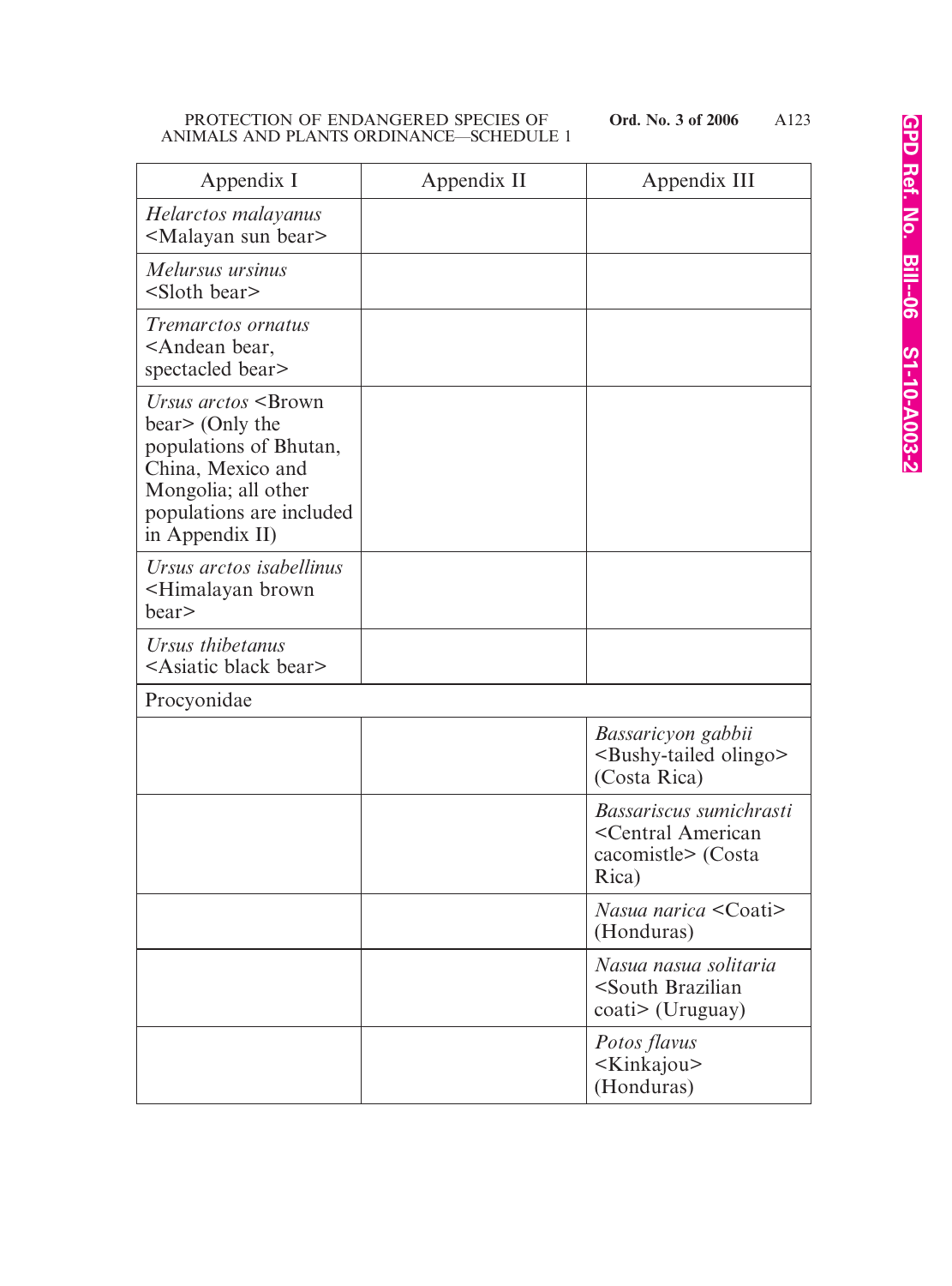| Appendix I                                                                                                                                                                            | Appendix II                                                               | Appendix III                                                          |
|---------------------------------------------------------------------------------------------------------------------------------------------------------------------------------------|---------------------------------------------------------------------------|-----------------------------------------------------------------------|
| Mustelidae                                                                                                                                                                            |                                                                           |                                                                       |
| Lutrinae                                                                                                                                                                              |                                                                           |                                                                       |
|                                                                                                                                                                                       | Lutrinae spp. < Otters><br>(Except the species<br>included in Appendix I) |                                                                       |
| Aonyx congicus<br><cameroon clawless<br="">otter&gt; (Only the<br/>populations of<br/>Cameroon and Nigeria;<br/>all other populations<br/>are included in<br/>Appendix II)</cameroon> |                                                                           |                                                                       |
| Enhydra lutris nereis<br><california otter,<br="" sea="">southern sea otter&gt;</california>                                                                                          |                                                                           |                                                                       |
| Lontra felina<br><chingungo, marine<br="">otter&gt;</chingungo,>                                                                                                                      |                                                                           |                                                                       |
| Lontra longicaudis<br><long-tailed otter,<br="">South American river<br/>otter&gt;</long-tailed>                                                                                      |                                                                           |                                                                       |
| Lontra provocax<br><huillin, river<br="" southern="">otter&gt;</huillin,>                                                                                                             |                                                                           |                                                                       |
| Lutra lutra <common<br>otter, Eurasian otter&gt;</common<br>                                                                                                                          |                                                                           |                                                                       |
| Pteronura brasiliensis<br><giant brazilian="" otter=""></giant>                                                                                                                       |                                                                           |                                                                       |
| Mellivorinae                                                                                                                                                                          |                                                                           |                                                                       |
|                                                                                                                                                                                       |                                                                           | Mellivora capensis<br><honey badger=""><br/>(Botswana, Ghana)</honey> |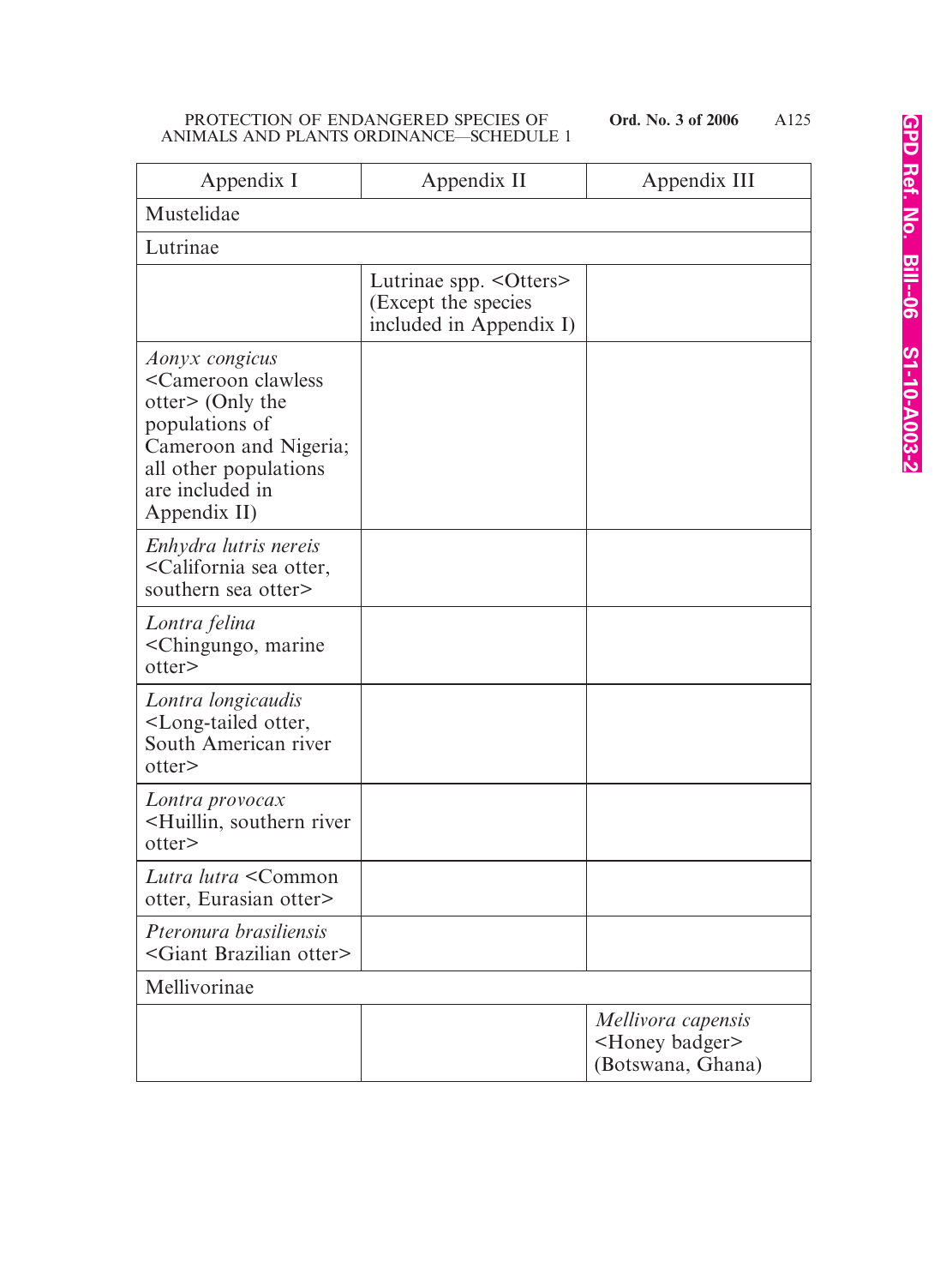| Appendix I                                                  | Appendix II                                                                                                 | Appendix III                                                                         |
|-------------------------------------------------------------|-------------------------------------------------------------------------------------------------------------|--------------------------------------------------------------------------------------|
| Mephitinae                                                  |                                                                                                             |                                                                                      |
|                                                             | Conepatus humboldtii<br><humboldt's hog-nosed<br="">skunk, Patagonian hog-<br/>nosed skunk&gt;</humboldt's> |                                                                                      |
| Mustelinae                                                  |                                                                                                             |                                                                                      |
|                                                             |                                                                                                             | <i>Eira barbara</i> <tayra><br/>(Honduras)</tayra>                                   |
|                                                             |                                                                                                             | Galictis vittata<br><greater grison=""><br/>(Costa Rica)</greater>                   |
|                                                             |                                                                                                             | Martes flavigula<br><central asian="" stone<br="">marten&gt; (India)</central>       |
|                                                             |                                                                                                             | Martes foina intermedia<br><central asian="" stone<br="">marten&gt;(India)</central> |
|                                                             |                                                                                                             | Martes gwatkinsii<br><nilgiri marten=""><br/>(India)</nilgiri>                       |
|                                                             |                                                                                                             | Mustela altaica<br><mountain weasel=""><br/>(India)</mountain>                       |
|                                                             |                                                                                                             | Mustela erminea<br><i>ferghanae</i> <ermine><br/>(India)</ermine>                    |
|                                                             |                                                                                                             | Mustela kathiah<br><yellow-bellied<br>weasel&gt; (India)</yellow-bellied<br>         |
| Mustela nigripes<br><black-footed ferret=""></black-footed> |                                                                                                             |                                                                                      |
|                                                             |                                                                                                             | Mustela sibirica<br><siberian weasel=""><br/>(India)</siberian>                      |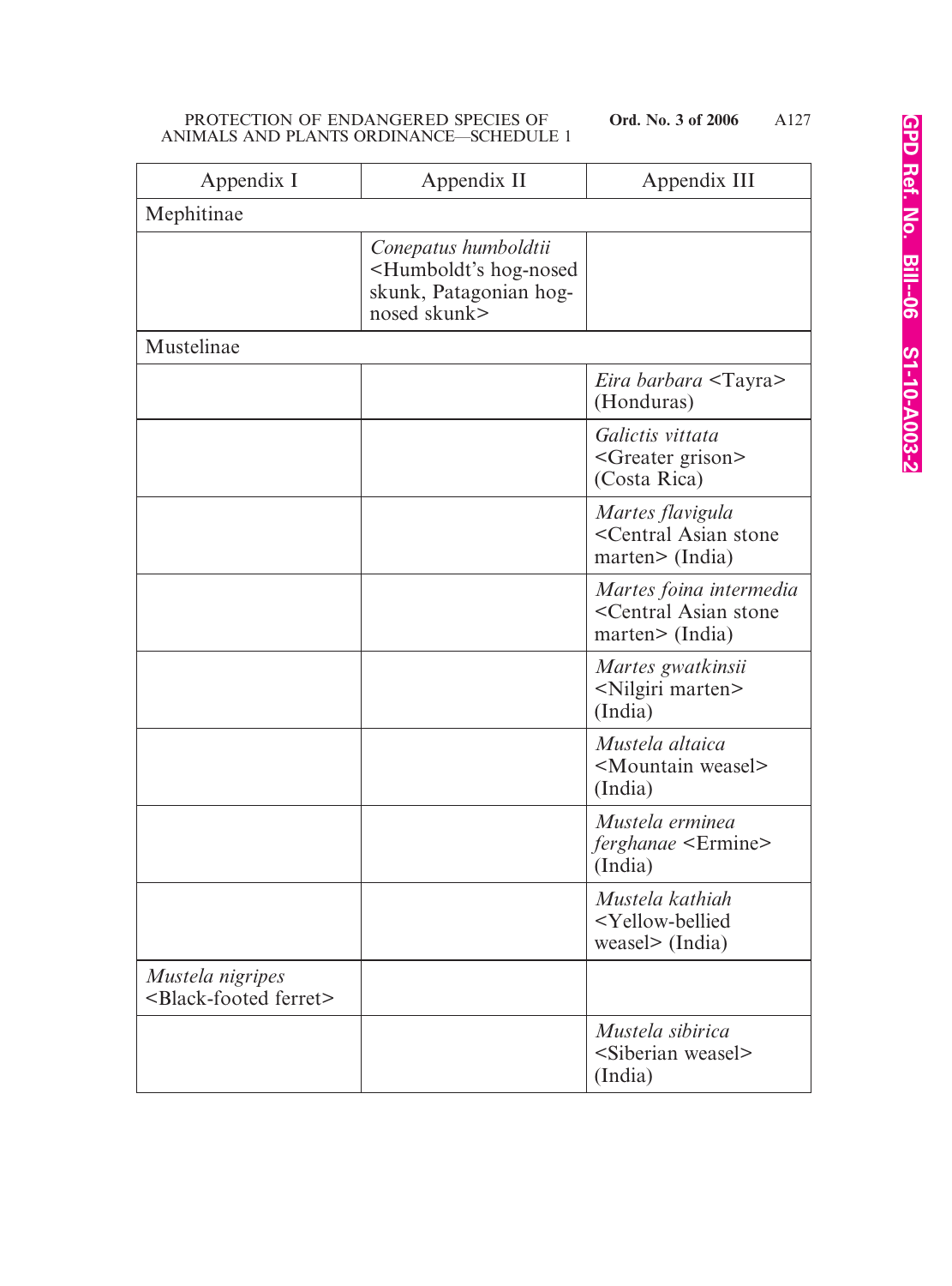| Appendix I                                             | Appendix II                                                                 | Appendix III                                                                           |
|--------------------------------------------------------|-----------------------------------------------------------------------------|----------------------------------------------------------------------------------------|
| Viverridae                                             |                                                                             |                                                                                        |
|                                                        |                                                                             | Arctictis binturong<br><binturong> (India)</binturong>                                 |
|                                                        |                                                                             | Civettictis civetta<br><african civet=""><br/>(Botswana)</african>                     |
|                                                        | Cryptoprocta ferox<br>$<\angle$ Fosa $>$                                    |                                                                                        |
|                                                        | Cynogale bennettii<br><otter-civet></otter-civet>                           |                                                                                        |
|                                                        | Eupleres goudotii<br><falanouc></falanouc>                                  |                                                                                        |
|                                                        | Fossa fossana<br><fanaloka></fanaloka>                                      |                                                                                        |
|                                                        | Hemigalus derbyanus<br><banded musang,<br="">banded palm civet&gt;</banded> |                                                                                        |
|                                                        |                                                                             | Paguma larvata<br><masked civet="" palm=""><br/>(India)</masked>                       |
|                                                        |                                                                             | Paradoxurus<br>hermaphroditus<br><common civet="" palm=""><br/>(India)</common>        |
|                                                        |                                                                             | Paradoxurus jerdoni<br><jerdon's civet="" palm=""><br/>(India)</jerdon's>              |
|                                                        | Prionodon linsang<br><banded linsang=""></banded>                           |                                                                                        |
| Prionodon pardicolor<br><spotted linsang=""></spotted> |                                                                             |                                                                                        |
|                                                        |                                                                             | Viverra civettina<br><malabar large-spotted<br=""><math>civet</math> (India)</malabar> |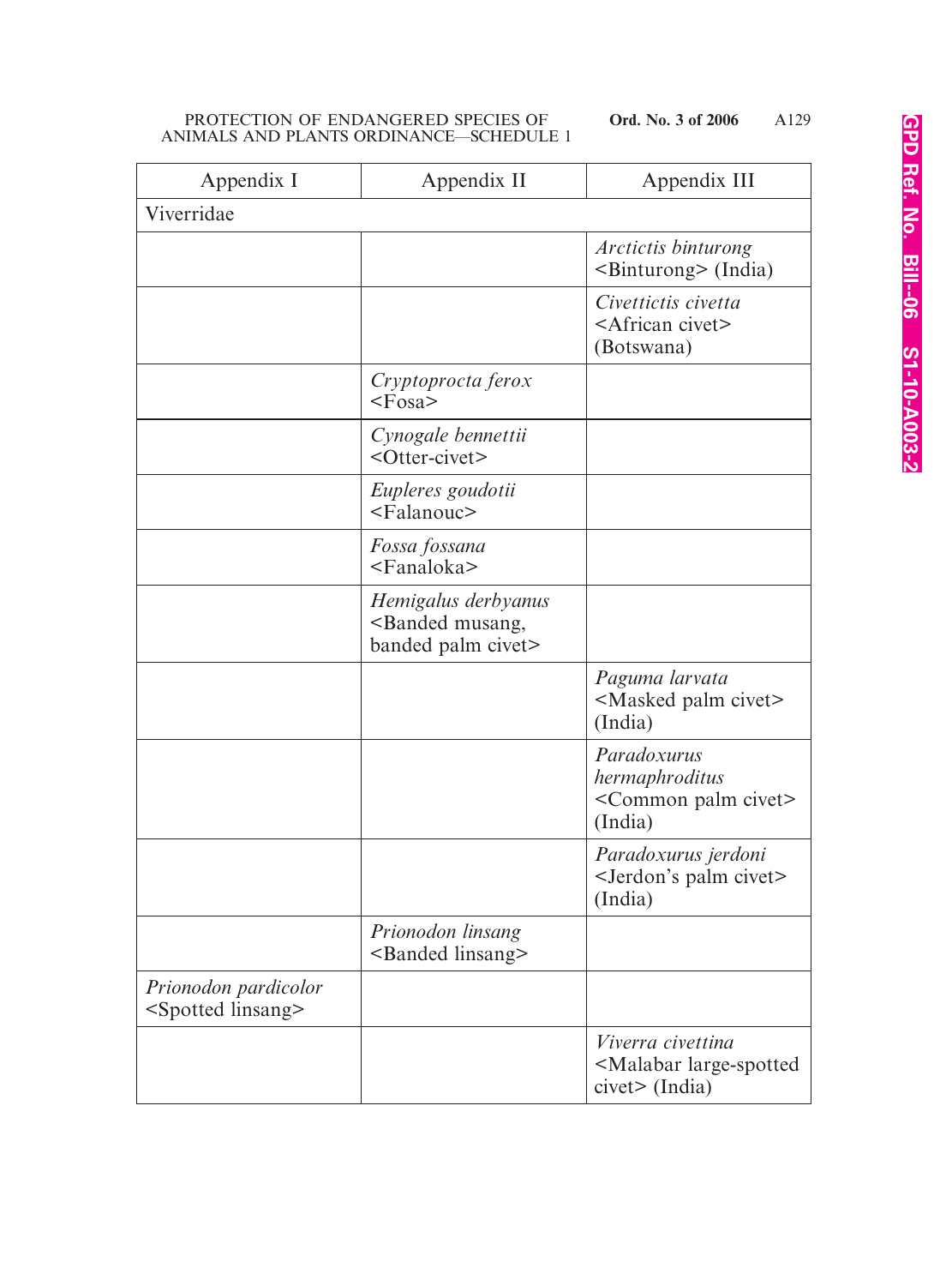| Appendix I  | Appendix II | Appendix III                                                                              |
|-------------|-------------|-------------------------------------------------------------------------------------------|
|             |             | <i>Viverra zibetha</i> <large<br>Indian civet&gt; (India)</large<br>                      |
|             |             | Viverricula indica<br><small civet="" indian=""><br/>(India)</small>                      |
| Herpestidae |             |                                                                                           |
|             |             | Herpestes brachyurus<br><i>fuscus</i> <indian brown<br="">mongoose&gt; (India)</indian>   |
|             |             | Herpestes edwardsii<br><indian grey<br="">mongoose&gt; (India)</indian>                   |
|             |             | Herpestes javanicus<br>auropunctatus <small<br>Indian mongoose&gt;<br/>(India)</small<br> |
|             |             | Herpestes smithii<br><ruddy mongoose=""><br/>(India)</ruddy>                              |
|             |             | Herpestes urva <crab-<br>eating mongoose&gt;<br/>(India)</crab-<br>                       |
|             |             | Herpestes vitticollis<br><stripe-necked<br>mongoose&gt; (India)</stripe-necked<br>        |
| Hyaenidae   |             |                                                                                           |
|             |             | <i>Proteles cristatus</i><br>$\leq$ Aardwolf $\geq$<br>(Botswana)                         |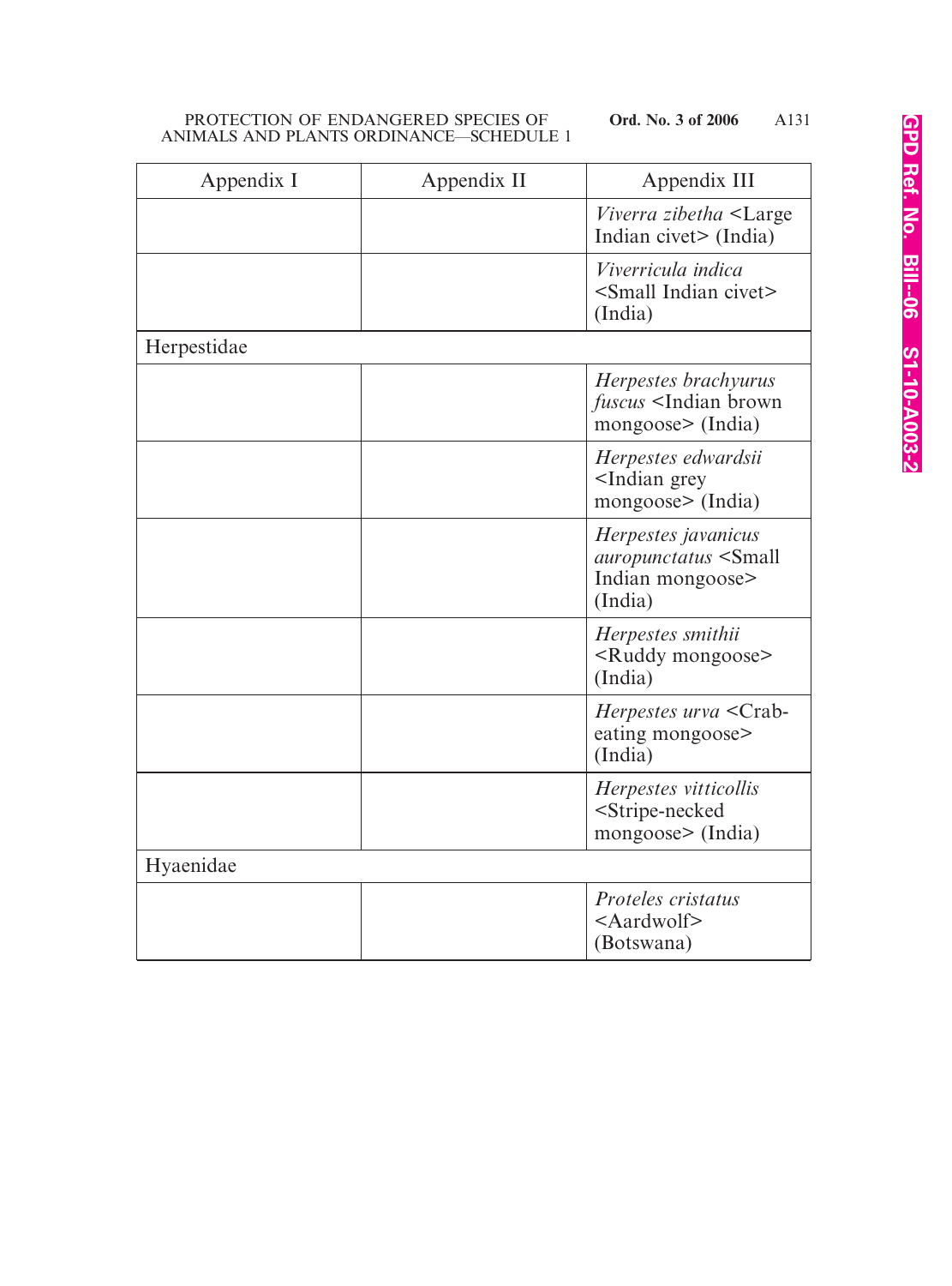| Appendix I                                                                                                                                                                                                                                                                                 | Appendix II                                                                                                                                                                    | Appendix III |
|--------------------------------------------------------------------------------------------------------------------------------------------------------------------------------------------------------------------------------------------------------------------------------------------|--------------------------------------------------------------------------------------------------------------------------------------------------------------------------------|--------------|
| Felidae                                                                                                                                                                                                                                                                                    |                                                                                                                                                                                |              |
|                                                                                                                                                                                                                                                                                            | Felidae spp. < Cats><br>(Except the species)<br>included in Appendix I.<br>Specimens of the<br>domesticated form are<br>not subject to the<br>provisions of this<br>Ordinance) |              |
| Acinonyx jubatus<br><cheetah> (Annual<br/>export quotas for live<br/>specimens and hunting<br/>trophies are granted as<br/>follows: Botswana: 5;<br/>Namibia: 150;<br/>Zimbabwe: 50. The<br/>trade in such specimens<br/>is subject to the<br/>provisions of this<br/>Ordinance)</cheetah> |                                                                                                                                                                                |              |
| Caracal caracal<br><african caracal=""><br/>(Only the population of<br/>Asia; all other<br/>populations are<br/>included in Appendix<br/>II)</african>                                                                                                                                     |                                                                                                                                                                                |              |
| Catopuma temminckii<br>$\leq$ Asiatic golden cat $\geq$                                                                                                                                                                                                                                    |                                                                                                                                                                                |              |
| <i>Felis nigripes</i> <black-<br>footed cat&gt;</black-<br>                                                                                                                                                                                                                                |                                                                                                                                                                                |              |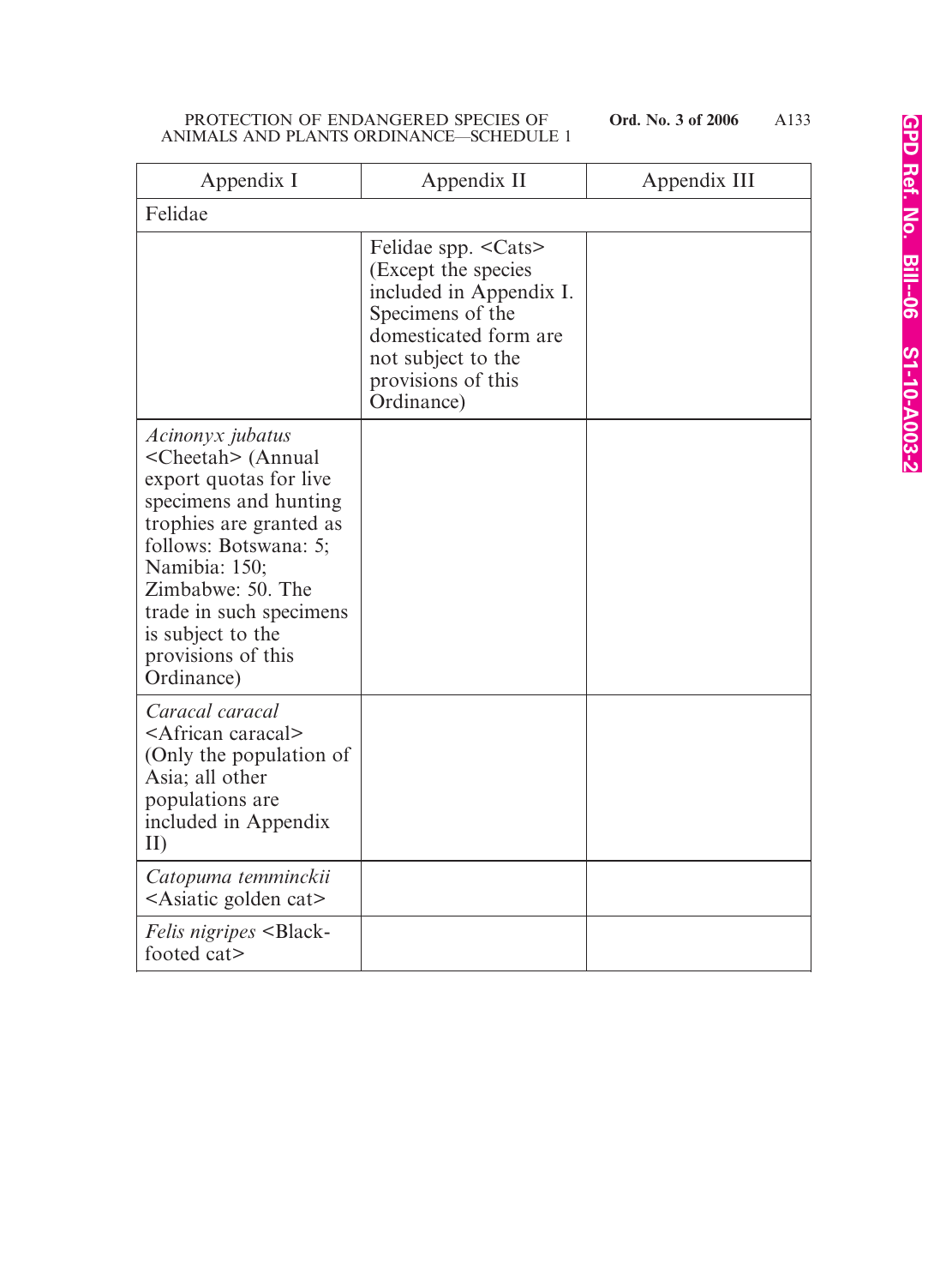| Appendix I                                                                                                                                                                                    | Appendix II | Appendix III |
|-----------------------------------------------------------------------------------------------------------------------------------------------------------------------------------------------|-------------|--------------|
| Herpailurus yaguarondi<br><eyra cat,="" jaguarundi=""><br/>(Only the populations)<br/>of Central and North<br/>America; all other<br/>populations are<br/>included in Appendix<br/>II)</eyra> |             |              |
| Leopardus pardalis<br>$<$ Ocelot $>$                                                                                                                                                          |             |              |
| Leopardus tigrinus<br><little cat="" spotted=""></little>                                                                                                                                     |             |              |
| Leopardus wiedii<br>$<$ Margay $>$                                                                                                                                                            |             |              |
| Lynx pardinus <iberian<br>lynx</iberian<br>                                                                                                                                                   |             |              |
| Neofelis nebulosa<br><clouded leopard=""></clouded>                                                                                                                                           |             |              |
| Oncifelis geoffroyi<br><geoffroy's cat=""></geoffroy's>                                                                                                                                       |             |              |
| Oreailurus jacobita<br><andean cat=""></andean>                                                                                                                                               |             |              |
| Panthera leo persica<br><asiatic lion=""></asiatic>                                                                                                                                           |             |              |
| Panthera onca<br>$<$ Jaguar $>$                                                                                                                                                               |             |              |
| Panthera pardus<br><leopard></leopard>                                                                                                                                                        |             |              |
| Panthera tigris <tiger></tiger>                                                                                                                                                               |             |              |
| Pardofelis marmorata<br><marbled cat=""></marbled>                                                                                                                                            |             |              |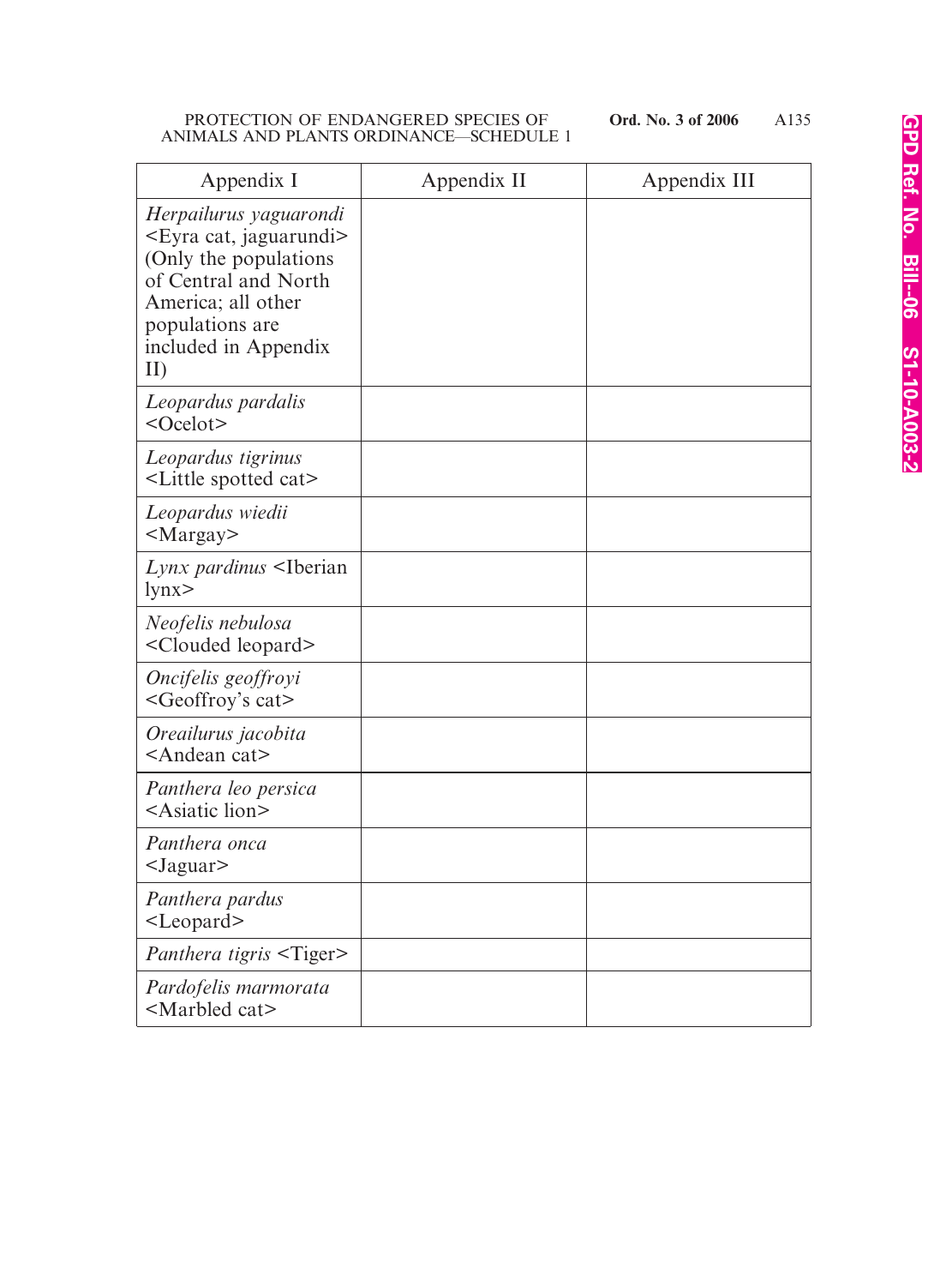| Appendix I                                                                                                                                                                                                            | Appendix II                                                                                                            | Appendix III |
|-----------------------------------------------------------------------------------------------------------------------------------------------------------------------------------------------------------------------|------------------------------------------------------------------------------------------------------------------------|--------------|
| Prionailurus bengalensis<br><i>bengalensis</i> <bengal<br>leopard cat&gt; (Only the<br/>populations of<br/>Bangladesh, India and<br/>Thailand; all other<br/>populations are included<br/>in Appendix II)</bengal<br> |                                                                                                                        |              |
| Prionailurus planiceps<br><flat-headed cat=""></flat-headed>                                                                                                                                                          |                                                                                                                        |              |
| Prionailurus rubiginosus<br><rusty-spotted cat=""><br/>(Only the population of<br/>India; all other<br/>populations are<br/>included in Appendix<br/>II)</rusty-spotted>                                              |                                                                                                                        |              |
| Puma concolor coryi<br><florida cougar,<br="">Florida puma&gt;</florida>                                                                                                                                              |                                                                                                                        |              |
| Puma concolor<br><i>costaricensis</i> <central<br>American puma, Costa<br/>Rican puma</central<br>                                                                                                                    |                                                                                                                        |              |
| Puma concolor couguar<br><eastern cougar,<br="">eastern puma&gt;</eastern>                                                                                                                                            |                                                                                                                        |              |
| Uncia uncia < Ounce,<br>snow leopard>                                                                                                                                                                                 |                                                                                                                        |              |
| Otariidae                                                                                                                                                                                                             |                                                                                                                        |              |
|                                                                                                                                                                                                                       | <i>Arctocephalus</i> spp.<br><southern fur="" seals=""><br/>(Except the species<br/>included in Appendix I)</southern> |              |
| Arctocephalus townsendi<br><guadalupe fur="" seal=""></guadalupe>                                                                                                                                                     |                                                                                                                        |              |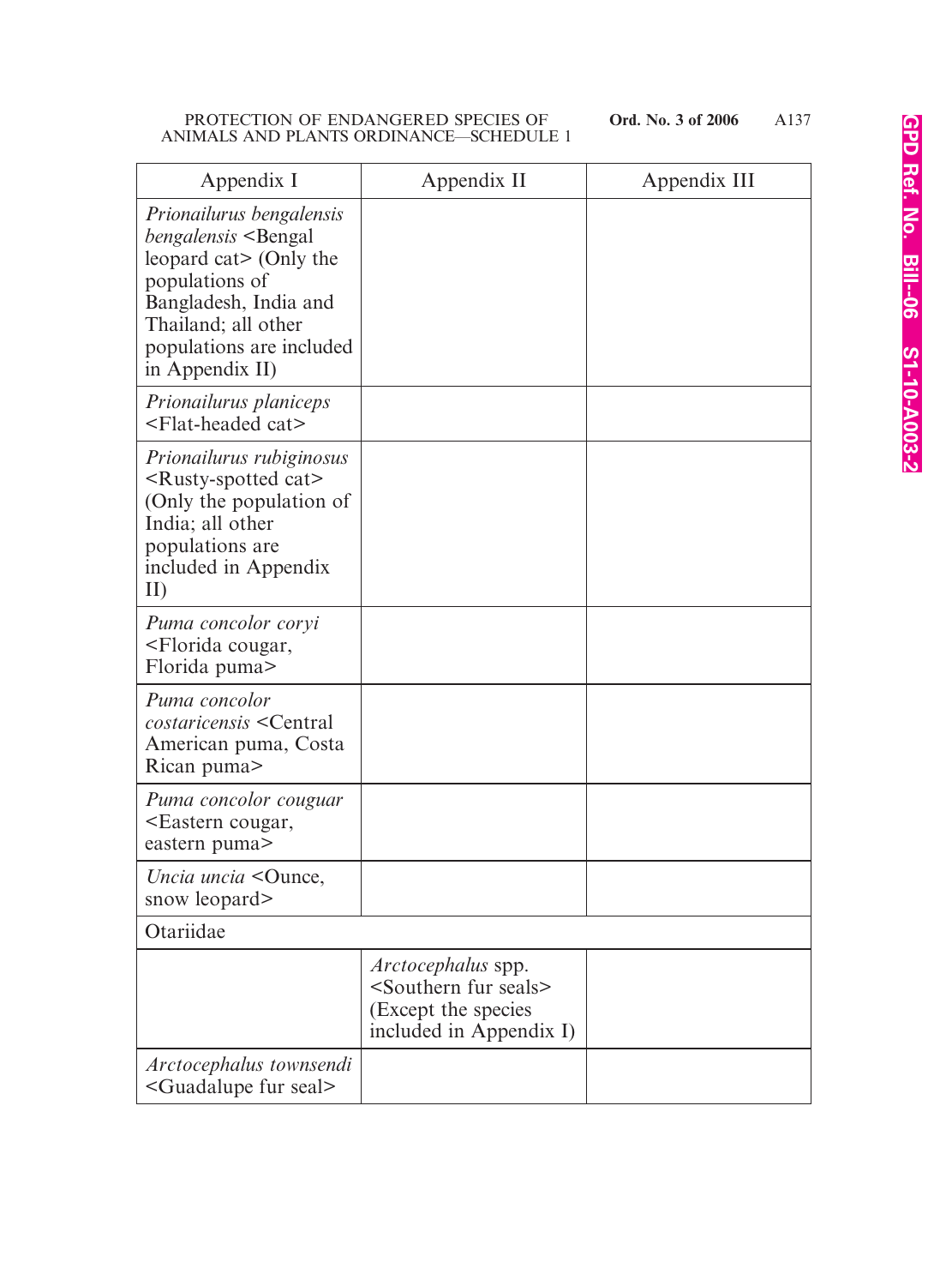| Appendix I                                                                                                                                                                                 | Appendix II                                                                                                                                                                                                                                                   | Appendix III                                    |
|--------------------------------------------------------------------------------------------------------------------------------------------------------------------------------------------|---------------------------------------------------------------------------------------------------------------------------------------------------------------------------------------------------------------------------------------------------------------|-------------------------------------------------|
| Odobenidae                                                                                                                                                                                 |                                                                                                                                                                                                                                                               |                                                 |
|                                                                                                                                                                                            |                                                                                                                                                                                                                                                               | Odobenus rosmarus<br><walrus> (Canada)</walrus> |
| Phocidae                                                                                                                                                                                   |                                                                                                                                                                                                                                                               |                                                 |
|                                                                                                                                                                                            | Mirounga leonina<br><south atlantic<br="">elephant-seal&gt;</south>                                                                                                                                                                                           |                                                 |
| Monachus spp. <monk<br>seals&gt;</monk<br>                                                                                                                                                 |                                                                                                                                                                                                                                                               |                                                 |
| <b>PROBOSCIDEA</b>                                                                                                                                                                         |                                                                                                                                                                                                                                                               |                                                 |
| Elephantidae                                                                                                                                                                               |                                                                                                                                                                                                                                                               |                                                 |
| Elephas maximus<br><asian elephant=""></asian>                                                                                                                                             |                                                                                                                                                                                                                                                               |                                                 |
| Loxodonta africana<br><african elephant=""><br/>(Except the populations)<br/>of Botswana, Namibia,<br/>South Africa and<br/>Zimbabwe, which are<br/>included in Appendix<br/>II)</african> |                                                                                                                                                                                                                                                               |                                                 |
|                                                                                                                                                                                            | Loxodonta africana<br><african elephant=""><br/>(Only the populations<br/>of Botswana<sup>1</sup>, Namibia<sup>1</sup>,<br/>South Africa<sup>1</sup> and<br/><b>Zimbabwe</b><sup>2</sup>; all other<br/>populations are<br/>included in Appendix I)</african> |                                                 |
| <b>SIRENIA</b>                                                                                                                                                                             |                                                                                                                                                                                                                                                               |                                                 |
| Dugongidae                                                                                                                                                                                 |                                                                                                                                                                                                                                                               |                                                 |
| Dugong dugon<br>$<$ Dugong $>$                                                                                                                                                             |                                                                                                                                                                                                                                                               |                                                 |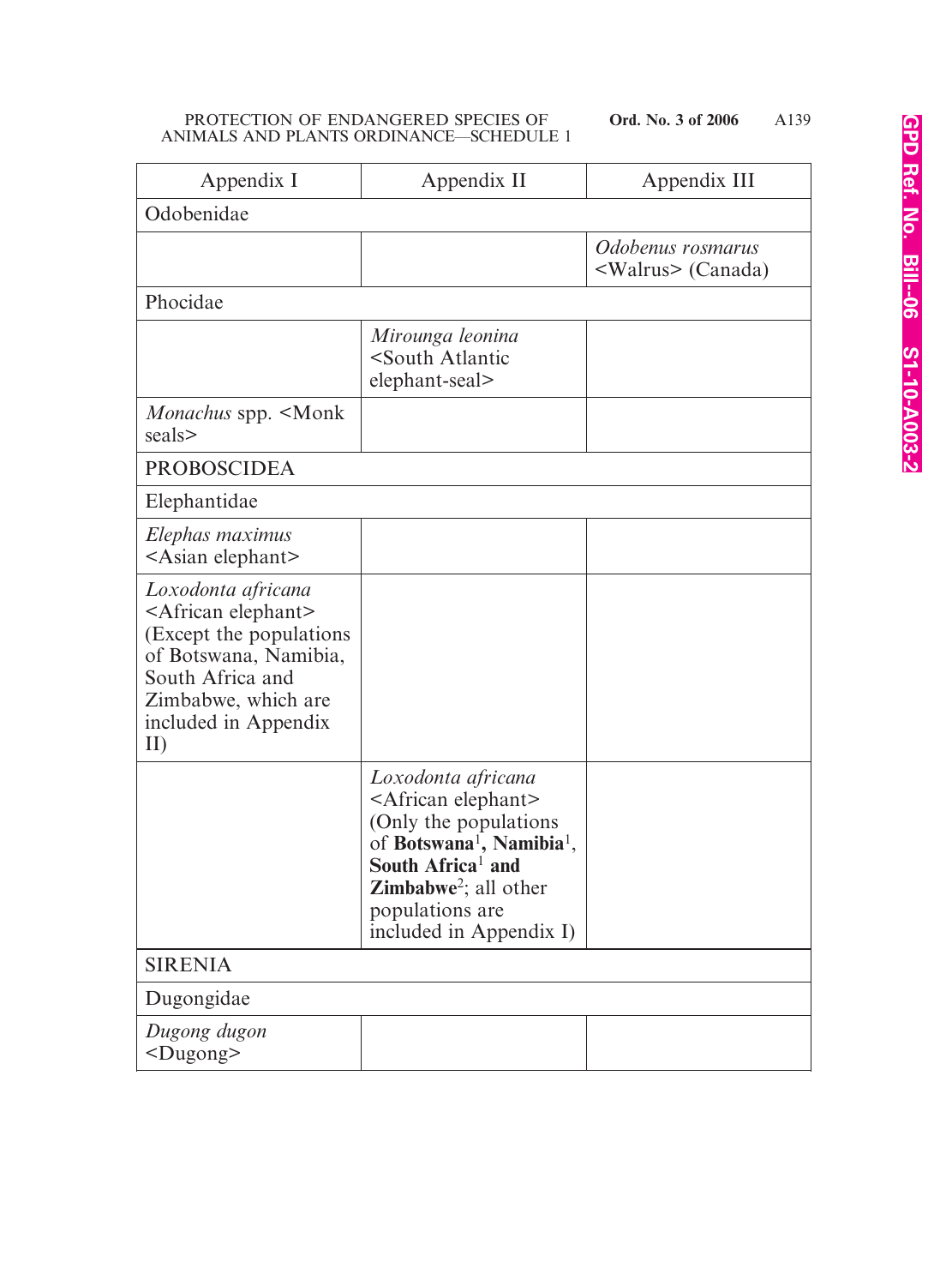A141

| Appendix I                                                                                                                                                                                                     | Appendix II                                                                                                    | Appendix III |
|----------------------------------------------------------------------------------------------------------------------------------------------------------------------------------------------------------------|----------------------------------------------------------------------------------------------------------------|--------------|
| Trichechidae                                                                                                                                                                                                   |                                                                                                                |              |
| Trichechus inunguis<br><amazonian manatee=""></amazonian>                                                                                                                                                      |                                                                                                                |              |
| Trichechus manatus<br><american manatee,<br="">West Indian manatee&gt;</american>                                                                                                                              |                                                                                                                |              |
|                                                                                                                                                                                                                | Trichechus senegalensis<br><african manatee,<br="">West African manatee&gt;</african>                          |              |
| <b>PERISSODACTYLA</b>                                                                                                                                                                                          |                                                                                                                |              |
| Equidae                                                                                                                                                                                                        |                                                                                                                |              |
| Equus africanus<br><african ass=""><br/>(Excludes the<br/>domesticated form,<br/>which is referenced as<br/><i>Equus asinus</i>, and is not<br/>subject to the<br/>provisions of this<br/>Ordinance)</african> |                                                                                                                |              |
| <i>Equus grevyi</i> <grevy's<br>zebra&gt;</grevy's<br>                                                                                                                                                         |                                                                                                                |              |
|                                                                                                                                                                                                                | <i>Equus hemionus</i> <asian<br>wild ass&gt; (Except the<br/>subspecies included in<br/>Appendix I)</asian<br> |              |
| Equus hemionus<br><i>hemionus</i> <dziggetai,<br>Mongolian wild ass&gt;</dziggetai,<br>                                                                                                                        |                                                                                                                |              |
|                                                                                                                                                                                                                | <i>Equus kiang</i> <kiang></kiang>                                                                             |              |
|                                                                                                                                                                                                                | <i>Equus onager</i> <kulan><br/>(Except the subspecies<br/>included in Appendix I)</kulan>                     |              |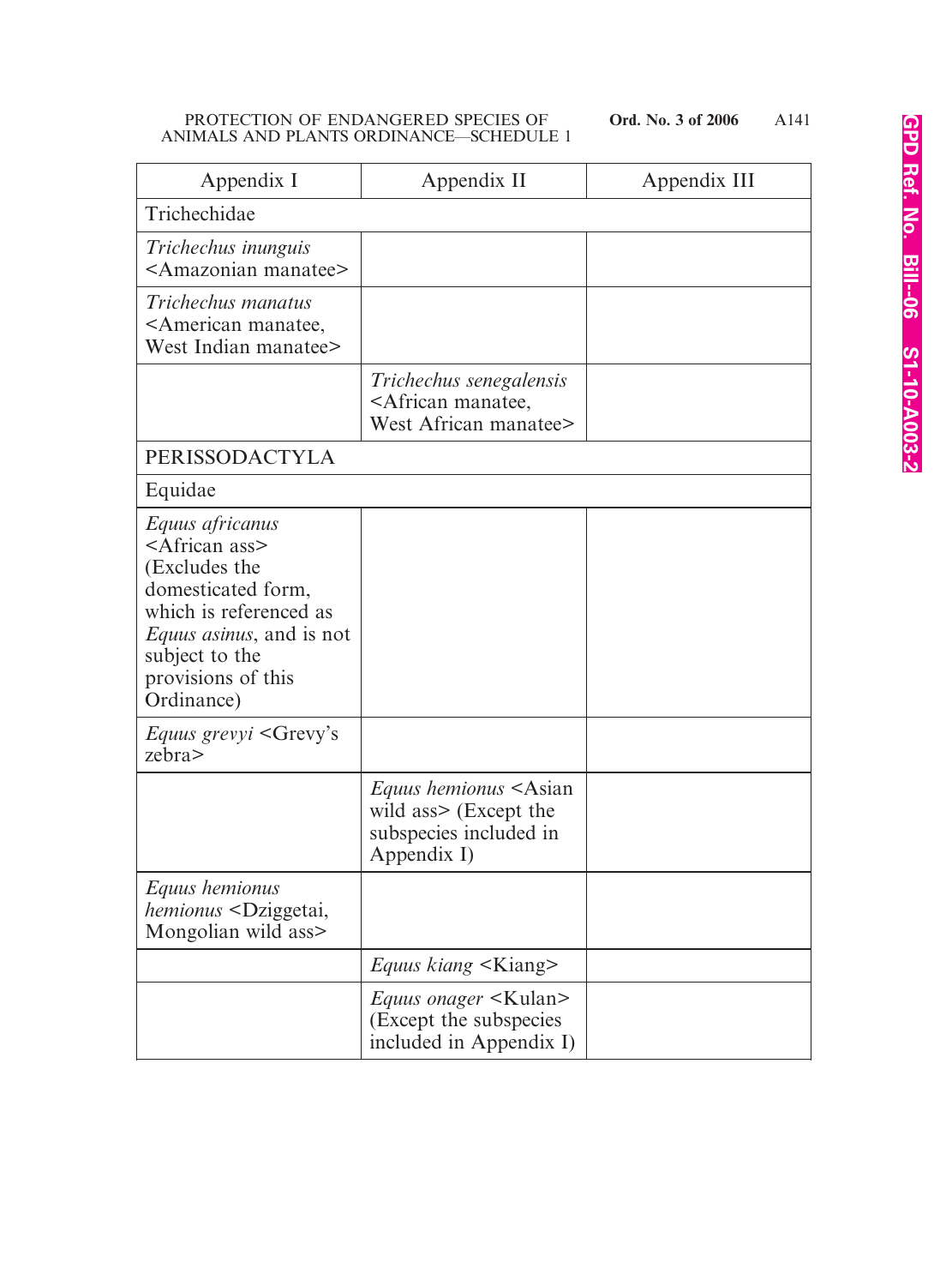| Appendix I                                                                                                   | Appendix II                                                                 | Appendix III |
|--------------------------------------------------------------------------------------------------------------|-----------------------------------------------------------------------------|--------------|
| Equus onager khur<br><ghor-khar, indian<br="">wild ass&gt;</ghor-khar,>                                      |                                                                             |              |
| Equus przewalskii<br><mongolian horse,<br="" wild="">Przewalski's horse&gt;</mongolian>                      |                                                                             |              |
|                                                                                                              | Equus zebra hartmannae<br><hartmann's mountain<br="">zebra&gt;</hartmann's> |              |
| Equus zebra zebra<br><cape mountain="" zebra=""></cape>                                                      |                                                                             |              |
| Tapiridae                                                                                                    |                                                                             |              |
| Tapiridae spp.<br>$\langle$ Tapirs> (Except the<br>species included in<br>Appendix II)                       |                                                                             |              |
|                                                                                                              | Tapirus terrestris<br><brazilian tapir=""></brazilian>                      |              |
| Rhinocerotidae                                                                                               |                                                                             |              |
| Rhinocerotidae spp.<br><rhinoceroses> (Except<br/>the subspecies included<br/>in Appendix II)</rhinoceroses> |                                                                             |              |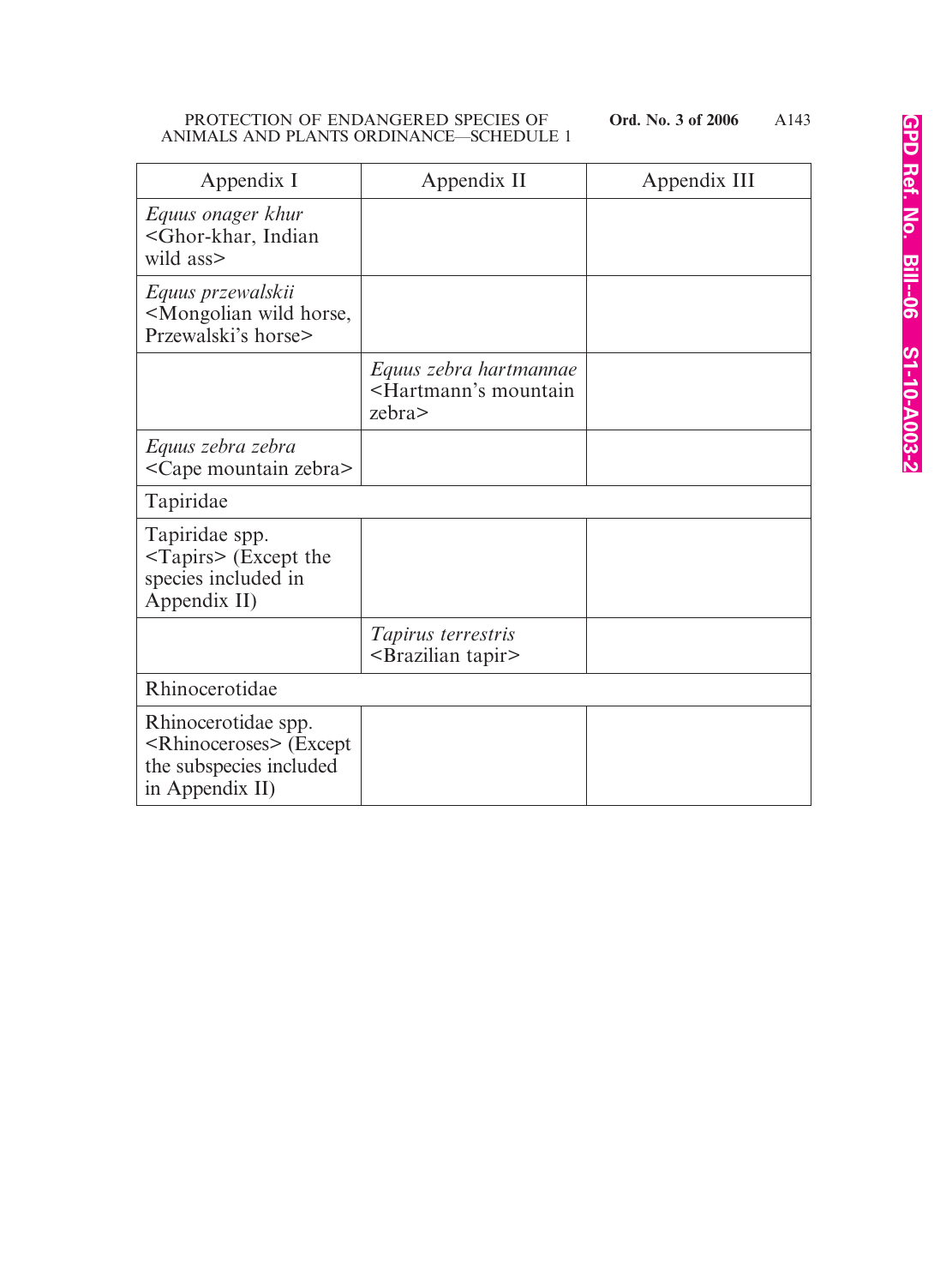# PROTECTION OF ENDANGERED SPECIES OF ANIMALS AND PLANTS ORDINANCE—SCHEDULE 1

| Appendix I                                                           | Appendix II                                                                                                                                                                                                                                                                                                                                                                                                                                                                                   | Appendix III                                                      |
|----------------------------------------------------------------------|-----------------------------------------------------------------------------------------------------------------------------------------------------------------------------------------------------------------------------------------------------------------------------------------------------------------------------------------------------------------------------------------------------------------------------------------------------------------------------------------------|-------------------------------------------------------------------|
|                                                                      | Ceratotherium simum<br>simum <southern<br>square-lipped<br/>rhinoceros&gt; (Only the<br/>populations of South<br/>Africa and Swaziland;<br/>all other populations<br/>are included in<br/>Appendix I. For the<br/>exclusive purpose of<br/>allowing international<br/>trade in live animals to<br/>appropriate and<br/>acceptable destinations<br/>and hunting trophies.<br/>All other specimens<br/>shall be deemed to be<br/>specimens of species<br/>included in Appendix I)</southern<br> |                                                                   |
| <b>ARTIODACTYLA</b>                                                  |                                                                                                                                                                                                                                                                                                                                                                                                                                                                                               |                                                                   |
| Tragulidae                                                           |                                                                                                                                                                                                                                                                                                                                                                                                                                                                                               |                                                                   |
|                                                                      |                                                                                                                                                                                                                                                                                                                                                                                                                                                                                               | Hyemoschus aquaticus<br><water chevrotain=""><br/>(Ghana)</water> |
| Suidae                                                               |                                                                                                                                                                                                                                                                                                                                                                                                                                                                                               |                                                                   |
| Babyrousa babyrussa<br><babiroussa></babiroussa>                     |                                                                                                                                                                                                                                                                                                                                                                                                                                                                                               |                                                                   |
| Sus salvanius <pygmy<br><math>h</math>og<math>&gt;</math></pygmy<br> |                                                                                                                                                                                                                                                                                                                                                                                                                                                                                               |                                                                   |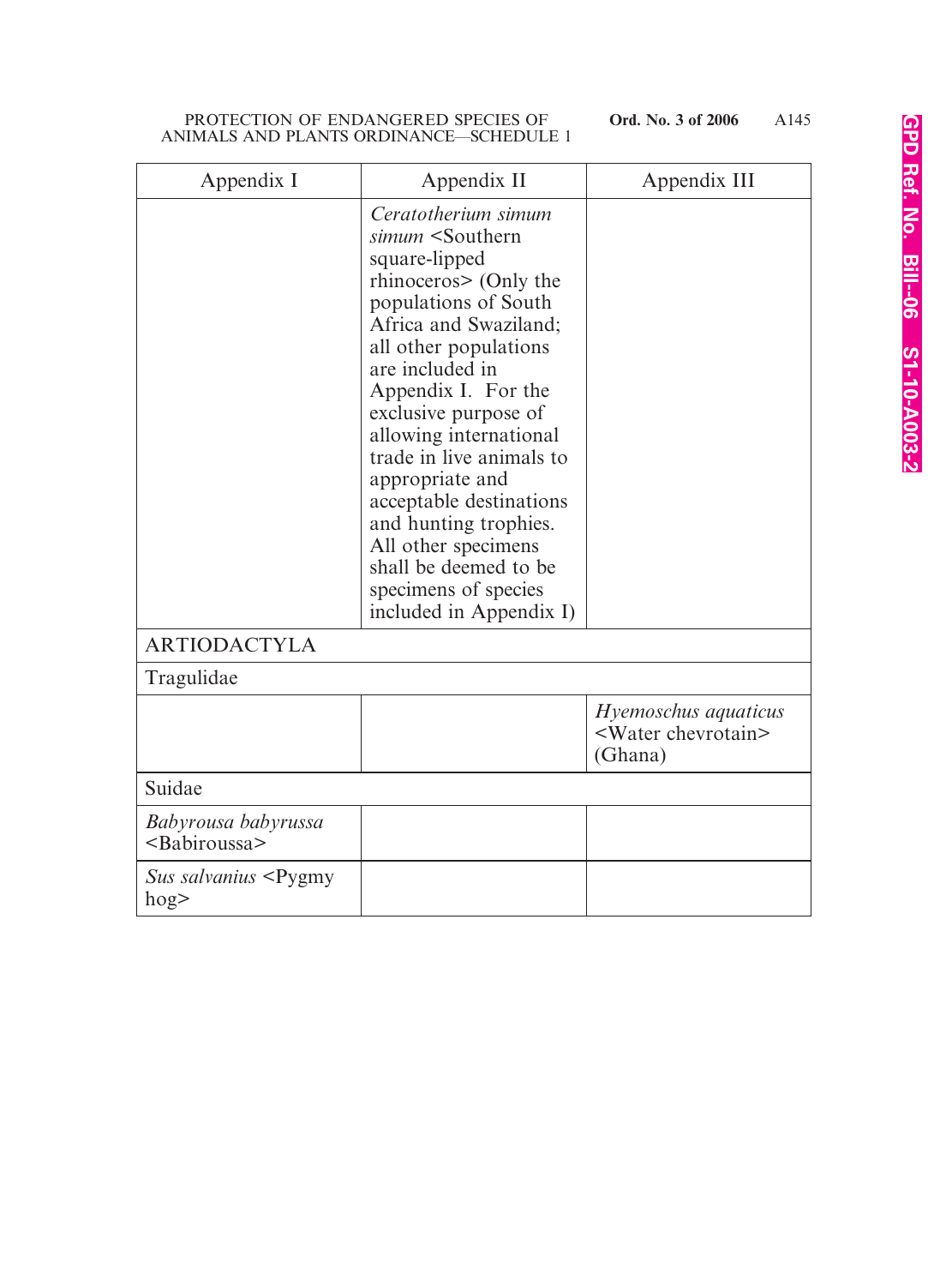| Appendix I                                          | Appendix II                                                                                                                                                                                                                                              | Appendix III |
|-----------------------------------------------------|----------------------------------------------------------------------------------------------------------------------------------------------------------------------------------------------------------------------------------------------------------|--------------|
| Tayassuidae                                         |                                                                                                                                                                                                                                                          |              |
|                                                     | Tayassuidae spp.<br><peccaries> (Except<br/>the species included in<br/>Appendix I and the<br/>populations of <i>Pecari</i><br/>tajacu of Mexico and<br/>the United States of<br/>America, which are not<br/>included in the<br/>Appendices)</peccaries> |              |
| Catagonus wagneri<br><chacoan peccary=""></chacoan> |                                                                                                                                                                                                                                                          |              |
| Hippopotamidae                                      |                                                                                                                                                                                                                                                          |              |
|                                                     | Hexaprotodon<br>liberiensis <pygmy<br>hippopotamus&gt;</pygmy<br>                                                                                                                                                                                        |              |
|                                                     | <i>Hippopotamus</i><br>amphibius<br><hippopotamus></hippopotamus>                                                                                                                                                                                        |              |
| Camelidae                                           |                                                                                                                                                                                                                                                          |              |
|                                                     | Lama guanicoe<br><guanaco></guanaco>                                                                                                                                                                                                                     |              |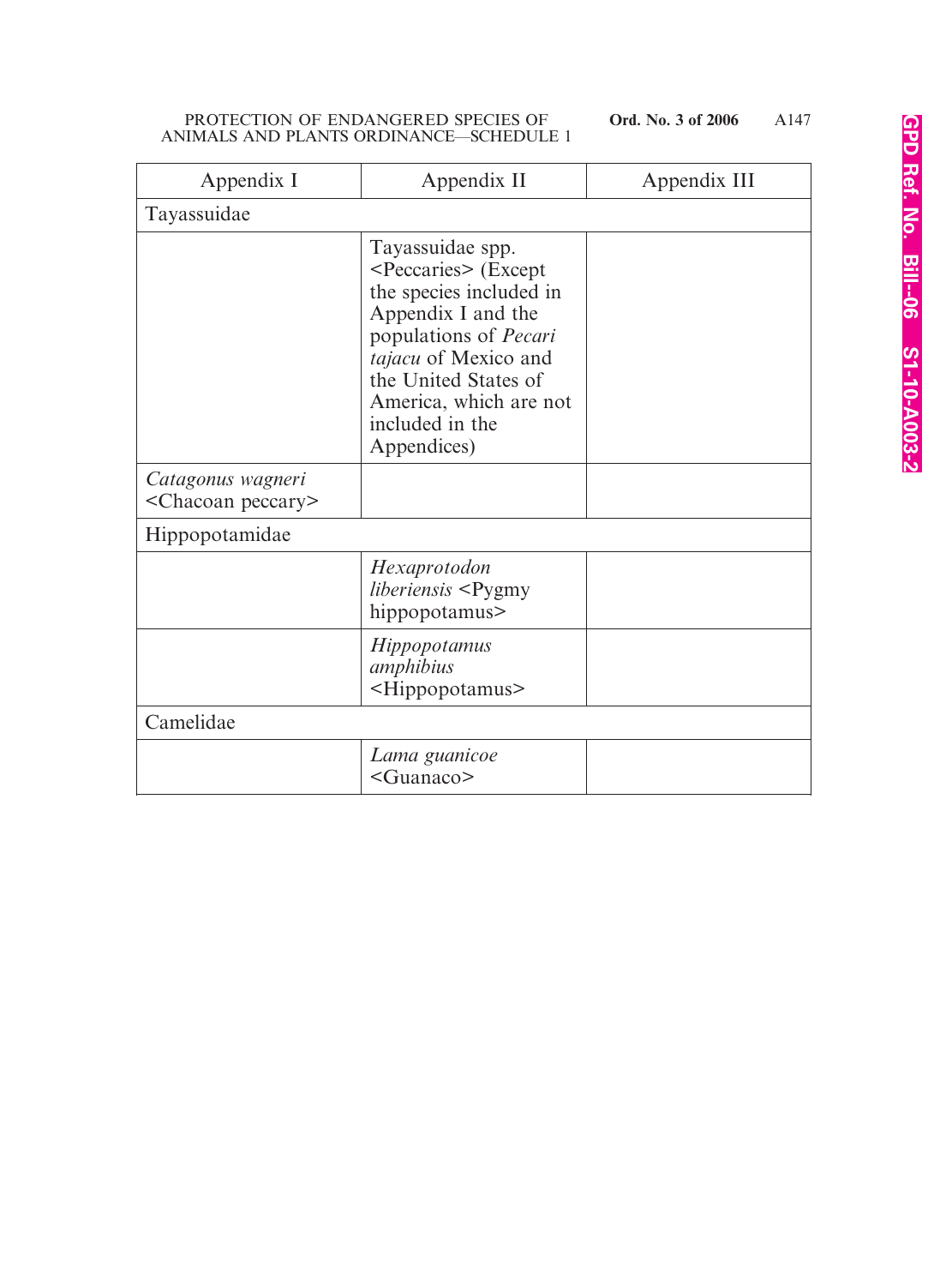| Appendix I                                                                                                                                                                                                                                                                                                                                                                                                                                         | Appendix II                                                                                                                                                                                                                                                                                                                                                                                                                                                                                                          | Appendix III |
|----------------------------------------------------------------------------------------------------------------------------------------------------------------------------------------------------------------------------------------------------------------------------------------------------------------------------------------------------------------------------------------------------------------------------------------------------|----------------------------------------------------------------------------------------------------------------------------------------------------------------------------------------------------------------------------------------------------------------------------------------------------------------------------------------------------------------------------------------------------------------------------------------------------------------------------------------------------------------------|--------------|
| Vicugna vicugna<br>$\leq$ Vicugna $\geq$ (Except the<br>populations of:<br>Argentina [the<br>populations of the<br>Provinces of Jujuy and<br>Catamarca and the<br>semi-captive<br>populations of the<br>Provinces of Jujuy,<br>Salta, Catamarca, La<br>Rioja and San Juan];<br>Bolivia [the whole<br>population]; Chile<br>[population of the<br>Primera Región]; and<br>Peru [the whole]<br>population]; which are<br>included in Appendix<br>II) |                                                                                                                                                                                                                                                                                                                                                                                                                                                                                                                      |              |
|                                                                                                                                                                                                                                                                                                                                                                                                                                                    | Vicugna vicugna<br>$\sim$ Vicugna> (Only the<br>populations of<br><b>Argentina</b> <sup>3</sup> [the<br>populations of the<br>Provinces of Jujuy and<br>Catamarca and the<br>semi-captive<br>populations of the<br>Provinces of Jujuy,<br>Salta, Catamarca, La<br>Rioja and San Juan];<br><b>Bolivia</b> <sup>4</sup> [the whole<br>population]; Chile <sup>5</sup><br>population of the<br>Primera Región]; Peru <sup>6</sup><br>[the whole population];<br>all other populations<br>are included in<br>Appendix I) |              |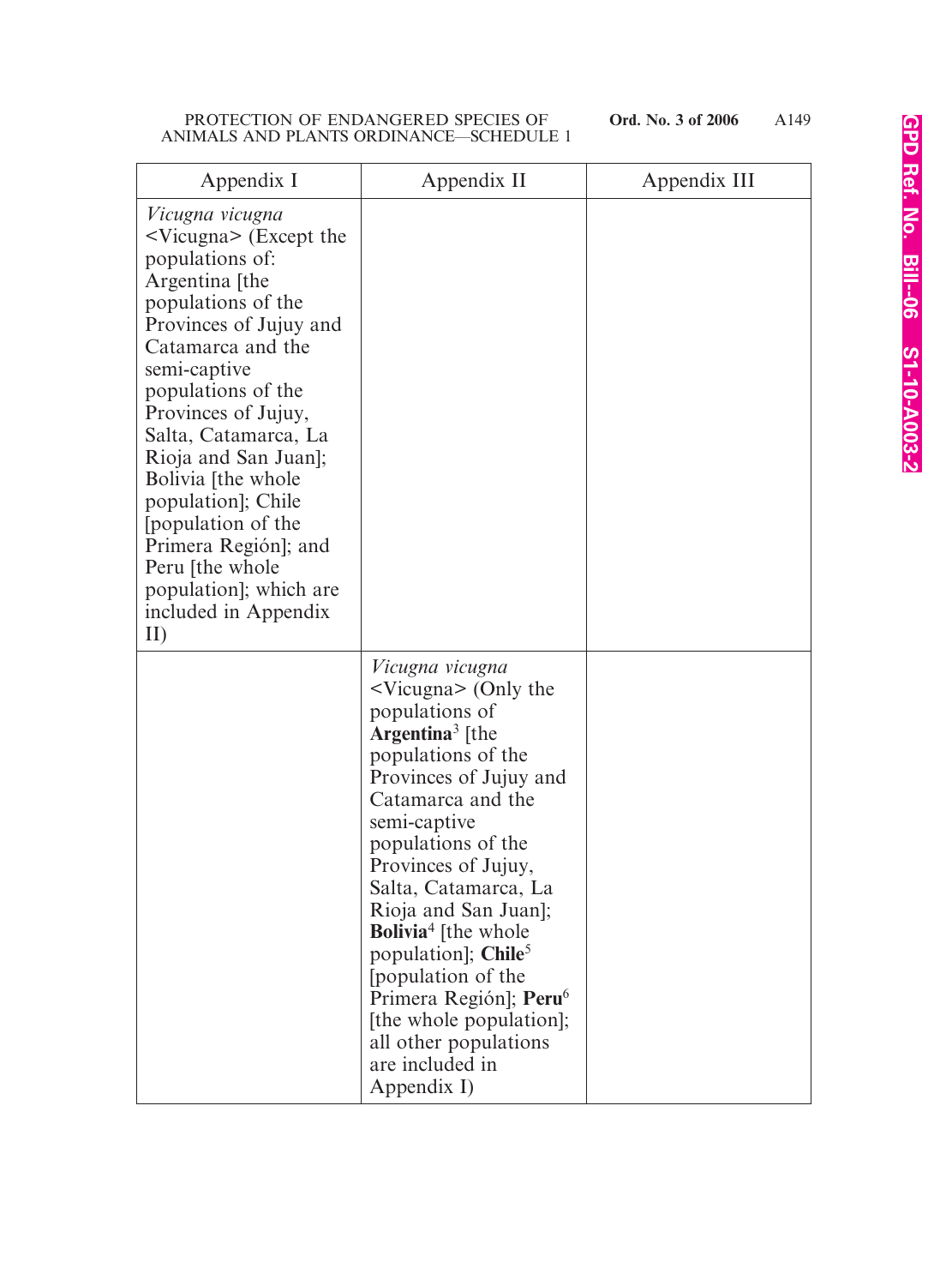| Appendix I                                                                                                                                                                                                   | Appendix II                                                                                                                                                                               | Appendix III |
|--------------------------------------------------------------------------------------------------------------------------------------------------------------------------------------------------------------|-------------------------------------------------------------------------------------------------------------------------------------------------------------------------------------------|--------------|
| Moschidae                                                                                                                                                                                                    |                                                                                                                                                                                           |              |
| <i>Moschus</i> spp. <musk<br>deer&gt; (Only the<br/>populations of<br/>Afghanistan, Bhutan,<br/>India, Myanmar, Nepal<br/>and Pakistan; all other<br/>populations are included<br/>in Appendix II)</musk<br> |                                                                                                                                                                                           |              |
|                                                                                                                                                                                                              | <i>Moschus</i> spp. <musk<br>deer&gt; (Except the<br/>populations of<br/>Afghanistan, Bhutan,<br/>India, Myanmar, Nepal<br/>and Pakistan, which are<br/>included in Appendix I)</musk<br> |              |
| Cervidae                                                                                                                                                                                                     |                                                                                                                                                                                           |              |
| Axis calamianensis<br><calamian deer=""></calamian>                                                                                                                                                          |                                                                                                                                                                                           |              |
| <i>Axis kuhlii</i> <bawean<br>deer, Kuhl's hog deer&gt;</bawean<br>                                                                                                                                          |                                                                                                                                                                                           |              |
| Axis porcinus<br><i>annamiticus</i> <ganges<br>hog deer, Thai hog<br/>deer</ganges<br>                                                                                                                       |                                                                                                                                                                                           |              |
| <b>Blastocerus dichotomus</b><br><marsh deer=""></marsh>                                                                                                                                                     |                                                                                                                                                                                           |              |
| Cervus duvaucelii<br><barasingha, swamp<br="">deer</barasingha,>                                                                                                                                             |                                                                                                                                                                                           |              |
|                                                                                                                                                                                                              | Cervus elaphus<br>bactrianus <bactrian<br>deer</bactrian<br>                                                                                                                              |              |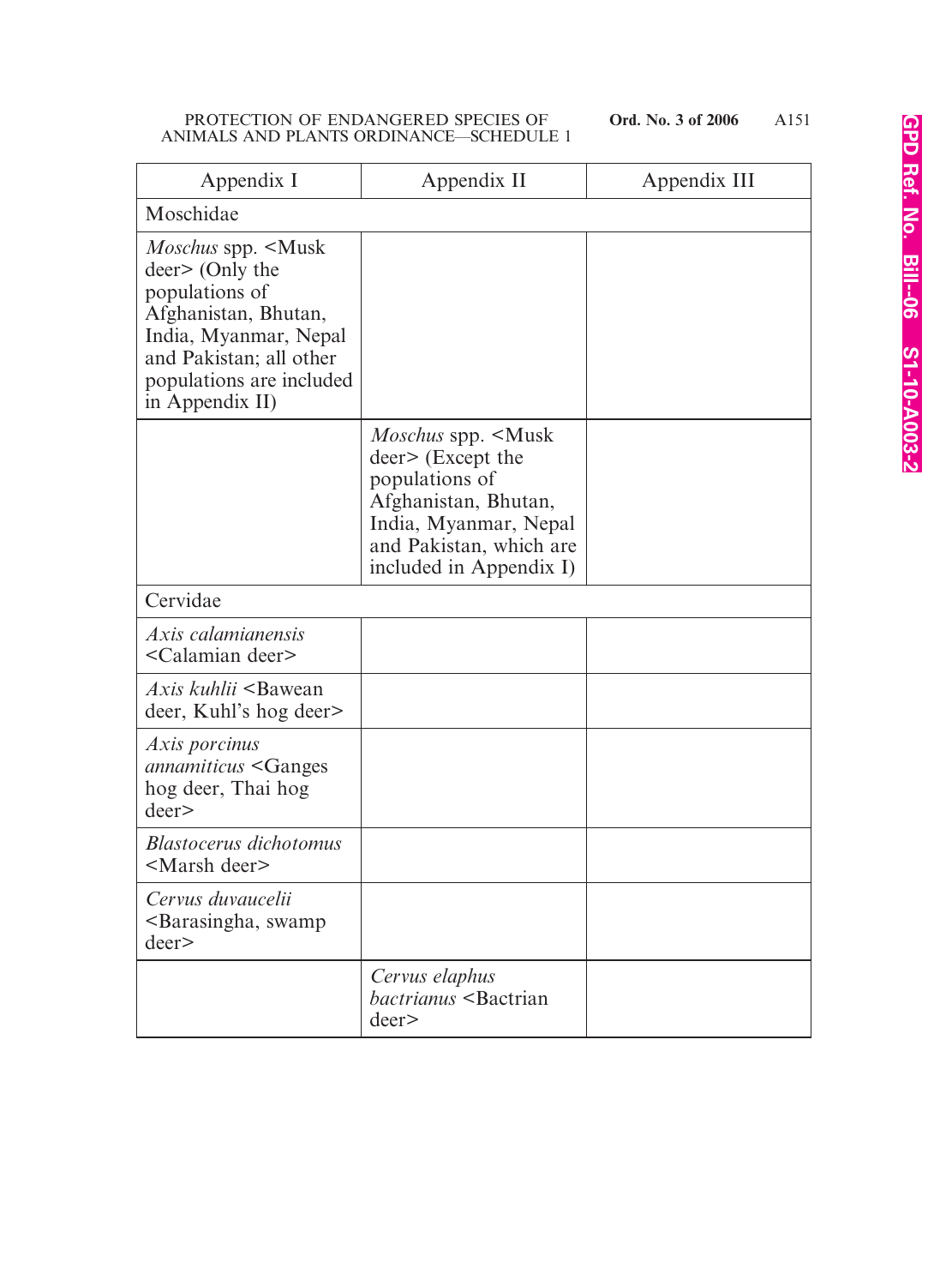| Appendix I                                                                                   | Appendix II                                          | Appendix III                                                                                            |
|----------------------------------------------------------------------------------------------|------------------------------------------------------|---------------------------------------------------------------------------------------------------------|
|                                                                                              |                                                      | Cervus elaphus barbarus<br><atlas barbary<br="" deer,="">red deer&gt; (Tunisia)</atlas>                 |
| Cervus elaphus hanglu<br><hangul, kashmir<br="">deer</hangul,>                               |                                                      |                                                                                                         |
| Cervus eldii <brow-<br>antlered deer&gt;</brow-<br>                                          |                                                      |                                                                                                         |
| Dama mesopotamica<br><mesopotamian fallow<br="">deer, Persian fallow<br/>deer</mesopotamian> |                                                      |                                                                                                         |
| <i>Hippocamelus</i> spp.<br><huemuls, andean<br="">guemals&gt;</huemuls,>                    |                                                      |                                                                                                         |
|                                                                                              |                                                      | Mazama americana<br>cerasina <guatemalan<br>red brocket&gt;<br/>(Guatemala)</guatemalan<br>             |
| <i>Megamuntiacus</i><br>vuquanghensis <giant<br>muntjac&gt;</giant<br>                       |                                                      |                                                                                                         |
| Muntiacus crinifrons<br><black muntjac=""></black>                                           |                                                      |                                                                                                         |
|                                                                                              |                                                      | Odocoileus virginianus<br>mayensis <guatemalan<br>white-tailed deer&gt;<br/>(Guatemala)</guatemalan<br> |
| Ozotoceros bezoarticus<br><pampas deer=""></pampas>                                          |                                                      |                                                                                                         |
|                                                                                              | Pudu mephistophiles<br><northern pudu=""></northern> |                                                                                                         |
| Pudu puda <chilean<br>pudu&gt;</chilean<br>                                                  |                                                      |                                                                                                         |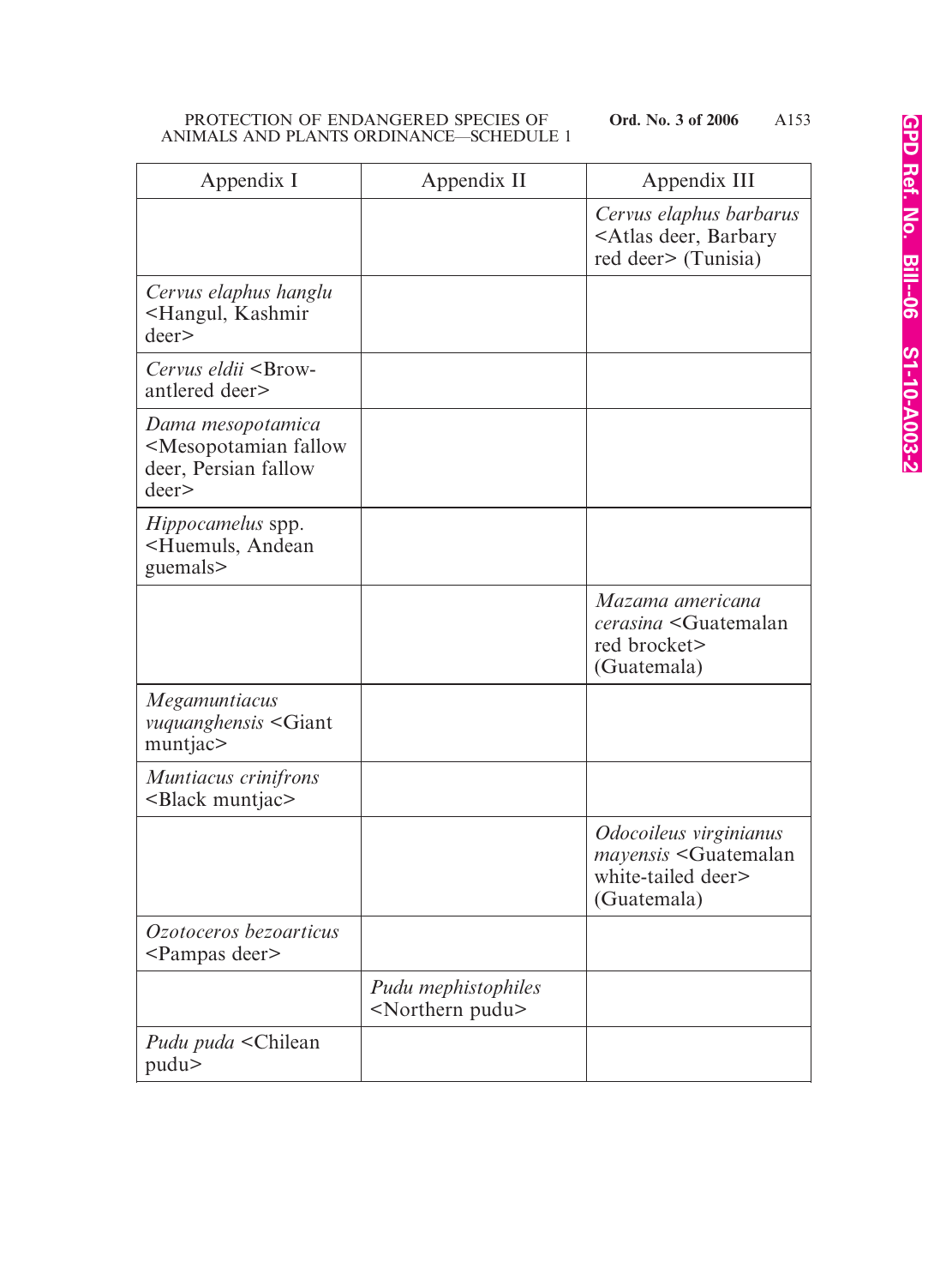| Appendix I                                                                                                                                                                                                                                         | Appendix II                                                                  | Appendix III                                           |
|----------------------------------------------------------------------------------------------------------------------------------------------------------------------------------------------------------------------------------------------------|------------------------------------------------------------------------------|--------------------------------------------------------|
| Antilocapridae                                                                                                                                                                                                                                     |                                                                              |                                                        |
| Antilocapra americana<br><mexican pronghorn=""><br/>(Only the population of<br/>Mexico; no other<br/>population is included<br/>in the Appendices)</mexican>                                                                                       |                                                                              |                                                        |
| Bovidae                                                                                                                                                                                                                                            |                                                                              |                                                        |
| Addax nasomaculatus<br>$<$ Addax>                                                                                                                                                                                                                  |                                                                              |                                                        |
|                                                                                                                                                                                                                                                    | Ammotragus lervia<br><aoudad, barbary<br="">sheep<math>&gt;</math></aoudad,> |                                                        |
|                                                                                                                                                                                                                                                    |                                                                              | Antilope cervicapra<br><blackbuck> (Nepal)</blackbuck> |
|                                                                                                                                                                                                                                                    | Bison bison athabascae<br><wood bison=""></wood>                             |                                                        |
| <i>Bos gaurus</i> <gaur,<br>saladang&gt; (Excludes<br/>the domesticated form,<br/>which is referenced as<br/><i>Bos frontalis</i>, and is not<br/>subject to the<br/>provisions of this<br/>Ordinance)</gaur,<br>                                  |                                                                              |                                                        |
| <i>Bos mutus</i> <wild yak=""><br/>(Excludes the<br/>domesticated form,<br/>which is referenced as<br/><i>Bos grunniens</i>, and is<br/>not subject to the<br/>provisions of this<br/>Ordinance)<br/><i>Bos sauveli</i> <kouprey></kouprey></wild> |                                                                              |                                                        |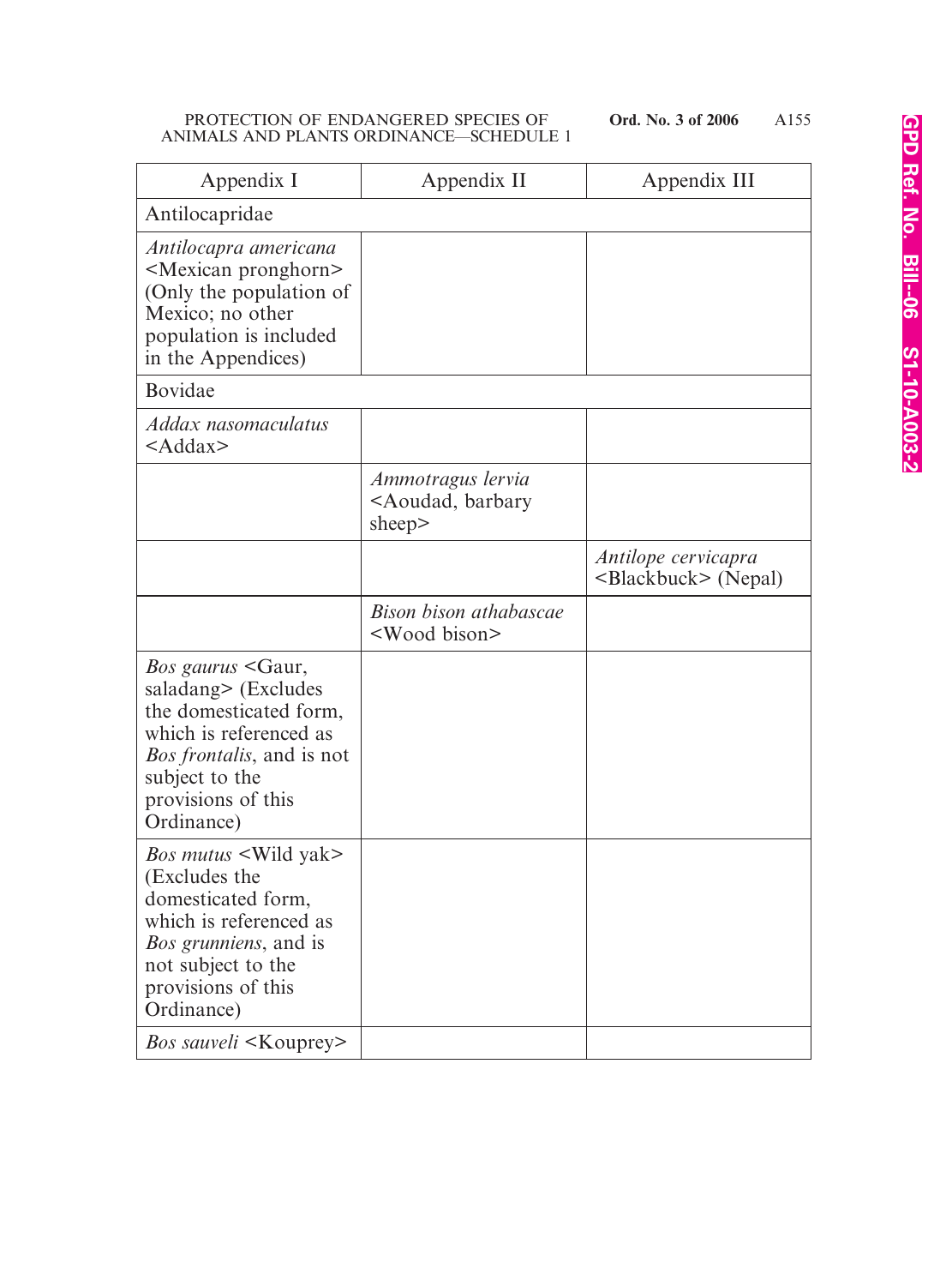| Appendix I                                                   | Appendix II                                                                | Appendix III                                                                                                                                         |
|--------------------------------------------------------------|----------------------------------------------------------------------------|------------------------------------------------------------------------------------------------------------------------------------------------------|
|                                                              |                                                                            | <i>Bubalus arnee</i> < Wild<br>Asiatic buffalo><br>(Nepal) (Excludes the<br>domesticated form,<br>which is referenced as<br><b>Bubalus bubalis</b> ) |
| <b>Bubalus depressicornis</b><br><lowland anoa=""></lowland> |                                                                            |                                                                                                                                                      |
| <b>Bubalus mindorensis</b><br>$<$ Tamaraw $>$                |                                                                            |                                                                                                                                                      |
| Bubalus quarlesi<br><mountain anoa=""></mountain>            |                                                                            |                                                                                                                                                      |
|                                                              | <b>Budorcas</b> taxicolor<br>$<$ Takin $>$                                 |                                                                                                                                                      |
| Capra falconeri<br><markhor></markhor>                       |                                                                            |                                                                                                                                                      |
|                                                              | Cephalophus dorsalis<br><bay duiker=""></bay>                              |                                                                                                                                                      |
| Cephalophus jentinki<br><jentink's duiker=""></jentink's>    |                                                                            |                                                                                                                                                      |
|                                                              | Cephalophus monticola<br><blue duiker=""></blue>                           |                                                                                                                                                      |
|                                                              | Cephalophus ogilbyi<br><ogilby's duiker=""></ogilby's>                     |                                                                                                                                                      |
|                                                              | Cephalophus silvicultor<br><yellow-backed<br>duiker&gt;</yellow-backed<br> |                                                                                                                                                      |
|                                                              | Cephalophus zebra<br><banded duiker=""></banded>                           |                                                                                                                                                      |
|                                                              |                                                                            | Damaliscus lunatus<br><tsessebe> (Ghana)</tsessebe>                                                                                                  |
|                                                              | Damaliscus pygargus<br>$pygargus$ <bontebok></bontebok>                    |                                                                                                                                                      |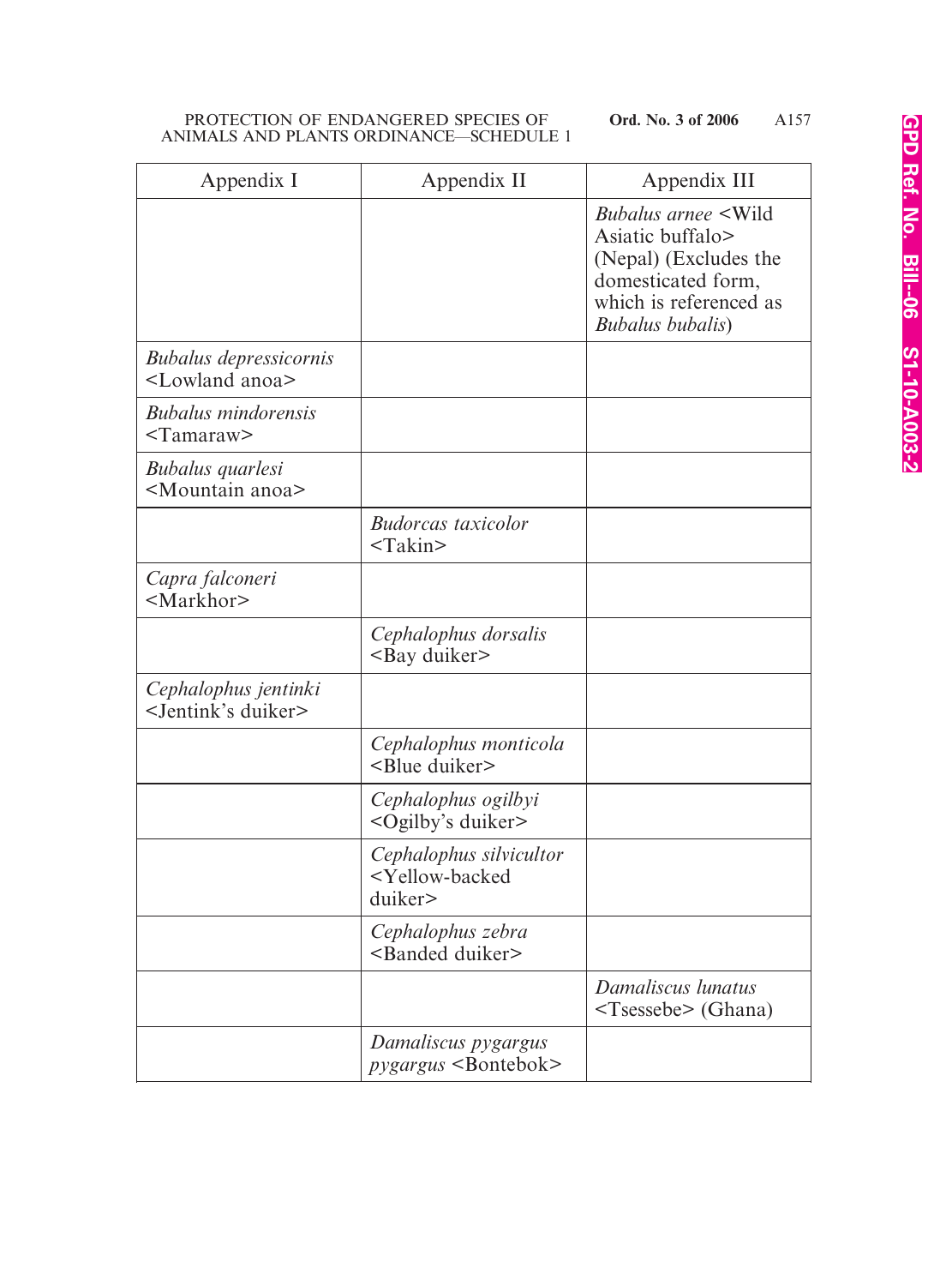| Appendix I                                                                  | Appendix II                                                                                 | Appendix III                                                                         |
|-----------------------------------------------------------------------------|---------------------------------------------------------------------------------------------|--------------------------------------------------------------------------------------|
|                                                                             |                                                                                             | Gazella cuvieri<br><cuvier's edmi<br="" gazelle,="">gazelle&gt; (Tunisia)</cuvier's> |
| Gazella dama <addra<br>gazelle&gt;</addra<br>                               |                                                                                             |                                                                                      |
|                                                                             |                                                                                             | Gazella dorcas <dorcas<br>gazelle&gt; (Tunisia)</dorcas<br>                          |
|                                                                             |                                                                                             | Gazella leptoceros<br><rhim gazelle,="" sand<br="">gazelle&gt; (Tunisia)</rhim>      |
| Hippotragus niger<br><i>variani</i> <giant sable<br="">antelope&gt;</giant> |                                                                                             |                                                                                      |
|                                                                             | Kobus leche <lechwe></lechwe>                                                               |                                                                                      |
| Naemorhedus baileyi<br><red goral=""></red>                                 |                                                                                             |                                                                                      |
| Naemorhedus caudatus<br><chinese goral=""></chinese>                        |                                                                                             |                                                                                      |
| Naemorhedus goral<br>$\leq$ Goral $>$                                       |                                                                                             |                                                                                      |
| <b>Naemorhedus</b><br>sumatraensis<br><mainland serow=""></mainland>        |                                                                                             |                                                                                      |
| <i>Oryx dammah</i> <sahara<br>oryx</sahara<br>                              |                                                                                             |                                                                                      |
| Oryx leucoryx<br><arabian oryx=""></arabian>                                |                                                                                             |                                                                                      |
|                                                                             | <i>Ovis ammon</i> $\leq$ Argali $\geq$<br>(Except the subspecies<br>included in Appendix I) |                                                                                      |
| Ovis ammon hodgsonii<br><great sheep="" tibetan=""></great>                 |                                                                                             |                                                                                      |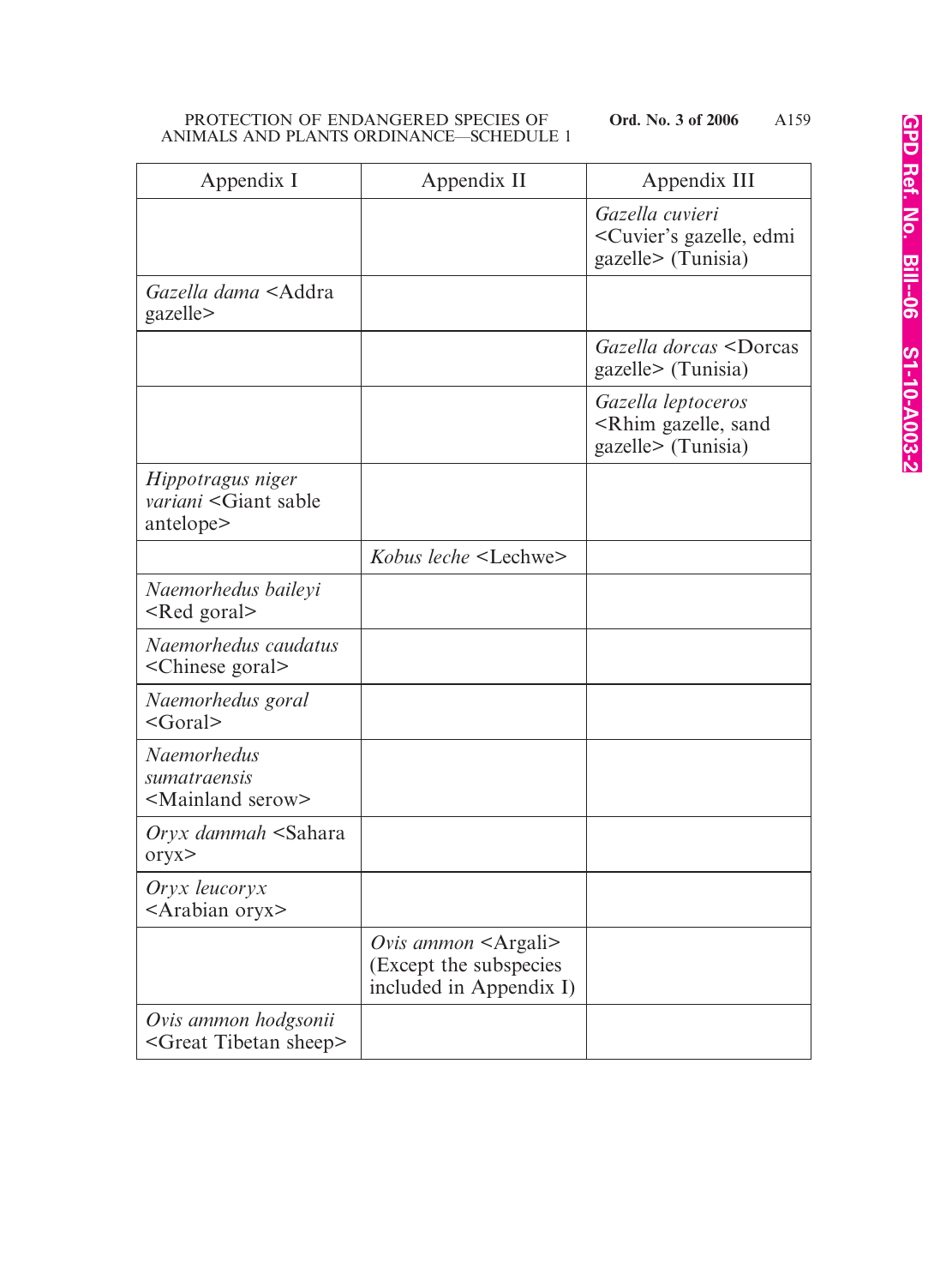| Appendix I                                                                           | Appendix II                                                                                                                                | Appendix III                                                                                      |
|--------------------------------------------------------------------------------------|--------------------------------------------------------------------------------------------------------------------------------------------|---------------------------------------------------------------------------------------------------|
| Ovis ammon<br>nigrimontana <kara<br>Tau argali&gt;</kara<br>                         |                                                                                                                                            |                                                                                                   |
|                                                                                      | Ovis canadensis<br>$\leq$ Bighorn sheep $>$ (Only<br>the population of<br>Mexico; no other<br>population is included<br>in the Appendices) |                                                                                                   |
| Ovis orientalis ophion<br><cyprian sheep,<br="" wild="">Cyprus mouflon&gt;</cyprian> |                                                                                                                                            |                                                                                                   |
|                                                                                      | Ovis vignei <red sheep,<br="">urial, shapo&gt; (Except<br/>the subspecies included<br/>in Appendix I)</red>                                |                                                                                                   |
| Ovis vignei vignei<br><ladakh urial=""></ladakh>                                     |                                                                                                                                            |                                                                                                   |
| Pantholops hodgsonii<br><chiru, tibetan<br="">antelope&gt;</chiru,>                  |                                                                                                                                            |                                                                                                   |
| Pseudoryx nghetinhensis<br>$<$ Saola $>$                                             |                                                                                                                                            |                                                                                                   |
| Rupicapra pyrenaica<br>ornata <abruzzo<br>chamois&gt;</abruzzo<br>                   |                                                                                                                                            |                                                                                                   |
|                                                                                      | Saiga tatarica <saiga></saiga>                                                                                                             |                                                                                                   |
|                                                                                      |                                                                                                                                            | Tetracerus quadricornis<br><chousingha, four-<br="">horned antelope&gt;<br/>(Nepal)</chousingha,> |
|                                                                                      |                                                                                                                                            | Tragelaphus eurycerus<br><bongo> (Ghana)</bongo>                                                  |
|                                                                                      |                                                                                                                                            | Tragelaphus spekii<br><marshbuck,<br>sitatunga&gt; (Ghana)</marshbuck,<br>                        |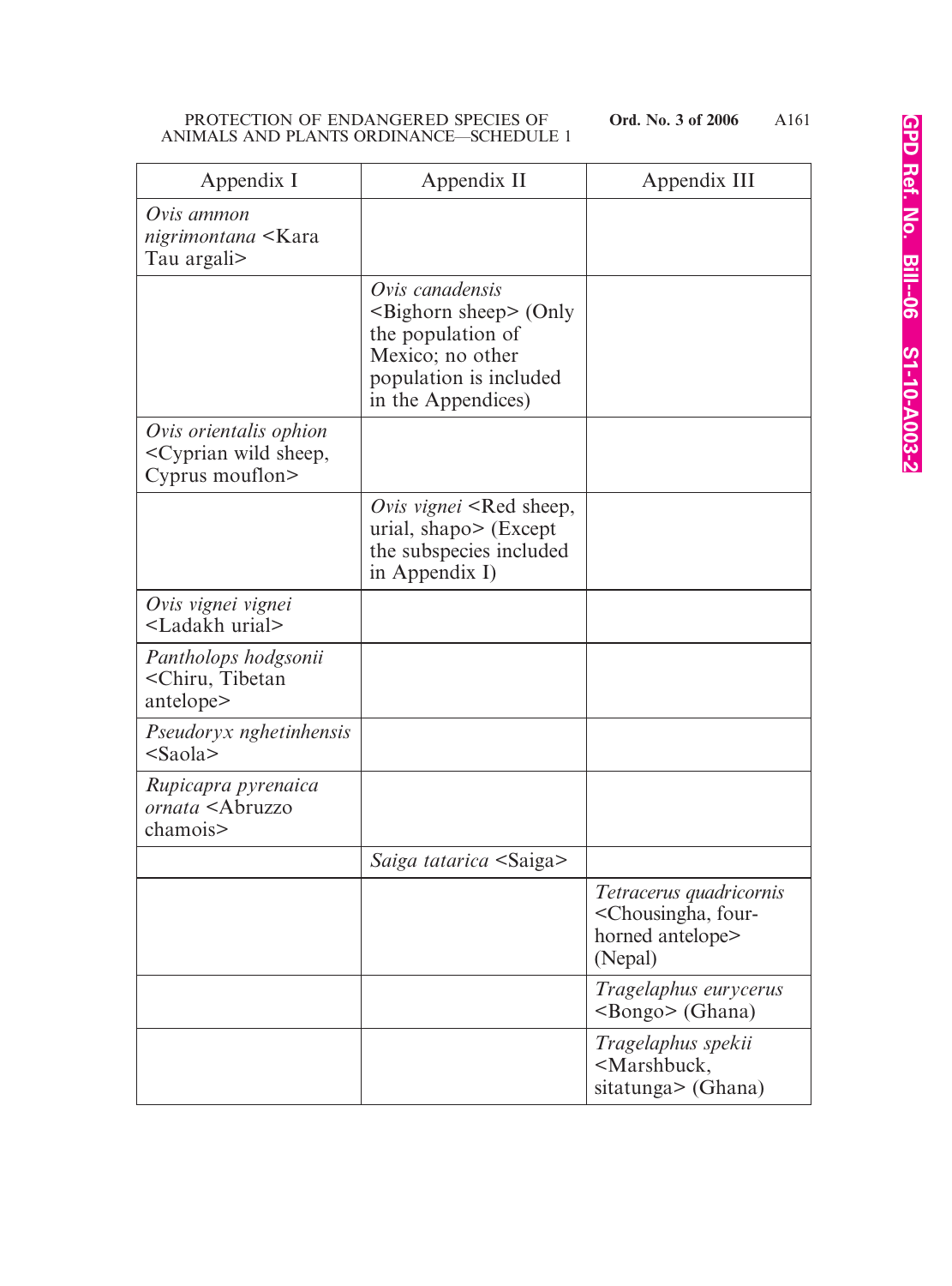| Appendix I                                                                                                                                                                                                                                                                                               | Appendix II                                                                                           | Appendix III |
|----------------------------------------------------------------------------------------------------------------------------------------------------------------------------------------------------------------------------------------------------------------------------------------------------------|-------------------------------------------------------------------------------------------------------|--------------|
| <b>CLASS AVES</b><br><birds></birds>                                                                                                                                                                                                                                                                     |                                                                                                       |              |
| <b>STRUTHIONIFORMES</b>                                                                                                                                                                                                                                                                                  |                                                                                                       |              |
| Struthionidae                                                                                                                                                                                                                                                                                            |                                                                                                       |              |
| Struthio camelus<br>$\leq$ Ostrich $\geq$ (Only the<br>populations of Algeria,<br>Burkina Faso,<br>Cameroon, the Central<br>African Republic,<br>Chad, Mali,<br>Mauritania, Morocco,<br>the Niger, Nigeria,<br>Senegal and the Sudan;<br>all other populations<br>are not included in the<br>Appendices) |                                                                                                       |              |
| <b>RHEIFORMES</b>                                                                                                                                                                                                                                                                                        |                                                                                                       |              |
| Rheidae                                                                                                                                                                                                                                                                                                  |                                                                                                       |              |
|                                                                                                                                                                                                                                                                                                          | Rhea americana<br><common rhea=""></common>                                                           |              |
| Rhea pennata<br><darwin's rhea=""><br/>(Except Rhea pennata<br/>pennata which is<br/>included in Appendix<br/>II)</darwin's>                                                                                                                                                                             |                                                                                                       |              |
|                                                                                                                                                                                                                                                                                                          | Rhea pennata pennata<br><darwin's lesser<br="" rhea,=""><math>r</math>hea<math>&gt;</math></darwin's> |              |
| <b>TINAMIFORMES</b>                                                                                                                                                                                                                                                                                      |                                                                                                       |              |
| Tinamidae                                                                                                                                                                                                                                                                                                |                                                                                                       |              |
| Tinamus solitarius<br><solitary tinamou=""></solitary>                                                                                                                                                                                                                                                   |                                                                                                       |              |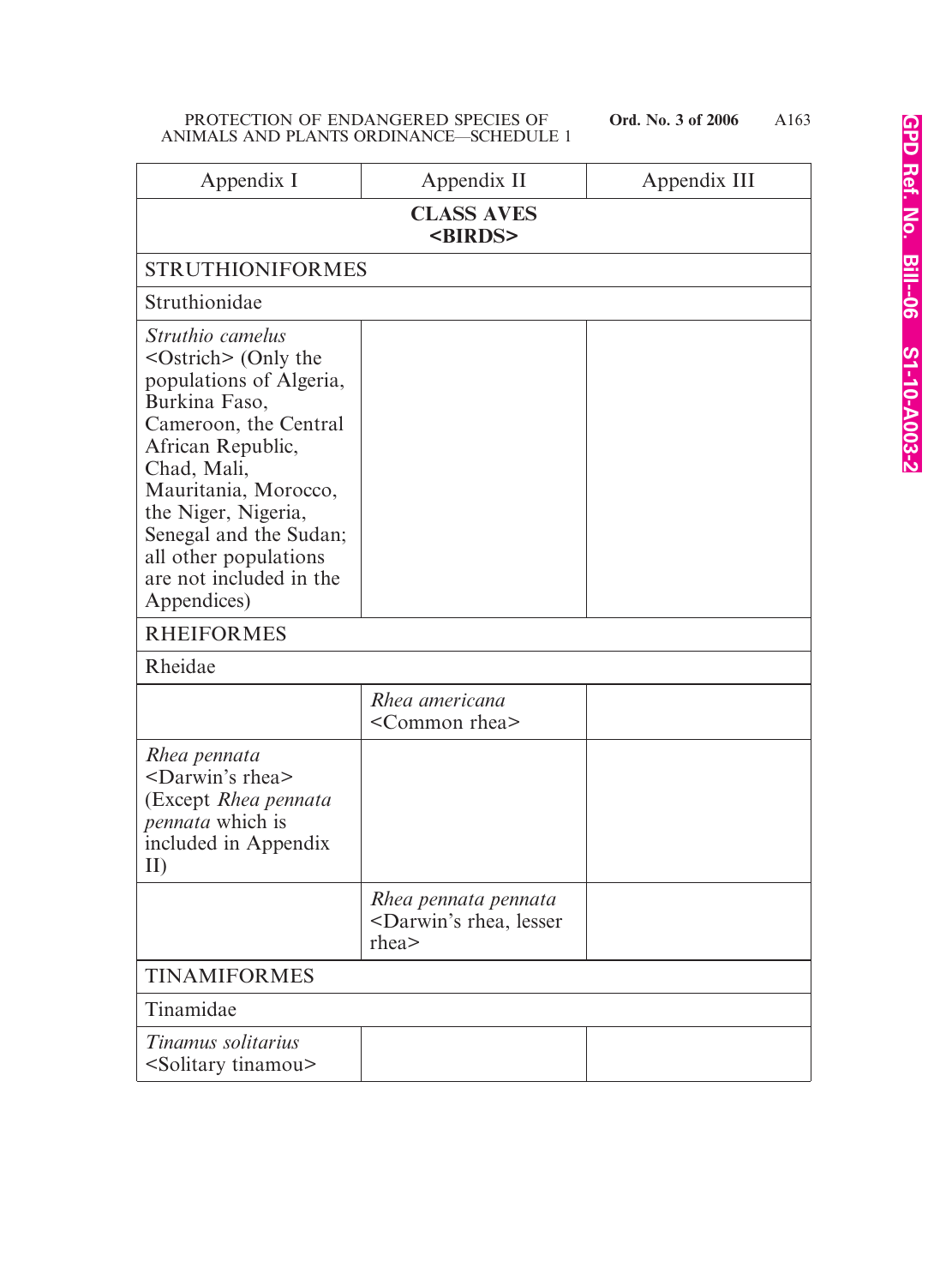| Appendix I                                                            | Appendix II                                                                            | Appendix III                                             |
|-----------------------------------------------------------------------|----------------------------------------------------------------------------------------|----------------------------------------------------------|
| <b>SPHENISCIFORMES</b>                                                |                                                                                        |                                                          |
| Spheniscidae                                                          |                                                                                        |                                                          |
|                                                                       | Spheniscus demersus<br><black-footed penguin,<br="">jackass penguin&gt;</black-footed> |                                                          |
| Spheniscus humboldti<br><humboldt penguin=""></humboldt>              |                                                                                        |                                                          |
| <b>PODICIPEDIFORMES</b>                                               |                                                                                        |                                                          |
| Podicipedidae                                                         |                                                                                        |                                                          |
| Podilymbus gigas<br><atitlan grebe=""></atitlan>                      |                                                                                        |                                                          |
| <b>PROCELLARIIFORMES</b>                                              |                                                                                        |                                                          |
| Diomedeidae                                                           |                                                                                        |                                                          |
| Diomedea albatrus<br><short-tailed<br>albatross&gt;</short-tailed<br> |                                                                                        |                                                          |
| <b>PELECANIFORMES</b>                                                 |                                                                                        |                                                          |
| Pelecanidae                                                           |                                                                                        |                                                          |
| Pelecanus crispus<br><dalmatian pelican=""></dalmatian>               |                                                                                        |                                                          |
| Sulidae                                                               |                                                                                        |                                                          |
| Papasula abbotti<br><abbott's booby=""></abbott's>                    |                                                                                        |                                                          |
| Fregatidae                                                            |                                                                                        |                                                          |
| Fregata andrewsi<br><andrew's frigatebird=""></andrew's>              |                                                                                        |                                                          |
| <b>CICONIIFORMES</b>                                                  |                                                                                        |                                                          |
| Ardeidae                                                              |                                                                                        |                                                          |
|                                                                       |                                                                                        | Ardea goliath <goliath<br>heron&gt; (Ghana)</goliath<br> |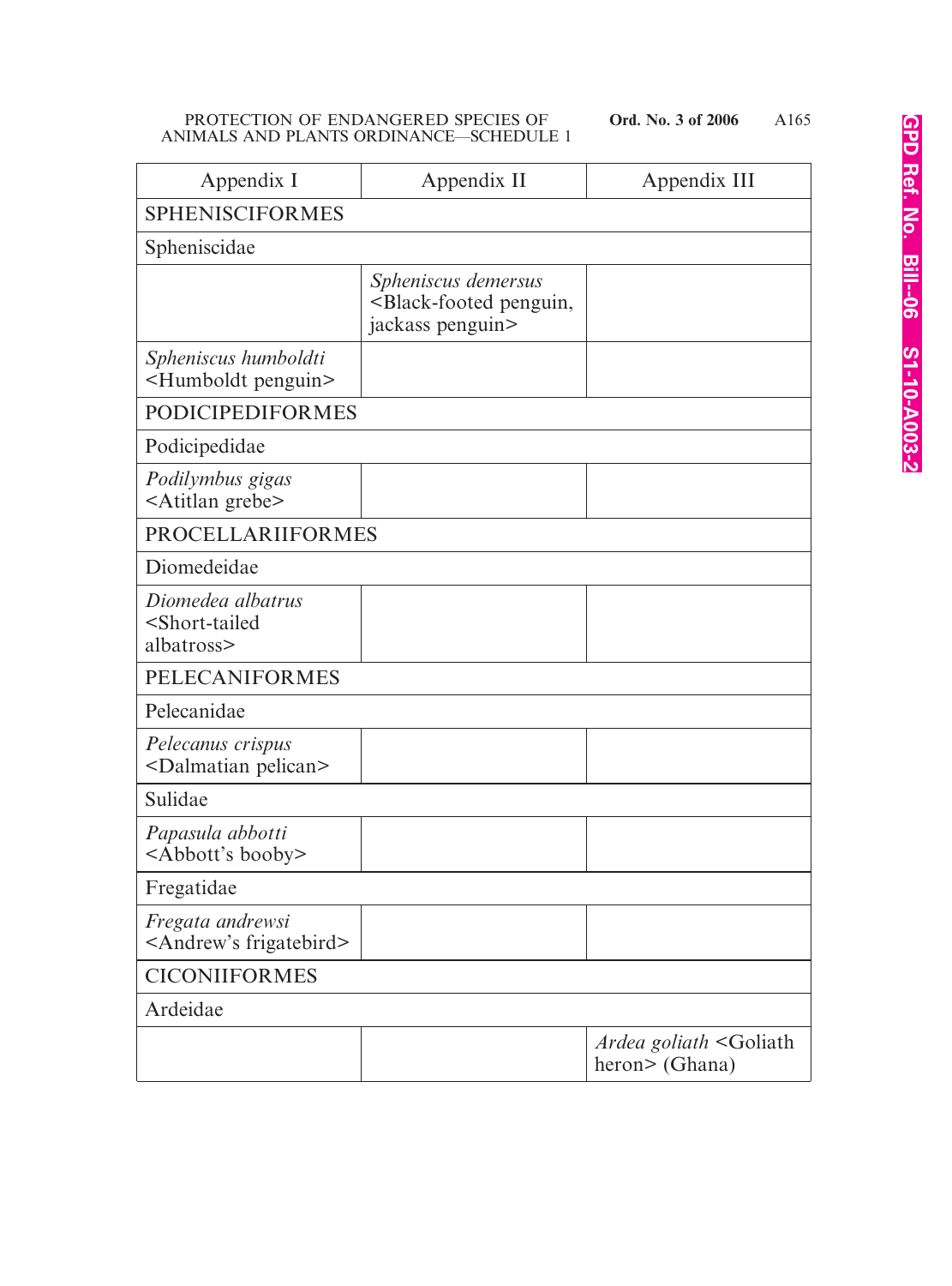| Appendix I                                                  | Appendix II                                                                    | Appendix III                                                                      |
|-------------------------------------------------------------|--------------------------------------------------------------------------------|-----------------------------------------------------------------------------------|
|                                                             |                                                                                | <i>Bubulcus ibis</i> < Cattle<br>$egret$ (Ghana)                                  |
|                                                             |                                                                                | Casmerodius albus<br><great egret=""> (Ghana)</great>                             |
|                                                             |                                                                                | <i>Egretta garzetta</i> <little<br>egret&gt; (Ghana)</little<br>                  |
| Balaenicipitidae                                            |                                                                                |                                                                                   |
|                                                             | <b>Balaeniceps rex</b><br><shoebill, whale-<br="">headed stork&gt;</shoebill,> |                                                                                   |
| Ciconiidae                                                  |                                                                                |                                                                                   |
| Ciconia boyciana<br><japanese stork="" white=""></japanese> |                                                                                |                                                                                   |
|                                                             | Ciconia nigra <black<br>stork&gt;</black<br>                                   |                                                                                   |
|                                                             |                                                                                | Ephippiorhynchus<br>senegalensis <saddlebill<br>stork&gt; (Ghana)</saddlebill<br> |
| Jabiru mycteria<br><jabiru></jabiru>                        |                                                                                |                                                                                   |
|                                                             |                                                                                | Leptoptilos crumeniferus<br><marabou stork=""><br/>(Ghana)</marabou>              |
| Mycteria cinerea<br><milky stork=""></milky>                |                                                                                |                                                                                   |
| Threskiornithidae                                           |                                                                                |                                                                                   |
|                                                             |                                                                                | Bostrychia hagedash<br><hadada ibis=""><br/>(Ghana)</hadada>                      |
|                                                             |                                                                                | <i>Bostrychia rara</i> <spot-<br>breasted ibis&gt; (Ghana)</spot-<br>             |
|                                                             | Eudocimus ruber<br><scarlet ibis=""></scarlet>                                 |                                                                                   |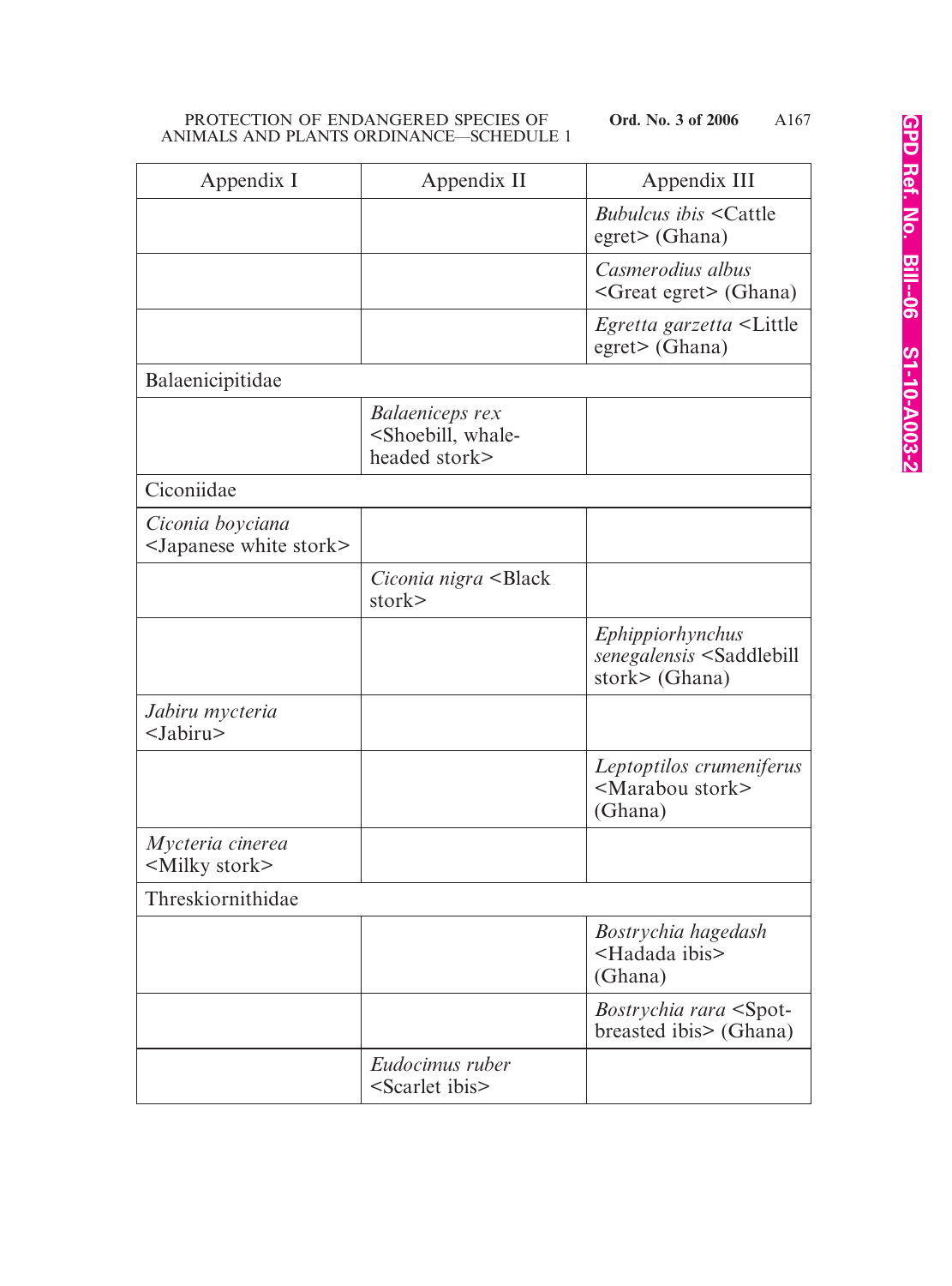| Appendix I                                                                     | Appendix II                                                                | Appendix III                                                         |
|--------------------------------------------------------------------------------|----------------------------------------------------------------------------|----------------------------------------------------------------------|
|                                                                                | Geronticus calvus <bald<br>ibis&gt;</bald<br>                              |                                                                      |
| Geronticus eremita<br><bald hermit="" ibis="" ibis,=""></bald>                 |                                                                            |                                                                      |
| Nipponia nippon<br><crested ibis,="" japanese<br="">crested ibis&gt;</crested> |                                                                            |                                                                      |
|                                                                                | Platalea leucorodia<br><eurasian spoonbill,<br="">spoonbill&gt;</eurasian> |                                                                      |
|                                                                                |                                                                            | <i>Threskiornis aethiopicus</i><br><sacred ibis=""> (Ghana)</sacred> |
| Phoenicopteridae                                                               |                                                                            |                                                                      |
|                                                                                | Phoenicopteridae spp.<br><flamingos></flamingos>                           |                                                                      |
| <b>ANSERIFORMES</b>                                                            |                                                                            |                                                                      |
| Anatidae                                                                       |                                                                            |                                                                      |
|                                                                                |                                                                            | Alopochen aegyptiacus<br><egyptian goose=""><br/>(Ghana)</egyptian>  |
|                                                                                |                                                                            | Anas acuta <common<br>pintail&gt; (Ghana)</common<br>                |
| Anas aucklandica<br>$\leq$ Brown teal $>$                                      |                                                                            |                                                                      |
|                                                                                | Anas bernieri<br><madagascar teal=""></madagascar>                         |                                                                      |
|                                                                                |                                                                            | <i>Anas capensis</i> < Cape<br>teal, Cape wigeon><br>(Ghana)         |
|                                                                                |                                                                            | Anas clypeata<br><northern shoveler=""><br/>(Ghana)</northern>       |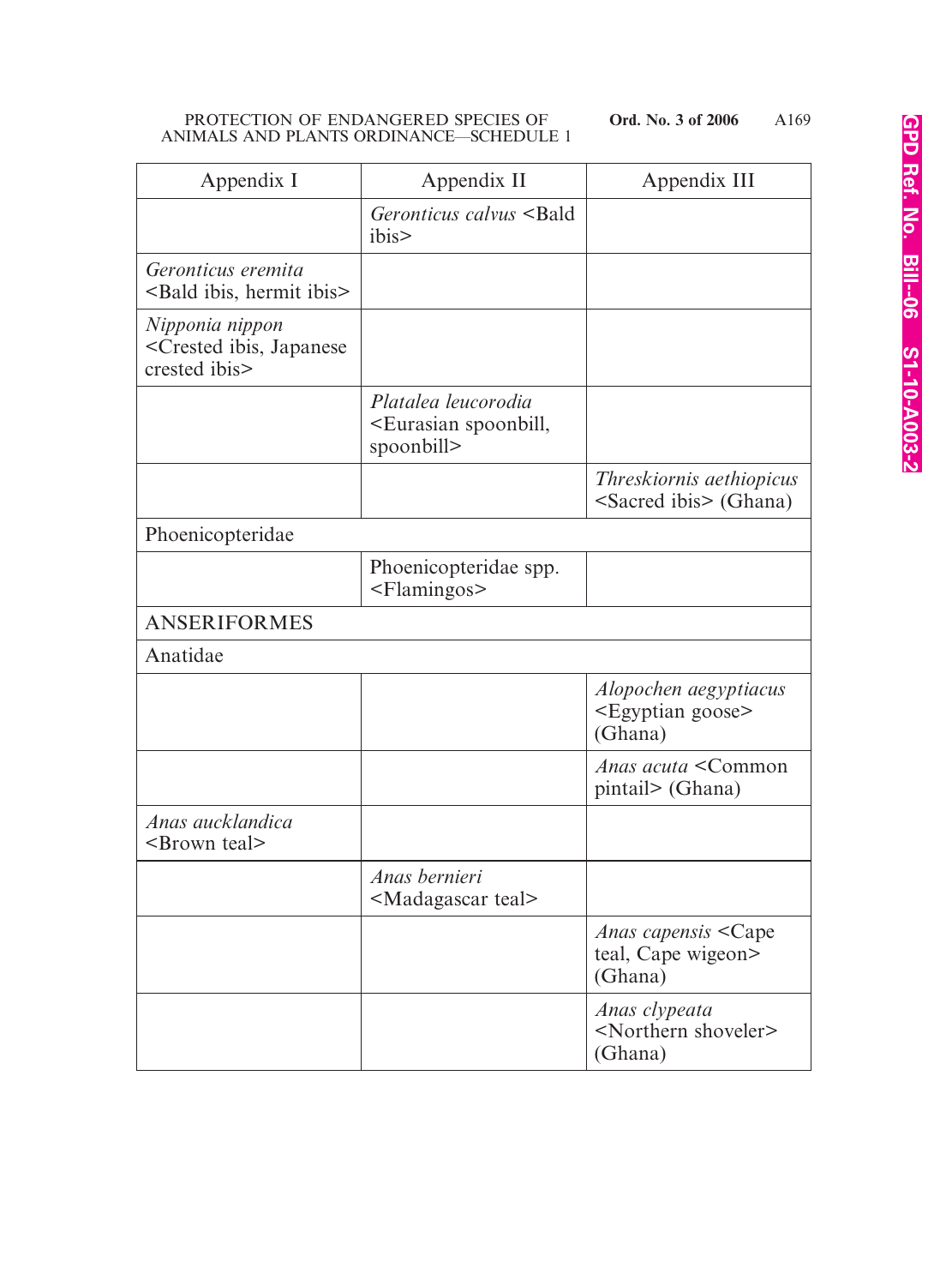| Appendix I                                                                          | Appendix II                                             | Appendix III                                                                               |
|-------------------------------------------------------------------------------------|---------------------------------------------------------|--------------------------------------------------------------------------------------------|
|                                                                                     |                                                         | <i>Anas crecca</i> < Common<br>teal, green-winged teal><br>(Ghana)                         |
|                                                                                     | <i>Anas formosa</i> <baikal<br>teal&gt;</baikal<br>     |                                                                                            |
| Anas laysanensis<br><laysan duck=""></laysan>                                       |                                                         |                                                                                            |
| Anas oustaleti<br><marianas island<br="">duck</marianas>                            |                                                         |                                                                                            |
|                                                                                     |                                                         | Anas penelope<br><eurasian wigeon=""><br/>(Ghana)</eurasian>                               |
|                                                                                     |                                                         | Anas querquedula<br><garganey> (Ghana)</garganey>                                          |
|                                                                                     |                                                         | Aythya nyroca<br><ferruginous duck,<br="">white-eyed pochard&gt;<br/>(Ghana)</ferruginous> |
| Branta canadensis<br><i>leucopareia</i> <aleutian<br>Canada goose&gt;</aleutian<br> |                                                         |                                                                                            |
|                                                                                     | Branta ruficollis <red-<br>breasted goose&gt;</red-<br> |                                                                                            |
| <i>Branta sandvicensis</i><br><hawaiian goose=""></hawaiian>                        |                                                         |                                                                                            |
|                                                                                     |                                                         | Cairina moschata<br><muscovy duck=""><br/>(Honduras)</muscovy>                             |
| Cairina scutulata<br><white-winged duck=""></white-winged>                          |                                                         |                                                                                            |
|                                                                                     | Coscoroba coscoroba<br><coscoroba swan=""></coscoroba>  |                                                                                            |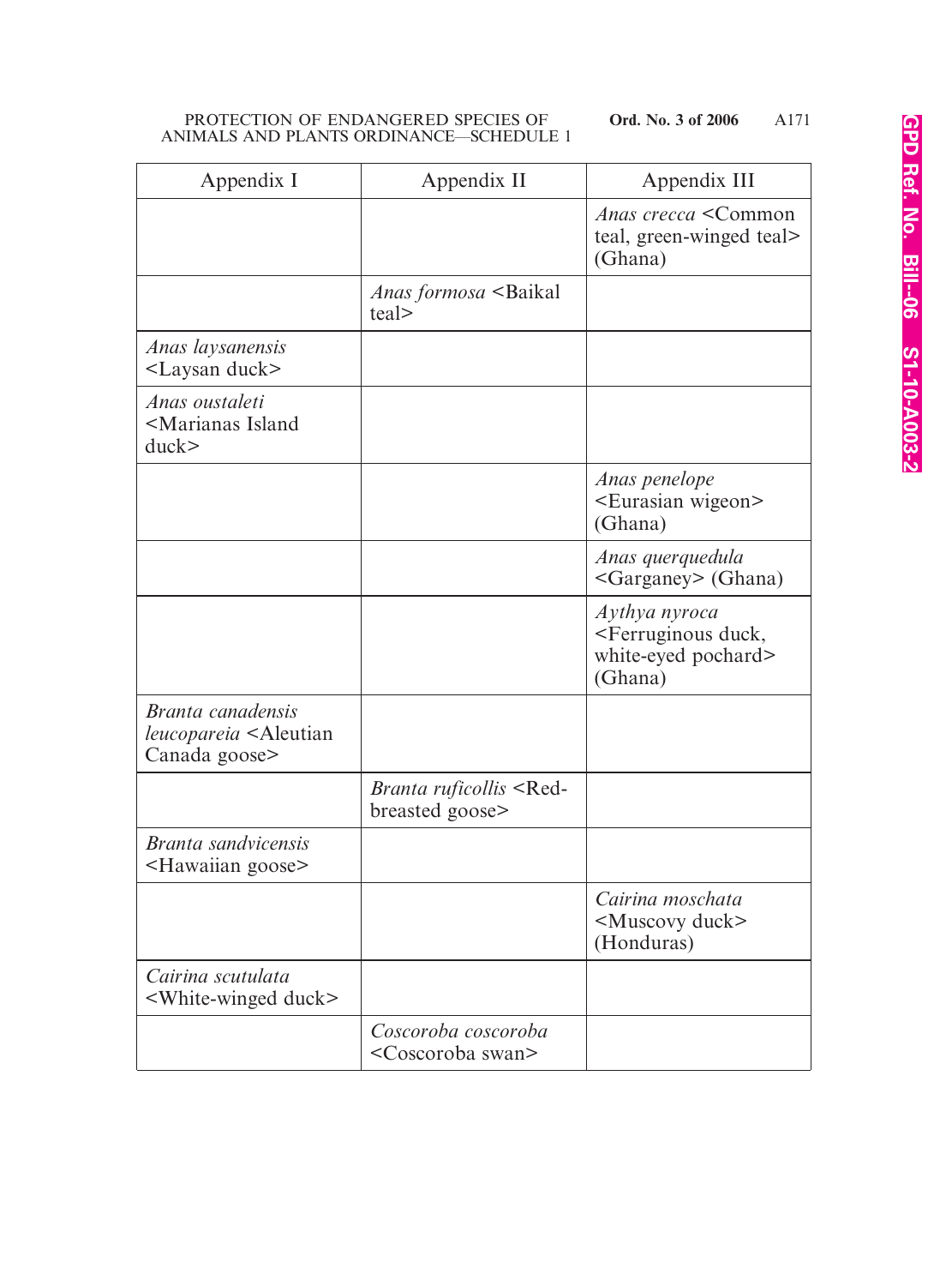| Appendix I                                                                               | Appendix II                                                          | Appendix III                                                                                     |
|------------------------------------------------------------------------------------------|----------------------------------------------------------------------|--------------------------------------------------------------------------------------------------|
|                                                                                          | Cygnus melanocorypha<br><black-necked swan=""></black-necked>        |                                                                                                  |
|                                                                                          | Dendrocygna arborea<br><black-billed wood-<br="">duck</black-billed> |                                                                                                  |
|                                                                                          |                                                                      | Dendrocygna autumnalis<br><black-bellied<br>whistling-duck&gt;<br/>(Honduras)</black-bellied<br> |
|                                                                                          |                                                                      | Dendrocygna bicolor<br><fulvous tree-duck=""><br/>(Ghana, Honduras)</fulvous>                    |
|                                                                                          |                                                                      | Dendrocygna viduata<br><white-faced tree-<br=""><math>duck</math> (Ghana)</white-faced>          |
|                                                                                          |                                                                      | Nettapus auritus<br><african pygmy-<br=""><math>goose</math> (Ghana)</african>                   |
|                                                                                          | Oxyura leucocephala<br><white-headed duck=""></white-headed>         |                                                                                                  |
|                                                                                          |                                                                      | Plectropterus gambensis<br><spur-winged goose=""><br/>(Ghana)</spur-winged>                      |
|                                                                                          |                                                                      | Pteronetta hartlaubii<br><hartlaub's duck=""><br/>(Ghana)</hartlaub's>                           |
| Rhodonessa<br>caryophyllacea <pink-<br>headed duck&gt; (possibly<br/>extinct)</pink-<br> |                                                                      |                                                                                                  |
|                                                                                          | Sarkidiornis melanotos<br><comb duck=""></comb>                      |                                                                                                  |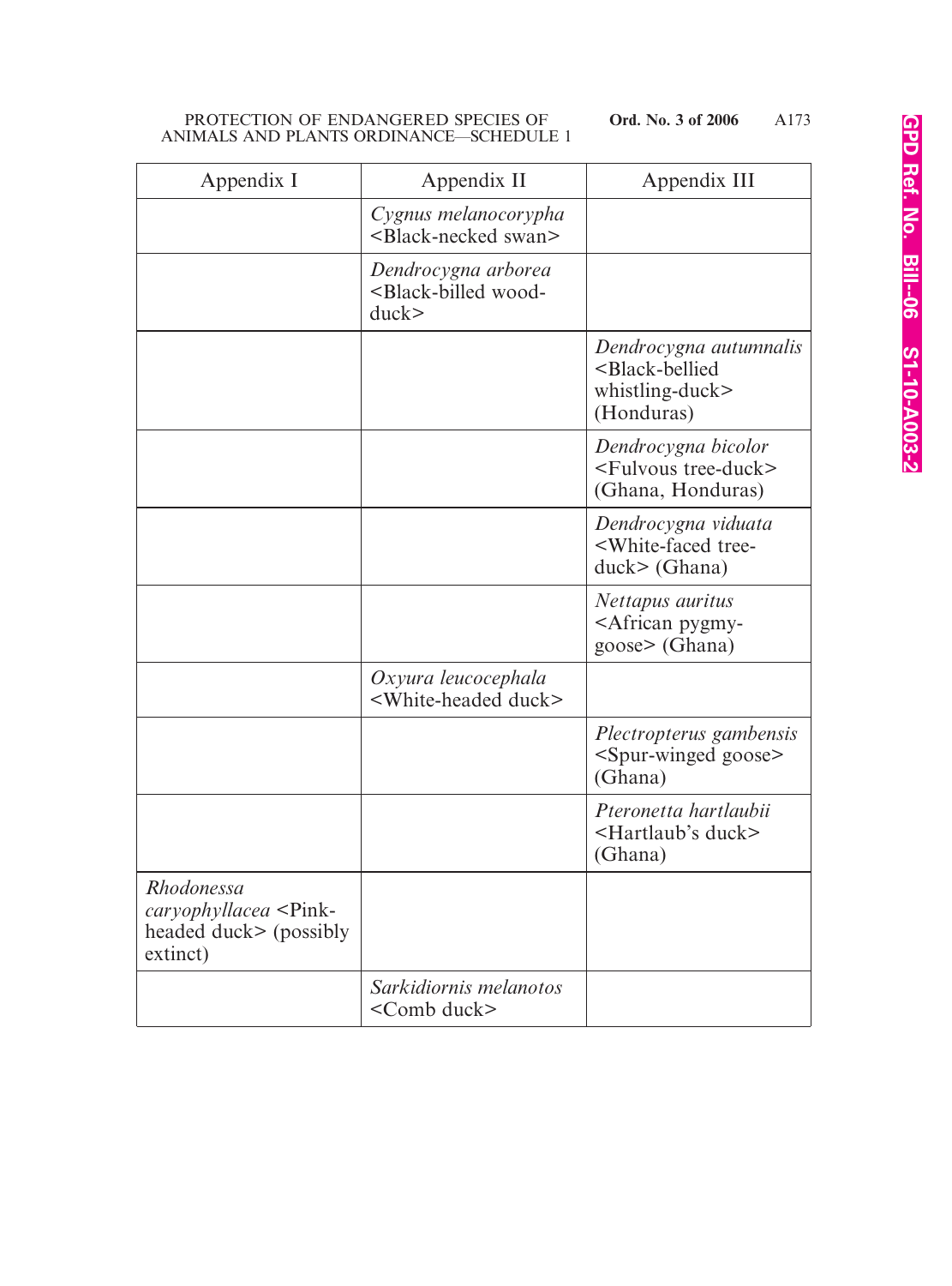| Appendix I                                                                            | Appendix II                                                                                                                                                                                                          | Appendix III                                                 |
|---------------------------------------------------------------------------------------|----------------------------------------------------------------------------------------------------------------------------------------------------------------------------------------------------------------------|--------------------------------------------------------------|
| <b>FALCONIFORMES</b>                                                                  |                                                                                                                                                                                                                      |                                                              |
|                                                                                       | <b>FALCONIFORMES</b><br>spp. < Birds of prey,<br>raptors (e.g. eagles,<br>hawks, falcons,<br>vultures) > (Except the<br>species included in<br>Appendices I and III<br>and the species of the<br>family Cathartidae) |                                                              |
| Cathartidae                                                                           |                                                                                                                                                                                                                      |                                                              |
| <i>Gymnogyps</i><br>californianus<br><california condor=""></california>              |                                                                                                                                                                                                                      |                                                              |
|                                                                                       |                                                                                                                                                                                                                      | Sarcoramphus papa<br><king vulture=""><br/>(Honduras)</king> |
| Vultur gryphus<br><andean condor=""></andean>                                         |                                                                                                                                                                                                                      |                                                              |
| Accipitridae                                                                          |                                                                                                                                                                                                                      |                                                              |
| Aquila adalberti<br><adalbert's eagle=""></adalbert's>                                |                                                                                                                                                                                                                      |                                                              |
| <i>Aquila heliaca</i> <eastern<br>imperial eagle, imperial<br/>eagle&gt;</eastern<br> |                                                                                                                                                                                                                      |                                                              |
| Chondrohierax<br>uncinatus wilsonii<br><cuban hook-billed<br="">kite&gt;</cuban>      |                                                                                                                                                                                                                      |                                                              |
| Haliaeetus albicilla<br><grey eagle,="" sea="" white-<br="">tailed eagle&gt;</grey>   |                                                                                                                                                                                                                      |                                                              |
| Harpia harpyja<br><american harpy<br="">eagle&gt;</american>                          |                                                                                                                                                                                                                      |                                                              |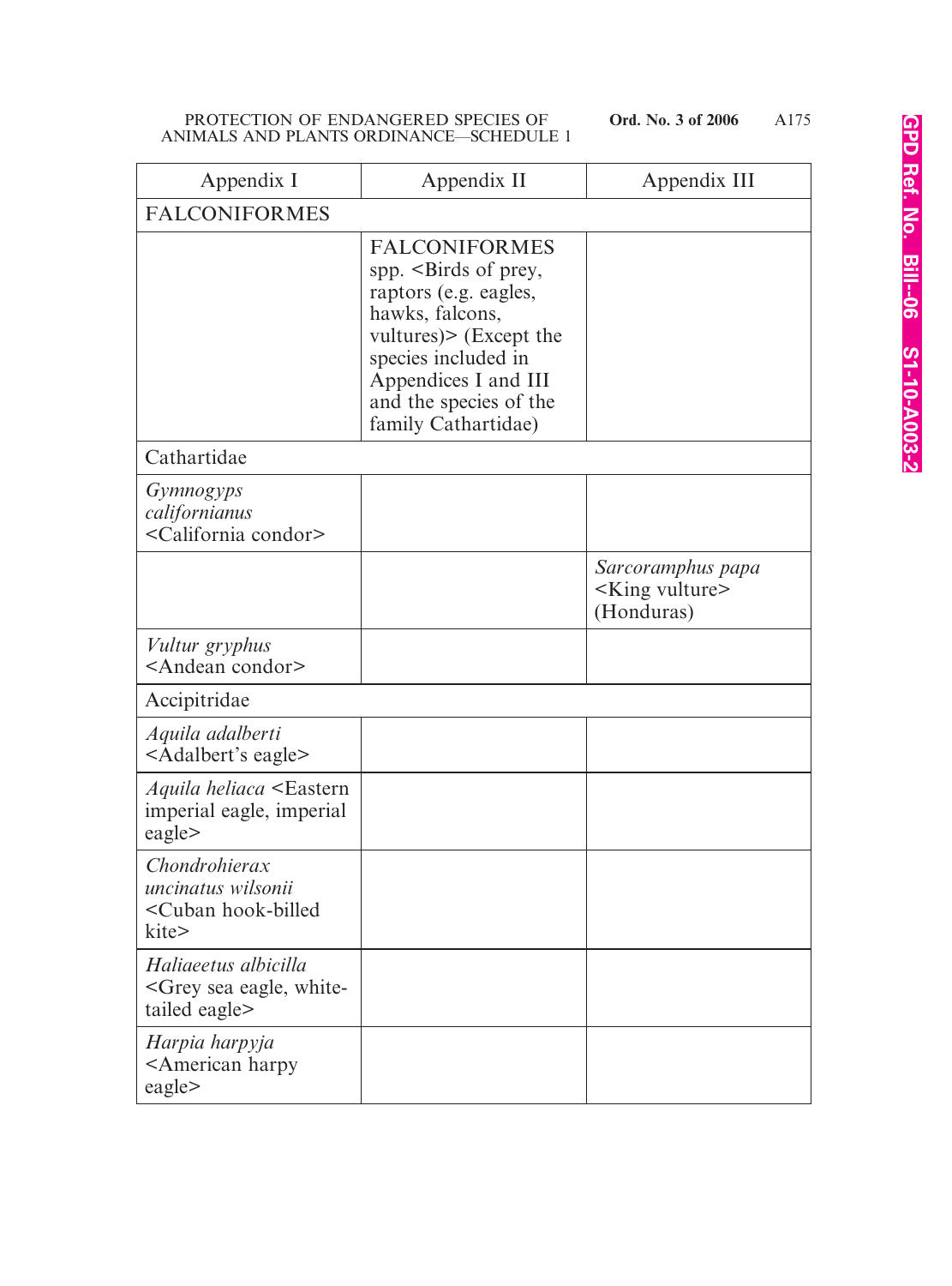| Appendix I                                                                                                               | Appendix II | Appendix III                                                                |
|--------------------------------------------------------------------------------------------------------------------------|-------------|-----------------------------------------------------------------------------|
| Pithecophaga jefferyi<br><great philippine<br="">eagle&gt;</great>                                                       |             |                                                                             |
| Falconidae                                                                                                               |             |                                                                             |
| <i>Falco araea</i> <seychelles<br>kestrel&gt;</seychelles<br>                                                            |             |                                                                             |
| <i>Falco jugger</i> <laggar<br>falcon&gt;</laggar<br>                                                                    |             |                                                                             |
| Falco newtoni<br><madagascar kestrel,<br="">Aldabra kestrel&gt; (Only<br/>the population of<br/>Seychelles)</madagascar> |             |                                                                             |
| Falco pelegrinoides<br><barbary falcon=""></barbary>                                                                     |             |                                                                             |
| <i>Falco peregrinus</i> <duck<br>hawk, peregrine<br/>falcon&gt;</duck<br>                                                |             |                                                                             |
| Falco punctatus<br><mauritius kestrel=""></mauritius>                                                                    |             |                                                                             |
| <i>Falco rusticolus</i> <gyr<br>falcon&gt;</gyr<br>                                                                      |             |                                                                             |
| <b>GALLIFORMES</b>                                                                                                       |             |                                                                             |
| Megapodiidae                                                                                                             |             |                                                                             |
| Macrocephalon maleo<br><celebes maleo=""></celebes>                                                                      |             |                                                                             |
| Cracidae                                                                                                                 |             |                                                                             |
|                                                                                                                          |             | <i>Crax alberti</i> <blue-<br>billed curassow&gt;<br/>(Colombia)</blue-<br> |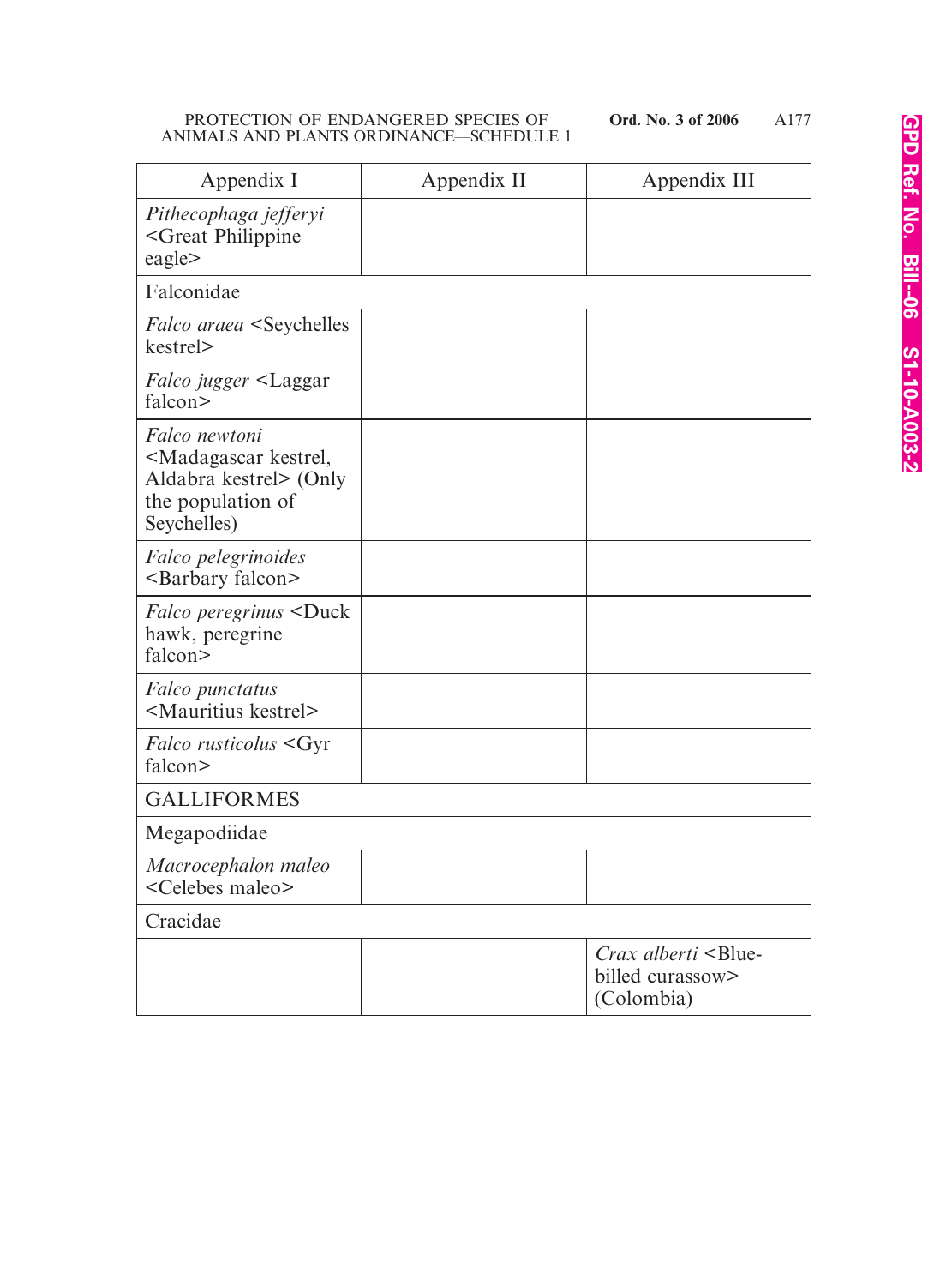| Appendix I                                                                                    | Appendix II | Appendix III                                                                                            |
|-----------------------------------------------------------------------------------------------|-------------|---------------------------------------------------------------------------------------------------------|
| Crax blumenbachii<br><blumenbach's<br>curassow, red-billed<br/>curassow&gt;</blumenbach's<br> |             |                                                                                                         |
|                                                                                               |             | Crax daubentoni<br><yellow-knobbed<br>curassow&gt; (Colombia)</yellow-knobbed<br>                       |
|                                                                                               |             | Crax globulosa<br><wattled curassow=""><br/>(Colombia)</wattled>                                        |
|                                                                                               |             | <i>Crax rubra</i> <great<br>curassow&gt; (Colombia,<br/>Costa Rica, Guatemala,<br/>Honduras)</great<br> |
| Mitu mitu <alagoas<br>curassow, razor-billed<br/>curassow&gt;</alagoas<br>                    |             |                                                                                                         |
| Oreophasis derbianus<br><derby's guan,="" horned<br="">guan&gt;</derby's>                     |             |                                                                                                         |
|                                                                                               |             | Ortalis vetula <plain<br>chachalaca&gt;<br/>(Guatemala, Honduras)</plain<br>                            |
|                                                                                               |             | Pauxi pauxi <helmeted<br>curassow&gt; (Colombia)</helmeted<br>                                          |
| Penelope albipennis<br><white-winged guan=""></white-winged>                                  |             |                                                                                                         |
|                                                                                               |             | Penelope purpurascens<br><crested guan=""><br/>(Honduras)</crested>                                     |
|                                                                                               |             | Penelopina nigra<br><highland guan=""><br/>(Guatemala)</highland>                                       |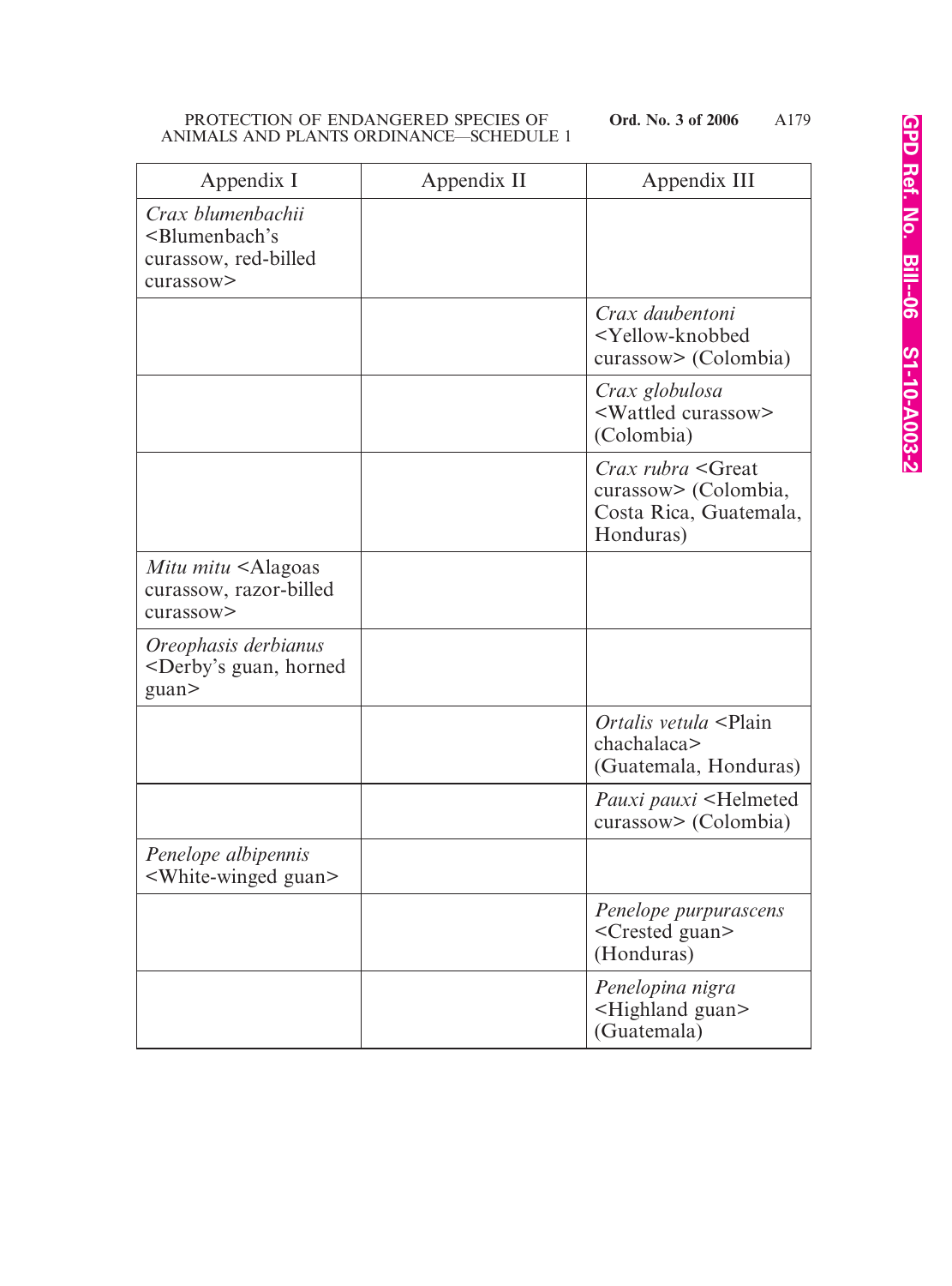| Appendix I                                                                                              | Appendix II                                                           | Appendix III                                                                                                    |
|---------------------------------------------------------------------------------------------------------|-----------------------------------------------------------------------|-----------------------------------------------------------------------------------------------------------------|
| <i>Pipile jacutinga</i> <black-<br>fronted curassow,<br/>black-fronted piping<br/>guan&gt;</black-<br>  |                                                                       |                                                                                                                 |
| <i>Pipile pipile</i> <trinidad<br>piping-guan, Trinidad<br/>white-headed<br/>curassow&gt;</trinidad<br> |                                                                       |                                                                                                                 |
| Phasianidae                                                                                             |                                                                       |                                                                                                                 |
|                                                                                                         |                                                                       | Agelastes meleagrides<br><white-breasted<br>guineafowl&gt; (Ghana)</white-breasted<br>                          |
|                                                                                                         |                                                                       | Agriocharis ocellata<br><ocellated turkey=""><br/>(Guatemala)</ocellated>                                       |
|                                                                                                         |                                                                       | Arborophila charltonii<br><chestnut-breasted<br>tree-partridge&gt;<br/>(Malaysia)</chestnut-breasted<br>        |
|                                                                                                         |                                                                       | Arborophila orientalis<br><bar-backed partridge,<br="">grey-breasted<br/>partridge&gt; (Malaysia)</bar-backed>  |
|                                                                                                         | Argusianus argus<br><argus great<br="" pheasant,="">argus&gt;</argus> |                                                                                                                 |
|                                                                                                         |                                                                       | Caloperdix oculea<br><ferruginous partridge,<br="">ferruginous wood-<br/>partridge&gt; (Malaysia)</ferruginous> |
| Catreus wallichii<br><cheer pheasant=""></cheer>                                                        |                                                                       |                                                                                                                 |
| Colinus virginianus<br>ridgwayi <masked<br>bobwhite&gt;</masked<br>                                     |                                                                       |                                                                                                                 |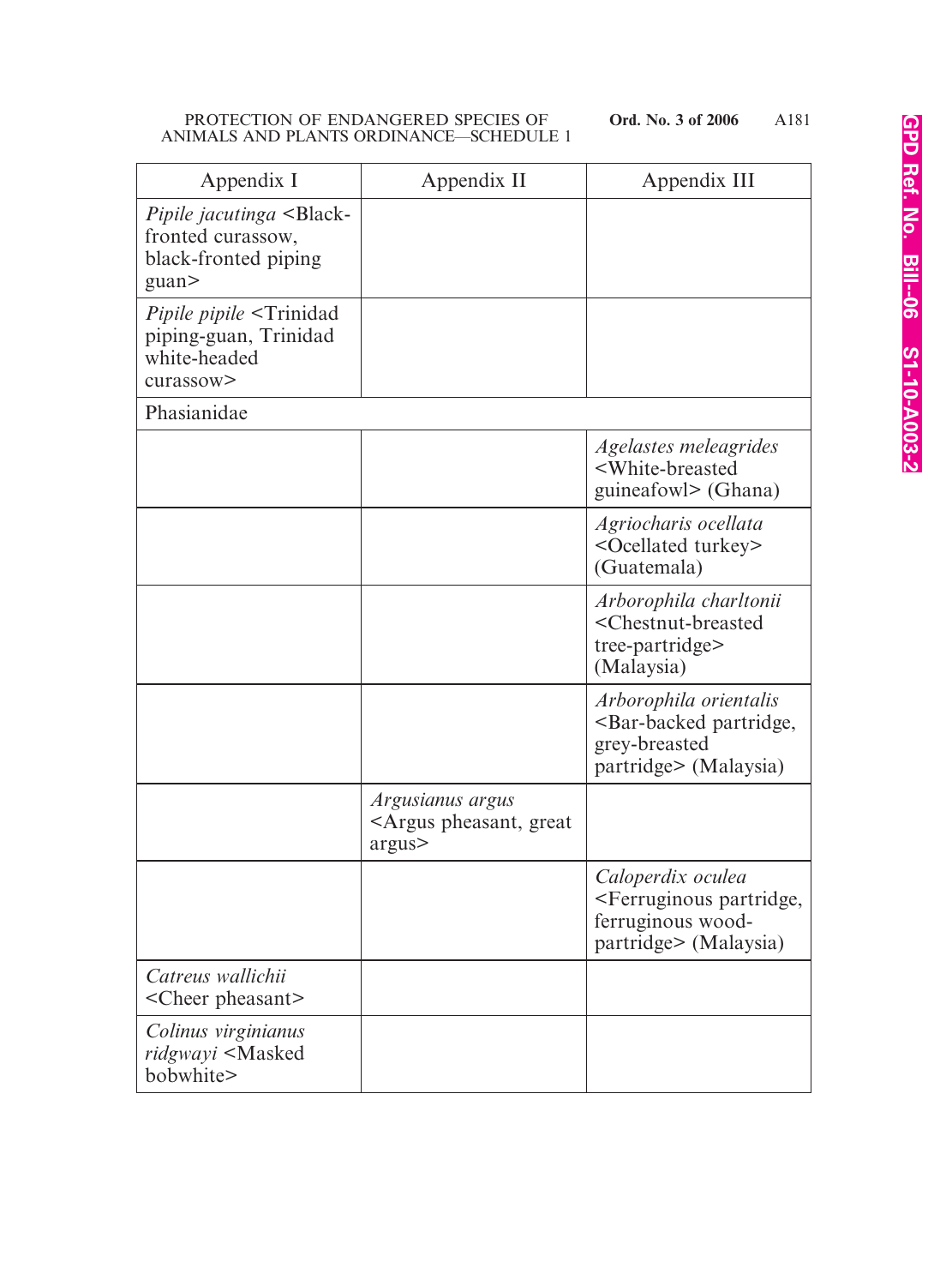| Appendix I                                                                      | Appendix II                                         | Appendix III                                                                     |
|---------------------------------------------------------------------------------|-----------------------------------------------------|----------------------------------------------------------------------------------|
| Crossoptilon<br><i>crossoptilon</i> <white<br>eared-pheasant&gt;</white<br>     |                                                     |                                                                                  |
| Crossoptilon harmani<br><tibetan eared-<br="">pheasant&gt;</tibetan>            |                                                     |                                                                                  |
| Crossoptilon<br>mantchuricum <brown<br>eared-pheasant&gt;</brown<br>            |                                                     |                                                                                  |
|                                                                                 | Gallus sonneratii <grey<br>junglefowl&gt;</grey<br> |                                                                                  |
|                                                                                 | Ithaginis cruentus<br><blood pheasant=""></blood>   |                                                                                  |
| Lophophorus impejanus<br><himalayan monal=""></himalayan>                       |                                                     |                                                                                  |
| Lophophorus lhuysii<br><chinese impeyan,<br="">Chinese monal&gt;</chinese>      |                                                     |                                                                                  |
| Lophophorus sclateri<br><crestless monal,<br="">Sclater's monal&gt;</crestless> |                                                     |                                                                                  |
| Lophura edwardsi<br><edward's pheasant=""></edward's>                           |                                                     |                                                                                  |
|                                                                                 |                                                     | Lophura<br>erythrophthalma<br><crestless fireback=""><br/>(Malaysia)</crestless> |
|                                                                                 |                                                     | Lophura ignita<br><crested fireback=""><br/>(Malaysia)</crested>                 |
| Lophura imperialis<br><imperial pheasant=""></imperial>                         |                                                     |                                                                                  |
| Lophura swinhoii<br><swinhoe's pheasant=""></swinhoe's>                         |                                                     |                                                                                  |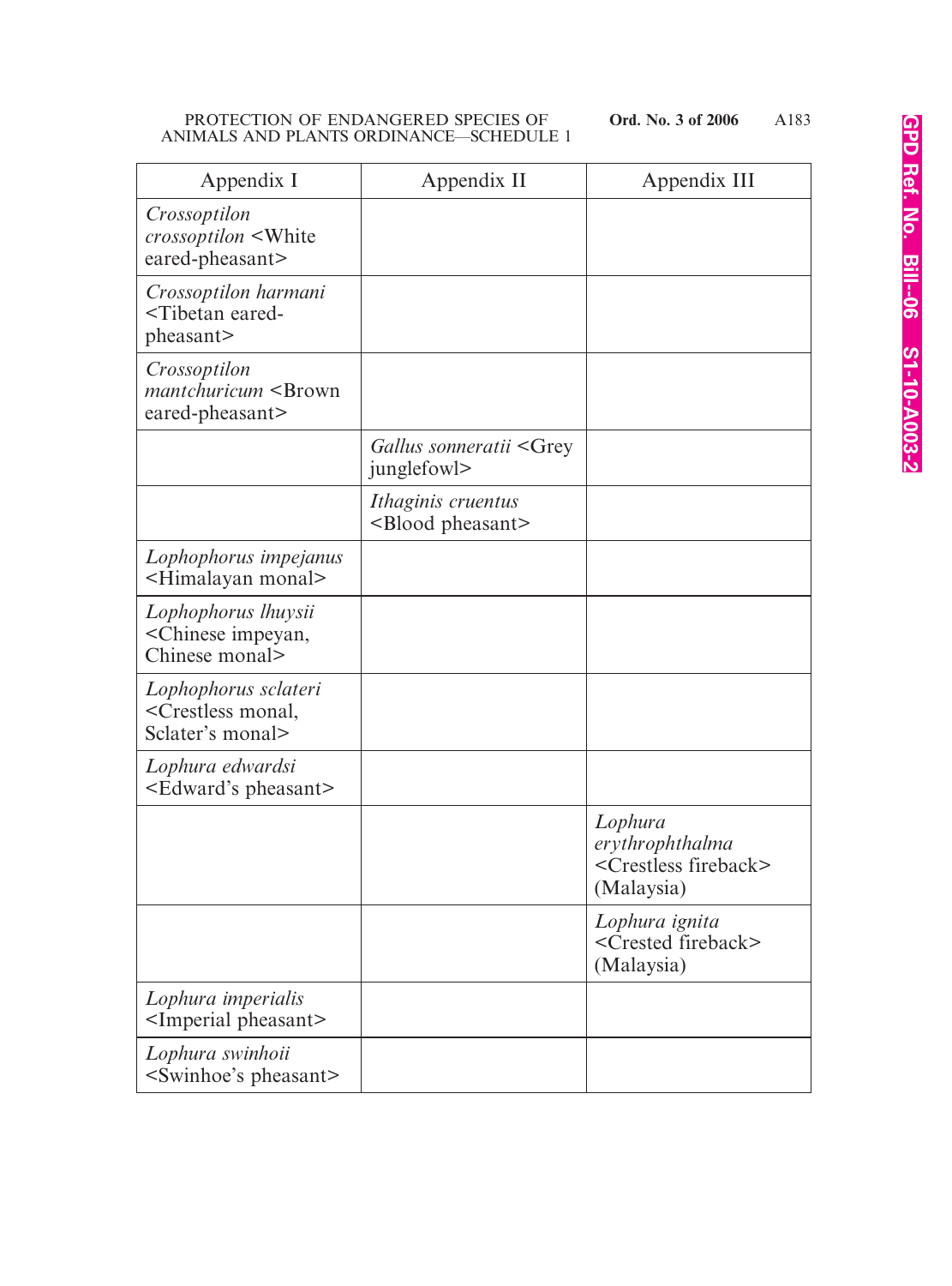| Appendix I                                                                                                  | Appendix II                                                                                         | Appendix III                                                                           |
|-------------------------------------------------------------------------------------------------------------|-----------------------------------------------------------------------------------------------------|----------------------------------------------------------------------------------------|
|                                                                                                             |                                                                                                     | Melanoperdix nigra<br><black wood-patridge=""><br/>(Malaysia)</black>                  |
|                                                                                                             | Pavo muticus <green<br>peafowl&gt;</green<br>                                                       |                                                                                        |
|                                                                                                             | Polyplectron<br>bicalcaratum <common<br>peacock-pheasant, grey<br/>peacock-pheasant&gt;</common<br> |                                                                                        |
| Polyplectron emphanum<br><napoleon's peacock-<br="">pheasant, Palawan<br/>peacock-pheasant&gt;</napoleon's> |                                                                                                     |                                                                                        |
|                                                                                                             | Polyplectron germaini<br><germain's peacock-<br="">pheasant&gt;</germain's>                         |                                                                                        |
|                                                                                                             |                                                                                                     | Polyplectron inopinatum<br><mountain peacock-<br="">pheasant&gt; (Malaysia)</mountain> |
|                                                                                                             | Polyplectron malacense<br><crested peacock-<br="">pheasant&gt;</crested>                            |                                                                                        |
|                                                                                                             | Polyplectron<br>schleiermacheri<br>-Bornean peacock-<br>pheasant>                                   |                                                                                        |
| Rheinardia ocellata<br><crested argus=""></crested>                                                         |                                                                                                     |                                                                                        |
|                                                                                                             |                                                                                                     | Rhizothera longirostris<br><long-billed<br>partridge&gt; (Malaysia)</long-billed<br>   |
|                                                                                                             |                                                                                                     | Rollulus rouloul<br>$\leq$ Crested partridge><br>(Malaysia)                            |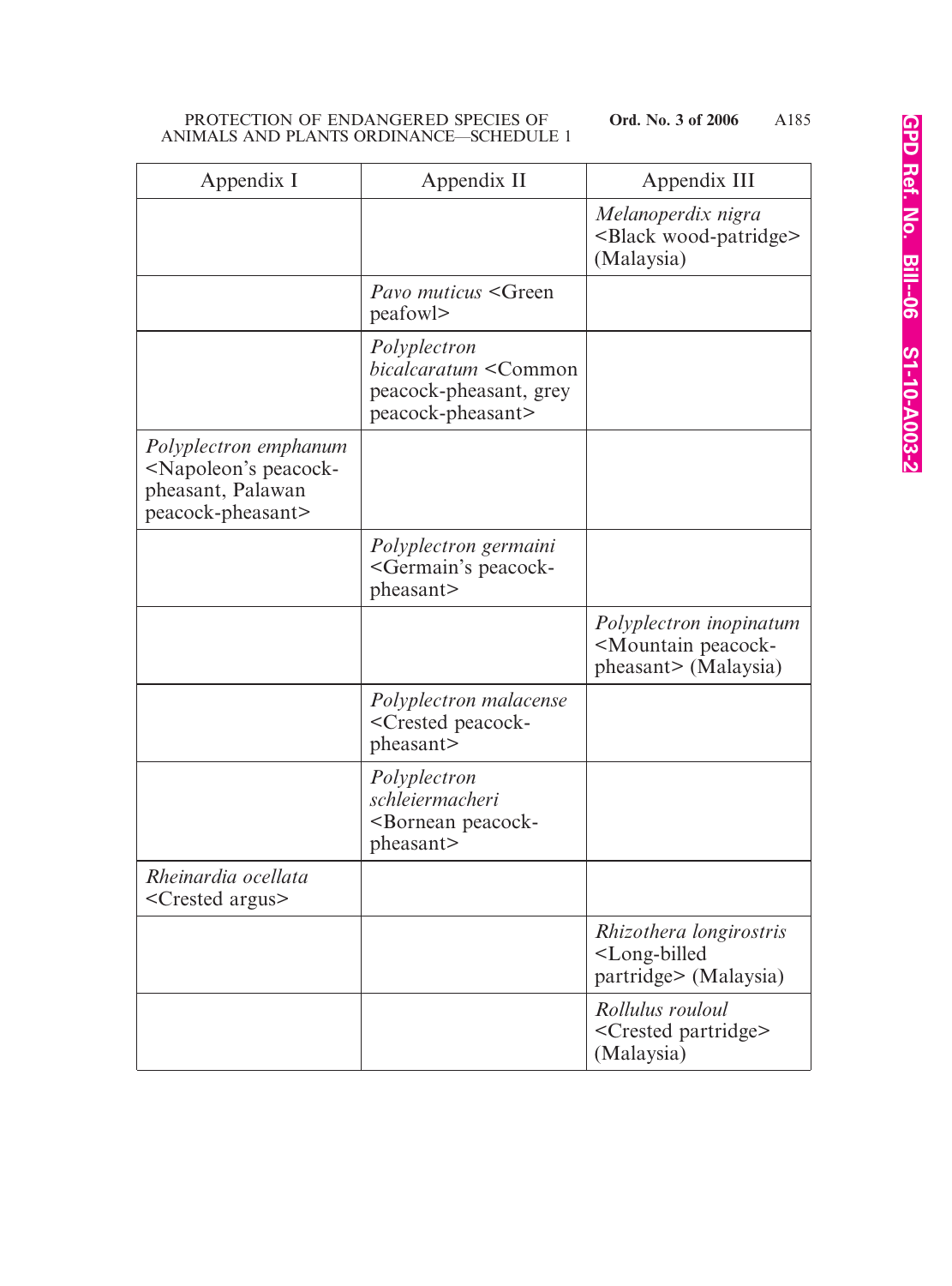| Appendix I                                                                                        | Appendix II                                                              | Appendix III                                                                                        |
|---------------------------------------------------------------------------------------------------|--------------------------------------------------------------------------|-----------------------------------------------------------------------------------------------------|
| Syrmaticus ellioti<br><chinese barred-<br="">backed pheasant,<br/>Elliot's pheasant&gt;</chinese> |                                                                          |                                                                                                     |
| Syrmaticus humiae<br><hume's bar-tailed<br="">pheasant&gt;</hume's>                               |                                                                          |                                                                                                     |
| Syrmaticus mikado<br><mikado pheasant=""></mikado>                                                |                                                                          |                                                                                                     |
| Tetraogallus caspius<br><caspian snowcock=""></caspian>                                           |                                                                          |                                                                                                     |
| Tetraogallus tibetanus<br><tibetan snowcock=""></tibetan>                                         |                                                                          |                                                                                                     |
| Tragopan blythii<br><blyth's tragopan=""></blyth's>                                               |                                                                          |                                                                                                     |
| Tragopan caboti<br><cabot's tragopan=""></cabot's>                                                |                                                                          |                                                                                                     |
| Tragopan<br>melanocephalus <black-<br>headed tragopan,<br/>western tragopan&gt;</black-<br>       |                                                                          |                                                                                                     |
|                                                                                                   |                                                                          | Tragopan satyra<br><crimson horned-<br="">pheasant, satyr<br/><math>tragon</math> (Nepal)</crimson> |
| Tympanuchus cupido<br><i>attwateri</i> <attwater's<br>prairie-chicken&gt;</attwater's<br>         |                                                                          |                                                                                                     |
| <b>GRUIFORMES</b>                                                                                 |                                                                          |                                                                                                     |
| Gruidae                                                                                           |                                                                          |                                                                                                     |
|                                                                                                   | Gruidae spp. < Cranes><br>(Except the species<br>included in Appendix I) |                                                                                                     |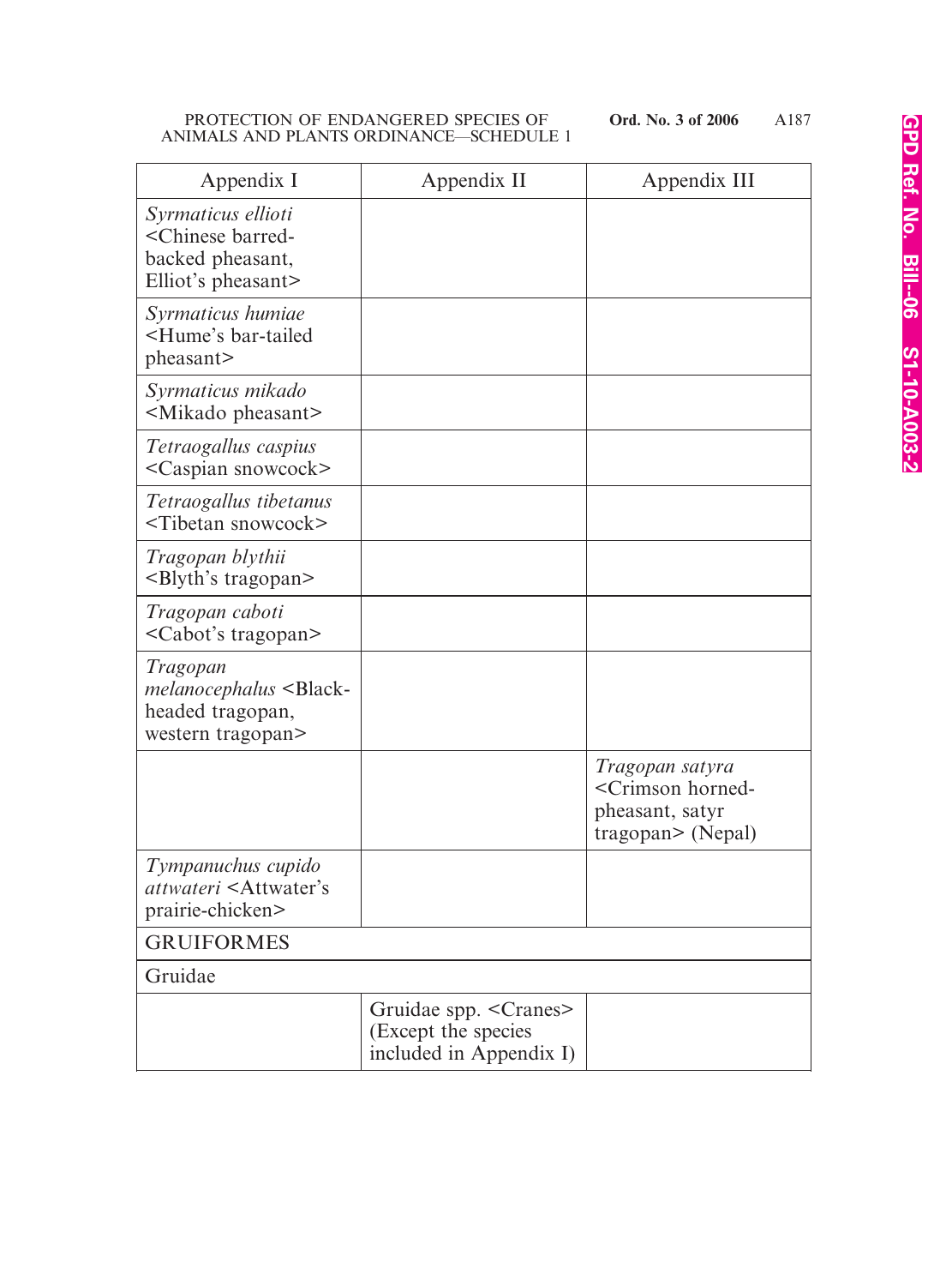A189

| Appendix I                                                                            | Appendix II                                                                              | Appendix III |
|---------------------------------------------------------------------------------------|------------------------------------------------------------------------------------------|--------------|
| Grus americana<br><whooping crane=""></whooping>                                      |                                                                                          |              |
| Grus canadensis nesiotes<br><cuban sandhill<br="">crane&gt;</cuban>                   |                                                                                          |              |
| Grus canadensis pulla<br><mississippi sandhill<br="">crane&gt;</mississippi>          |                                                                                          |              |
| Grus <i>japonensis</i><br><japanese crane,="" red-<br="">crowned crane&gt;</japanese> |                                                                                          |              |
| Grus leucogeranus<br><siberian crane=""></siberian>                                   |                                                                                          |              |
| Grus monacha<br><hooded crane=""></hooded>                                            |                                                                                          |              |
| Grus nigricollis <black-<br>necked crane&gt;</black-<br>                              |                                                                                          |              |
| Grus vipio <white-<br>naped crane&gt;</white-<br>                                     |                                                                                          |              |
| Rallidae                                                                              |                                                                                          |              |
| Gallirallus sylvestris<br><lord howe="" island<br="">rail&gt;</lord>                  |                                                                                          |              |
| Rhynochetidae                                                                         |                                                                                          |              |
| Rhynochetos jubatus<br>$<$ Kagu $>$                                                   |                                                                                          |              |
| Otididae                                                                              |                                                                                          |              |
|                                                                                       | Otididae spp.<br>$\triangle$ Bustards> (Except the<br>species included in<br>Appendix I) |              |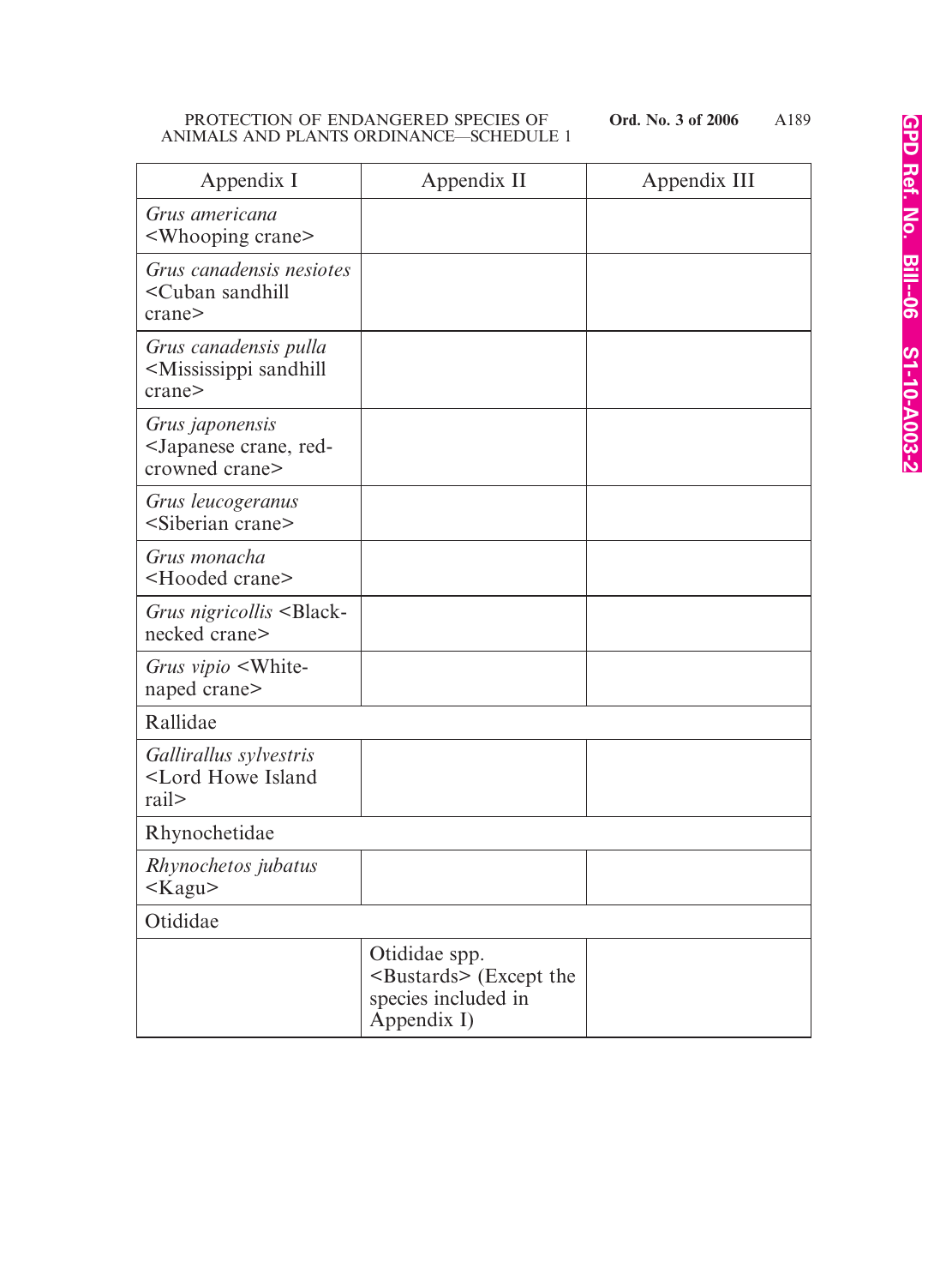| Appendix I                                                                   | Appendix II | Appendix III                                                                                    |
|------------------------------------------------------------------------------|-------------|-------------------------------------------------------------------------------------------------|
| Ardeotis nigriceps<br><great indian<br="">bustard&gt;</great>                |             |                                                                                                 |
| Chlamydotis undulata<br><houbara bustard=""></houbara>                       |             |                                                                                                 |
| Eupodotis bengalensis<br><bengal bustard,<br="">Bengal florican&gt;</bengal> |             |                                                                                                 |
| <b>CHARADRIIFORMES</b>                                                       |             |                                                                                                 |
| Burhinidae                                                                   |             |                                                                                                 |
|                                                                              |             | <b>Burhinus bistriatus</b><br><double-striped thick<br="">knee&gt; (Guatemala)</double-striped> |
| Scolopacidae                                                                 |             |                                                                                                 |
| Numenius borealis<br><eskimo curlew=""></eskimo>                             |             |                                                                                                 |
| Numenius tenuirostris<br><slender-billed curlew=""></slender-billed>         |             |                                                                                                 |
| Tringa guttifer<br><nordmann's<br>greenshank&gt;</nordmann's<br>             |             |                                                                                                 |
| Laridae                                                                      |             |                                                                                                 |
| <i>Larus relictus</i> <relict<br>gull</relict<br>                            |             |                                                                                                 |
| <b>COLUMBIFORMES</b>                                                         |             |                                                                                                 |
| Columbidae                                                                   |             |                                                                                                 |
| Caloenas nicobarica<br><nicobar dove=""></nicobar>                           |             |                                                                                                 |
|                                                                              |             | Columba guinea<br><speckled pigeon=""><br/>(Ghana)</speckled>                                   |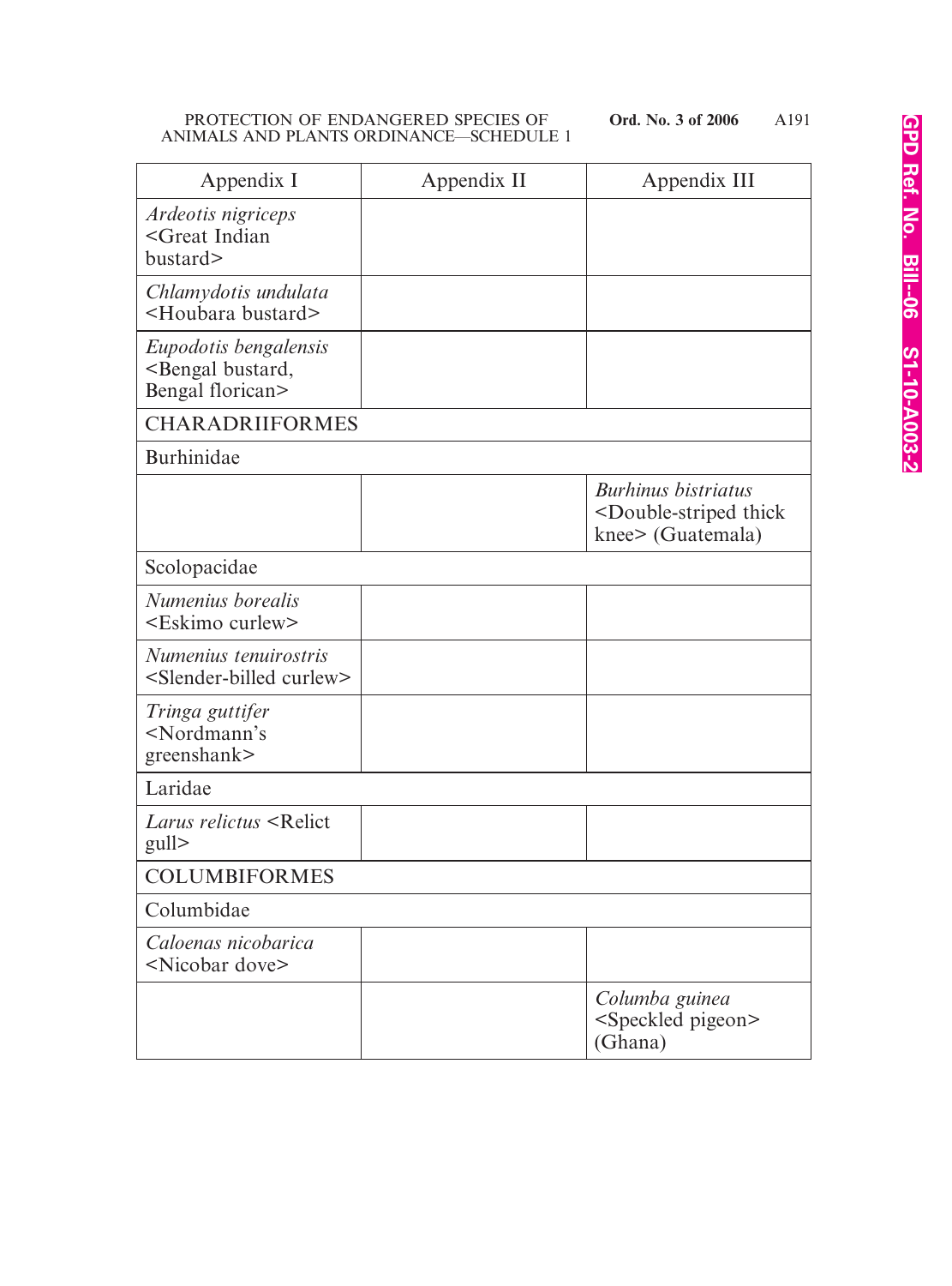| Appendix I                                                          | Appendix II                                                     | Appendix III                                                                                         |
|---------------------------------------------------------------------|-----------------------------------------------------------------|------------------------------------------------------------------------------------------------------|
|                                                                     |                                                                 | Columba iriditorques<br><western bronze-naped<br="">pigeon&gt; (Ghana)</western>                     |
|                                                                     |                                                                 | Columba livia <rock<br>dove &gt; (Ghana)</rock<br>                                                   |
|                                                                     |                                                                 | <i>Columba mayeri</i> <pink<br>pigeon&gt; (Mauritius)</pink<br>                                      |
|                                                                     |                                                                 | Columba unicincta<br><afep grey<br="" pigeon,="">wood-pigeon&gt; (Ghana)</afep>                      |
| Ducula mindorensis<br><mindoro imperial-<br="">pigeon&gt;</mindoro> |                                                                 |                                                                                                      |
|                                                                     | Gallicolumba luzonica<br><bleeding dove="" heart=""></bleeding> |                                                                                                      |
|                                                                     | Goura spp. < Crowned-<br>pigeons>                               |                                                                                                      |
|                                                                     |                                                                 | Oena capensis <long-<br>tailed dove, Namaqua<br/>dove&gt; (Ghana)</long-<br>                         |
|                                                                     |                                                                 | Streptopelia decipiens<br><african mourning<br="">dove &gt; (Ghana)</african>                        |
|                                                                     |                                                                 | Streptopelia roseogrisea<br><african collared-dove,<br="">pink-headed dove&gt;<br/>(Ghana)</african> |
|                                                                     |                                                                 | <i>Streptopelia</i><br>semitorquata <red-<br>eyed dove&gt; (Ghana)</red-<br>                         |
|                                                                     |                                                                 | Streptopelia senegalensis<br><laughing dove=""><br/>(Ghana)</laughing>                               |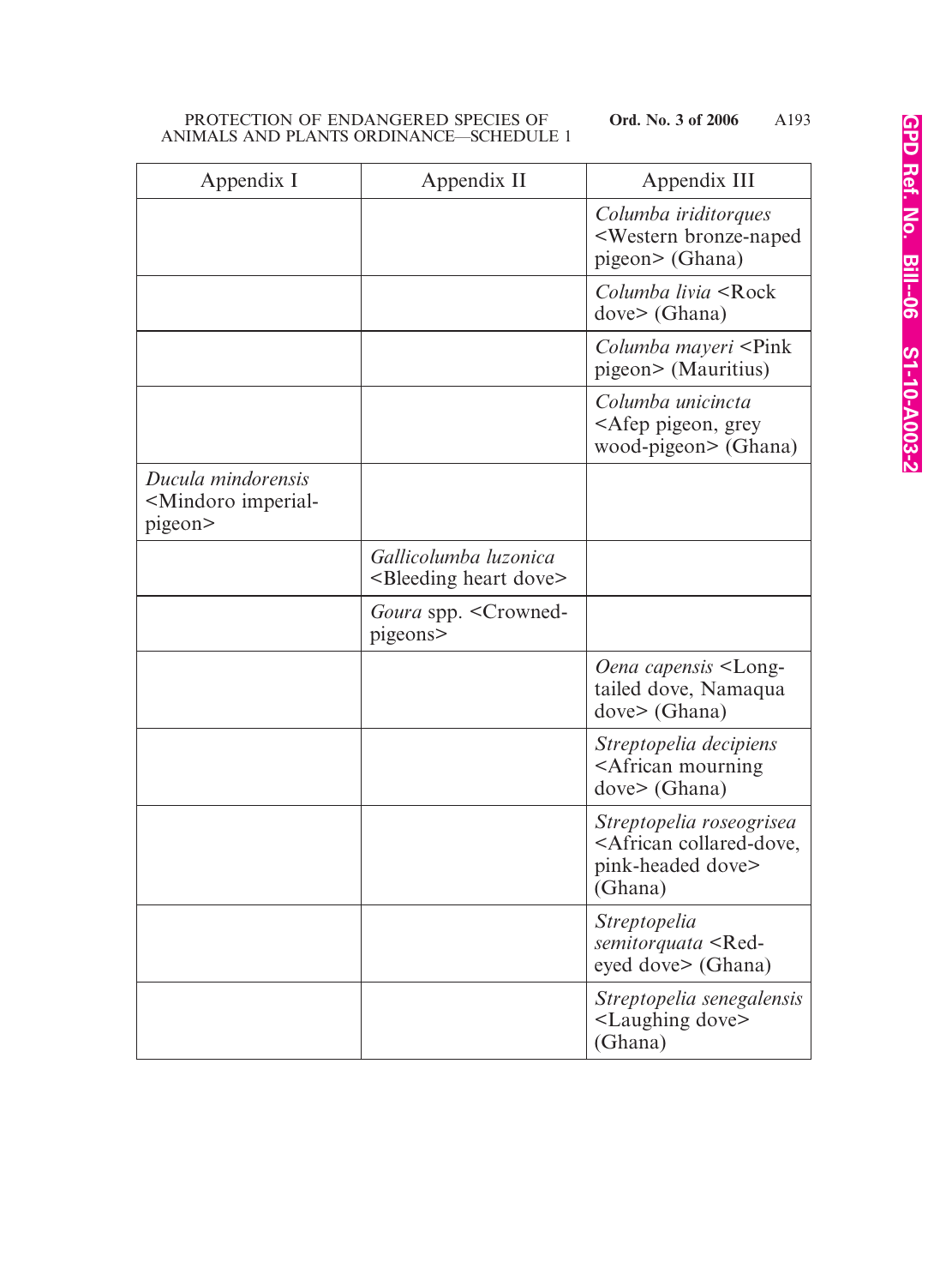| Appendix I | Appendix II | Appendix III                                                                           |
|------------|-------------|----------------------------------------------------------------------------------------|
|            |             | Streptopelia turtur<br><european turtle-dove,<br="">turtle dove&gt; (Ghana)</european> |
|            |             | Streptopelia vinacea<br><vinaceous dove=""><br/>(Ghana)</vinaceous>                    |
|            |             | <i>Treron calva</i> <african<br>green-pigeon&gt; (Ghana)</african<br>                  |
|            |             | Treron waalia <bruce's<br>green pigeon&gt; (Ghana)</bruce's<br>                        |
|            |             | Turtur abyssinicus<br><black-billed wood-<br="">dove&gt; (Ghana)</black-billed>        |
|            |             | Turtur afer <blue-<br>spotted wood-dove&gt;<br/>(Ghana)</blue-<br>                     |
|            |             | Turtur brehmeri <blue-<br>headed dove&gt; (Ghana)</blue-<br>                           |
|            |             | Turtur tympanistria<br><tambourine dove=""><br/>(Ghana)</tambourine>                   |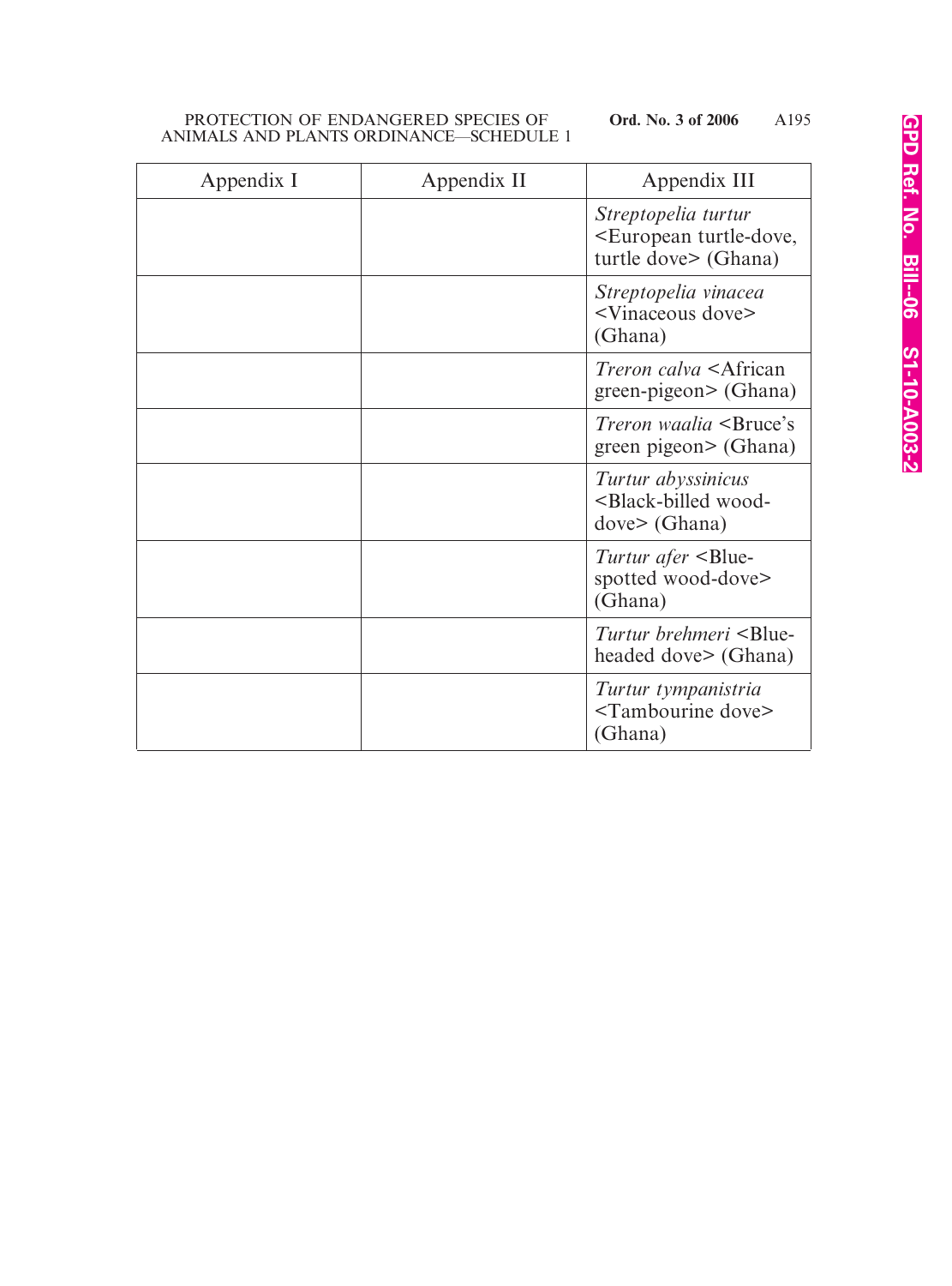| Appendix I                                                                                             | Appendix II                                                                                                                                                                                                                                                                                                                                                                                     | Appendix III |
|--------------------------------------------------------------------------------------------------------|-------------------------------------------------------------------------------------------------------------------------------------------------------------------------------------------------------------------------------------------------------------------------------------------------------------------------------------------------------------------------------------------------|--------------|
| <b>PSITTACIFORMES</b>                                                                                  |                                                                                                                                                                                                                                                                                                                                                                                                 |              |
|                                                                                                        | <b>PSITTACIFORMES</b><br>spp. <parrots,<br>psittacines (e.g.<br/>parakeets, cockatoos,<br/><math>\text{macaws}</math> (Except the<br/>species included in<br/>Appendix I and<br/>Appendix III, and<br/>excluding <i>Agapornis</i><br/><i>roseicollis,</i><br/>Melopsittacus undulatus<br/>and Nymphicus<br/><i>hollandicus</i>, which are<br/>not included in the<br/>Appendices)</parrots,<br> |              |
| Cacatuidae                                                                                             |                                                                                                                                                                                                                                                                                                                                                                                                 |              |
| Cacatua goffini<br><goffin's cockatoo=""></goffin's>                                                   |                                                                                                                                                                                                                                                                                                                                                                                                 |              |
| Cacatua<br>haematuropygia<br><philippine cockatoo,<br="">red-vented cockatoo&gt;</philippine>          |                                                                                                                                                                                                                                                                                                                                                                                                 |              |
| Cacatua moluccensis<br><moluccan cockatoo=""></moluccan>                                               |                                                                                                                                                                                                                                                                                                                                                                                                 |              |
| Cacatua sulphurea<br><lesser sulphur-crested<br="">cockatoo, yellow-<br/>crested cockatoo&gt;</lesser> |                                                                                                                                                                                                                                                                                                                                                                                                 |              |
| Probosciger aterrimus<br><palm cockatoo=""></palm>                                                     |                                                                                                                                                                                                                                                                                                                                                                                                 |              |
| Loriidae                                                                                               |                                                                                                                                                                                                                                                                                                                                                                                                 |              |
| <i>Eos histrio</i> <red-and-<br>blue lory&gt;</red-and-<br>                                            |                                                                                                                                                                                                                                                                                                                                                                                                 |              |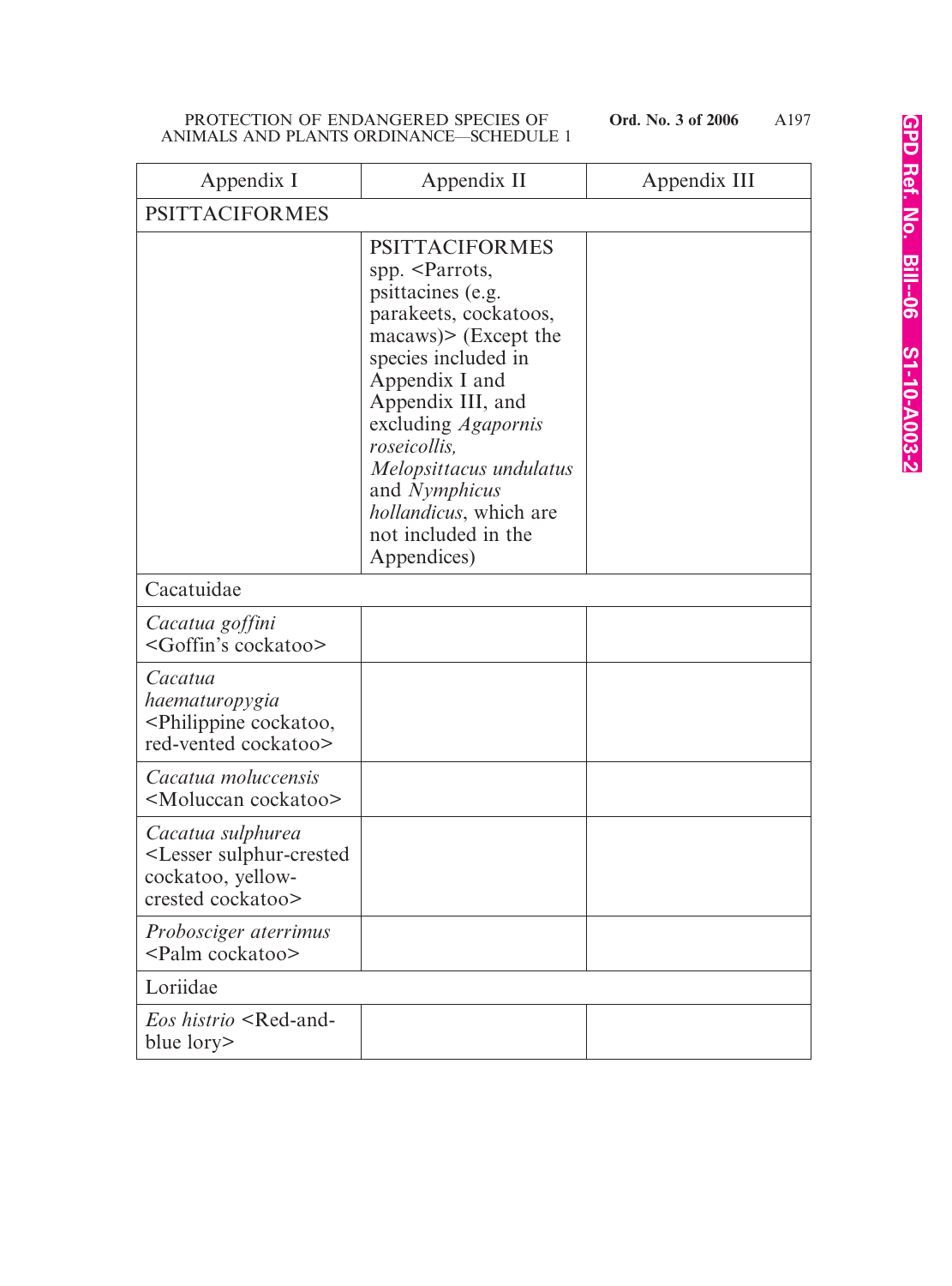| Appendix I                                                                            | Appendix II | Appendix III |
|---------------------------------------------------------------------------------------|-------------|--------------|
| Vini ultramarina<br><ultramarine lorikeet=""></ultramarine>                           |             |              |
| Psittacidae                                                                           |             |              |
| Amazona arausiaca<br><jacquot, red-necked<br="">amazon&gt;</jacquot,>                 |             |              |
| Amazona barbadensis<br><yellow-shouldered<br>amazon&gt;</yellow-shouldered<br>        |             |              |
| Amazona brasiliensis<br><red-tailed amazon=""></red-tailed>                           |             |              |
| Amazona finschi <lilac-<br>crowned parrot&gt;</lilac-<br>                             |             |              |
| Amazona guildingii<br><saint vincent<br="">amazon&gt;</saint>                         |             |              |
| Amazona imperialis<br><imperial amazon=""></imperial>                                 |             |              |
| Amazona leucocephala<br><bahamas parrot,<br="">Cuban amazon&gt;</bahamas>             |             |              |
| Amazona ochrocephala<br><i>auropalliata</i> <yellow-<br>naped amazon&gt;</yellow-<br> |             |              |
| Amazona ochrocephala<br>belizensis                                                    |             |              |
| Amazona ochrocephala<br>caribaea                                                      |             |              |
| Amazona ochrocephala<br>oratrix                                                       |             |              |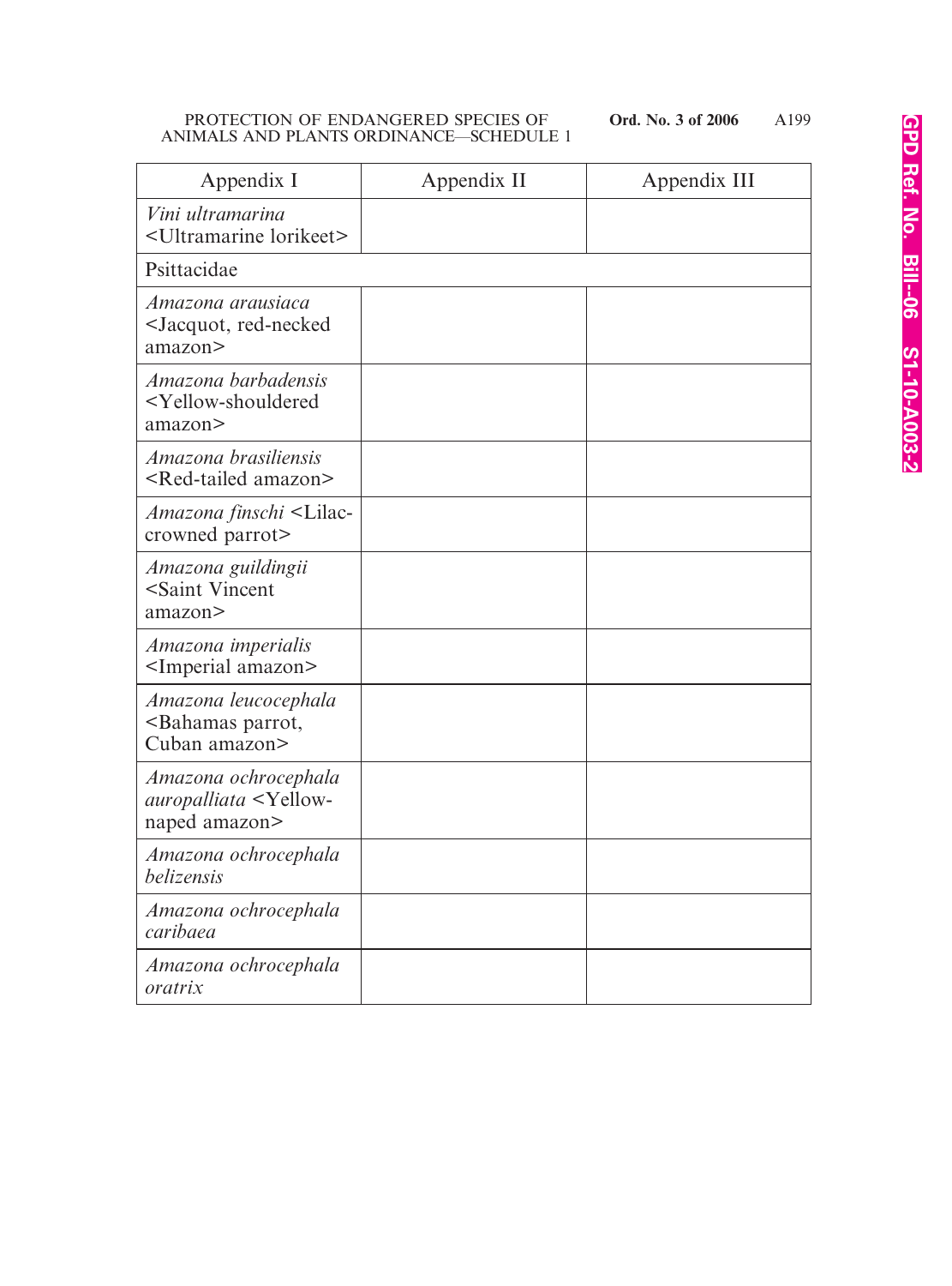| Appendix I                                                                                                                                 | Appendix II | Appendix III |
|--------------------------------------------------------------------------------------------------------------------------------------------|-------------|--------------|
| Amazona ochrocephala<br>parvipes                                                                                                           |             |              |
| Amazona ochrocephala<br>tresmariae                                                                                                         |             |              |
| <i>Amazona pretrei</i> <red-<br>spectacled amazon&gt;</red-<br>                                                                            |             |              |
| Amazona rhodocorytha<br><red-browed amazon=""></red-browed>                                                                                |             |              |
| Amazona tucumana<br><alder parrot,<br="">Tucuman amazon&gt;</alder>                                                                        |             |              |
| Amazona versicolor<br><saint amazon="" lucia=""></saint>                                                                                   |             |              |
| Amazona vinacea<br><vinaceous amazon=""></vinaceous>                                                                                       |             |              |
| Amazona viridigenalis<br><green-cheeked<br>amazon&gt;</green-cheeked<br>                                                                   |             |              |
| Amazona vittata<br><puerto rican<br="">amazon&gt;</puerto>                                                                                 |             |              |
| <i>Anodorhynchus</i> spp.<br><blue macaws=""></blue>                                                                                       |             |              |
| <i>Ara ambigua</i> <buffon's<br>macaw&gt;</buffon's<br>                                                                                    |             |              |
| Ara glaucogularis<br><blue-throated<br>macaw&gt; (Often traded<br/>under the incorrect<br/>designation Ara<br/>caninde)</blue-throated<br> |             |              |
| <i>Ara macao</i> <scarlet<br>macaw&gt;</scarlet<br>                                                                                        |             |              |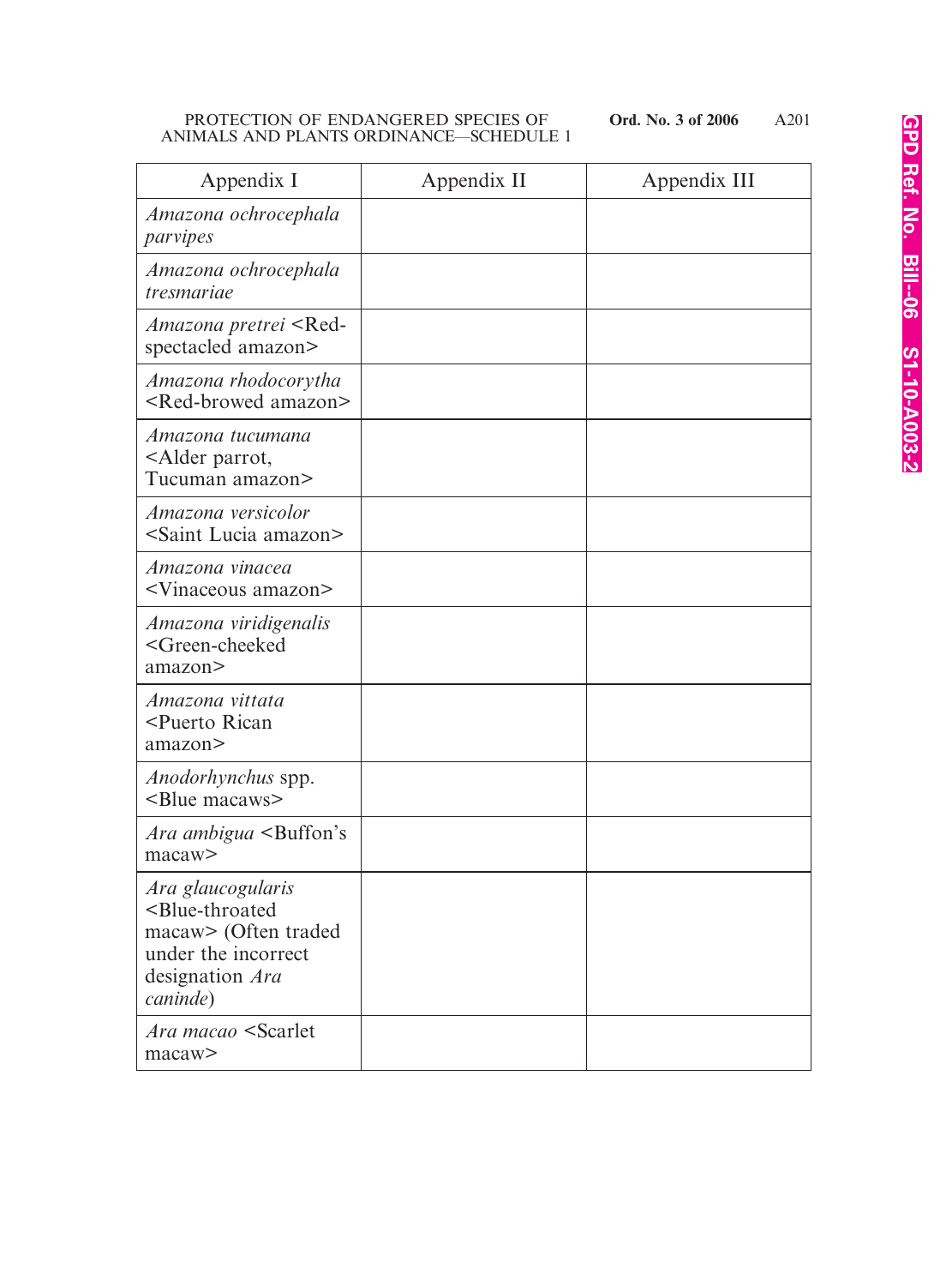| Appendix I                                                                                                           | Appendix II | Appendix III |
|----------------------------------------------------------------------------------------------------------------------|-------------|--------------|
| Ara militaris <military<br>macaw&gt;</military<br>                                                                   |             |              |
| <i>Ara rubrogenys</i> <red-<br>fronted macaw&gt;</red-<br>                                                           |             |              |
| Cyanopsitta spixii<br><little blue="" macaw,<br="">Spix's macaw&gt;</little>                                         |             |              |
| Cyanoramphus forbesi<br><chatham island<br="">yellow-fronted<br/>parakeet&gt;</chatham>                              |             |              |
| Cyanoramphus<br>novaezelandiae <new<br>Zealand parakeet, red-<br/>fronted parakeet&gt;</new<br>                      |             |              |
| Cyclopsitta diophthalma<br><i>coxeni</i> < Coxen's blue-<br>browed fig parrot,<br>Coxen's double-eyed fig<br>parrot> |             |              |
| Eunymphicus cornutus<br><horned parakeet=""></horned>                                                                |             |              |
| Geopsittacus<br><i>occidentalis</i> <night<br>parrot&gt; (possibly<br/>extinct)</night<br>                           |             |              |
| Guarouba guarouba<br><golden conure=""></golden>                                                                     |             |              |
| Neophema chrysogaster<br><orange-bellied<br>parakeet&gt;</orange-bellied<br>                                         |             |              |
| Ognorhynchus icterotis<br><yellow-eared conure=""></yellow-eared>                                                    |             |              |
| Pezoporus wallicus<br><ground parakeet=""></ground>                                                                  |             |              |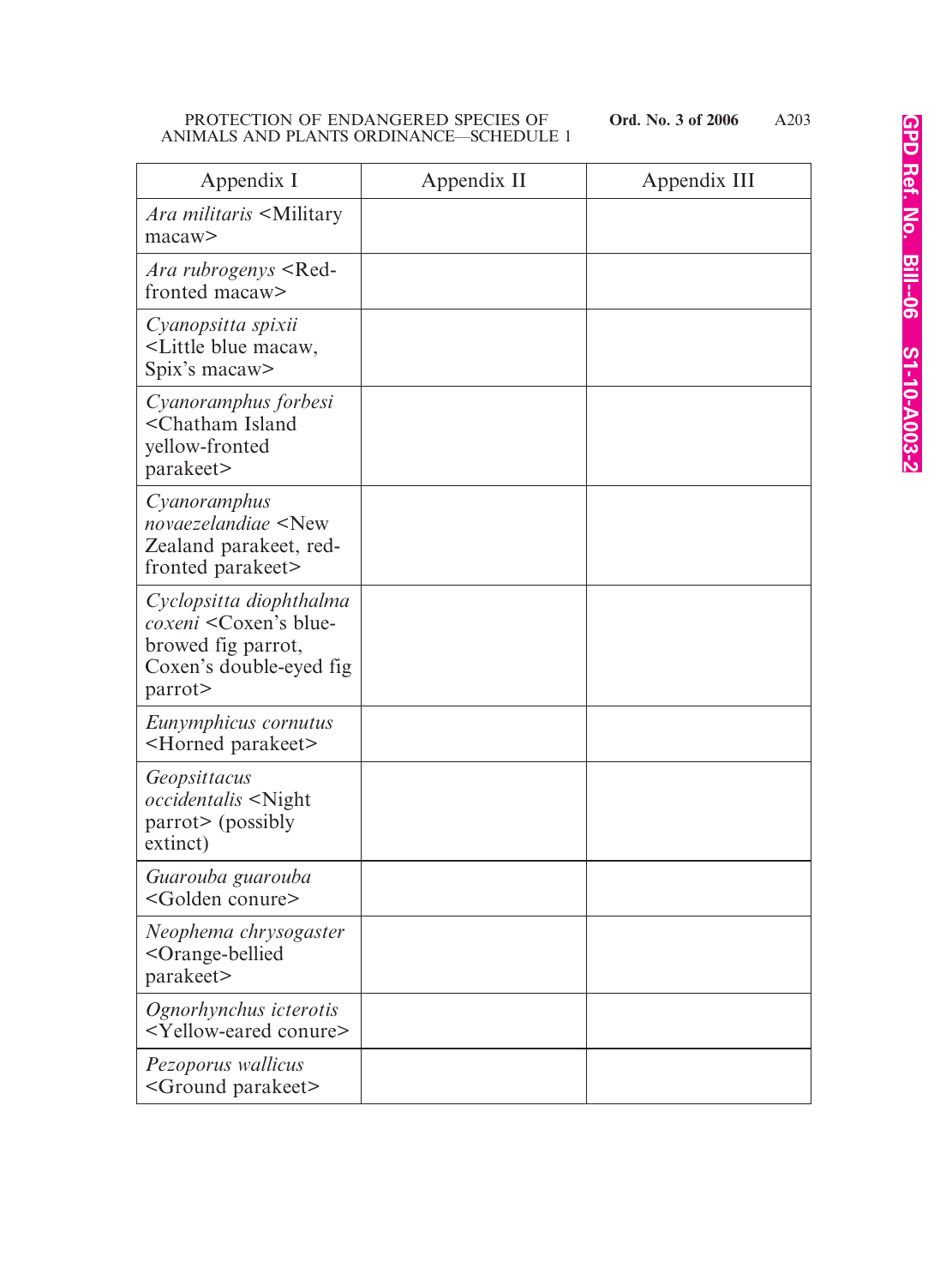| Appendix I                                                                                                  | Appendix II | Appendix III                                                                                          |
|-------------------------------------------------------------------------------------------------------------|-------------|-------------------------------------------------------------------------------------------------------|
| Pionopsitta pileata<br><pileated parrot=""></pileated>                                                      |             |                                                                                                       |
| Propyrrhura couloni<br><blue-headed macaw=""></blue-headed>                                                 |             |                                                                                                       |
| Propyrrhura maracana<br><blue-winged macaw=""></blue-winged>                                                |             |                                                                                                       |
| Psephotus<br>chrysopterygius<br><golden-shouldered<br>parrot&gt;</golden-shouldered<br>                     |             |                                                                                                       |
| Psephotus dissimilis<br><hooded parrot=""></hooded>                                                         |             |                                                                                                       |
| Psephotus pulcherrimus<br><beautiful parakeet,<br="">paradise parrot&gt;<br/>(possibly extinct)</beautiful> |             |                                                                                                       |
| Psittacula echo<br><mauritius parakeet=""></mauritius>                                                      |             |                                                                                                       |
|                                                                                                             |             | Psittacula krameri<br><ring-necked parakeet,<br="">rose-ringed parakeet&gt;<br/>(Ghana)</ring-necked> |
| Pyrrhura cruentata<br><blue-chested<br>parakeet&gt;</blue-chested<br>                                       |             |                                                                                                       |
| Rhynchopsitta spp.<br><thick-billed parrots=""></thick-billed>                                              |             |                                                                                                       |
| Strigops habroptilus<br><kakapo></kakapo>                                                                   |             |                                                                                                       |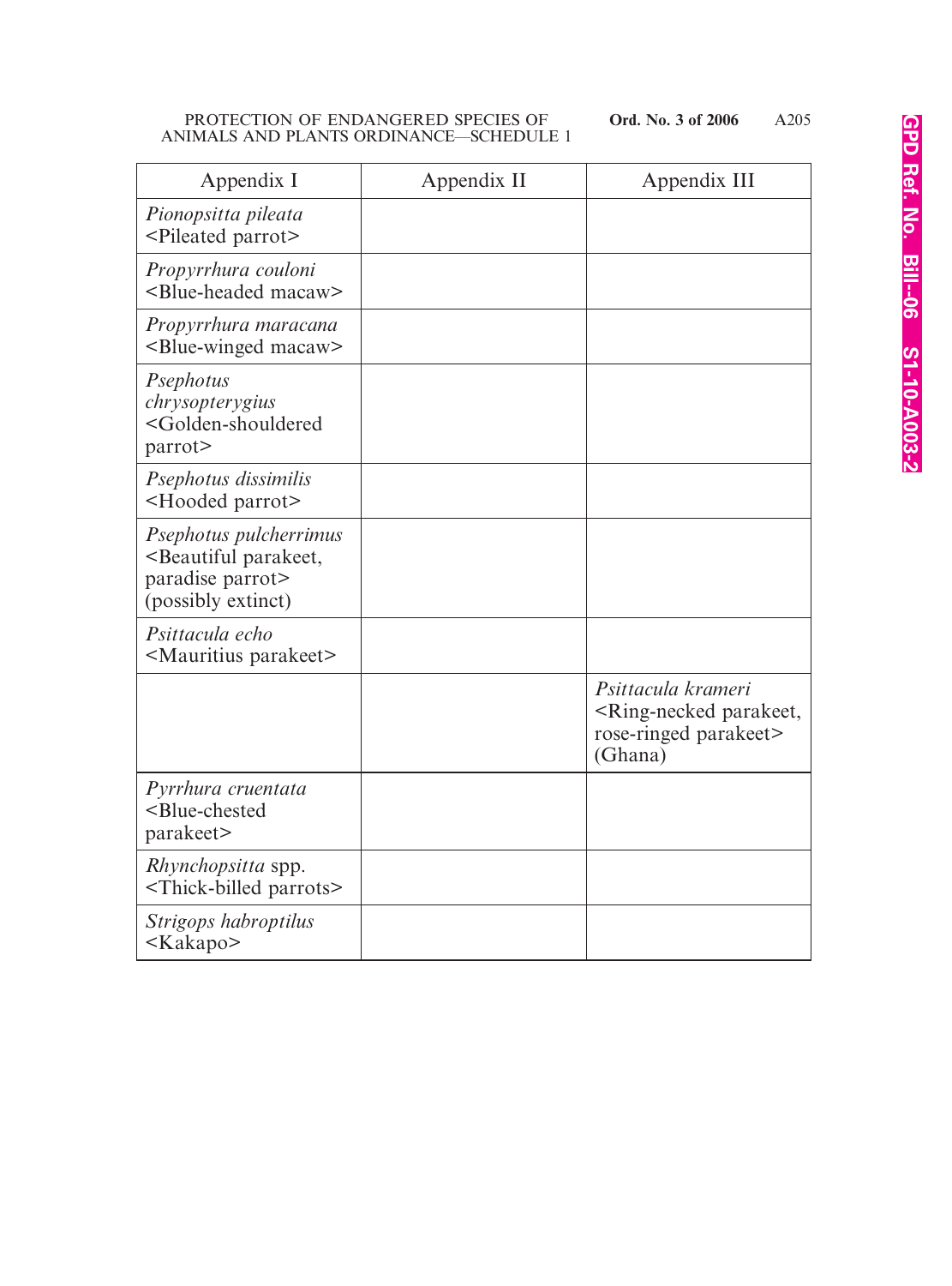| Appendix I                                                                               | Appendix II                                                                                             | Appendix III                                                                                 |
|------------------------------------------------------------------------------------------|---------------------------------------------------------------------------------------------------------|----------------------------------------------------------------------------------------------|
| <b>CUCULIFORMES</b>                                                                      |                                                                                                         |                                                                                              |
| Musophagidae                                                                             |                                                                                                         |                                                                                              |
|                                                                                          |                                                                                                         | Corythaeola cristata<br><blue plantain-eater,<br="">great blue turaco&gt;<br/>(Ghana)</blue> |
|                                                                                          |                                                                                                         | <i>Crinifer piscator</i> <grey<br>plantain-eater&gt;<br/>(Ghana)</grey<br>                   |
|                                                                                          | Musophaga<br>porphyreolopha<br><purple-crested turaco,<br="">violet-crested turaco&gt;</purple-crested> |                                                                                              |
|                                                                                          |                                                                                                         | Musophaga violacea<br><violet plantain-eater,<br="">violet turaco&gt; (Ghana)</violet>       |
|                                                                                          | Tauraco spp.<br>Turas                                                                                   |                                                                                              |
| <b>STRIGIFORMES</b>                                                                      |                                                                                                         |                                                                                              |
|                                                                                          | STRIGIFORMES spp.<br>$<$ Owls> (Except the<br>species included in<br>Appendix I)                        |                                                                                              |
| Tytonidae                                                                                |                                                                                                         |                                                                                              |
| Tyto soumagnei<br><madagascar grass<br=""><math>ow</math> <math>&gt;</math></madagascar> |                                                                                                         |                                                                                              |
| Strigidae                                                                                |                                                                                                         |                                                                                              |
| Athene blewitti <forest<br>little owl&gt;</forest<br>                                    |                                                                                                         |                                                                                              |
| Mimizuku gurneyi<br><giant scops-owl=""></giant>                                         |                                                                                                         |                                                                                              |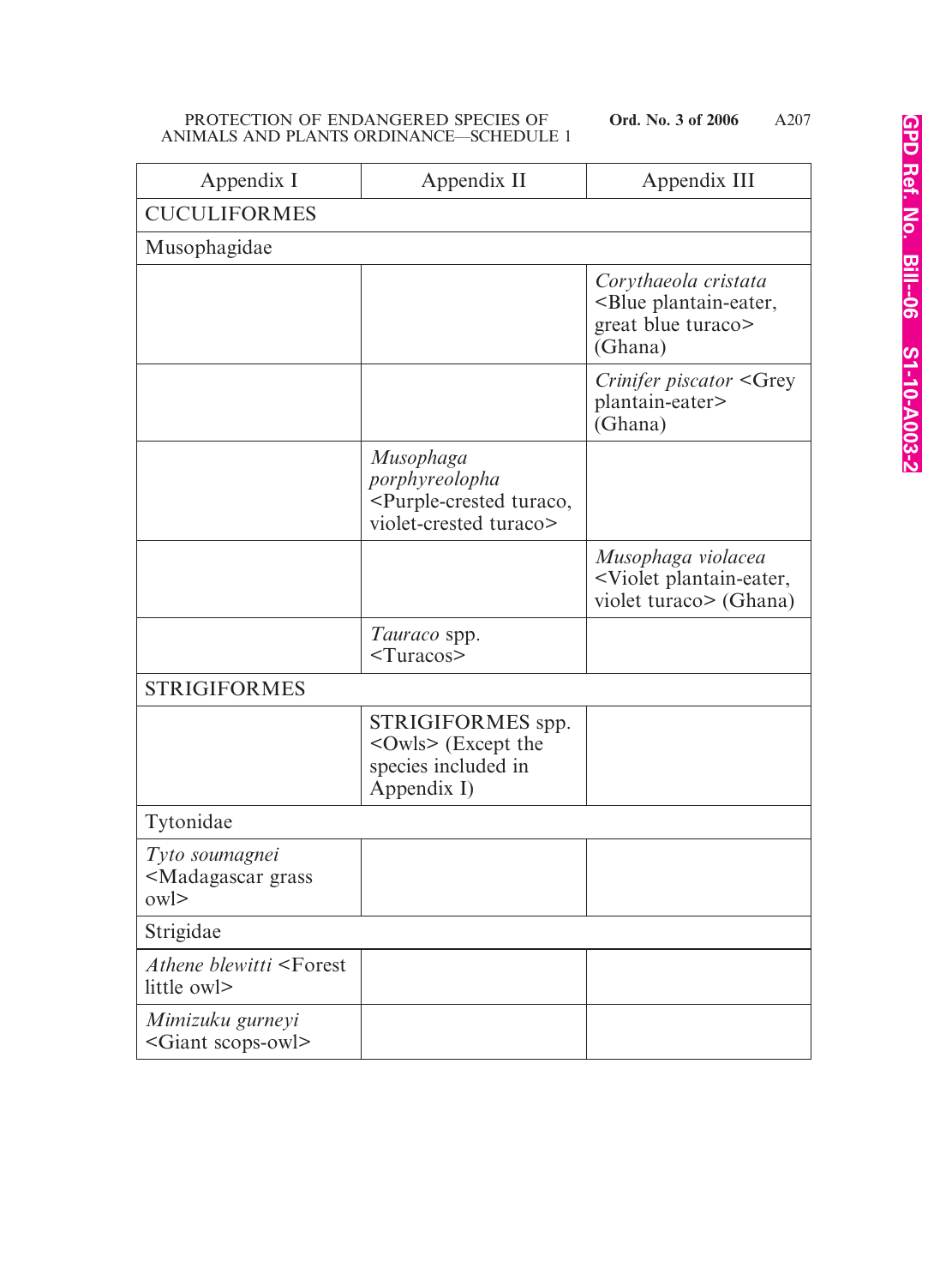| Appendix I                                                                                       | Appendix II                                                                                           | Appendix III |
|--------------------------------------------------------------------------------------------------|-------------------------------------------------------------------------------------------------------|--------------|
| Ninox novaeseelandiae<br>undulata <norfolk<br>boobook&gt;</norfolk<br>                           |                                                                                                       |              |
| Ninox squamipila<br>natalis <christmas<br>hawk-owl&gt;</christmas<br>                            |                                                                                                       |              |
| <b>APODIFORMES</b>                                                                               |                                                                                                       |              |
| Trochilidae                                                                                      |                                                                                                       |              |
|                                                                                                  | Trochilidae spp.<br><hummingbirds><br/>(Except the species<br/>included in Appendix I)</hummingbirds> |              |
| Glaucis dohrnii <hook-<br>billed hermit&gt;</hook-<br>                                           |                                                                                                       |              |
| <b>TROGONIFORMES</b>                                                                             |                                                                                                       |              |
| Trogonidae                                                                                       |                                                                                                       |              |
| Pharomachrus mocinno<br><magnificent quetzal=""></magnificent>                                   |                                                                                                       |              |
| <b>CORACIIFORMES</b>                                                                             |                                                                                                       |              |
| Bucerotidae                                                                                      |                                                                                                       |              |
|                                                                                                  | Aceros spp.<br><hornbills> (Except<br/>the species included in<br/>Appendix I)</hornbills>            |              |
| Aceros nipalensis<br><rufous-cheeked<br>hornbill&gt;</rufous-cheeked<br>                         |                                                                                                       |              |
| <i>Aceros subruficollis</i><br><blyth's hornbill,<br="">plain-pouched<br/>hornbill&gt;</blyth's> |                                                                                                       |              |
|                                                                                                  | <i>Anorrhinus</i> spp.<br><hornbills></hornbills>                                                     |              |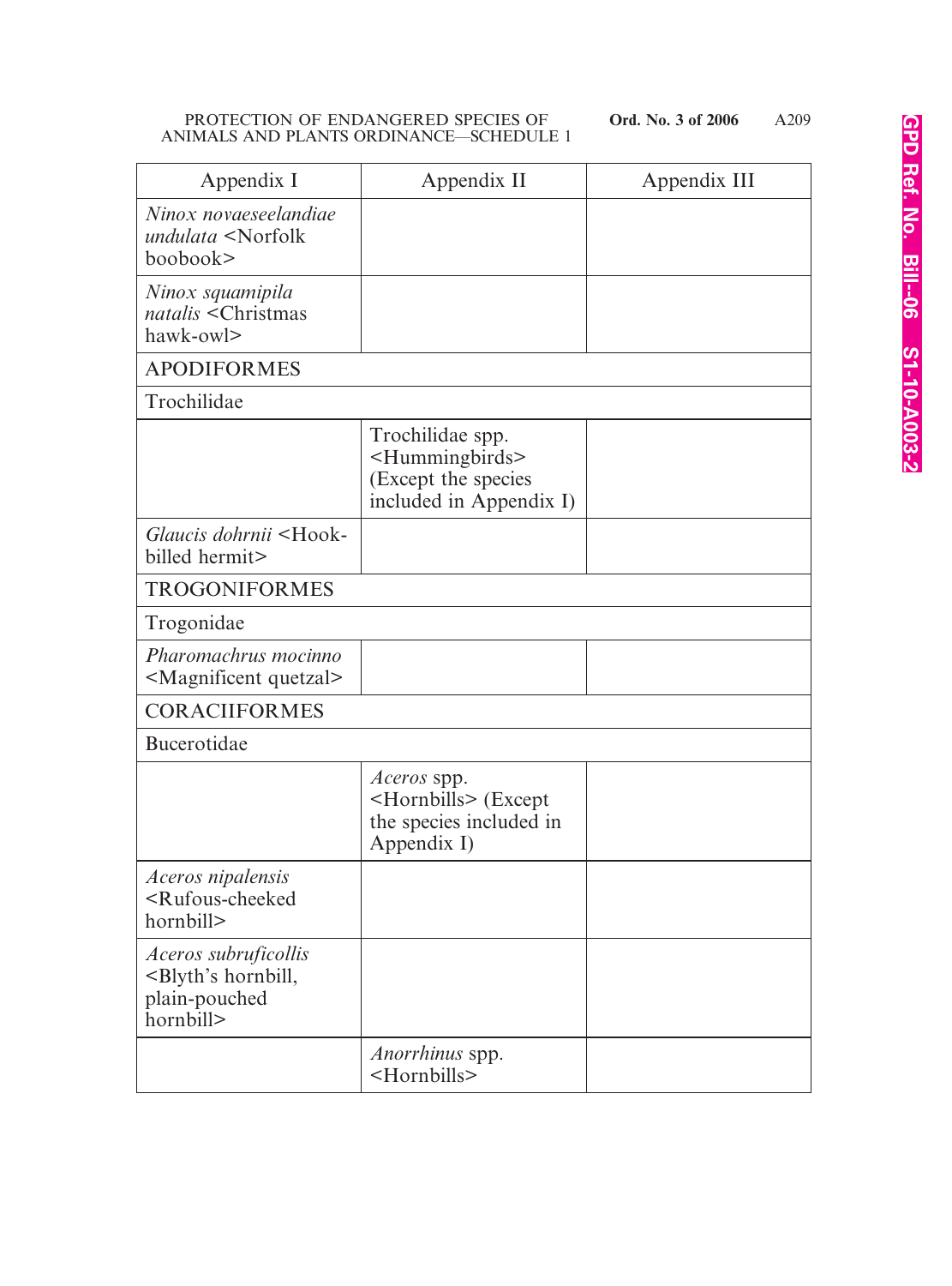| Appendix I                                                                                           | Appendix II                                                                                 | Appendix III                                                                              |
|------------------------------------------------------------------------------------------------------|---------------------------------------------------------------------------------------------|-------------------------------------------------------------------------------------------|
|                                                                                                      | <i>Anthracoceros</i> spp.<br><hornbills></hornbills>                                        |                                                                                           |
|                                                                                                      | Buceros spp.<br><hornbills> (Except<br/>the species included in<br/>Appendix I)</hornbills> |                                                                                           |
| <b>Buceros bicornis</b><br><concave-casqued<br>hornbill, great<br/>hornbill&gt;</concave-casqued<br> |                                                                                             |                                                                                           |
| <b>Buceros</b> vigil<br><helmeted hornbill=""></helmeted>                                            |                                                                                             |                                                                                           |
|                                                                                                      | Penelopides spp.<br><hornbills></hornbills>                                                 |                                                                                           |
| <b>PICIFORMES</b>                                                                                    |                                                                                             |                                                                                           |
| Capitonidae                                                                                          |                                                                                             |                                                                                           |
|                                                                                                      |                                                                                             | Semnornis ramphastinus<br><toucan barbet=""><br/>(Colombia)</toucan>                      |
| Ramphastidae                                                                                         |                                                                                             |                                                                                           |
|                                                                                                      |                                                                                             | Baillonius bailloni<br><saffron toucanet=""><br/>(Argentina)</saffron>                    |
|                                                                                                      | Pteroglossus aracari<br><black-necked aracari=""></black-necked>                            |                                                                                           |
|                                                                                                      |                                                                                             | Pteroglossus castanotis<br><chestnut-eared<br>aracari&gt; (Argentina)</chestnut-eared<br> |
|                                                                                                      | Pteroglossus viridis<br><green aracari=""></green>                                          |                                                                                           |
|                                                                                                      |                                                                                             | Ramphastos dicolorus<br><red-breasted toucan=""><br/>(Argentina)</red-breasted>           |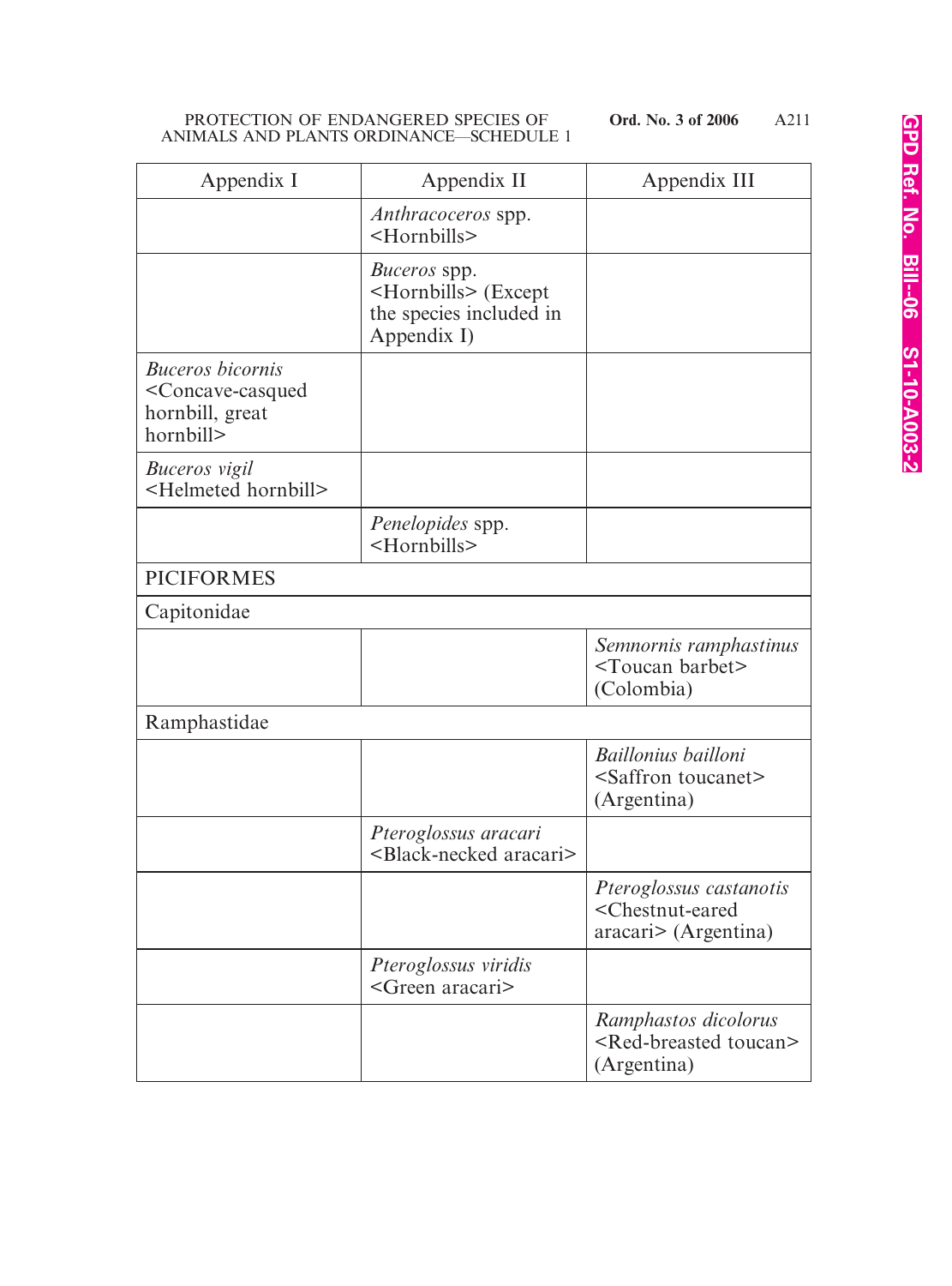| Appendix I                                                                    | Appendix II                                                                | Appendix III                                                                             |
|-------------------------------------------------------------------------------|----------------------------------------------------------------------------|------------------------------------------------------------------------------------------|
|                                                                               | Ramphastos sulfuratus<br><keel-billed toucan=""></keel-billed>             |                                                                                          |
|                                                                               | Ramphastos toco <toco<br>toucan&gt;</toco<br>                              |                                                                                          |
|                                                                               | Ramphastos tucanus<br><red-billed toucan=""></red-billed>                  |                                                                                          |
|                                                                               | Ramphastos vitellinus<br><channel-billed<br>toucan&gt;</channel-billed<br> |                                                                                          |
|                                                                               |                                                                            | Selenidera maculirostris<br><spot-billed toucanet=""><br/>(Argentina)</spot-billed>      |
| Picidae                                                                       |                                                                            |                                                                                          |
| Campephilus imperialis<br><imperial<br>woodpecker&gt;</imperial<br>           |                                                                            |                                                                                          |
| Dryocopus javensis<br>richardsi <tristram's<br>woodpecker&gt;</tristram's<br> |                                                                            |                                                                                          |
| <b>PASSERIFORMES</b>                                                          |                                                                            |                                                                                          |
| Cotingidae                                                                    |                                                                            |                                                                                          |
|                                                                               |                                                                            | Cephalopterus ornatus<br><amazonian<br>umbrellabird&gt;<br/>(Colombia)</amazonian<br>    |
|                                                                               |                                                                            | Cephalopterus<br>penduliger <long-<br>wattled umbrellabird&gt;<br/>(Colombia)</long-<br> |
| Cotinga maculata<br><banded cotinga=""></banded>                              |                                                                            |                                                                                          |
|                                                                               | <i>Rupicola spp.</i> < Cocks-<br>of-the-rock>                              |                                                                                          |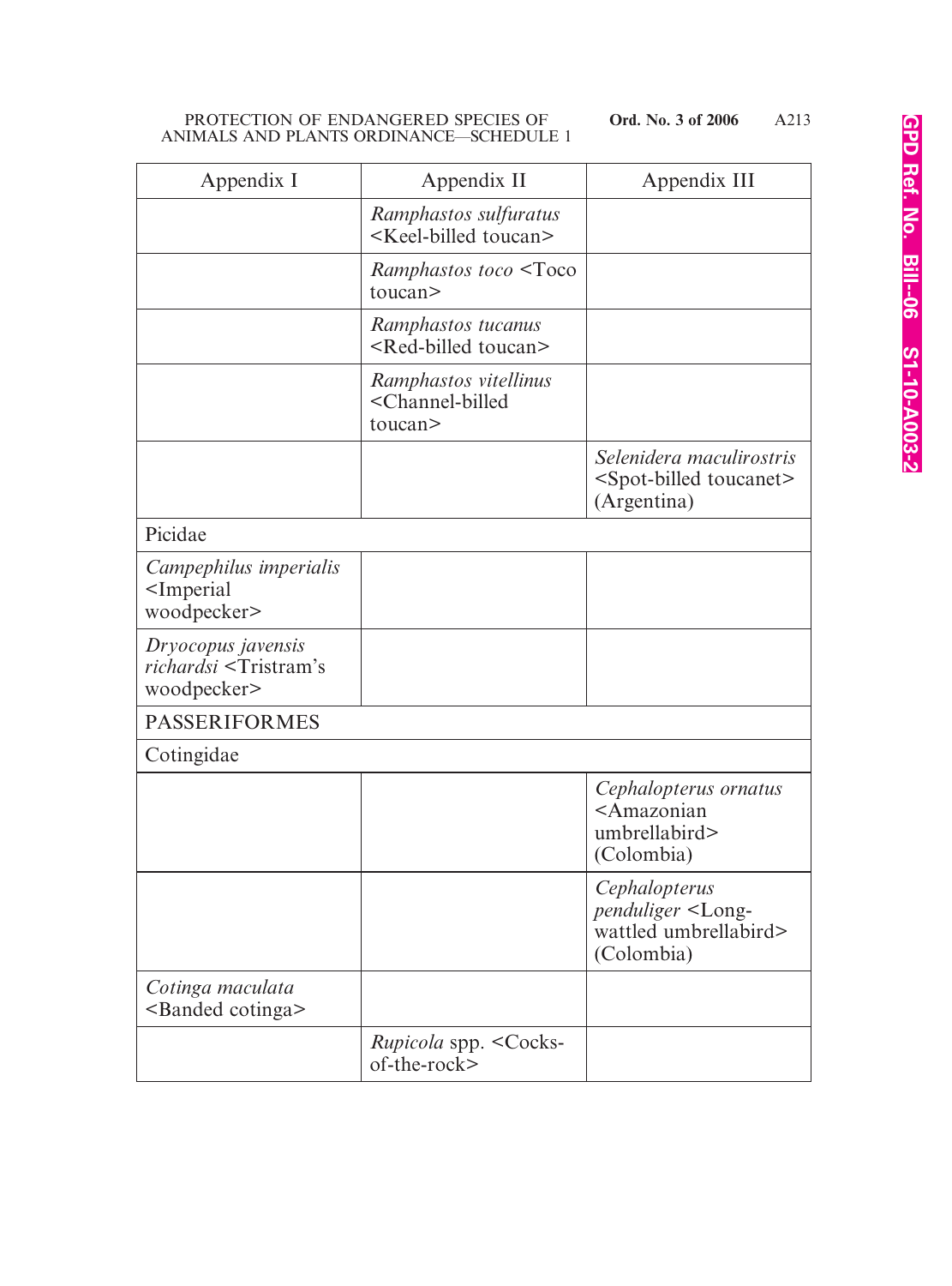| Appendix I                                                                   | Appendix II                                                                                       | Appendix III                                                                         |
|------------------------------------------------------------------------------|---------------------------------------------------------------------------------------------------|--------------------------------------------------------------------------------------|
| Xipholena atropurpurea<br><white-winged<br>cotinga</white-winged<br>         |                                                                                                   |                                                                                      |
| Pittidae                                                                     |                                                                                                   |                                                                                      |
|                                                                              | Pitta guajana <banded<br>pitta&gt;</banded<br>                                                    |                                                                                      |
| Pitta gurneyi <gurney's<br>pitta&gt;</gurney's<br>                           |                                                                                                   |                                                                                      |
| <i>Pitta kochi</i> <koch's<br>pitta&gt;</koch's<br>                          |                                                                                                   |                                                                                      |
|                                                                              | <i>Pitta nympha</i> <fairy<br>pitta&gt;</fairy<br>                                                |                                                                                      |
| Atrichornithidae                                                             |                                                                                                   |                                                                                      |
| Atrichornis clamosus<br><noisy scrub-bird=""></noisy>                        |                                                                                                   |                                                                                      |
| Hirundinidae                                                                 |                                                                                                   |                                                                                      |
| Pseudochelidon<br>sirintarae <white-eyed<br>river martin&gt;</white-eyed<br> |                                                                                                   |                                                                                      |
| Pycnonotidae                                                                 |                                                                                                   |                                                                                      |
|                                                                              | Pycnonotus zeylanicus<br><straw-crowned<br>bulbul, straw-headed<br/>bulbul&gt;</straw-crowned<br> |                                                                                      |
| Muscicapidae                                                                 |                                                                                                   |                                                                                      |
|                                                                              |                                                                                                   | Bebrornis rodericanus<br><rodrigues brush-<br="">warbler&gt; (Mauritius)</rodrigues> |
|                                                                              | Cyornis ruckii <rueck's<br>blue-flycatcher&gt;</rueck's<br>                                       |                                                                                      |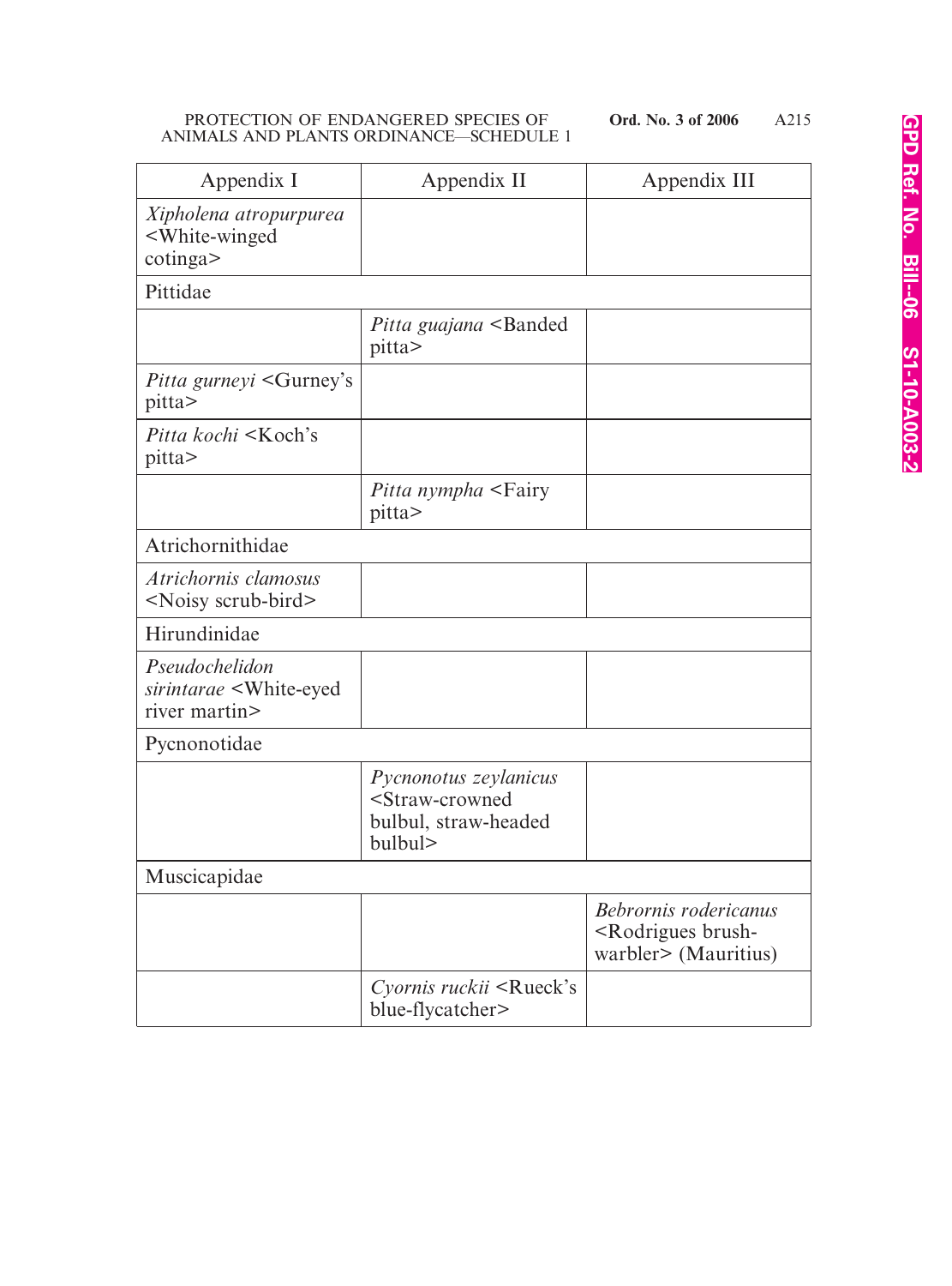| Appendix I                                                                                                    | Appendix II                                                                            | Appendix III                                                                                |
|---------------------------------------------------------------------------------------------------------------|----------------------------------------------------------------------------------------|---------------------------------------------------------------------------------------------|
| Dasyornis broadbenti<br><i>litoralis</i> <lesser rufous<br="">bristlebird&gt; (possibly<br/>extinct)</lesser> |                                                                                        |                                                                                             |
| Dasyornis longirostris<br><long-billed<br>bristlebird&gt;</long-billed<br>                                    |                                                                                        |                                                                                             |
|                                                                                                               | Garrulax canorus<br><hwamei></hwamei>                                                  |                                                                                             |
|                                                                                                               | Leiothrix argentauris<br><silver-eared mesia=""></silver-eared>                        |                                                                                             |
|                                                                                                               | Leiothrix lutea <red-<br>billed leiothrix&gt;</red-<br>                                |                                                                                             |
|                                                                                                               | Liocichla omeiensis<br><mount liocichla,<br="" omei="">Omei Shan liocichla&gt;</mount> |                                                                                             |
| Picathartes<br>gymnocephalus <bare-<br>headed rockfowl, white-<br/>necked rockfowl&gt;</bare-<br>             |                                                                                        |                                                                                             |
| Picathartes oreas<br><grey-necked<br>picathartes, grey-necked<br/>rockfowl&gt;</grey-necked<br>               |                                                                                        |                                                                                             |
|                                                                                                               |                                                                                        | Terpsiphone<br>bourbonnensis<br><rodrigues brush-<br="">warbler&gt; (Mauritius)</rodrigues> |
| Zosteropidae                                                                                                  |                                                                                        |                                                                                             |
| Zosterops albogularis<br><white-breasted<br>silvereye, white-chested<br/>white-eye&gt;</white-breasted<br>    |                                                                                        |                                                                                             |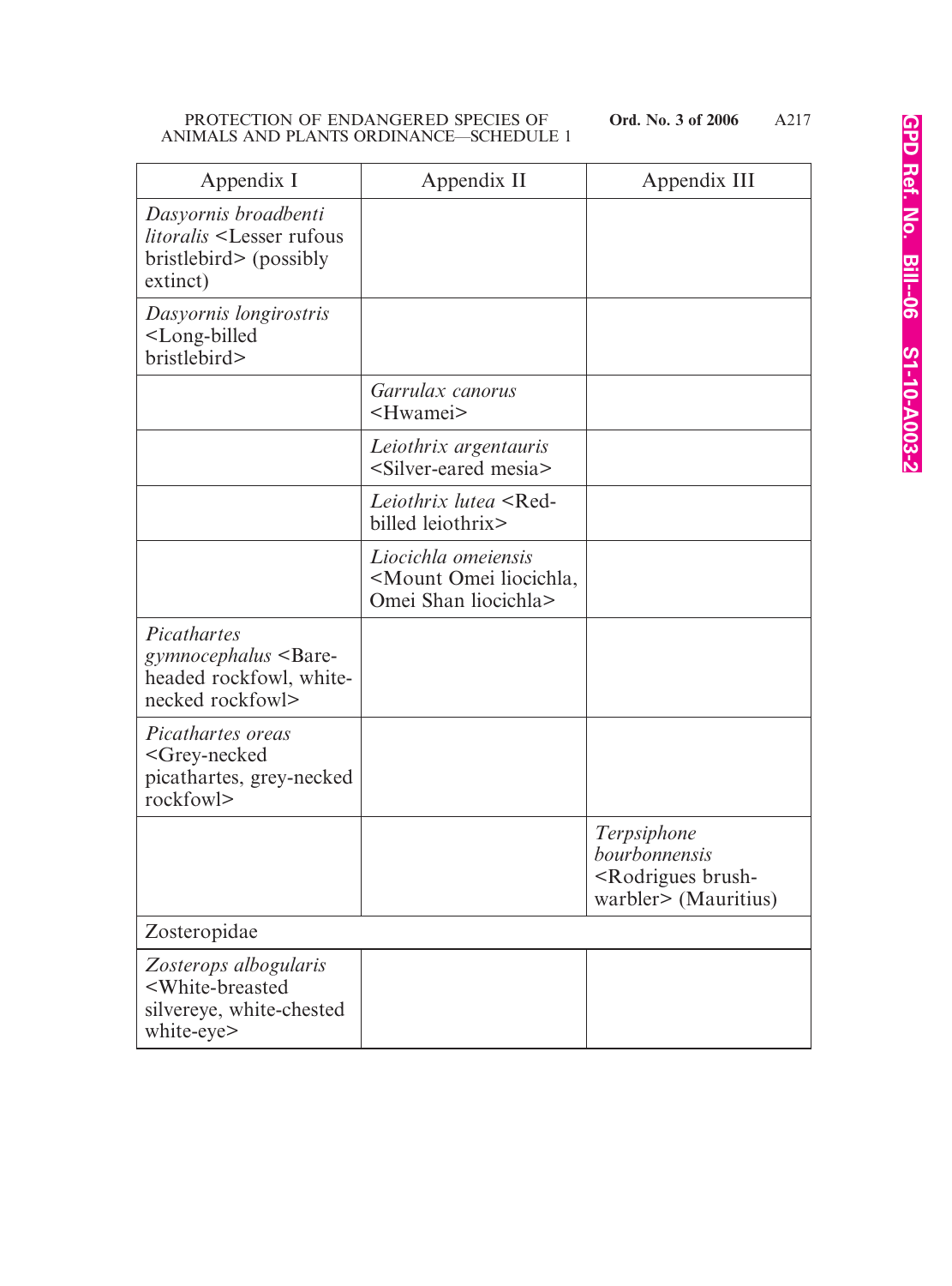| Appendix I                                                                   | Appendix II                                                            | Appendix III                                                                                       |
|------------------------------------------------------------------------------|------------------------------------------------------------------------|----------------------------------------------------------------------------------------------------|
| Meliphagidae                                                                 |                                                                        |                                                                                                    |
| Lichenostomus melanops<br>cassidix <helmeted<br>honeyeater&gt;</helmeted<br> |                                                                        |                                                                                                    |
| Emberizidae                                                                  |                                                                        |                                                                                                    |
|                                                                              | Gubernatrix cristata<br><yellow cardinal=""></yellow>                  |                                                                                                    |
|                                                                              | Paroaria capitata<br><yellow-billed<br>cardinal&gt;</yellow-billed<br> |                                                                                                    |
|                                                                              | Paroaria coronata<br><red-crested cardinal=""></red-crested>           |                                                                                                    |
|                                                                              | Tangara fastuosa<br><seven-colored<br>tanager&gt;</seven-colored<br>   |                                                                                                    |
| Icteridae                                                                    |                                                                        |                                                                                                    |
| Agelaius flavus<br><saffron-cowled<br>blackbrid&gt;</saffron-cowled<br>      |                                                                        |                                                                                                    |
| Fringillidae                                                                 |                                                                        |                                                                                                    |
| Carduelis cucullata<br><red siskin=""></red>                                 |                                                                        |                                                                                                    |
|                                                                              | Carduelis yarrellii<br><yellow-faced siskin=""></yellow-faced>         |                                                                                                    |
|                                                                              |                                                                        | Serinus canicapillus<br><west african<br="">seedeater&gt; (Ghana)</west>                           |
|                                                                              |                                                                        | Serinus leucopygius<br><grey finch,<br="" singing="">white-rumped<br/>seedeater&gt; (Ghana)</grey> |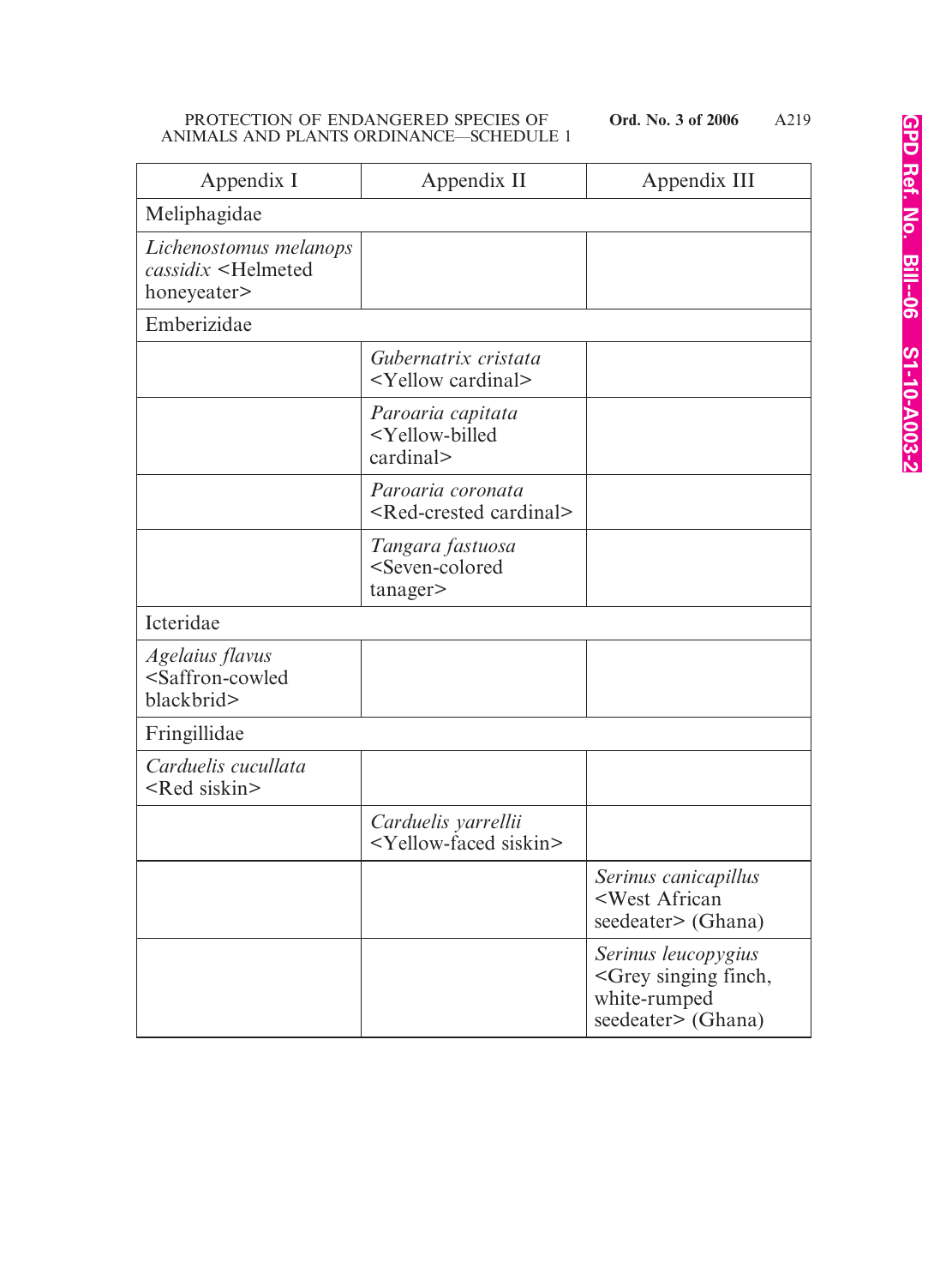| Appendix I  | Appendix II                                     | Appendix III                                                                                         |
|-------------|-------------------------------------------------|------------------------------------------------------------------------------------------------------|
|             |                                                 | Serinus mozambicus<br><green finch,<br="" singing="">yellow-fronted canary&gt;<br/>(Ghana)</green>   |
| Estrildidae |                                                 |                                                                                                      |
|             |                                                 | Amadina fasciata <cut-<br><math>through</math> (Ghana)</cut-<br>                                     |
|             | Amandava formosa<br><green avadavat=""></green> |                                                                                                      |
|             |                                                 | Amandava subflava<br><golden-breasted<br>waxbill, zebra waxbill&gt;<br/>(Ghana)</golden-breasted<br> |
|             |                                                 | Estrilda astrild<br><common waxbill=""><br/>(Ghana)</common>                                         |
|             |                                                 | Estrilda caerulescens<br><lavender firefinch,<br="">lavender waxbill&gt;<br/>(Ghana)</lavender>      |
|             |                                                 | Estrilda melpoda<br><orange-cheeked<br>waxbill&gt; (Ghana)</orange-cheeked<br>                       |
|             |                                                 | Estrilda troglodytes<br><black-rumped<br>waxbill&gt; (Ghana)</black-rumped<br>                       |
|             |                                                 | Lagonosticta rara<br><black-bellied<br>firefinch&gt; (Ghana)</black-bellied<br>                      |
|             |                                                 | Lagonosticta rubricata<br><african firefinch=""><br/>(Ghana)</african>                               |
|             |                                                 | Lagonosticta rufopicta<br><bar-breasted<br>firefinch&gt; (Ghana)</bar-breasted<br>                   |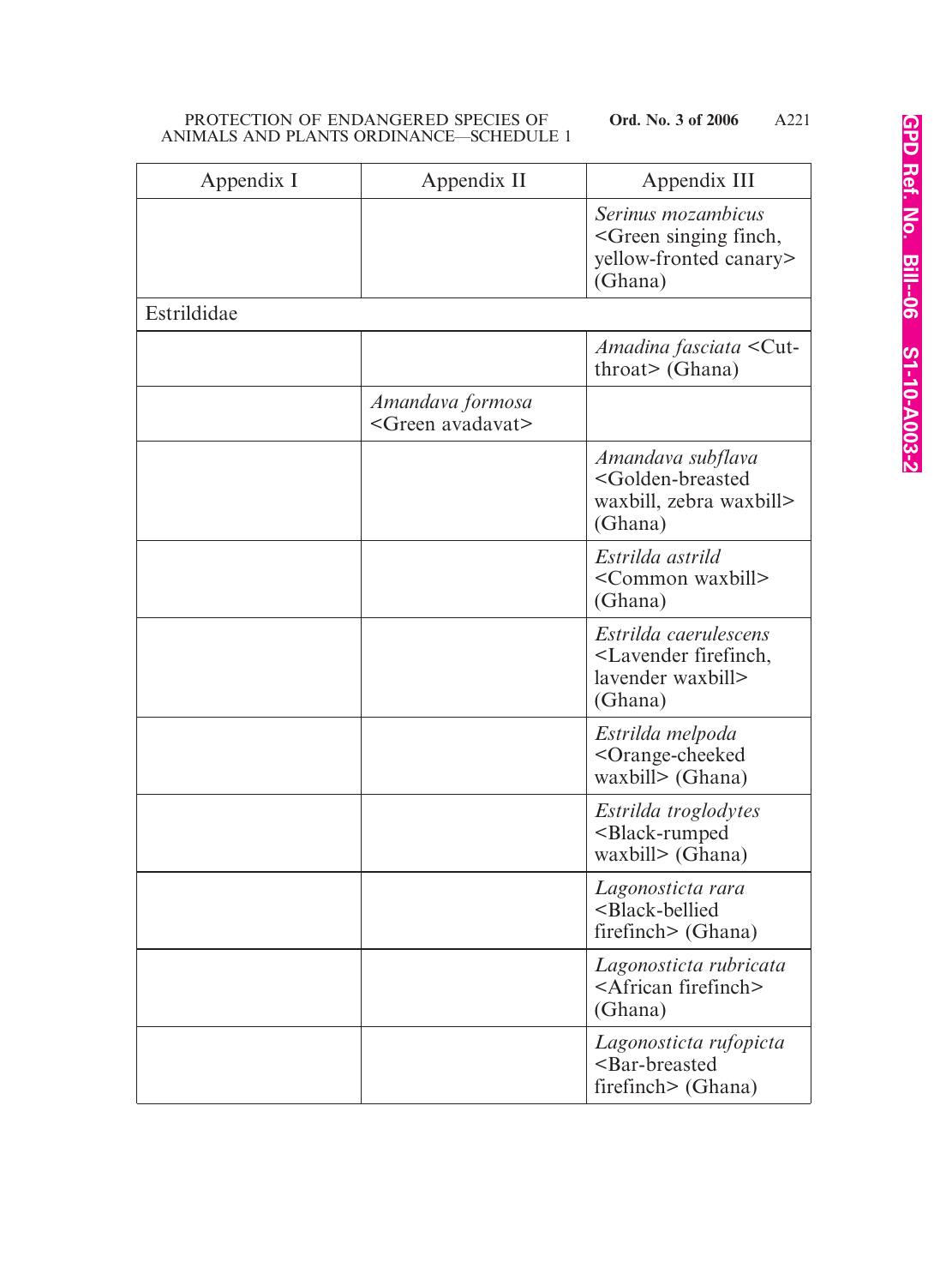| Appendix I | Appendix II | Appendix III                                                                                                      |
|------------|-------------|-------------------------------------------------------------------------------------------------------------------|
|            |             | Lagonosticta senegala<br><red-billed firefinch=""><br/>(Ghana)</red-billed>                                       |
|            |             | Lagonosticta vinacea<br><black-faced firefinch=""><br/>(Ghana)</black-faced>                                      |
|            |             | Lonchura bicolor<br><black-and-white<br>mannikin&gt; (Ghana)</black-and-white<br>                                 |
|            |             | Lonchura cantans<br><african silverbill=""><br/>(Ghana)</african>                                                 |
|            |             | Lonchura cucullata<br><bronze mannikin=""><br/>(Ghana)</bronze>                                                   |
|            |             | Lonchura fringilloides<br><magpie mannikin=""><br/>(Ghana)</magpie>                                               |
|            |             | Mandingoa nitidula<br><green twinspot=""><br/>(Ghana)</green>                                                     |
|            |             | Nesocharis capistrata<br><grey-headed olive-<br="">back, white-cheeked<br/>olive weaver&gt; (Ghana)</grey-headed> |
|            |             | Nigrita bicolor<br><chestnut-breasted<br>negrofinch&gt; (Ghana)</chestnut-breasted<br>                            |
|            |             | Nigrita canicapilla<br><grey-headed<br>negrofinch&gt; (Ghana)</grey-headed<br>                                    |
|            |             | Nigrita fusconota<br><white-breasted<br>negrofinch&gt; (Ghana)</white-breasted<br>                                |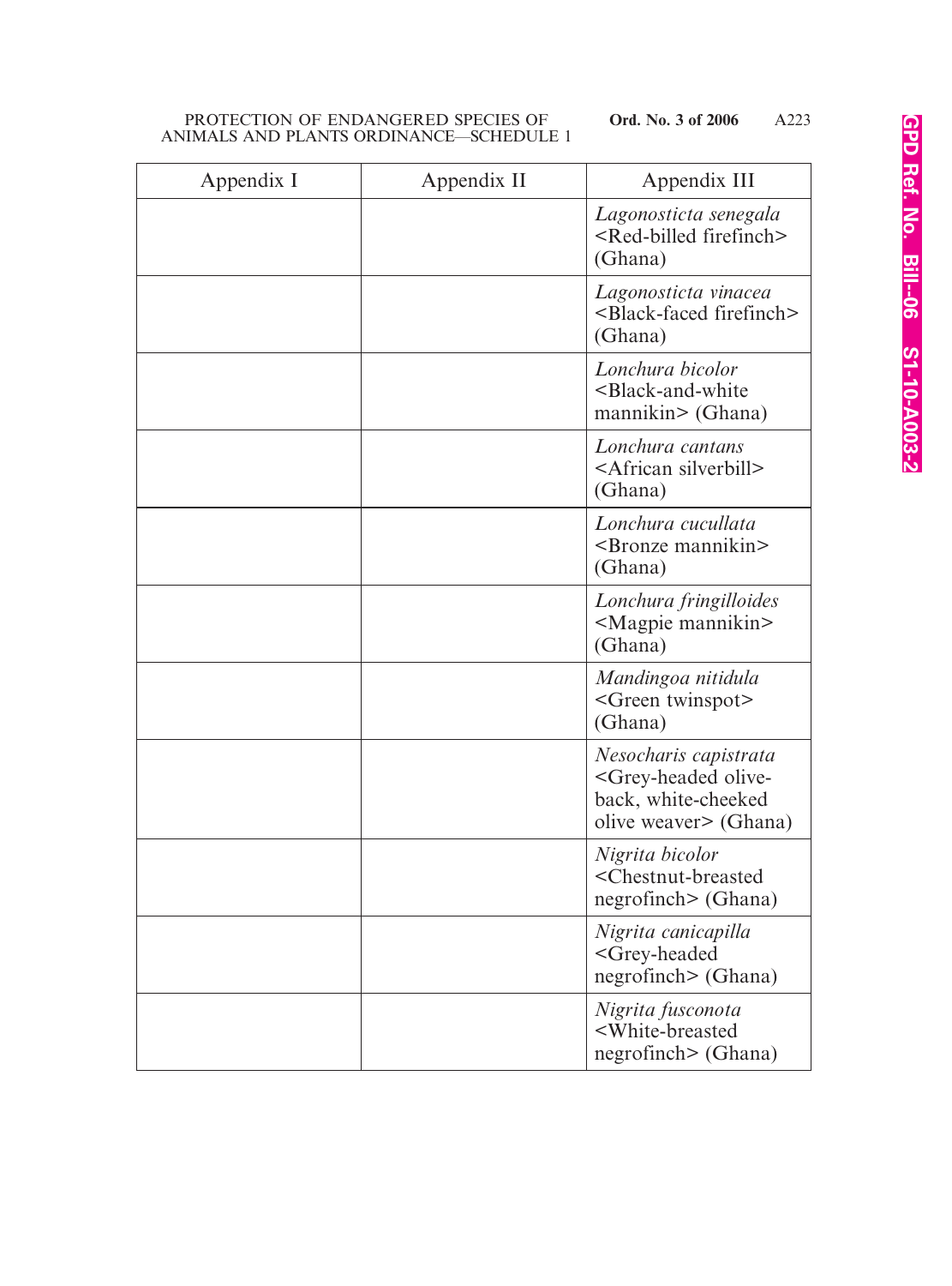| Appendix I | Appendix II                                                                    | Appendix III                                                                                           |
|------------|--------------------------------------------------------------------------------|--------------------------------------------------------------------------------------------------------|
|            |                                                                                | <i>Nigrita luteifrons</i> <pale-<br>fronted negrofinch&gt;<br/>(Ghana)</pale-<br>                      |
|            |                                                                                | Ortygospiza atricollis<br><african quailfinch=""><br/>(Ghana)</african>                                |
|            | Padda oryzivora <java<br>sparrow&gt;</java<br>                                 |                                                                                                        |
|            |                                                                                | Parmoptila rubrifrons<br><jameson's antpecker,<br="">red-fronted antpecker&gt;<br/>(Ghana)</jameson's> |
|            |                                                                                | Pholidornis rushiae<br>$\overline{\text{Tit-hylia}}$ (Ghana)                                           |
|            | Poephila cincta cincta<br><southern black-<br="">throated finch&gt;</southern> |                                                                                                        |
|            |                                                                                | Pyrenestes ostrinus<br><black-bellied<br>seedcracker&gt; (Ghana)</black-bellied<br>                    |
|            |                                                                                | Pytilia hypogrammica<br><red-faced pytilia,<br="">yellow-winged pytilia&gt;<br/>(Ghana)</red-faced>    |
|            |                                                                                | Pytilia phoenicoptera<br><aurora finch,="" red-<br="">winged pytilia&gt;<br/>(Ghana)</aurora>          |
|            |                                                                                | Spermophaga haematina<br><blue-billed weaver=""><br/>(Ghana)</blue-billed>                             |
|            |                                                                                | Uraeginthus bengalus<br><cordonbleu, red-<br="">cheeked cordonbleu&gt;<br/>(Ghana)</cordonbleu,>       |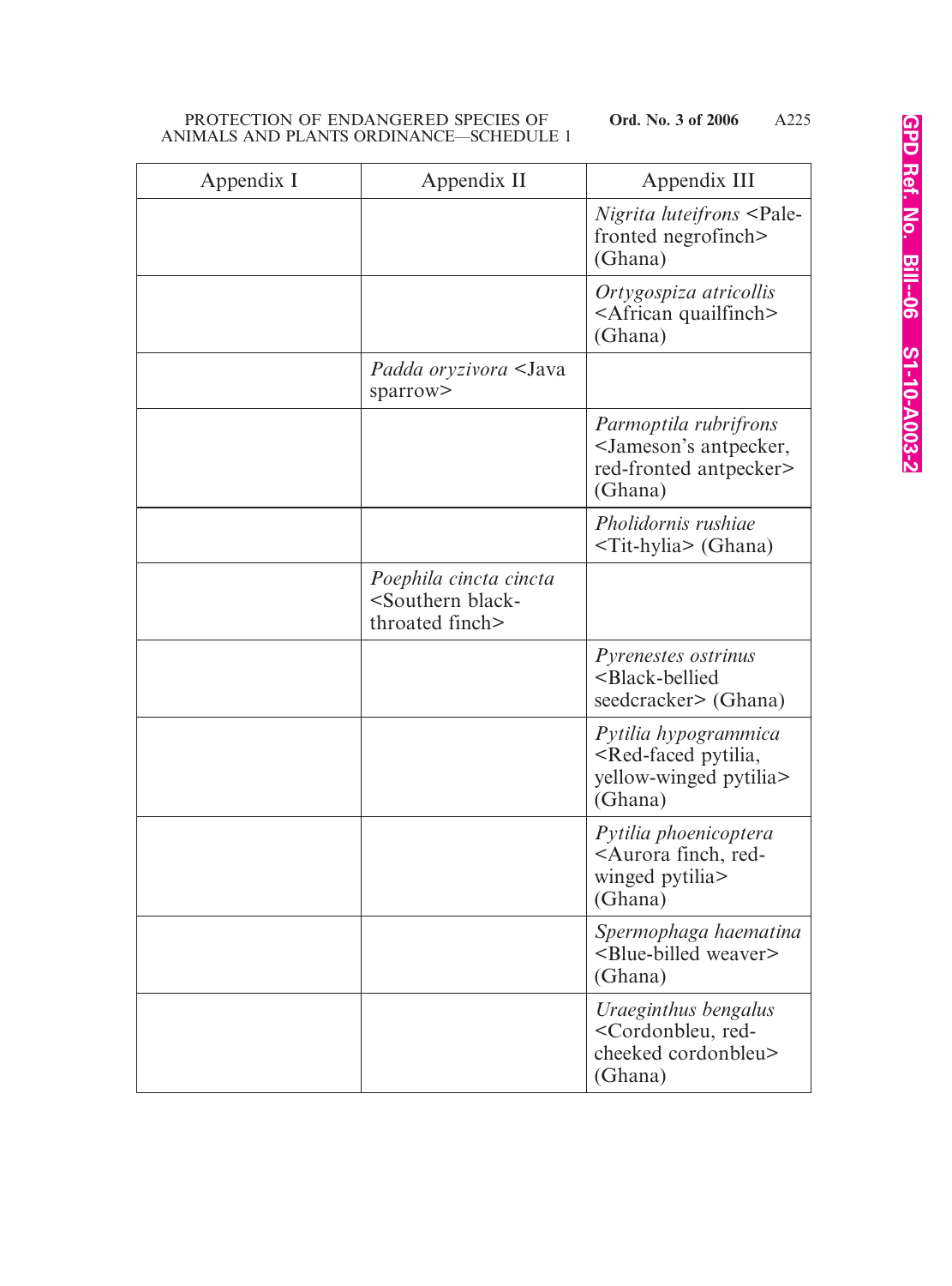| Appendix I | Appendix II | Appendix III                                                                                                      |
|------------|-------------|-------------------------------------------------------------------------------------------------------------------|
| Ploceidae  |             |                                                                                                                   |
|            |             | Amblyospiza albifrons<br><grosbeak weaver=""><br/>(Ghana)</grosbeak>                                              |
|            |             | Anaplectes rubriceps<br><red-headed weaver=""><br/>(Ghana)</red-headed>                                           |
|            |             | Anomalospiza imberbis<br><cuckoo weaver,<br="">parasitic weaver&gt;<br/>(Ghana)</cuckoo>                          |
|            |             | <b>Bubalornis albirostris</b><br><white-billed buffalo<br="">weaver&gt; (Ghana)</white-billed>                    |
|            |             | <i>Euplectes afer</i> <golden<br>bishop, yellow-crowned<br/>bishop<math>&gt;</math> (Ghana)</golden<br>           |
|            |             | Euplectes ardens <red-<br>collared whydah, red-<br/>collared widowbird&gt;<br/>(Ghana)</red-<br>                  |
|            |             | Euplectes franciscanus<br><orange bishop=""><br/>(Ghana)</orange>                                                 |
|            |             | Euplectes hordeaceus<br><black-winged bishop=""><br/>(Ghana)</black-winged>                                       |
|            |             | Euplectes macrourus<br><yellow-backed<br>whydah, yellow-<br/>mantled widowbird&gt;<br/>(Ghana)</yellow-backed<br> |
|            |             | Malimbus cassini<br><black-throated<br>malimbe&gt; (Ghana)</black-throated<br>                                    |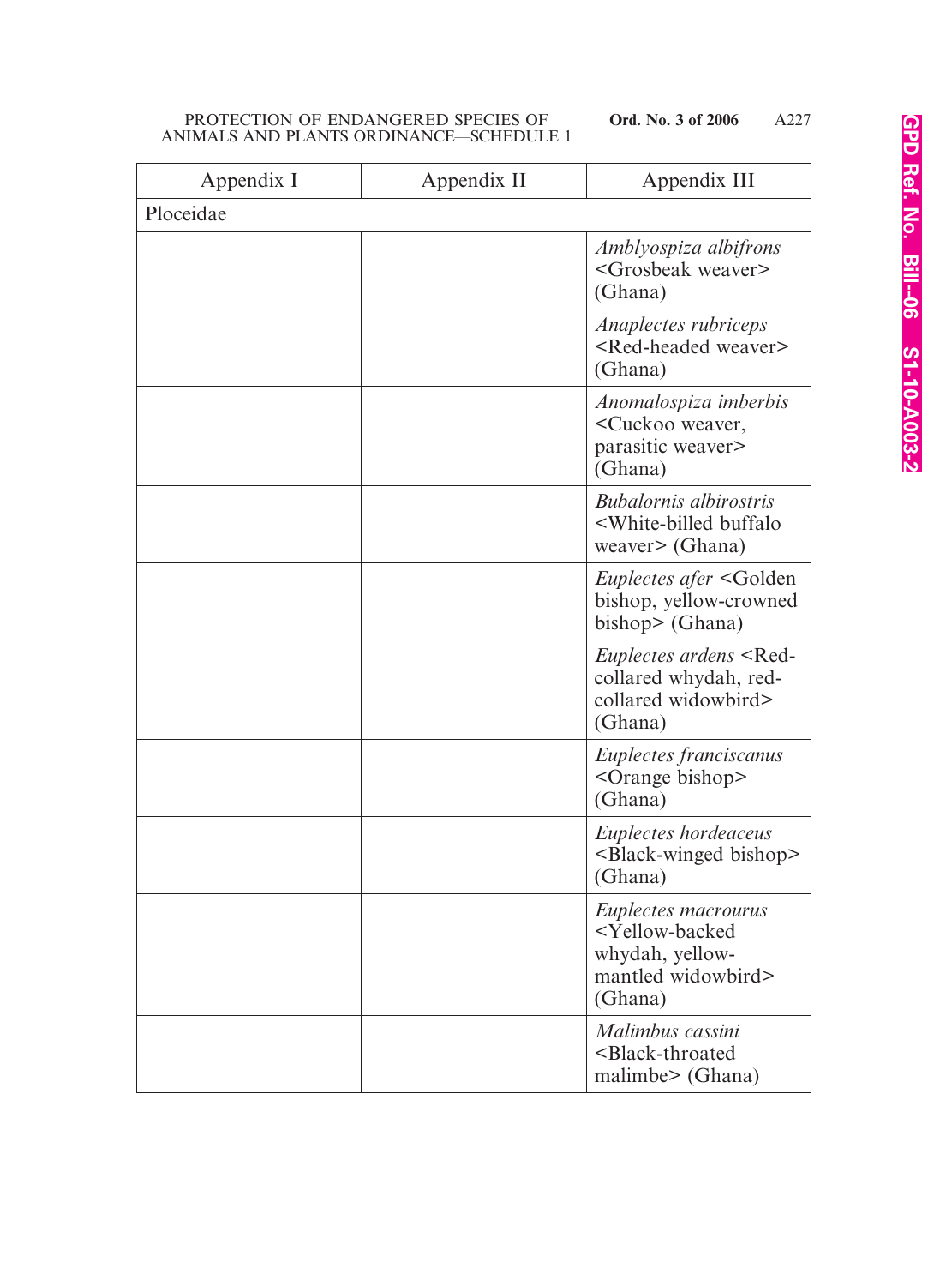| Appendix I | Appendix II | Appendix III                                                                                       |
|------------|-------------|----------------------------------------------------------------------------------------------------|
|            |             | Malimbus malimbicus<br><crested malimbe=""><br/>(Ghana)</crested>                                  |
|            |             | Malimbus nitens <blue-<br>billed malimbe&gt;<br/>(Ghana)</blue-<br>                                |
|            |             | Malimbus rubricollis<br><red-headed<br>malimbe&gt; (Ghana)</red-headed<br>                         |
|            |             | Malimbus scutatus<br><red-vented malimbe=""><br/>(Ghana)</red-vented>                              |
|            |             | Pachyphantes<br>superciliosus <compact<br>weaver&gt; (Ghana)</compact<br>                          |
|            |             | <i>Passer griseus</i> <grey-<br>headed sparrow&gt;<br/>(Ghana)</grey-<br>                          |
|            |             | <i>Petronia dentata</i> <bush<br>petronia&gt; (Ghana)</bush<br>                                    |
|            |             | Plocepasser<br>superciliosus <chestnut-<br>crowned sparrow-<br/>weaver&gt; (Ghana)</chestnut-<br>  |
|            |             | Ploceus albinucha<br><maxwell's black<br="">weaver, white-naped<br/>weaver&gt; (Ghana)</maxwell's> |
|            |             | Ploceus aurantius<br><orange weaver=""><br/>(Ghana)</orange>                                       |
|            |             | Ploceus cucullatus<br>-Layard's black-<br>headed weaver><br>(Ghana)                                |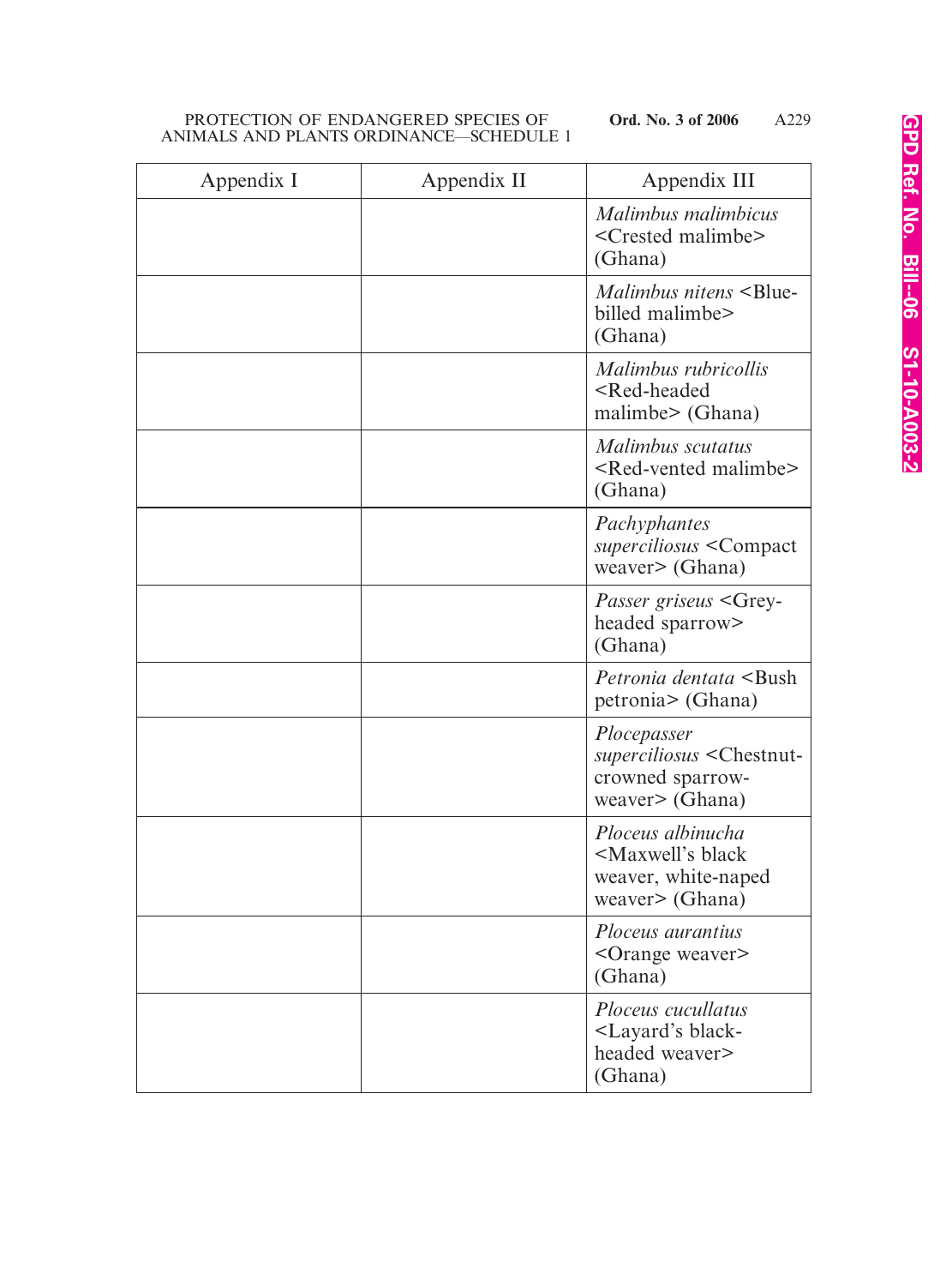| Appendix I | Appendix II | Appendix III                                                                                              |
|------------|-------------|-----------------------------------------------------------------------------------------------------------|
|            |             | Ploceus heuglini<br><heuglin's masked-<br="">weaver&gt; (Ghana)</heuglin's>                               |
|            |             | <i>Ploceus luteolus</i> <little<br>weaver&gt; <math>(Ghana)</math></little<br>                            |
|            |             | Ploceus melanocephalus<br><black-headed weaver,<br="">yellow-backed weaver&gt;<br/>(Ghana)</black-headed> |
|            |             | Ploceus nigerrimus<br><vieillot's black<br="">weaver&gt; (Ghana)</vieillot's>                             |
|            |             | Ploceus nigricollis<br><black-necked weaver=""><br/>(Ghana)</black-necked>                                |
|            |             | Ploceus pelzelni<br><slender-billed<br>weaver&gt; (Ghana)</slender-billed<br>                             |
|            |             | Ploceus preussi<br><golden-backed<br>weaver&gt; (Ghana)</golden-backed<br>                                |
|            |             | Ploceus tricolor<br><yellow-mantled<br>weaver&gt; (Ghana)</yellow-mantled<br>                             |
|            |             | Ploceus vitellinus<br><vitelline masked-<br="">weaver&gt; (Ghana)</vitelline>                             |
|            |             | Quelea erythrops <red-<br>headed dioch, red-<br/>headed quelea&gt;<br/>(Ghana)</red-<br>                  |
|            |             | Sporopipes frontalis<br><scaly-fronted weaver=""><br/>(Ghana)</scaly-fronted>                             |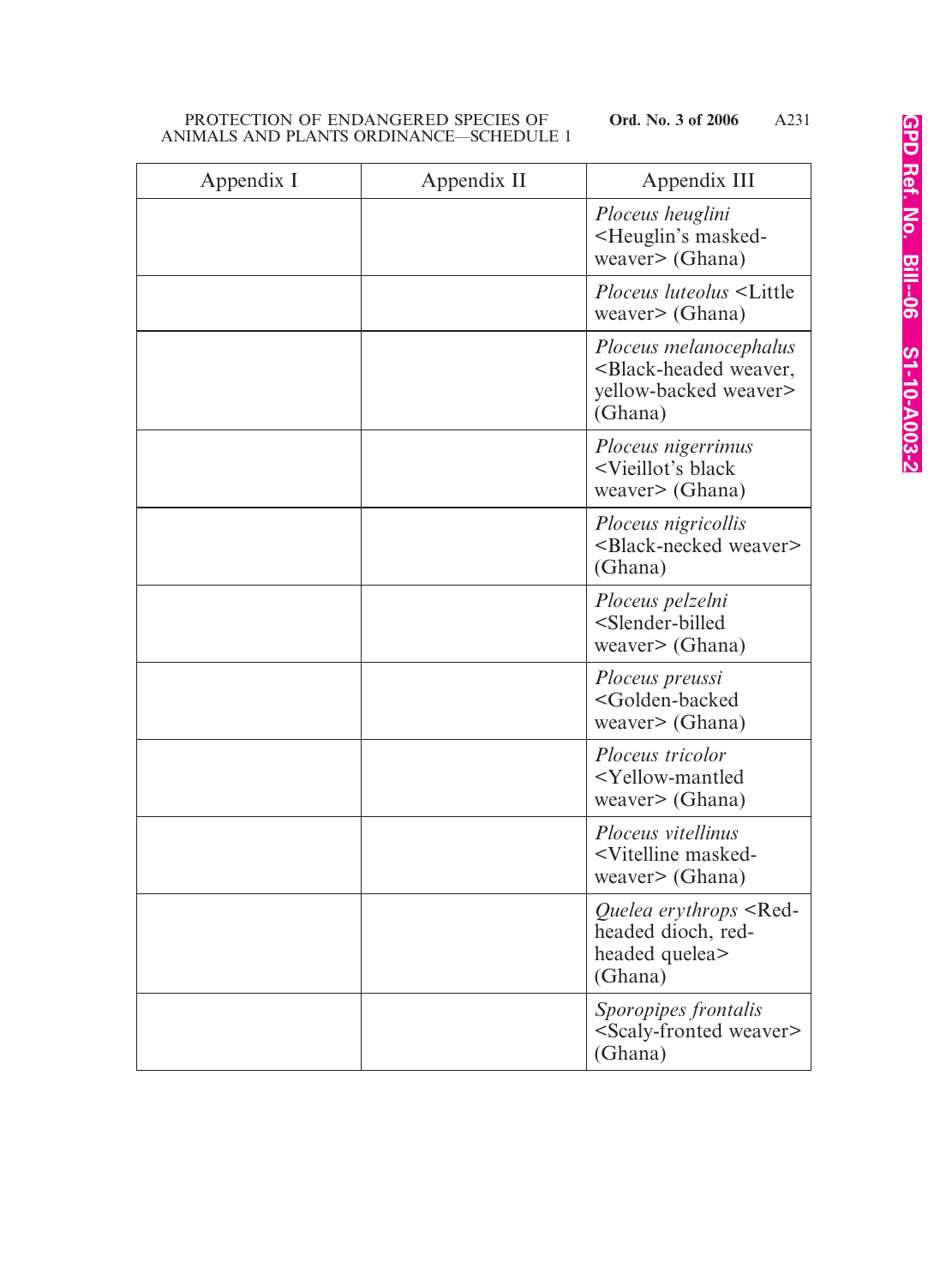| Appendix I                                     | Appendix II                                                   | Appendix III                                                                                         |
|------------------------------------------------|---------------------------------------------------------------|------------------------------------------------------------------------------------------------------|
|                                                |                                                               | Vidua chalybeata<br><green indigobird=""><br/>(Ghana)</green>                                        |
|                                                |                                                               | Vidua interjecta <long-<br>tailed paradise-<br/>whydah&gt; (Ghana)</long-<br>                        |
|                                                |                                                               | <i>Vidua larvaticola</i> <baka<br>indigobird&gt; (Ghana)</baka<br>                                   |
|                                                |                                                               | <i>Vidua macroura</i> <pin-<br>tailed whydah&gt;<br/>(Ghana)</pin-<br>                               |
|                                                |                                                               | Vidua orientalis<br><northern paradise-<br="">whydah&gt; (Ghana)</northern>                          |
|                                                |                                                               | Vidua raricola<br><jambandu<br>indigobird&gt; (Ghana)</jambandu<br>                                  |
|                                                |                                                               | <i>Vidua togoensis</i> <togo<br>paradise-whydah&gt;<br/>(Ghana)</togo<br>                            |
|                                                |                                                               | <i>Vidua wilsoni</i> <pale-<br>winged indigobird,<br/>Wilson's indigobird&gt;<br/>(Ghana)</pale-<br> |
| Sturnidae                                      |                                                               |                                                                                                      |
|                                                | Gracula religiosa <hill<br>myna&gt;</hill<br>                 |                                                                                                      |
| Leucopsar rothschildi<br><bali myna=""></bali> |                                                               |                                                                                                      |
| Paradisaeidae                                  |                                                               |                                                                                                      |
|                                                | Paradisaeidae spp.<br><birds-of-paradise></birds-of-paradise> |                                                                                                      |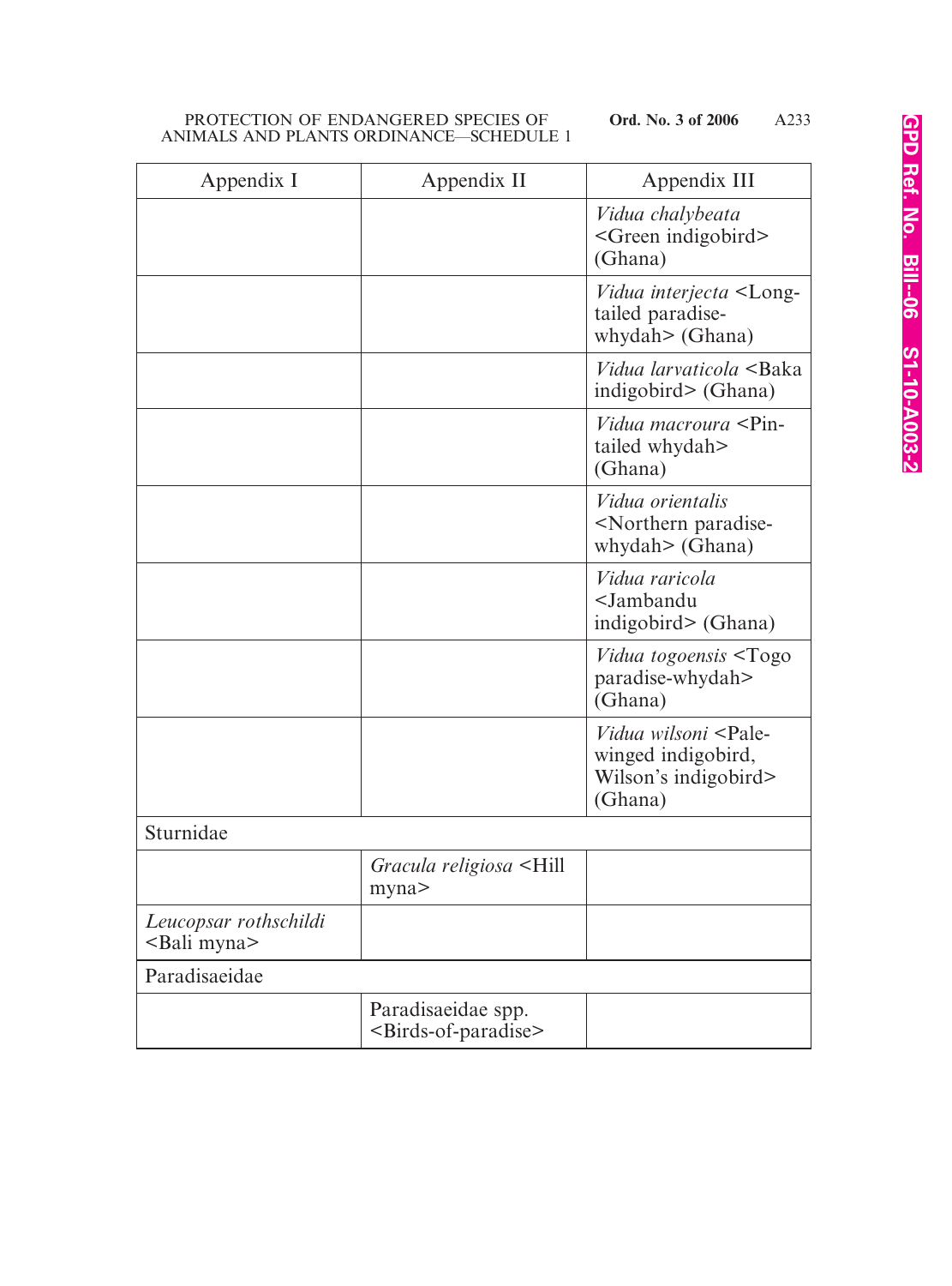| Appendix I                                     | Appendix II                                                            | Appendix III                                                                             |
|------------------------------------------------|------------------------------------------------------------------------|------------------------------------------------------------------------------------------|
| <b>CLASS REPTILIA</b><br><reptiles></reptiles> |                                                                        |                                                                                          |
| <b>TESTUDINES</b>                              |                                                                        |                                                                                          |
| Dermatemydidae                                 |                                                                        |                                                                                          |
|                                                | Dermatemys mawii<br><central amercian<br="">river turtle&gt;</central> |                                                                                          |
| Platysternidae                                 |                                                                        |                                                                                          |
|                                                | Platysternon<br>$megacephalum <$ Big-<br>headed turtle>                |                                                                                          |
| Emydidae                                       |                                                                        |                                                                                          |
|                                                | Annamemys annamensis<br><annam leaf="" turtle=""></annam>              |                                                                                          |
| Batagur baska<br>$<$ Batagur $>$               |                                                                        |                                                                                          |
|                                                | Callagur borneoensis<br><painted batagur=""></painted>                 |                                                                                          |
|                                                |                                                                        | Chinemys<br>megalocephala<br><chinese big-headed<br="">pond turtle&gt; (China)</chinese> |
|                                                |                                                                        | Chinemys nigricans<br><chinese black-necked<br="">pond turtle&gt; (China)</chinese>      |
|                                                |                                                                        | Chinemys reevesii<br><reeves' turtle=""><br/>(China)</reeves'>                           |
|                                                | Clemmys insculpta<br><wood turtle=""></wood>                           |                                                                                          |
| Clemmys muhlenbergi<br>$<$ Bog turtle $>$      |                                                                        |                                                                                          |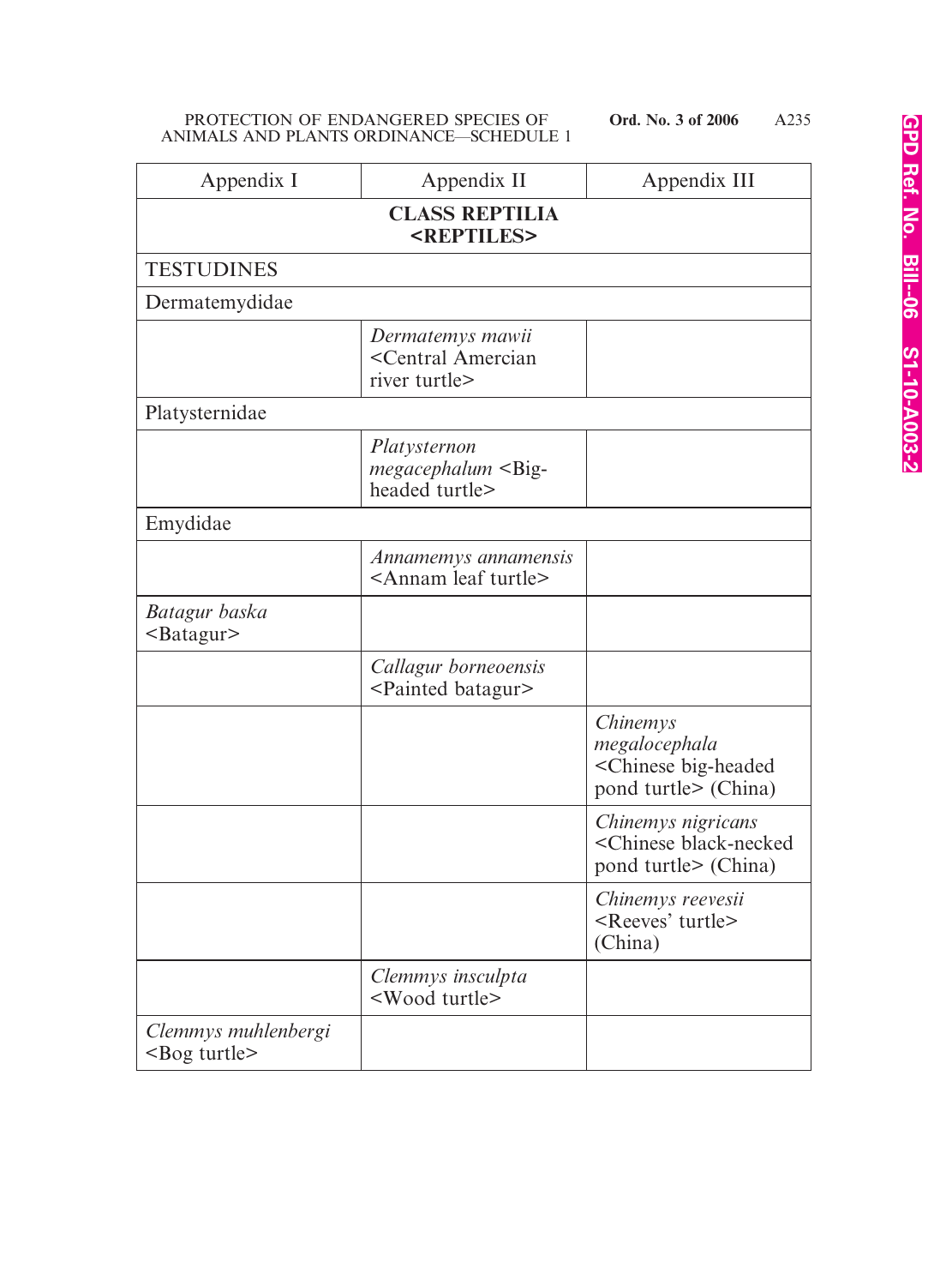| Appendix I                                                                 | Appendix II                                                                                         | Appendix III                                                                         |
|----------------------------------------------------------------------------|-----------------------------------------------------------------------------------------------------|--------------------------------------------------------------------------------------|
|                                                                            | Cuora spp. <asian box<br="">turtles&gt;</asian>                                                     |                                                                                      |
| Geoclemys hamiltonii<br><black pond="" turtle=""></black>                  |                                                                                                     |                                                                                      |
|                                                                            |                                                                                                     | Geoemyda spengleri<br><black-breasted leaf<br="">turtle&gt; (China)</black-breasted> |
|                                                                            | Heosemys depressa<br><arakan forest="" turtle=""></arakan>                                          |                                                                                      |
|                                                                            | Heosemys grandis<br><giant asian="" pond<br="">turtle&gt;</giant>                                   |                                                                                      |
|                                                                            | Heosemys leytensis<br><leyte pond="" turtle=""></leyte>                                             |                                                                                      |
|                                                                            | Heosemys spinosa<br><spiny spiny<br="" terrapin,="">turtle&gt;</spiny>                              |                                                                                      |
|                                                                            | Hieremys annandalii<br><yellow-headed temple<br="">turtle&gt;</yellow-headed>                       |                                                                                      |
|                                                                            | Kachuga spp. <roofed<br>turtles&gt; (Except the<br/>species included in<br/>Appendix I)</roofed<br> |                                                                                      |
| <i>Kachuga tecta</i> <dura<br>turtle, Indian roof<br/>turtle&gt;</dura<br> |                                                                                                     |                                                                                      |
|                                                                            | Leucocephalon yuwonoi<br><sulawesi forest="" turtle=""></sulawesi>                                  |                                                                                      |
|                                                                            | Malayemys subtrijuga<br><malayan snail-eating<br="">turtle&gt;</malayan>                            |                                                                                      |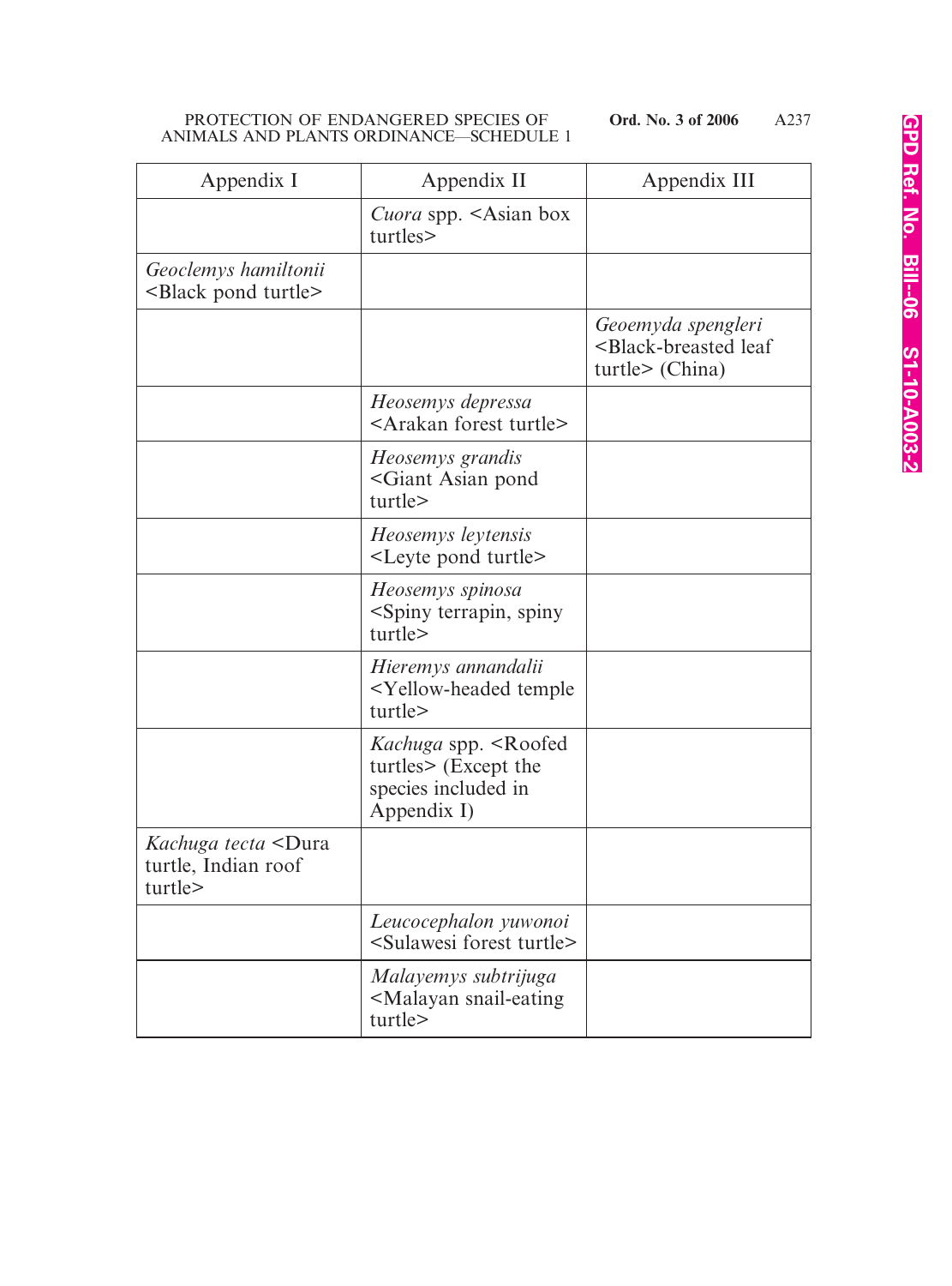| Appendix I                                                                         | Appendix II                                                              | Appendix III                                                                            |
|------------------------------------------------------------------------------------|--------------------------------------------------------------------------|-----------------------------------------------------------------------------------------|
|                                                                                    |                                                                          | Mauremys iversoni<br><iverson's freshwater<br="">turtle &gt; (China)</iverson's>        |
|                                                                                    | Mauremys mutica<br><yellow pond="" turtle=""></yellow>                   |                                                                                         |
|                                                                                    |                                                                          | Mauremys pritchardi<br><lashio pond="" turtle=""><br/>(China)</lashio>                  |
| <i>Melanochelys</i><br>tricarinata <three-<br>keeled land tortoise&gt;</three-<br> |                                                                          |                                                                                         |
| Morenia ocellata<br><bengal eyed="" terrapin=""></bengal>                          |                                                                          |                                                                                         |
|                                                                                    | Notochelys platynota<br><malayan flat-shelled<br="">turtle&gt;</malayan> |                                                                                         |
|                                                                                    |                                                                          | Ocadia glyphistoma<br><guangxi stripe-necked<br="">turtle&gt; (China)</guangxi>         |
|                                                                                    |                                                                          | Ocadia philippeni<br><philippen's stripe-<br="">necked turtle&gt; (China)</philippen's> |
|                                                                                    |                                                                          | Ocadia sinensis<br><chinese stripe-necked<br="">turtle &gt; (China)</chinese>           |
|                                                                                    | Orlitia borneensis<br><malayan giant="" turtle=""></malayan>             |                                                                                         |
|                                                                                    | Pyxidea mouhotii<br><keeled box="" turtle=""></keeled>                   |                                                                                         |
|                                                                                    |                                                                          | Sacalia bealei <eye-<br>spotted turtle, Beal's<br/>eyed turtle&gt; (China)</eye-<br>    |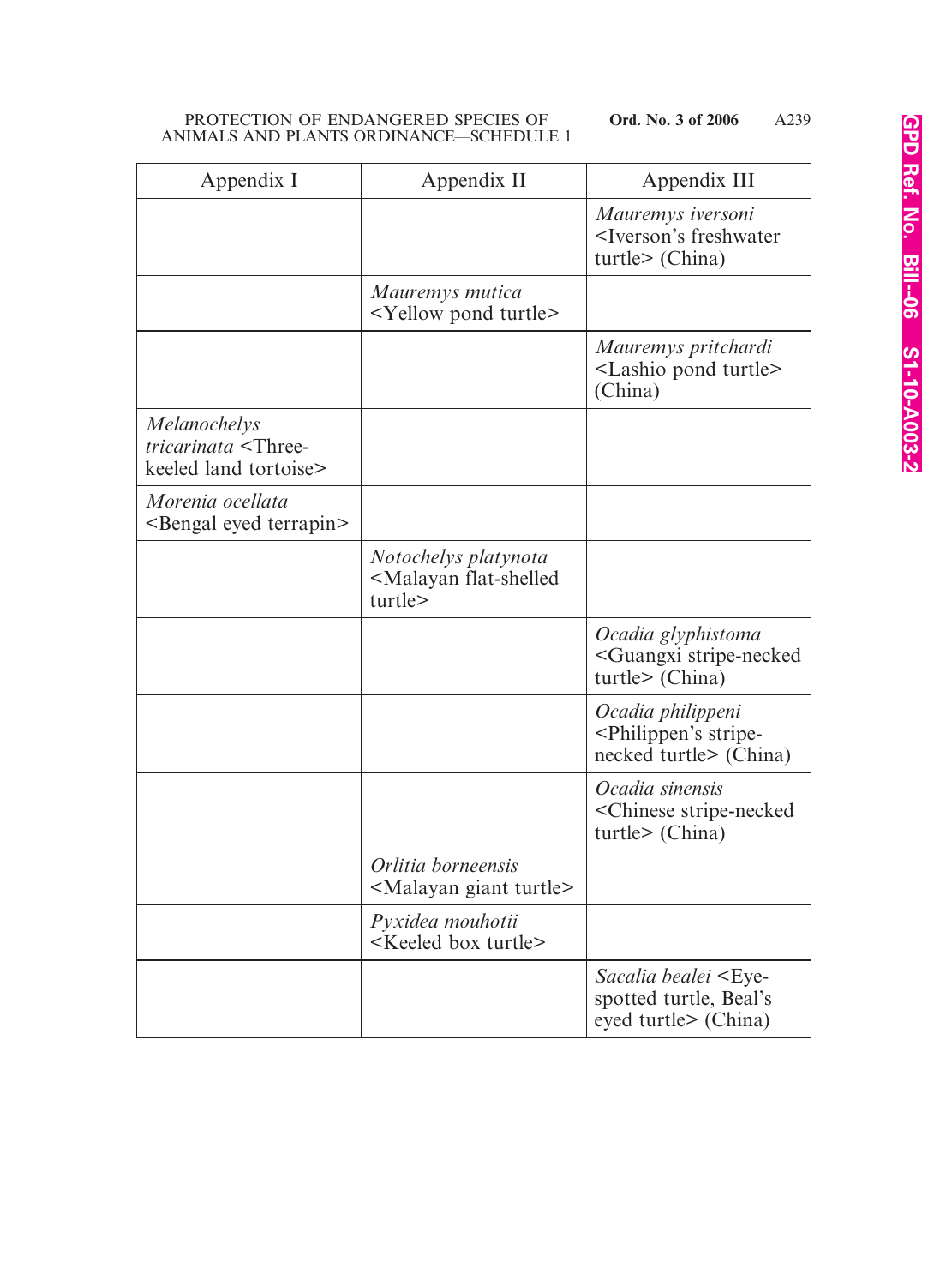| Appendix I                                                                  | Appendix II                                                                                                                                                                                                                                                                           | Appendix III                                                                  |
|-----------------------------------------------------------------------------|---------------------------------------------------------------------------------------------------------------------------------------------------------------------------------------------------------------------------------------------------------------------------------------|-------------------------------------------------------------------------------|
|                                                                             |                                                                                                                                                                                                                                                                                       | Sacalia pseudocellata<br><false eye-spotted<br="">turtle &gt; (China)</false> |
|                                                                             |                                                                                                                                                                                                                                                                                       | Sacalia quadriocellata<br><four eye-spotted<br="">turtle &gt; (China)</four>  |
|                                                                             | Siebenrockiella<br><i>crassicollis</i> <black<br>marsh turtle&gt;</black<br>                                                                                                                                                                                                          |                                                                               |
|                                                                             | <i>Terrapene</i> spp. <box<br>turtles&gt; (Except the<br/>species included in<br/>Appendix I)</box<br>                                                                                                                                                                                |                                                                               |
| Terrapene coahuila<br>$\leq$ Aquatic box turtle $\geq$                      |                                                                                                                                                                                                                                                                                       |                                                                               |
| Testudinidae                                                                |                                                                                                                                                                                                                                                                                       |                                                                               |
|                                                                             | Testudinidae spp.<br><tortoises> (Except<br/>the species included in<br/>Appendix I. A zero<br/>annual export quota<br/>has been established for<br/>Geochelone sulcata for<br/>specimens removed<br/>from the wild and<br/>traded for primarily<br/>commercial purposes)</tortoises> |                                                                               |
| Geochelone nigra<br><galapagos giant<br="">tortoise&gt;</galapagos>         |                                                                                                                                                                                                                                                                                       |                                                                               |
| Geochelone radiata<br><radiated tortoise=""></radiated>                     |                                                                                                                                                                                                                                                                                       |                                                                               |
| Geochelone yniphora<br><angonoka,<br>Madagascar tortoise&gt;</angonoka,<br> |                                                                                                                                                                                                                                                                                       |                                                                               |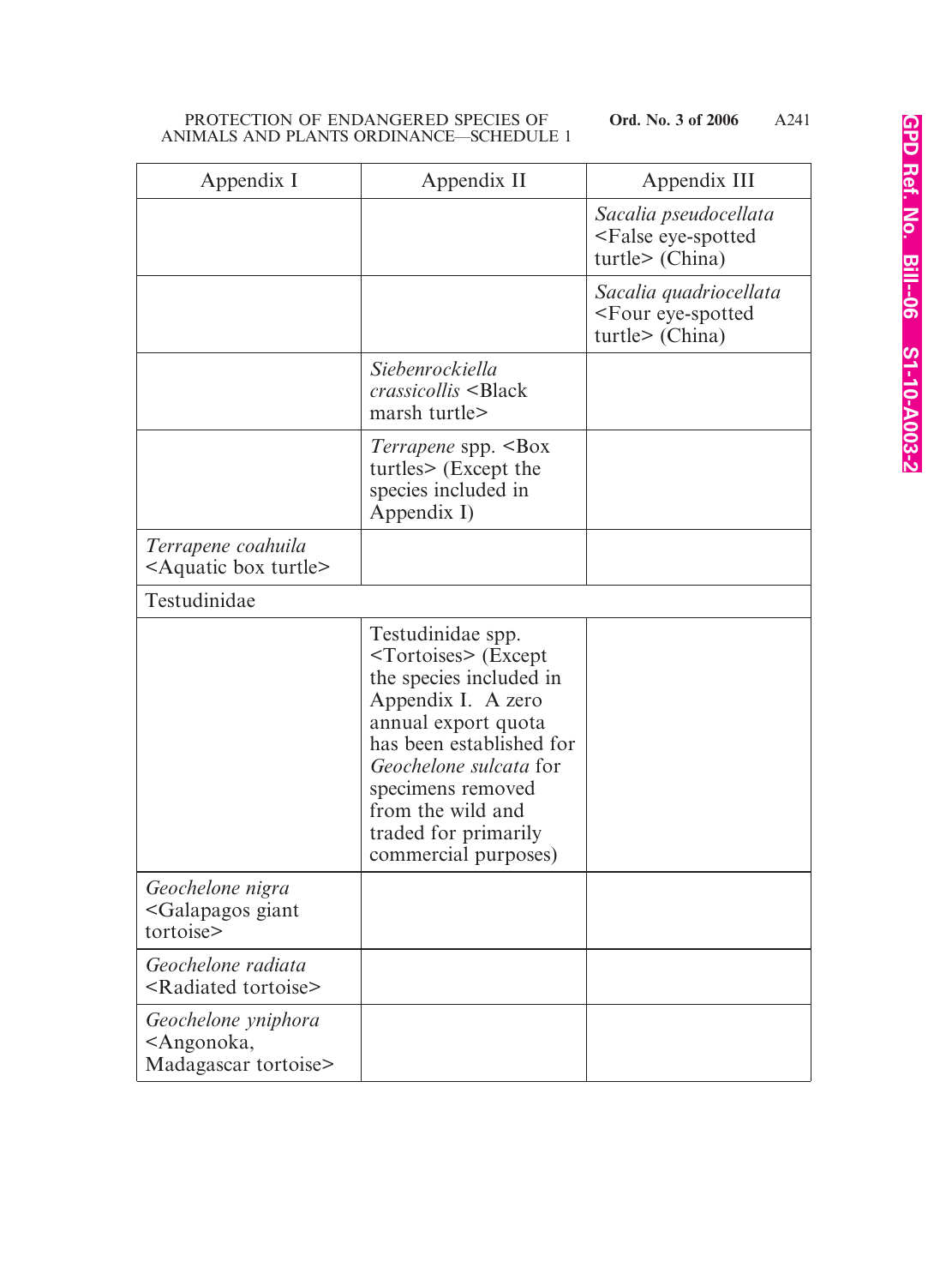| Appendix I                                                             | Appendix II                                                                   | Appendix III |
|------------------------------------------------------------------------|-------------------------------------------------------------------------------|--------------|
| Gopherus<br>flavomarginatus<br><bolson tortoise=""></bolson>           |                                                                               |              |
| Psammobates<br>geometricus<br><geometric tortoise=""></geometric>      |                                                                               |              |
| Pyxis arachnoides<br><spider tortoise=""></spider>                     |                                                                               |              |
| Pyxis planicauda <flat-<br>backed spider tortoise&gt;</flat-<br>       |                                                                               |              |
| Testudo kleinmanni<br><egyptian tortoise=""></egyptian>                |                                                                               |              |
| Testudo werneri <negev<br>tortoise&gt;</negev<br>                      |                                                                               |              |
| Cheloniidae                                                            |                                                                               |              |
| Cheloniidae spp.<br><marine sea<br="" turtles,="">turtles&gt;</marine> |                                                                               |              |
| Dermochelyidae                                                         |                                                                               |              |
| Dermochelys coriacea<br><leatherback></leatherback>                    |                                                                               |              |
| Carettochelyidae                                                       |                                                                               |              |
|                                                                        | Carettochelys insculpta<br><pig-nosed turtle=""></pig-nosed>                  |              |
| Trionychidae                                                           |                                                                               |              |
|                                                                        | Amyda cartilaginea<br><southeast asian<br="">softshell turtle&gt;</southeast> |              |
| <i>Apalone ater</i> < Cuatro<br>Cienegas softshell>                    |                                                                               |              |
| Aspideretes gangeticus<br><indian softshell<br="">turtle&gt;</indian>  |                                                                               |              |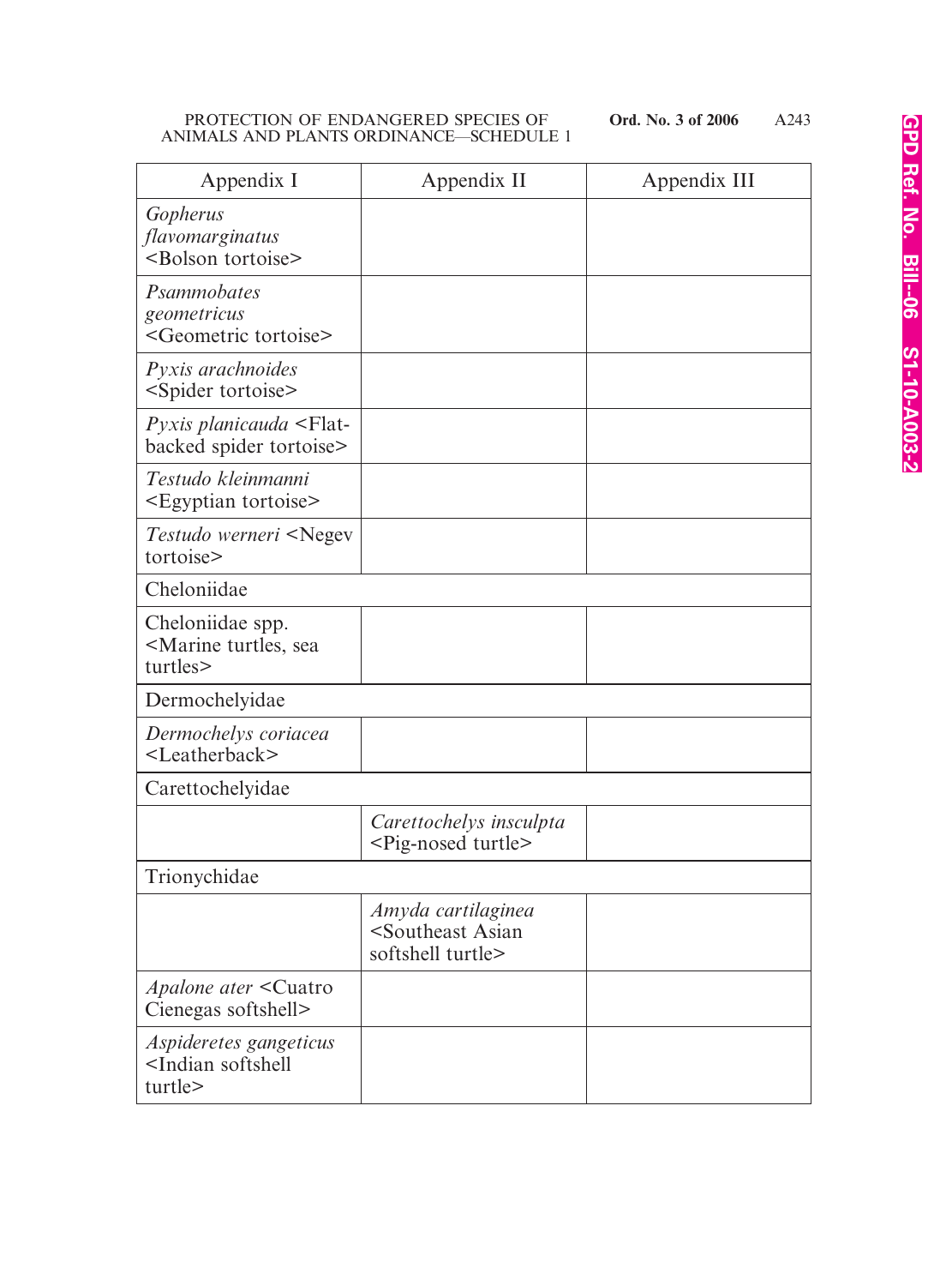| Appendix I                                                               | Appendix II                                                           | Appendix III                                                                                          |
|--------------------------------------------------------------------------|-----------------------------------------------------------------------|-------------------------------------------------------------------------------------------------------|
| Aspideretes hurum<br><indian peacock<br="">softshell turtle&gt;</indian> |                                                                       |                                                                                                       |
| Aspideretes nigricans<br><black softshell="" turtle=""></black>          |                                                                       |                                                                                                       |
|                                                                          | Chitra spp. <narrow-<br>headed softshell<br/>turtles&gt;</narrow-<br> |                                                                                                       |
|                                                                          | Lissemys punctata<br><indian flap-shell<br="">turtle&gt;</indian>     |                                                                                                       |
|                                                                          |                                                                       | Palea steindachneri<br><wattle-necked<br>softshell turtle&gt; (China)</wattle-necked<br>              |
|                                                                          | <i>Pelochelys</i> spp. <giant<br>softshell turtles&gt;</giant<br>     |                                                                                                       |
|                                                                          |                                                                       | Pelodiscus axenaria<br>(China)                                                                        |
|                                                                          |                                                                       | Pelodiscus maackii<br>(China)                                                                         |
|                                                                          |                                                                       | Pelodiscus parviformis<br>(China)                                                                     |
|                                                                          |                                                                       | Rafetus swinhoei<br><yangtze softshell<br="">turtle &gt; (China)</yangtze>                            |
|                                                                          |                                                                       | Trionyx triunguis<br><african softshell<br="">turtle, Nile softshell<br/>turtle&gt; (Ghana)</african> |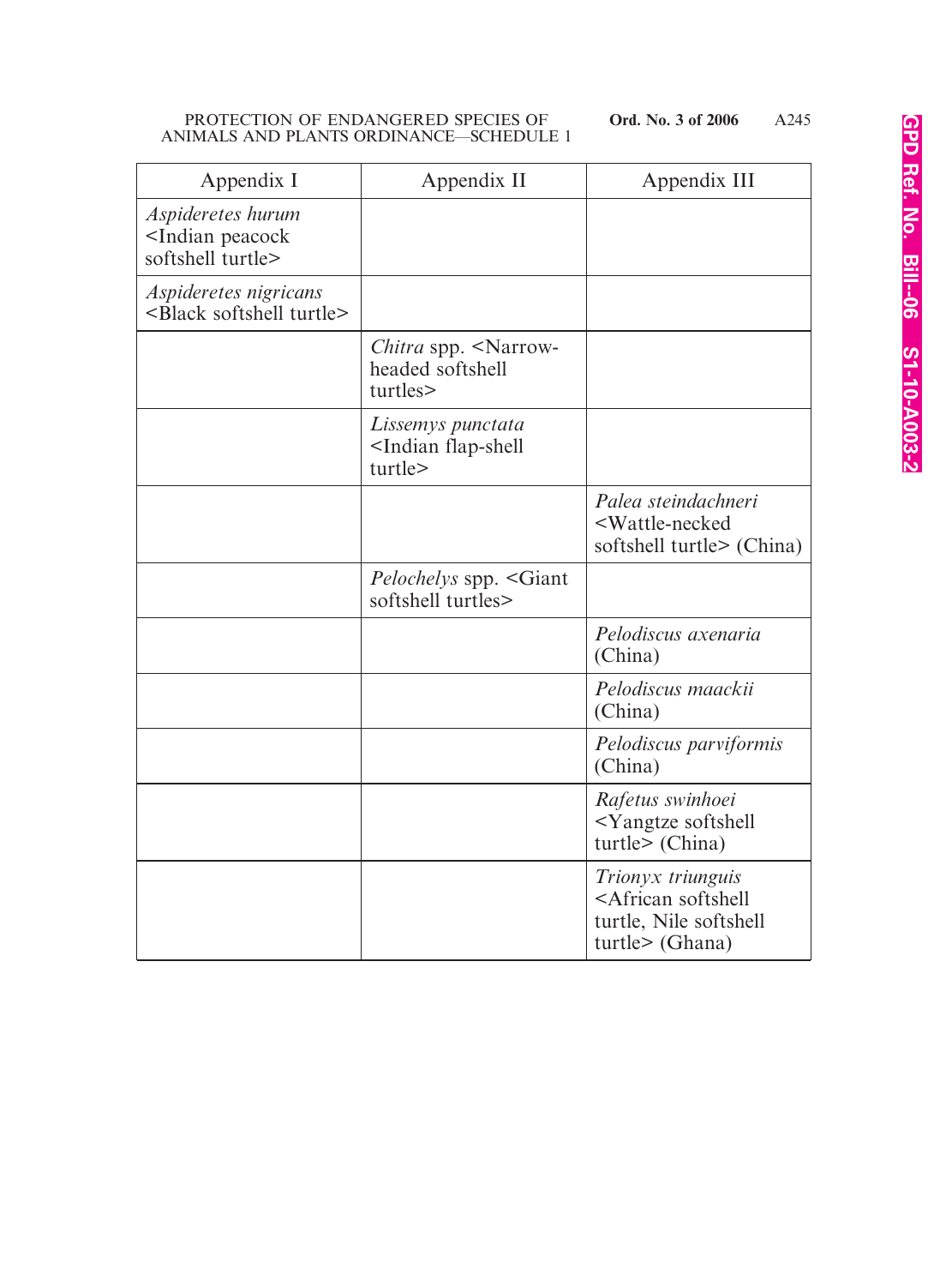| Appendix I    | Appendix II                                                                               | Appendix III                                                                                                         |
|---------------|-------------------------------------------------------------------------------------------|----------------------------------------------------------------------------------------------------------------------|
| Pelomedusidae |                                                                                           |                                                                                                                      |
|               | Erymnochelys<br>madagascariensis<br><madagascar big-<br="">headed turtle&gt;</madagascar> |                                                                                                                      |
|               |                                                                                           | Pelomedusa subrufa<br><african helmeted<br="">turtle, helmeted turtle&gt;<br/>(Ghana)</african>                      |
|               | Peltocephalus<br>dumeriliana <big-<br>headed Amazon River<br/>turtle&gt;</big-<br>        |                                                                                                                      |
|               |                                                                                           | Pelusios adansonii<br><adanson's mud="" turtle,<br="">white-breasted side-<br/>necked turtle&gt; (Ghana)</adanson's> |
|               |                                                                                           | Pelusios castaneus<br><chestnut terrapin,<br="">West African mud<br/>turtle &gt; (Ghana)</chestnut>                  |
|               |                                                                                           | Pelusios gabonensis<br><african forest="" turtle,<br="">stripe-backed side-<br/>necked turtle&gt; (Ghana)</african>  |
|               |                                                                                           | <i>Pelusios niger</i> <african<br>black terrapin, black<br/>side-necked turtle&gt;<br/>(Ghana)</african<br>          |
|               | Podocnemis spp.<br><south american="" river<br="">turtles&gt;</south>                     |                                                                                                                      |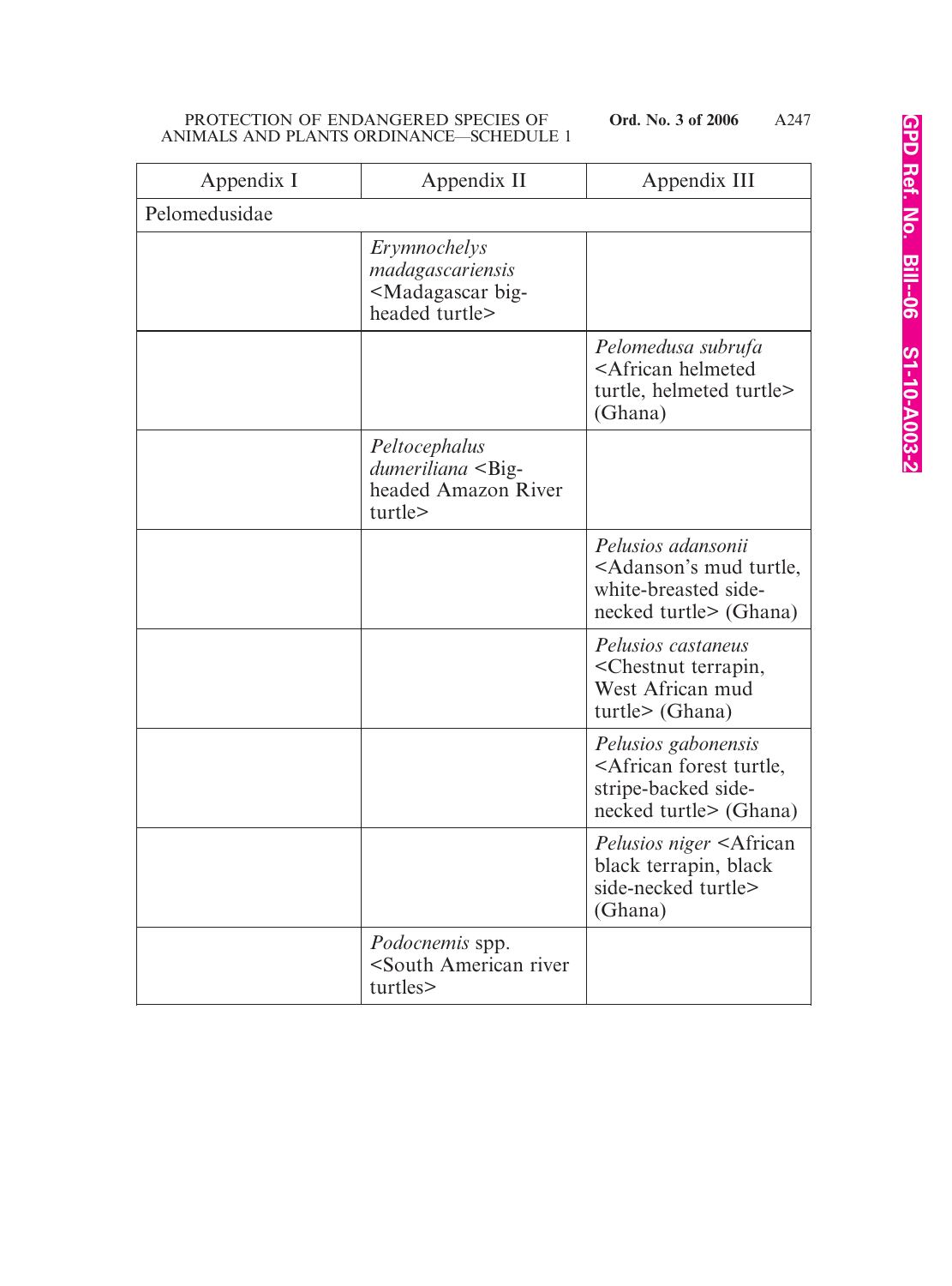| Appendix I                                                                                                                                          | Appendix II                                                                                                                     | Appendix III |
|-----------------------------------------------------------------------------------------------------------------------------------------------------|---------------------------------------------------------------------------------------------------------------------------------|--------------|
| Chelidae                                                                                                                                            |                                                                                                                                 |              |
|                                                                                                                                                     | Chelodina mccordi<br><roti snake-necked<br="">turtle&gt;</roti>                                                                 |              |
| Pseudemydura umbrina<br><western short-necked<br="">turtle&gt;</western>                                                                            |                                                                                                                                 |              |
| <b>CROCODYLIA</b>                                                                                                                                   |                                                                                                                                 |              |
|                                                                                                                                                     | CROCODYLIA spp.<br><e.g. alligators,<br="">crocodiles or caimans&gt;<br/>(Except the species<br/>included in Appendix I)</e.g.> |              |
| Alligatoridae                                                                                                                                       |                                                                                                                                 |              |
| Alligator sinensis<br><china alligator,<br="">Chinese alligator&gt;</china>                                                                         |                                                                                                                                 |              |
| Caiman crocodilus<br><i>apaporiensis</i> <apaporis<br>river caiman&gt;</apaporis<br>                                                                |                                                                                                                                 |              |
| Caiman latirostris<br><broad-nosed caiman=""><br/>(Except the population)<br/>of Argentina, which is<br/>included in Appendix<br/>II)</broad-nosed> |                                                                                                                                 |              |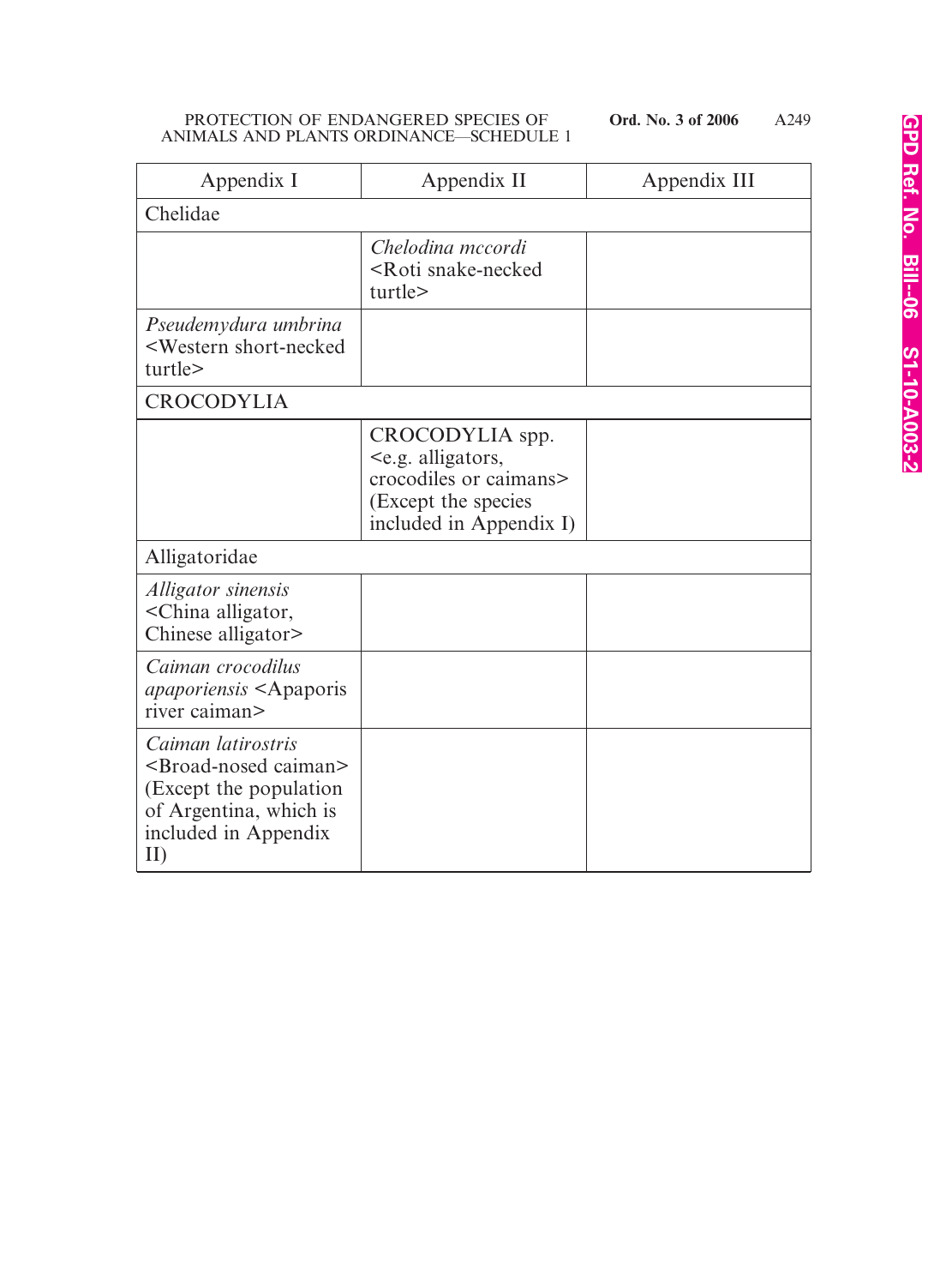| Appendix I                                                                                                                                                                                                                                                                                                                                         | Appendix II | Appendix III |
|----------------------------------------------------------------------------------------------------------------------------------------------------------------------------------------------------------------------------------------------------------------------------------------------------------------------------------------------------|-------------|--------------|
| Melanosuchus niger<br>$\leq$ Black caiman $\geq$<br>(Except the population)<br>of Ecuador, which is<br>included in Appendix<br>II, and is subject to a<br>zero annual export<br>quota until an annual<br>export quota has been<br>approved by the<br>Secretariat and the<br><b>IUCN/SSC Crocodile</b><br>Specialist Group under<br>the Convention) |             |              |
| Crocodylidae                                                                                                                                                                                                                                                                                                                                       |             |              |
| Crocodylus acutus<br><american crocodile=""><br/>(Except the population)<br/>of Cuba, which is<br/>included in Appendix<br/>II)</american>                                                                                                                                                                                                         |             |              |
| Crocodylus cataphractus<br><african sharp-nosed<br="">crocodile&gt;</african>                                                                                                                                                                                                                                                                      |             |              |
| Crocodylus intermedius<br><orinoco crocodile=""></orinoco>                                                                                                                                                                                                                                                                                         |             |              |
| Crocodylus mindorensis<br><mindoro crocodile=""></mindoro>                                                                                                                                                                                                                                                                                         |             |              |
| Crocodylus moreletii<br><belize crocodile,<br="">Morelet's crocodile&gt;</belize>                                                                                                                                                                                                                                                                  |             |              |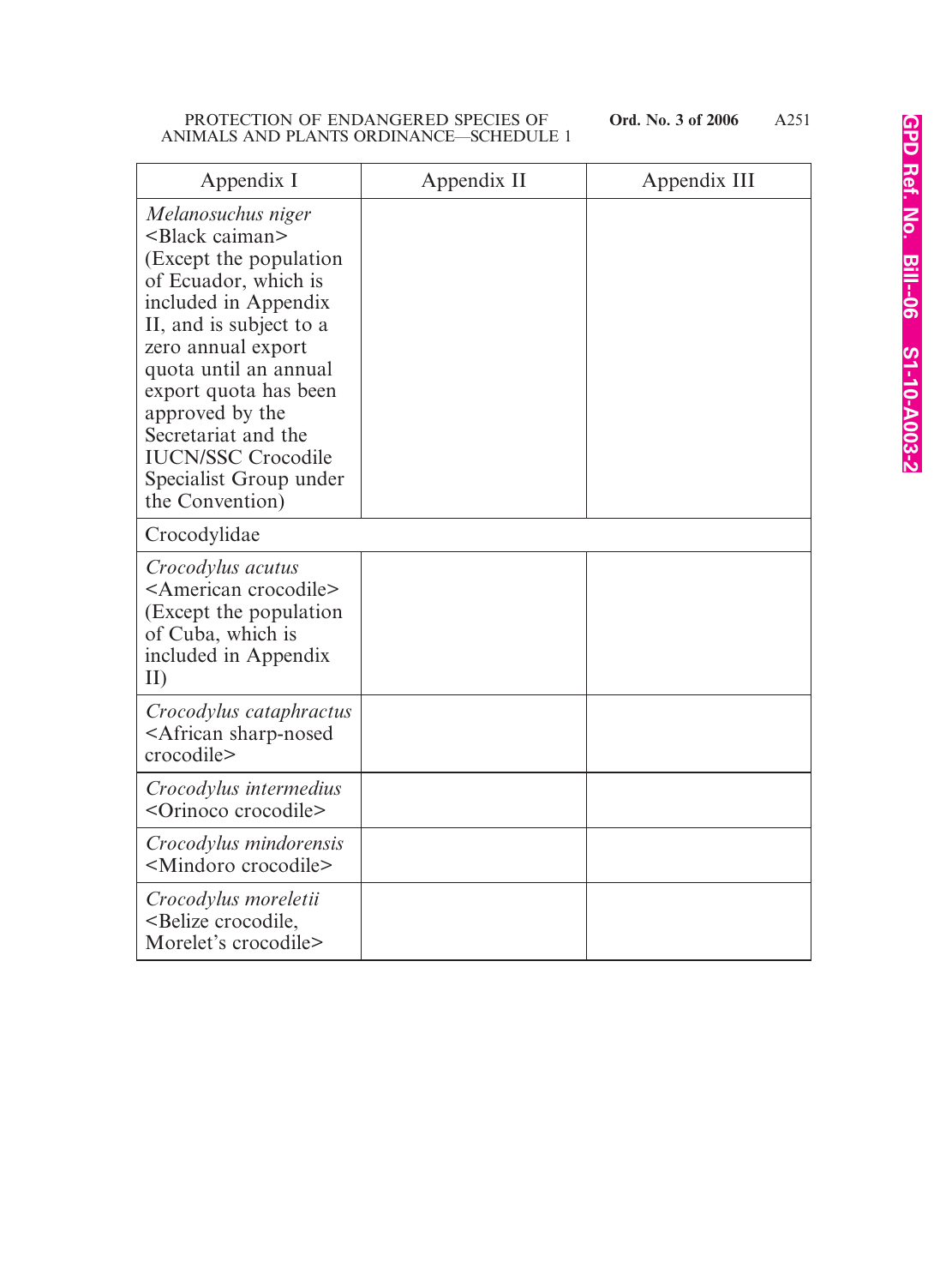| Appendix I                                                                                                                                                                                                                                                                                                                                                                                                                                                                                              | Appendix II | Appendix III |
|---------------------------------------------------------------------------------------------------------------------------------------------------------------------------------------------------------------------------------------------------------------------------------------------------------------------------------------------------------------------------------------------------------------------------------------------------------------------------------------------------------|-------------|--------------|
| Crocodylus niloticus<br><african crocodile,<br="">Nile crocodile&gt; [Except]<br/>the populations of<br/>Botswana, Ethiopia,<br/>Kenya, Madagascar,<br/>Malawi, Mozambique,<br/>Namibia, South Africa,<br/>Uganda, the United<br/>Republic of Tanzania<br/>(subject to an annual<br/>export quota of no<br/>more than 1,600 wild<br/>specimens including<br/>hunting trophies, in<br/>addition to ranched<br/>specimens), Zambia<br/>and Zimbabwe, which<br/>are included in<br/>Appendix II]</african> |             |              |
| Crocodylus palustris<br><broad-snouted<br>crocodile, mugger<br/>crocodile&gt;</broad-snouted<br>                                                                                                                                                                                                                                                                                                                                                                                                        |             |              |
| Crocodylus porosus<br><estuarine crocodile=""><br/>(Except the populations)<br/>of Australia, Indonesia<br/>and Papua New<br/>Guinea, which are<br/>included in Appendix<br/>II)</estuarine>                                                                                                                                                                                                                                                                                                            |             |              |
| Crocodylus rhombifer<br><cuban crocodile=""></cuban>                                                                                                                                                                                                                                                                                                                                                                                                                                                    |             |              |
| Crocodylus siamensis<br><siamese crocodile=""></siamese>                                                                                                                                                                                                                                                                                                                                                                                                                                                |             |              |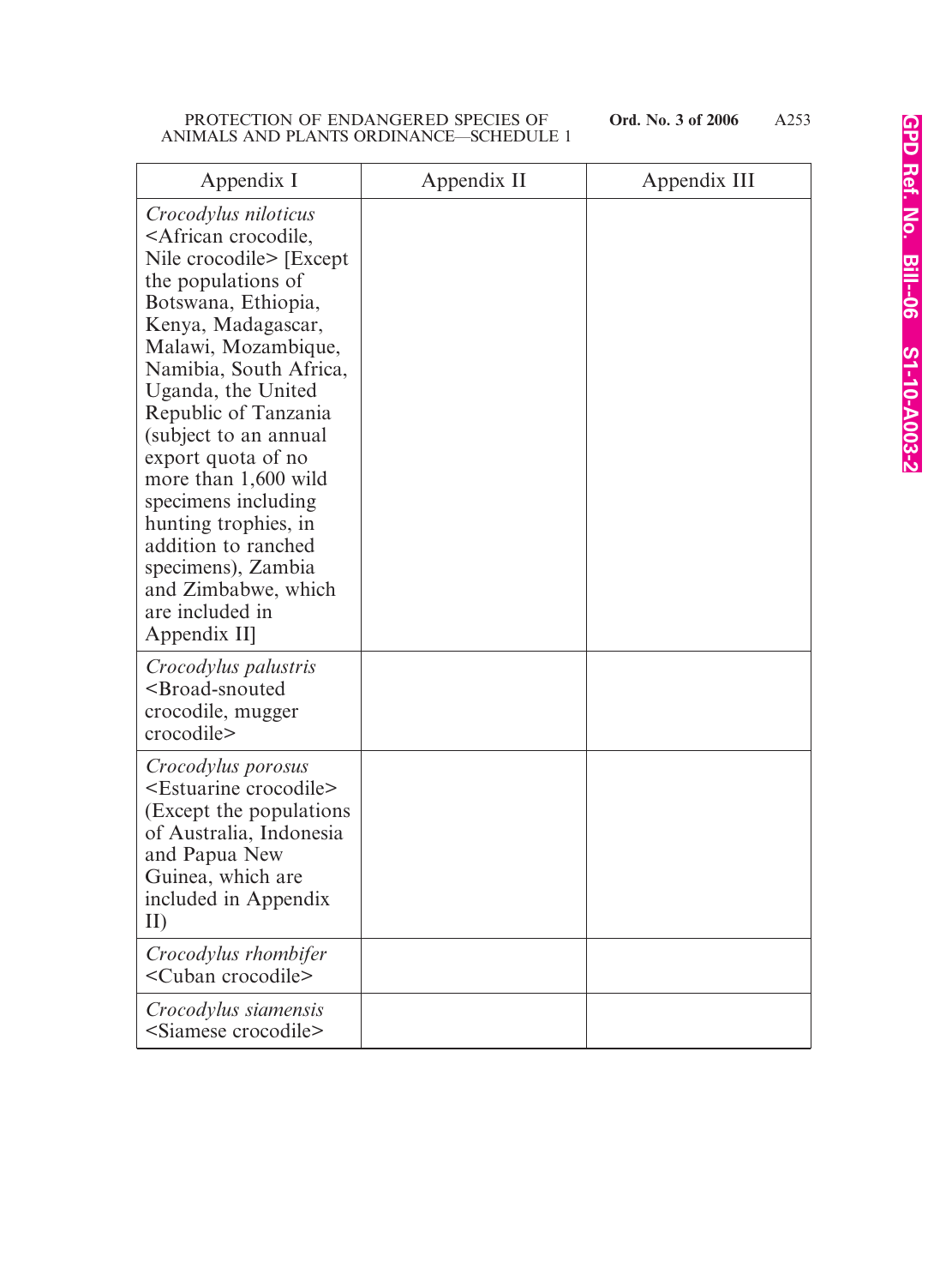| Appendix I                                                            | Appendix II                                                                         | Appendix III                                                                         |
|-----------------------------------------------------------------------|-------------------------------------------------------------------------------------|--------------------------------------------------------------------------------------|
| Osteolaemus tetraspis<br><african dwarf<br="">crocodile&gt;</african> |                                                                                     |                                                                                      |
| Tomistoma schlegelii<br><false gavial=""></false>                     |                                                                                     |                                                                                      |
| Gavialidae                                                            |                                                                                     |                                                                                      |
| Gavialis gangeticus<br><fish-eating crocodile=""></fish-eating>       |                                                                                     |                                                                                      |
| <b>RHYNCHOCEPHALIA</b>                                                |                                                                                     |                                                                                      |
| Sphenodontidae                                                        |                                                                                     |                                                                                      |
| Sphenodon spp.<br>$<$ Tuataras $>$                                    |                                                                                     |                                                                                      |
| <b>SAURIA</b>                                                         |                                                                                     |                                                                                      |
| Gekkonidae                                                            |                                                                                     |                                                                                      |
|                                                                       | Cyrtodactylus<br>serpensinsula <serpent<br>Island gecko&gt;</serpent<br>            |                                                                                      |
|                                                                       |                                                                                     | <i>Hoplodactylus</i> spp.<br><sticky-toed geckos=""><br/>(New Zealand)</sticky-toed> |
|                                                                       |                                                                                     | <i>Naultinus</i> spp. <tree<br>geckos&gt; (New Zealand)</tree<br>                    |
|                                                                       | Phelsuma spp. <day<br>geckos&gt;</day<br>                                           |                                                                                      |
|                                                                       | <i>Uroplatus</i> spp. <leaf-<br>tailed geckos&gt;</leaf-<br>                        |                                                                                      |
| Agamidae                                                              |                                                                                     |                                                                                      |
|                                                                       | <i>Uromastyx</i> spp.<br><mastigures, spiny-<br="">tailed lizards&gt;</mastigures,> |                                                                                      |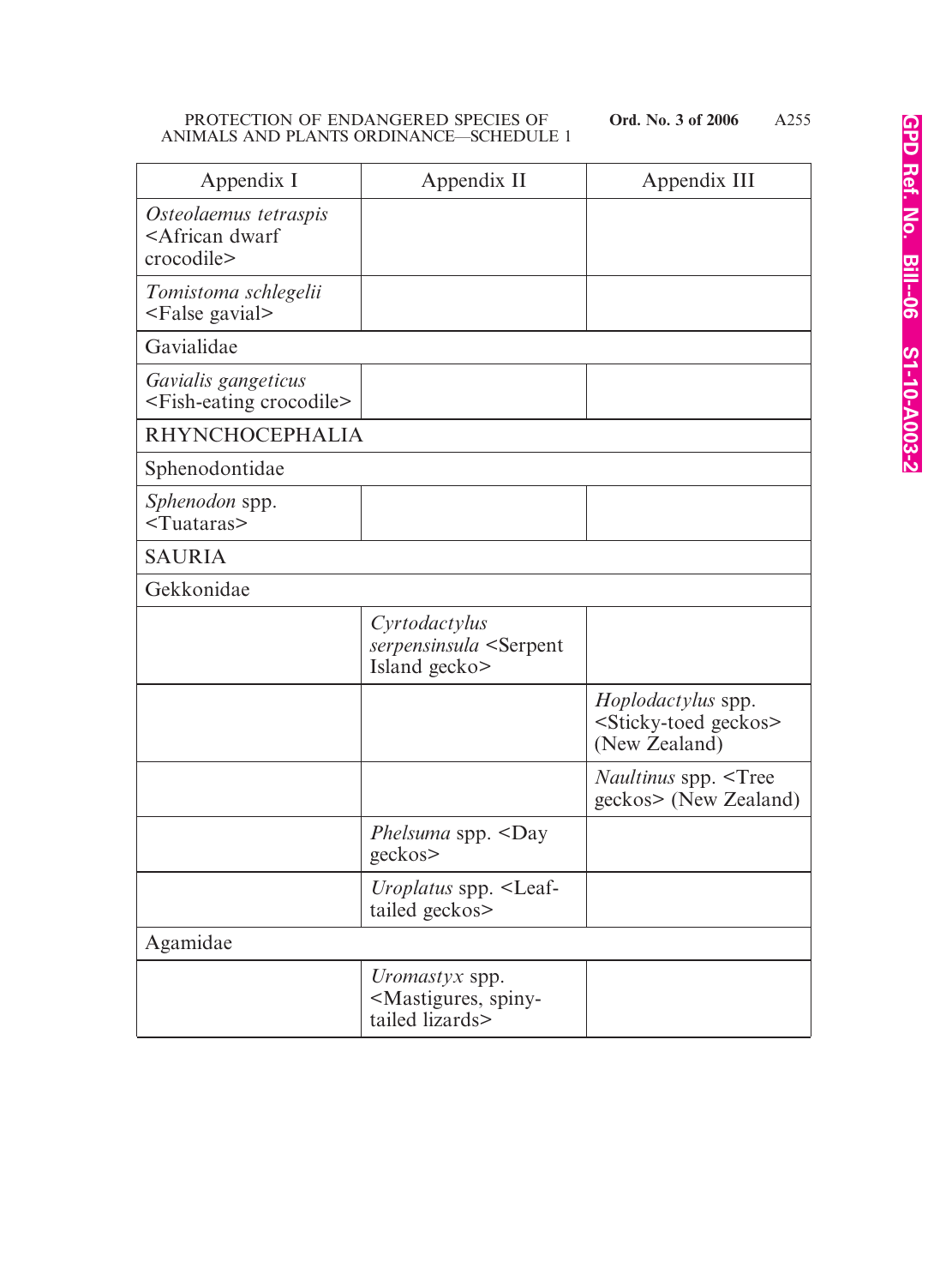| Appendix I                                                           | Appendix II                                                                                            | Appendix III |  |
|----------------------------------------------------------------------|--------------------------------------------------------------------------------------------------------|--------------|--|
| Chamaeleonidae                                                       |                                                                                                        |              |  |
|                                                                      | <i>Bradypodion</i> spp.<br><chameleons></chameleons>                                                   |              |  |
|                                                                      | <i>Brookesia</i> spp.<br><chameleons> (Except<br/>the species included in<br/>Appendix I)</chameleons> |              |  |
| Brookesia perarmata<br><antsingy leaf<br="">chameleon&gt;</antsingy> |                                                                                                        |              |  |
|                                                                      | Calumma spp.<br><chameleons></chameleons>                                                              |              |  |
|                                                                      | <i>Chamaeleo</i> spp.<br><chameleons></chameleons>                                                     |              |  |
|                                                                      | <i>Furcifer</i> spp.<br><chameleons></chameleons>                                                      |              |  |
| Iguanidae                                                            |                                                                                                        |              |  |
|                                                                      | Amblyrhynchus cristatus<br><galapagos marine<br="">iguana</galapagos>                                  |              |  |
| Brachylophus spp.<br><fijian iguanas=""></fijian>                    |                                                                                                        |              |  |
|                                                                      | Conolophus spp. <land<br>iguanas</land<br>                                                             |              |  |
| Cyclura spp. <ground<br>iguanas</ground<br>                          |                                                                                                        |              |  |
|                                                                      | Iguana spp. <iguanas></iguanas>                                                                        |              |  |
|                                                                      | Phrynosoma coronatum<br><coast horned="" lizard=""></coast>                                            |              |  |
| Sauromalus varius <san<br>Esteban Island<br/>chuckwalla&gt;</san<br> |                                                                                                        |              |  |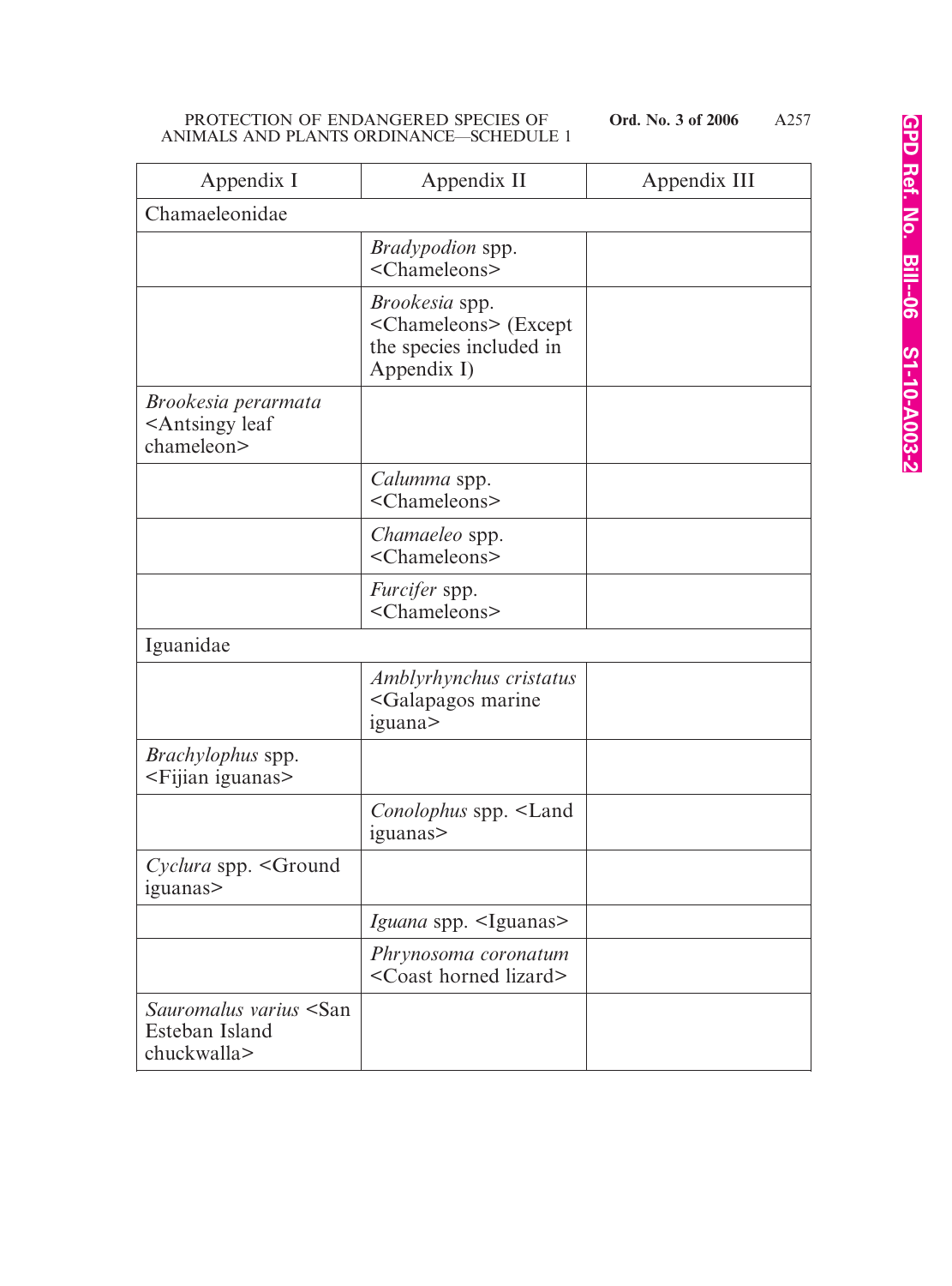| Appendix I                                               | Appendix II                                                                                                | Appendix III |
|----------------------------------------------------------|------------------------------------------------------------------------------------------------------------|--------------|
| Lacertidae                                               |                                                                                                            |              |
| Gallotia simonyi<br><hierro giant="" lizard=""></hierro> |                                                                                                            |              |
|                                                          | Podarcis lilfordi<br><liford's lizard="" wall=""></liford's>                                               |              |
|                                                          | Podarcis pityusensis<br><ibiza lizard="" wall=""></ibiza>                                                  |              |
| Cordylidae                                               |                                                                                                            |              |
|                                                          | Cordylus spp. < Crag<br>lizards, girdled lizards,<br>spiny-tailed lizards>                                 |              |
| Teiidae                                                  |                                                                                                            |              |
|                                                          | Crocodilurus<br>amazonicus <crocodile<br>tegu</crocodile<br>                                               |              |
|                                                          | Dracaena spp.<br><caiman lizards=""></caiman>                                                              |              |
|                                                          | <i>Tupinambis</i> spp. <tegu<br>lizards&gt;</tegu<br>                                                      |              |
| Scincidae                                                |                                                                                                            |              |
|                                                          | Corucia zebrata<br><prehensile-tailed<br>skink, Solomon Islands<br/>giant skink&gt;</prehensile-tailed<br> |              |
| Xenosauridae                                             |                                                                                                            |              |
|                                                          | Shinisaurus crocodilurus<br><chinese crocodile<br="">lizard&gt;</chinese>                                  |              |
| Helodermatidae                                           |                                                                                                            |              |
|                                                          | Heloderma spp.<br><poisonous lizards=""></poisonous>                                                       |              |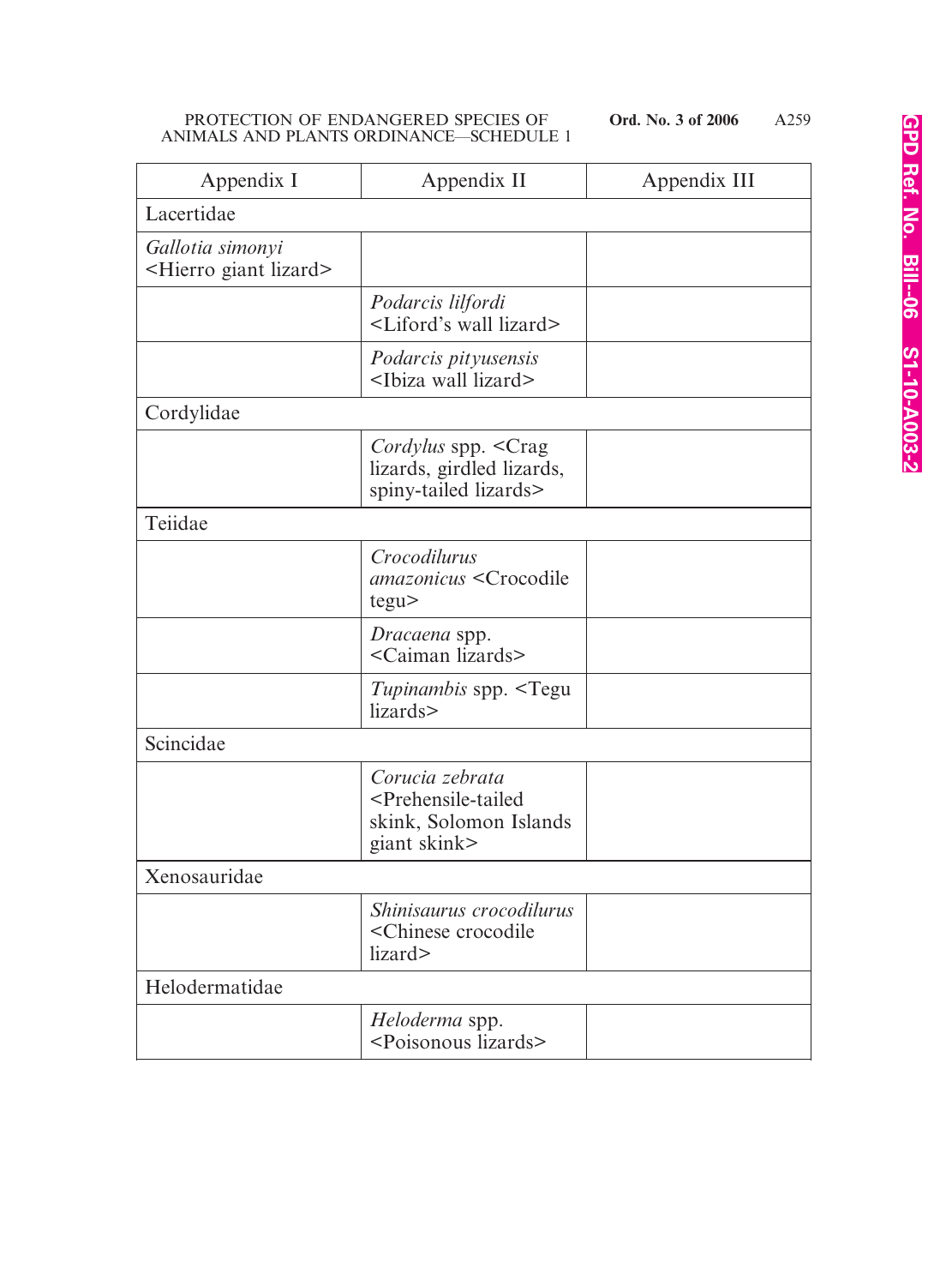| Appendix I                                                                                        | Appendix II                                                                                                  | Appendix III |
|---------------------------------------------------------------------------------------------------|--------------------------------------------------------------------------------------------------------------|--------------|
| Varanidae                                                                                         |                                                                                                              |              |
|                                                                                                   | <i>Varanus</i> spp. <monitor<br>lizards&gt; (Except the<br/>species included in<br/>Appendix I)</monitor<br> |              |
| Varanus bengalensis<br><bengal black="" lizard,<br="">Bengal monitor&gt;</bengal>                 |                                                                                                              |              |
| <i>Varanus flavescens</i><br><calcutta oval-grain<br="">lizard, yellow<br/>monitor&gt;</calcutta> |                                                                                                              |              |
| Varanus griseus <agra<br>lizard, desert monitor&gt;</agra<br>                                     |                                                                                                              |              |
| Varanus komodoensis<br><komodo dragon=""></komodo>                                                |                                                                                                              |              |
| Varanus nebulosus                                                                                 |                                                                                                              |              |
| <b>SERPENTES</b>                                                                                  |                                                                                                              |              |
| Loxocemidae                                                                                       |                                                                                                              |              |
|                                                                                                   | Loxocemidae spp.<br><new pythons="" world=""></new>                                                          |              |
| Pythonidae                                                                                        |                                                                                                              |              |
|                                                                                                   | Pythonidae spp.<br><pythons> (Except the<br/>subspecies included in<br/>Appendix I)</pythons>                |              |
| Python molurus molurus<br><indian python=""></indian>                                             |                                                                                                              |              |
| <b>Boidae</b>                                                                                     |                                                                                                              |              |
|                                                                                                   | Boidae spp. <boas><br/>(Except the species<br/>included in Appendix I)</boas>                                |              |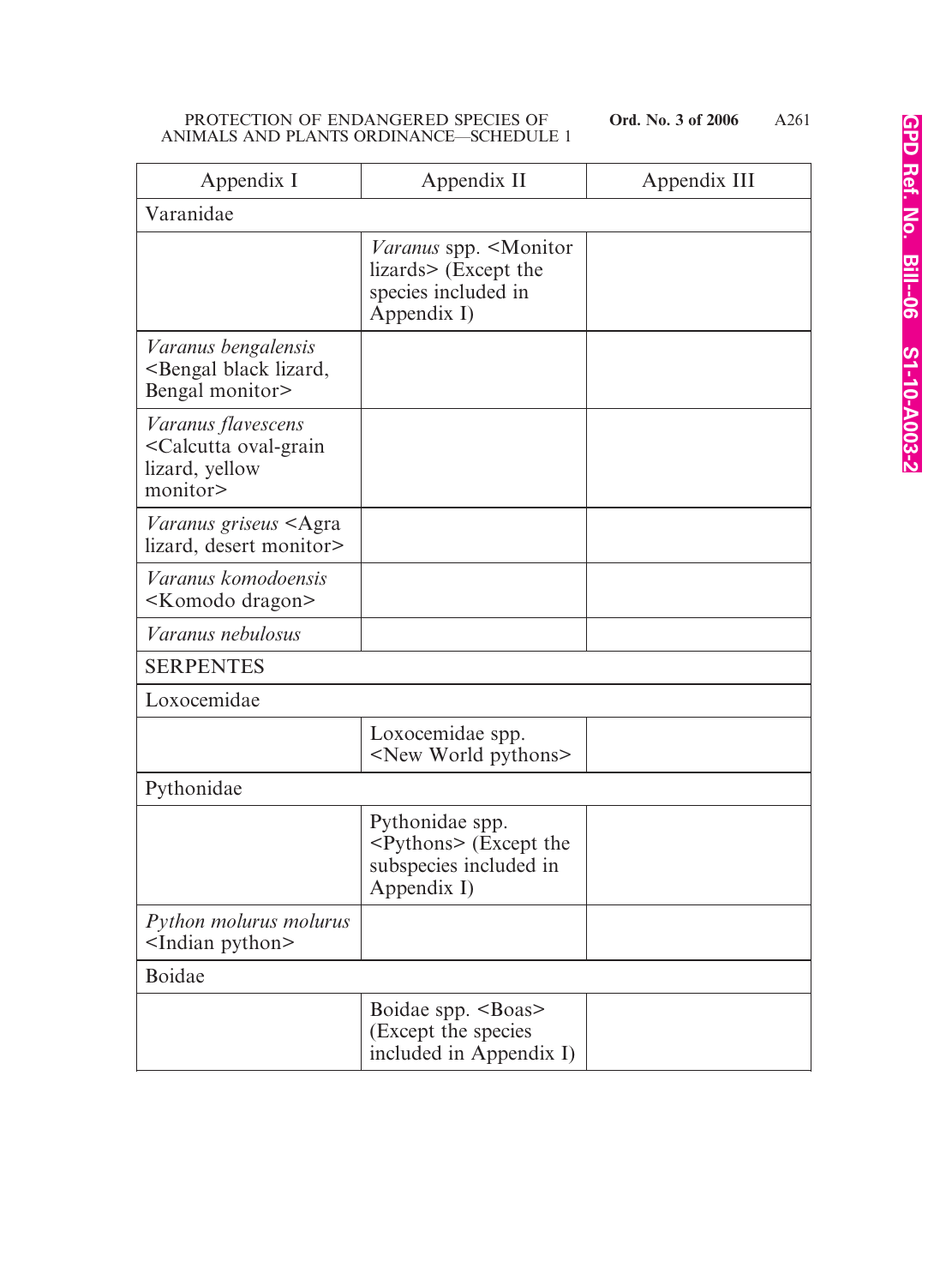| Appendix I                                                                                     | Appendix II                                                                                               | Appendix III                                                    |
|------------------------------------------------------------------------------------------------|-----------------------------------------------------------------------------------------------------------|-----------------------------------------------------------------|
| <i>Acrantophis</i> spp.<br><madagascar ground<br="">boas&gt;</madagascar>                      |                                                                                                           |                                                                 |
| <b>Boa</b> constrictor<br><i>occidentalis</i> <argentine<br>boa constrictor&gt;</argentine<br> |                                                                                                           |                                                                 |
| <i>Epicrates inornatus</i><br><puerto boa="" rican=""></puerto>                                |                                                                                                           |                                                                 |
| <i>Epicrates monensis</i><br><mona boa="" island=""></mona>                                    |                                                                                                           |                                                                 |
| <i>Epicrates subflavus</i><br><jamaican boa=""></jamaican>                                     |                                                                                                           |                                                                 |
| Sanzinia<br>madagascariensis<br><madagascar boa="" tree=""></madagascar>                       |                                                                                                           |                                                                 |
| Bolyeriidae                                                                                    |                                                                                                           |                                                                 |
|                                                                                                | Bolyeriidae spp.<br><round boas="" island=""><br/>(Except the species<br/>included in Appendix I)</round> |                                                                 |
| Bolyeria multocarinata<br><round island<br="">burrowing boa&gt;</round>                        |                                                                                                           |                                                                 |
| Casarea dussumieri<br><round island="" keel-<br="">scaled boa&gt;</round>                      |                                                                                                           |                                                                 |
| Tropidophiidae                                                                                 |                                                                                                           |                                                                 |
|                                                                                                | Tropidophiidae spp.<br>$<$ Boas>                                                                          |                                                                 |
| Colubridae                                                                                     |                                                                                                           |                                                                 |
|                                                                                                |                                                                                                           | Atretium schistosum<br><olive keel-back=""><br/>(India)</olive> |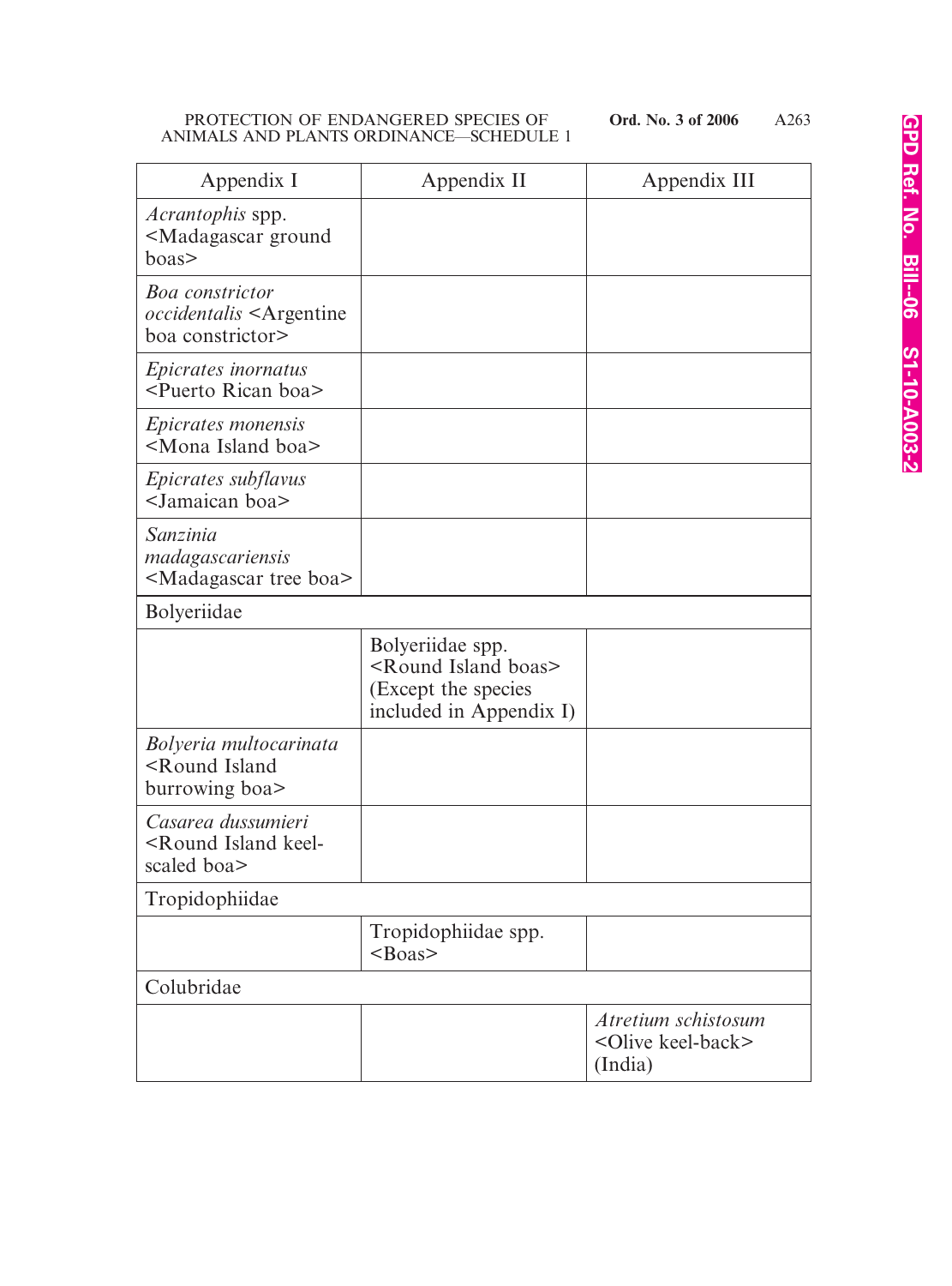| Appendix I | Appendix II                                                                                    | Appendix III                                                                           |
|------------|------------------------------------------------------------------------------------------------|----------------------------------------------------------------------------------------|
|            |                                                                                                | Cerberus rhynchops<br><bockadam> (India)</bockadam>                                    |
|            | Clelia clelia<br><mussurana></mussurana>                                                       |                                                                                        |
|            | Cyclagras gigas <beach<br>cobra</beach<br>                                                     |                                                                                        |
|            | Elachistodon<br>westermanni <indian<br>egg-eater, Indian egg-<br/>eating snake&gt;</indian<br> |                                                                                        |
|            | Ptyas mucosus<br><common rat="" snake=""></common>                                             |                                                                                        |
|            |                                                                                                | Xenochrophis piscator<br><chequered keelback=""><br/>(India)</chequered>               |
| Elapidae   |                                                                                                |                                                                                        |
|            | Hoplocephalus<br>bungaroides <broad-<br>headed snake&gt;</broad-<br>                           |                                                                                        |
|            |                                                                                                | Micrurus diastema<br><atlantic coral="" snake=""><br/>(Honduras)</atlantic>            |
|            |                                                                                                | Micrurus nigrocinctus<br><black-banded coral<br="">snake&gt; (Honduras)</black-banded> |
|            | <i>Naja atra</i> <chinese<br>cobra</chinese<br>                                                |                                                                                        |
|            | Naja kaouthia<br><monocellate cobra=""></monocellate>                                          |                                                                                        |
|            | Naja mandalayensis                                                                             |                                                                                        |
|            | <i>Naja naja</i> <asian<br><math>\text{cobra}</math></asian<br>                                |                                                                                        |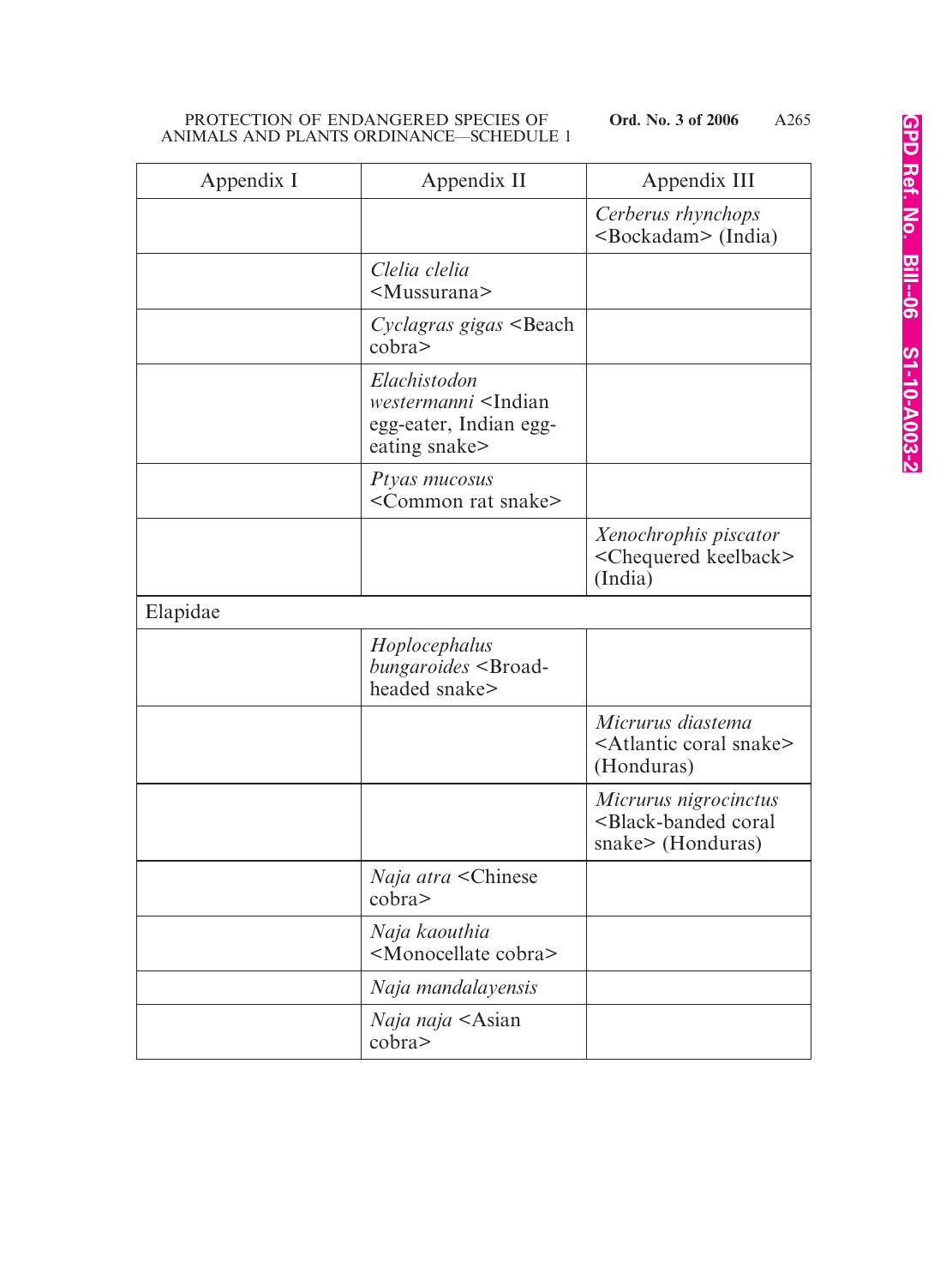| Appendix I | Appendix II                                                                         | Appendix III                                                                                 |
|------------|-------------------------------------------------------------------------------------|----------------------------------------------------------------------------------------------|
|            | <i>Naja oxiana</i> <central<br>Asian cobra&gt;</central<br>                         |                                                                                              |
|            | Naja philippinensis<br><north philippine<br="">spitting cobra&gt;</north>           |                                                                                              |
|            | Naja sagittifera<br><andaman cobra=""></andaman>                                    |                                                                                              |
|            | Naja samarensis<br><peter's cobra=""></peter's>                                     |                                                                                              |
|            | Naja siamensis<br><indochinese spitting<br="">cobra</indochinese>                   |                                                                                              |
|            | Naja sputatrix<br><southern indochinese<br="">spitting cobra&gt;</southern>         |                                                                                              |
|            | Naja sumatrana<br><equatorial spitting<br=""><math>\text{cobra}</math></equatorial> |                                                                                              |
|            | Ophiophagus hannah<br><hamadryad, king<br=""><math>\text{cobra}</math></hamadryad,> |                                                                                              |
| Viperidae  |                                                                                     |                                                                                              |
|            |                                                                                     | Crotalus durissus<br><cascabel, neotropical<br="">rattlesnake&gt;<br/>(Honduras)</cascabel,> |
|            |                                                                                     | Daboia russelii<br><russell's viper=""><br/>(India)</russell's>                              |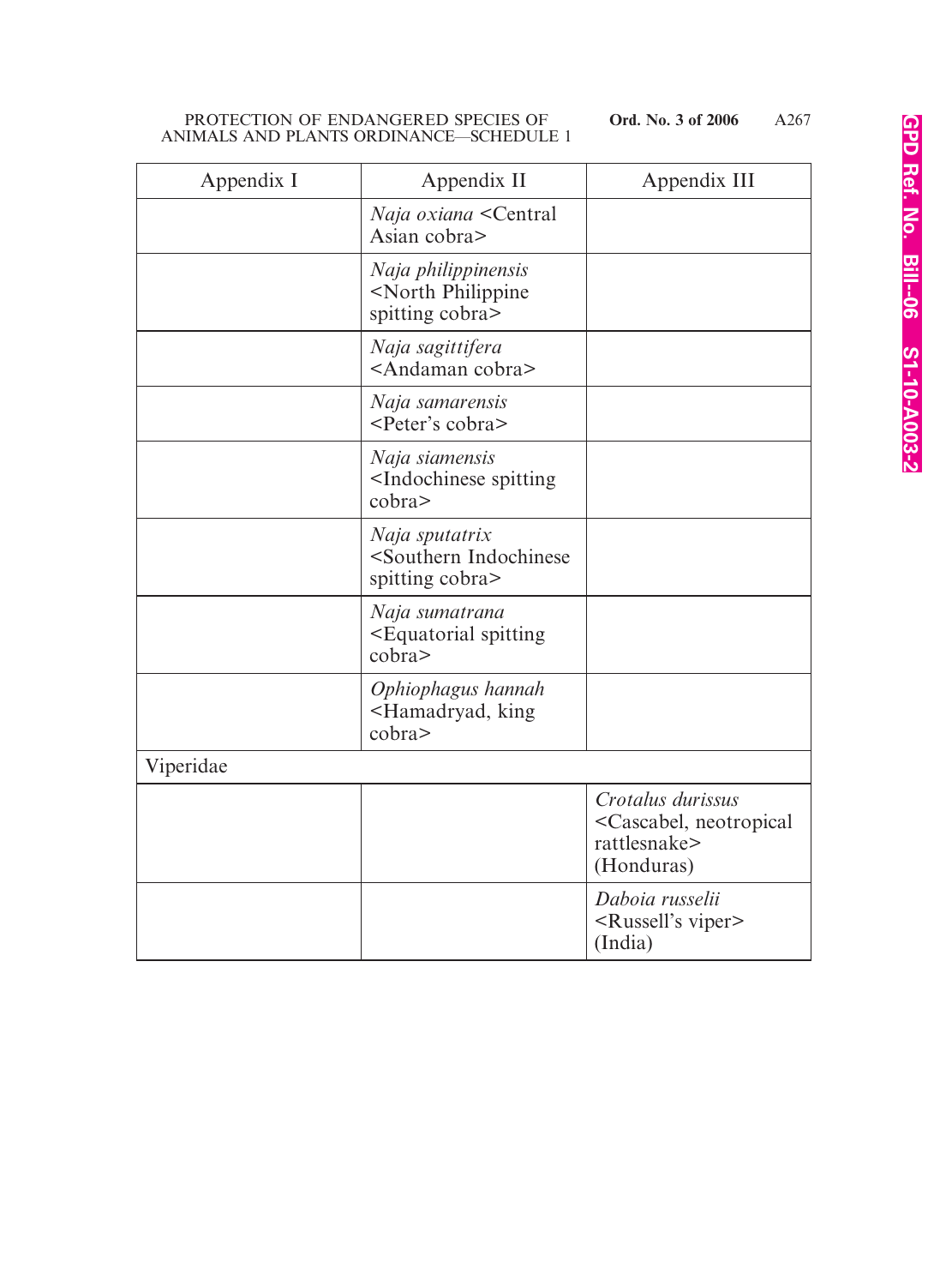| Appendix I                                                                                                                                                                                                                                                               | Appendix II                                        | Appendix III |
|--------------------------------------------------------------------------------------------------------------------------------------------------------------------------------------------------------------------------------------------------------------------------|----------------------------------------------------|--------------|
| <i>Vipera ursinii</i><br><meadow viper=""> (Only<br/>the population of<br/>Europe, except the area<br/>which formerly<br/>constituted the Union<br/>of Soviet Socialist<br/>Republics; these latter<br/>populations are not<br/>included in the<br/>Appendices)</meadow> |                                                    |              |
|                                                                                                                                                                                                                                                                          | Vipera wagneri<br><wagner's viper=""></wagner's>   |              |
|                                                                                                                                                                                                                                                                          | <b>CLASS AMPHIBIA</b><br><amphibians></amphibians> |              |
| <b>ANURA</b>                                                                                                                                                                                                                                                             |                                                    |              |
| <b>Bufonidae</b>                                                                                                                                                                                                                                                         |                                                    |              |
| <i>Altiphrynoides</i> spp.<br><ethiopian toads=""></ethiopian>                                                                                                                                                                                                           |                                                    |              |
| Atelopus zeteki <cerro<br>Campana stubfoot<br/>toad, golden frog&gt;</cerro<br>                                                                                                                                                                                          |                                                    |              |
| <b>Bufo</b> periglenes<br><alajuela monte<br="" toad,="">Verde toad, golden<br/>to ad</alajuela>                                                                                                                                                                         |                                                    |              |
| <b>Bufo</b> superciliaris<br><cameroon toad=""></cameroon>                                                                                                                                                                                                               |                                                    |              |
| <i>Nectophrynoides</i> spp.<br><african viviparous<br="">toads&gt;</african>                                                                                                                                                                                             |                                                    |              |
| Nimbaphrynoides spp.<br><nimba toads=""></nimba>                                                                                                                                                                                                                         |                                                    |              |
| <i>Spinophrynoides</i> spp.<br><ethiopian toads=""></ethiopian>                                                                                                                                                                                                          |                                                    |              |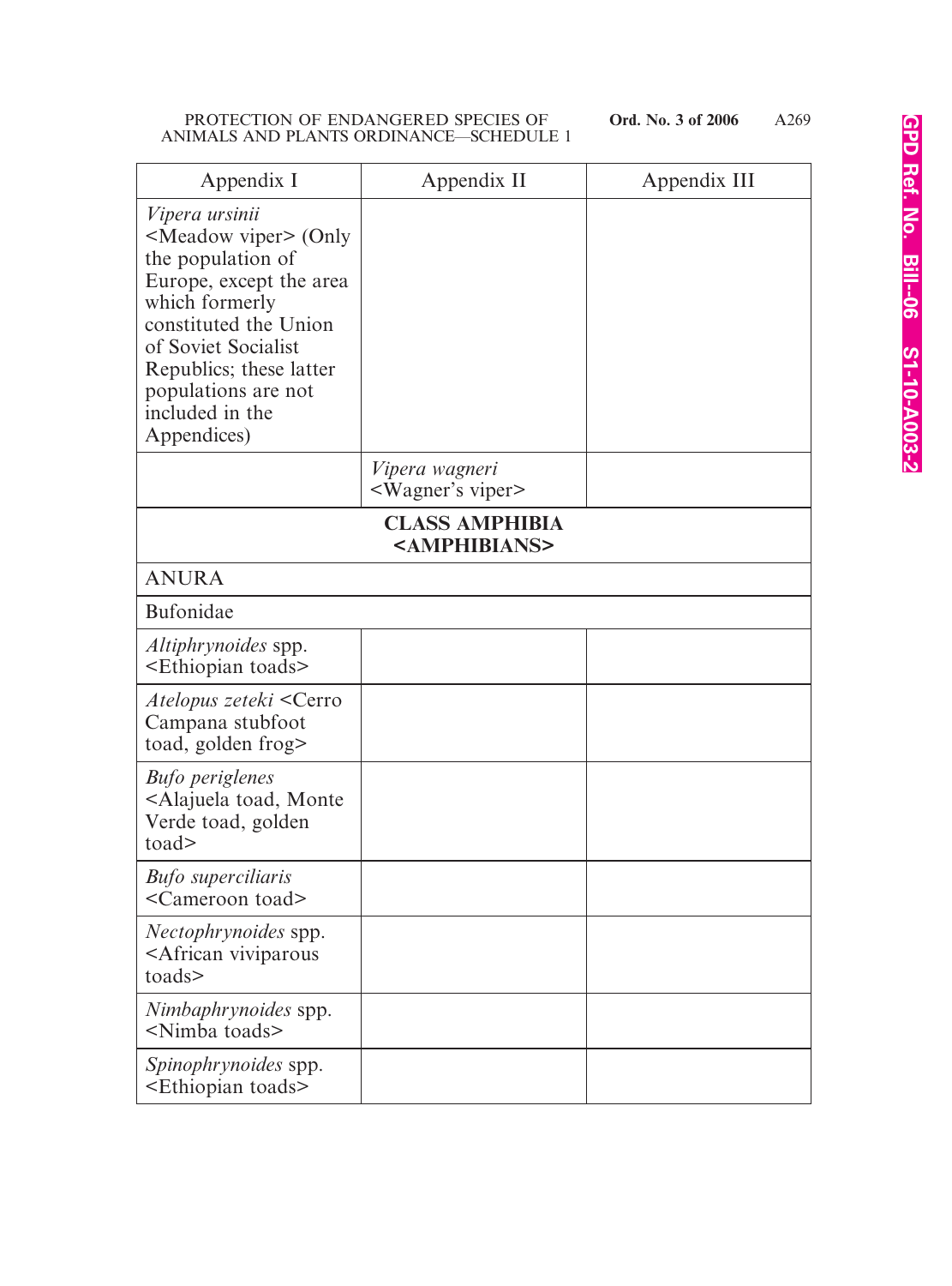| Appendix I                                        | Appendix II                                                                     | Appendix III |
|---------------------------------------------------|---------------------------------------------------------------------------------|--------------|
| Dendrobatidae                                     |                                                                                 |              |
|                                                   | Dendrobates spp.<br><poison frogs=""></poison>                                  |              |
|                                                   | <i>Epipedobates</i> spp.<br><poison frogs=""></poison>                          |              |
|                                                   | Minyobates spp.<br><poison frogs=""></poison>                                   |              |
|                                                   | <i>Phyllobates</i> spp.<br><poison frogs=""></poison>                           |              |
| Mantellidae                                       |                                                                                 |              |
|                                                   | Mantella spp. <golden<br>frogs</golden<br>                                      |              |
| Microhylidae                                      |                                                                                 |              |
| Dyscophus antongilii<br><tomato frog=""></tomato> |                                                                                 |              |
|                                                   | Scaphiophryne gottlebei<br><burrowing frog=""></burrowing>                      |              |
| Myobatrachidae                                    |                                                                                 |              |
|                                                   | <i>Rheobatrachus</i> spp.<br><gastric-brooding<br>frogs</gastric-brooding<br>   |              |
| Ranidae                                           |                                                                                 |              |
|                                                   | Euphlyctis hexadactylus<br>$\le$ Six-fingered frog>                             |              |
|                                                   | Hoplobatrachus<br>tigerinus <indian<br>bullfrog&gt;</indian<br>                 |              |
| <b>CAUDATA</b>                                    |                                                                                 |              |
| Ambystomidae                                      |                                                                                 |              |
|                                                   | Ambystoma dumerilii<br><achoque, lake<br="">Patzcuaro salamander&gt;</achoque,> |              |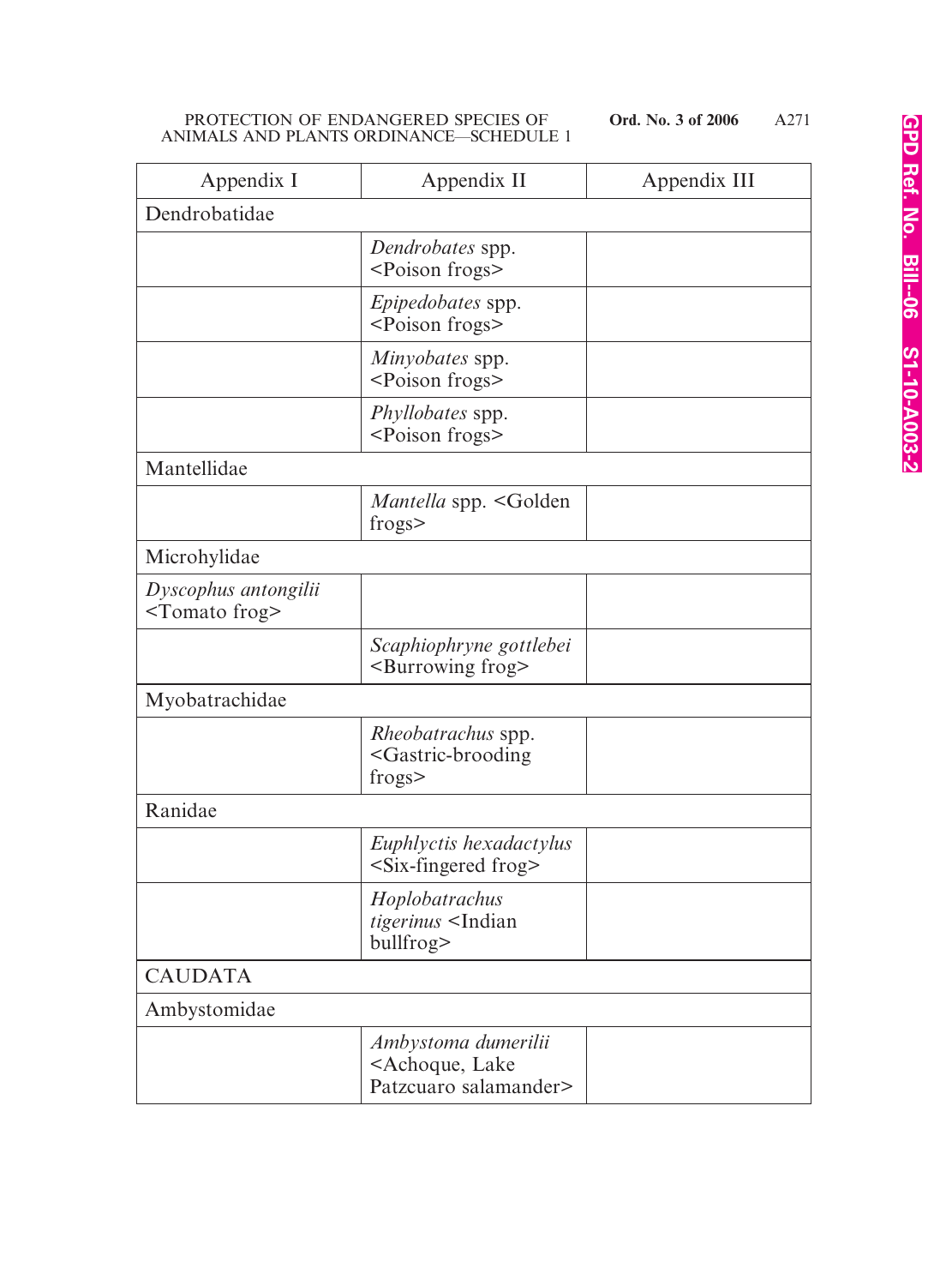| Appendix I                                                                       | Appendix II                                                                                                 | Appendix III |
|----------------------------------------------------------------------------------|-------------------------------------------------------------------------------------------------------------|--------------|
|                                                                                  | Ambystoma mexicanum<br>$<$ Axolotl $>$                                                                      |              |
| Cryptobranchidae                                                                 |                                                                                                             |              |
| <i>Andrias</i> spp. <giant<br>salamanders&gt;</giant<br>                         |                                                                                                             |              |
|                                                                                  | <b>CLASS ELASMOBRANCHII</b><br><sharks></sharks>                                                            |              |
| <b>ORECTOLOBIFORMES</b>                                                          |                                                                                                             |              |
| Rhincodontidae                                                                   |                                                                                                             |              |
|                                                                                  | Rhincodon typus<br><whale shark=""></whale>                                                                 |              |
| <b>LAMNIFORMES</b>                                                               |                                                                                                             |              |
| Lamnidae                                                                         |                                                                                                             |              |
|                                                                                  | Carcharodon carcharias<br><great shark="" white=""></great>                                                 |              |
| Cetorhinidae                                                                     |                                                                                                             |              |
|                                                                                  | Cetorhinus maximus<br><basking shark=""></basking>                                                          |              |
| <b>CLASS ACTINOPTERYGII</b><br><fish></fish>                                     |                                                                                                             |              |
| <b>ACIPENSERIFORMES</b>                                                          |                                                                                                             |              |
|                                                                                  | <b>ACIPENSERIFORMES</b><br>spp. <sturgeons><br/>(Except the species<br/>included in Appendix I)</sturgeons> |              |
| Acipenseridae                                                                    |                                                                                                             |              |
| Acipenser brevirostrum<br><shortnose sturgeon=""></shortnose>                    |                                                                                                             |              |
| <i>Acipenser sturio</i> <baltic<br>sturgeon, common<br/>sturgeon&gt;</baltic<br> |                                                                                                             |              |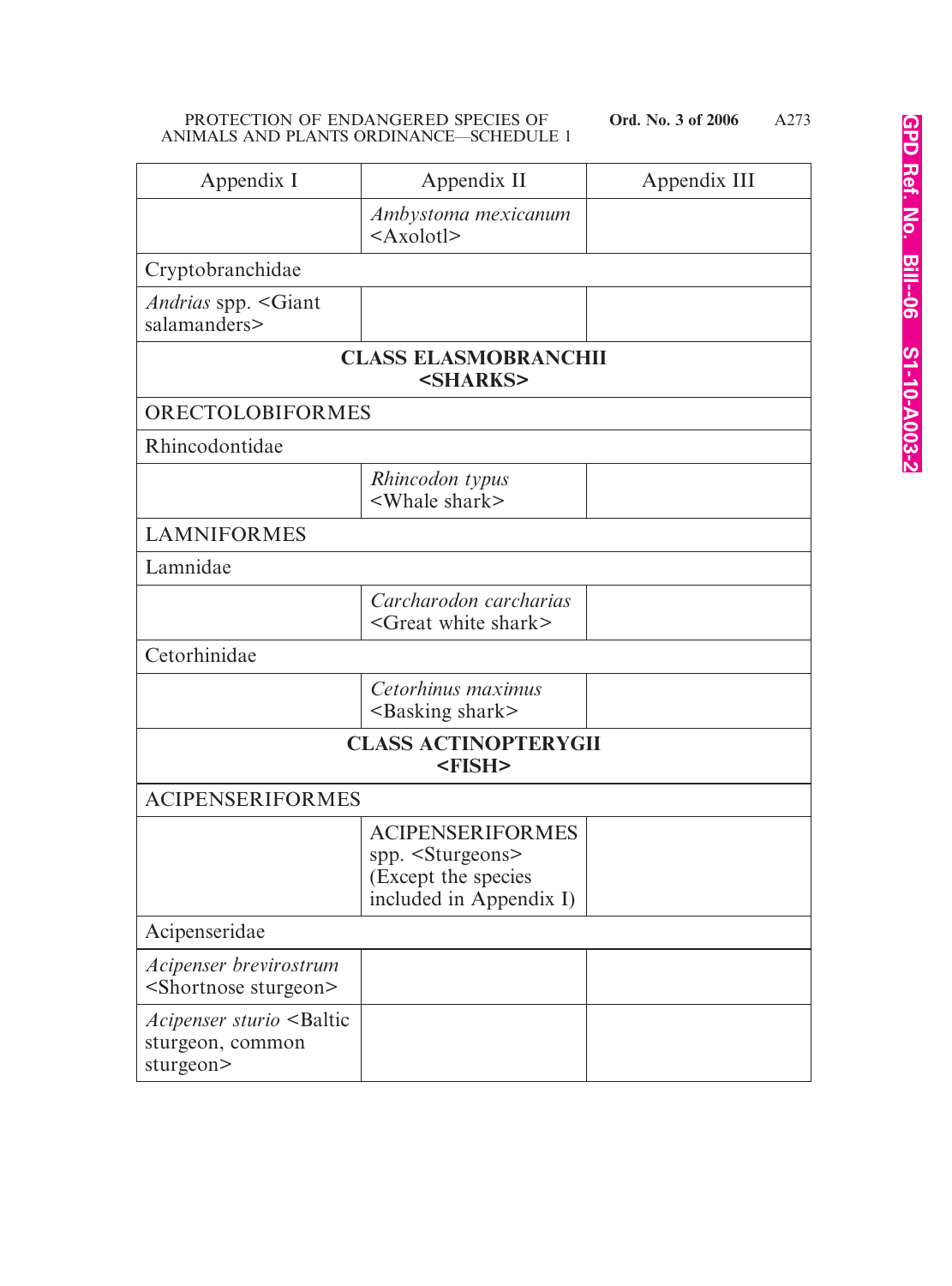A275

| Appendix I                                                                          | Appendix II                                                        | Appendix III |
|-------------------------------------------------------------------------------------|--------------------------------------------------------------------|--------------|
| <b>OSTEOGLOSSIFORMES</b>                                                            |                                                                    |              |
| Osteoglossidae                                                                      |                                                                    |              |
|                                                                                     | Arapaima gigas<br><arapaima></arapaima>                            |              |
| Scleropages formosus<br><asian arowana,<br="">Asiatic bony tongue&gt;</asian>       |                                                                    |              |
| <b>CYPRINIFORMES</b>                                                                |                                                                    |              |
| Cyprinidae                                                                          |                                                                    |              |
|                                                                                     | Caecobarbus geertsi<br><african barb<br="" blind="">fish</african> |              |
| Probarbus jullieni<br><jullien's carp,<br="" golden="">Ikan temoleh&gt;</jullien's> |                                                                    |              |
| Catostomidae                                                                        |                                                                    |              |
| Chasmistes cujus<br><cui-ui></cui-ui>                                               |                                                                    |              |
| <b>SILURIFORMES</b>                                                                 |                                                                    |              |
| Pangasiidae                                                                         |                                                                    |              |
| Pangasianodon gigas<br>$\leq$ Giant catfish $>$                                     |                                                                    |              |
| <b>SYNGNATHIFORMES</b>                                                              |                                                                    |              |
| Syngnathidae                                                                        |                                                                    |              |
|                                                                                     | <i>Hippocampus</i> spp.<br><seahorses></seahorses>                 |              |
| <b>PERCIFORMES</b>                                                                  |                                                                    |              |
| Labridae                                                                            |                                                                    |              |
|                                                                                     | Cheilinus undulatus<br><humphead wrasse=""></humphead>             |              |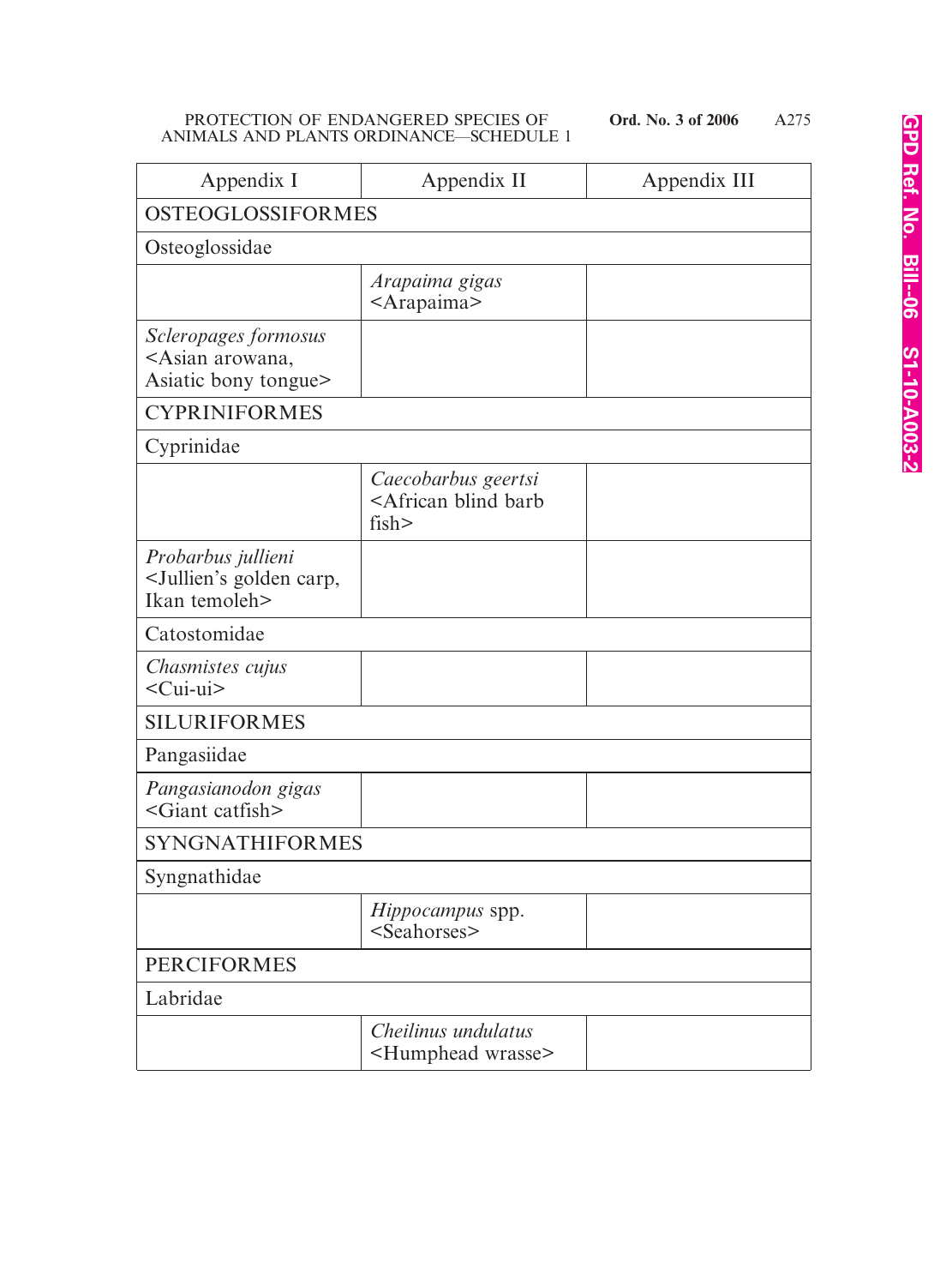| Appendix I                                                          | Appendix II                                                    | Appendix III                                                       |
|---------------------------------------------------------------------|----------------------------------------------------------------|--------------------------------------------------------------------|
| Sciaenidae                                                          |                                                                |                                                                    |
| Totoaba macdonaldi<br><macdonald's<br>weakfish&gt;</macdonald's<br> |                                                                |                                                                    |
|                                                                     | <b>CLASS SARCOPTERYGII</b><br><lungfishes></lungfishes>        |                                                                    |
| <b>COELACANTHIFORMES</b>                                            |                                                                |                                                                    |
| Latimeriidae                                                        |                                                                |                                                                    |
| Latimeria spp.<br><coelacanth></coelacanth>                         |                                                                |                                                                    |
| <b>CERATODONTIFORMES</b>                                            |                                                                |                                                                    |
| Ceratodontidae                                                      |                                                                |                                                                    |
|                                                                     | Neoceratodus forsteri<br><australian lungfish=""></australian> |                                                                    |
| ECHINODERMATA<br>PHYLUM                                             |                                                                |                                                                    |
| <b>CLASS HOLOTHUROIDEA</b><br><sea cucumbers=""></sea>              |                                                                |                                                                    |
| <b>ASPIDOCHIROTIDA</b>                                              |                                                                |                                                                    |
| Stichopodidae                                                       |                                                                |                                                                    |
|                                                                     |                                                                | <i>Isostichopus fuscus</i> <sea<br>cucumber&gt; (Ecuador)</sea<br> |
| PHYLUM ARTHROPODA                                                   |                                                                |                                                                    |
| <b>CLASS ARACHNIDA</b><br><spiders></spiders>                       |                                                                |                                                                    |
| <b>SCORPIONES</b>                                                   |                                                                |                                                                    |
| Scorpionidae                                                        |                                                                |                                                                    |
|                                                                     | Pandinus dictator<br><scorpion></scorpion>                     |                                                                    |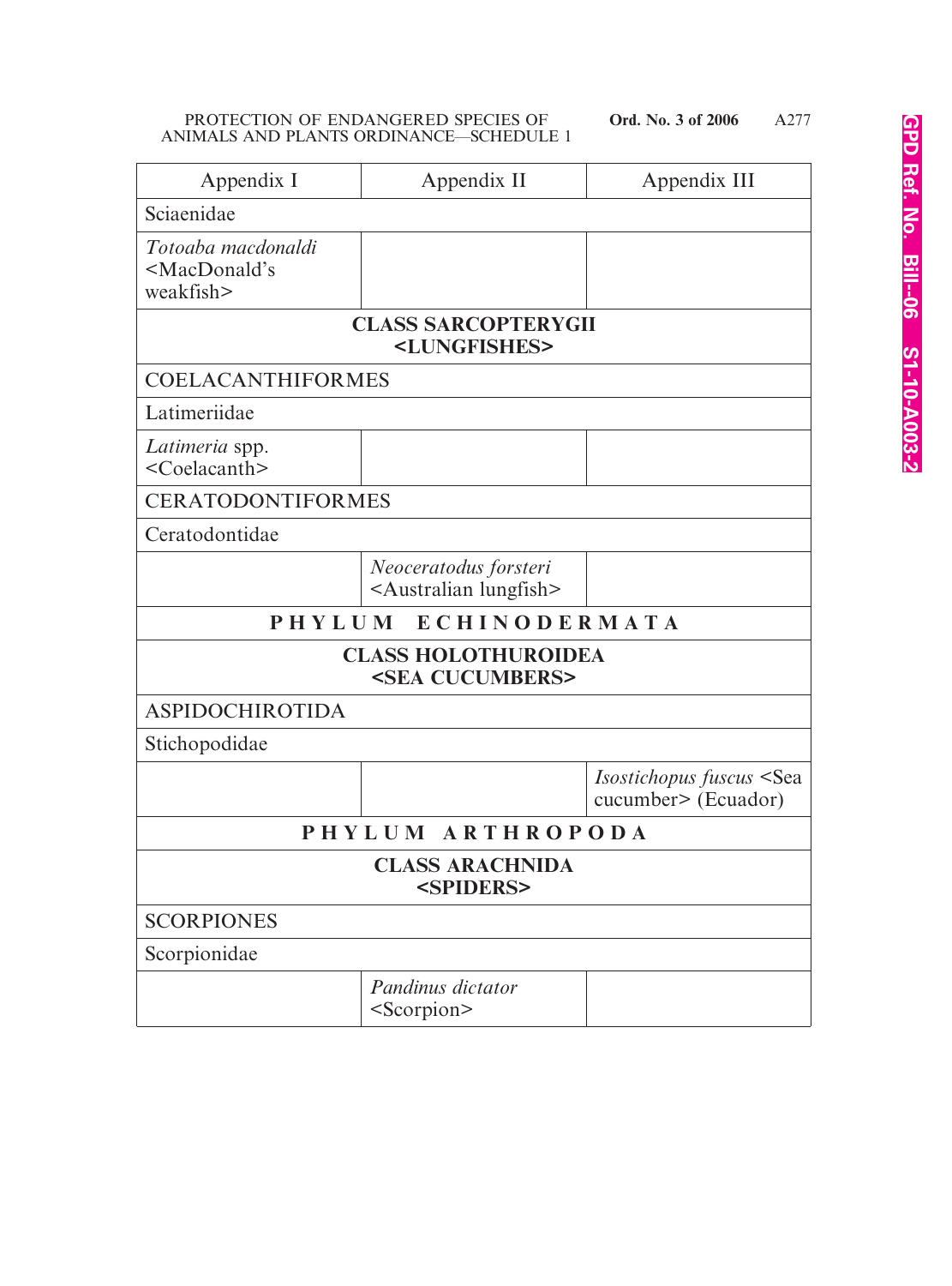| Appendix I         | Appendix II                                                                                                          | Appendix III                                                                |
|--------------------|----------------------------------------------------------------------------------------------------------------------|-----------------------------------------------------------------------------|
|                    | Pandinus gambiensis<br><giant senelgalese<br="">scorpion&gt;</giant>                                                 |                                                                             |
|                    | Pandinus imperator<br><emperor scorpion=""></emperor>                                                                |                                                                             |
| <b>ARANEAE</b>     |                                                                                                                      |                                                                             |
| Theraphosidae      |                                                                                                                      |                                                                             |
|                    | Aphonopelma albiceps                                                                                                 |                                                                             |
|                    | Aphonopelma pallidum<br><chihuahua rose-grey<br="">tarantula&gt;</chihuahua>                                         |                                                                             |
|                    | <i>Brachypelma</i> spp.<br>$<$ Tarantulas>                                                                           |                                                                             |
|                    | <b>CLASS INSECTA</b><br><insects></insects>                                                                          |                                                                             |
| <b>COLEOPTERA</b>  |                                                                                                                      |                                                                             |
| Lucanidae          |                                                                                                                      |                                                                             |
|                    |                                                                                                                      | <i>Colophon</i> spp. <cape<br>stag beetles&gt; (South<br/>Africa)</cape<br> |
| <b>LEPIDOPTERA</b> |                                                                                                                      |                                                                             |
| Papilionidae       |                                                                                                                      |                                                                             |
|                    | Atrophaneura jophon<br><sri lankan="" rose=""></sri>                                                                 |                                                                             |
|                    | Atrophaneura pandiyana                                                                                               |                                                                             |
|                    | Bhutanitis spp.<br><bhutan swallowtails=""></bhutan>                                                                 |                                                                             |
|                    | <i>Ornithoptera</i> spp.<br><birdwing butterflies=""><br/>(Except the species<br/>included in Appendix I)</birdwing> |                                                                             |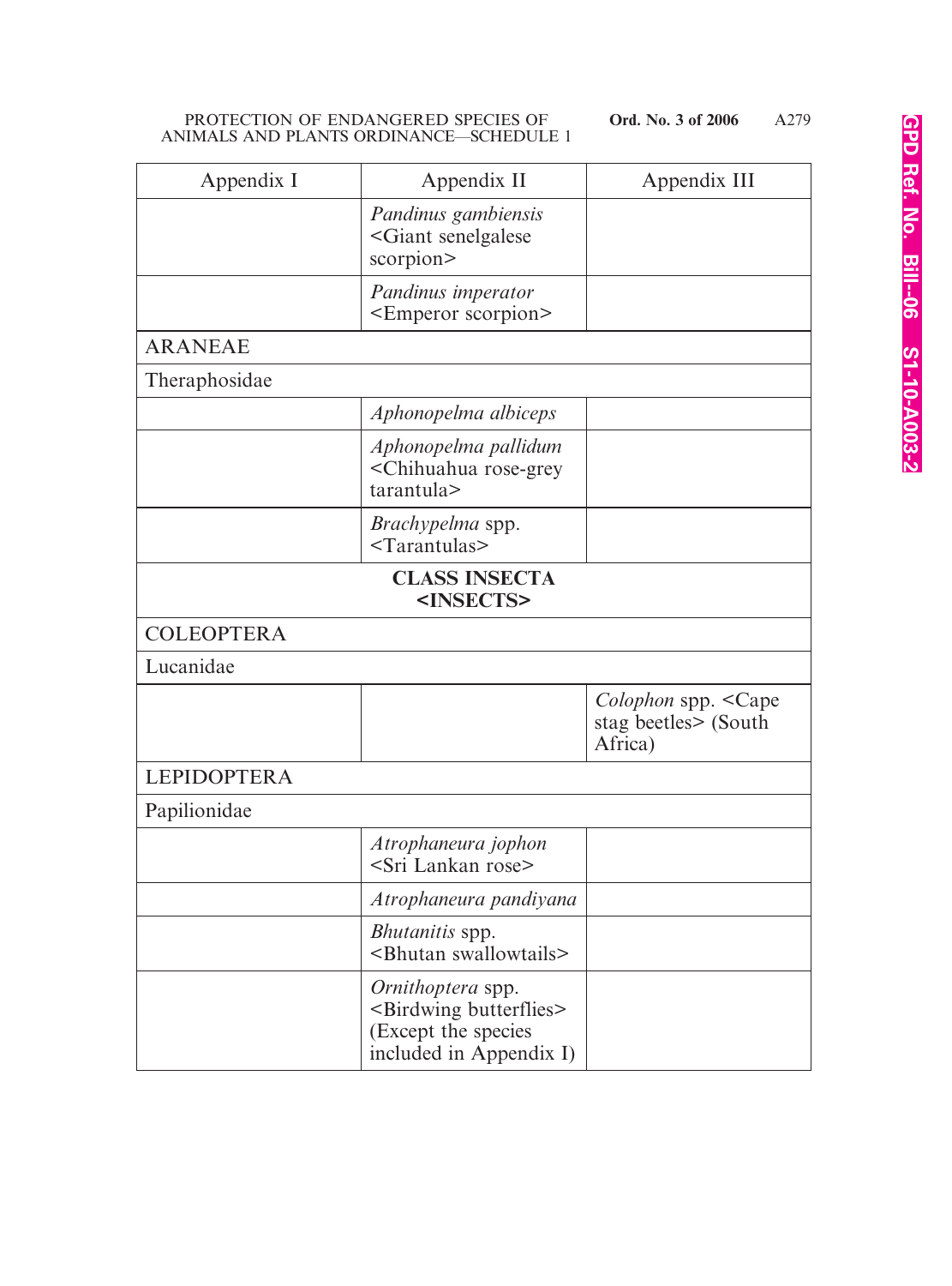| Appendix I                                                               | Appendix II                                                      | Appendix III |
|--------------------------------------------------------------------------|------------------------------------------------------------------|--------------|
| Ornithoptera alexandrae<br><queen alexandra's<br="">birdwing&gt;</queen> |                                                                  |              |
| <i>Papilio chikae</i> <luzon<br>peacock swallowtail&gt;</luzon<br>       |                                                                  |              |
| Papilio homerus<br><homerus swallowtail=""></homerus>                    |                                                                  |              |
| Papilio hospiton<br><corsican swallowtail=""></corsican>                 |                                                                  |              |
|                                                                          | Parnassius apollo<br>$\langle$ Apollo>                           |              |
|                                                                          | Teinopalpus spp.<br><kaiserihinds></kaiserihinds>                |              |
|                                                                          | <i>Trogonoptera</i> spp.<br><birdwing butterflies=""></birdwing> |              |
|                                                                          | <i>Troides</i> spp. <birdwing<br>butterflies&gt;</birdwing<br>   |              |
|                                                                          | ANNELIDA<br>PHYLUM                                               |              |
| <b>CLASS HIRUDINOIDEA</b><br><leeches></leeches>                         |                                                                  |              |
| ARHYNCHOBDELLIDA                                                         |                                                                  |              |
| Hirudinidae                                                              |                                                                  |              |
|                                                                          | Hirudo medicinalis<br><medicinal leech=""></medicinal>           |              |
|                                                                          | PHYLUM MOLLUSCA                                                  |              |
| <b>CLASS BIVALVIA</b><br><clams, mussels=""></clams,>                    |                                                                  |              |
| <b>VENERIDA</b>                                                          |                                                                  |              |
| Tridacnidae                                                              |                                                                  |              |
|                                                                          | Tridacnidae spp.<br><giant clams=""></giant>                     |              |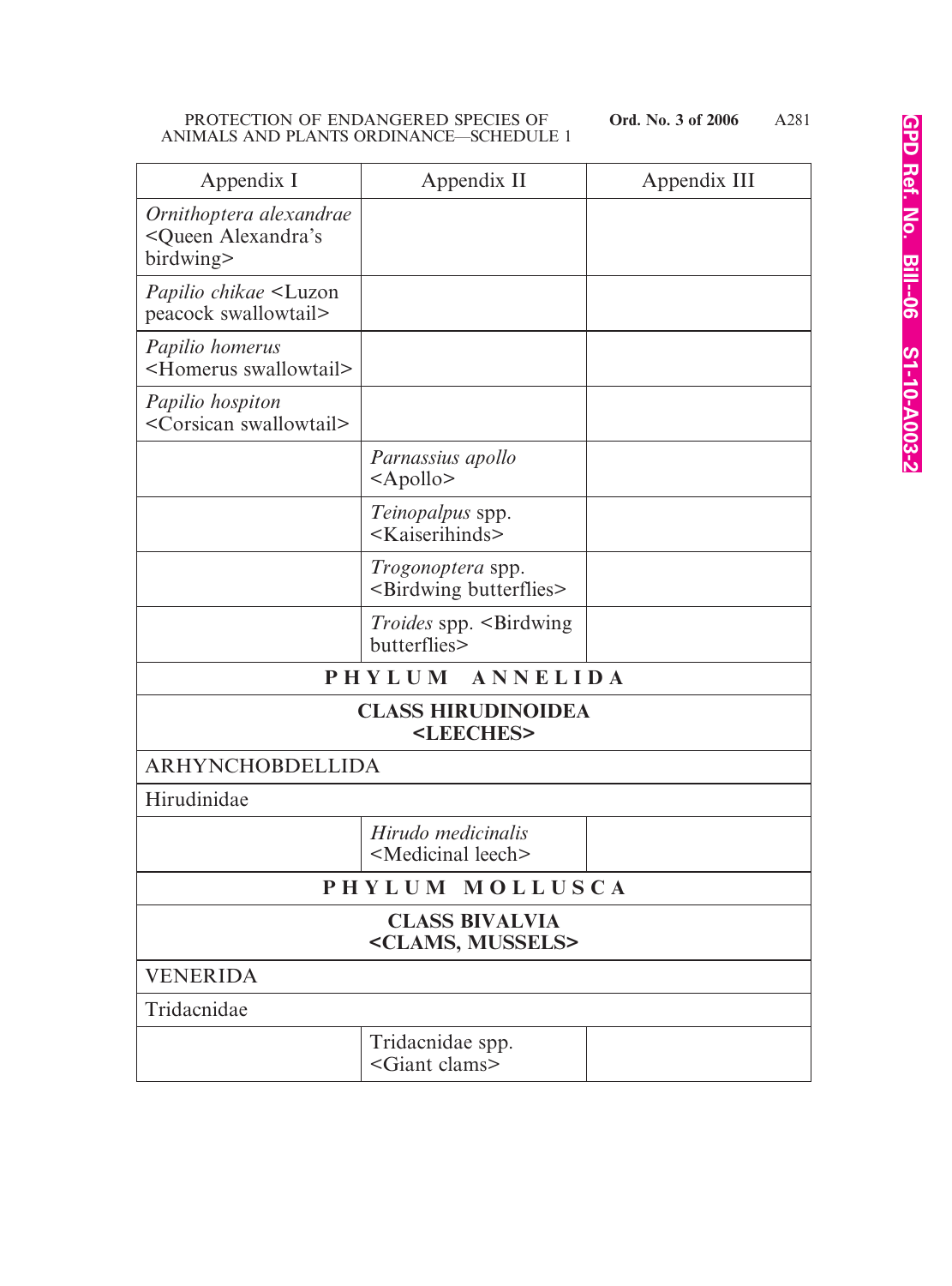A283

| Appendix I                                                                               | Appendix II                                                                | Appendix III |
|------------------------------------------------------------------------------------------|----------------------------------------------------------------------------|--------------|
| <b>UNIONIDA</b>                                                                          |                                                                            |              |
| Unionidae                                                                                |                                                                            |              |
| Conradilla caelata<br>-Birdwing pearly<br>mussel>                                        |                                                                            |              |
|                                                                                          | Cyprogenia aberti<br><edible naiad=""></edible>                            |              |
| Dromus dromas<br><dromedary pearly<br="">mussel&gt;</dromedary>                          |                                                                            |              |
| Epioblasma curtisi<br><curtis' mussel="" pearly=""></curtis'>                            |                                                                            |              |
| Epioblasma florentina<br><yellow-blossom<br>pearly mussel&gt;</yellow-blossom<br>        |                                                                            |              |
| Epioblasma sampsoni<br><sampson's pearly<br="">mussel&gt;</sampson's>                    |                                                                            |              |
| Epioblasma sulcata<br><i>perobliqua</i> <white<br>Catspan pearly mussel&gt;</white<br>   |                                                                            |              |
| Epioblasma torulosa<br>gubernaculum <green-<br>blossom pearly mussel&gt;</green-<br>     |                                                                            |              |
|                                                                                          | Epioblasma torulosa<br>rangiana <northern<br>riffleshell&gt;</northern<br> |              |
| Epioblasma torulosa<br>torulosa <tubercled-<br>blossom pearly mussel&gt;</tubercled-<br> |                                                                            |              |
| Epioblasma turgidula<br><turgid-blossom pearly<br="">mussel&gt;</turgid-blossom>         |                                                                            |              |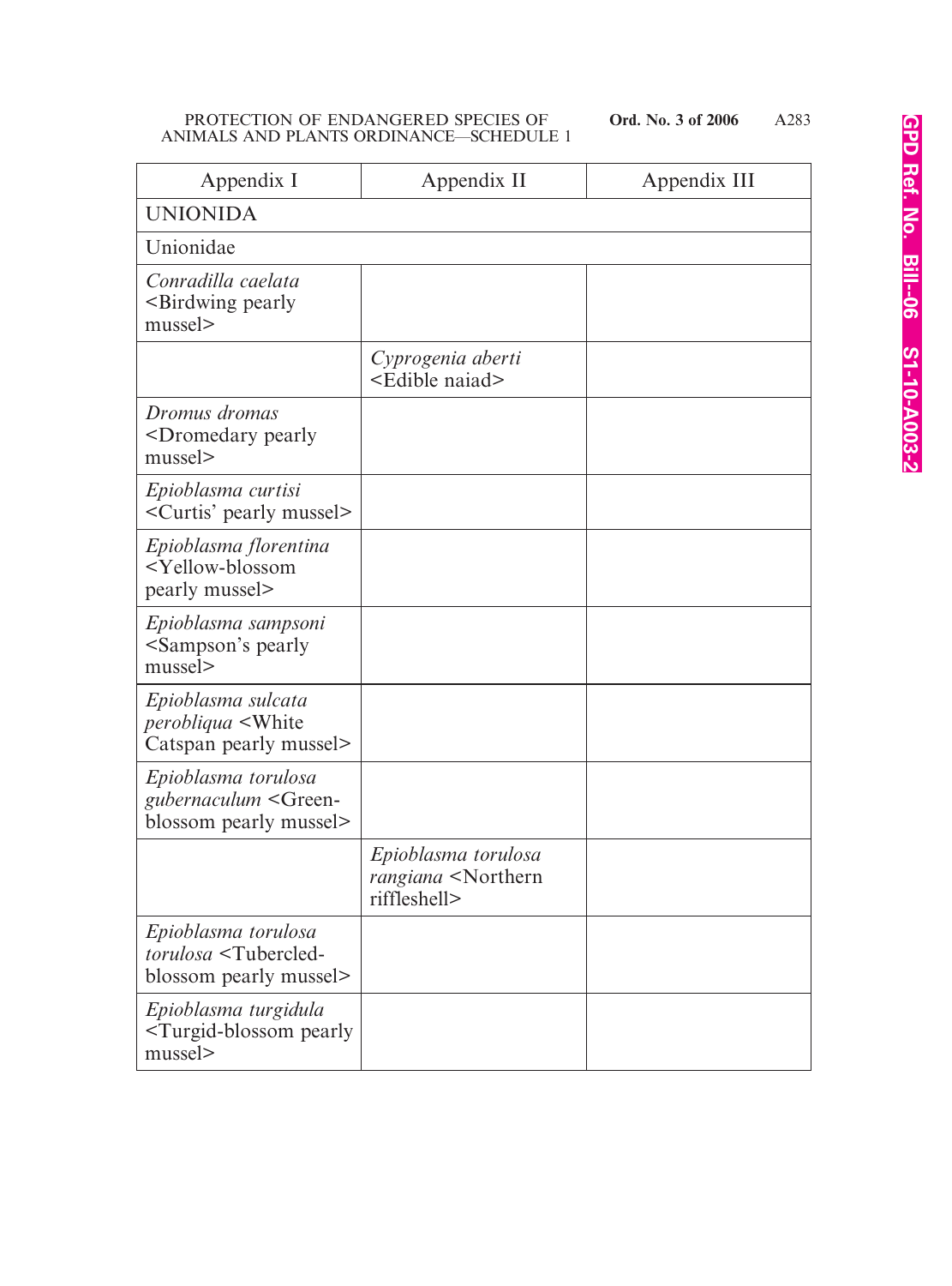A285

| Appendix I                                                                            | Appendix II                                | Appendix III |
|---------------------------------------------------------------------------------------|--------------------------------------------|--------------|
| Epioblasma walkeri<br><brown-blossom pearly<br="">mussel&gt;</brown-blossom>          |                                            |              |
| Fusconaia cuneolus<br><fine-rayed pigtoe<br="">pearly mussel&gt;</fine-rayed>         |                                            |              |
| Fusconaia edgariana<br><shiny pearly<br="" pigtoe="">mussel&gt;</shiny>               |                                            |              |
| Lampsilis higginsii<br><higgin's eye="" pearly<br="">mussel&gt;</higgin's>            |                                            |              |
| Lampsilis orbiculata<br><i>orbiculata</i> <pink<br>mucket pearly mussel&gt;</pink<br> |                                            |              |
| <i>Lampsilis satur</i> <plain<br>pocketbook pearly<br/>mussel&gt;</plain<br>          |                                            |              |
| Lampsilis virescens<br><alabama lamp="" pearly<br="">mussel&gt;</alabama>             |                                            |              |
| Plethobasus cicatricosus<br><white warty-back<br="">pearly mussel&gt;</white>         |                                            |              |
| Plethobasus cooperianus<br><orangefoot<br>pimpleback mussel&gt;</orangefoot<br>       |                                            |              |
|                                                                                       | Pleurobema clava<br><club naiad=""></club> |              |
| Pleurobema plenum<br><rough pearly<br="" pigtoe="">mussel&gt;</rough>                 |                                            |              |
| <i>Potamilus capax</i> <fat<br>pocketbook pearly<br/>mussel&gt;</fat<br>              |                                            |              |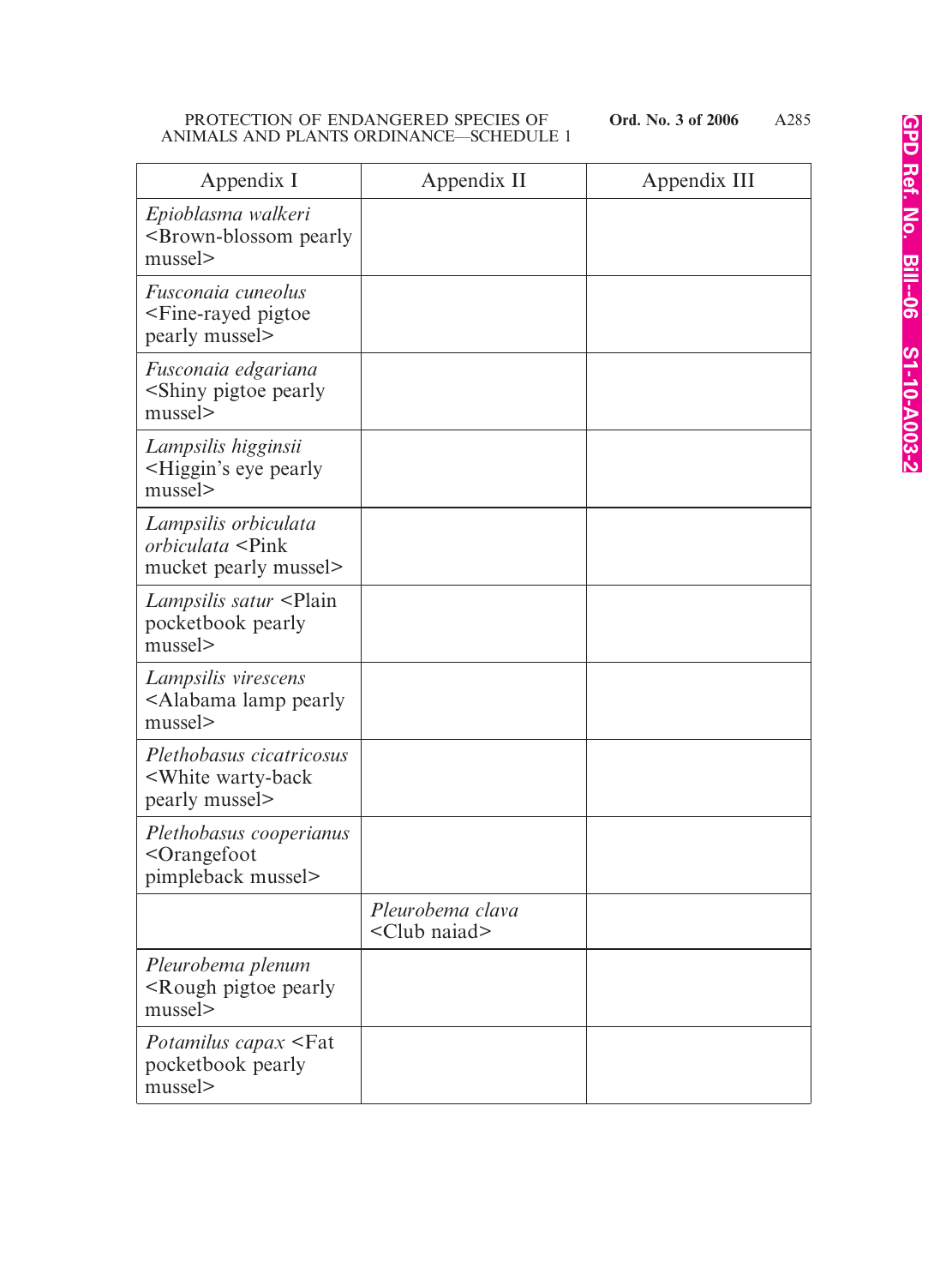| Appendix I                                                                          | Appendix II                                                    | Appendix III |
|-------------------------------------------------------------------------------------|----------------------------------------------------------------|--------------|
| Quadrula intermedia<br><cumberland<br>monkeyface pearly<br/>mussel</cumberland<br>  |                                                                |              |
| Quadrula sparsa<br><appalachian monkey-<br="">face pearly mussel&gt;</appalachian>  |                                                                |              |
| Toxolasma cylindrella<br><pale lilliput="" pearly<br="">mussel</pale>               |                                                                |              |
| Unio nickliniana<br><nicklin's pearly<br="">mussel&gt;</nicklin's>                  |                                                                |              |
| Unio tampicoensis<br><i>tecomatensis</i> <tampico<br>pearly mussel&gt;</tampico<br> |                                                                |              |
| Villosa trabalis<br><cumberland bean<br="">pearly mussel&gt;</cumberland>           |                                                                |              |
| <b>MYTILOIDA</b>                                                                    |                                                                |              |
| Mytilidae                                                                           |                                                                |              |
|                                                                                     | Lithophaga lithophaga<br><date mussel=""></date>               |              |
| <b>CLASS GASTROPODA</b><br><snails and="" conches=""></snails>                      |                                                                |              |
| <b>STYLOMMATOPHORA</b>                                                              |                                                                |              |
| Achatinellidae                                                                      |                                                                |              |
| <i>Achatinella</i> spp. <little<br>agate shells&gt;</little<br>                     |                                                                |              |
| Camaenidae                                                                          |                                                                |              |
|                                                                                     | Papustyla pulcherrima<br><emerald green="" snail=""></emerald> |              |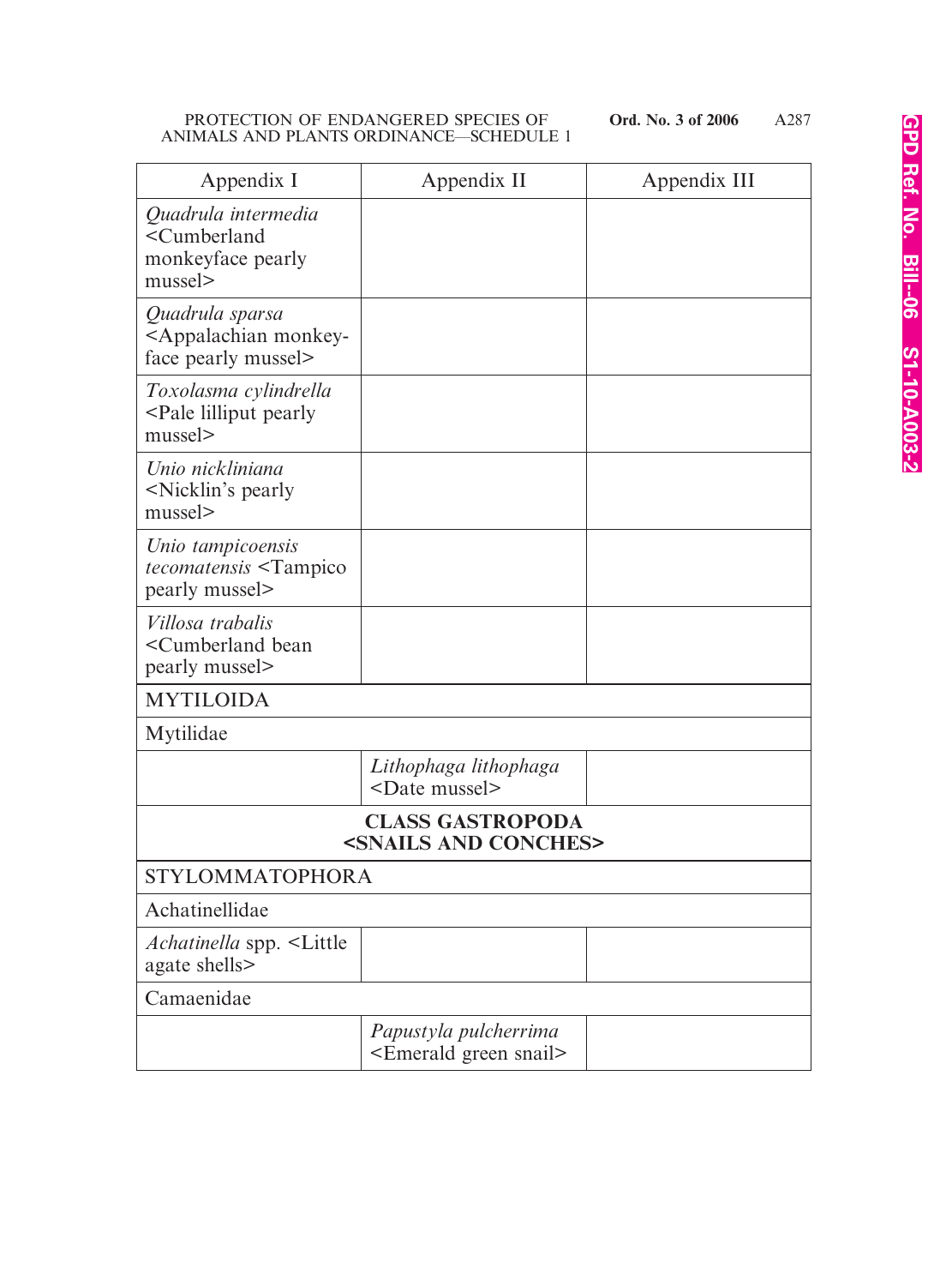| Appendix I            | Appendix II                                                                                                                                                                  | Appendix III |
|-----------------------|------------------------------------------------------------------------------------------------------------------------------------------------------------------------------|--------------|
| <b>MESOGASTROPODA</b> |                                                                                                                                                                              |              |
| Strombidae            |                                                                                                                                                                              |              |
|                       | <i>Strombus gigas</i> <pink<br>conch, queen conch&gt;</pink<br>                                                                                                              |              |
|                       | PHYLUM CNIDARIA                                                                                                                                                              |              |
|                       | <b>CLASS ANTHOZOA</b><br><corals, anemones="" sea=""></corals,>                                                                                                              |              |
| <b>HELIOPORACEA</b>   |                                                                                                                                                                              |              |
|                       | Helioporidae spp.<br><blue corals=""> (Includes<br/>only the species<br/>Heliopora coerulea.<br/>Fossils are not subject<br/>to the provisions of this<br/>Ordinance)</blue> |              |
| <b>STOLONIFERA</b>    |                                                                                                                                                                              |              |
| Tubiporidae           |                                                                                                                                                                              |              |
|                       | Tubiporidae spp.<br><organ-pipe corals=""><br/>(Fossils are not subject<br/>to the provisions of this<br/>Ordinance)</organ-pipe>                                            |              |
| <b>ANTIPATHARIA</b>   |                                                                                                                                                                              |              |
|                       | ANTIPATHARIA spp.<br><black corals=""></black>                                                                                                                               |              |
| <b>SCLERACTINIA</b>   |                                                                                                                                                                              |              |
|                       | SCLERACTINIA spp.<br><stony corals=""> (Fossils<br/>are not subject to the<br/>provisions of this<br/>Ordinance)</stony>                                                     |              |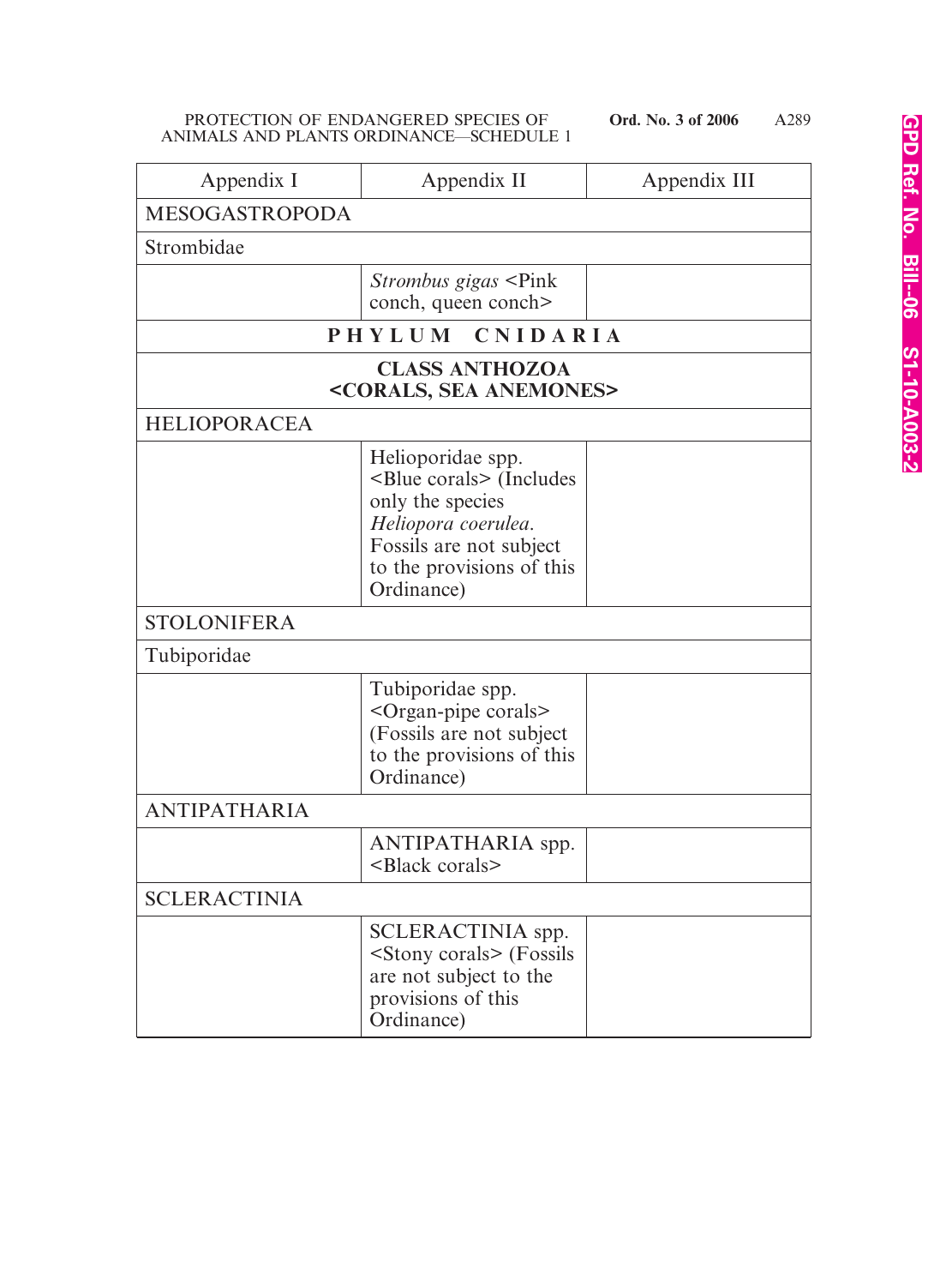| Appendix I                                                   | Appendix II                                                                                                               | Appendix III |
|--------------------------------------------------------------|---------------------------------------------------------------------------------------------------------------------------|--------------|
|                                                              | <b>CLASS HYDROZOA</b>                                                                                                     |              |
|                                                              | <sea corals,="" ferns,="" fire="" medusae="" stinging=""></sea>                                                           |              |
| <b>MILLEPORINA</b>                                           |                                                                                                                           |              |
| Milleporidae                                                 |                                                                                                                           |              |
|                                                              | Milleporidae spp. <fire<br>corals&gt; (Fossils are not<br/>subject to the<br/>provisions of this<br/>Ordinance)</fire<br> |              |
| <b>STYLASTERINA</b>                                          |                                                                                                                           |              |
| Stylasteridae                                                |                                                                                                                           |              |
|                                                              | Stylasteridae spp.<br><lace corals=""> (Fossils<br/>are not subject to the<br/>provisions of this<br/>Ordinance)</lace>   |              |
|                                                              | <b>FLORA <plants></plants></b>                                                                                            |              |
| <b>AGAVACEAE</b>                                             |                                                                                                                           |              |
| Agave arizonica<br><arizona agave=""></arizona>              |                                                                                                                           |              |
| Agave parviflora <santa<br>Cruz striped agave&gt;</santa<br> |                                                                                                                           |              |
|                                                              | Agave victoriae-reginae<br>$#1$ <queen agave=""></queen>                                                                  |              |
| Nolina interrata<br><dehesa bear-grass=""></dehesa>          |                                                                                                                           |              |
| AMARYLLIDACEAE                                               |                                                                                                                           |              |
|                                                              | Galanthus spp. #1<br><snowdrops></snowdrops>                                                                              |              |
|                                                              | <i>Sternbergia</i> spp. #1<br><daffodils,<br>sternbergias&gt;</daffodils,<br>                                             |              |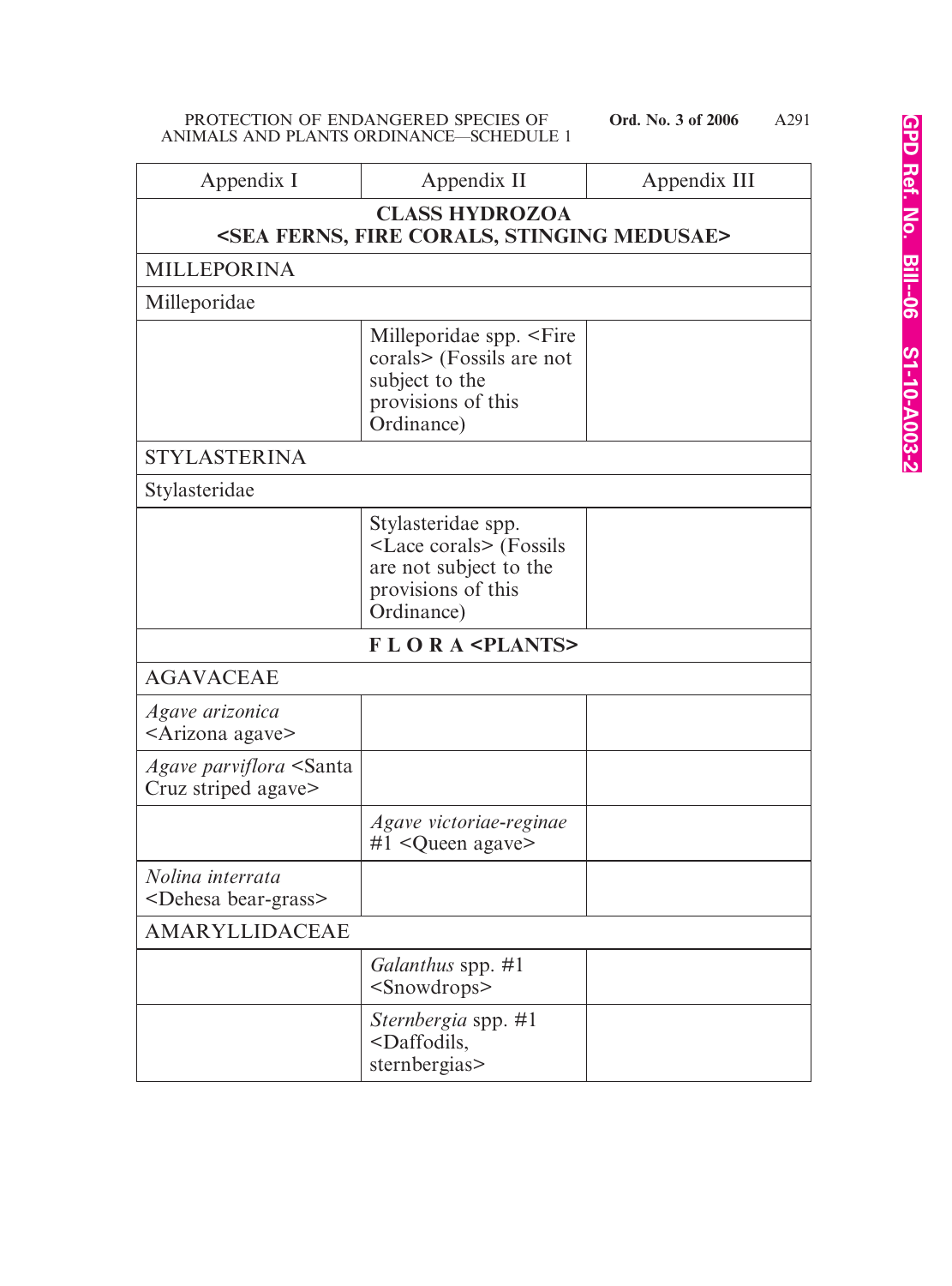| Appendix I                                                                | Appendix II                                                                                                                                          | Appendix III |
|---------------------------------------------------------------------------|------------------------------------------------------------------------------------------------------------------------------------------------------|--------------|
| <b>APOCYNACEAE</b>                                                        |                                                                                                                                                      |              |
|                                                                           | <i>Hoodia</i> spp. #9                                                                                                                                |              |
|                                                                           | <i>Pachypodium</i> spp. #1<br><elephant's trunks=""><br/>(Except the species<br/>included in Appendix I)</elephant's>                                |              |
| Pachypodium<br>ambongense                                                 |                                                                                                                                                      |              |
| Pachypodium baronii                                                       |                                                                                                                                                      |              |
| Pachypodium decaryi                                                       |                                                                                                                                                      |              |
|                                                                           | Rauvolfia serpentina #2<br><snake-root devil-<br="">pepper&gt;</snake-root>                                                                          |              |
| <b>ARALIACEAE</b>                                                         |                                                                                                                                                      |              |
|                                                                           | Panax ginseng #3<br>$\le$ Ginseng> (Only the<br>population of the<br>Russian Federation; no<br>other population is<br>included in the<br>Appendices) |              |
|                                                                           | <i>Panax quinquefolius</i> #3<br><american ginseng=""></american>                                                                                    |              |
| ARAUCARIACEAE                                                             |                                                                                                                                                      |              |
| Araucaria araucana<br><chilean monkey<br="" pine,="">puzzle&gt;</chilean> |                                                                                                                                                      |              |
| <b>BERBERIDACEAE</b>                                                      |                                                                                                                                                      |              |
|                                                                           | Podophyllum<br>hexandrum #2<br><himilayan may-<br="">apple</himilayan>                                                                               |              |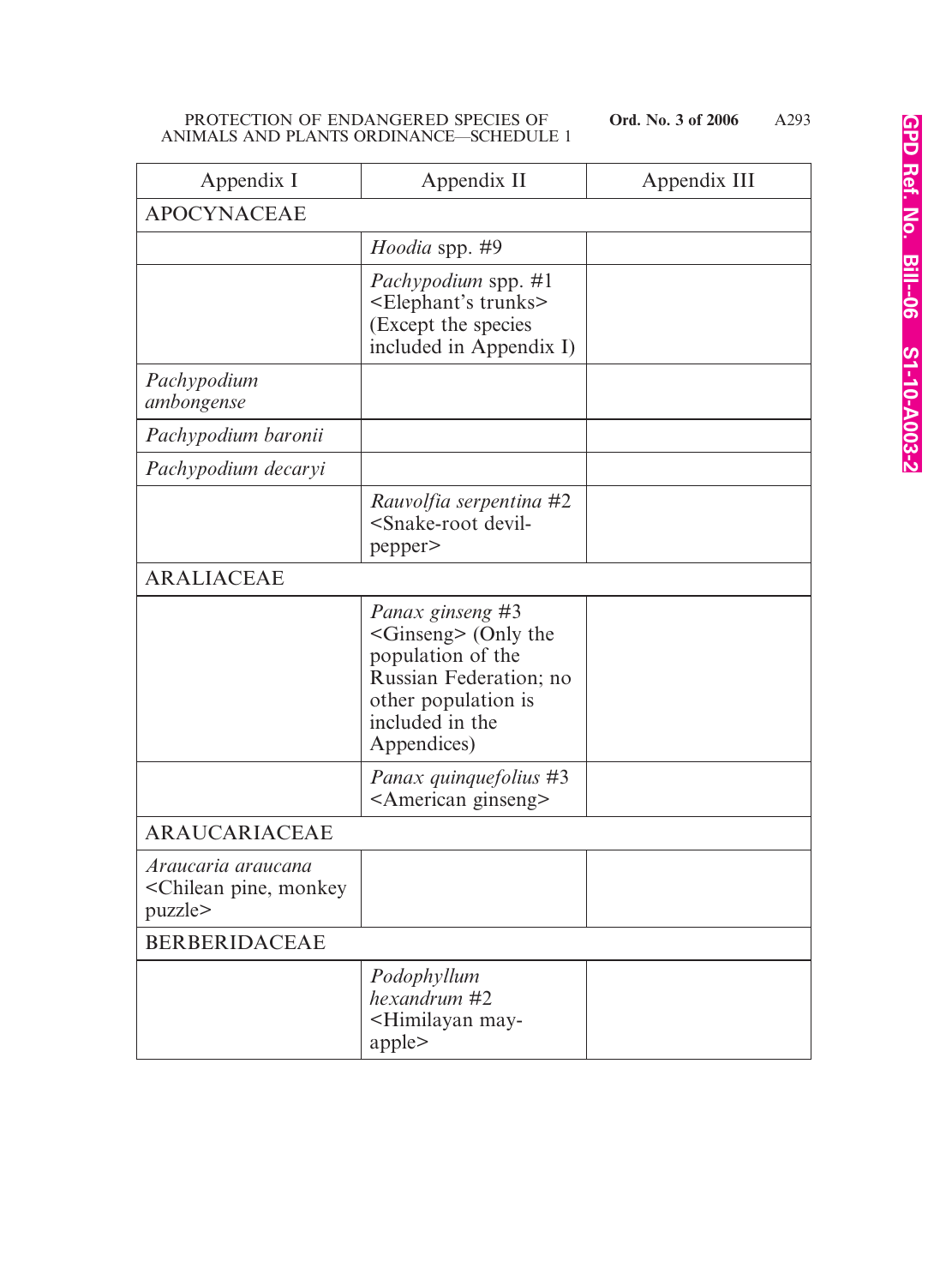| Appendix I                                                               | Appendix II                                                                                  | Appendix III |
|--------------------------------------------------------------------------|----------------------------------------------------------------------------------------------|--------------|
| <b>BROMELIACEAE</b>                                                      |                                                                                              |              |
|                                                                          | Tillandsia harrisii #1<br><harris' tillandsia=""></harris'>                                  |              |
|                                                                          | Tillandsia kammii #1<br><kamm's tillandsia=""></kamm's>                                      |              |
|                                                                          | Tillandsia kautskyi #1<br><kautsky's tillandsia=""></kautsky's>                              |              |
|                                                                          | Tillandsia mauryana #1<br><maury's tillandsia=""></maury's>                                  |              |
|                                                                          | Tillandsia sprengeliana<br>$#1$ <sprengei's<br>tillandsia&gt;</sprengei's<br>                |              |
|                                                                          | Tillandsia sucrei #1<br><sucre tillandsia=""></sucre>                                        |              |
|                                                                          | Tillandsia xerographica<br>$#1$ <xerographic<br>tillandsia&gt;</xerographic<br>              |              |
| <b>CACTACEAE</b>                                                         |                                                                                              |              |
|                                                                          | CACTACEAE spp. $7$ #4<br><cacti> (Except the<br/>species included in<br/>Appendix I)</cacti> |              |
| <i>Ariocarpus</i> spp. <living<br>rock cacti&gt;</living<br>             |                                                                                              |              |
| Astrophytum asterias<br>$\leq$ Star cactus>                              |                                                                                              |              |
| Aztekium ritteri <aztec<br>cactus&gt;</aztec<br>                         |                                                                                              |              |
| Coryphantha<br>werdermannii <jabali<br>pincushion cactus&gt;</jabali<br> |                                                                                              |              |
| Discocactus spp.<br><discocacti></discocacti>                            |                                                                                              |              |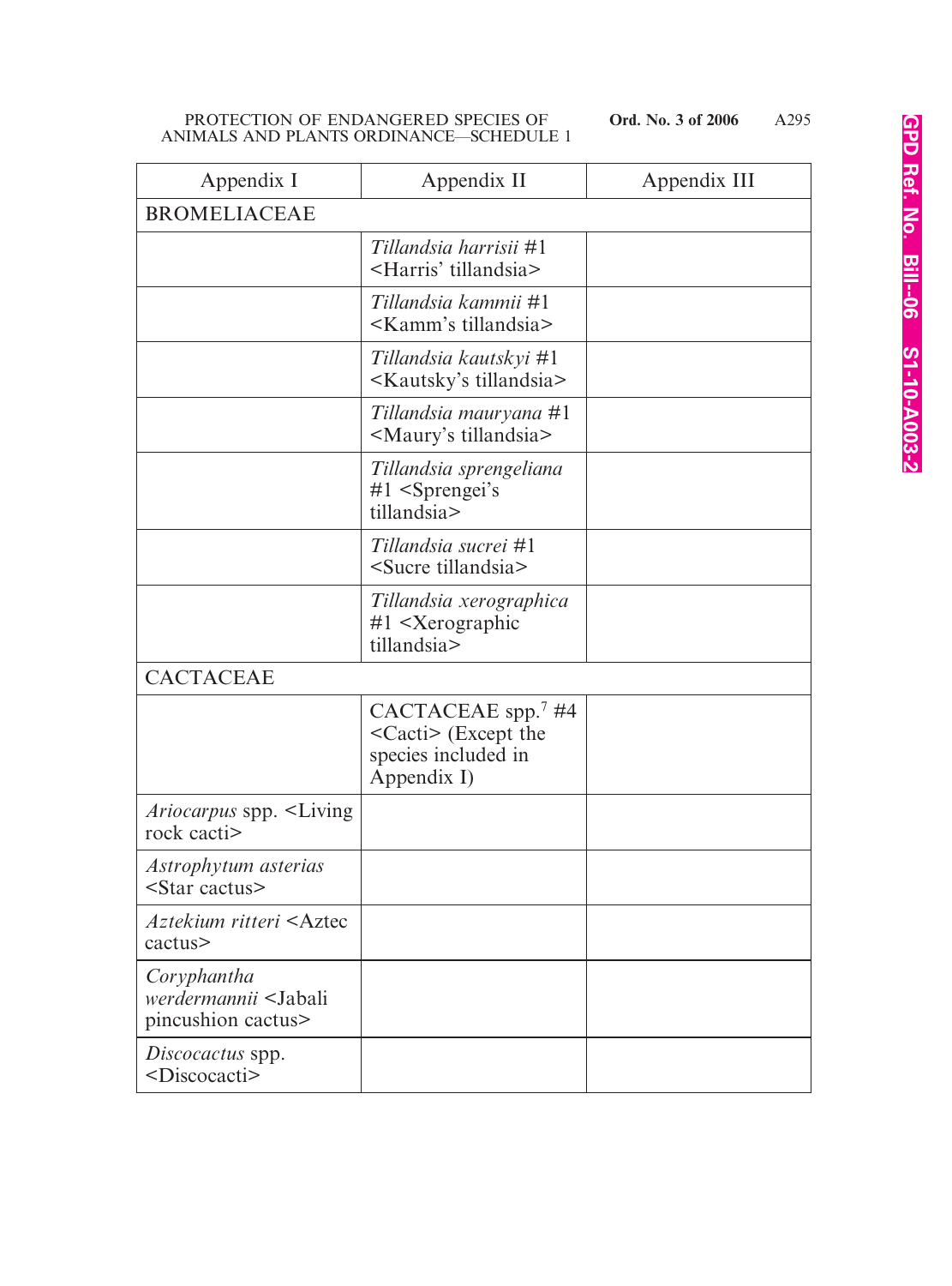A297

| Appendix I                                                                                                    | Appendix II | Appendix III |
|---------------------------------------------------------------------------------------------------------------|-------------|--------------|
| <i>Echinocereus</i><br>ferreirianus ssp. lindsayi<br><lindsay's cactus=""></lindsay's>                        |             |              |
| Echinocereus schmollii<br><lamb's-tail cactus=""></lamb's-tail>                                               |             |              |
| Escobaria minima<br><nellie's cactus="" cory=""></nellie's>                                                   |             |              |
| Escobaria sneedii<br><sneed's cactus="" cory=""></sneed's>                                                    |             |              |
| Mammillaria pectinifera                                                                                       |             |              |
| Mammillaria solisioides                                                                                       |             |              |
| Melocactus conoideus<br><conelike turk's-cap<br="">cactus&gt;</conelike>                                      |             |              |
| <i>Melocactus</i><br>deinacanthus<br><wonderfully-bristled<br>Turk's-cap cactus&gt;</wonderfully-bristled<br> |             |              |
| Melocactus glaucescens<br><woolly waxy-<br="">stemmed Turk's-cap<br/>cactus&gt;</woolly>                      |             |              |
| Melocactus paucispinus<br><few-spined turk's-<br="">cap cactus&gt;</few-spined>                               |             |              |
| Obregonia denegrii<br><artichoke cactus=""></artichoke>                                                       |             |              |
| Pachycereus militaris<br><grenadier's cap=""></grenadier's>                                                   |             |              |
| Pediocactus bradyi<br><brady's pincushion<br="">cactus&gt;</brady's>                                          |             |              |
| Pediocactus knowltonii<br><knowlton's cactus=""></knowlton's>                                                 |             |              |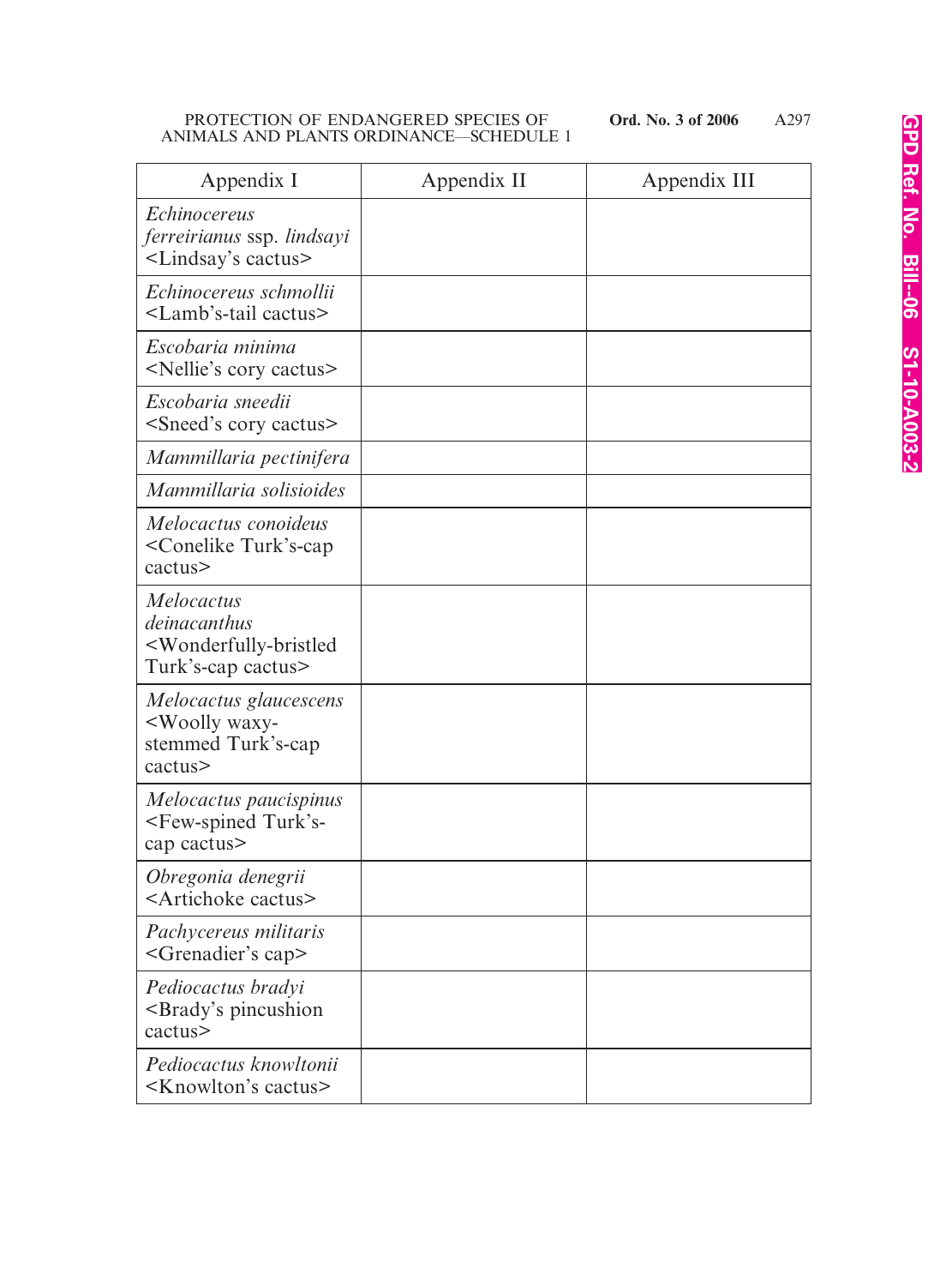A299

| Appendix I                                                                                  | Appendix II | Appendix III |
|---------------------------------------------------------------------------------------------|-------------|--------------|
| Pediocactus paradinei<br><park pincushion<br="">cactus&gt;</park>                           |             |              |
| Pediocactus peeblesianus<br><peeble's navajo<br="">cactus&gt;</peeble's>                    |             |              |
| Pediocactus sileri<br><siler's pincushion<br="">cactus&gt;</siler's>                        |             |              |
| Pelecyphora spp.<br><hatchet cacti=""></hatchet>                                            |             |              |
| <i><u>Sclerocactus</u></i><br>brevihamatus ssp.<br>tobuschii                                |             |              |
| Sclerocactus<br>erectocentrus                                                               |             |              |
| Sclerocactus glaucus<br><uinta basin="" hookless<br="">cactus&gt;</uinta>                   |             |              |
| <b>Sclerocactus</b><br><i>mariposensis</i> <lloyd's<br>mariposa cactus&gt;</lloyd's<br>     |             |              |
| Sclerocactus mesae-<br><i>verdae</i> <mesa-verde<br>cactus&gt;</mesa-verde<br>              |             |              |
| Sclerocactus nyensis<br><tonopah fishhook<br="">cactus&gt;</tonopah>                        |             |              |
| <i>Sclerocactus</i><br>papyracanthus <paper-<br>spine pincushion<br/>cactus&gt;</paper-<br> |             |              |
| Sclerocactus pubispinus                                                                     |             |              |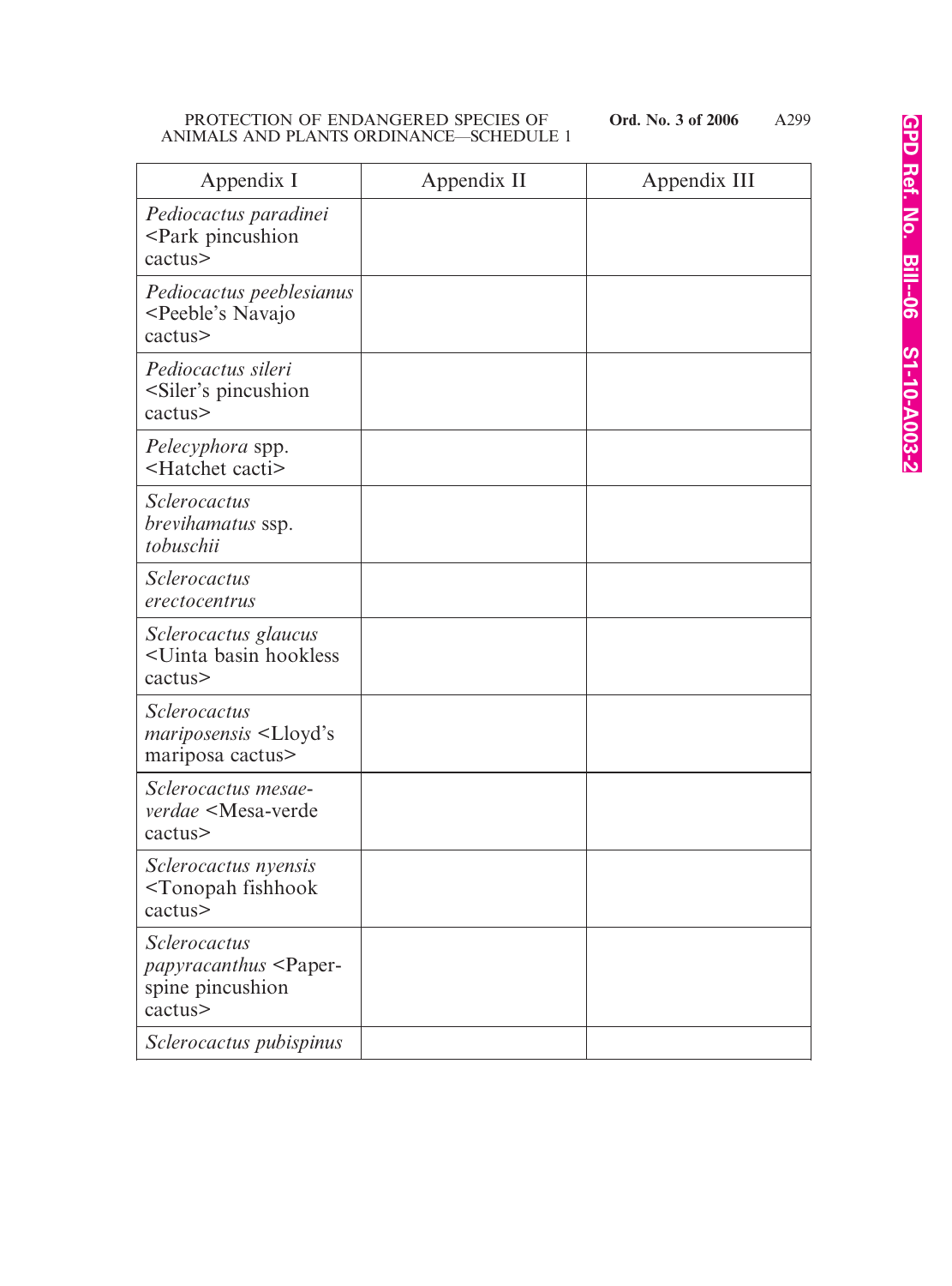| Appendix I                                                               | Appendix II                                                                | Appendix III |
|--------------------------------------------------------------------------|----------------------------------------------------------------------------|--------------|
| Sclerocactus wrightiae<br><wright's fishhook<br="">cactus&gt;</wright's> |                                                                            |              |
| Strombocactus spp.                                                       |                                                                            |              |
| Turbinicarpus spp.<br><turbinicarps></turbinicarps>                      |                                                                            |              |
| Uebelmannia spp.                                                         |                                                                            |              |
| CARYOCARACEAE                                                            |                                                                            |              |
|                                                                          | Caryocar costaricense<br>$#1 <$ Costus>                                    |              |
| <b>COMPOSITAE</b> (Asteraceae)                                           |                                                                            |              |
| Saussurea costus<br><costus root=""></costus>                            |                                                                            |              |
| <b>CRASSULACEAE</b>                                                      |                                                                            |              |
|                                                                          | Dudleya stolonifera<br><laguna beach<br="">liveforever&gt;</laguna>        |              |
|                                                                          | Dudleya traskiae<br><santa barbara="" island<br="">liveforever&gt;</santa> |              |
| <b>CUPRESSACEAE</b>                                                      |                                                                            |              |
| Fitzroya cupressoides<br><alerce></alerce>                               |                                                                            |              |
| Pilgerodendron uviferum                                                  |                                                                            |              |
| <b>CYATHEACEAE</b>                                                       |                                                                            |              |
|                                                                          | Cyathea spp. $#1$ <tree<br>ferns&gt;</tree<br>                             |              |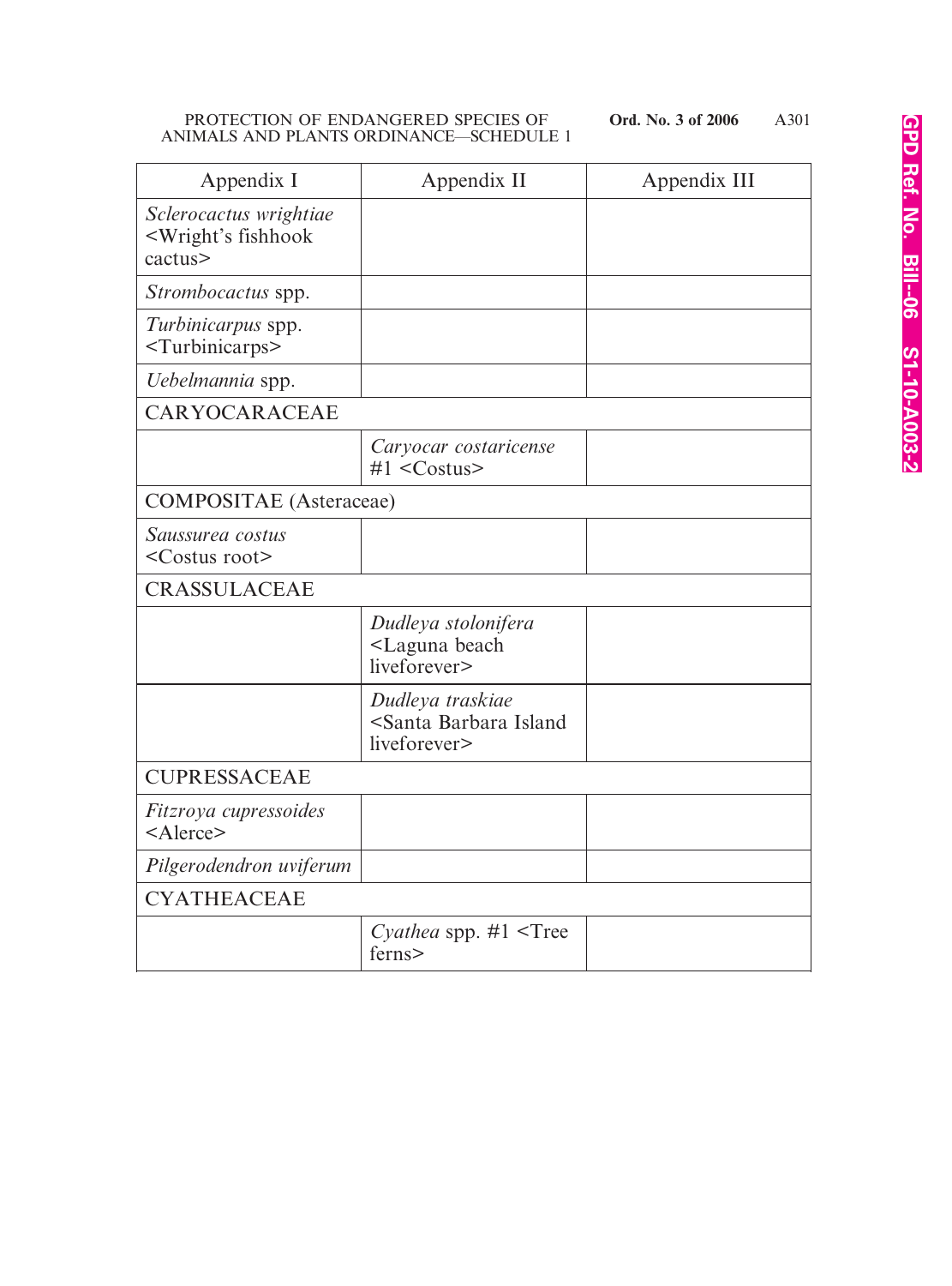| Appendix I           | Appendix II                                                                                                                              | Appendix III |
|----------------------|------------------------------------------------------------------------------------------------------------------------------------------|--------------|
| <b>CYCADACEAE</b>    |                                                                                                                                          |              |
|                      | CYCADACEAE spp.<br>$#1 <$ Cycads>                                                                                                        |              |
| Cycas beddomei       |                                                                                                                                          |              |
| <b>DIAPENSIACEAE</b> |                                                                                                                                          |              |
|                      | Shortia galacifolia #1<br><oconee bells=""></oconee>                                                                                     |              |
| <b>DICKSONIACEAE</b> |                                                                                                                                          |              |
|                      | Cibotium barometz $#1$                                                                                                                   |              |
|                      | Dicksonia spp. #1<br>$Tree$ ferns> (Only the<br>populations of the<br>Americas; no other<br>population is included<br>in the Appendices) |              |
| <b>DIDIEREACEAE</b>  |                                                                                                                                          |              |
|                      | DIDIEREACEAE spp.<br>#1 <didiereas></didiereas>                                                                                          |              |
| <b>DIOSCOREACEAE</b> |                                                                                                                                          |              |
|                      | Dioscorea deltoidea #1<br><elephant's foot=""></elephant's>                                                                              |              |
| <b>DROSERACEAE</b>   |                                                                                                                                          |              |
|                      | Dionaea muscipula #1<br><venus flytrap=""></venus>                                                                                       |              |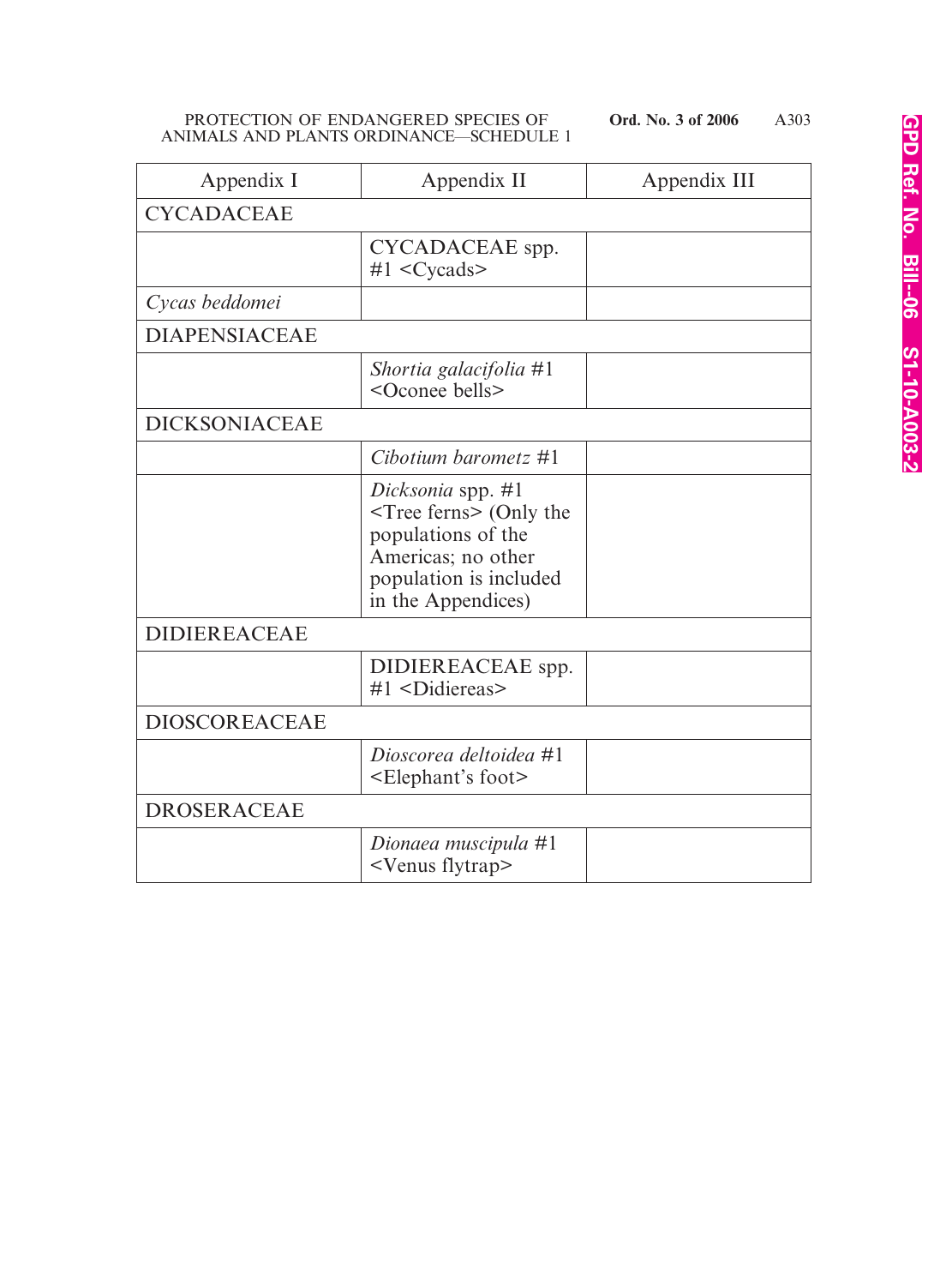| Appendix I                                                                                           | Appendix II                                                                                                                                                                                                                                                                                                                                                                                                                                                                                                                                                                                                                                                                                                                                                                     | Appendix III |
|------------------------------------------------------------------------------------------------------|---------------------------------------------------------------------------------------------------------------------------------------------------------------------------------------------------------------------------------------------------------------------------------------------------------------------------------------------------------------------------------------------------------------------------------------------------------------------------------------------------------------------------------------------------------------------------------------------------------------------------------------------------------------------------------------------------------------------------------------------------------------------------------|--------------|
| <b>EUPHORBIACEAE</b>                                                                                 |                                                                                                                                                                                                                                                                                                                                                                                                                                                                                                                                                                                                                                                                                                                                                                                 |              |
|                                                                                                      | <i>Euphorbia</i> spp. #1<br><euphorbias, spurges=""><br/>(Succulent species only)<br/>except the species<br/>included in Appendix I.<br/>Artificially propagated<br/>specimens of cultivars<br/>of Euphorbia trigona,<br/>artificially propagated<br/>specimens of crested,<br/>fan-shaped or colour<br/>mutants of <i>Euphorbia</i><br/><i>lactea</i>, when grafted on<br/>artificially propagated<br/>root stock of <i>Euphorbia</i><br/><i>neriifolia</i>, and<br/>artificially propagated<br/>specimens of cultivars<br/>of Euphorbia 'Milii'<br/>when they are traded in<br/>shipments of 100 or<br/>more plants and readily<br/>recognizable as<br/>artificially propagated<br/>specimens, are not<br/>subject to the<br/>provisions of this<br/>Ordinance)</euphorbias,> |              |
| Euphorbia<br>ambovombensis                                                                           |                                                                                                                                                                                                                                                                                                                                                                                                                                                                                                                                                                                                                                                                                                                                                                                 |              |
| Euphorbia<br>capsaintemariensis                                                                      |                                                                                                                                                                                                                                                                                                                                                                                                                                                                                                                                                                                                                                                                                                                                                                                 |              |
| Euphorbia cremersii<br>(Includes the <i>forma</i><br><i>viridifolia</i> and the var.<br>rakotozafyi) |                                                                                                                                                                                                                                                                                                                                                                                                                                                                                                                                                                                                                                                                                                                                                                                 |              |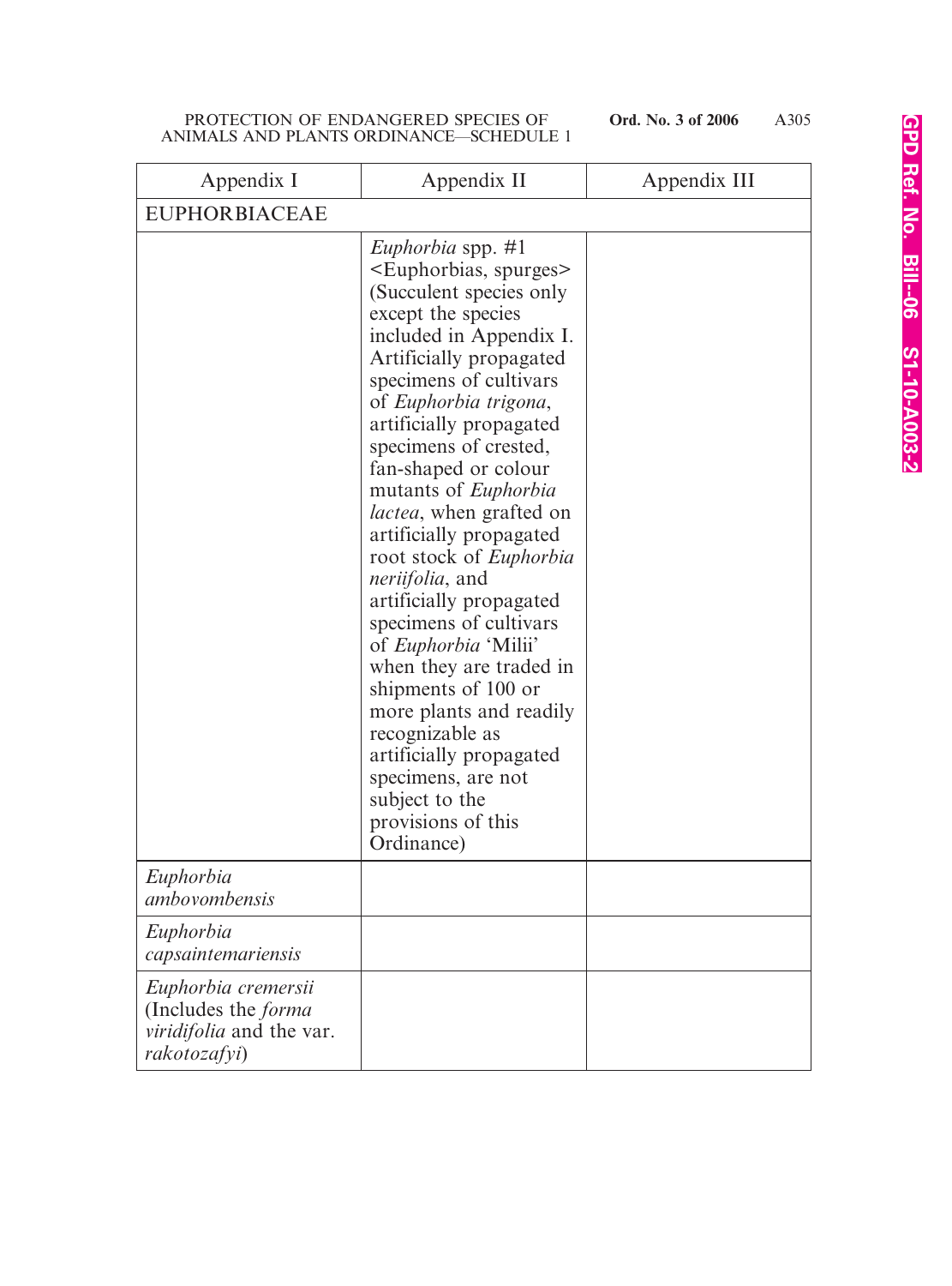| Appendix I                                                                                    | Appendix II                                             | Appendix III                                 |
|-----------------------------------------------------------------------------------------------|---------------------------------------------------------|----------------------------------------------|
| Euphorbia cylindrifolia<br>(Includes the spp.<br>tuberifera)                                  |                                                         |                                              |
| Euphorbia decaryi<br>(Includes the vars.<br>ampanihyenis, robinsonii<br>and spirosticha)      |                                                         |                                              |
| Euphorbia francoisii                                                                          |                                                         |                                              |
| Euphorbia moratii<br>(Includes the vars.<br>antsingiensis,<br>bemarahensis and<br>multiflora) |                                                         |                                              |
| Euphorbia<br>parvicyathophora                                                                 |                                                         |                                              |
| Euphorbia quartziticola                                                                       |                                                         |                                              |
| Euphorbia tulearensis                                                                         |                                                         |                                              |
| <b>FOUQUIERIACEAE</b>                                                                         |                                                         |                                              |
|                                                                                               | Fouquieria columnaris<br>$#1$ <boojum tree=""></boojum> |                                              |
| Fouquieria fasciculata                                                                        |                                                         |                                              |
| Fouquieria purpusii                                                                           |                                                         |                                              |
| <b>GNETACEAE</b>                                                                              |                                                         |                                              |
|                                                                                               |                                                         | Gnetum montanum #1<br>$\leq$ Gnetum> (Nepal) |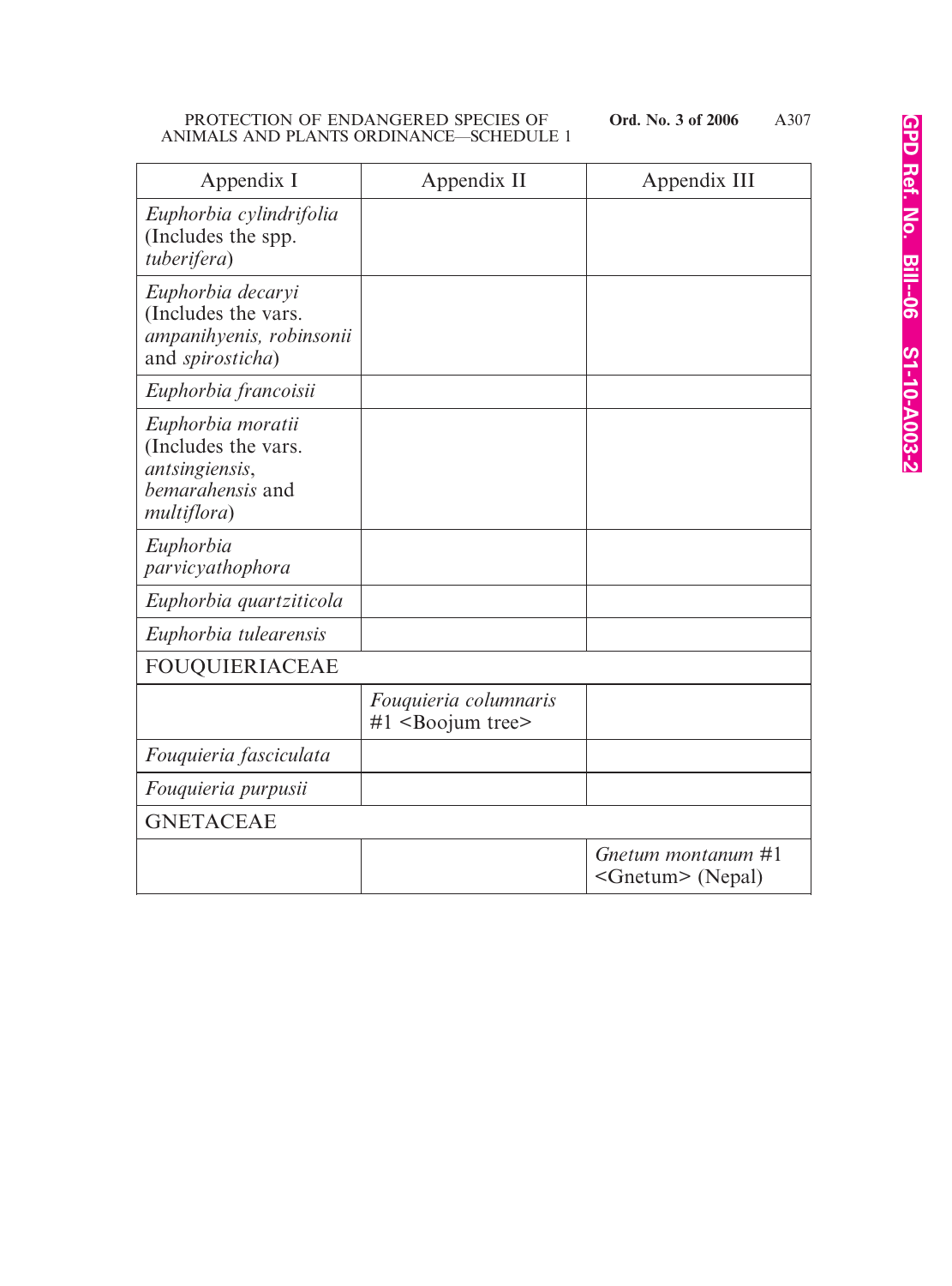| Appendix I                                             | Appendix II                                                                                                                                                                                                                         | Appendix III                        |
|--------------------------------------------------------|-------------------------------------------------------------------------------------------------------------------------------------------------------------------------------------------------------------------------------------|-------------------------------------|
| <b>JUGLANDACEAE</b>                                    |                                                                                                                                                                                                                                     |                                     |
|                                                        | Oreomunnea pterocarpa<br>#1                                                                                                                                                                                                         |                                     |
| LEGUMINOSAE (Fabaceae)                                 |                                                                                                                                                                                                                                     |                                     |
| Dalbergia nigra<br><brazilian rosewood=""></brazilian> |                                                                                                                                                                                                                                     |                                     |
|                                                        |                                                                                                                                                                                                                                     | Dipteryx panamensis<br>(Costa Rica) |
|                                                        | Pericopsis elata #5<br><african teak=""></african>                                                                                                                                                                                  |                                     |
|                                                        | Platymiscium<br>pleiostachyum #1<br><quira macawood=""></quira>                                                                                                                                                                     |                                     |
|                                                        | Pterocarpus santalinus<br>#7 <red sandalwood=""></red>                                                                                                                                                                              |                                     |
| <b>LILIACEAE</b>                                       |                                                                                                                                                                                                                                     |                                     |
|                                                        | <i>Aloe</i> spp. $\#1$ <aloes><br/>(Except the species)<br/>included in Appendix I.<br/>Also excludes <i>Aloe</i><br/>vera, also referenced as<br/><i>Aloe barbadensis</i> which<br/>is not included in the<br/>Appendices)</aloes> |                                     |
| Aloe albida                                            |                                                                                                                                                                                                                                     |                                     |
| Aloe albiflora                                         |                                                                                                                                                                                                                                     |                                     |
| Aloe alfredii                                          |                                                                                                                                                                                                                                     |                                     |
| Aloe bakeri                                            |                                                                                                                                                                                                                                     |                                     |
| Aloe bellatula                                         |                                                                                                                                                                                                                                     |                                     |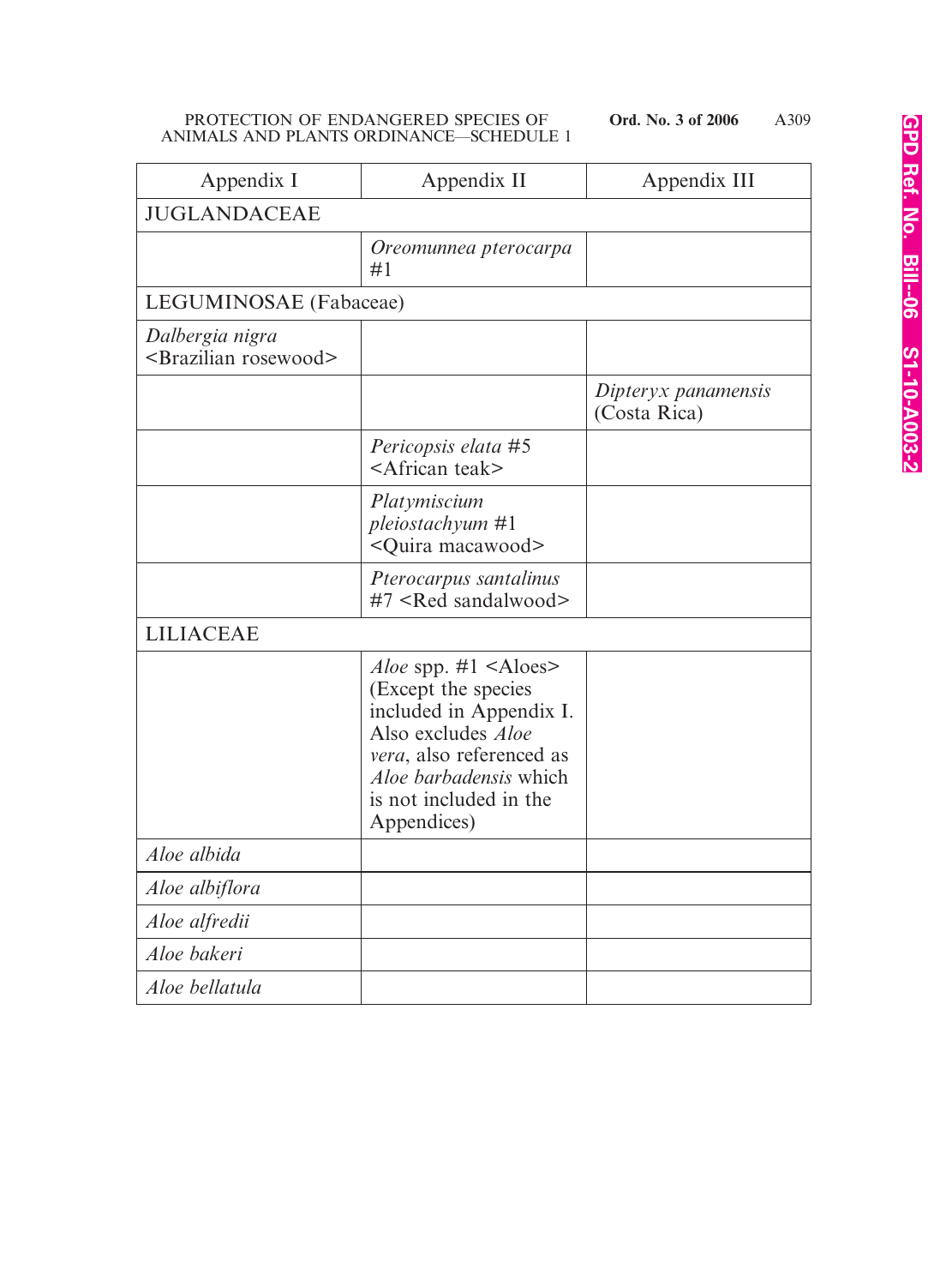| Appendix I                                                                                      | Appendix II | Appendix III |
|-------------------------------------------------------------------------------------------------|-------------|--------------|
| Aloe calcairophila                                                                              |             |              |
| Aloe compressa<br>(Includes the vars.<br>rugosquamosa,<br>schistophila and<br>paucituberculata) |             |              |
| Aloe delphinensis                                                                               |             |              |
| Aloe descoingsii                                                                                |             |              |
| <i>Aloe fragilis</i>                                                                            |             |              |
| Aloe haworthioides<br>(Includes the var.<br><i>aurantiaca</i> )                                 |             |              |
| Aloe helenae                                                                                    |             |              |
| <i>Aloe laeta</i> (Includes the<br>var. maniaensis)                                             |             |              |
| Aloe parallelifolia                                                                             |             |              |
| Aloe parvula                                                                                    |             |              |
| Aloe pillansii <bastard<br>quiver tree&gt;</bastard<br>                                         |             |              |
| <i>Aloe polyphylla</i> <spiral<br>aloe&gt;</spiral<br>                                          |             |              |
| Aloe rauhii                                                                                     |             |              |
| Aloe suzannae                                                                                   |             |              |
| Aloe versicolor                                                                                 |             |              |
| Aloe vossii                                                                                     |             |              |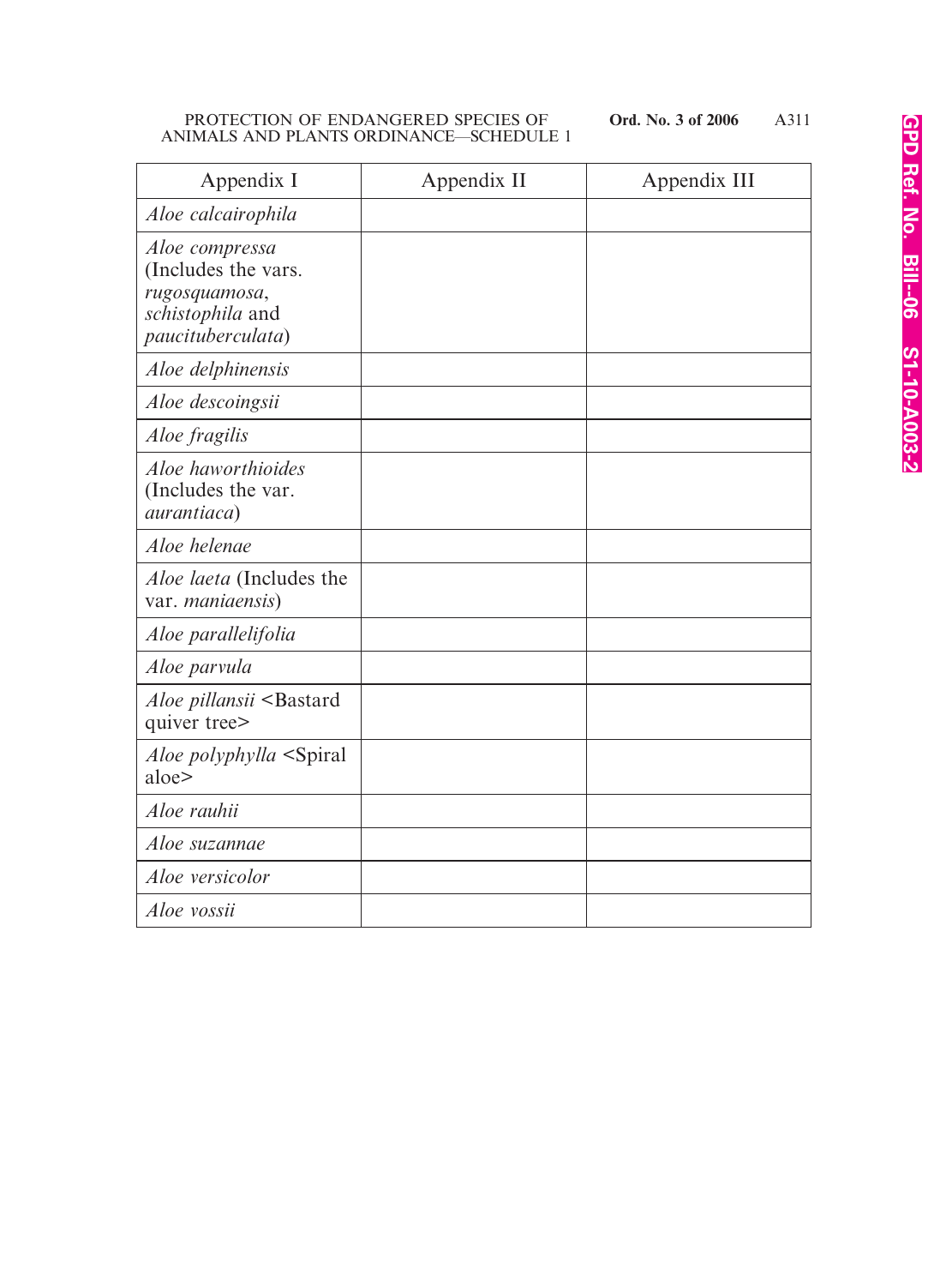| Appendix I                                                      | Appendix II                                                                                         | Appendix III                                                                                                                                      |
|-----------------------------------------------------------------|-----------------------------------------------------------------------------------------------------|---------------------------------------------------------------------------------------------------------------------------------------------------|
| <b>MAGNOLIACEAE</b>                                             |                                                                                                     |                                                                                                                                                   |
|                                                                 |                                                                                                     | <i>Magnolia liliifera var.</i><br><i>obovata</i> #1 (Nepal)                                                                                       |
| <b>MELIACEAE</b>                                                |                                                                                                     |                                                                                                                                                   |
|                                                                 |                                                                                                     | Cedrela odorata #5<br><west cedar="" indian=""><br/>[Population of<br/>Colombia (Colombia)<br/>Population of Peru<br/><math>(Peru)</math>]</west> |
|                                                                 | Swietenia humilis #1<br><mexican mahogany=""></mexican>                                             |                                                                                                                                                   |
|                                                                 | Swietenia macrophylla<br>$#6$ < Big-leaf<br>mahogany><br>(Populations of the<br>Neotropics)         |                                                                                                                                                   |
|                                                                 | Swietenia mahagoni #5<br><american mahogany=""></american>                                          |                                                                                                                                                   |
| NEPENTHACEAE                                                    |                                                                                                     |                                                                                                                                                   |
|                                                                 | Nepenthes spp. #1<br><pitcher plants=""></pitcher>                                                  |                                                                                                                                                   |
| Nepenthes khasiana<br><indian pitcher="" plant=""></indian>     |                                                                                                     |                                                                                                                                                   |
| Nepenthes rajah<br><kinabalu pitcher<br="">plant&gt;</kinabalu> |                                                                                                     |                                                                                                                                                   |
| ORCHIDACEAE                                                     |                                                                                                     |                                                                                                                                                   |
|                                                                 | ORCHIDACEAE spp. <sup>8</sup><br>$#8$ < Orchids > (Except<br>the species included in<br>Appendix I) |                                                                                                                                                   |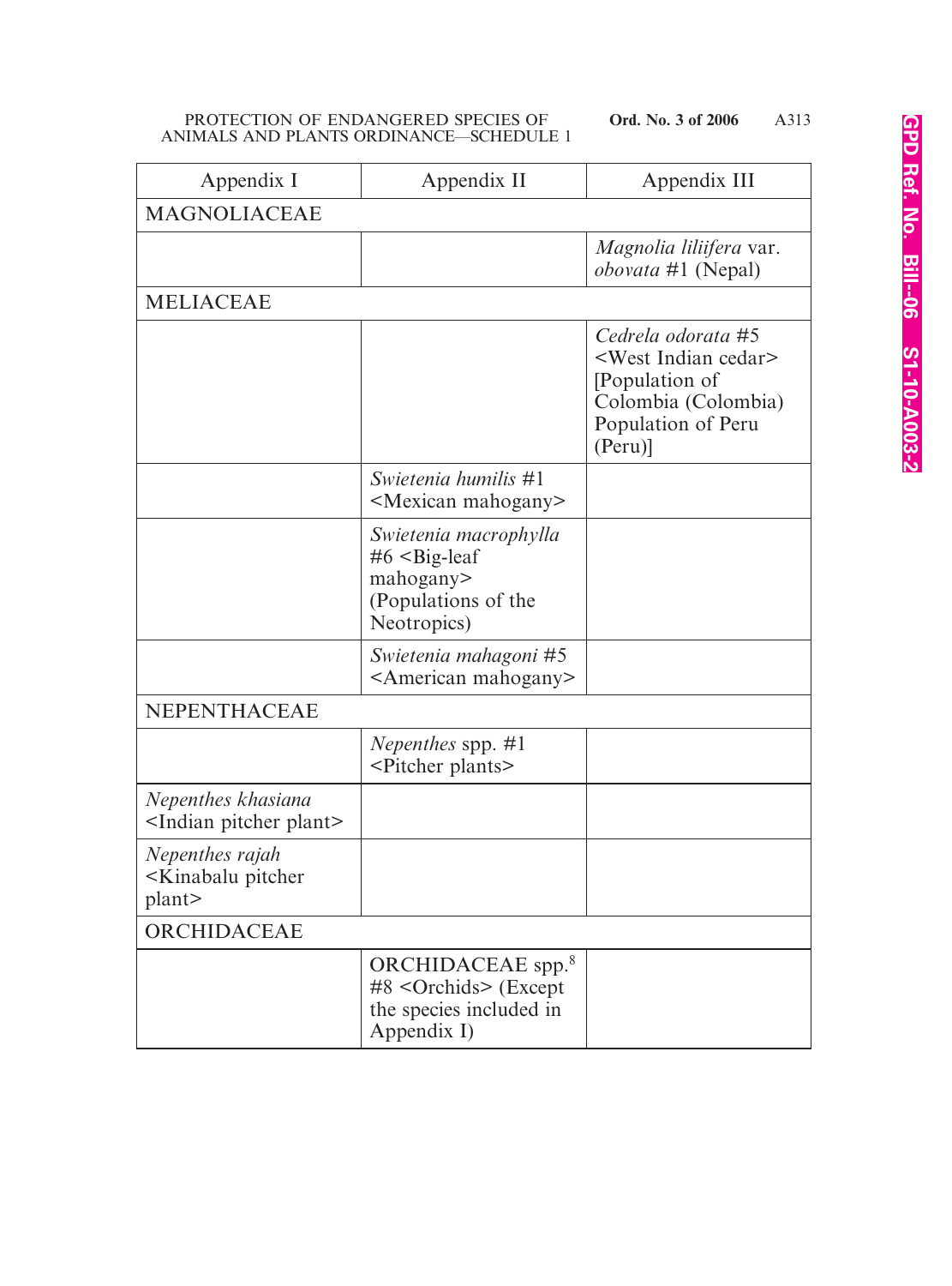| Appendix I                                                                                                                                                                                                                                          | Appendix II                                                                    | Appendix III |
|-----------------------------------------------------------------------------------------------------------------------------------------------------------------------------------------------------------------------------------------------------|--------------------------------------------------------------------------------|--------------|
| (For all of the<br>following Appendix I<br>species, seedling or<br>tissue cultures obtained<br><i>in vitro</i> , in solid or<br>liquid media,<br>transported in sterile<br>containers are not<br>subject to the<br>provisions of this<br>Ordinance) |                                                                                |              |
| Aerangis ellisii                                                                                                                                                                                                                                    |                                                                                |              |
| Dendrobium cruentum                                                                                                                                                                                                                                 |                                                                                |              |
| Laelia jongheana                                                                                                                                                                                                                                    |                                                                                |              |
| Laelia lobata                                                                                                                                                                                                                                       |                                                                                |              |
| <i>Paphiopedilum</i> spp.<br><slipper orchids=""></slipper>                                                                                                                                                                                         |                                                                                |              |
| <i>Peristeria elata</i> <holy<br>ghost orchid&gt;</holy<br>                                                                                                                                                                                         |                                                                                |              |
| <i>Phragmipedium</i> spp.<br><slipper orchids=""></slipper>                                                                                                                                                                                         |                                                                                |              |
| Renanthera<br><i>imschootiana</i> <red<br>vanda orchid&gt;</red<br>                                                                                                                                                                                 |                                                                                |              |
| OROBANCHACEAE                                                                                                                                                                                                                                       |                                                                                |              |
|                                                                                                                                                                                                                                                     | Cistanche deserticola #1<br><desert-living<br>cistanche&gt;</desert-living<br> |              |
| PALMAE (Arecaceae)                                                                                                                                                                                                                                  |                                                                                |              |
|                                                                                                                                                                                                                                                     | Beccariophoenix<br>madagascariensis                                            |              |
| <i>Chrysalidocarpus</i><br>decipiens <butterfly<br>palm&gt;</butterfly<br>                                                                                                                                                                          |                                                                                |              |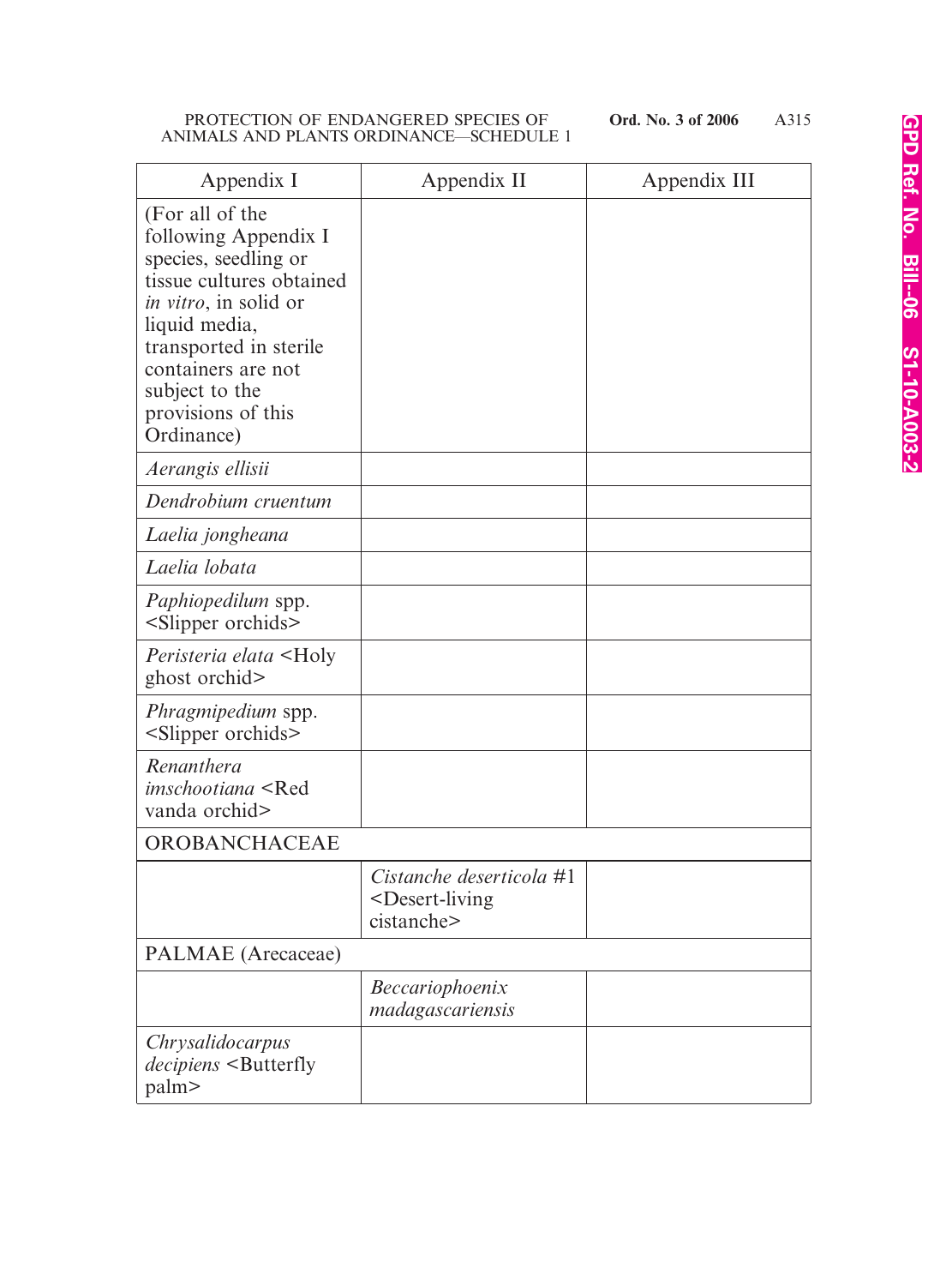| Appendix I                                                       | Appendix II                                                | Appendix III                                                        |
|------------------------------------------------------------------|------------------------------------------------------------|---------------------------------------------------------------------|
|                                                                  | Lemurophoenix halleuxii<br><red-lemur palm=""></red-lemur> |                                                                     |
|                                                                  | Marojejya darianii                                         |                                                                     |
|                                                                  | Neodypsis decaryi #1<br><feather palm=""></feather>        |                                                                     |
|                                                                  | Ravenea louvelii                                           |                                                                     |
|                                                                  | Ravenea rivularis                                          |                                                                     |
|                                                                  | Satranala decussilvae                                      |                                                                     |
|                                                                  | Voanioala gerardii                                         |                                                                     |
| <b>PAPAVERACEAE</b>                                              |                                                            |                                                                     |
|                                                                  |                                                            | Meconopsis regia #1<br><himalayan poppy=""><br/>(Nepal)</himalayan> |
| <b>PINACEAE</b>                                                  |                                                            |                                                                     |
| Abies guatemalensis<br><guatemalan fir=""></guatemalan>          |                                                            |                                                                     |
| PODOCARPACEAE                                                    |                                                            |                                                                     |
|                                                                  |                                                            | Podocarpus neriifolius<br>$#1$ <thitmin> (Nepal)</thitmin>          |
| Podocarpus parlatorei<br><parlatore's podocarp=""></parlatore's> |                                                            |                                                                     |
| PORTULACACEAE                                                    |                                                            |                                                                     |
|                                                                  | Anacampseros spp. #1<br><purselanes></purselanes>          |                                                                     |
|                                                                  | Avonia spp. $#1$                                           |                                                                     |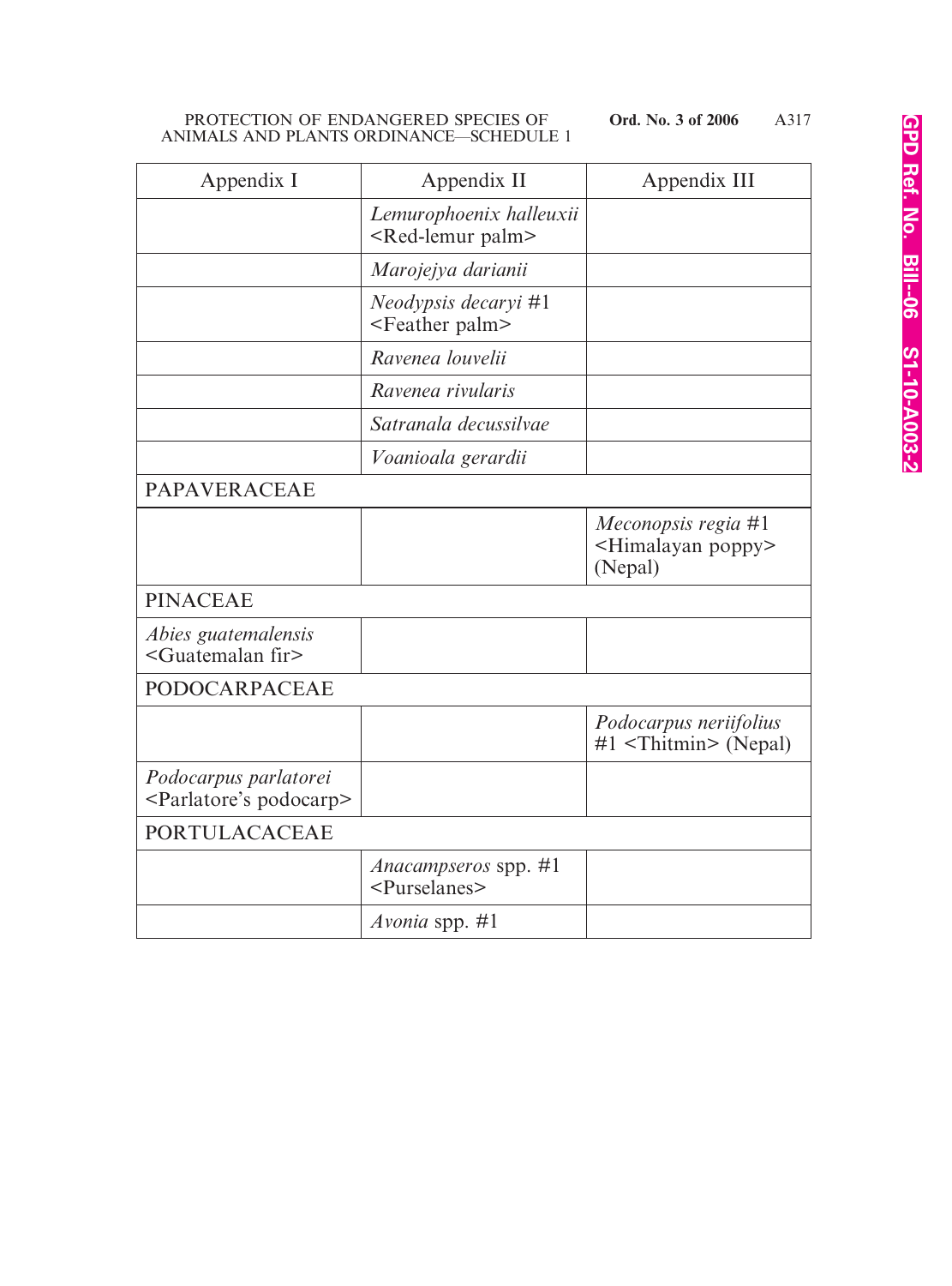| Appendix I                                                  | Appendix II                                                                                                    | Appendix III |
|-------------------------------------------------------------|----------------------------------------------------------------------------------------------------------------|--------------|
|                                                             | Lewisia serrata #1<br><saw-toothed lewisia=""></saw-toothed>                                                   |              |
| <b>PRIMULACEAE</b>                                          |                                                                                                                |              |
|                                                             | Cyclamen spp. $9#1$<br><cyclamens></cyclamens>                                                                 |              |
| <b>PROTEACEAE</b>                                           |                                                                                                                |              |
|                                                             | Orothamnus zeyheri #1<br><marsh rose=""></marsh>                                                               |              |
|                                                             | Protea odorata #1<br><ground-rose></ground-rose>                                                               |              |
| <b>RANUNCULACEAE</b>                                        |                                                                                                                |              |
|                                                             | <i>Adonis vernalis</i> #2<br><spring adonis,="" yellow<br="">adonis&gt;</spring>                               |              |
|                                                             | <i>Hydrastis canadensis</i> #3<br><goldenseal></goldenseal>                                                    |              |
| <b>ROSACEAE</b>                                             |                                                                                                                |              |
|                                                             | Prunus africana #1<br><african cherry,="" red<br="">stinkwood&gt;</african>                                    |              |
| <b>RUBIACEAE</b>                                            |                                                                                                                |              |
| Balmea stormiae<br>$\langle$ Ayugue $\rangle$               |                                                                                                                |              |
| SARRACENIACEAE                                              |                                                                                                                |              |
|                                                             | <i>Sarracenia</i> spp. #1<br><pitcher plants=""><br/>(Except the species<br/>included in Appendix I)</pitcher> |              |
| Sarracenia oreophila<br><green pitcher="" plant=""></green> |                                                                                                                |              |
| Sarracenia rubra ssp.<br>alabamensis                        |                                                                                                                |              |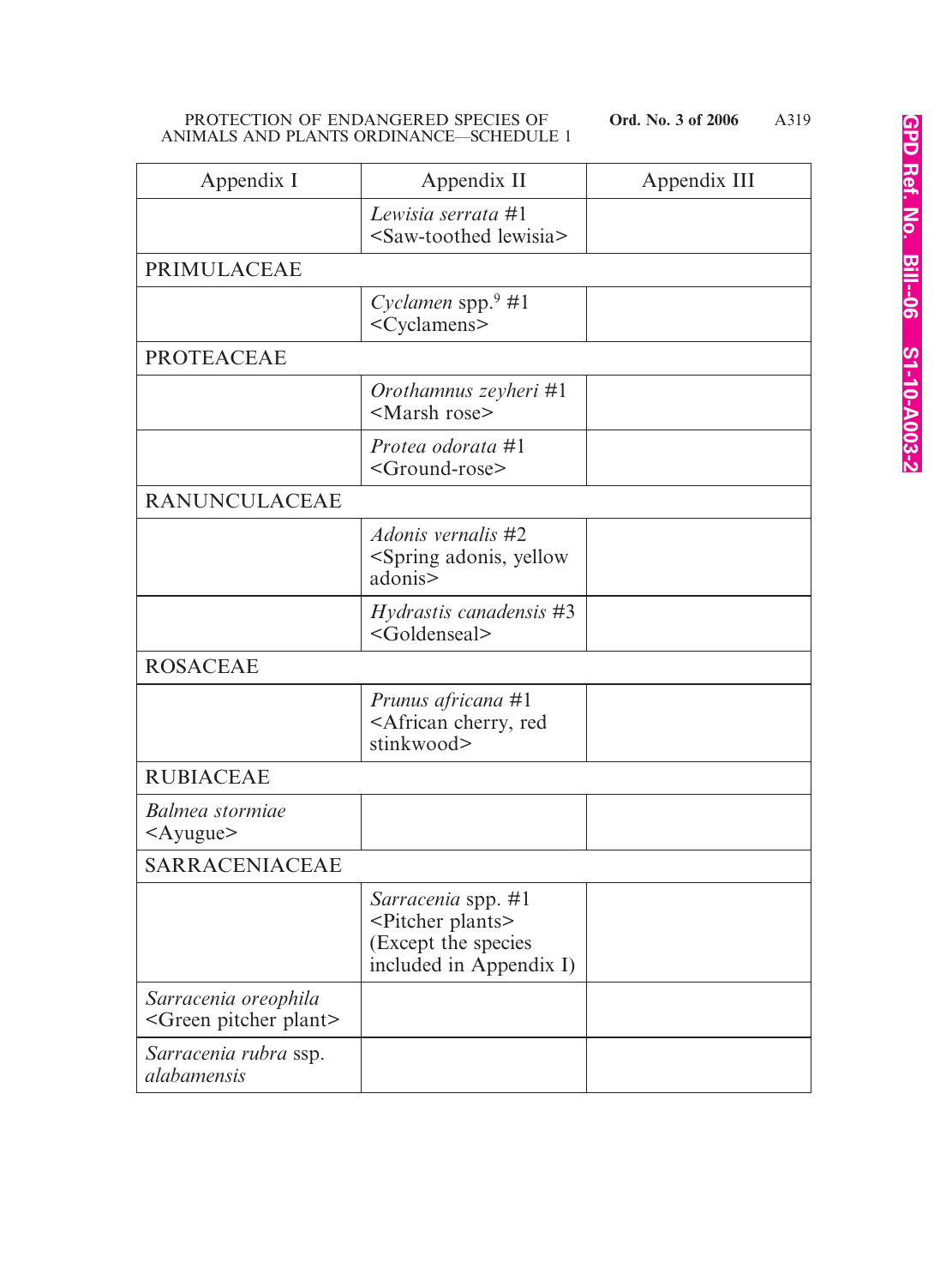| Appendix I                                                                          | Appendix II                                                                                                              | Appendix III                                                            |
|-------------------------------------------------------------------------------------|--------------------------------------------------------------------------------------------------------------------------|-------------------------------------------------------------------------|
| Sarracenia rubra ssp.<br>jonesii <mountain<br>sweet pitcher plant&gt;</mountain<br> |                                                                                                                          |                                                                         |
| <b>SCROPHULARIACEAE</b>                                                             |                                                                                                                          |                                                                         |
|                                                                                     | Picrorhiza kurrooa #3<br><picrorhiza, kutki=""><br/>(Excludes Picrorhiza<br/>scrophulariiflora)</picrorhiza,>            |                                                                         |
| <b>STANGERIACEAE</b>                                                                |                                                                                                                          |                                                                         |
|                                                                                     | <i>Bowenia</i> spp. #1<br>$<$ Cycads $>$                                                                                 |                                                                         |
| Stangeria eriopus<br><hottentot's head=""></hottentot's>                            |                                                                                                                          |                                                                         |
| <b>TAXACEAE</b>                                                                     |                                                                                                                          |                                                                         |
|                                                                                     | <i>Taxus chinensis</i> and<br>infraspecific taxa of this<br>species <sup>10</sup> #10 <chinese<br>yew</chinese<br>       |                                                                         |
|                                                                                     | <i>Taxus cuspidata</i> and<br>infraspecific taxa of this<br>species <sup>10</sup> #10 <japanese<br>yew&gt;</japanese<br> |                                                                         |
|                                                                                     | Taxus fuana and<br>infraspecific taxa of this<br>species <sup>10</sup> #10                                               |                                                                         |
|                                                                                     | <i>Taxus sumatrana</i> and<br>infraspecific taxa of this<br>species <sup>10</sup> #10                                    |                                                                         |
|                                                                                     | Taxus wallichiana #10<br><himalayan yew=""></himalayan>                                                                  |                                                                         |
| TROCHODENDRACEAE (Tetracentraceae)                                                  |                                                                                                                          |                                                                         |
|                                                                                     |                                                                                                                          | <i>Tetracentron sinense</i> #1<br><tetracentron> (Nepal)</tetracentron> |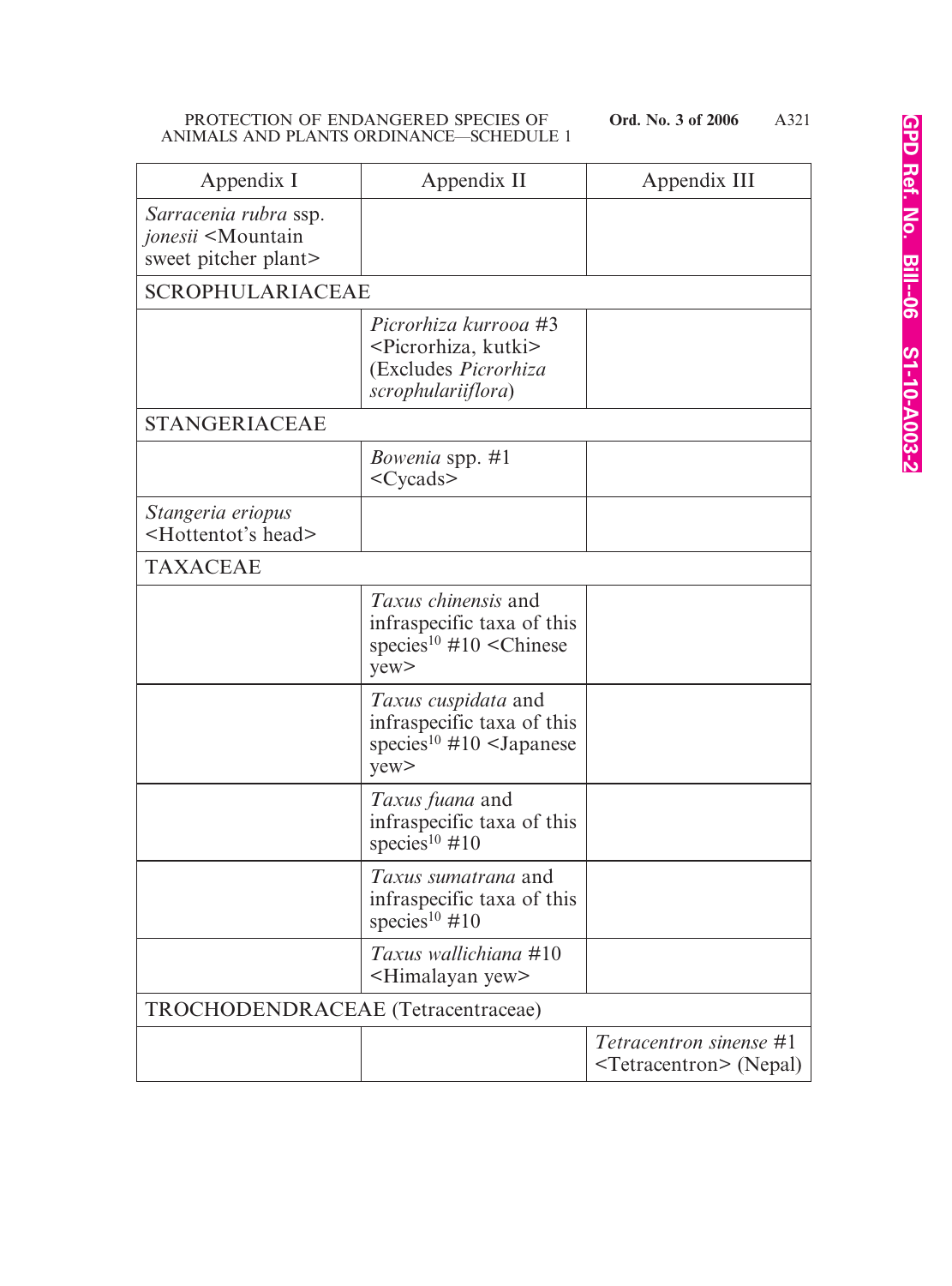| Appendix I                                            | Appendix II                                                                                | Appendix III |  |
|-------------------------------------------------------|--------------------------------------------------------------------------------------------|--------------|--|
| THYMELAEACEAE (Aquilariaceae)                         |                                                                                            |              |  |
|                                                       | <i>Aquilaria</i> spp. #1<br>$<$ Agarwood>                                                  |              |  |
|                                                       | <i>Gonystylus</i> spp. #1<br>$<$ Ramin $>$                                                 |              |  |
|                                                       | Gyrinops spp. $\#1$                                                                        |              |  |
| VALERIANACEAE                                         |                                                                                            |              |  |
|                                                       | <b>Nardostachys</b><br>grandiflora #3<br>$<$ Jatamansi $>$                                 |              |  |
| WELWITSCHIACEAE                                       |                                                                                            |              |  |
|                                                       | Welwitschia mirabilis<br>#1 <welwitschia></welwitschia>                                    |              |  |
| ZAMIACEAE                                             |                                                                                            |              |  |
|                                                       | ZAMIACEAE spp. #1<br><cycads> (Except the<br/>species included in<br/>Appendix I)</cycads> |              |  |
| Ceratozamia spp.<br>$<$ Cycads $>$                    |                                                                                            |              |  |
| Chigua spp. < Cycads>                                 |                                                                                            |              |  |
| <i>Encephalartos</i> spp.<br><bread palms=""></bread> |                                                                                            |              |  |
| Microcycas calocoma<br><palma corcho=""></palma>      |                                                                                            |              |  |
| ZINGIBERACEAE                                         |                                                                                            |              |  |
|                                                       | Hedychium philippinense<br>#1 <philippine garland<br="">flower</philippine>                |              |  |
| ZYGOPHYLLACEAE                                        |                                                                                            |              |  |
|                                                       | Guaiacum spp. #2<br><lignum-vitae></lignum-vitae>                                          |              |  |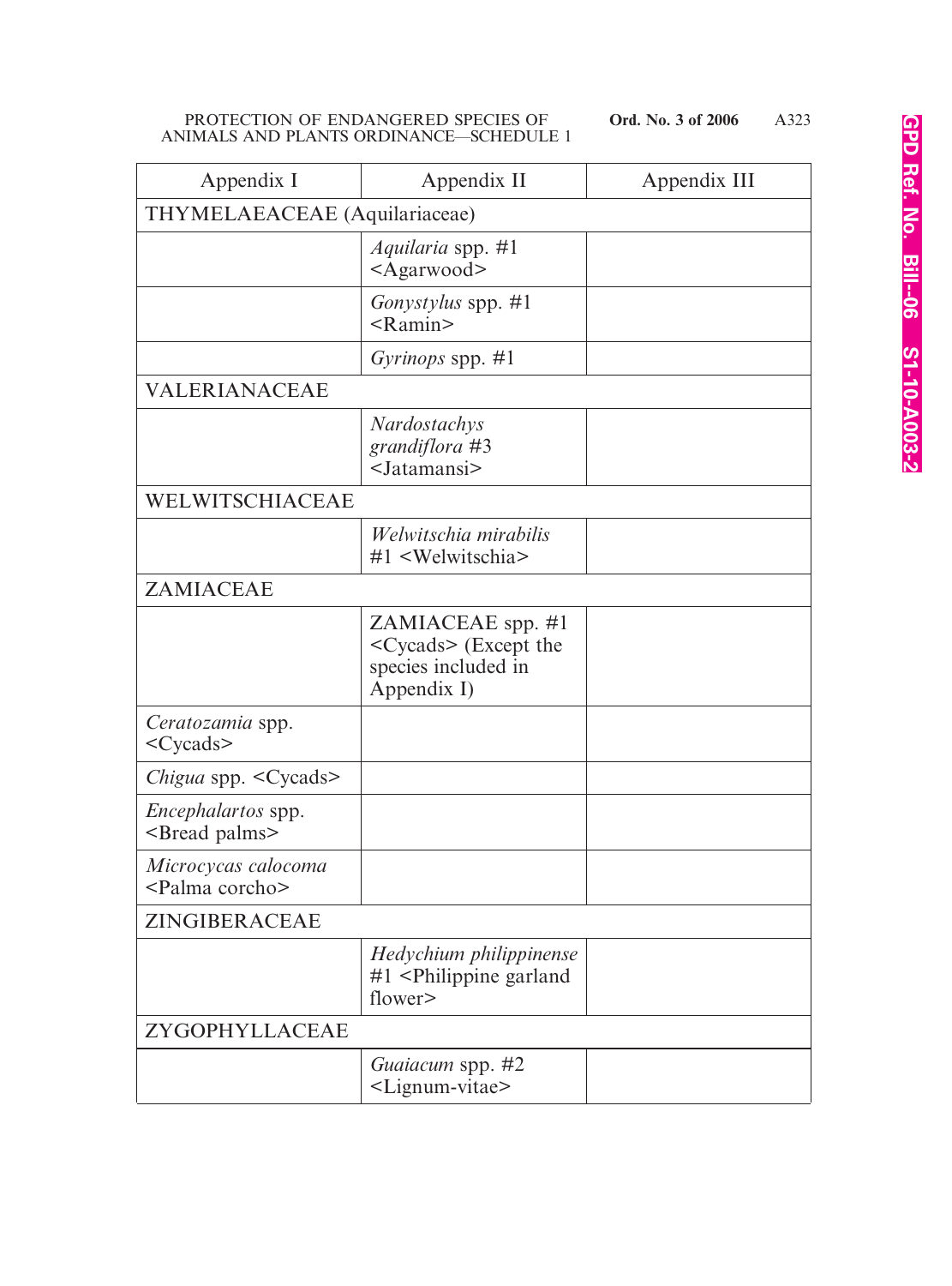- 1. Any specimen of the populations of Botswana, Namibia and South Africa shall be treated as a specimen of an Appendix II species only if it is imported, exported or re-exported as—
	- (*a*) a hunting trophy for non-commercial purposes;
	- (*b*) a live animal for *in situ* conservation programmes;
	- (*c*) hides;
	- (*d*) leather goods for non-commercial purposes for Botswana; or for commercial or non-commercial purposes for Namibia and South Africa;
	- (*e*) hair for commercial or non-commercial purposes for Namibia;
	- (*f*) individually marked and certified ekipa incorporated in finished jewellery for non-commercial purposes for Namibia; or
	- (*g*) registered raw ivory (for Botswana and Namibia, whole tusks and cut pieces; for South Africa, whole tusks and cut pieces of ivory that are both 20 cm or more in length and 1 kg or more in weight) subject to the following—
		- (i) only registered government-owned stocks, originating in the state (excluding seized ivory and ivory of unknown origin) and, in the case of South Africa, only ivory originating from the Kruger National Park);
		- (ii) only to trading partners that have been verified by the Secretariat, in consultation with the Standing Committee under the Convention, to have sufficient national legislation and domestic trade controls to ensure that the imported ivory will not be re-exported and will be managed in accordance with all requirements of Resolution Conf. 10.10 (Rev. CoP12) concerning domestic manufacturing and trade;
		- (iii) not before the Secretariat has verified the prospective importing countries, and the Monitoring the Illegal Killing of Elephants (MIKE) programme has reported to the Secretariat on the baseline information (e.g. elephant population numbers, incidence of illegal killing);
		- (iv) a maximum of 20 000 kg (Botswana), 10 000 kg (Namibia) and 30 000 kg (South Africa) of ivory may be traded, and despatched in a single shipment under strict supervision of the Secretariat;
		- (v) the proceeds of the trade are used exclusively for elephant conservation and community conservation and development programmes within or adjacent to the elephant range; and
		- (vi) only after the Standing Committee under the Convention has agreed that the above conditions have been met.
- 2. Any specimen of the population of Zimbabwe shall be treated as a specimen of an Appendix II species only if it is exported as—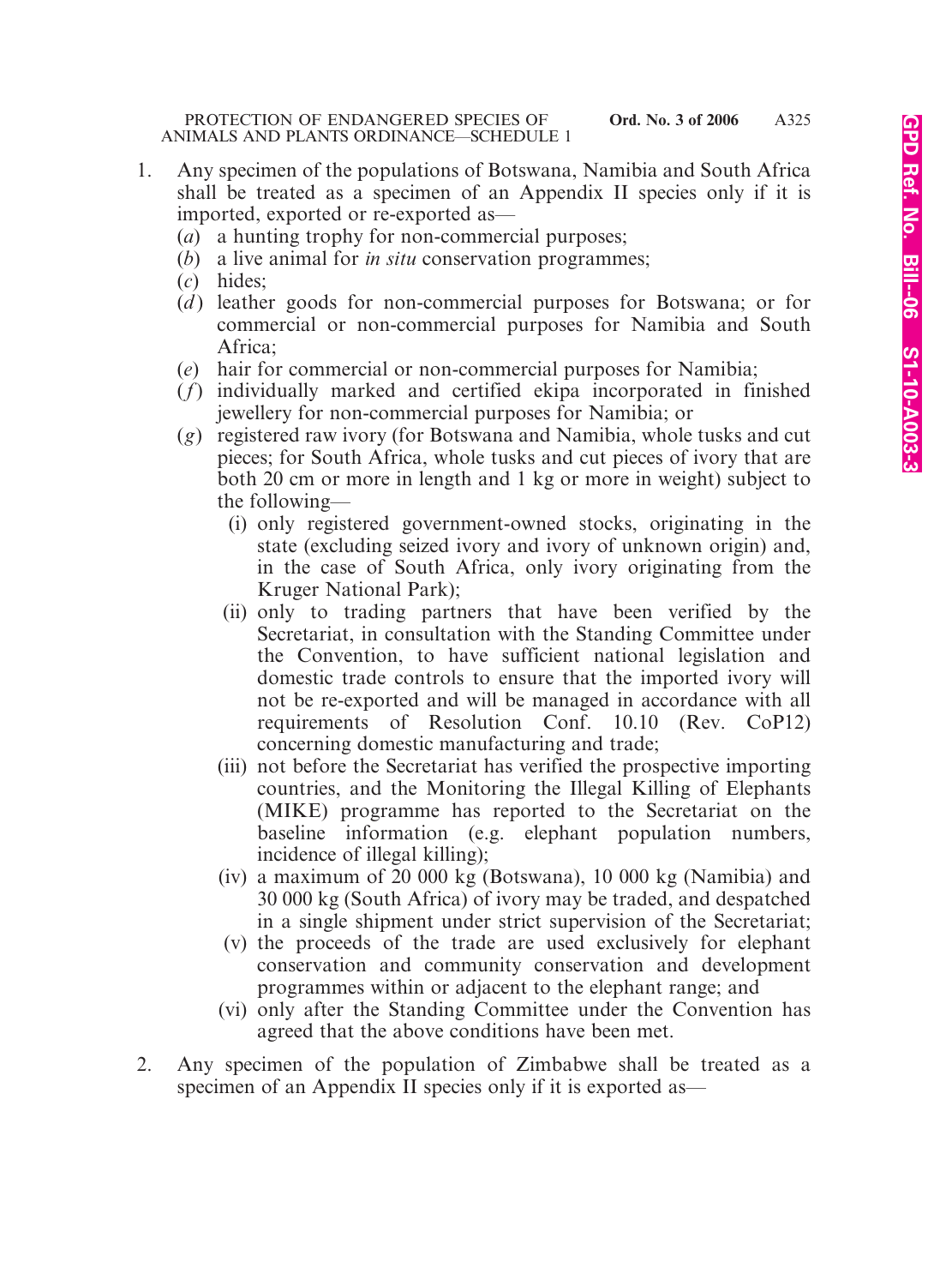- (*a*) a hunting trophy for non-commercial purposes;
- (*b*) a live animal to an appropriate and acceptable destination;
- (*c*) hides; or
- (*d*) leather goods or ivory carvings for non-commercial purposes.
- To ensure that where—
	- (i) destinations for live animals are to be appropriate and acceptable destinations; and/or
- (ii) the purpose of the import is to be non-commercial purposes,
- export permits and re-export certificates may be issued only after the issuing relevant authority has received from the relevant authority of the place of import, a certification to the effect that:
	- in case (i), in analogy to Article III, paragraph 3(*b*), of the Convention, the holding facility has been reviewed by the competent Scientific Authority designated in accordance with the Convention, and the proposed recipient has been found to be suitably equipped to house and care for the animals; and/or
- in case (ii), in analogy to Article III, paragraph  $3(c)$ , of the Convention, the relevant authority of the place of import is satisfied that the specimens will not be used for primarily commercial purposes.
- 3. Any specimen of the population of Argentina shall be treated as a specimen of an Appendix II species only if it is imported, exported or reexported as—
	- (*a*) wool sheared from live vicuñas;
	- (*b*) cloth, the reverse side of which must bear the logotype adopted by the range states of the species, which are signatories to the *Convenio para la Conservación y Manejo de la Vicuña*, and the selvages the words "VICUÑA-ARGENTINA"; or
	- (*c*) a derived manufactured product or other handicraft artefact, which must bear a label including the logotype and the designation "VICUÑA-ARGENTINA-ARTESANÍA".
- 4. Any specimen of the population of Bolivia shall be treated as a specimen of an Appendix II species only if it is imported, exported or re-exported as—
	- (*a*) wool or a product derived from wool, sheared from live animals of the populations of the Conservation Units of Mauri-Desaguadero, Ulla Ulla and Lípez-Chichas; or
	- (*b*) a product made from wool sheared from live animals of the rest of the population of Bolivia,
	- and for both  $(a)$  and  $(b)$ —
	- the reverse side of the cloth must bear the logotype adopted by the range states of the species, which are signatories to the *Convenio para la Conservación y Manejo de la Vicuña*, and the selvages the words "VICUÑA-BOLIVIA"; and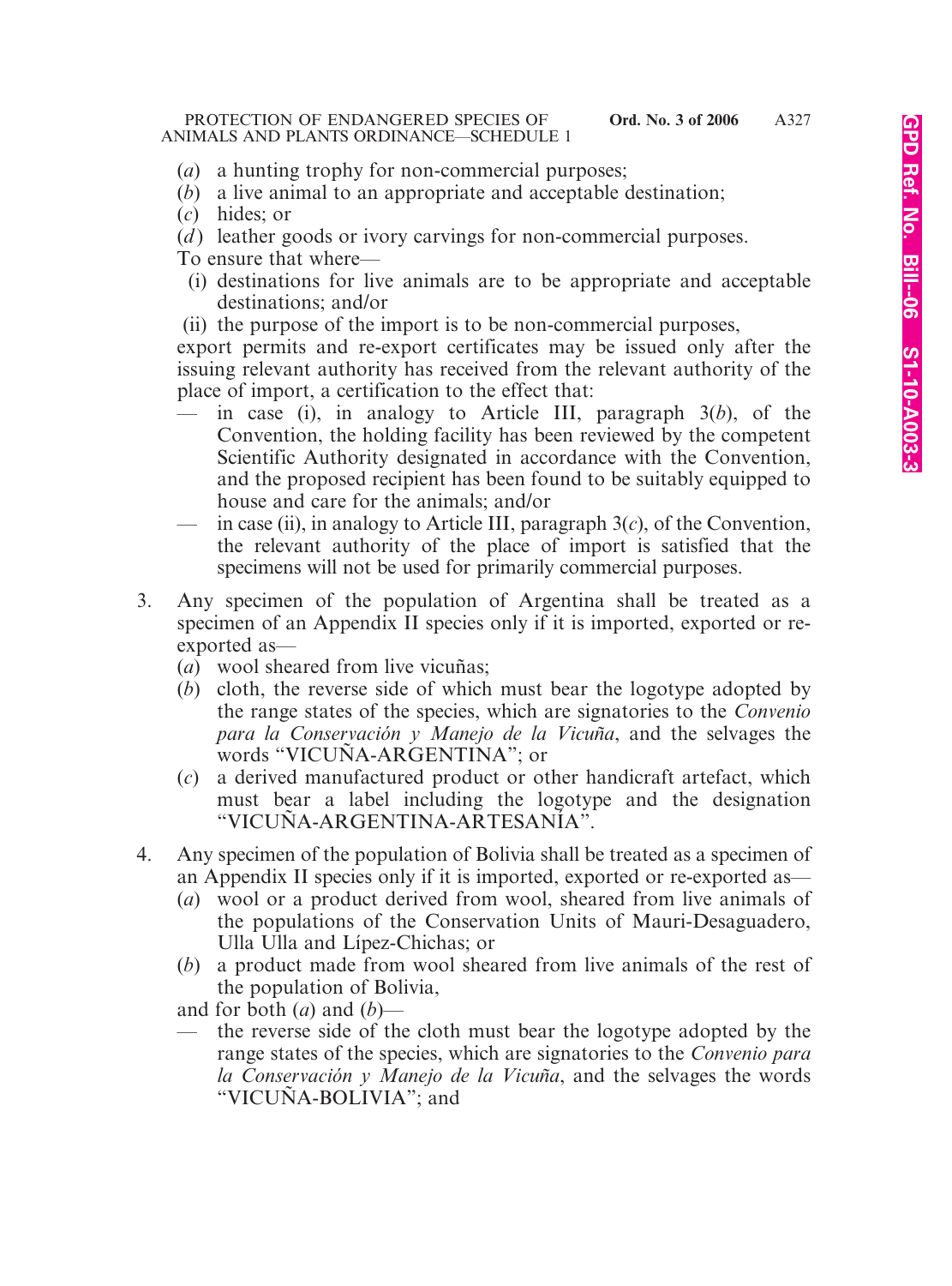- other products must bear a label including the logotype and the designation "VICUÑA-BOLIVIA-ARTESANÍA".
- 5. Any specimen of the population of Chile shall be treated as a specimen of an Appendix II species only if it is imported, exported or re-exported as—
	- (*a*) wool sheared from live vicuñas;
	- (*b*) cloth made of such wool, the reverse side of which must bear the logotype adopted by the range states of the species, which are signatories to the *Convenio para la Conservación y Manejo de la Vicuña*, and the selvages the words "VICUÑA-CHILE"; or
	- (*c*) an item made of such wool, including luxury handicrafts and knitted articles, and must bear a label including the logotype and the designation "VICUÑA-CHILE-ARTESANÍA".
- 6. Any specimen of the population of Peru shall be treated as a specimen of an Appendix II species only if it is imported, exported or re-exported as—
	- (*a*) wool sheared from live vicuñas and in the stock extant at the time of the ninth meeting of the Conference of the Parties (November 1994) of 3 249 kg of wool;
	- (*b*) cloth made of such wool, the reverse side of which must bear the logotype adopted by the range states of the species, which are signatories to the *Convenio para la Conservación y Manejo de la Vicuña*, and the selvages the words "VICUÑA-PERÚ"; or
	- (*c*) an item made of such wool, including luxury handicraft and knitted articles, and must bear a label including the logotype and the designation "VICUÑA-PERÚ-ARTESANÍA".
- 7. Artificially propagated specimens of the following hybrids and/or cultivars are not subject to the provisions of this Ordinance—
	- *Hatiora* x *graeseri*
	- *Schlumbergera* x *buckleyi*
	- *Schlumbergera russelliana* x *Schlumbergera truncata*
	- *Schlumbergera orssichiana* x *Schlumbergera truncata*
	- *Schlumbergera opuntioides* x *Schlumbergera truncata*
	- *Schlumbergera truncata* (cultivars)
	- Cactaceae spp. colour mutants lacking chlorophyll, grafted on the following grafting stocks: *Harrisia* 'Jusbertii', *Hylocereus trigonus or Hylocereus undatus*
	- *Opuntia microdasys* (cultivars).
- 8. Artificially propagated specimens of hybrids of the genera *Cymbidium*, *Dendrobium, Phalaenopsis* and *Vanda* are not subject to the provisions of this Ordinance when—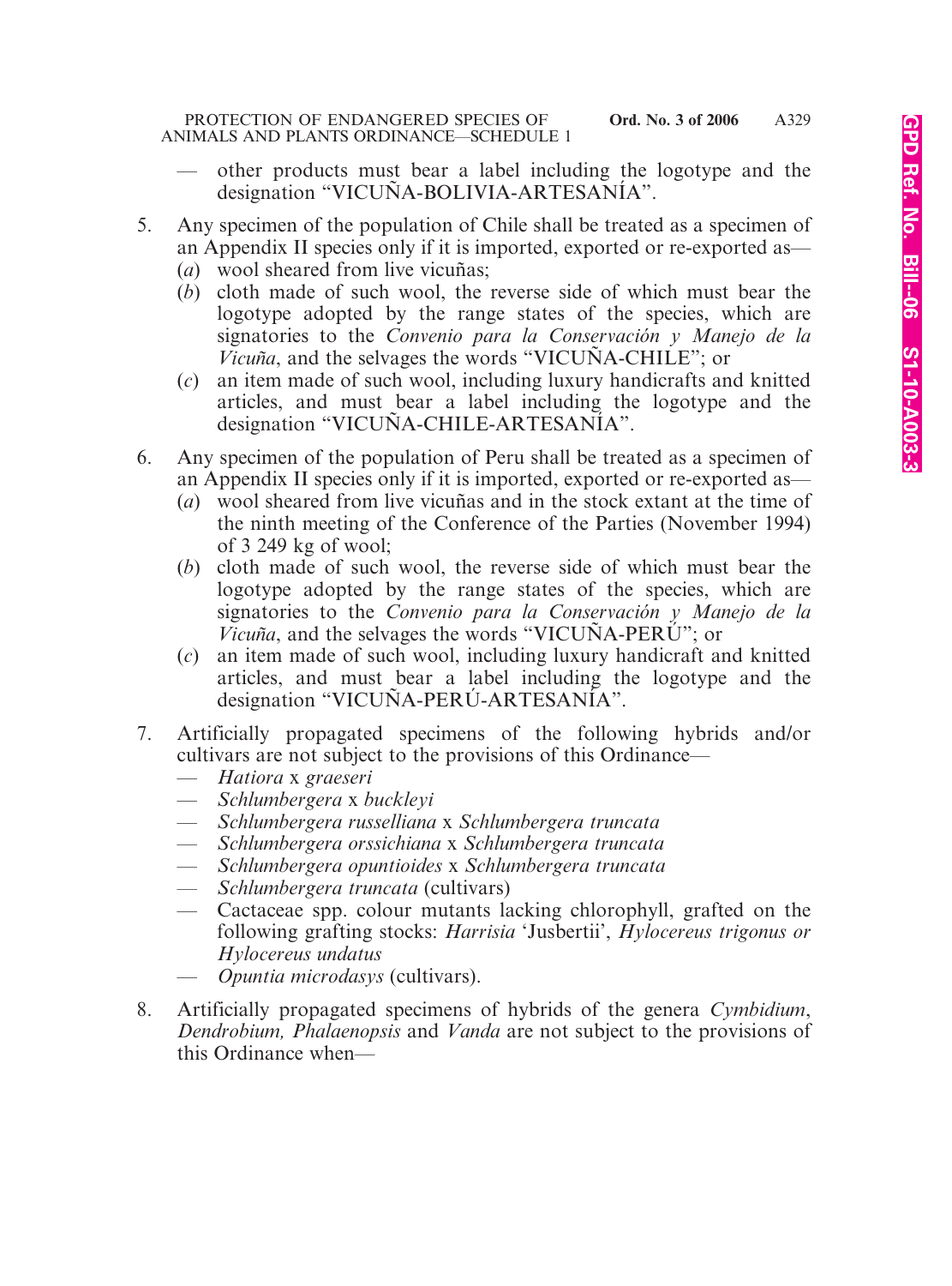- (*a*) the specimens are imported, exported or re-exported in shipments consisting of individual containers (i.e. cartons, boxes or crates) each containing 20 or more plants of the same hybrid;
- (*b*) the plants within each container can be readily recognized as artificially propagated specimens by exhibiting a high degree of uniformity and healthiness; and
- (*c*) the shipments are accompanied by documentation, such as an invoice, which clearly states the number of plants of each hybrid.

Artificially propagated specimens of the following hybrids—

- *Cymbidium*: Interspecific hybrids within the genus and intergeneric hybrids
- *Dendrobium*: Interspecific hybrids within the genus known in horticulture as "*nobile-*types" and "*phalaenopsis-*types"
- *Phalaenopsis*: Interspecific hybrids within the genus and intergeneric hybrids
- *Vanda*: Interspecific hybrids within the genus and intergeneric hybrids

are not subject to the provisions of this Ordinance when—

- (*a*) they are imported, exported or re-exported in flowering state, i.e. with at least one open flower per specimen, with reflexed petals;
- (*b*) they are professionally processed for commercial retail sale, e.g. labelled with printed labels and packaged with printed packages;
- (*c*) they can be readily recognized as artificially propagated specimens by exhibiting a high degree of cleanliness, undamaged inflorescences, intact root systems and a general absence of damage or injury that could be attributable to plants originating in the wild;
- (*d*) the plants do not exhibit characteristics of wild origin, such as damage by insects or other animals, fungi or algae adhering to leaves, or mechanical damage to inflorescences, roots, leaves or other parts resulting from collection; and
- (*e*) the labels or packages indicate the trade name of the specimen, the place of artificial propagation or, in the case of international trade during the production process, the place where the specimen was labelled and packaged; and the labels or packages show a photograph of the flower, or demonstrate by other means the appropriate use of labels and packages in an easily verifiable way.

Plants not clearly meeting the above criteria must be accompanied by appropriate Convention certifying documents.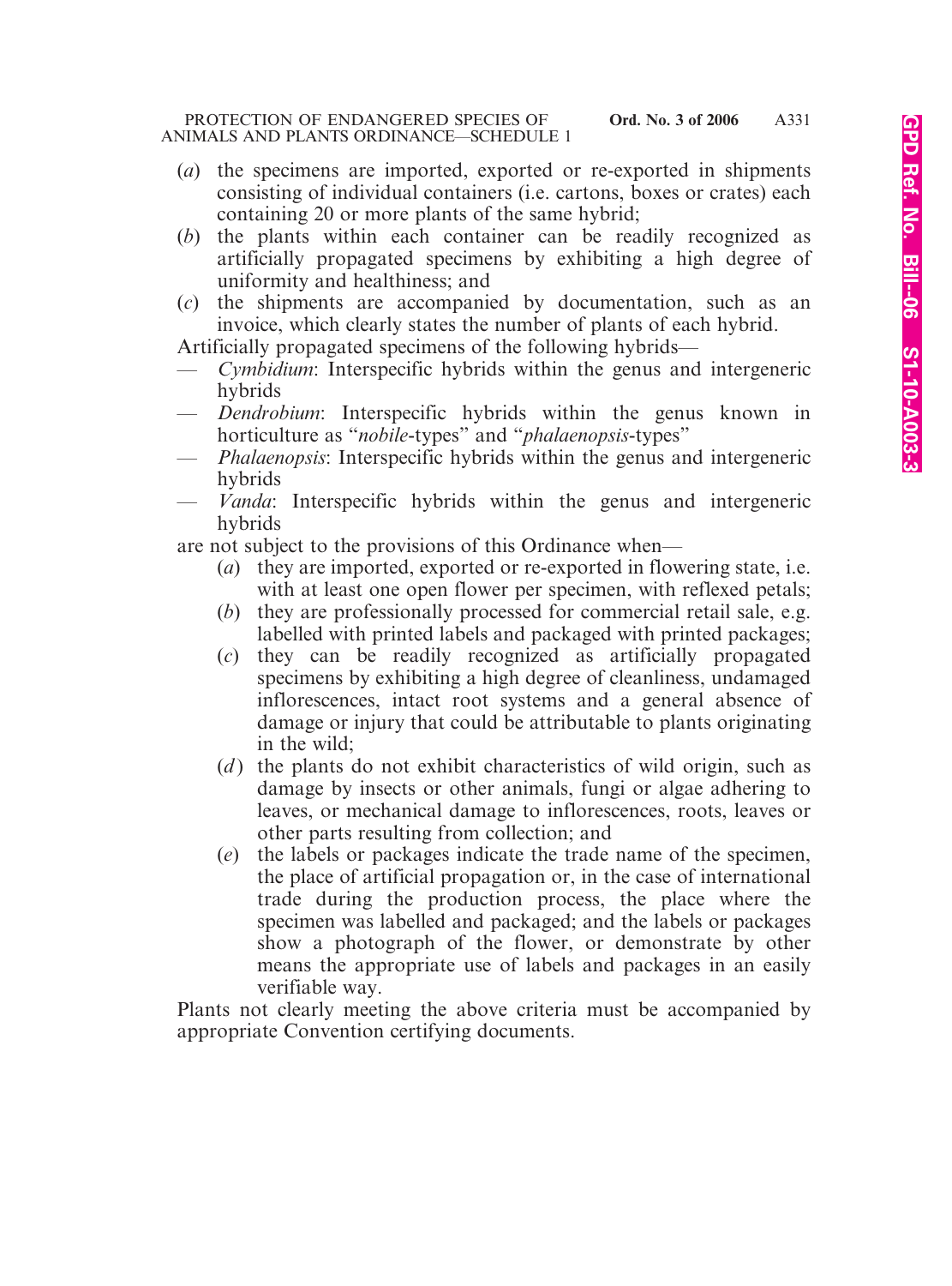- 9. Unless imported, exported or re-exported as dormant tubers, artificially propagated specimens of cultivars of *Cyclamen persicum* are not subject to the provisions of this Ordinance.
- 10. Whole artificially propagated plants in pots or other small containers, each consignment being accompanied by a label or document stating the name of the taxon or taxa and the text artificially propagated, are not subject to the provisions of this Ordinance.

SCHEDULE 2 [ss. 23, 24,

————————————————————

48 & 52]

#### **FEES**

For the purposes of calculating any fee payable under sections 23 and 24—

- (*a*) specimens imported, or introduced from the sea, in whatever manner at one time and in one lot shall be treated as one shipment;
- (*b*) specimens exported, or re-exported, in whatever manner at one time and in one lot shall be treated as one shipment; and
- (*c*) if a shipment contains one or more live animals and one or more specimens other than live animals—
	- (i) both fees prescribed under paragraph 1 are payable in respect of that shipment in the case of a licence for import; and
	- (ii) both fees prescribed under paragraph 2 are payable in respect of that shipment in the case of a licence for introduction from the sea.
- 1. Fee for each licence issued under section 23(1)(*a*) for the import of the following contained in one shipment—
	- (*a*) one or more live animals (whether or not of the same species) \$460
	- (*b*) one or more specimens (other than live animals and whether or not of the same species) .................................................... \$170
- 2. Fee for each licence issued under section 23(1)(*b*) for the introduction from the sea of the following contained in one shipment—

(*a*) one or more live animals (whether or not of the same species) \$460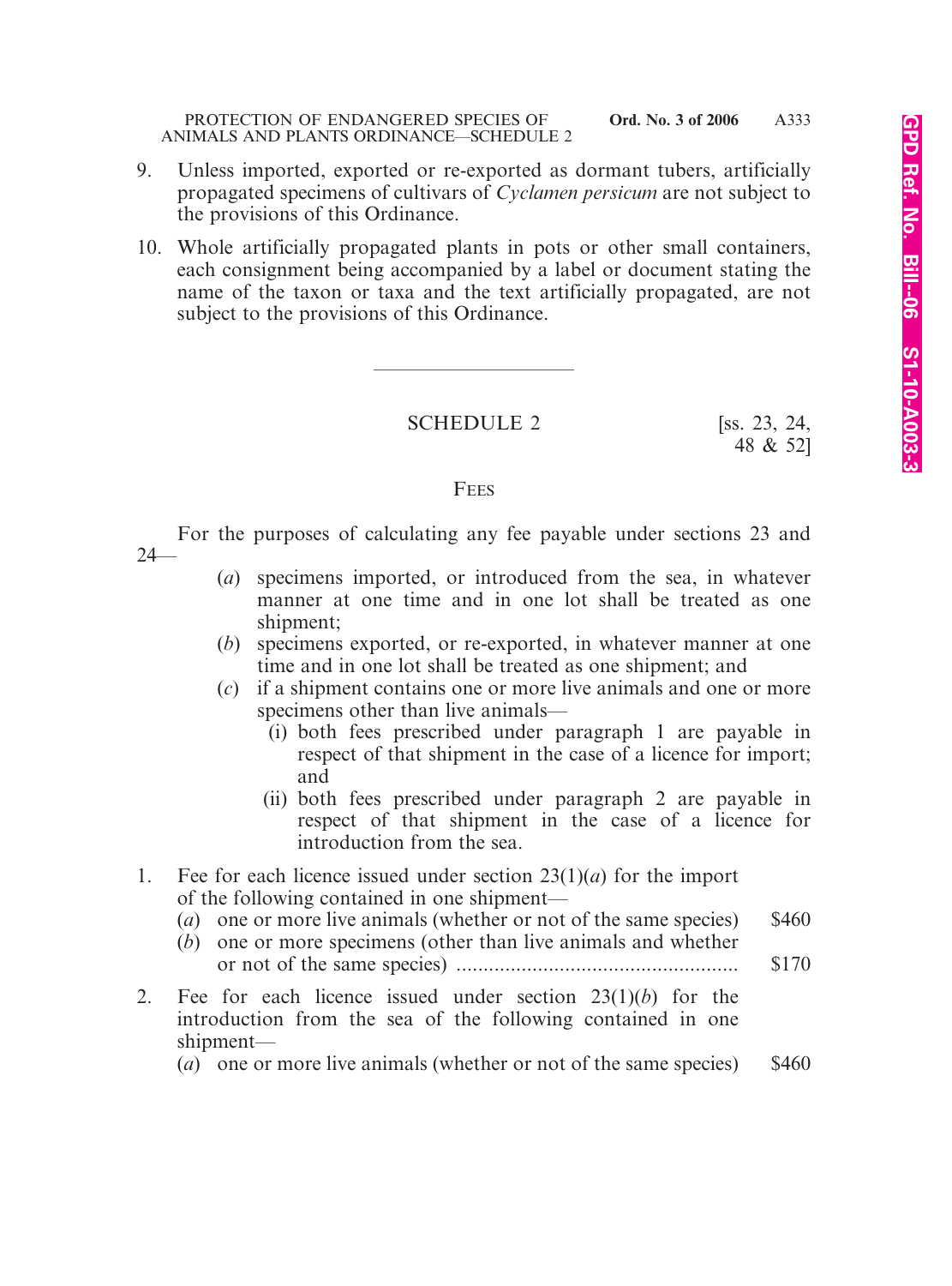|    | PROTECTION OF ENDANGERED SPECIES OF<br>Ord. No. 3 of 2006<br>ANIMALS AND PLANTS ORDINANCE-SCHEDULE 3                                                                                      | A335  |
|----|-------------------------------------------------------------------------------------------------------------------------------------------------------------------------------------------|-------|
|    | one or more specimens (other than live animals and whether<br>(b)                                                                                                                         | \$170 |
| 3. | Fee for each licence issued under section $23(1)(c)$ for the export of<br>one or more specimens (whether or not of the same species)                                                      | \$160 |
| 4. | Fee for each licence issued under section $23(1)(d)$ for the<br>re-export of one or more specimens (whether or not of the same                                                            | \$160 |
| 5. | Fee for each licence issued under section $23(1)(e)$ for the<br>possession or control of one or more specimens (whether or not<br>of the same species) that are kept in the same premises | \$160 |
| 6. | Fee for extension, renewal or variation of a licence under                                                                                                                                | \$135 |
|    | 7. Fee for each re-export certificate issued under section 52                                                                                                                             | \$260 |

**SCHEDULE 3** [ss. 2, 4, 19  $\&$ 

48(1)]

### CONVENTION INSTRUMENTS

————————————————————

This Schedule sets out, with or without modification, the relevant parts of Convention instruments that have the force of law in Hong Kong.

## PART 1

### INTERPRETATION AND APPLICATION

## **I. "Hybrid animal" (雜交動物)**

1. Hybrid animals that have in their recent lineage one or more specimens of species included in Appendix I or Appendix II shall be subject to the provisions of this Ordinance just as if they were full species, even if the hybrid concerned is not specifically included in the Appendices.

2. If at least one of the animals in the recent lineage is of a species included in Appendix I, the hybrids shall be treated as specimens of species included in Appendix I (and shall be eligible for the exemptions of Article VII of the Convention when applicable).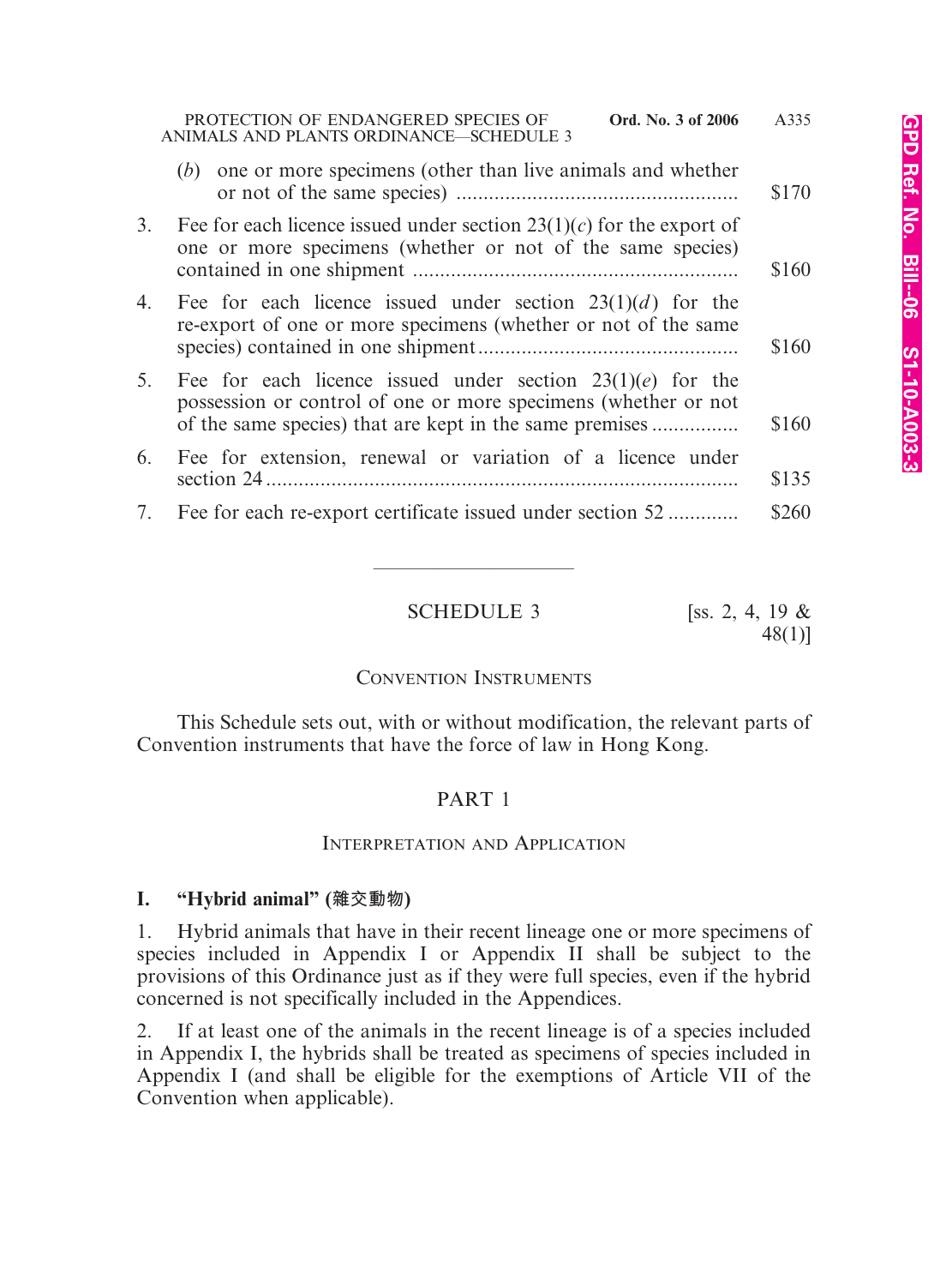3. If at least one of the animals in the recent lineage is of a species included in Appendix II, and there are no specimens of an Appendix I species in such lineage, the hybrids shall be treated as specimens of species included in Appendix II.

4. The words "recent lineage" shall generally be interpreted to refer to the previous four generations of the lineage.

### **II. "Appropriate and acceptable destination" (適當和可接受的目的地)**

Where the term "appropriate and acceptable destination" appears in an annotation to the listing of a species in Appendix II with reference to the export of or international trade in live animals, this term shall be defined to mean a destination where the relevant authority of the place of import is satisfied that the proposed recipient of a living specimen is suitably equipped to house and care for it.

# **III. "Artificially propagated" (人工培植)**

Regarding the definition of "artificially propagated"

- 1. The following definitions for terms are used—
	- (*a*) "under controlled conditions" means in a non-natural environment that is intensively manipulated by human intervention for the purpose of plant production. General characteristics of controlled conditions may include but are not limited to tillage, fertilization, weed and pest control, irrigation, or nursery operations such as potting, bedding or protection from weather; and
	- (*b*) "cultivated parental stock" means the ensemble of plants grown under controlled conditions that are used for reproduction, and which must have been, to the satisfaction of the relevant authority of the exporting place—
		- (i) established in accordance with the provisions of the Convention and relevant domestic laws and in a manner not detrimental to the survival of the species in the wild; and
		- (ii) maintained in sufficient quantities for propagation so as to minimize or eliminate the need for augmentation from the wild, with such augmentation occurring only as an exception and limited to the amount necessary to maintain the vigour and productivity of the cultivated parental stock.

2. The term "artificially propagated" shall be interpreted to refer to plant specimens—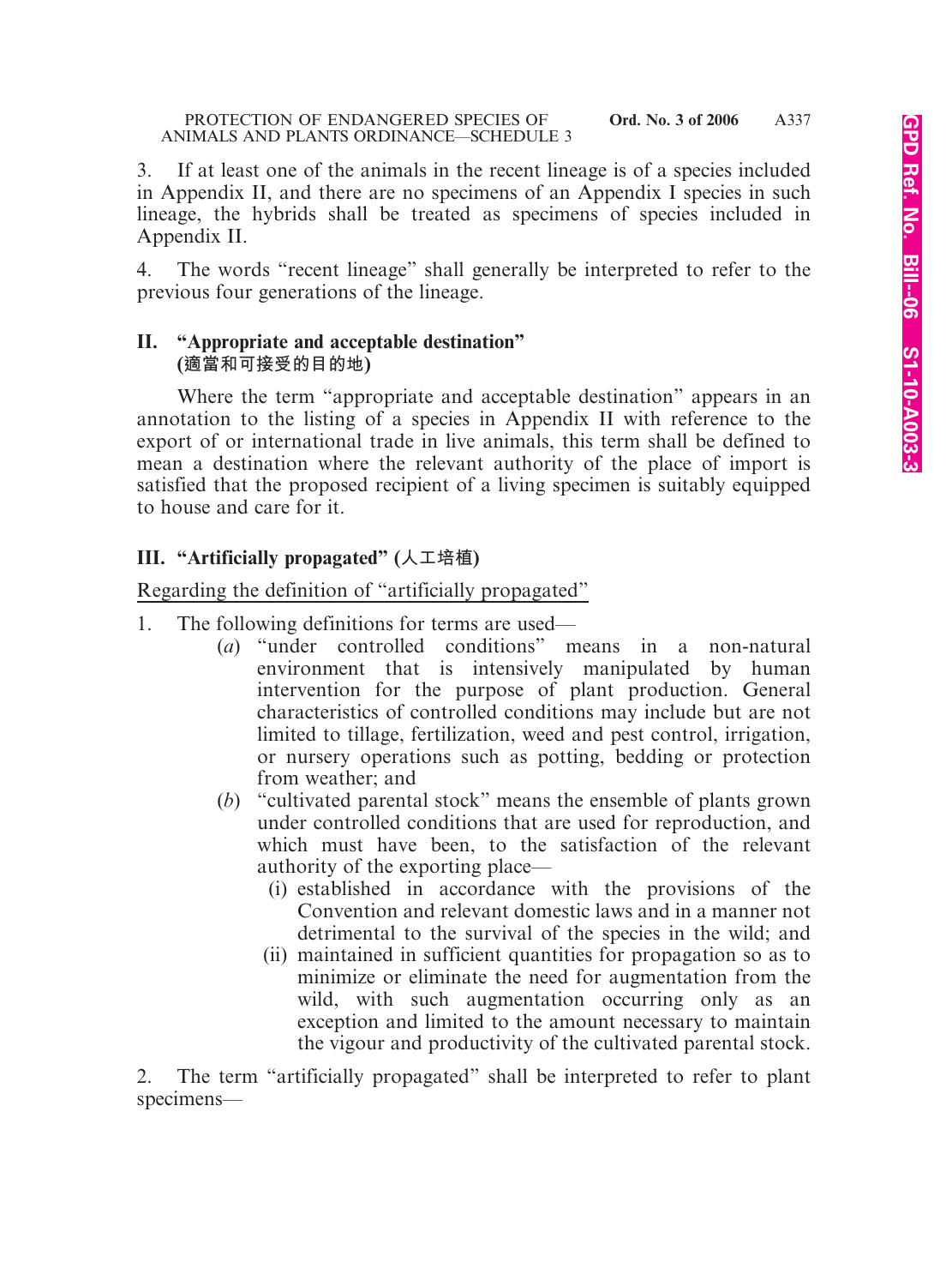- (*a*) grown under controlled conditions; and
- (*b*) grown from seeds, cuttings, divisions, callus tissues or other plant tissues, spores or other propagules that either are exempt or have been derived from cultivated parental stock.

3. Plants grown from cuttings or divisions shall be considered to be artificially propagated only if the traded specimens do not contain any material collected from the wild.

4. An exception may be granted and specimens deemed to be artificially propagated if grown from wild-collected seeds or spores only if, for the taxon involved—

- (*a*) (i) establishment of a cultivated parental stock presents significant difficulties in practice because specimens take a long time to reach reproductive age, as for many tree species;
	- (ii) the seeds or spores are collected from the wild and grown under controlled conditions within a range state, which must also be the place of origin of the seeds or spores;
	- (iii) the relevant authority of that range state has determined that the collection of seeds or spores was legal and consistent with relevant domestic laws for the protection and conservation of the species; and
	- (iv) the relevant authority of that range state has determined that—
		- (A) collection of the seeds or spores was not detrimental to the survival of the species in the wild; and
		- (B) allowing trade in such specimens has a positive effect on the conservation of wild populations;
- (*b*) at a minimum, to comply with subparagraph  $(a)(iv)(A)$  and  $(B)$ above—
	- (i) collection of seeds or spores for this purpose is limited in such a manner such as to allow regeneration of the wild population;
	- (ii) a portion of the plants produced under such circumstances is used to establish plantations to serve as cultivated parental stock in the future and become an additional source of seeds or spores and thus reduce or eliminate the need to collect seeds from the wild; and
	- (iii) a portion of the plants produced under such circumstances is used for replanting in the wild, to enhance recovery of existing populations or to re-establish populations that have been extirpated; and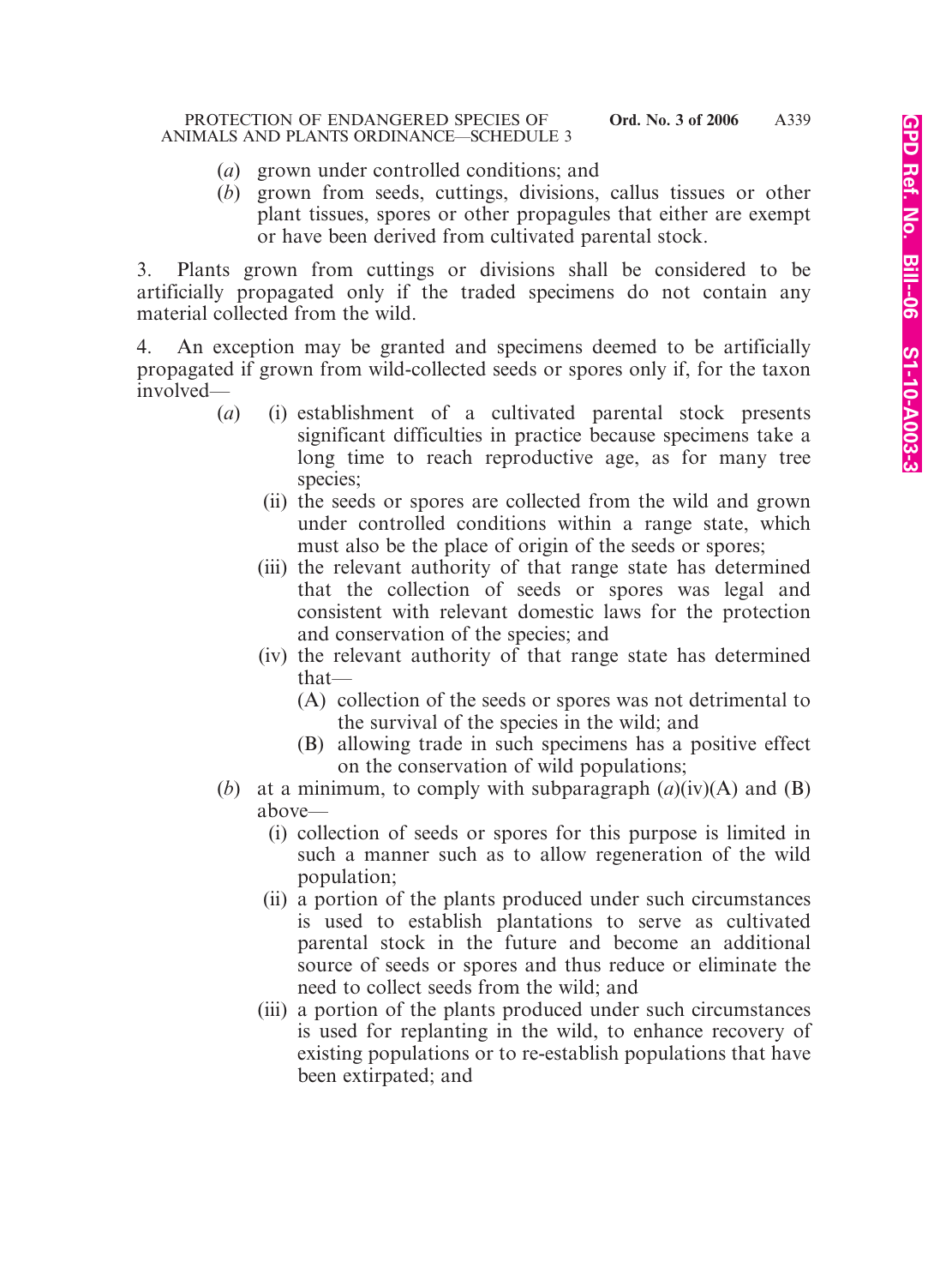(*c*) in the case of operations propagating Appendix I species for commercial purposes under such conditions they are registered with the Secretariat.

## Regarding grafted plants

5. Grafted plants shall be recognized as artificially propagated only when both the root-stock and the graft have been taken from specimens that have been artificially propagated and grafted specimens consisting of taxa from different Appendices shall be treated as specimens of the taxon included in the more restrictive Appendix.

### Regarding hybrids

6. Hybrids shall be subject to the provisions of this Ordinance even though not specifically included in the Appendices if one or both of their parents are of taxa included in the Appendices, unless the hybrids are excluded by a specific annotation in Appendix II or Appendix III.

- 7. Regarding artificially propagated hybrids—
	- (*a*) any plant species or other taxa listed in Appendix I shall be annotated in accordance with Article XV of the Convention if the provisions of this Ordinance relevant to Appendix I are to apply to artificially propagated hybrids derived from such species or taxa;
	- (*b*) if a plant species or other taxon listed in Appendix I is annotated, an export permit or re-export certificate shall be required for trade in specimens of all artificially propagated hybrids derived from it; but
	- (*c*) artificially propagated hybrids derived from one or more unannotated Appendix I species or other taxa shall be treated as being included in Appendix II and entitled therefore to all exemptions applicable to artificially propagated specimens of species listed in Appendix II.

## Regarding flasked seedlings of Appendix I orchids

8. Flasked seedlings of orchid species listed in Appendix I obtained *in vitro*, in solid or liquid media, and transported in sterile containers, shall not be considered as specimens of a scheduled species for the purposes of this Ordinance if they have been artificially propagated.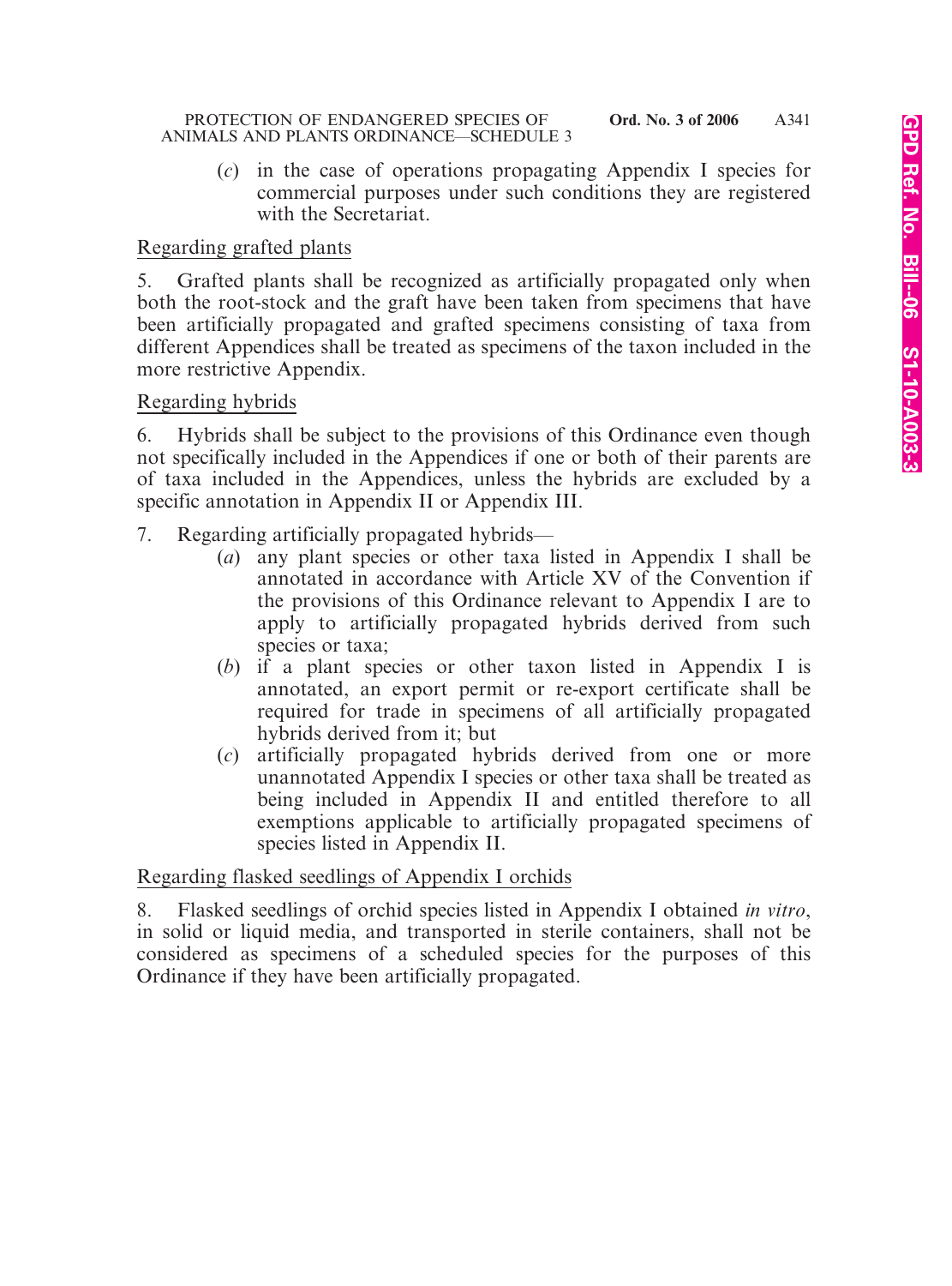## **IV. "Bred in captivity" (圈養繁殖)**

Regarding terminology

- 1. For specimens of animal species bred in captivity—
	- (*a*) "first-generation offspring (F1)" are specimens produced in a controlled environment from parents at least one of which was conceived in or taken from the wild;
	- (*b*) "offspring of second generation (F2) or subsequent generation (F3, F4, etc.)" are specimens produced in a controlled environment from parents that were also produced in a controlled environment;
	- (*c*) the "breeding stock" of an operation means the ensemble of the animals in the operation that are used for reproduction;
	- (*d* ) "a controlled environment" is an environment that is manipulated for the purpose of producing animals of a particular species, that has boundaries designed to prevent animals, eggs or gametes of the species from entering or leaving the controlled environment, and the general characteristics of which may include but are not limited to: artificial housing; waste removal; health care; protection from predators; and artificially supplied food.

Regarding the term "bred in captivity"

2. The definition provided below shall apply to the specimens bred in captivity of species included in the Appendices, whether or not they were bred for commercial purposes.

3. The term "bred in captivity" shall be interpreted to refer only to specimens born or otherwise produced in a controlled environment, and shall apply only if—

- (*a*) the parents mated or gametes were otherwise transferred in a controlled environment, if reproduction is sexual, or the parents were in a controlled environment when development of the offspring began, if reproduction is asexual; and
- (*b*) the breeding stock, to the satisfaction of the competent government authorities of the exporting place—
	- (i) was established in accordance with the provisions of the Convention and relevant domestic laws and in a manner not detrimental to the survival of the species in the wild;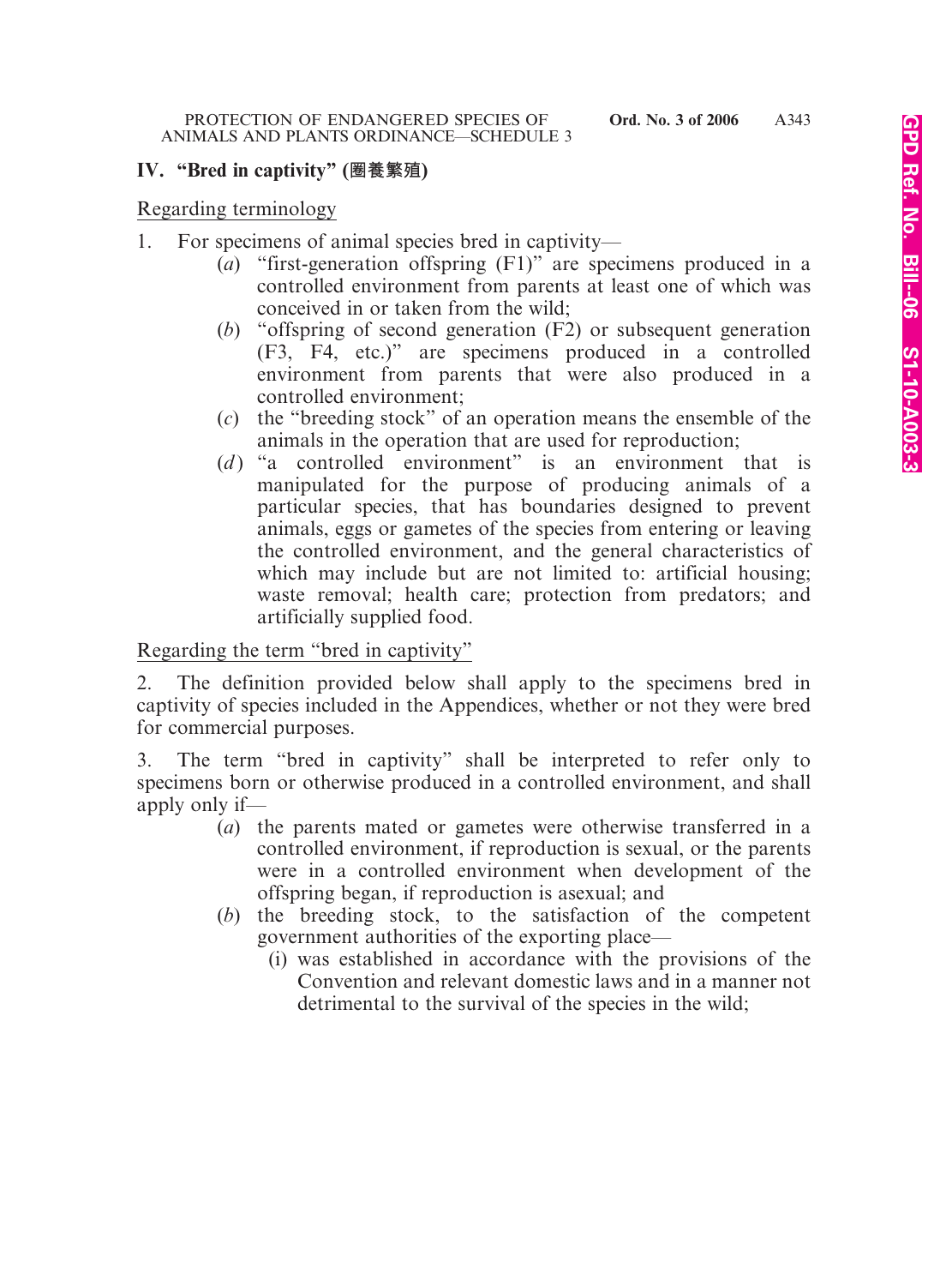- (ii) is maintained without the introduction of specimens from the wild, except for the occasional addition of animals, eggs or gametes, in accordance with the provisions of the Convention and relevant domestic laws and in a manner not detrimental to the survival of the species in the wild—
	- (A) to prevent or alleviate deleterious inbreeding, with the magnitude of such addition determined by the need for new genetic material; or
	- (B) to dispose of confiscated animals; or
	- (C) exceptionally, for use as breeding stock; and
- (iii) has produced offspring of second generation (F2) or subsequent generation (F3, F4, etc.) in a controlled environment; or is managed in a manner that has been demonstrated to be capable of reliably producing secondgeneration offspring in a controlled environment.

Regarding marking of specimens of Appendix I species bred in captivity

4. A specimen bred in captivity shall be marked in accordance with the provisions on marking in the Resolutions adopted by the Conference of the Parties and the type and number of the mark shall be indicated on any Convention certifying document issued in respect of the specimen.

## **V. "Readily recognizable part or derivative" (可輕易地識別的部分或衍生物)**

1. The term "readily recognizable part or derivative" shall be interpreted to include any specimen which appears from an accompanying document, the packaging or a mark or label, or from any other circumstances, to be a part or derivative of an animal or plant of a species included in the Appendices, unless such part or derivative is specifically exempted from the provisions of this Ordinance.

2. Coral sand and coral fragments shall not be considered as specimens of a scheduled species for the purposes of this Ordinance.

3. In this Schedule—

(*a*) "coral sand" means coral material not identifiable to the level of genus and consisting entirely or in part of finely crushed fragments of dead coral no larger than 2 mm in diameter and which may also contain, amongst other things, the remains of Foraminifera, mollusc and crustacean shell, and coralline algae;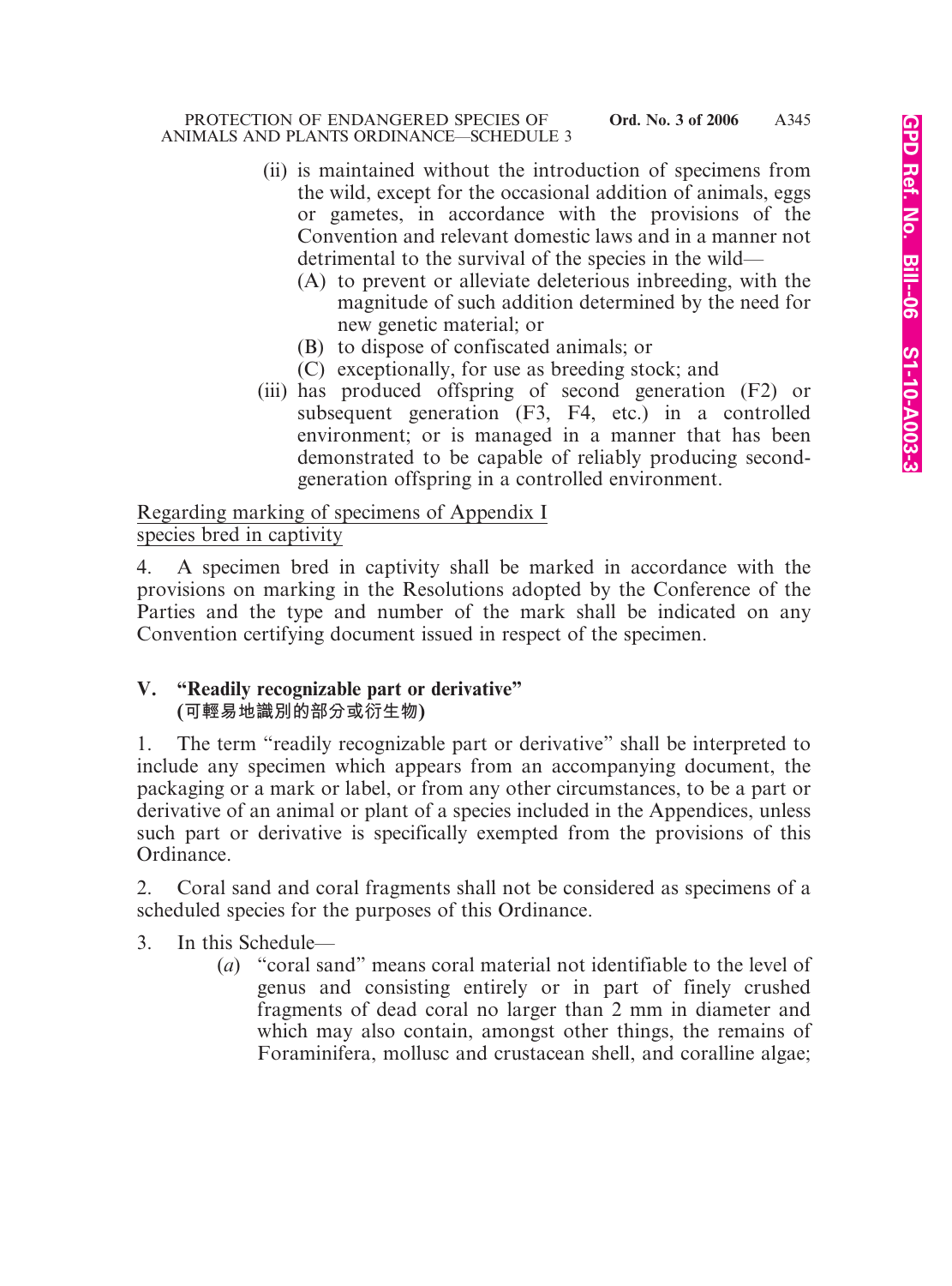- (*b*) "coral fragments" means unconsolidated fragments of broken finger-like dead coral and other coral material between 2 and 30 mm in diameter, which are not identifiable to the level of genus;
- (*c*) "coral rock" means hard consolidated coral material not identifiable to the level of genus but identifiable to the level of order, larger than 3 cm in diameter, formed of fragments of dead coral and which may also contain cemented sand, coralline algae and other sedimentary rocks, and includes live rock and substrate, but does not include dead coral;
- (*d* ) "live rock" means pieces of coral rock to which are attached live specimens of invertebrate species and coralline algae not included in the Appendices and which are transported moist, but not in water, in crates;
- (*e*) "substrate" means pieces of coral rock to which are attached invertebrates (of species not included in the Appendices) and which are transported in water like live corals;
- (*f*) "dead coral" means pieces of coral identifiable to the level of species or genus, which are dead when exported, but which may have been alive when collected, and in which the structure of corallites (the skeleton of the individual polyp) is still intact;
- (*g*) "live coral" means pieces of coral identifiable to the level of species or genus, which are alive and transported in water.

# PART 2

## PERMITS AND CERTIFICATES

## Regarding standardization of permits and certificates issued under the Convention

1. To fulfil the requirements of Article VI of the Convention and relevant Resolutions, export and import permits, re-export and pre-Convention certificates, certificates of origin and certificates of captive breeding and artificial propagation (except where phytosanitary certificates are used for this purpose) shall include all the information specified in the Annex.

2. Every form shall be printed in one or more of the working languages of the Convention (English, Spanish, French) and in the national language if it is not one of the working languages.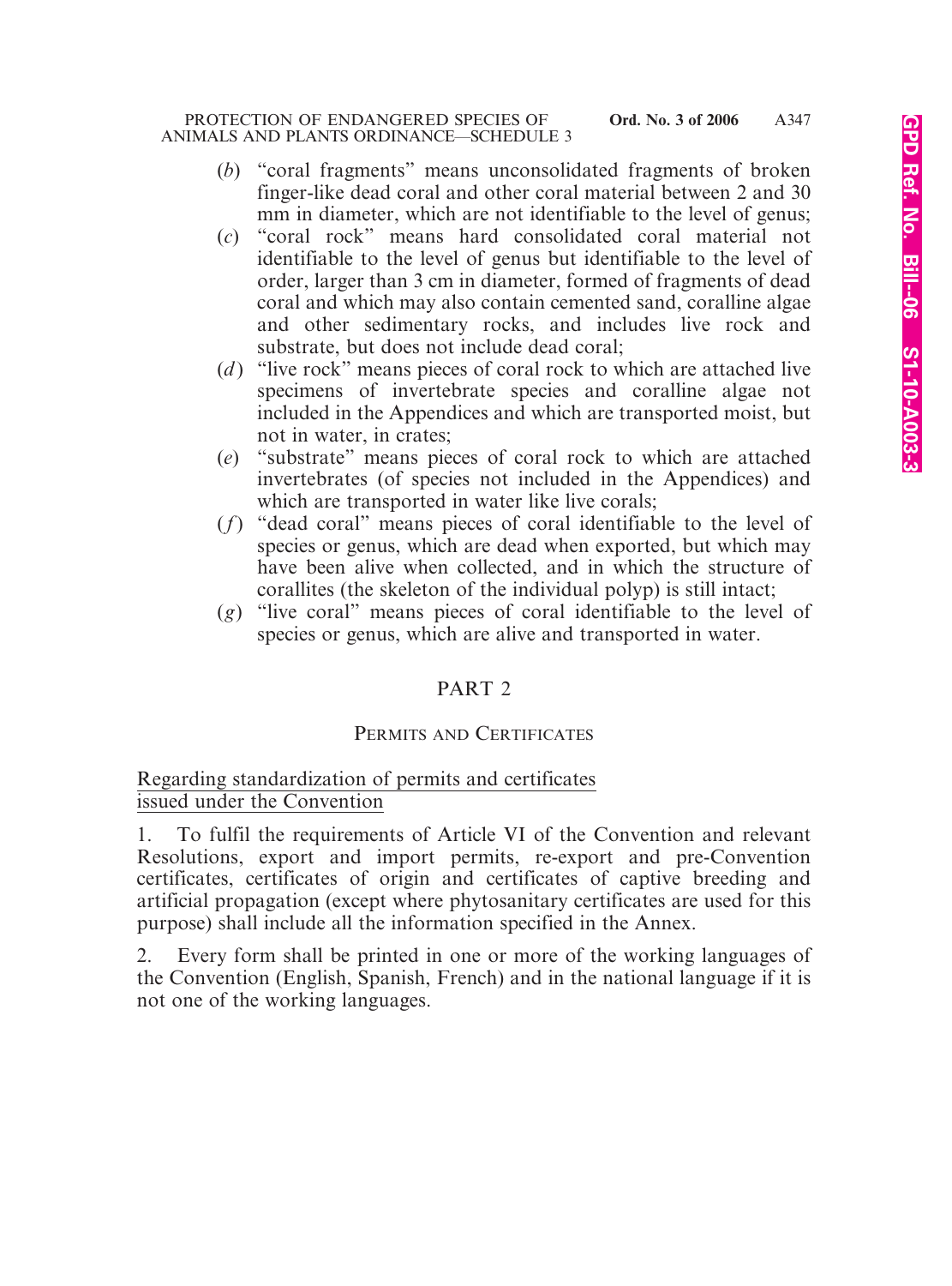### Regarding export permits and re-export certificates

- 3. A re-export certificate shall also specify—
	- (*a*) the place of origin, the number of the export permit of the place of origin and its date of issue; and
	- (*b*) the place of last re-export, the number of the re-export certificate of that place and its date of issue,

or if the case arises—

(*c*) justification for the omission of any of the aforementioned information.

4. Subject to paragraph 12 of this Part, the provisions of Article III, paragraph 3, Article IV, paragraph 4, Article V, paragraph 3, and Article VI, paragraph 2, of the Convention shall be understood to mean that an export permit or re-export certificate shall be valid for a period of no more than 6 months from the date on which it was granted and that it shall not be accepted to authorize export, re-export or import except during the period of validity.

Regarding pre-Convention certificates

- 5. A pre-Convention certificate shall also specify—
	- (*a*) that the specimen covered by the certificate is pre-Convention; and
	- (*b*) the date of acquisition of the specimen.

6. For the purposes of determining whether a specimen was acquired before the provisions of the Convention applied to the specimen ("pre-Convention")—

- (*a*) the date from which the provisions of the Convention apply to a specimen shall be the date on which the species concerned was first included in the Appendices to the Convention; and
- (*b*) the date on which a specimen is acquired shall be considered as the date the specimen was known to be either—
	- (i) removed from the wild; or
	- (ii) born in captivity or artificially propagated in a controlled environment; or
	- (iii) if such date is unknown or cannot be proved, any subsequent and provable date on which it was first possessed by a person.

7. All pre-Convention certificates shall include either the precise date of acquisition of the specimens concerned or a certification that the specimens were acquired before a specific date, in accordance with paragraph 6(*b*) above.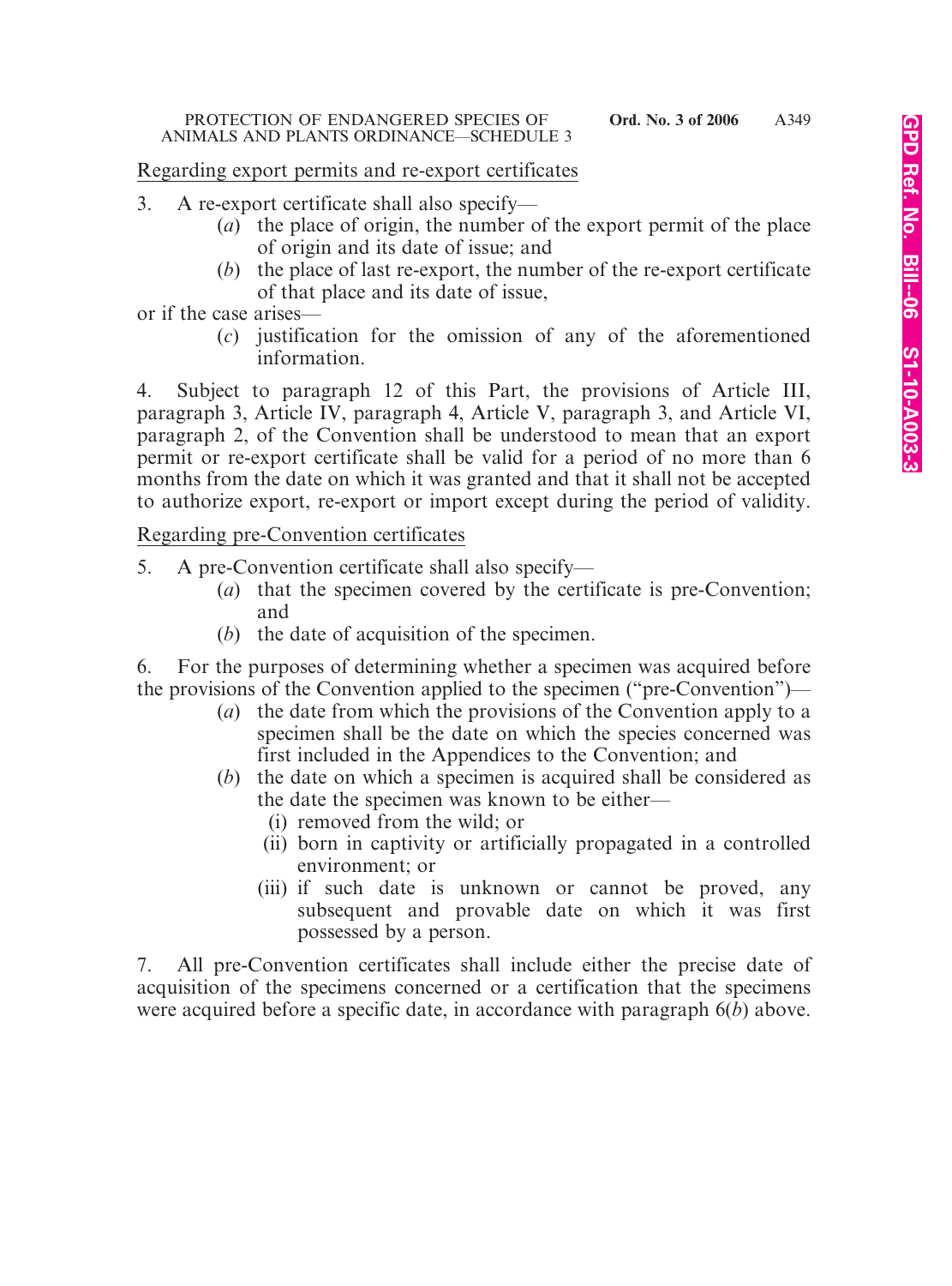# Regarding certificates of origin

8. The provisions of Article V, paragraph 3, of the Convention shall be understood to mean that a certificate of origin shall be valid for a period of not more than 12 months from the date on which it was granted, and that it shall not be accepted to authorize export or import except during the period of validity.

# Regarding phytosanitary certificates

9. A phytosanitary certificate used as a certificate of artificial propagation in accordance with Article VII, paragraph 5, of the Convention for the purpose of the export of an artificially propagated specimen of an Appendix II species shall include the scientific name of the species and the type and quantity of the specimens covered by the certificate, and bear a stamp, seal or other specific indication stating that the specimens are artificially propagated.

10. Phytosanitary certificates shall be used exclusively for the purpose of export from the place of artificial propagation of the specimens concerned.

Regarding permits and certificates for coral specimens

11. On permits and certificates for trade in specimens of coral rock, where the genus cannot be readily determined, the scientific name for the specimens shall be "*Scleractinia*".

Regarding permits and certificates for timber species included in Appendix II and Appendix III with the annotation "Designates logs, sawn wood and veneer sheets"

12. The validity of the export permit or re-export certificate may be extended beyond the normal maximum of 6 months after the date of issue, on the condition that—

- (*a*) the shipment has arrived in a place of import before the date of expiration indicated on the permit or certificate and is being held in Customs bond (i.e. is not considered as imported);
- (*b*) the time extension does not exceed 6 months from the date of expiration of the permit or certificate and no previous extension has been granted;
- (*c*) the appropriate enforcement personnel of the place of import who extended the validity of the permit or certificate has included the date of arrival in that place and the new date of expiration in the box relating to special conditions, or an equivalent place, on the permit or certificate, certifying the modification with an official stamp or seal and signature;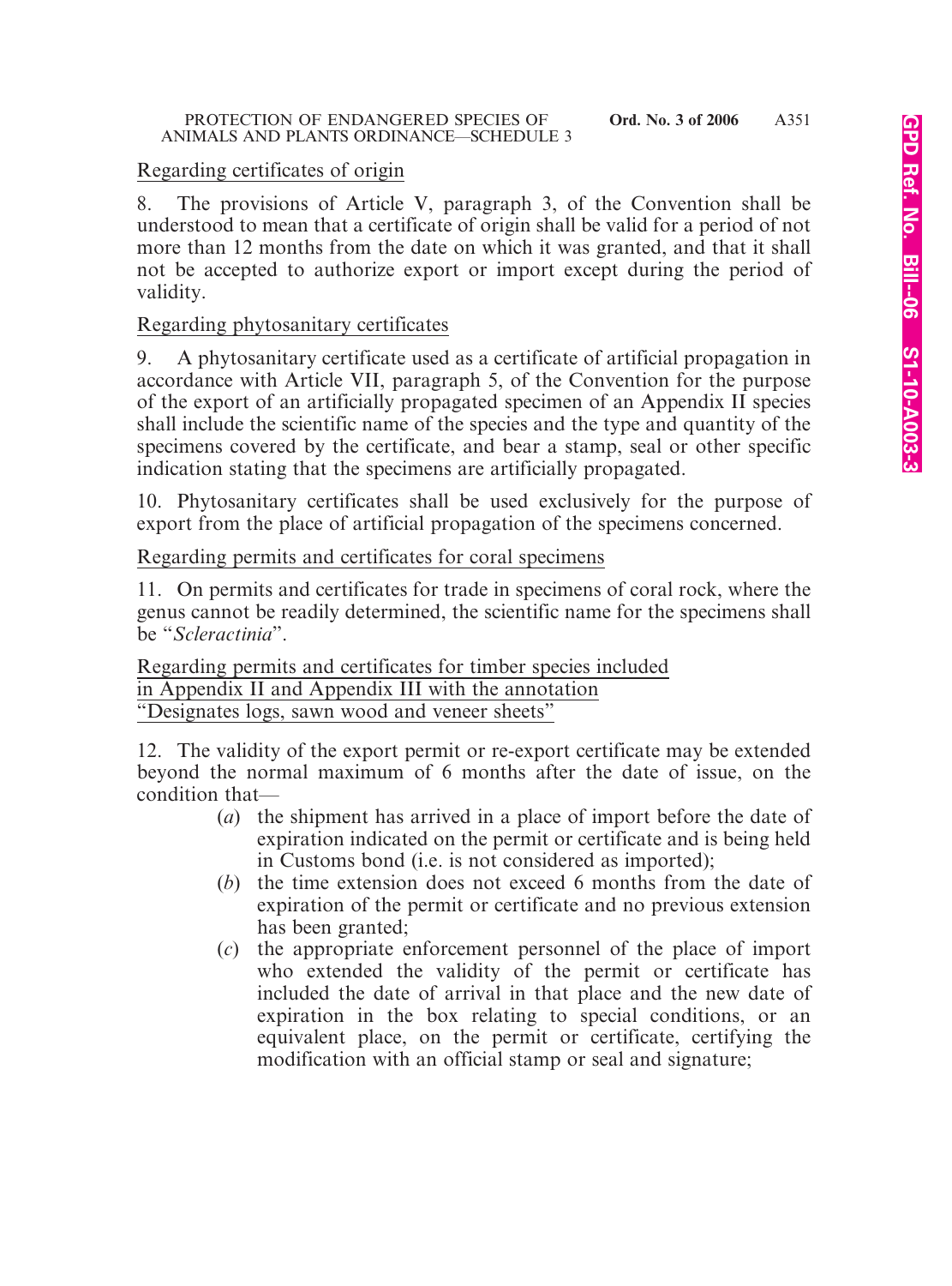- (*d*) the shipment is to be imported into another place for consumption from the place of import before the new date of expiration; and
- (*e*) a copy of the permit or certificate as amended in accordance with subparagraph (*c*) above is sent to the relevant authority of the place of export or re-export, allowing it to amend its annual report, and to the Secretariat.

Regarding retrospective issue of permits and certificates

13. A permit or certificate issued retrospectively shall not be accepted unless it was issued in accordance with the requirements concerning the retrospective issue of documents under the Convention or any Convention instrument.

Regarding acceptance and clearance of documents and security measures

14. Where a permit or certificate has been altered (by rubbing out, scratching out, etc.), modified or crossed out, the alteration, modification or crossing-out shall be authenticated by the stamp and signature of the relevant authority issuing the document.

15. Where a security stamp is affixed to a permit or certificate, the security stamp shall be cancelled by the stamp or seal and signature of the relevant authority issuing the document.

16. Permits and certificates shall indicate the scientific name of the species concerned (including subspecies when appropriate), except in the case where—

- (*a*) the Conference of the Parties has agreed that the use of higher taxon names is acceptable;
- (*b*) the relevant authority issuing the permit or certificate can show it is well justified and has communicated the justification to the Secretariat;
- (*c*) certain manufactured products contain pre-Convention specimens that cannot be identified to the species level; or
- (*d*) worked skins or pieces thereof of *Tupinambis* species that were imported before 1 August 2000 are being re-exported, in which case it is sufficient to use the indication *Tupinambis* spp.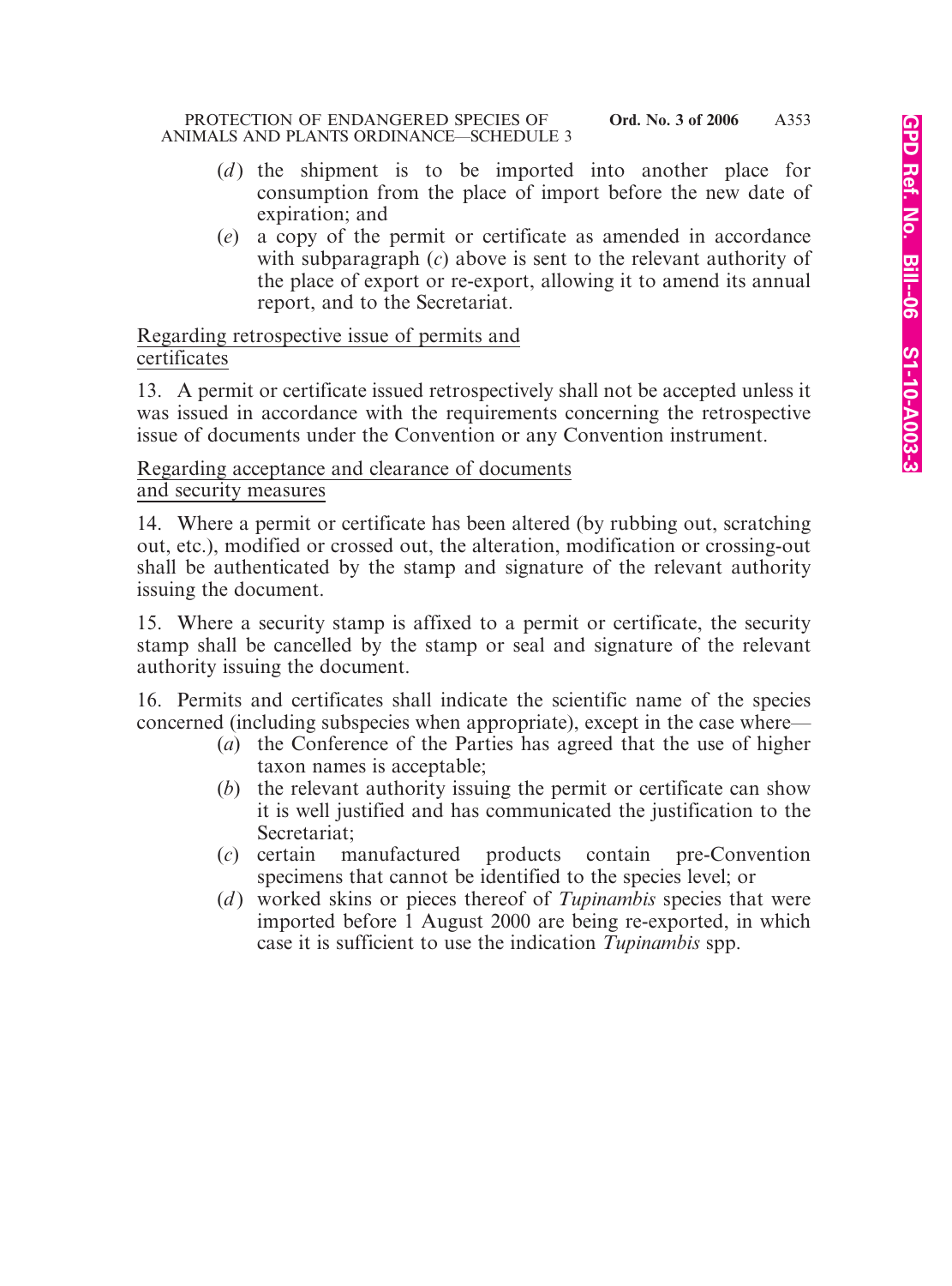### Regarding documents for sample collection covered by ATA (which means "temporary admission") carnets

17. For the purpose of the procedure described in paragraphs below, the term "sample collection" refer to collections of legally acquired dead specimens, parts and derivatives of species included in Appendix II or Appendix III and of Appendix I species bred in captivity or artificially propagated, which are treated as Appendix II specimens, which are not entitled to be sold or otherwise transferred, and that will cross borders for presentation purposes before returning to the place from which such movement was first authorized.

18. Such sample collections shall be considered as "in transit" and entitled to the special provisions stipulated in Article VII, paragraph 1, of the Convention on the following conditions—

- (*a*) a sample collection shall be covered by an ATA carnet and be accompanied by a document, on which it shall be indicated that the document is a permit or certificate either for "export" or "reexport", as appropriate, and/or "other" and, in addition, it shall be clearly specified that the document is issued for a "sample collection";
- (*b*) it shall be specified in an appropriate place of the document that "This document covers a sample collection and is invalid unless accompanied by a valid ATA carnet. The specimen(s) covered by this certificate may not be sold or otherwise transferred whilst outside the territory of the place that issued this document." The number of the accompanying ATA carnet shall be recorded;
- (*c*) the name and address (including the country) of the importer and the exporter or re-exporter shall be identical, and in an appropriate place of the document the names of the places to be visited shall be indicated;
- (*d* ) the date of expiry of such a document shall not be later than that of the ATA carnet accompanying it and the period of validity shall not be more than 6 months from the date on which it was granted.

19. Such a permit or certificate shall not be transferable and when, during a stay in a place, it is lost, stolen or accidentally destroyed, only the relevant authority that issued it may issue a duplicate. This duplicate will bear the same number, if possible, and the same date of validity as the original document, and contain the following statement: "This document is a true copy of the original" or state that it replaces the original bearing the number XX.

20. If specimens in the collection are stolen, destroyed or lost, the owner of the collection shall inform the relevant authority issuing the document and the relevant authority of the place in which that matter occurred as soon as practicable.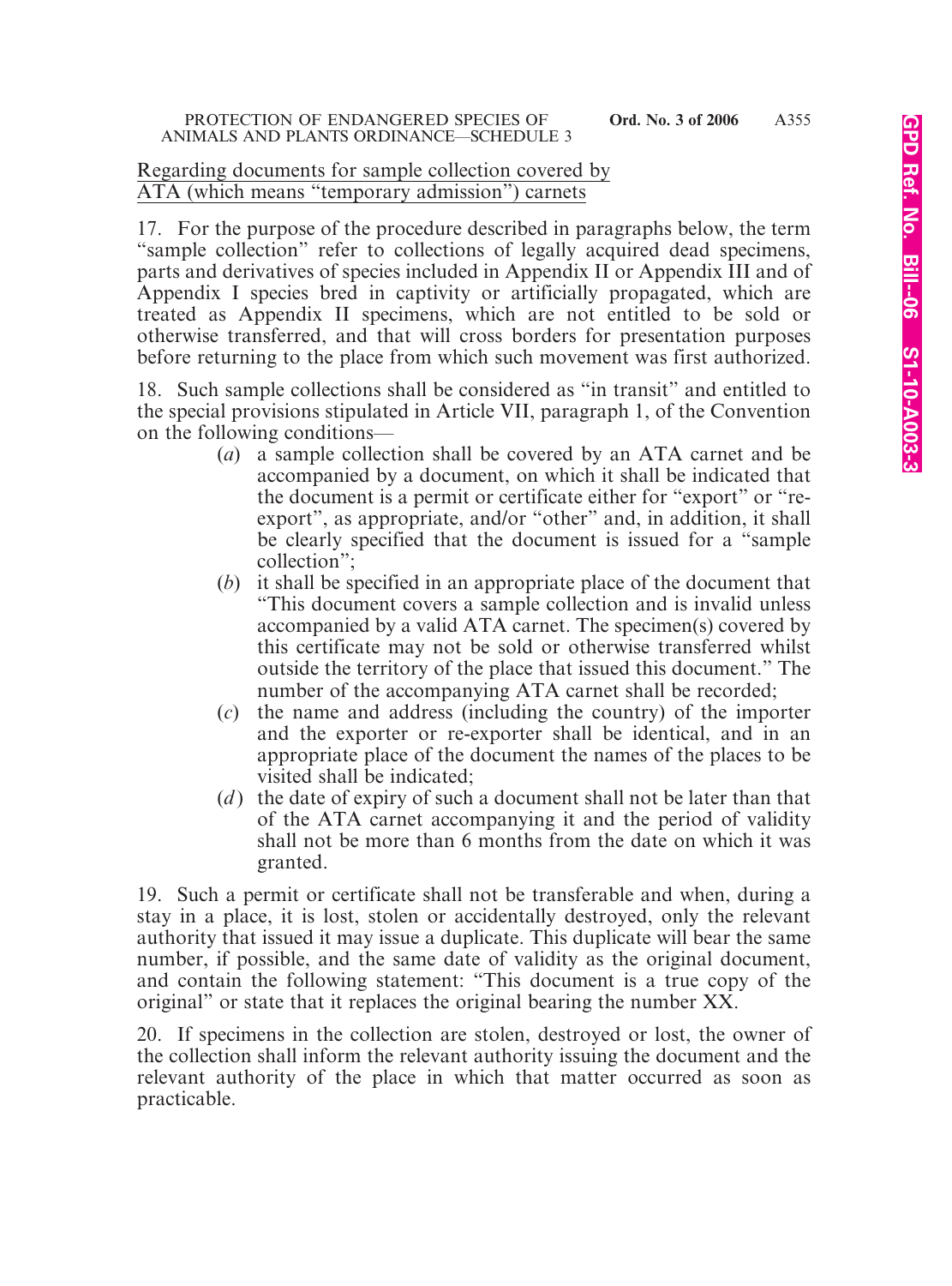### Regarding permits and certificates issued by the state not party to the Convention

21. Permits and certificates issued by states not party to the Convention shall contain—

- (*a*) the name, stamp and signature of a competent issuing authority;
- (*b*) sufficient identification of the species concerned for the purposes of the Convention;
- (*c*) certification of the origin of the specimen concerned including the export permit number from the place of origin, or justification for omitting such certification;
- (*d*) in the case of export of specimens of a species included in Appendix I or Appendix II, certification to the effect that the competent scientific institution has advised that the export will not be detrimental to the survival of the species (in case of doubt a copy of such advice shall be required) and that the specimens were not obtained in contravention of the laws of the place of export;
- (*e*) in the case of re-export, certification to the effect that the competent authority of the place of origin has issued an export document that substantially meets the requirements of Article VI of the Convention;
- (*f*) in the case of export or re-export of live specimens, certification to the effect that they will be transported in a manner that will minimize the risk of injury, damage to health or cruel treatment.

22. Documentation from states not party to the Convention shall only be accepted if details of the competent authorities and scientific institutions of such states are included in the most recent updated list of the Secretariat or after consultation with the Secretariat.

# ANNEX TO PART 2

## PERMITS AND CERTIFICATES

### **Information that shall be included in permits and certificates issued under the Convention**

- (*a*) The full name and the logo of the Convention
- (*b*) The complete name and address of the relevant authority issuing the permit
- (*c*) A unique control number
- (*d* ) The complete names and addresses of the exporter and importer